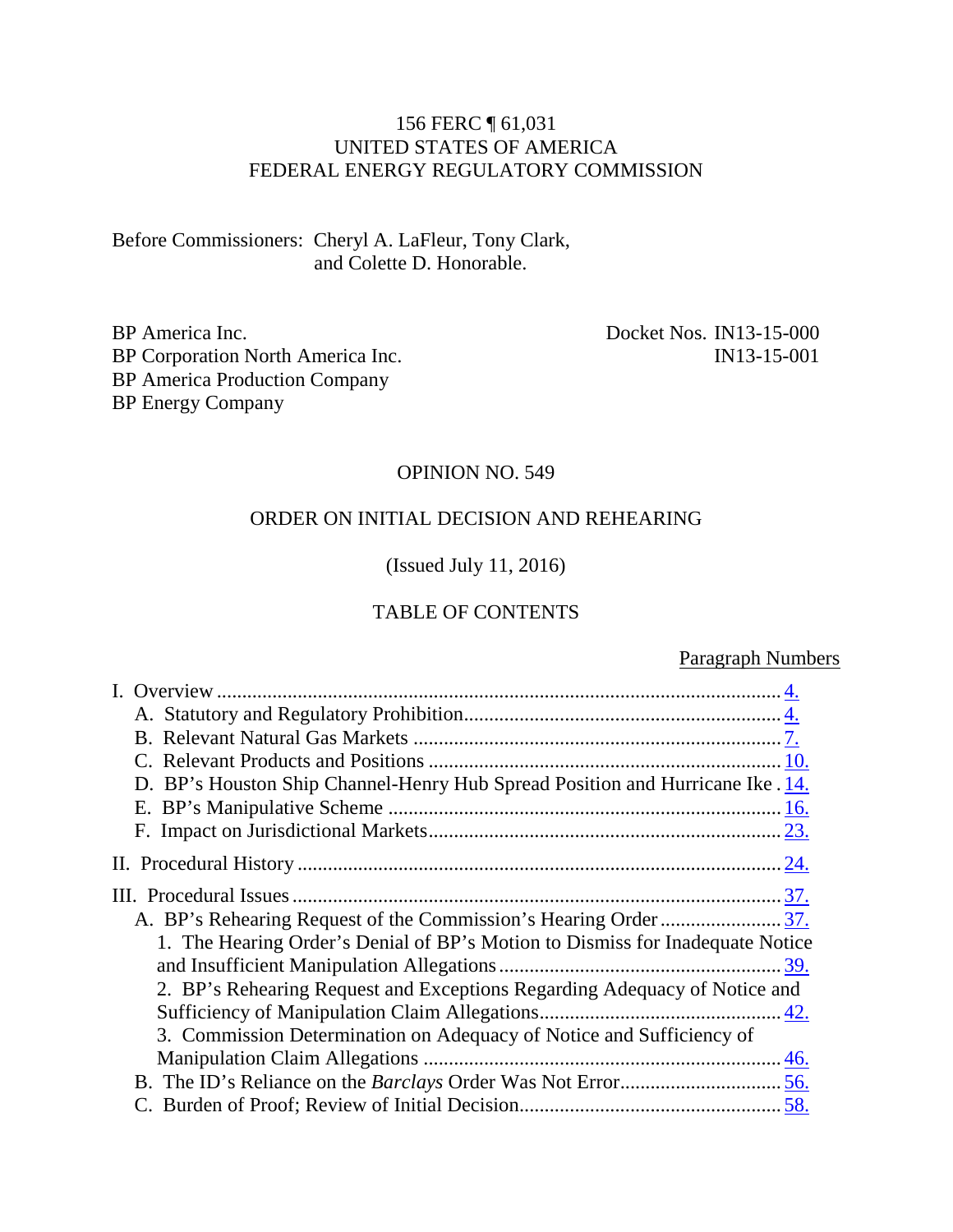| 1. Changes in BP's Trading Behavior During Investigative Period 68.          |  |
|------------------------------------------------------------------------------|--|
|                                                                              |  |
| 3. Confluence of Acts that Constitute or Further a Scheme to Manipulate 138. |  |
|                                                                              |  |
|                                                                              |  |
|                                                                              |  |
|                                                                              |  |
|                                                                              |  |
| 4.                                                                           |  |
|                                                                              |  |
|                                                                              |  |
|                                                                              |  |
| 1. Use of Non-Jurisdictional Transactions in a Manipulative Scheme  283.     |  |
|                                                                              |  |
|                                                                              |  |
|                                                                              |  |
|                                                                              |  |
|                                                                              |  |
|                                                                              |  |
|                                                                              |  |
|                                                                              |  |
|                                                                              |  |
|                                                                              |  |
|                                                                              |  |
|                                                                              |  |
|                                                                              |  |
|                                                                              |  |
|                                                                              |  |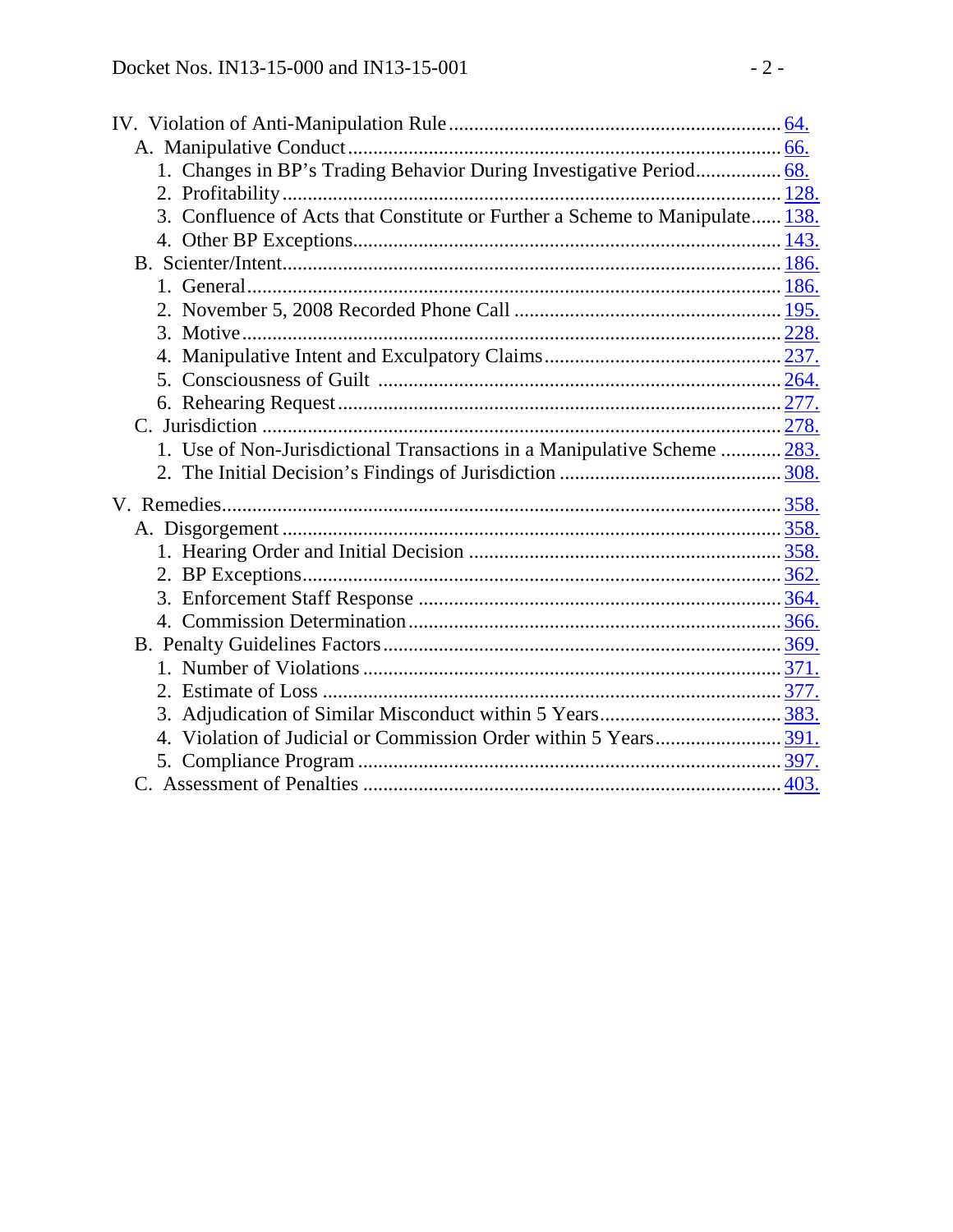1. This case arises before the Commission on exceptions to the Initial Decision (ID or Initial Decision) issued by the Presiding Administrative Law Judge (ALJ) (Carmen A. Cintron) on August 13, 2015.**[1](#page-2-0)**

2. This case involves allegations by Staff of the Commission's Office of Enforcement (Enforcement Staff) that BP America Inc., BP Corporation North America Inc., BP America Production Company, and BP Energy Company (collectively, BP) executed a scheme to profit from the market conditions in the aftermath of Hurricane Ike by manipulating the price of natural gas in the Houston region in violation of section 1c.1 of the Commission's regulations,**[2](#page-2-1)** (Anti-Manipulation Rule), and section 4A of the Natural Gas Act (NGA).<sup>[3](#page-2-2)</sup> In the ID, the ALJ found that BP had violated the law, and in particular found that the Texas trading team of BP's Southeast Gulf Texas desk (Texas Team) engaged in uneconomic trading of next-day, fixed-price natural gas at Houston Ship Channel and related transport of natural gas from Katy, Texas to Houston Ship Channel with the requisite intent of depressing the Platts *Gas Daily* index prices at Houston Ship Channel to benefit larger financial spread positions held by BP that settled off the index prices during the period from September 18, 2008 through November 30, 2008 (Investigative Period).

3. We affirm the ALJ's decision. The record shows that BP's trading practices during the Investigative Period were fraudulent or deceptive, undertaken with the requisite scienter, and carried out in connection with Commission-jurisdictional transactions. After reviewing the statutory factors for civil penalties under the NGA, we find that it is appropriate in this case to assess a civil penalty in the amount of \$20,160,000 and require BP to disgorge unjust profits it received as a result of its manipulation of the Houston Ship Channel *Gas Daily* index in the amount of \$207,169. We also deny BP's request for rehearing (Rehearing Request) of the order establishing a hearing in this proceeding.**[4](#page-2-3)**

<span id="page-2-2"></span>**<sup>3</sup>** 15 U.S.C. § 717c-1 (2012).

<span id="page-2-3"></span>**<sup>4</sup>** *BP America Inc. et al.*, 147 FERC ¶ 61,130 (2014) (Hearing Order).

<span id="page-2-0"></span>**<sup>1</sup>** *BP America Inc., et al.*, 152 FERC ¶ 63,016 (2015).

<span id="page-2-1"></span>**<sup>2</sup>** 18 C.F.R. § 1c.1 (2015).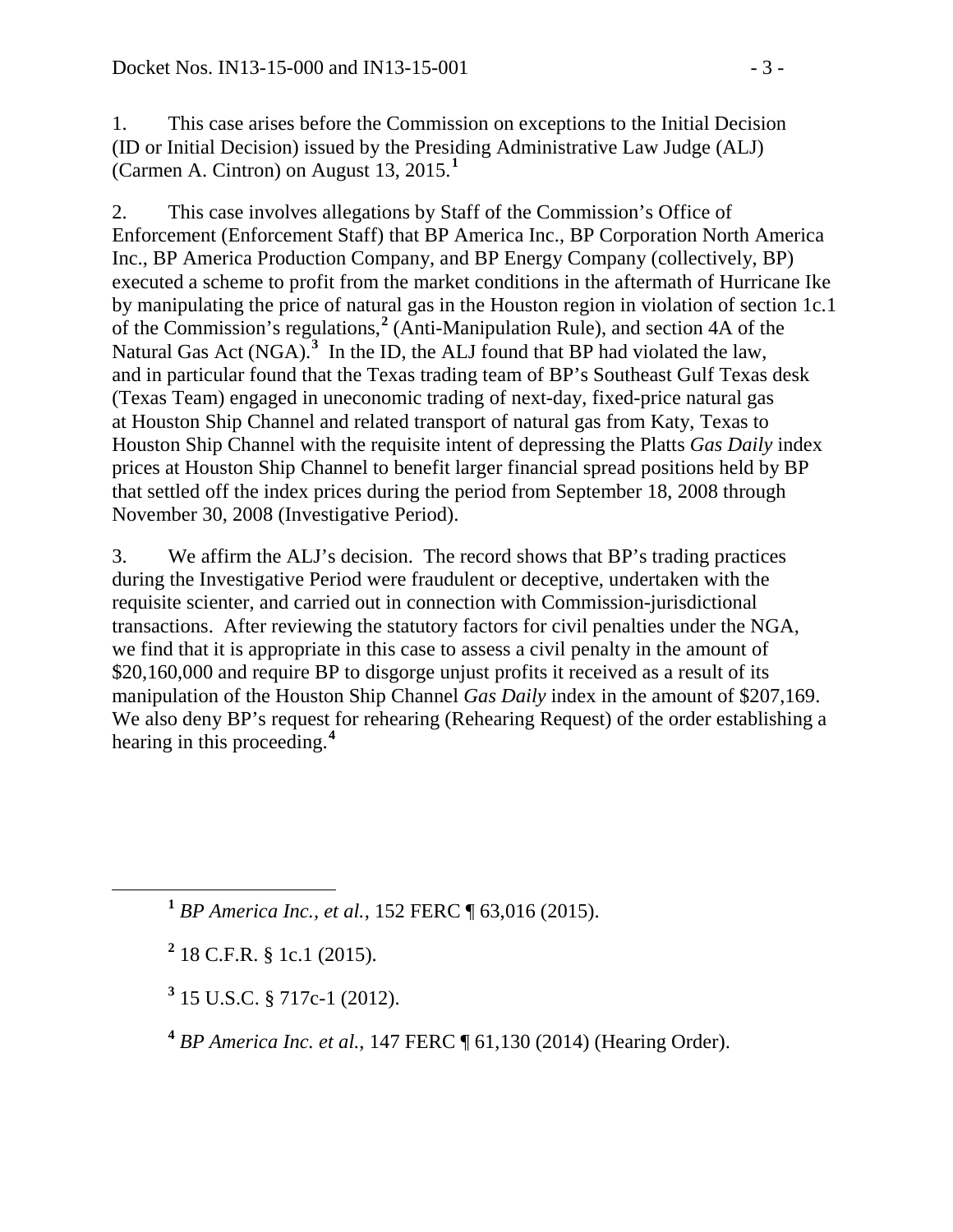#### **I. Overview**

#### <span id="page-3-0"></span>**A. Statutory and Regulatory Prohibition**

4. Section 4A of the NGA makes it unlawful for "any entity" to utilize any "manipulative device or contrivance" "in connection with" Commission-jurisdictional transactions. Specifically, section 4A provides the following:

> <span id="page-3-1"></span>It shall be unlawful for any entity, directly or indirectly, to use or employ, in connection with the purchase or sale of natural gas or the purchase or sale of transportation services subject to the jurisdiction of the Commission, any manipulative or deceptive device or contrivance (as those terms are used in section 10(b) of the Securities Exchange Act of 1934 (15 U.S.C. 78j(b))) in contravention of such rules and regulations as the Commission may prescribe as necessary in the public interest or for the protection of natural gas ratepayers.**[5](#page-3-2)**

5. The Commission implemented section 4A of the NGA by adopting the Anti-Manipulation Rule in Order No. 670,**[6](#page-3-3)** which provides in relevant part:

> (a) It shall be unlawful for any entity, directly or indirectly, in connection with the purchase or sale of natural gas or the purchase or sale of transportation services subject to the jurisdiction of the Commission,

> > (1) To use or employ any device, scheme, or artifice to defraud,

> > (2) To make any untrue statement of a material fact or to omit to state a material fact necessary in order to make the statements made, in the light of the

<span id="page-3-2"></span>**<sup>5</sup>** 15 U.S.C. § 717c-1. *See also* Energy Policy Act of 2005, Pub. L. No. 109-58, § 315, 119 Stat. 594, 691 (2005) (codified at 15 U.S.C. § 717c-1).

<span id="page-3-3"></span>**<sup>6</sup>** *Prohibition of Energy Market Manipulation*, Order No. 670, FERC Stats. & Regs. ¶ 31,202 (2006) (Order No. 670).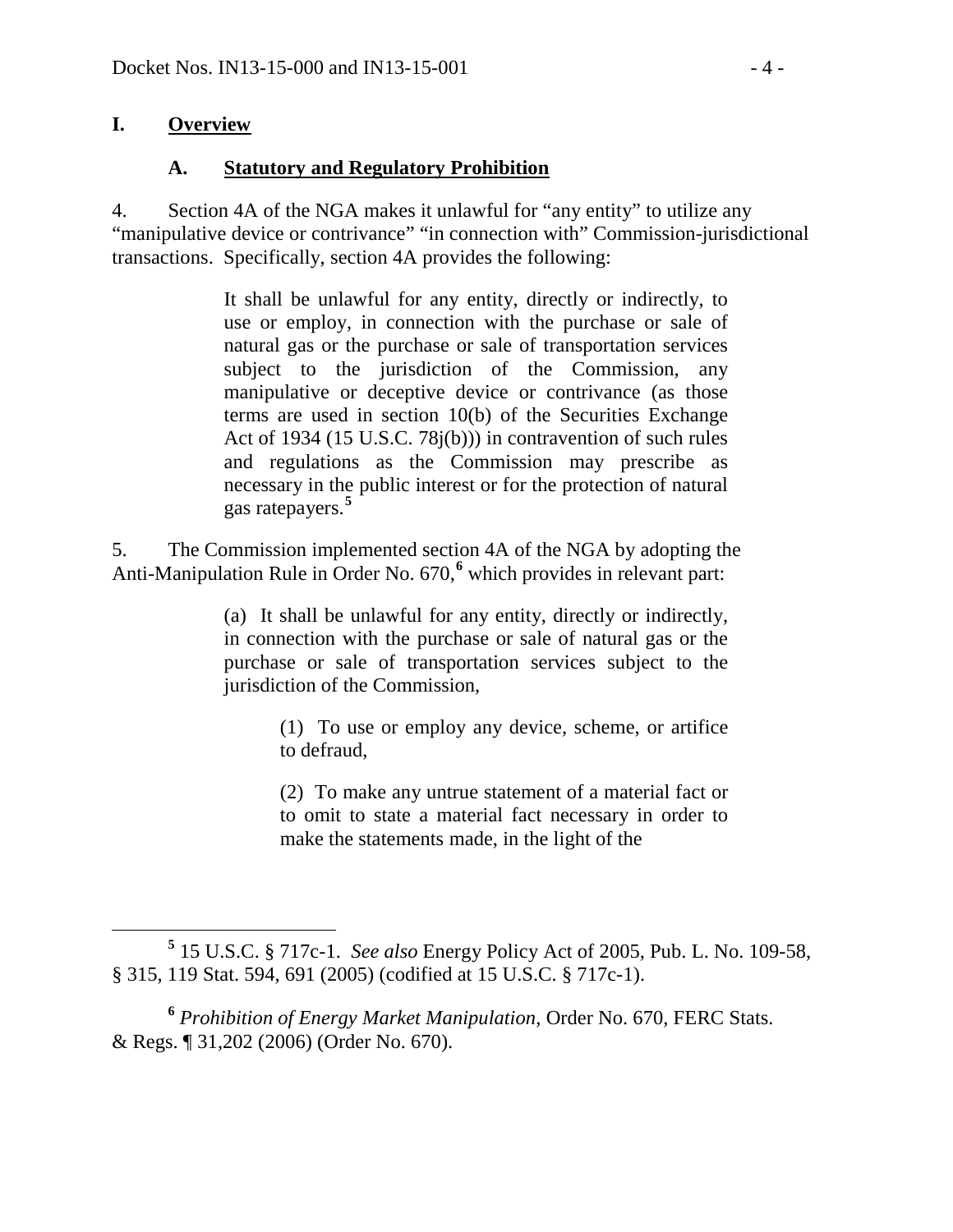circumstances under which they were made, not misleading, or

(3) To engage in any act, practice, or course of business that operates or would operate as a fraud or deceit upon any entity.**[7](#page-4-1)**

6. In Order No. 670, the Commission explained that "[f]raud is a question of fact that is to be determined by all the circumstances of the case" and that "include[s] any action, transaction, or conspiracy for the purpose of impairing, obstructing or defeating a well-functioning market.<sup>5[8](#page-4-2)</sup> For purposes of establishing scienter, the Commission requires reckless, knowing, or intentional actions taken in conjunction with a fraudulent scheme, material misrepresentation, or material omission.**[9](#page-4-3)**

### <span id="page-4-0"></span>**B. Relevant Natural Gas Markets**

7. Enforcement Staff alleges that the manipulative scheme in this case involves the Texas Team and their activities that focused on the Houston Ship Channel natural gas market. The Houston Ship Channel natural gas market is a natural gas market in southeast Texas that generally covers an industrial area extending from the east side of Houston to Galveston Bay and northeastward to the Port Arthur and Beaumont area.**[10](#page-4-4)** A number of interstate and intrastate gas pipelines operate in the area of the Houston Ship Channel market, including the Houston Pipeline System.**[11](#page-4-5)**

8. The Katy, Texas natural gas market is located west and upstream of Houston Ship Channel. Katy is interconnected to a number of pipelines and is connected to Houston Ship Channel via the Houston Pipeline System.**[12](#page-4-6)** Henry Hub is a natural gas pipeline supply point and market hub in Louisiana on which New York Mercantile Exchange (NYMEX) natural gas futures contracts settle. Henry Hub is often considered the pricing reference point for the U.S. natural gas market as a whole because of its liquidity, and the

<span id="page-4-1"></span>**<sup>7</sup>** 18 C.F.R. § 1c.1.

<span id="page-4-2"></span>**<sup>8</sup>** *See* Order No. 670, FERC Stats. & Regs. ¶ 31,202 at P 50.

<span id="page-4-3"></span>**<sup>9</sup>** *See id*. PP 52-53.

<span id="page-4-4"></span>**<sup>10</sup>** *See, e.g.*, Enforcement Staff Br. Opposing Exceptions at viii.

<span id="page-4-5"></span>**<sup>11</sup>** *See, e.g.*, *id.*

<span id="page-4-6"></span>**<sup>12</sup>** *See id.* at ix.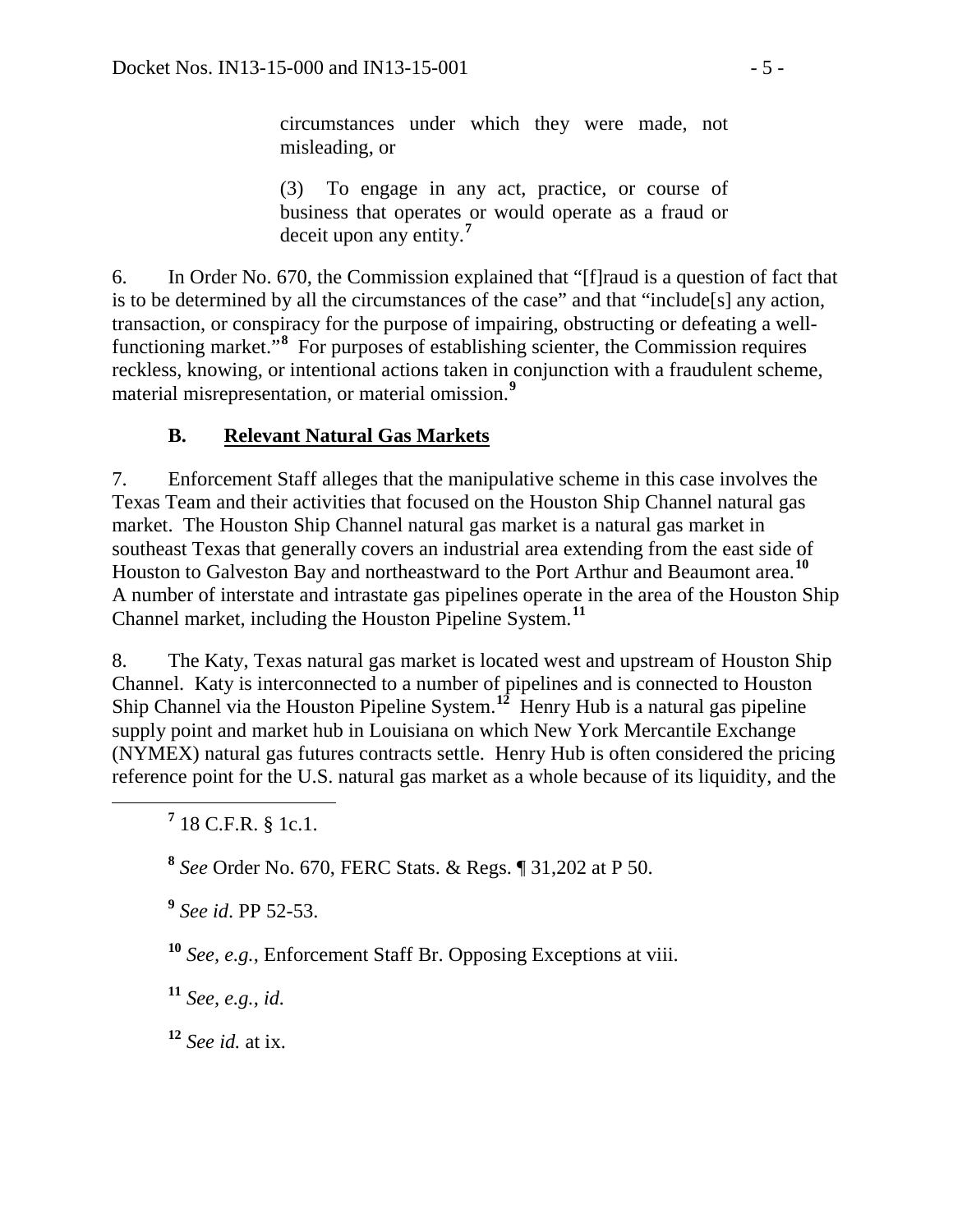difference between the price of natural gas at Henry Hub and that at a local natural gas trading location is typically called "basis."**[13](#page-5-1)**

9. The Platts *Gas Daily* index is a natural gas index published by Platts on a daily basis each business day at the end of trading at various locations across the country. These locations include Houston Ship Channel, Katy, and Henry Hub. Platts produces the *Gas Daily* index by collecting a daily price survey of market participants who voluntarily agree to report their trades for inclusion in the index. The *Gas Daily* index is based on the volume-weighted average price of the reported fixed-price, next-day**[14](#page-5-2)** physical trades at each location occurring prior to 11:30 am CT. **[15](#page-5-3)** Platts *Gas Daily* publishes a daily index for each business day following the end of trading and, at the end of each month, a monthly average for each published location by averaging the *Gas Daily* prices for that month. During the period at issue in this proceeding, BP reported to Platts its next-day fixed-price physical transactions, including at Houston Ship Channel and Katy, for inclusion in the *Gas Daily* index.**[16](#page-5-4)**

### <span id="page-5-0"></span>**C. Relevant Products and Positions**

10. Physical natural gas transactions require the buyer or seller to make or take actual delivery of the physical natural gas commodity. By contrast, financial transactions are settled in cash without any requirement to make or take physical delivery of natural gas.**[17](#page-5-5)** In the case of financial natural gas transactions, a trader with a "long" financial position experiences a net financial gain relative to that position if the value of the underlying product against which that financial position is priced increases in value prior to selling out the long position, or prior to the settlement of that financial instrument. Conversely, a trader with a "short" financial position experiences a net financial gain relative to that position if the value of the underlying product against which that financial position is

**<sup>13</sup>** *See id.* at viii; Ex. OE-001 at 35:2-10.

<span id="page-5-2"></span><span id="page-5-1"></span>**<sup>14</sup>** As relevant to this case, fixed-price transactions involve the purchase or sale of natural gas at a specified dollar amount per million British Thermal Units (MMBtu) that is agreed upon at the time the parties enter into the transaction, and next-day transactions involve making or taking delivery of the natural gas the next day at a specific location. *See* Enforcement Staff Br. Opposing Exceptions at vii-ix.

<span id="page-5-3"></span>**<sup>15</sup>** *See* ID at P 68 n.48 (citing Ex. OE-211 at 41 n.22).

<span id="page-5-4"></span>**<sup>16</sup>** *See id.* P 34 n.12; Ex. OE-001 at 42:17-43:10; Ex. OE-085 at 549:7-20.

<span id="page-5-5"></span>**<sup>17</sup>** *See* Ex. OE-001 at 33:7-10.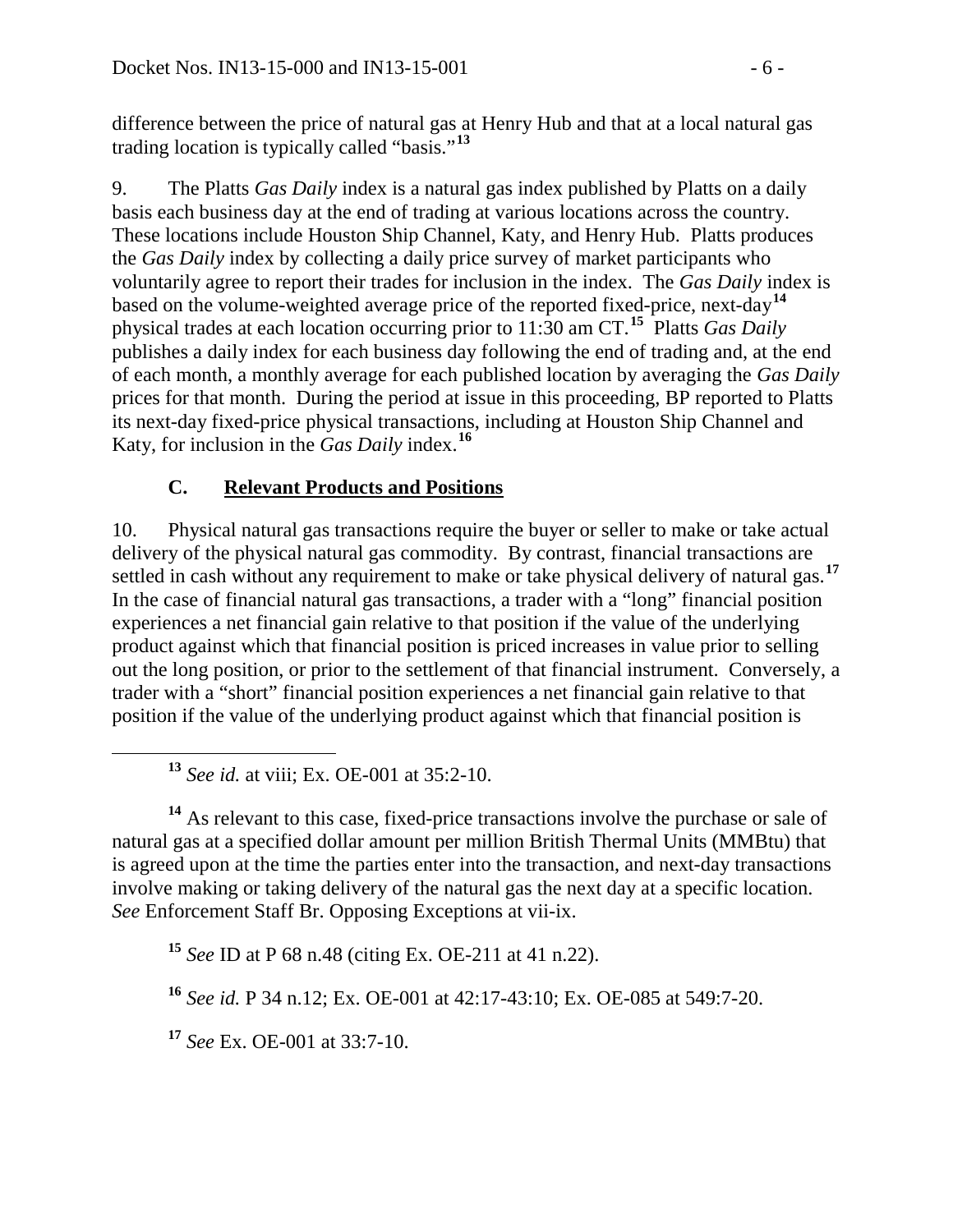priced falls prior to covering the short position, or prior to the settlement of that financial instrument.**[18](#page-6-0)**

11. Both physical and financial natural gas transactions may be consummated on electronic trading platforms or by direct or brokered transactions. Electronic trading platforms, such as the CME Globex and the Intercontinental Exchange, Inc.'s (ICE) WebICE, offer market participants the ability to transact with other counterparties electronically anytime, anywhere.<sup>[19](#page-6-1)</sup> These electronic trading platforms allow all credit verified participants to observe and participate in the market in real-time. Depending on the product, trades executed on an electronic trading platform may be bilateral or exchange cleared. Brokered market transactions are those that are facilitated by a broker who helps to connect buyers and sellers and collects a broker fee. Direct transactions are those that take place when a buyer or seller directly contacts a counterparty with which they wish to do business. Participants in direct and brokered transactions may monitor the electronic exchanges and rely on them for price discovery.**[20](#page-6-2)**

12. When trading physical natural gas, a trader may place a "bid" or an "offer." A bid indicates that a trader wants to buy a specified quantity of natural gas, at a specified price, and at a specified location. An offer, by contrast, indicates that a trader wants to sell a specified quantity of natural gas, at a specified price, and at a specified location. When another market participant agrees to sell at the trader's bid price, that participant has "hit the bid." When another market participant agrees to buy at the trader's offer price, that participant has "lifted the offer." The "bid-ask spread" is the price differential between the highest bid shown by a buyer and the lowest offer shown by a seller.**[21](#page-6-3)**

13. One type of physical natural gas position is a baseload position. Baseload positions are physical contracts that flow equal amounts of gas each day of the flow month.<sup>[22](#page-6-4)</sup> In the context of baseload positions, the holder of the position must become "flat," or "flatten" their daily starting position by the end of each trading day in the month. For example, if a trader has a net long month baseload position (i.e., the trader has purchased a physical quantity of natural gas but has not yet sold the full physical

<span id="page-6-1"></span>**<sup>19</sup>** Subject to exchange trading schedules and hours.

<span id="page-6-2"></span>**<sup>20</sup>** *See* Ex. OE-001 at 35:20-36:12.

<span id="page-6-3"></span>**<sup>21</sup>** *See id.* at 39:17-40:6.

<span id="page-6-4"></span>**<sup>22</sup>** *See* Enforcement Staff Br. Opposing Exceptions at 8.

<span id="page-6-0"></span>**<sup>18</sup>** *See id.* at 38:3-7.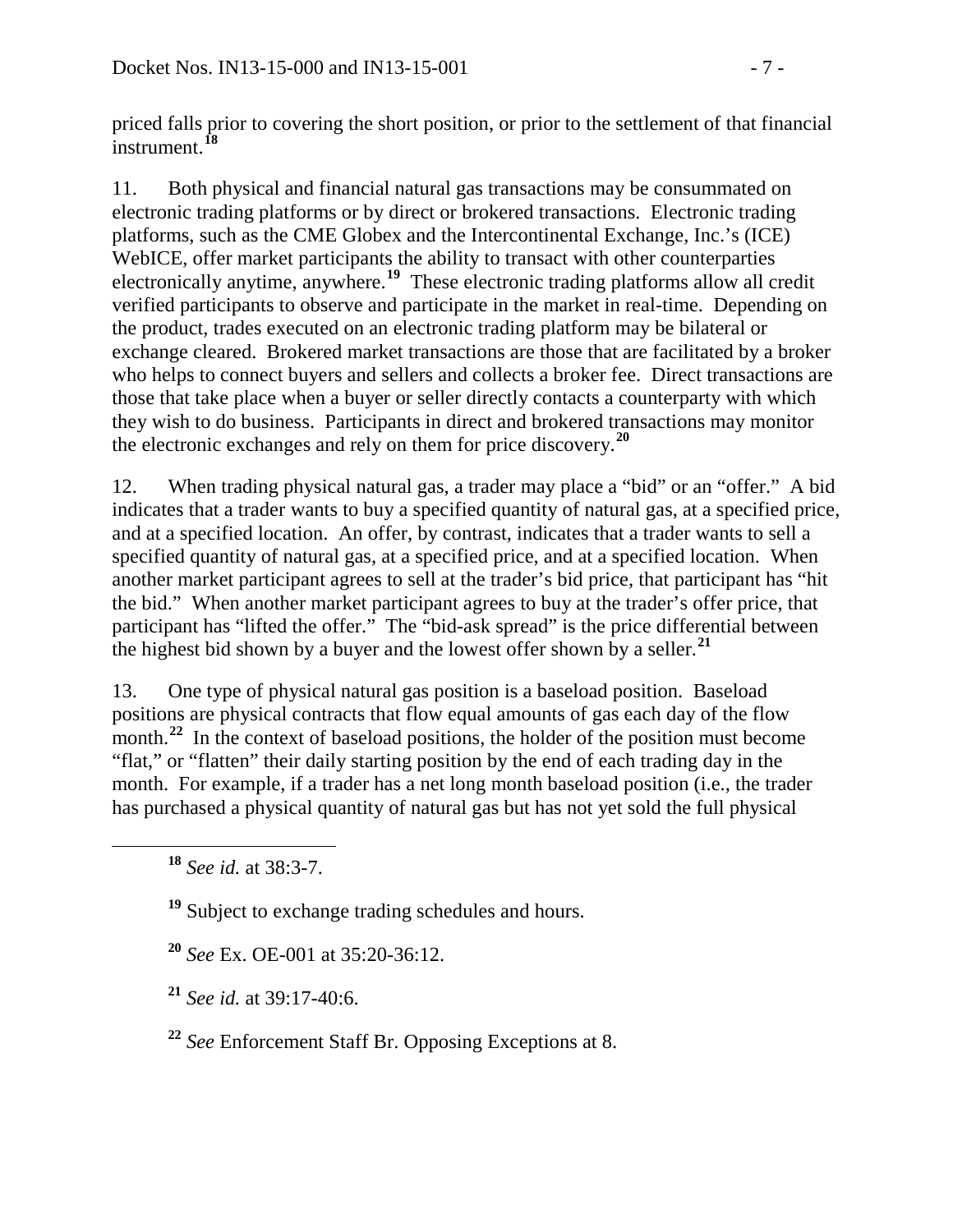quantity to another counterparty), then the trader must sell a net amount of natural gas equal to the starting baseload position by the end of each trading day in the month to flatten that long position.**[23](#page-7-1)** A trader must take physical delivery of the baseload natural gas position, flatten his or her physical position each day prior to delivery, or face a potential penalty.**[24](#page-7-2)**

#### <span id="page-7-0"></span>**D. BP's Houston Ship Channel-Henry Hub Spread Position and Hurricane Ike**

14. As relevant to this case, BP had a financial natural gas position that included short *Gas Daily* index exposure at Houston Ship Channel and long *Gas Daily* index exposure at Henry Hub.**[25](#page-7-3)** BP's short *Gas Daily* index exposure at Houston Ship Channel would benefit if the Houston Ship Channel *Gas Daily* index decreased and BP's long *Gas Daily*  index exposure at Henry Hub would benefit if the Henry Hub *Gas Daily* index increased. These positions combined to create a "spread" position that would benefit when the difference, or spread, between the Houston Ship Channel and Henry Hub *Gas Daily*  index prices grew wider.**[26](#page-7-4)** In other words, BP's spread position would financially benefit from a lower Houston Ship Channel *Gas Daily* index price relative to the Henry Hub *Gas Daily* index price.**[27](#page-7-5)**

15. BP had its Houston Ship Channel-Henry Hub spread position in place when Hurricane Ike made landfall on September 13, 2008, which interrupted the natural gas market and caused Houston Ship Channel *Gas Daily* index prices to decrease sharply relative to Henry Hub *Gas Daily* index prices. This resulted in a sizeable realized profit and unrealized (i.e., potential) profit for BP's Houston Ship Channel-Henry Hub financial spread position. The more slowly the Houston Ship Channel-Henry Hub *Gas Daily* spread narrowed each day until the end of September, the more money BP stood to make on its spread position.**[28](#page-7-6)** In particular, Enforcement Staff witness Patrick J. Bergin (Bergin) testified that the value of BP's spread position in late September would retain

<span id="page-7-2"></span>**<sup>24</sup>** *See id.* at 39:1-3.

<span id="page-7-3"></span>**<sup>25</sup>** *See, e.g.*, ID at P 6.

<span id="page-7-4"></span>**<sup>26</sup>** *See id. See also* Ex. OE-001 at 51:20-22.

<span id="page-7-5"></span>**<sup>27</sup>** *See, e.g.*, Ex. OE-001 at 53:9-12.

<span id="page-7-6"></span>**<sup>28</sup>** ID at PP 7, 36.

<span id="page-7-1"></span>**<sup>23</sup>** *See* Ex. OE-001 at 38:18-39:1.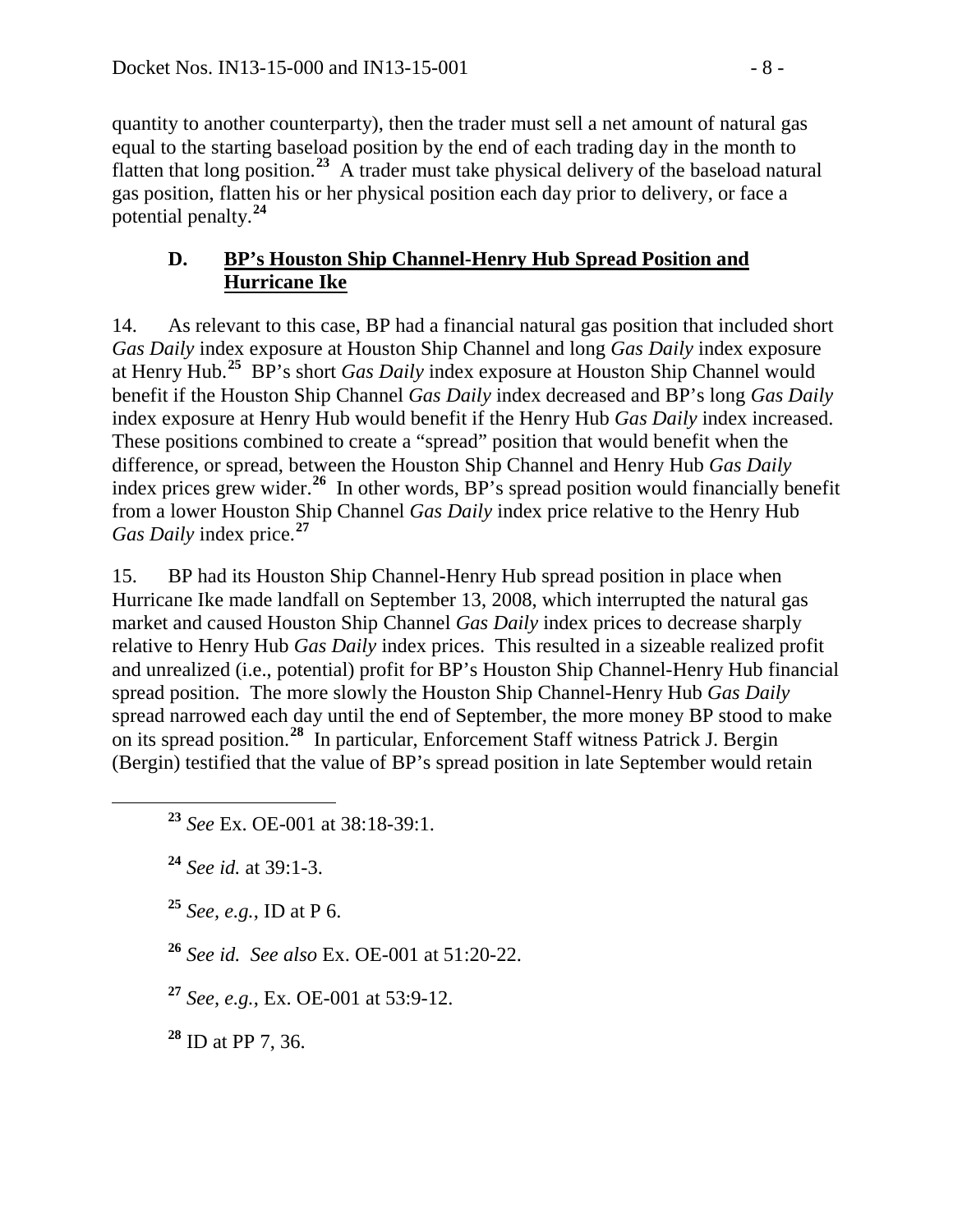\$19,800 for every cent that BP could slow the narrowing of the Houston Ship Channel-Henry Hub spread.<sup>[29](#page-8-1)</sup> As a result, BP had a financial incentive to slow the shrinkage of the Houston Ship Channel-Henry Hub spread that Hurricane Ike had created.

## <span id="page-8-0"></span>**E. BP's Manipulative Scheme**

16. Enforcement Staff alleges that BP devised a manipulative scheme after it discovered that its Houston Ship Channel-Henry Hub spread position had benefited in the aftermath of Hurricane Ike, and realized that, if the spread persisted, it had the potential to be worth millions of dollars.**[30](#page-8-2)** Enforcement Staff further alleges that BP's scheme was to manipulate the price of Commission-jurisdictional transactions through uneconomic trading of next-day, fixed-price natural gas at Houston Ship Channel, and transportation of natural gas from Katy to Houston Ship Channel, in a manner designed to artificially suppress the Houston Ship Channel *Gas Daily* index price relative to Henry Hub, and thereby benefit BP's Houston Ship Channel-Henry Hub spread position. In short, what Enforcement Staff has alleged is a cross-product or related-position manipulation, a type of scheme that the Commission has encountered in jurisdictional markets, in which an entity makes uneconomic trades or transport in the physical market in order to influence average prices at a particular location and thereby benefit derivative financial positions whose value is in some measure tied to those prices.**[31](#page-8-3)**

**<sup>29</sup>** *Id.* P 37 (citing Ex. OE-001 at 110:13-16).

<span id="page-8-2"></span><span id="page-8-1"></span>**<sup>30</sup>** *BP America Inc.*, *et al.*, 144 FERC ¶ 61,100, Enforcement Staff Report and Recommendation at 1 (2013).

<span id="page-8-3"></span>**<sup>31</sup>** *See, e.g., Barclays Bank PLC*, 144 FERC ¶ 61,041, at P 129 (2013) (describing a related-position manipulation) (*Barclays*); *Constellation Energy Commodities Group, Inc.*, 138 FERC  $\llbracket 61,168 \right\rbrace$  at PP 11-17 (2012) (settlement order describing related-position scheme in power markets); *Energy Transfer Partners, L.P.*, 120 FERC ¶ 61,086 at PP 5-14 (2007) (order to show cause describing related-position scheme in natural gas markets).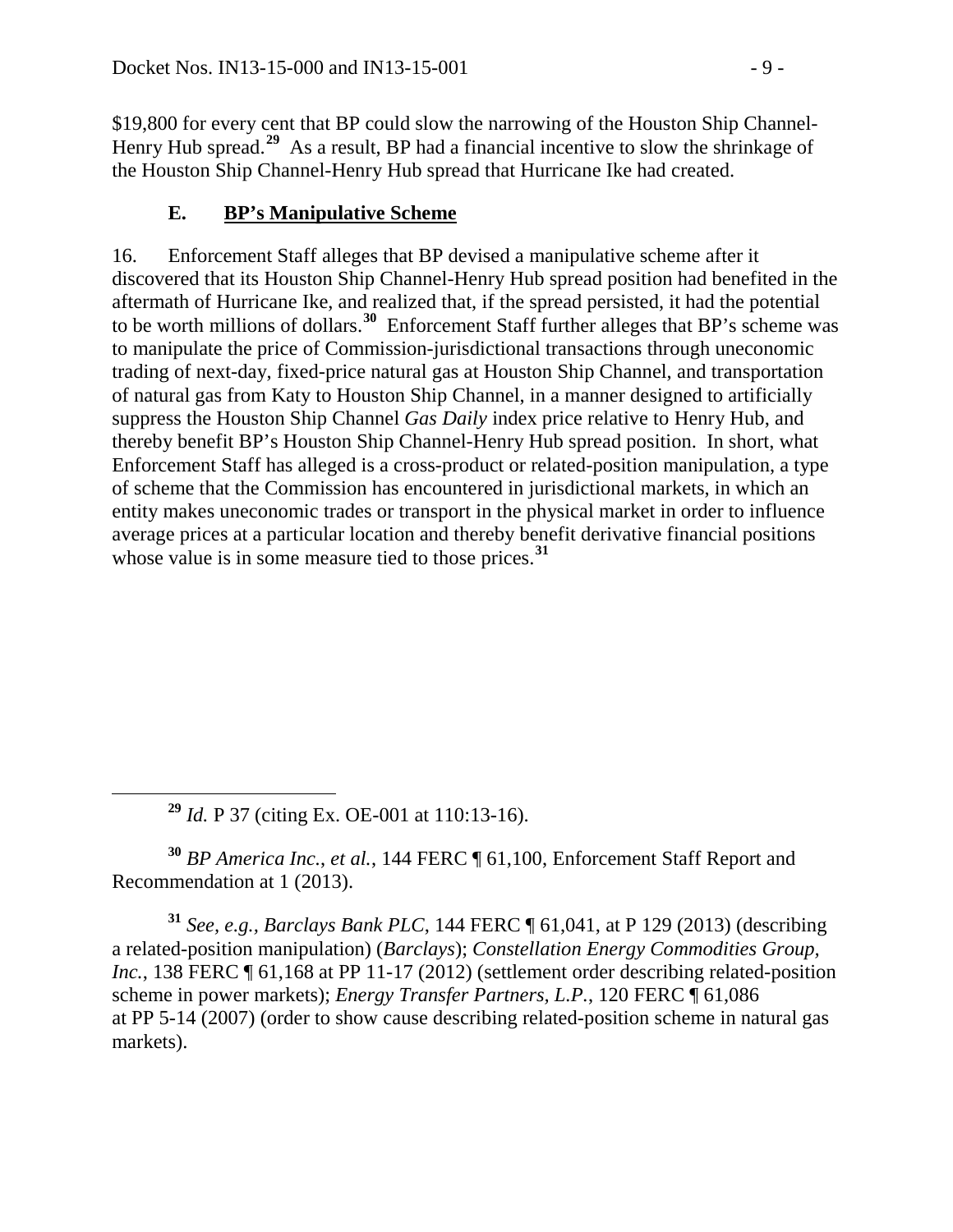17. Specifically, Enforcement Staff alleges that BP changed its next-day, fixed price natural gas trading and transport in the following eight different ways after Hurricane Ike:

- a. a shift almost entirely to net selling at Houston Ship Channel, such that BP became the seller with the largest market share in the next-day, fixed-price market at Houston Ship Channel during the Investigative Period;
- b. an increase in the percentage and volume of BP's fixed-price sales at Houston Ship Channel;
- c. a shift to selling heavier volumes at Houston Ship Channel early in the trading day, including selling 35 percent of its gas at Houston Ship Channel before Katy even began trading;
- d. a shift to buying at Houston Ship Channel later in the day as compared to earlier periods;
- e. a shift to transporting substantially more gas to Houston Ship Channel from Katy using BP's Houston Pipeline System transport;
- f. an increase in the percentage of sales at Houston Ship Channel that were uneconomic compared to contemporaneous prices at Katy;
- g. a shift to posting aggressively lower offers compared to other sellers at Houston Ship Channel; and
- h. an increase in the frequency of sales made by hitting bids.**[32](#page-9-0)**

18. Enforcement Staff alleges that these changes in trading and transport patterns forced the Houston Ship Channel *Gas Daily* index price downward, thereby slowing the shrinkage of the Houston Ship Channel-Henry Hub spread and benefiting BP's spread position.**[33](#page-9-1)** By the end of September, BP had made \$3,499,250 in profits on its spread

<span id="page-9-1"></span>**<sup>33</sup>** *See, e.g.*, ID at P 10.

<span id="page-9-0"></span>**<sup>32</sup>** ID at P 9. As noted above, a bid indicates that a trader wants to *buy* a specified quantity of natural gas at a specified price. An offer, by contrast, indicates that a trader wants to *sell* a specified quantity of natural gas at a specified price. When another market participant agrees to sell at the trader's bid price, that participant has "hit the bid." *See*  Ex. OE-001 at 39:17.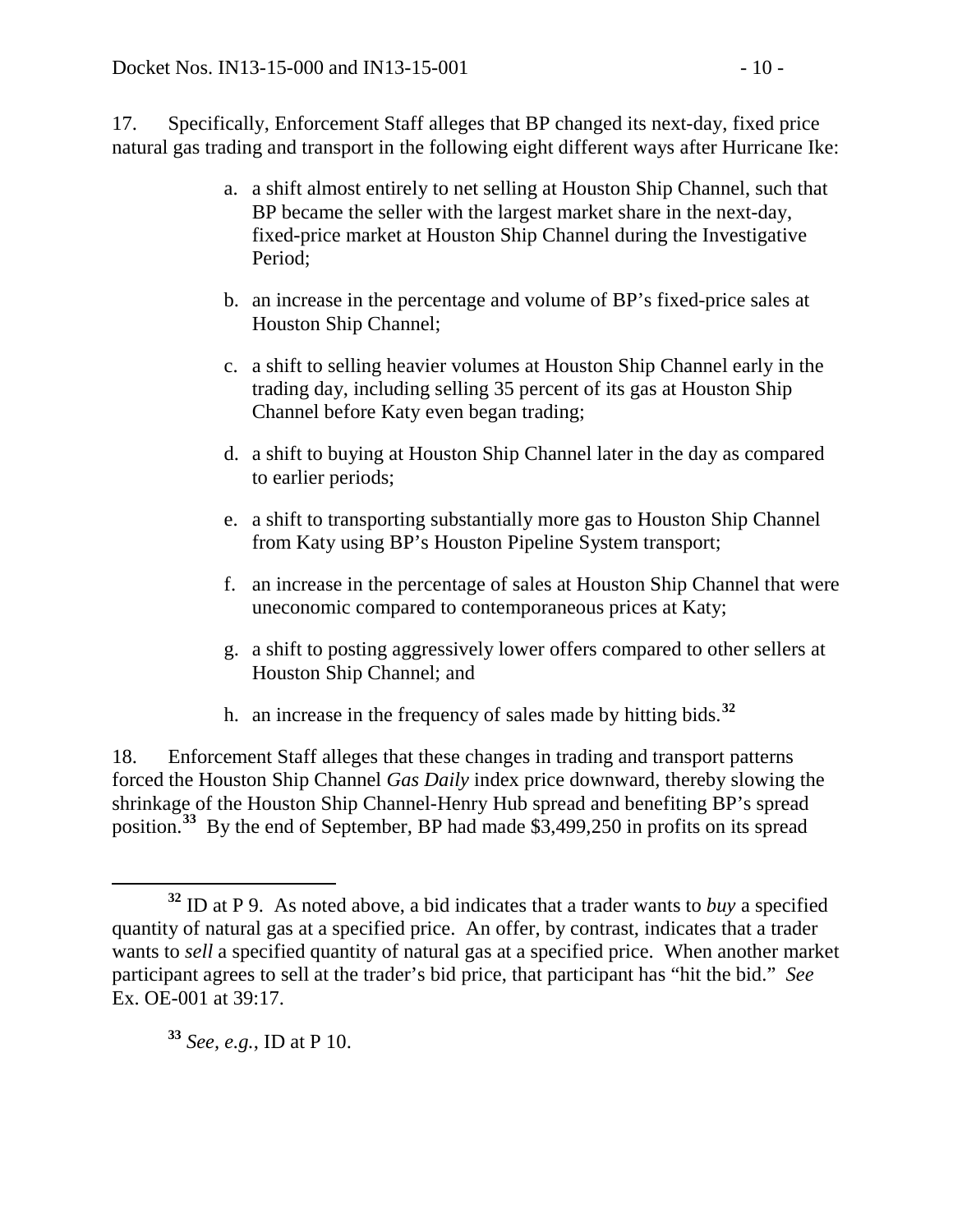position, which was a substantially greater profit than BP had made in any prior month in 2008 on similar spread positions.**[34](#page-10-0)**

19. BP then increased its short exposure to the Houston Ship Channel *Gas Daily* index for both October and November 2008. Through most of October 2008, BP maintained a Houston Ship Channel-Henry Hub short spread position amounting to more than seven contracts**[35](#page-10-1)** per day.**[36](#page-10-2)** The November Houston Ship Channel-Henry Hub short spread position of 24 contracts per day was larger than BP's spread positions going into any other month of 2008 besides March.**[37](#page-10-3)**

20. In addition, BP built up its physical baseload position during the Investigative Period so that it had a net long baseload position at Katy, which gave BP a large supply of Katy gas "that they had to sell."**[38](#page-10-4)** BP had the option to sell this gas at Katy or Houston Ship Channel, but during the Investigative Period, BP sold it heavily at Houston Ship Channel.**[39](#page-10-5)** Before Hurricane Ike, in early September, BP's September daily physical baseload positions were generally balanced between long Katy and short Houston Ship Channel. However, BP expanded its long Katy baseload position, becoming net longer at Katy through the rest of September. BP then substantially increased its long baseload position for October at Katy while decreasing its October short baseload position at Houston Ship Channel. BP did the same for

**<sup>34</sup>** *Id.* P 37 (citing Ex. OE-001 at 79-80).

<span id="page-10-1"></span><span id="page-10-0"></span><sup>35</sup> Contracts are stated in terms of multiples of the benchmark NYMEX natural gas futures contract of 10,000 MMBtu. MMBtus is a million British Thermal Units. For example, 31 contracts are 310,000 MMBtus.

<span id="page-10-2"></span>**<sup>36</sup>** ID at P 38. BP had a greater Houston Ship Channel-Henry Hub spread position of 17.5 contracts per day when Hurricane Ike hit in September. *See id.* at P 115 n.87. However, BP's Houston Ship Channel-Henry Hub short spread position was only approximately three contracts per day going into October, and BP then increased this to 7.8 contracts per day by October 3 and increased that further later in October. *See* Ex. OE-001 at 82.

<span id="page-10-5"></span><span id="page-10-4"></span><span id="page-10-3"></span>**<sup>37</sup>** ID at P 38. **<sup>38</sup>** *Id.* P 39. **<sup>39</sup>** *Id.*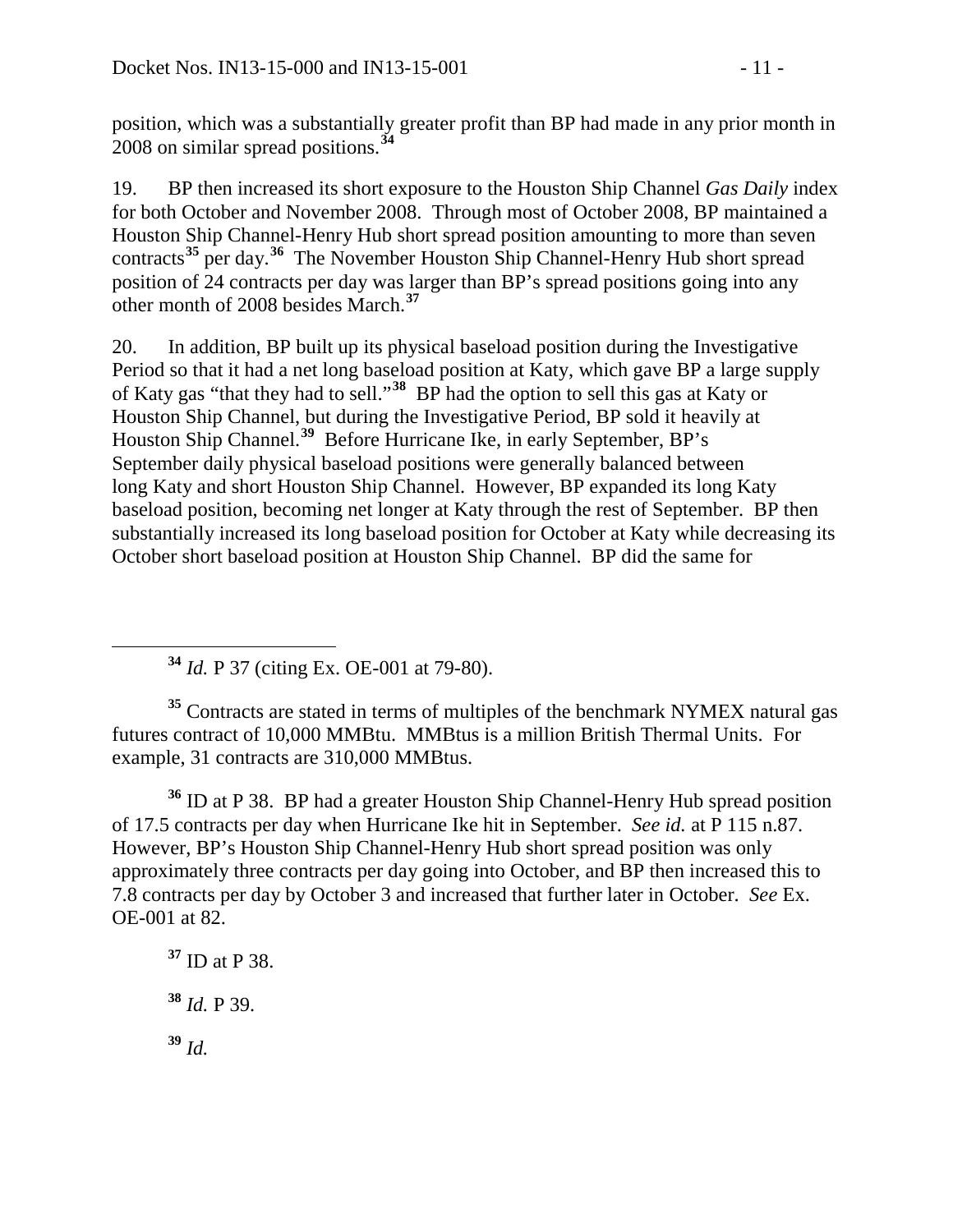November, which again resulted in a larger November net long physical baseload position at Katy.**[40](#page-11-1)**

21. Enforcement Staff witness Dr. Rosa M. Abrantes-Metz (Abrantes-Metz) testified that, in the Investigative Period, BP substantially increased usage of its daily firm transportation capacity on the Houston Pipeline System, which connects Katy and Houston Ship Channel.<sup>[41](#page-11-2)</sup> Abrantes-Metz testified that BP shifted to transporting more gas to Houston Ship Channel using its Houston Pipeline System capacity without regard to profit during the Investigative Period and incurred greater losses on transport during the Investigative Period as compared to the trade dates from January 2, 2008 through September 10, 2008 (Pre-Investigative Period).<sup>[42](#page-11-3)</sup> The natural effect of increasing supply at Houston Ship Channel relative to demand was to reduce prices.

22. On November 5, 2008, a member of BP's Texas Team, Clayton Luskie (Luskie), had a conversation with a senior BP official James Parker. Soon after this conversation, Luskie called another member of the Texas Team, Gradyn Comfort (Comfort). This telephone call was recorded by BP. Enforcement Staff alleges that BP's manipulative scheme was revealed by Luskie during this conversation with Parker and the recorded phone call with Comfort.**[43](#page-11-4)** Enforcement Staff witness Abrantes-Metz found that, after the November 5 call, BP stopped losing money on transport and its transport performance was more consistent with its performance in September through November 2007.<sup>[44](#page-11-5)</sup> Similarly, Enforcement Staff witness Bergin testified that BP's physical trading at Houston Ship Channel was profitable over the remainder of November 2008 after the November 5 call.**[45](#page-11-6)**

### <span id="page-11-0"></span>**F. Impact on Jurisdictional Markets**

<span id="page-11-1"></span>23. Enforcement Staff alleged, and the ALJ found, that BP's scheme directly affected sales and transport of natural gas subject to the Commission's jurisdiction in at least

<span id="page-11-6"></span><span id="page-11-5"></span><span id="page-11-4"></span><span id="page-11-3"></span><span id="page-11-2"></span> **<sup>40</sup>** *Id.* P 40. *Id.* P 53. *Id.* P 56. *See, e.g.*, *id.* PP 85, 100-03. *Id.* P 56. **<sup>45</sup>** *Id.* P 76.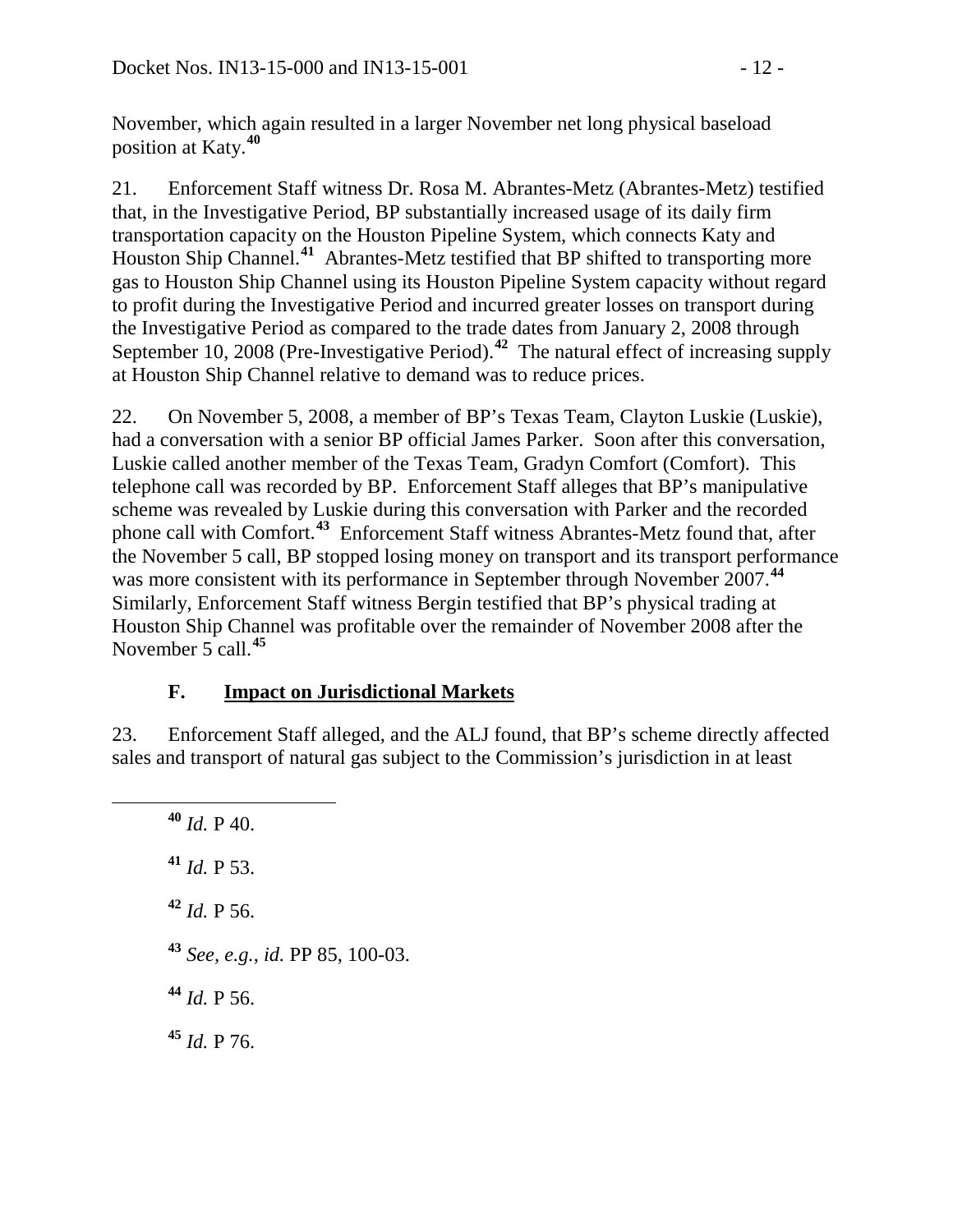three ways. First, the ALJ found that by manipulating the index prices at Houston Ship Channel, the scheme directly affected the value of natural gas subject to the Commission's jurisdiction sold by third parties on at least 46 occasions during the Investigative Period, and therefore the scheme was in connection with purchases or sales subject to the Commission's jurisdiction.**[46](#page-12-1)** Second, the ALJ found that Enforcement Staff proved that the scheme directly affected the value of "cash-out" transactions performed by pipelines during the Investigative Period.**[47](#page-12-2)** Cash-outs are Commission-jurisdictional transactions used by pipelines to correct imbalances in the transportation system.**[48](#page-12-3)** Because there were cash-out transactions in September, October, and November whose prices were tied to the Houston Ship Channel index that BP had manipulated, the ALJ found that the scheme was in connection with purchases or sales subject to the Commission's jurisdiction.**[49](#page-12-4)** Finally, the ALJ found that on at least 52 occasions during the Investigative Period, BP's Texas Team had also sold Commission-jurisdictional natural gas pursuant to, or whose prices were directly affected by, BP's manipulative scheme.**[50](#page-12-5)**

#### <span id="page-12-0"></span>**II. Procedural History**

24. On August 5, 2013, the Commission issued an Order to Show Cause (Order to Show Cause) and Notice of Proposed Penalty **[51](#page-12-6)** directing BP to show why the Commission should not find that BP violated the Anti-Manipulation Rule and section 4A of the NGA by manipulating the next-day, fixed-price natural gas market at Houston Ship Channel from mid-September 2008 through November 30, 2008—i.e., during the Investigative Period. In the Enforcement Staff Report and Recommendation accompanying the Order to Show Cause (Staff Report), Enforcement Staff alleges that BP engaged in the manipulative scheme at Houston Ship Channel described above with scienter and in connection with jurisdictional transactions.**[52](#page-12-7)**

<span id="page-12-7"></span><span id="page-12-6"></span><span id="page-12-5"></span><span id="page-12-4"></span><span id="page-12-3"></span><span id="page-12-2"></span><span id="page-12-1"></span> **<sup>46</sup>** *Id.* P 147. **<sup>47</sup>** *Id.* P 153. **<sup>48</sup>** *Id.* **<sup>49</sup>** *Id.* **<sup>50</sup>** *Id.* P 156. **<sup>51</sup>** *BP America Inc.*, *et al.*, 144 FERC ¶ 61,100 (2013). **<sup>52</sup>** *Id*., Staff Report at 35, 69-71.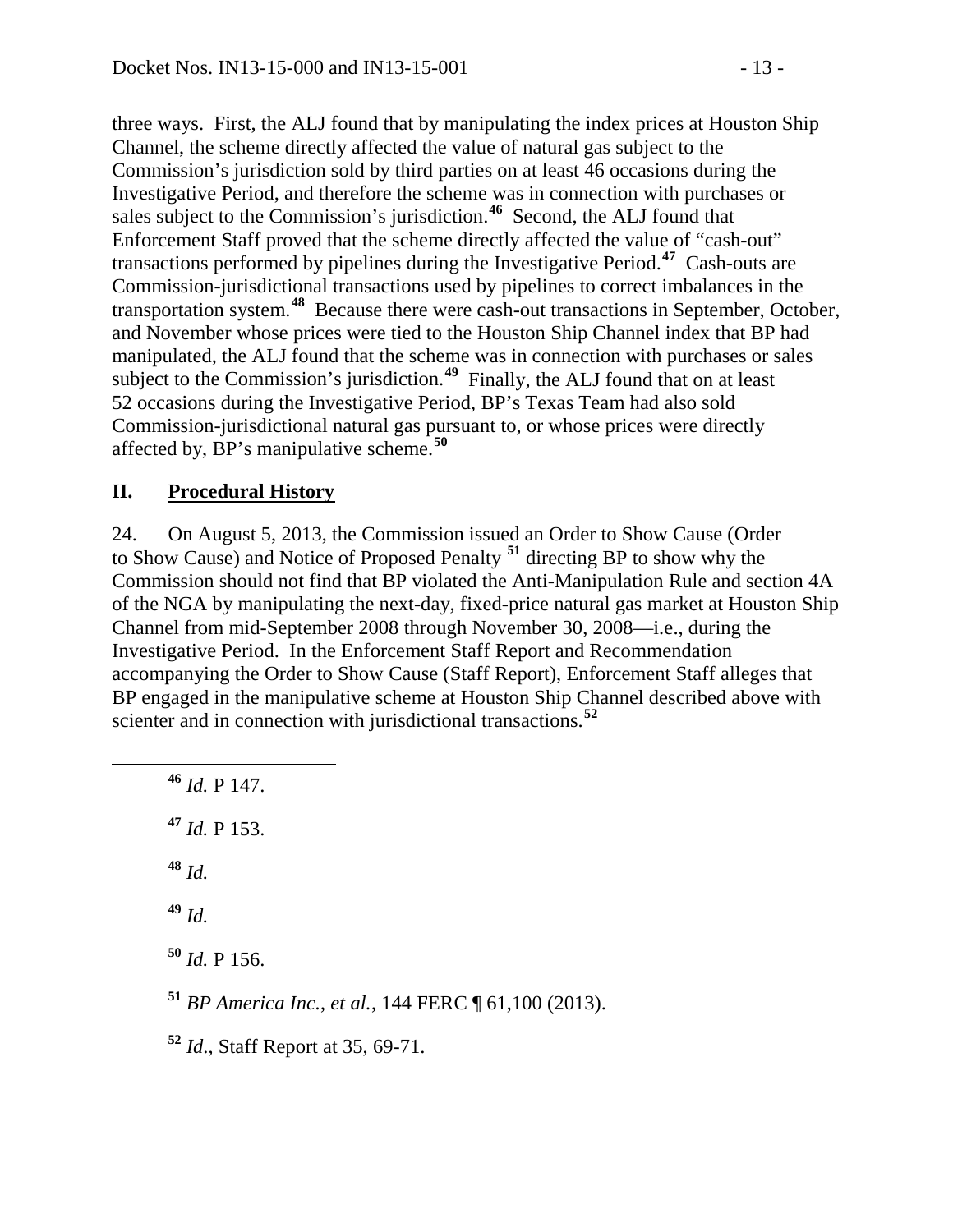25. The Order to Show Cause further directed BP to show why it should not pay NGA civil penalties in the amount of \$28,000,000 and disgorge \$800,000 in unjust profits, plus interest, resulting from market manipulation, or a modification to these amounts as warranted.

26. On October 4, 2013, BP filed an answer to the Order to Show Cause and motions to dismiss. BP denied all material allegations in the Order to Show Cause and contended that the Commission lacked jurisdiction over the transactions alleged to have violated the Commission's regulations and NGA, and therefore requested dismissal without further action.

27. On December 4, 2013, Enforcement Staff filed a reply to BP's answer to the Order to Show Cause and motions to dismiss. On December 19, 2013, BP filed a motion for leave to file a response and a proposed response to Enforcement Staff's reply and Enforcement Staff, in turn, sought leave to file a sur-reply, which leave the Commission denied to both parties.

28. In its Hearing Order issued May 15, 2014, the Commission denied BP's motions to dismiss and directed the ALJ to determine whether BP violated section 4A of the NGA and the Commission's Anti-Manipulation Rule. The Commission further directed the ALJ to make findings respecting subject matter jurisdiction and each of the elements of a manipulation claim, as described in section 1c.1 of the Commission's regulations.**[53](#page-13-0)** The Commission also ordered the ALJ to ascertain facts relevant for any application of the Commission's Penalty Guidelines.**[54](#page-13-1)** As noted, the Commission also denied BP and Enforcement Staff leave to file a response and sur-reply, respectively, under the authority of Rule 213(a)(2) of the Commission's Rules of Practice and Procedure, 18 C.F.R. § 385.213(a)(2) (2015).**[55](#page-13-2)**

29. BP filed the Rehearing Request of the Hearing Order on June 13, 2014. On July 14, 2014, the Commission issued an order granting rehearing for further consideration.**[56](#page-13-3)** BP's Rehearing Request is currently pending Commission action.

**<sup>53</sup>** *See* 18 C.F.R. § 1c.1(a); Order No. 670, FERC Stats. & Regs. ¶ 31,202 at P 49.

<span id="page-13-1"></span><span id="page-13-0"></span>**<sup>54</sup>** *See Revised Policy Statement on Penalty Guidelines*, 132 FERC ¶ 61,216 (2010).

**<sup>55</sup>** Hearing Order at P 11.

<span id="page-13-3"></span><span id="page-13-2"></span>**<sup>56</sup>** *BP America Inc., et al.*, Order Granting Rehearing for Further Consideration, Docket No. IN13-15-001, (July 14, 2014) (delegated letter order).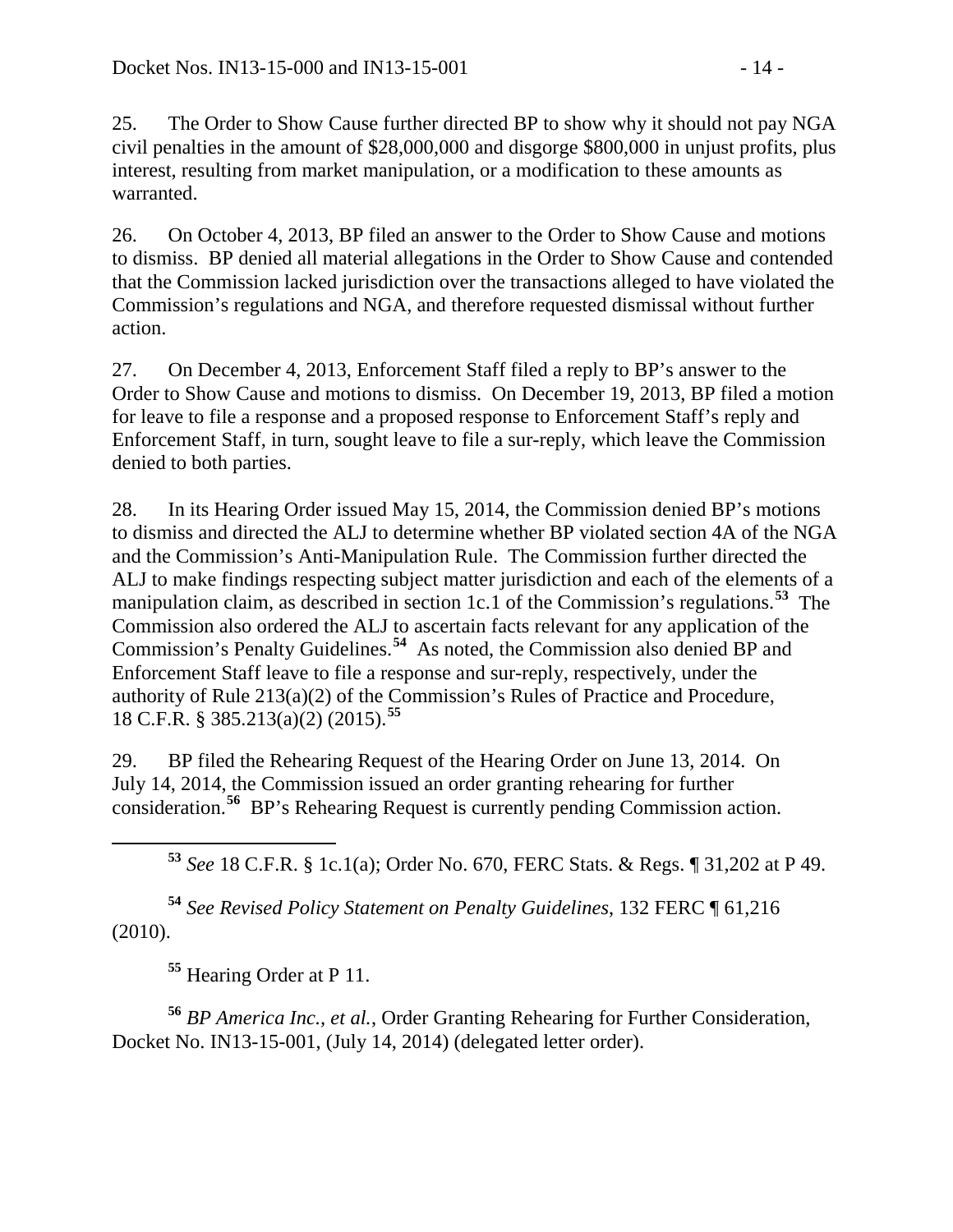In this order, the Commission denies BP's Rehearing Request, for the reasons set forth below.

30. Enforcement Staff filed its Initial Testimony on September 22, 2014, as amended on October 23, 2014. BP Filed its Responsive Testimony on January 6, 2015. On February 13, 2015, Enforcement Staff filed its Rebuttal Testimony.**[57](#page-14-0)** The record of the hearing, which commenced on March 30, 2015 and concluded on April 15, 2015, consists of 2,657 transcript pages and 325 exhibits.**[58](#page-14-1)** Enforcement Staff called at the hearing two experts for summary direct testimony (along with pre-filed written expert testimony)—Abrantes-Metz and Bergin—and eleven adversarial fact witnesses (as well as offering pre-filed written testimony of six of those fact witnesses). BP called live two expert witnesses for summary direct testimony (along with pre-filed written testimony)—Matthew Evans (Evans) and Richard G. Smead (Smead)—both of whom Enforcement Staff cross-examined at the hearing.**[59](#page-14-2)**

31. BP also took live testimony at the hearing of six out of the eleven witnesses called by Enforcement Staff (those who had offered pre-filed written testimony), and cross-examined at the hearing Enforcement Staff's experts Abrantes-Metz and Bergin and the five adversarial fact witnesses who did not pre-file testimony. BP waived cross-examination of Enforcement Staff's third expert, Dr. Ehud Ronn (Ronn), and Ronn's pre-filed testimony and exhibits were admitted as part of the hearing record by stipulation of the parties. By joint motion, the investigative testimony and related exhibits of James Parker were entered into the record.

32. Initial post-hearing briefs were filed on May 15, 2015, and reply briefs were filed on June 12, 2015.

33. The ALJ issued the ID on August 13, 2015, which concluded that "the evidence in this case supports the finding that BP violated Sections 1c.1 of the Commission's Regulations and 4A of the NGA."**[60](#page-14-3)** The ID found that BP, through its Texas Team, participated "in a scheme to manipulate the market by selling next-day, fixed price natural gas at [Houston Ship Channel] during the Investigative Period, in such a way that

<span id="page-14-3"></span>**<sup>60</sup>** ID at P 82.

<span id="page-14-0"></span>**<sup>57</sup>** *See* BP Br. on Exceptions at 6-7.

<span id="page-14-1"></span>**<sup>58</sup>** *See* Enforcement Staff Br. Opposing Exceptions at 5.

<span id="page-14-2"></span>**<sup>59</sup>** *See id.* at 4-5 (description of hearing and pre-hearing discovery).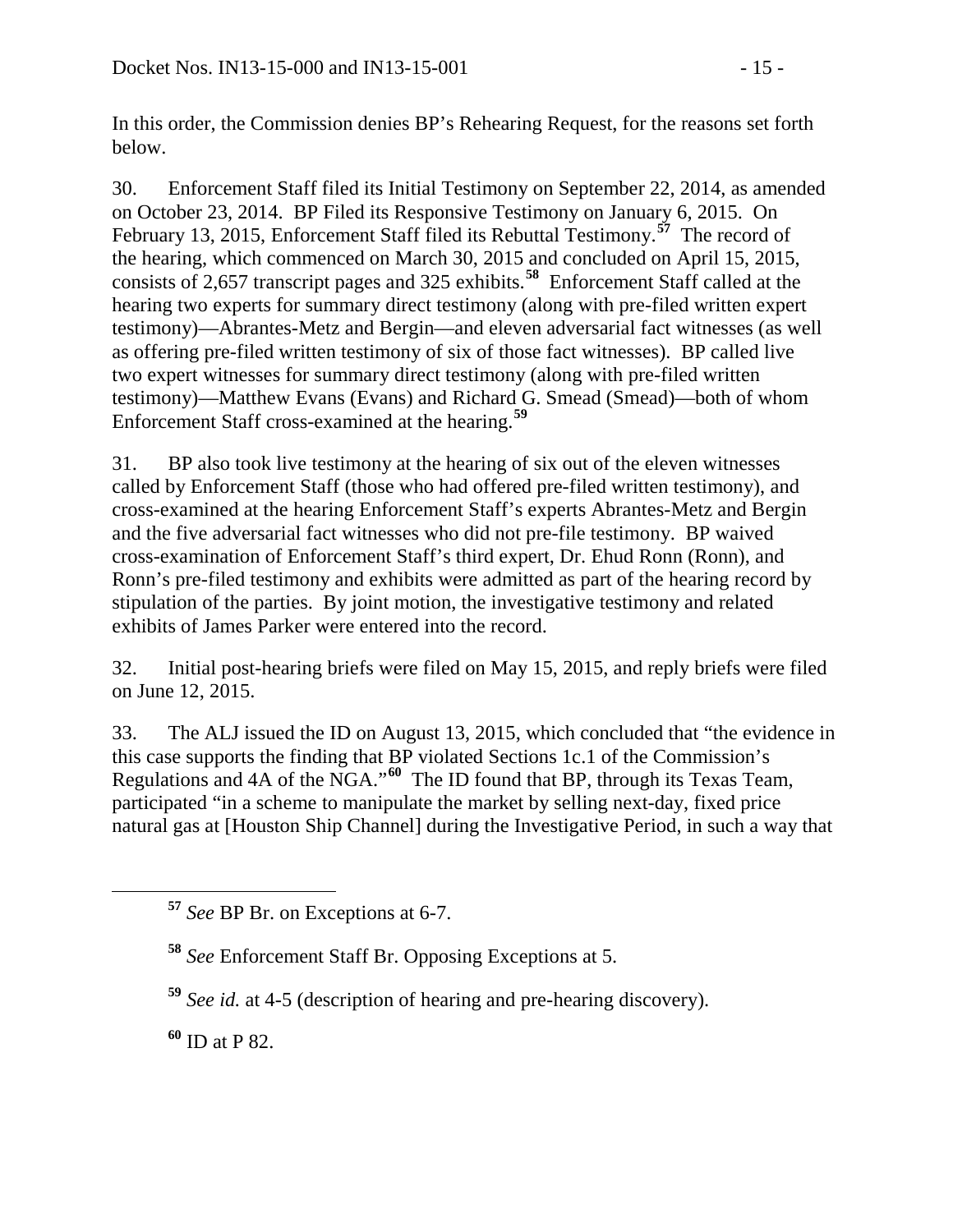they managed to suppress the *Gas Daily* index and benefit their financial positions."**[61](#page-15-0)** The ID further found that BP engaged in its manipulative scheme with the requisite scienter and in connection with jurisdictional transactions.<sup>[62](#page-15-1)</sup> As requested by the Commission, the ID also made findings with respect to the applicability of certain provisions of the Commission's Penalty Guidelines based on the record developed at the hearing concerning, *inter alia*, BP's prior conduct and the failure of its compliance program with respect to the alleged unlawful trading at issue.**[63](#page-15-2)**

34. On September 14, 2015, BP filed a brief on exceptions to the ID (BP Br. on Exceptions). On October 5, 2015, Enforcement Staff filed a brief opposing BP's exceptions (Enforcement Staff Br. Opposing Exceptions).

35. BP takes exception to the ID in its entirety**[64](#page-15-3)** and asserts sixty-six (66) specific exceptions to the findings and conclusions set forth in the ID.<sup>[65](#page-15-4)</sup> BP's specific exceptions primarily rest upon BP's disagreement with: (1) the ID's application of the burden of proof and its finding that Enforcement Staff met its burden of proof;**[66](#page-15-5)** (2) the ID's findings that the record evidence supported a finding of manipulation; $\frac{67}{3}$  $\frac{67}{3}$  $\frac{67}{3}$  (3) the ID's findings regarding the relative merits of the analyses and theories presented by Enforcement Staff's witnesses and BP's witnesses, and the relative credibility of those witnesses;**[68](#page-15-7)** (4) the ID's conclusion that BP possessed manipulative intent;**[69](#page-15-8)** (5) the

- **<sup>62</sup>** *See id.* PP 128, 146.
- <span id="page-15-2"></span>**<sup>63</sup>** *See, e.g.*, *id.* PP 278-279.
- <span id="page-15-3"></span>**<sup>64</sup>** BP Br. on Exceptions at 2.
- <span id="page-15-4"></span>**<sup>65</sup>** *Id.* at 7-13.
- <span id="page-15-5"></span>**<sup>66</sup>** *Id.* at 8.
- <span id="page-15-6"></span>**<sup>67</sup>** *Id.* at 8-10.
- <span id="page-15-7"></span>**<sup>68</sup>** *Id.*
- <span id="page-15-8"></span>**<sup>69</sup>** *Id.* at 10.

<span id="page-15-1"></span><span id="page-15-0"></span>**<sup>61</sup>** *Id.* ("BP took affirmative actions by and through its traders with no profit explanation for Texas [T]eam's primary responsibility as physical day asset traders other than unlawful gains through successful market manipulation of the Gas Daily index price at [Houston Ship Channel].").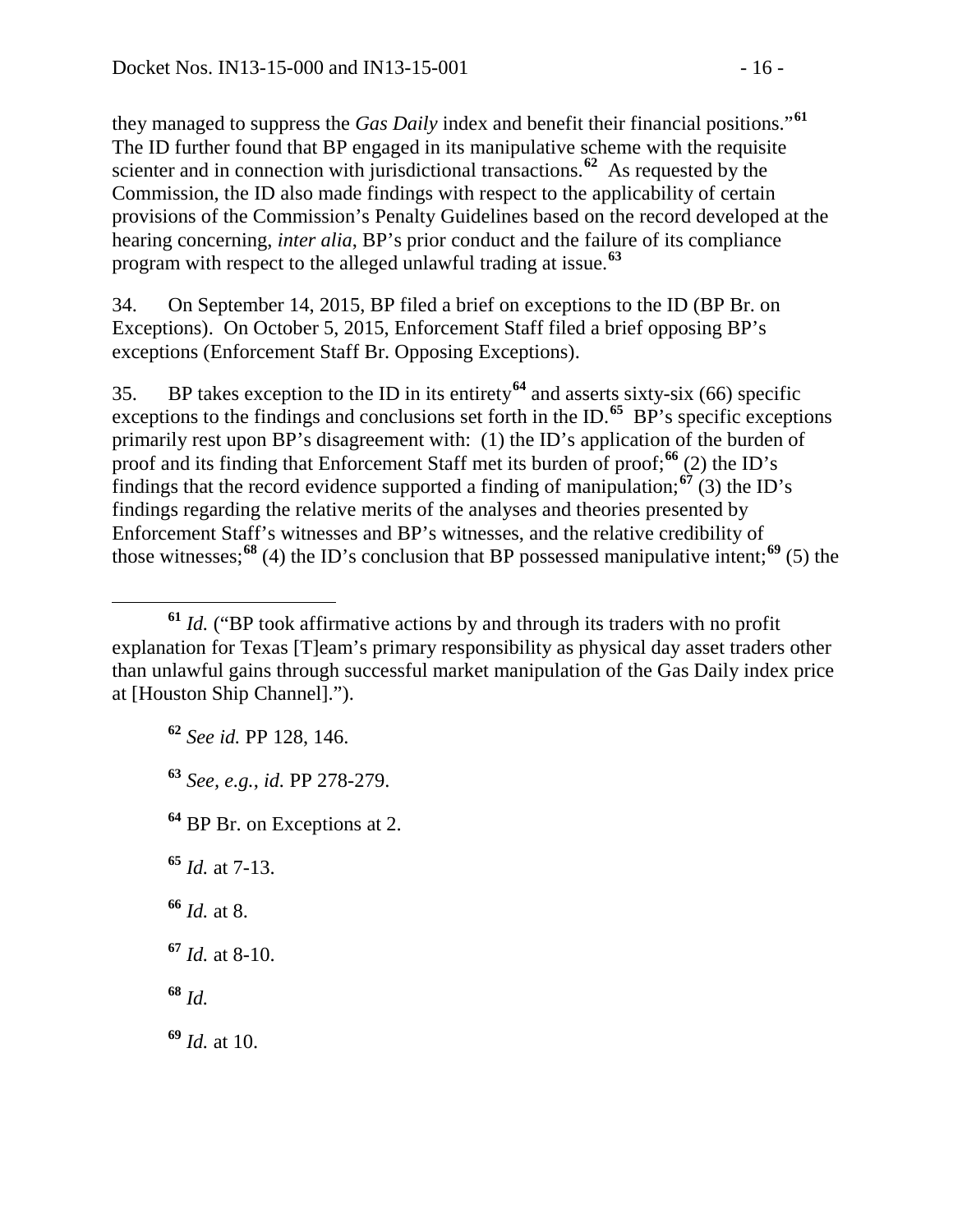ID's determination that the Commission has jurisdiction over the transactions at issue in this proceeding;<sup>[70](#page-16-2)</sup> and (6) the ID's application of and findings relating to certain provisions of the Commission's Penalty Guidelines.**[71](#page-16-3)**

36. Enforcement Staff endorses the ALJ's ID, asserting that the controlling law and evidentiary record created in this proceeding fully support the ID's findings as to all issues set for hearing, including whether it is appropriate for the Commission to exercise jurisdiction and whether BP violated section 1c.1 of the Commission's regulations.**[72](#page-16-4)** Enforcement Staff opposes 65 of BP's 66 specific exceptions to the ID.**[73](#page-16-5)**

#### **III. Procedural Issues**

### <span id="page-16-1"></span><span id="page-16-0"></span>**A. BP's Rehearing Request of the Commission's Hearing Order**

37. In its Rehearing Request, BP seeks to re-argue adequacy of notice, the sufficiency of Enforcement Staff's manipulation and jurisdictional allegations, scienter, and the application of the Penalty Guidelines—arguments that BP previously raised, and the Commission considered and rejected in the Hearing Order.**[74](#page-16-6)** Significantly, BP does not raise any materially new arguments or intervening change in controlling law or facts that would merit reconsideration. Accordingly, we affirm the Commission's prior rulings and, therefore, deny BP's Rehearing Request.

<span id="page-16-2"></span>**<sup>70</sup>** *Id.* at 10-11.

**<sup>71</sup>** *Id.* at 11-13.

**<sup>72</sup>** Enforcement Staff Br. Opposing Exceptions at 4.

<span id="page-16-5"></span><span id="page-16-4"></span><span id="page-16-3"></span>**<sup>73</sup>** *Id.* Enforcement Staff does not oppose BP exception 65, in which BP asserts that the ID erred in finding that Enforcement Staff and BP abused the protective order process. *See id.* at 50 n.207; BP Br. on Exceptions at 13. This exception is addressed below in section IV.C.2.

<span id="page-16-6"></span>**<sup>74</sup>** *Compare* Rehearing Request at 5-7 (listing issues relating to jurisdiction (issues 1-4), adequacy of notice (issue 5), sufficiency of manipulation claim (issue 6), standard for scienter (issue 7), sufficiency of allegations (issue 8) and application of the Commission's Penalty Guidelines (issue 9)) *with* Hearing Order at PP 35-37 (notice), 38-41 (sufficiency of manipulation claim), 15-32 (jurisdiction), 43-44 (scienter) and 48-49 (penalty).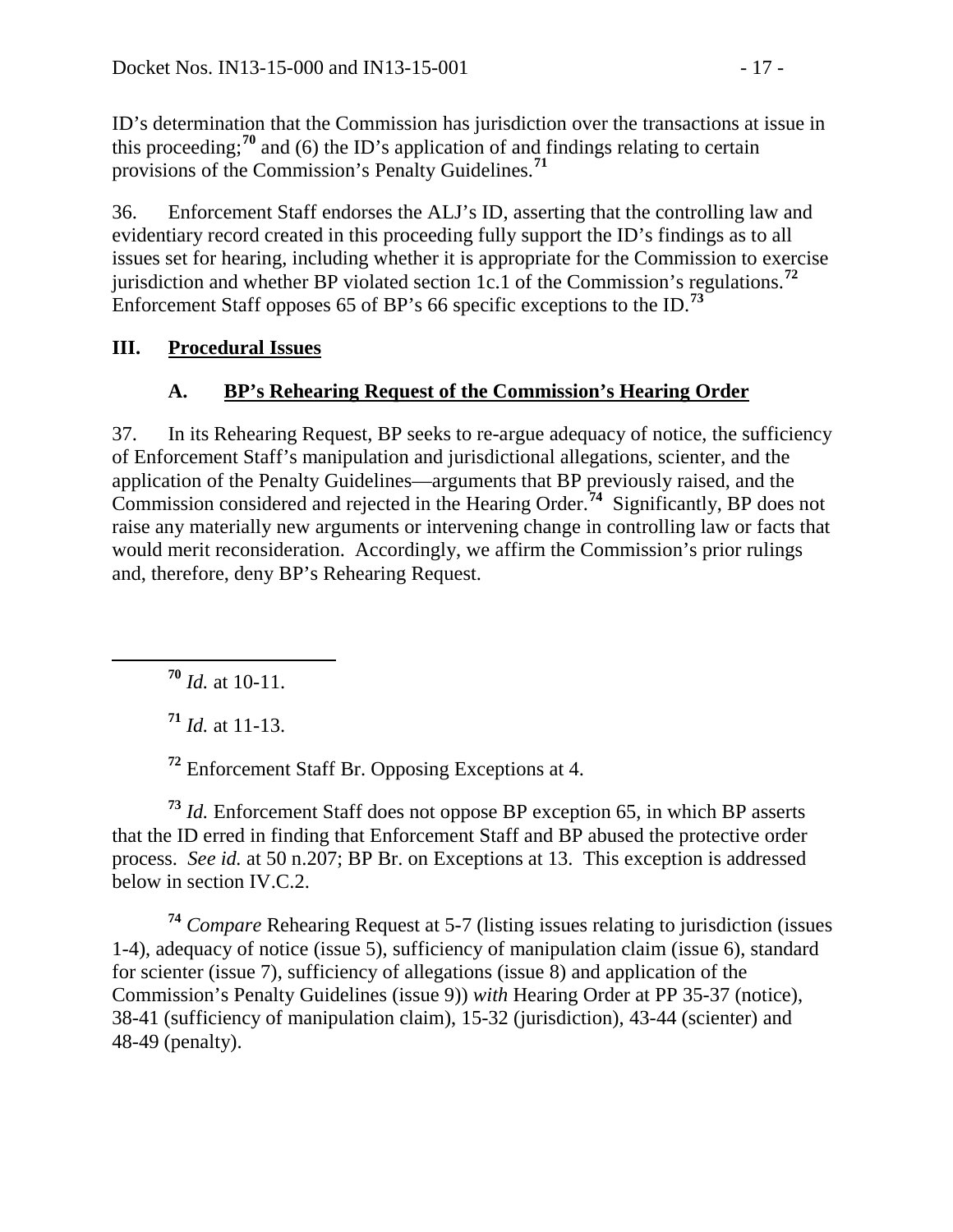38. While denying BP's Rehearing Request, we do address immediately below (and in the relevant scienter and jurisdictions sections of our discussion herein of the ID's findings) the arbitrariness arguments that BP raises in its Rehearing Request and related exceptions.

#### <span id="page-17-0"></span>**1. The Hearing Order's Denial of BP's Motion to Dismiss for Inadequate Notice and Insufficient Manipulation Allegations**

39. The Hearing Order expressly found that "[Enforcement] Staff alleges a type of conduct that would violate the Anti-Manipulation Rule as a threshold legal matter," and further specified that "[t]he types of conduct prohibited in Order No. 670 include the physical trading and transport of natural gas with the intent to artificially affect prices and benefit financial positions, as [Enforcement] Staff alleged here."**[75](#page-17-1)** Indeed, the Commission has not been alone in finding that acts undertaken to influence or affect market prices, rather than legitimate economic-based decisions to buy or sell (or to offer or withdraw supply), may constitute market manipulation outside the genuine interplay of supply and demand.**[76](#page-17-2)**

<span id="page-17-2"></span>**<sup>76</sup>** *See Barclays*, 144 FERC ¶ 61,041 at PP 50-58 (discussing how respondents "intentionally manipulated Commission-jurisdictional physical markets" where the "evidence demonstrates that the intentional amassing of the positions and trading to influence price were not based on normal supply and demand fundamentals, but rather on the intent to effect a scheme to manipulate the physical markets in order to benefit the Financial Swaps."); *see also, e.g., In re Amaranth Nat. Gas Commodities Litig,* 587 F. Supp. 2d 513, 534 (S.D.N.Y. 2008) ("[A] legitimate transaction combined with an improper motive is commodities manipulation."); *Cargill v. Hardin*, 452 F.2d 1154, 1163 (8th Cir. 1971) ("The methods and techniques of manipulation are limited only by the ingenuity of man. The aim must be therefore to discover whether conduct has been intentionally engaged in which has resulted in a price which does not reflect basic forces of supply and demand."); *U.S. v. Radley*, 659 F.Supp.2d 803, 813 (S.D. Tex. 2009) ("Courts and the CFTC have broadly defined price manipulation in the civil context as

(continued...)

<span id="page-17-1"></span>**<sup>75</sup>** Hearing Order at P 36 & n.96 (citing for comparison *ATSI Communications, Inc. v. The Shaar Fund, Ltd*., 493 F.3d 87, 100 (2d Cir. 2007) (citing *Ernst & Ernst v. Hochfelder*, 425 U.S. 185, 199 (1976) (Manipulation in the securities markets "connotes intentional or willful conduct designed to deceive or defraud investors by controlling or artificially affecting the price of securities.")). *See also SEC v. Badian*, No. 06 Civ. 2621(LTS)(DFE), 2008 WL 3914872, at \*4 (S.D.N.Y. Aug. 22, 2008) ("Market manipulation is the deliberate and knowing attempt to interfere with the free and efficient operation of the market by manipulative acts in connection with the purchase or sale of securities.").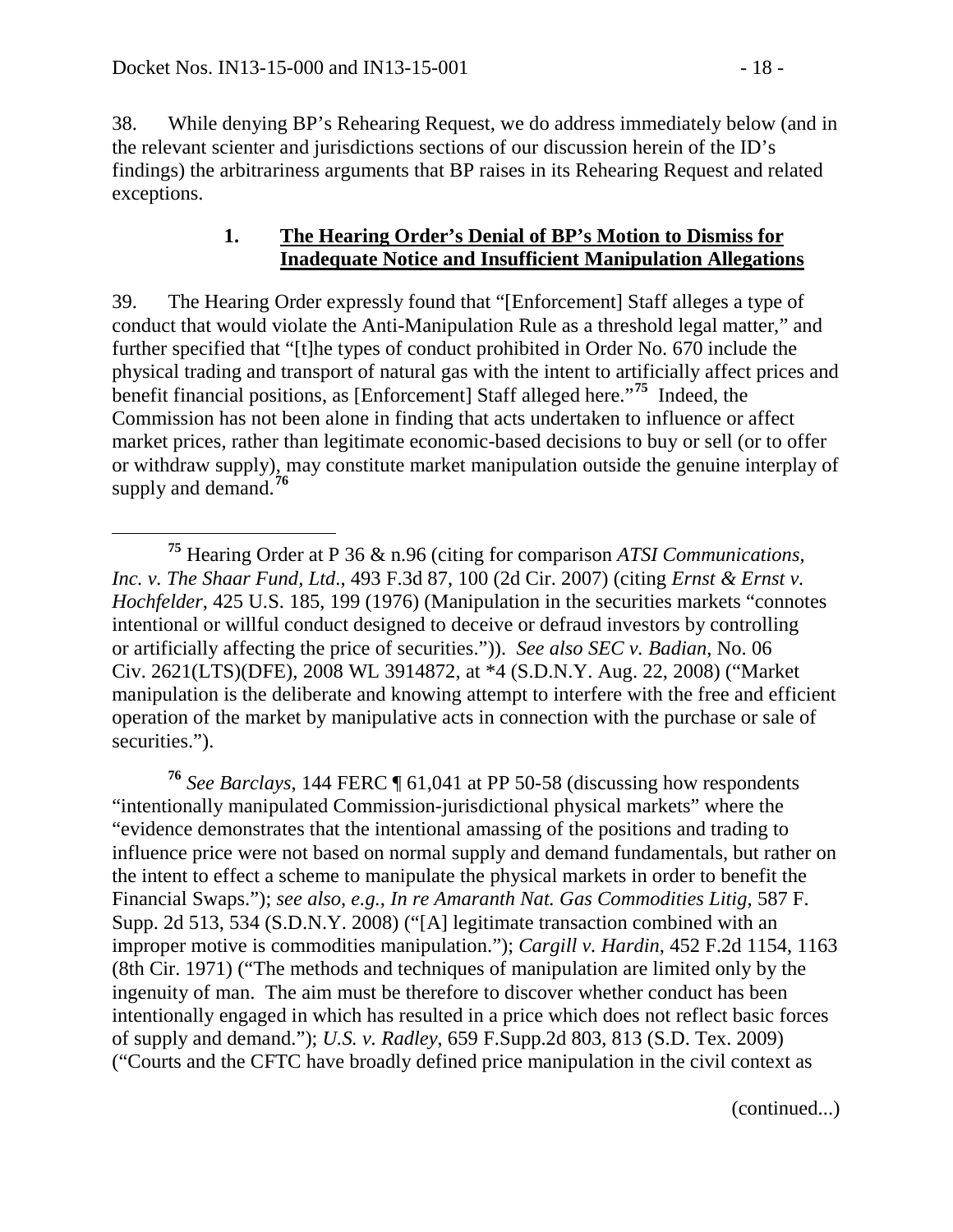40. The Commission recognized the potential influence of early, heavy-volume trades on the development of a volume-weighted average price, such as the *Gas Daily Index*. **[77](#page-18-0)** The Hearing Order thus directed that "[t]he ALJ may consider . . . whether [alleged manipulative] activities sent false signals or affected prices in a way that was not reflective of the genuine interplay of supply and demand."**[78](#page-18-1)**

41. As the Commission succinctly stated:

A fundamental responsibility of the Commission is to ensure that prices are 'just and reasonable,' and consequently

 $\overline{a}$ the 'intentional exaction of a price determined by forces other than supply and demand.'") (quoting *Frey v. CFTC*, 931 F.2d 1171, 1175 (7th Cir. 1991)). In the antitrust context, the Supreme Court has ruled: "[M]arket manipulation in its various manifestations is implicitly an artificial stimulus applied to (or at times a brake on) market prices, a force which distorts those prices, a factor which prevents the determination of those prices by free competition alone." *U.S. v. Socony-Vacuum Oil Co*., 310 U.S. 150, 223 (1940).

<span id="page-18-0"></span>**<sup>77</sup>** *See* Hearing Order at P 41 ("[Enforcement Staff] argues that 'marking the open' sets the tone early and could have a large impact on the development of the daily volume weighted average price" of the Houston Ship Channel *Gas Daily* index.) (citation omitted). The potential to not only outperform but also to influence or manipulate a volume-weighted average price is the subject of considerable trade press discussion. *See, e.g.,* Grant Johnsey, *VWAP flawed in measuring total cost of trade*, Pension & Investments (Feb. 20, 2006) ("Trading has a greater influence on the [volume-weighted average price] as the order size increase as a percent of daily volume, which typically is the case for illiquid securities."), *available at* http://www.pionline.com/article/20060220/PRINT/602200703/vwap-flawed-inmeasuring-total-cost-of-trade; *see id*. ("Manipulation: The [volume-weighted average price] of any security changes over the trading day as trades are printed in the market. Thus, a trader can increase control of the [volume-weighted average price] by increasing the pace of order execution and participating heavily in the market."); *see also* Matt Levine, *Banks Will Charge Extra for Not Manipulating FX*, BloombergView (Feb. 10, 2015) at n. 3 ("A classic benchmark is volume-weighted average price in equity markets. There is a whole industry of ways for banks to beat the [volume-weighted average price], and to pass on some of the savings to you."), *available at* http://bloombergview.com/articles/2015-02-09/banks-will-charge-extra-for-notmanipulating-fx.

<span id="page-18-1"></span>**<sup>78</sup>** Hearing Order at P 39.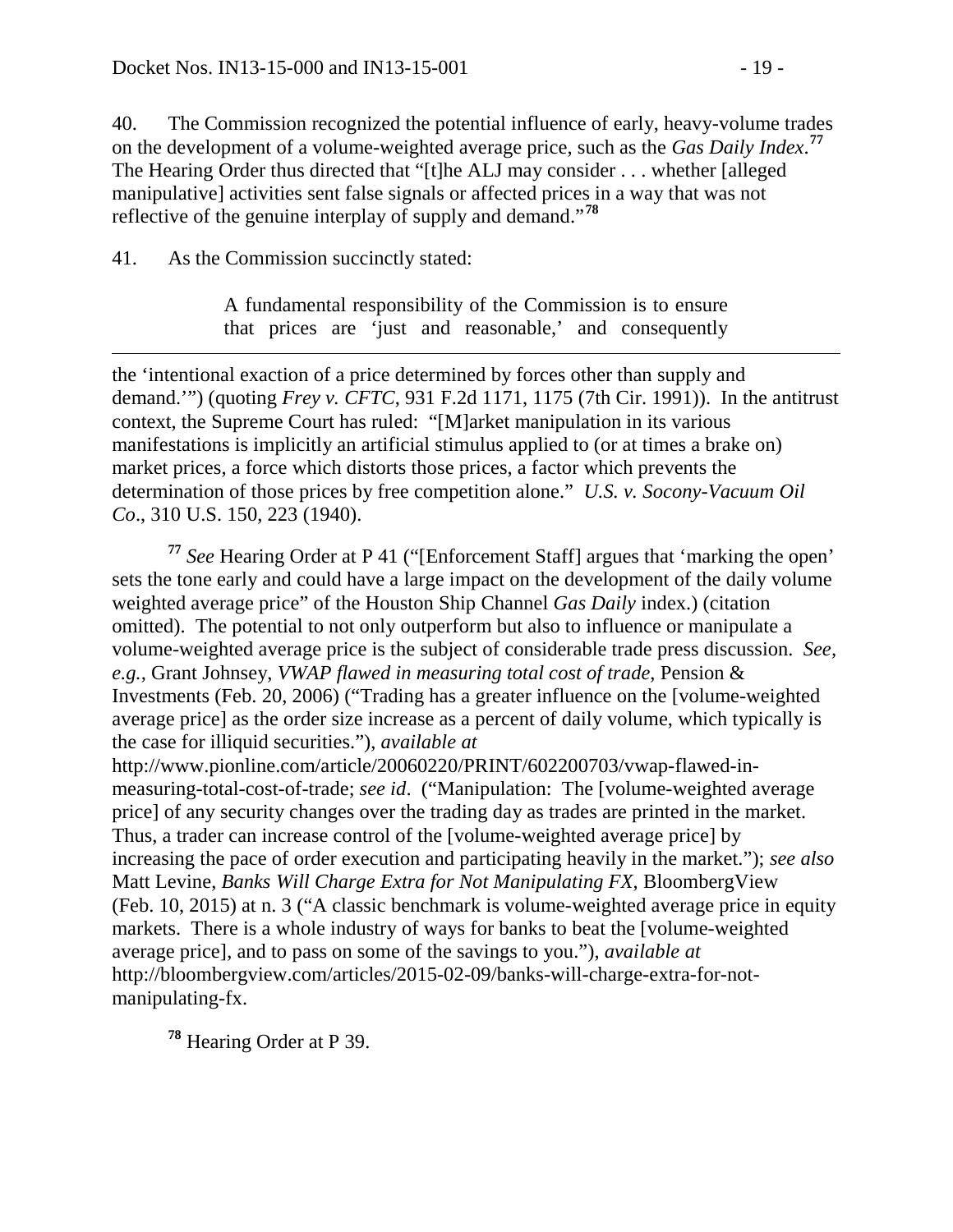market-based pricing depends on the 'accuracy, reliability and transparency' of the index prices used to settle trades. [Enforcement Staff] has sufficiently alleged, as a threshold matter, that BP's conduct—including its "marking the open"—violated the Anti-Manipulation Rule. BP's attempt to distinguish [Enforcement Staff's] allegations from 'marking the close' in futures contracts misses the mark. The pricing period of natural gas indices is the volume-weighted average price for the specified period. Thus, for a daily index such as Houston Ship Channel *Gas Daily*, the relevant pricing period might be the trading day (or certain hours during the day) when reported prices are averaged by volume. This period of time is analogous to the two-minute closing period in futures markets when qualifying trades are averaged.**[79](#page-19-1)**

We affirm the Commission's prior ruling.

#### <span id="page-19-0"></span>**2. BP's Rehearing Request and Exceptions Regarding Adequacy of Notice and Sufficiency of Manipulation Claim Allegations**

42. In its Rehearing Request, BP asserts that the Hearing Order denies due process by failing to provide adequate notice of potentially impermissible behavior, in particular, that the transport and trading activity alleged by Enforcement Staff would be impermissible.**[80](#page-19-2)** BP acknowledges that the Energy Policy Act of 2005 "might not require the Commission to 'identify in advance every single fact pattern or scheme that could give rise to a claim of manipulation,'" but claims that "due process requires notice that extends beyond 'any' conduct."**[81](#page-19-3)** BP claims that "[n]either the Commission nor

<span id="page-19-3"></span>**<sup>81</sup>** *Id.* at 31.

<span id="page-19-1"></span>**<sup>79</sup>** *Id.* P 40 (footnotes omitted). On the ground that it "equates price and period," BP criticizes the sentence in the Hearing Order that states: "The pricing *period* of natural gas indices is the volume-weighted average *price* for the specified period." Rehearing Request at 30 (quoting Hearing Order at P 40 (emphasis added)). It certainly would have been clearer for the Commission to have stated, as we do now: "The pricing of natural gas indices is based on the volume-weighted average price of transactions during the specified period." *See Methodology and Specification Guide, Platts: North American Natural Gas* (2014) at 4 (cited in Hearing Order at P 40 n.104) ("The daily midpoint, commonly called the GDA (Gas Daily average), is the volume-weighted average of all the transactions reported to Platts that are used to calculate the index for each point.").

<span id="page-19-2"></span>**<sup>80</sup>** Rehearing Request at 6 (Statement of Issue No. 5), 26-37.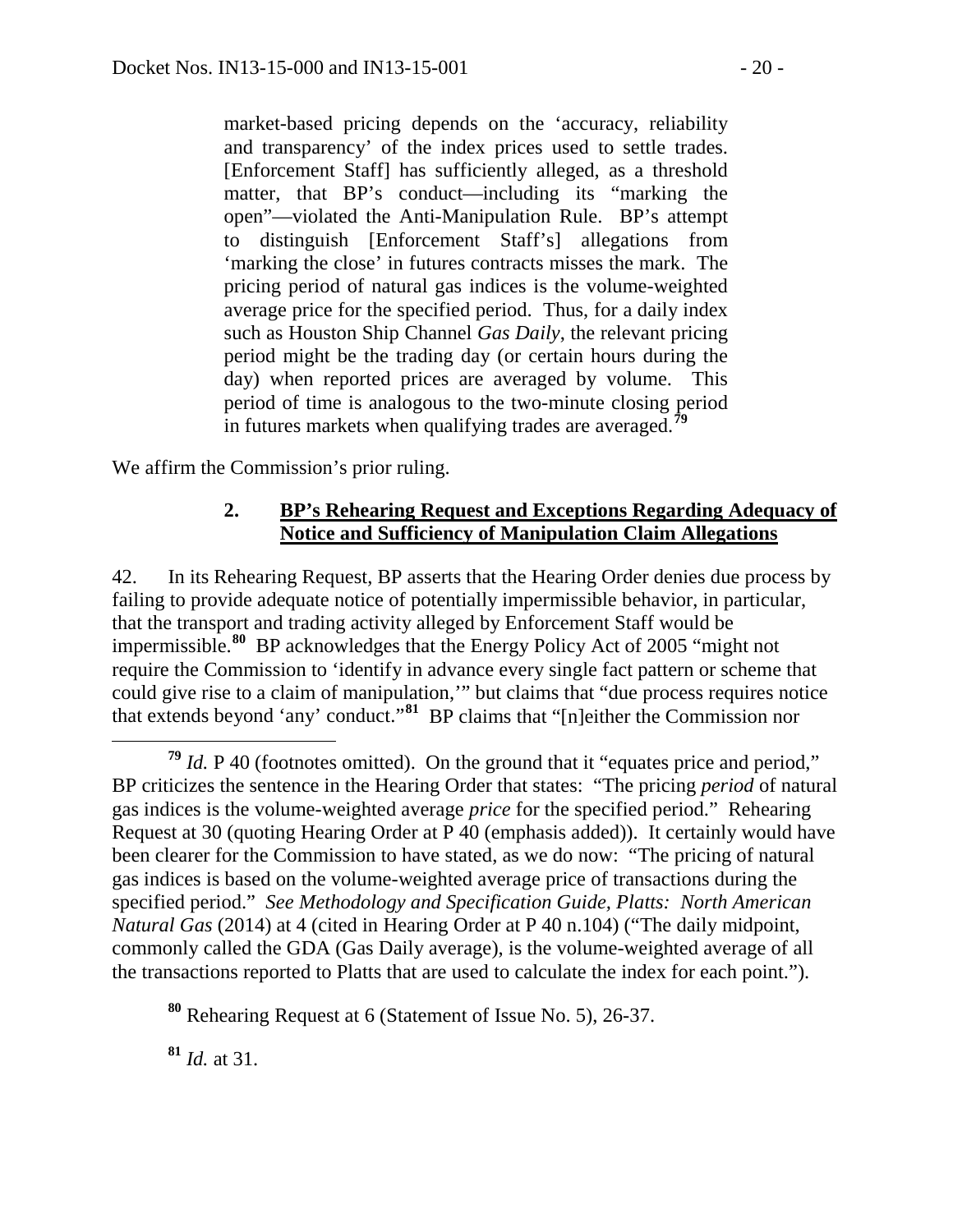Enforcement Staff has provided any notice to BP or the industry that open-market trades may be considered manipulative."**[82](#page-20-1)**

43. BP also asserts that the Hearing Order is arbitrary and capricious because it failed to reject Enforcement Staff's "implausible theory" that "marking the open" is a basis for a manipulation claim and also failed to accept BP's December 19, 2013 response (i.e., to Enforcement Staff's reply to BP's answer to the Order to Show Cause).**[83](#page-20-2)**

44. On exceptions, BP continues to make the argument—notably reduced to a single paragraph—that Enforcement Staff's theory of "marking the open" or "framing the market" does not state a cognizable manipulation claim because it "has never been determined to be illegitimate in any applicable precedent."**[84](#page-20-3)**

45. BP further argues that the Commission acted arbitrarily in the Hearing Order by determining that Rule 209 of the Commission's Rules of Practice and Procedure**[85](#page-20-4)** governs the sufficiency of jurisdictional allegations in the Staff Report accompanying the Order to Show Cause.**[86](#page-20-5)**

### <span id="page-20-0"></span>**3. Commission Determination on Adequacy of Notice and Sufficiency of Manipulation Claim Allegations**

<span id="page-20-1"></span>46. BP asserts that the Commission acted arbitrarily in the Hearing Order by not dismissing Enforcement Staff's manipulation claim based on a "framing the market" theory for lack of adequate notice and insufficiency.**[87](#page-20-6)** BP does not dispute that in

**<sup>82</sup>** *Id.* at 35.

<span id="page-20-2"></span>**<sup>83</sup>** *Id.* at 9-10.

<span id="page-20-3"></span>**<sup>84</sup>** BP Br. on Exceptions at 65.

**<sup>85</sup>** 18 C.F.R. § 385.209 (2015).

**<sup>86</sup>** Rehearing Request at 7 (Statement of Issue No. 8), 38-39.

<span id="page-20-6"></span><span id="page-20-5"></span><span id="page-20-4"></span>**<sup>87</sup>** Upon adoption of the Anti-Manipulation rule, the Commission gave notice that engaging in *any* scheme or device, including for the purpose of affecting (i.e., impairing, obstructing, or defeating) a "well-functioning market," could fall within the scope of the Anti-Manipulation Rule. *See* Hearing Order at P 36 & n.96. That "any" conduct prohibited in Order No. 670 would include the uneconomic physical trading and transport of natural gas with the intent to artificially affect prices and benefit financial positions is no surprise. Indeed, competitive pricing depends on the "accuracy, reliability and

(continued...)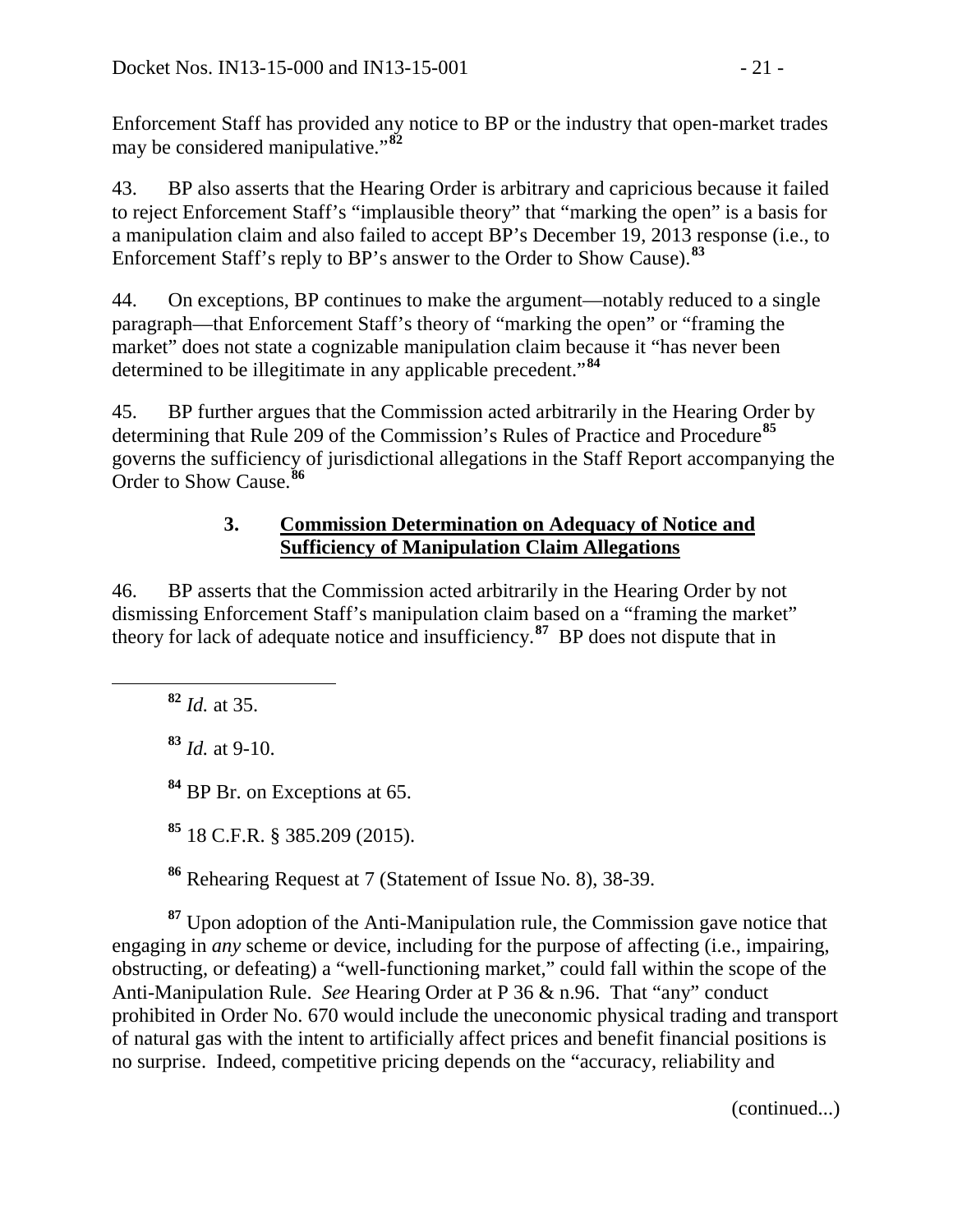Order No. 670 the Commission gave notice that engaging in any scheme or device for the purpose of impairing, obstructing, or defeating a Commission-jurisdictional market could fall within the scope of the Anti-Manipulation Rule. Nor can it genuinely be disputed that the types of conduct prohibited in Order No. 670 include the physical trading and transport of natural gas with the intent to artificially affect prices used in the formation of an index, which in turn benefits financial positions, as Enforcement Staff alleges here. The Commission rejects BP's claim that it lacked adequate notice that such conduct could be found to violate the Anti-Manipulation Rule.**[88](#page-21-0)** BP also claims that "[w]hen *reduced*" the "framing the market theory rests on allegations that BP's trading was too heavy early in the day and was not sufficiently profitable."**[89](#page-21-1)** In fact, the Commission relied on considerably more than such an admittedly "reduced" version of Enforcement Staff's allegations in setting this case for a hearing:

> Here, the Staff Report includes specific allegations of BP's use of Houston Pipeline transport to ship natural gas from Katy to Houston Ship Channel, not for the purpose of increasing supply to meet actual or perceived demand, but to engage in heavy selling of natural gas at the open of the Houston Ship Channel Market, *including by* 'hitting bids' in unprofitable transactions with the intent to suppress prices, motivated by a desire to benefit BP's . . . financial positions

transparency" of the index prices used to settle trades; and the Commission has sought to ensure that such reported indexes are free from any "activity that may reflect an attempt to manipulate energy price indices." *Id.* P 40 n.103 (citing prior orders and regulations concerning price discovery in natural gas markets). As the Commission previously noted, "[n]othing in the [NGA] statute or our regulations requires the Commission to identify in advance every single fact pattern or scheme that could give rise to a claim of manipulation." *Id.* P 36. Just as the U.S. Supreme Court has stated that "[n]ovel or atypical methods should not provide immunity from the securities laws," novel schemes or methods do not provide immunity from the Anti-Manipulation Rule in the Commission-regulated markets. *See* Hearing Order at P 37 n.99 (quoting *Superintendent of Ins. v. Bankers Life & Gas Co*., 404 U.S. 6, 10 n.7 (1971) (quoting *A.T. Brod & Co. v. Perlow*, 375 F.2d 393, 397 (2d Cir. 1967))).

<span id="page-21-0"></span>**<sup>88</sup>** *See* Hearing Order at P 36.

 $\overline{a}$ 

<span id="page-21-1"></span>**<sup>89</sup>** Rehearing Request at 32.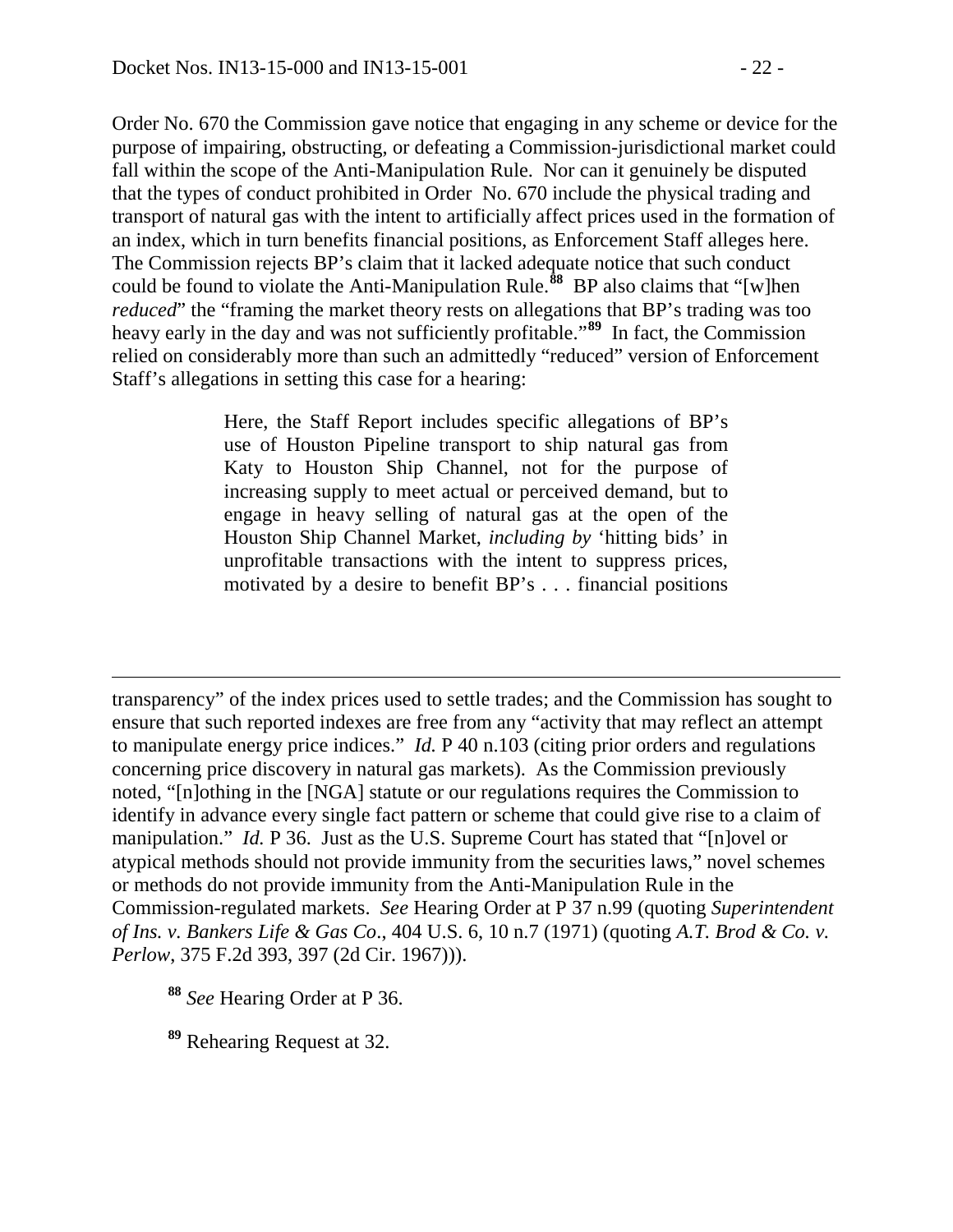that settled based on a related Houston Ship Channel Gas Daily index.**[90](#page-22-0)**

47. Moreover, Enforcement Staff's theory, and ultimate proof at the hearing (as discussed below), rest not only on evidence of unprofitable transport and trading, but also on BP's significant change in trading patterns, as confirmed by econometric analyses, involving uneconomic transport to Houston Ship Channel and increased early and heavy trading at artificially low prices at Houston Ship Channel, where BP became the largest net seller during the Investigative Period, as well as substantial corroborating evidence of scienter—i.e., showing the intent to suppress the price of the Houston Ship Channel *Gas Daily* index to benefit certain financial positions.

48. BP mischaracterizes and oversimplifies the substance of Enforcement Staff's theory by asserting that "[t]he 'marking the open' or 'framing the market' theory asserts that early trading behavior by one market participant will *significantly dictate* [emphasis added] later trading activity of *other* [emphasis BP's] market participants."**[91](#page-22-1)** Consistent with the ID, we understand Enforcement Staff's theory to be more nuanced.<sup>[92](#page-22-2)</sup> We therefore understand that Enforcement Staff's "framing the market" theory does not require accepting, as BP suggests, that one market participant will "significantly dictate" another market participant's trading later in the day. Instead, Enforcement Staff's theory recognizes that large-volume trades will weigh heavily on a volume-weighted index, and that means that large-volume trades executed early in the relevant trading period will have an impact on the developing index, which in turn can influence the trading decisions that other market participants may decide to make later in the same trading period.

49. Even case law on which BP relies shows that manipulation in the securities markets "connotes intentional or willful conduct designed to deceive or defraud investors by controlling or artificially affecting the price of securities."**[93](#page-22-3)** Mere dissimilarities

**<sup>90</sup>** Hearing Order at P 38 (emphasis added).

**<sup>91</sup>** Rehearing Request at 28.

<span id="page-22-2"></span><span id="page-22-1"></span><span id="page-22-0"></span>**<sup>92</sup>** *See* Hearing Order at P 41 ("[Enforcement] Staff argues that 'marking the open' sets the tone early and could have a large impact on the development of the daily volumeweighted average price."). *See also* ID at P 48 ("Heavy one-directional selling early in the trading session has a greater likelihood of having an indirect, informational impact on the bids, offers, and prices of subsequent market participants. Knowing this, market manipulators attempt to indirectly influence other market participants to shift their trading in the direction that benefits the manipulator.").

<span id="page-22-3"></span>**<sup>93</sup>** *See ATSI Communications, Inc. v. The Shaar Fund, Ltd*, 493 F.3d 87, 100

(continued...)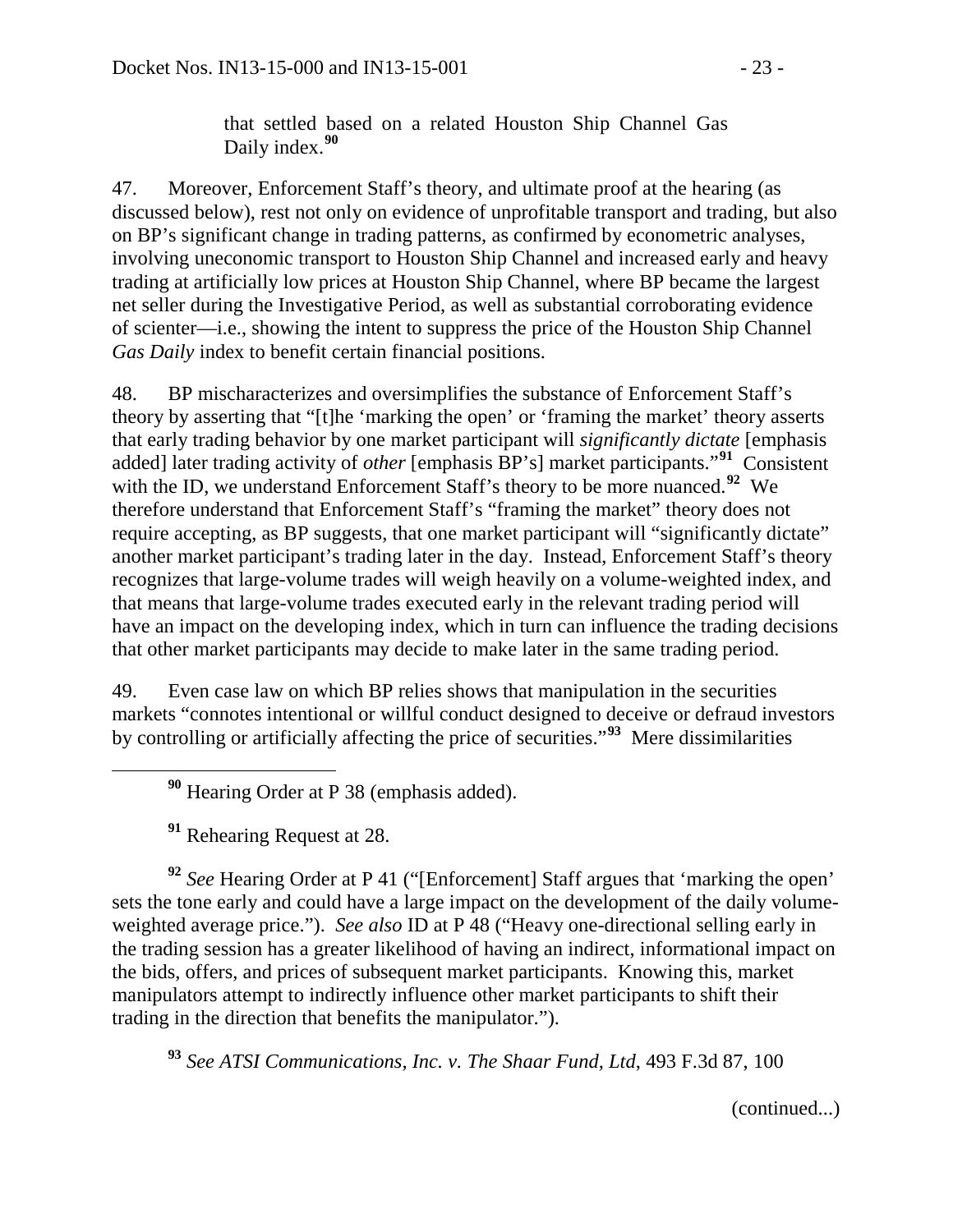$\overline{a}$ 

between schemes in securities cases and Enforcement Staff's allegations are not grounds for dismissal. As the Supreme Court has stated that "[n]ovel or atypical methods should not provide immunity from the securities laws," novel schemes or methods do not provide immunity from the Anti-Manipulation Rule in the Commission-regulated markets.<sup>[94](#page-23-0)</sup> Because fraud is fundamentally a question of fact,<sup>[95](#page-23-1)</sup> the proper inquiry is whether Enforcement Staff proved its allegations of manipulative activity by a preponderance of evidence, and not whether the specific scheme at issue in this case is unique.<sup>[96](#page-23-2)</sup> BP argues that "[u]nlike the two-minute closing period [in futures settlements]

(2d Cir. 2007) (citing *Ernst & Ernst v. Hochfelder*, 425 U.S. 185, 199 (1976)) (cited in Rehearing Request at 35). Similarly, Enforcement Staff alleges here an intentional scheme to artificially depress the Houston Ship Channel *Gas Daily* index to benefit financial positions that settle off that index.

<span id="page-23-0"></span>**<sup>94</sup>** *See* Hearing Order at P 37 n.99 (quoting *Superintendent of Ins. v. Bankers Life & Gas Co*., 404 U.S. 6, 10 n.7 (1971) (quoting *A.T. Brod & Co. v. Perlow*, 375 F.2d 393, 397 (2d Cir. 1967))).

<span id="page-23-1"></span><sup>95</sup> The Commission has stated that "fraud is a very fact-specific violation, the permutations of which are limited only by the imagination of the perpetrator. Therefore, no list of prohibited activities could be all-inclusive." *Investigation of Terms and Conditions of Public Utility Market-Based Rate Authorizations*, 114 FERC ¶ 61,165, at P 24 (2006); *see also* Order No. 670, FERC Stats. & Regs. ¶ 31,202 at P 25; *Lincoln Paper & Tissue LLC*, 144 FERC ¶ 61,162, at P 36 (2013) ("The Commission need not imagine and specifically proscribe in advance every example of fraudulent behavior."); *Competitive Energy Services, LLC*, 144 FERC ¶ 61,163, at P 50 (2013); *Richard Silkman*, 144 FERC ¶ 61,164, at P 50 (2013); *In Re Make-Whole Payments and Related Bidding Strategies*, 144 FERC ¶ 61,068, at P 83 (2013) ("as Order No. 670 emphasizes, fraud is a question of fact to be determined by all of the circumstances of a case, not by a mechanical rule limiting manipulation to tariff violations.").

<span id="page-23-2"></span>**<sup>96</sup>** By comparison, the Securities and Exchange Commission (SEC) *does* investigate attempts to manipulate volume-weighted average prices, for example, as used in exchange ratios for convertible debt instruments or mergers. *See, e.g., SEC v. Badian*, No. 06 Civ. 2621(LTS)(DFE), 2008 WL 3914872, at \*1, 4 (S.D.N.Y. Aug. 22, 2008); *SEC v. Rhino Advisors, Inc. and Thomas Badian*, Civ. Action. No. 03 Civ. 1310 (RO) (S.D.N.Y. Feb. 26, 2003) (complaint alleging manipulation in connection with short selling to depress price and benefit conversion of a convertible debenture into shares of stock based on a volume-weighted average price), *available at* [https://www.sec.gov/litigation/complaints/comp18003.htm;](https://www.sec.gov/litigation/complaints/comp18003.htm) *see also SEC v. Rhino Advisors, Inc. and Thomas Badian*, Lit. Rel. No. 18003 (Feb. 27, 2003) (announcing

(continued...)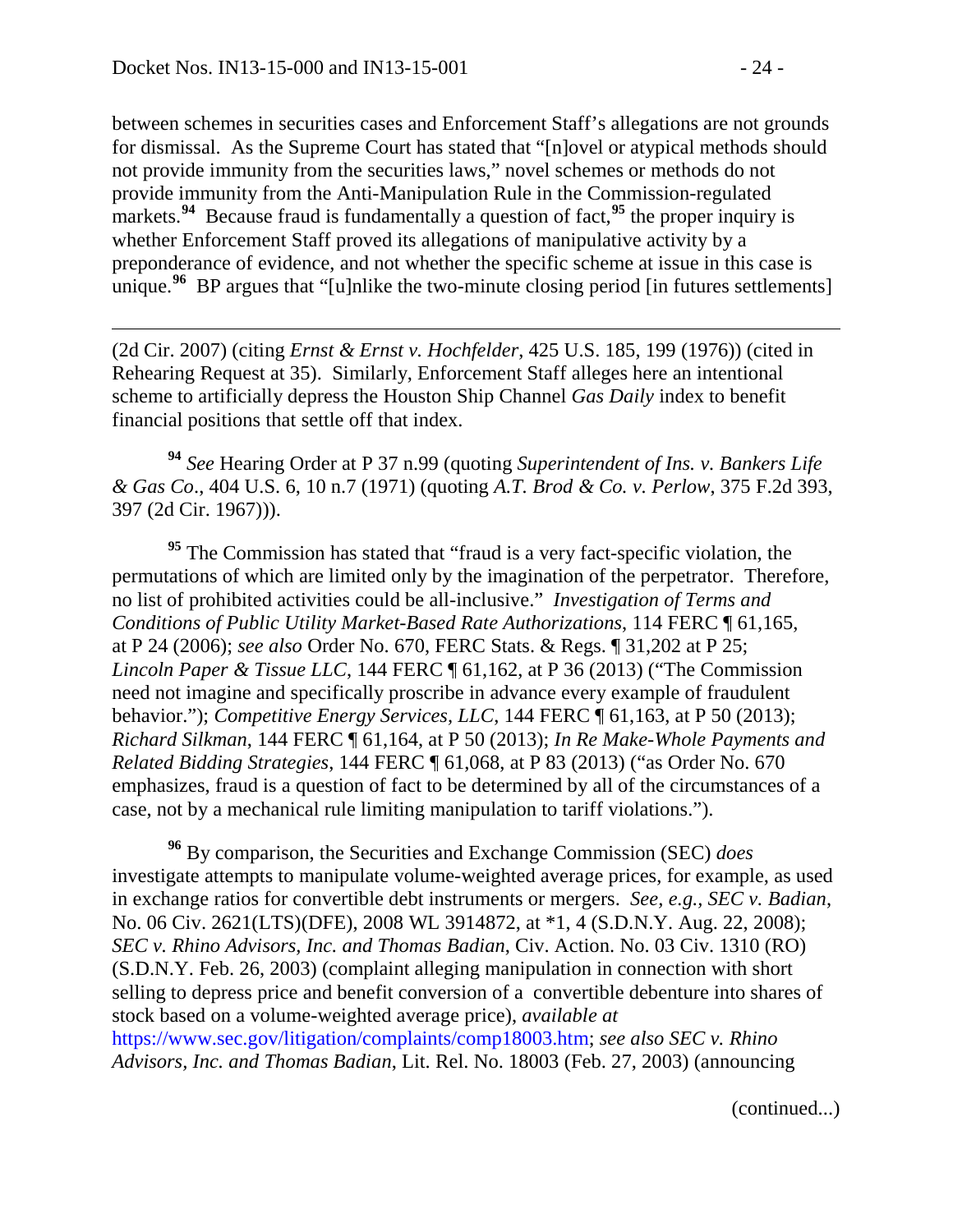that forms the basis of a 'banging the close' manipulation theory, the *Gas Daily* index is computed based on the trades that occur throughout multiple *hours* of trading, up until the industry nomination deadline," during which period "prices can and do fluctuate." **[97](#page-24-0)** However, prices can and do fluctuate during the period in which a futures settlement price is determined, just as during the period in which the Houston Ship Channel *Gas Daily* index is determined. The relevant point is whether prices—here, the Houston Ship Channel *Gas Daily* index based on a volume-weighted average price of transactions—during any such period are subject to manipulation.**[98](#page-24-1)**

50. BP also makes the conclusory assertion that "[u]nlike trading heavily during the futures settlement period, there is no rational incentive to trade heavily early in the day when the index is calculated using other participants' trades throughout the trading day at prices that can vary significantly from your own."**[99](#page-24-2)** At a minimum, whether BP's alleged manipulative conduct could be justified by legitimate economic rational incentives raises disputed material issues of fact, which alone justifies the Commission's decision to set this matter for a hearing. Moreover, the mere fact that other market participants' trades are also used in calculating a daily volume-weighted index of transactions, like the Houston Ship Channel *Gas Daily* index, does not negate the existence of, or manipulative effect of early, unusually heavy *volume* transactions, by the

<span id="page-24-0"></span>settlement of action), *available at* https://www.sec.gov/litigation/litreleases/lr18003.htm.

**<sup>97</sup>** Rehearing Request at 29 (emphasis original).

 $\overline{a}$ 

<span id="page-24-1"></span>**<sup>98</sup>** *See In re Amaranth Natural Gas Commodities Litig*., 587 F. Supp. 2d 513, 534- 35 (S.D.N.Y. 2008), *aff'd*, 2013 U.S. App. LEXIS 19444 (2d Cir. 2013) (allegations that Amaranth manipulated natural gas contract prices by engaging in so-called "slam the close" trades during the thirty-minute period in which NYMEX natural gas futures are determined by the volume-weighted average of transactions ). Regardless of whether the time-period during which an index or settlement price is determined is two-minutes, thirty minutes (as in *Amaranth*), or several hours (as in a *Gas Daily* index), or some other period of time, the essential point remains: a volume-weighted average price-based index, like the Houston Ship Channel *Gas Daily* index, plausibly can be subject to manipulation by trading that takes place during the time period in which the volumeweighted average of transactions forming the index is calculated, including by highvolume early trades at deceptively low prices unrelated to the genuine economics of supply and demand that suppress the volume-weighted index.

<span id="page-24-2"></span>**<sup>99</sup>** Rehearing Request at 30-31.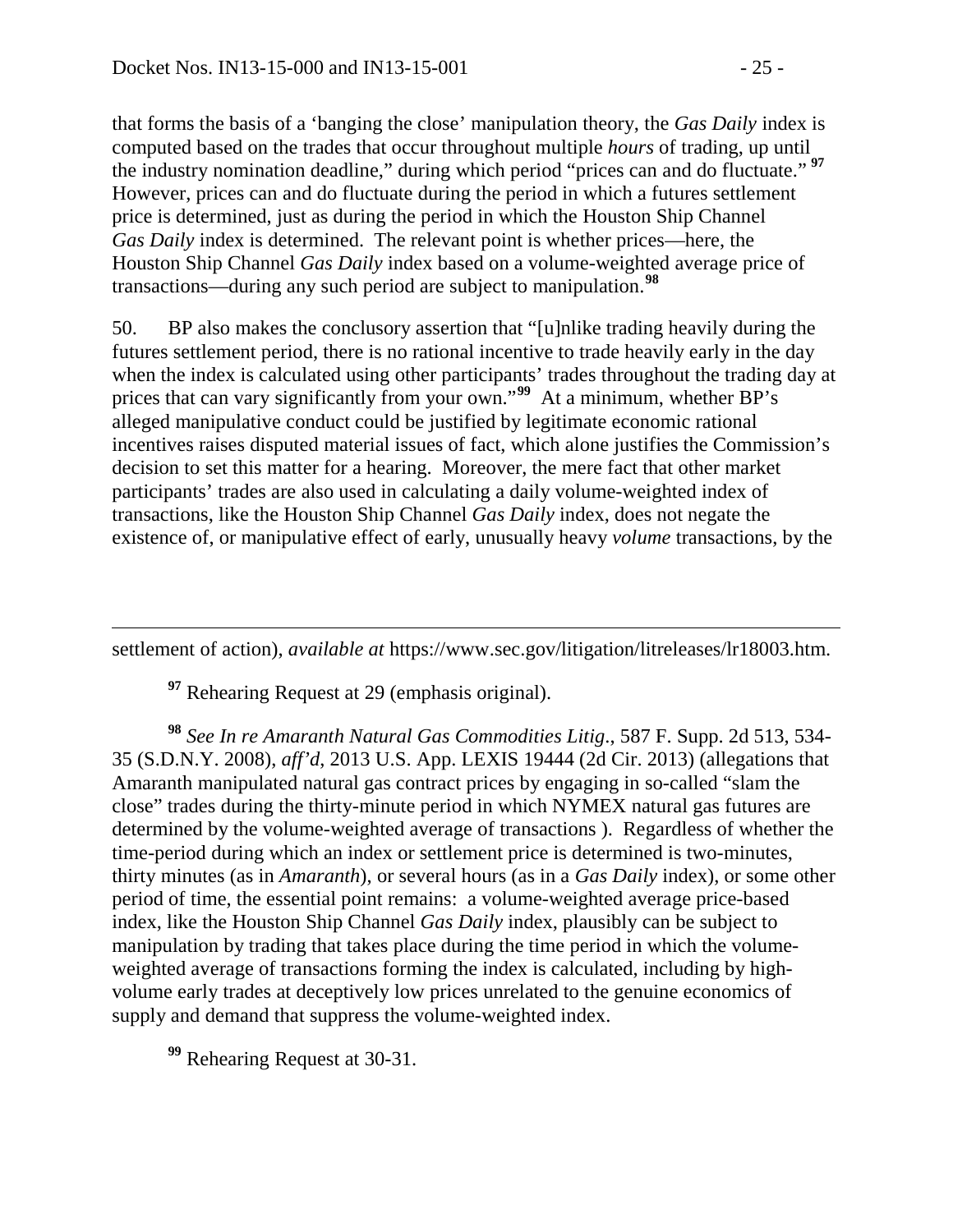*largest* net selling market participant, at lower prices that are intended to suppress the *volume*-weighted index, as alleged here.**[100](#page-25-0)**

51. BP's assertion that "[t]he fundamental flaw" in Enforcement Staff's "theory and the Commission's Order is that 'early and heavy trading' at the Houston Ship Channel is not a scheme or artifice to defraud" misses the mark.**[101](#page-25-1)** Early, volume-heavy trading at Houston Ship Channel can be part of a scheme or artifice to defraud when the intent and effect is to artificially suppress the volume-weighted Houston Ship Channel *Gas Daily* index to benefit financial positions that settle off that index. As the Commission

<span id="page-25-0"></span> **<sup>100</sup>** For illustrative purposes, we continue our apple-picking example from the Hearing Order. *See* Hearing Order at P 41 n.106. Assume an apple-picker takes three bags of apples weighing five-pounds each to a market and starts off trading by selling the first five-pound bag for \$2.00, the second five-pound bag for \$2.05, and the third five-pound bag for \$2.10. Now assume that other apple-pickers trade bags of apples throughout the day, at prices that vary from \$3.00 to \$5.00, ranging from one-pound to three-pound bags, for an additional sixteen pounds of apples. At the end of the trading day, ten bags of apples weighing thirty-one pounds are sold, at prices that range from the opening price of \$2.00 to the closing price of \$5.00. Yet the end-of-day apple index price, if calculated based on the volume-weighted average of transactions during the period, would be only \$2.99. The end-of-day volume-weighted index price is thus less than the price of all other bags of apples sold at various prices throughout the day by all apple pickers other than the initial high-volume seller. In short, this simple example illustrates the potential anchoring—"marking the open," or "framing"—effect early, heavy transactions can have on the development of a daily volume-weighted index, even as subsequent trades vary significantly in price throughout the trading day.

| Price  | Volume |          | Volume-Weighted Average Price |
|--------|--------|----------|-------------------------------|
| \$2.00 |        | 5 lbs.   | \$2.00                        |
| \$2.05 |        | 5 lbs.   | \$2.03                        |
| \$2.10 |        | 5 lbs.   | \$2.05                        |
| \$3.00 |        | 1 lbs.   | \$2.11                        |
| \$3.50 |        | $2$ lbs. | \$2.26                        |
| \$4.00 |        | $2$ lbs. | \$2.44                        |
| \$3.50 |        | $3$ lbs. | \$2.58                        |
| \$4.00 |        | $2$ lbs. | \$2.69                        |
| \$3.50 |        | 3 lbs.   | \$2.78                        |
| \$5.00 |        | $3$ lbs. | \$2.99                        |
|        |        |          |                               |

<span id="page-25-1"></span>**<sup>101</sup>** Rehearing Request at 27.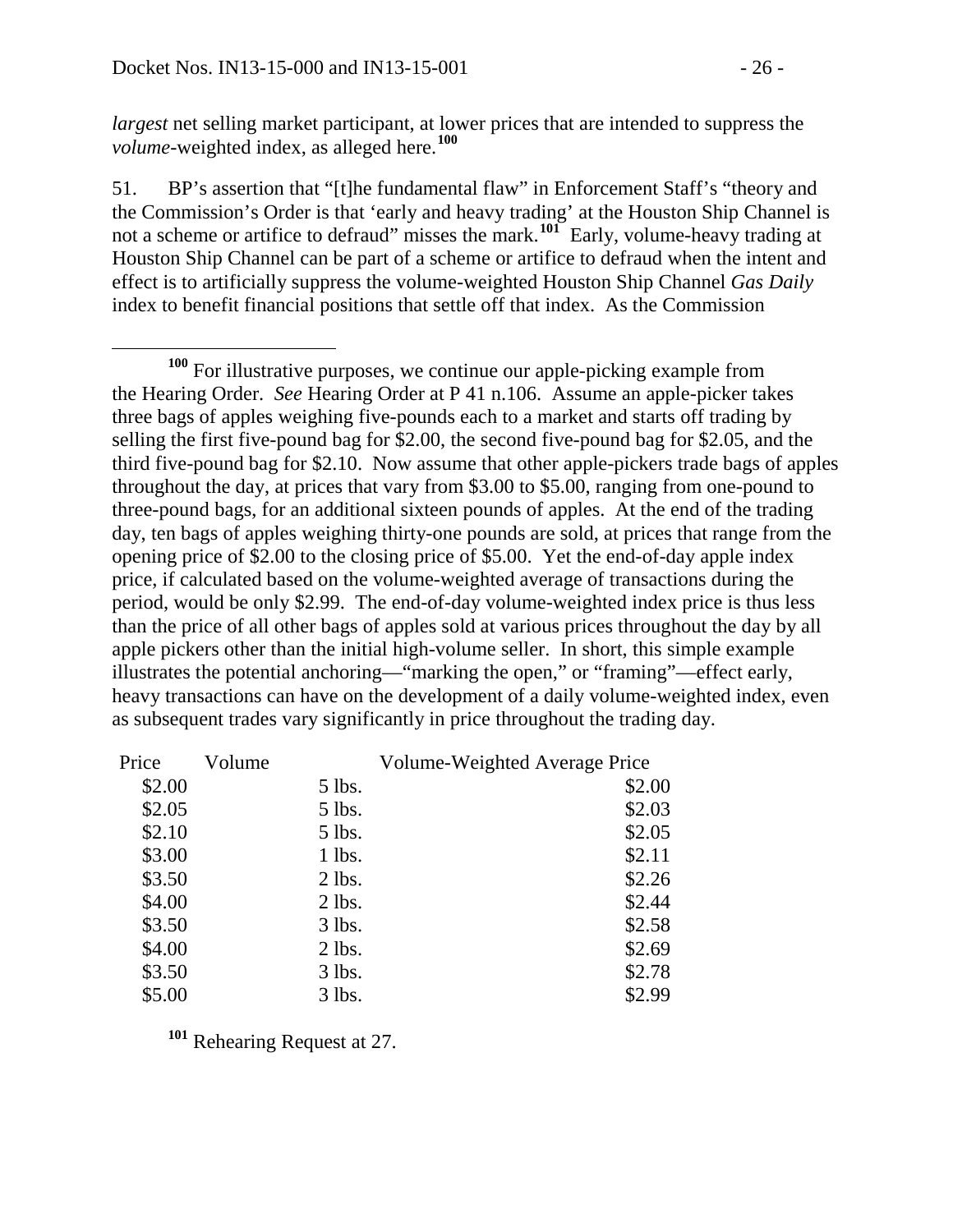previously stated: "Trades undertaken solely for bona fide economic purposes are not violative of [the Anti-Manipulation Rule], but the very same trades, if intended to manipulate the market, are indeed prohibited."**[102](#page-26-0)**

52. BP also asserts that "rational economic reasons exist for trading 'early' when BP had a long baseload position." The Commission previously ruled "[a]t the hearing, BP may present evidence as to its business purpose, which will be considered along with [Enforcement Staff's] evidence of manipulation in determining whether a claim for manipulation has been established."<sup>[103](#page-26-1)</sup> However, as discussed herein, the ID found no credible or convincing evidence to support such business justification to outweigh the inference of manipulation established by Enforcement Staff's evidence.

53. In short, the Commission did not act arbitrarily in denying BP's motions to dismiss and ordering a hearing on this matter, in light of Enforcement Staff's plausible theory of early, heavy-volume, uneconomic open-market manipulation at Houston Ship Channel to benefit related financial positions.**[104](#page-26-2)**

**<sup>103</sup>** Hearing Order at P 42.

<span id="page-26-2"></span><span id="page-26-1"></span>**<sup>104</sup>** BP cites the Second Circuit's decision in *ATSI Communications, Inc. v. The Shaar Fund, Ltd*, 493 F.3d 87, 100 (2d Cir. 2007) and the Southern District Court of New York's decision in *In re Amaranth Natural Gas Commodities Litig*., 587 F. Supp. 2d 513, 534 (S.D.N.Y. 2008), *aff'd*, 2012 U.S. Appl. LEXIS 19444 (2d Cir. 2013), for the unremarkable proposition that "open-market activity, *without more*, cannot constitute market manipulation." Rehearing Request at 35-36 (emphasis added). BP overlooks that Enforcement Staff here has alleged far more than mere trading in the open market. Similarly, BP also quotes from the Southern District Court of New York's decision in *SEC v. Masri*, 523 F. Supp. 2d 361, 367 (S.D.N.Y. 2000) (quoting *GFL Advantage Fund, Ltd. v. Colkitt*, 272 F.3d 189, 205 (3d Cir. 2001) ("The difficulty in such 'open market' cases, where the activity in question is not expressly prohibited, is to 'distinguish between legitimate trading strategies intended to anticipate and respond to prevailing market forces and those designed to manipulate prices and deceive purchasers and sellers."). Rehearing Request at 36. However, any such "difficulty" only confirms that the Commission's decision to send this matter to a hearing for specific findings and conclusions based on a live record was not arbitrary.

<span id="page-26-0"></span>**<sup>102</sup>** Hearing Order at P 42. *Cf. United States v. Doherty*, 969 F.2d 425, 429-30 (7th Cir. 1992) (agreeing with five other circuit courts that "bare check kiting" scheme involving otherwise legal activity falls within the "scheme to defraud" prohibition of the bank fraud statute, 18 U.S.C. § 1344).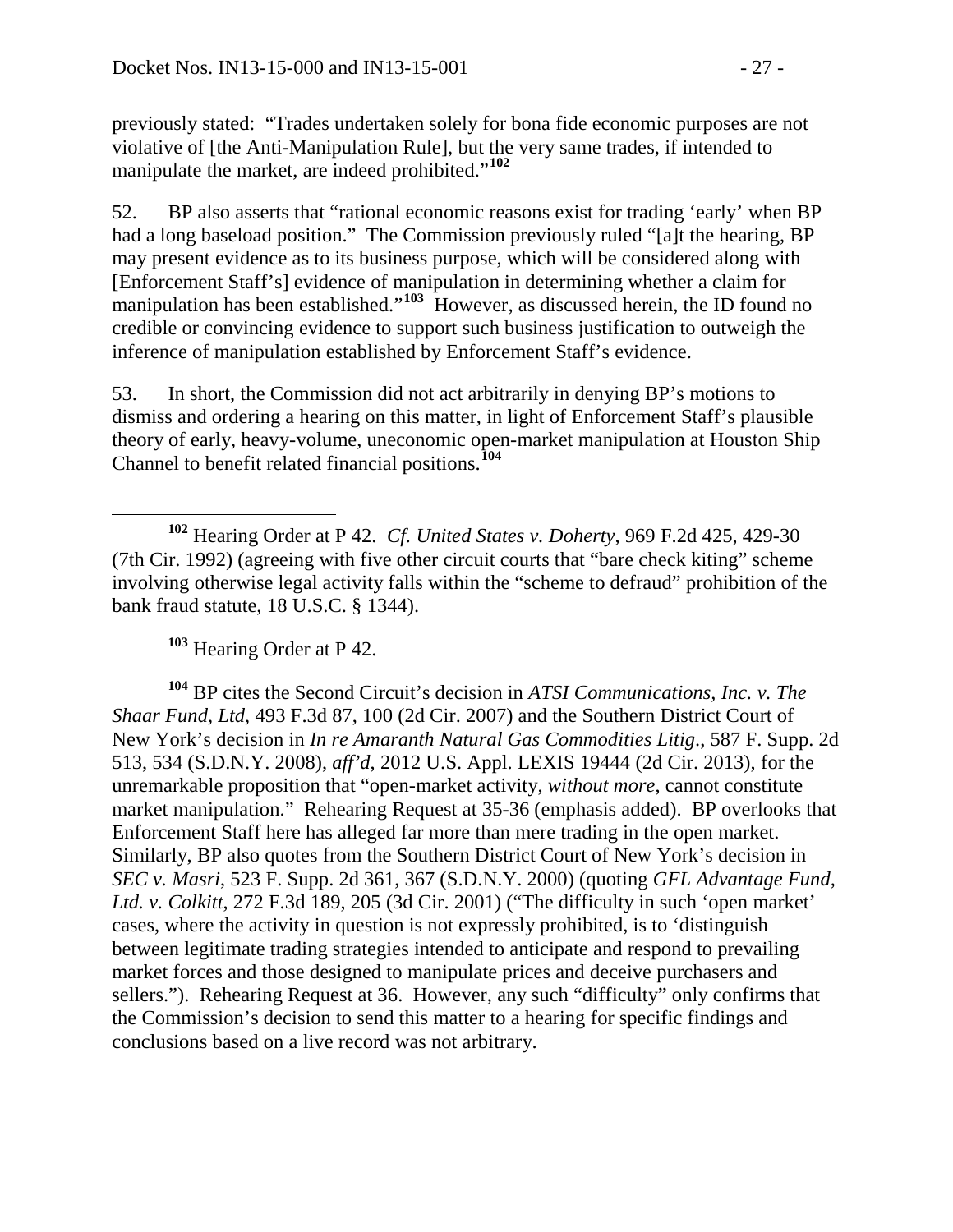54. Nor did the Commission act arbitrarily in not accepting BP's additional response (along with Enforcement Staff's proposed sur-reply) in considering its Hearing Order. BP was permitted to file an answer to the Order to Show Cause, which is all the Commission's rules require.**[105](#page-27-1)** Moreover, to the extent that BP desired to present additional evidence, BP was given notice and full opportunity to be heard on any and all evidence presented at the hearing. BP, therefore, suffered no prejudice from having to wait until the hearing to present any additional evidence.

55. BP's argument that the Commission arbitrarily found that Rule 209 governs the sufficiency of allegations in the Enforcement Staff Report accompanying the Order to Show Cause, and that this will create a "double standard" for parties appearing before the Commission on private complaints rather than enforcement actions, is without merit. While applying Rule 209, the Commission previously found that Enforcement Staff sufficiently alleged all the elements of a claim of manipulation, including sufficient jurisdictional allegations to survive a facial challenge to subject matter jurisdiction.**[106](#page-27-2)**

## <span id="page-27-0"></span>**B. The ID's Reliance on the** *Barclays* **Order Was Not Error**

56. BP claims the ID inappropriately relied on the Commission's decision in *Barclays*, 144 FERC ¶ 61,041, which is presently undergoing *de novo* review by a federal district court.**[107](#page-27-3)** BP argues that "although *Barclays* may express the Commission's position on

**<sup>105</sup>** *See* 18 C.F.R. § 385.213(a)(3)(2015).

<span id="page-27-2"></span><span id="page-27-1"></span>**<sup>106</sup>** Hearing Order at PP 17, 20-21. In contrast, BP relies on the Commission's order in *Nat'l Energy & Trade, LP v. Tex. Gas Transmission, LLC*, 121 FERC ¶ 61,064, at P 61 (2007), in which the Commission found specifically that the "fraud" – not the jurisdictional – element of a claim for manipulation had not been sufficiently stated. *See also ATSI Communications, Inc. v. The Shaar Fund, Ltd.*, 493 F.3d at 101 ("A claim of manipulation, however, can involve facts solely within the defendant's knowledge; therefore, at the early stages of litigation, the plaintiff need not plead manipulation

to the same degree of specificity as a plain misrepresentation claim."); *SEC v. Badian*, 2008 WL 3914872 at \* 4 (same).

<span id="page-27-3"></span>**<sup>107</sup>** *See FERC v. Barclays Bank PLC, et al.*, Case No. 2:13-cv-02093-TLN-DAD (E.D. Cal. Petition to Affirm Order Assessing Civil Penalties filed Oct. 9, 2013).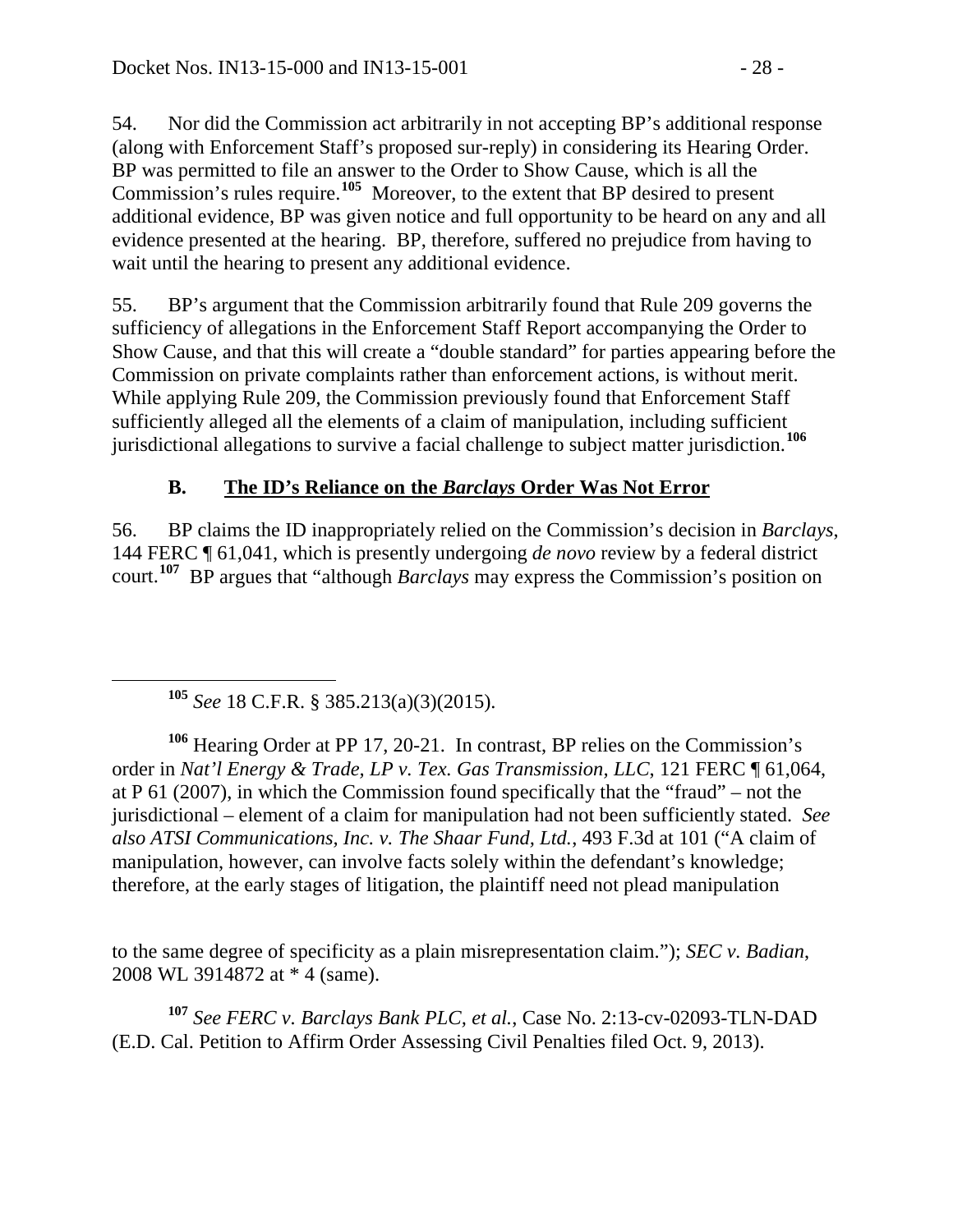the issues addressed therein, it cannot be deemed precedential unless and until affirmed by the district court that now has jurisdiction over that case."**[108](#page-28-1)**

57. However, the mere fact that a Commission order is under *de novo* review by a federal district court does not prohibit reliance thereon by the Commission, Enforcement Staff, or the ALJ. To the contrary, the ID was bound to follow *Barclays* if factually and legally on point, and otherwise was free to follow its reasoning and its underlying precedent by analogy.**[109](#page-28-2)**

### <span id="page-28-0"></span>**C. Burden of Proof; Review of Initial Decision**

58. On exceptions, BP argues that the ALJ shifted the burden of proof to BP and applied the incorrect standard of proof, while disregarding evidence proffered by BP.**[110](#page-28-3)** We disagree.

59. Section 7(c) of the Administrative Procedure Act (APA), 5 U.S.C. § 556(d), requires that "the proponent of a rule or order has the burden of proof," which the Supreme Court has construed as the ultimate "burden of persuasion" on an issue.**[111](#page-28-4)** However, when the party with the burden of proof establishes a *prima facie* case supported by credible and credited evidence—as the ALJ found the evidence Enforcement Staff proffered at the hearing—then the burden of producing evidence to rebut, defeat or otherwise outweigh the evidence supporting a claim falls upon the opposing party.**[112](#page-28-5)** As BP acknowledges, "the burden of production may shift to BP to

**<sup>108</sup>** BP Br. on Exceptions at 17.

<span id="page-28-2"></span><span id="page-28-1"></span>**<sup>109</sup>** *See* ID at P 33 n.11; *see also Cleveland Elec. Illuminating Co*., 29 FERC ¶ 63,044, at 65,138 (1984) (presiding judge bound to follow Commission precedent on appeal to U.S. Court of Appeals until overturned by that court).

**<sup>110</sup>** BP Br. on Exceptions at 14-16.

<span id="page-28-4"></span><span id="page-28-3"></span>**<sup>111</sup>** *Director, Office of Workers' Compensation Programs v. Greenwich Collieries*, 512 U.S. 267, 269-71, 275 (1994) (quoting 5 U.S.C. § 556(d) and J. McKelvey, *Evidence* 64 (4th ed. 1932)).

<span id="page-28-5"></span>**<sup>112</sup>** For example, in *Lundell v. Anchor Construction Specialists, Inc*., 223 F.3d 1035, 1039-41 (9th Cir. 2000), the Ninth Circuit Court of Appeals found that a Bankruptcy Court did not shift the burden of persuasion by requiring a debtor "to produce evidence sufficient to negate the *prima facie* validity of the filed claim." Rather, the Ninth Circuit held, "[t]o defeat the claim, the objector must come forward with sufficient evidence and 'show facts tending to defeat the claim by probative force equal to that of

(continued...)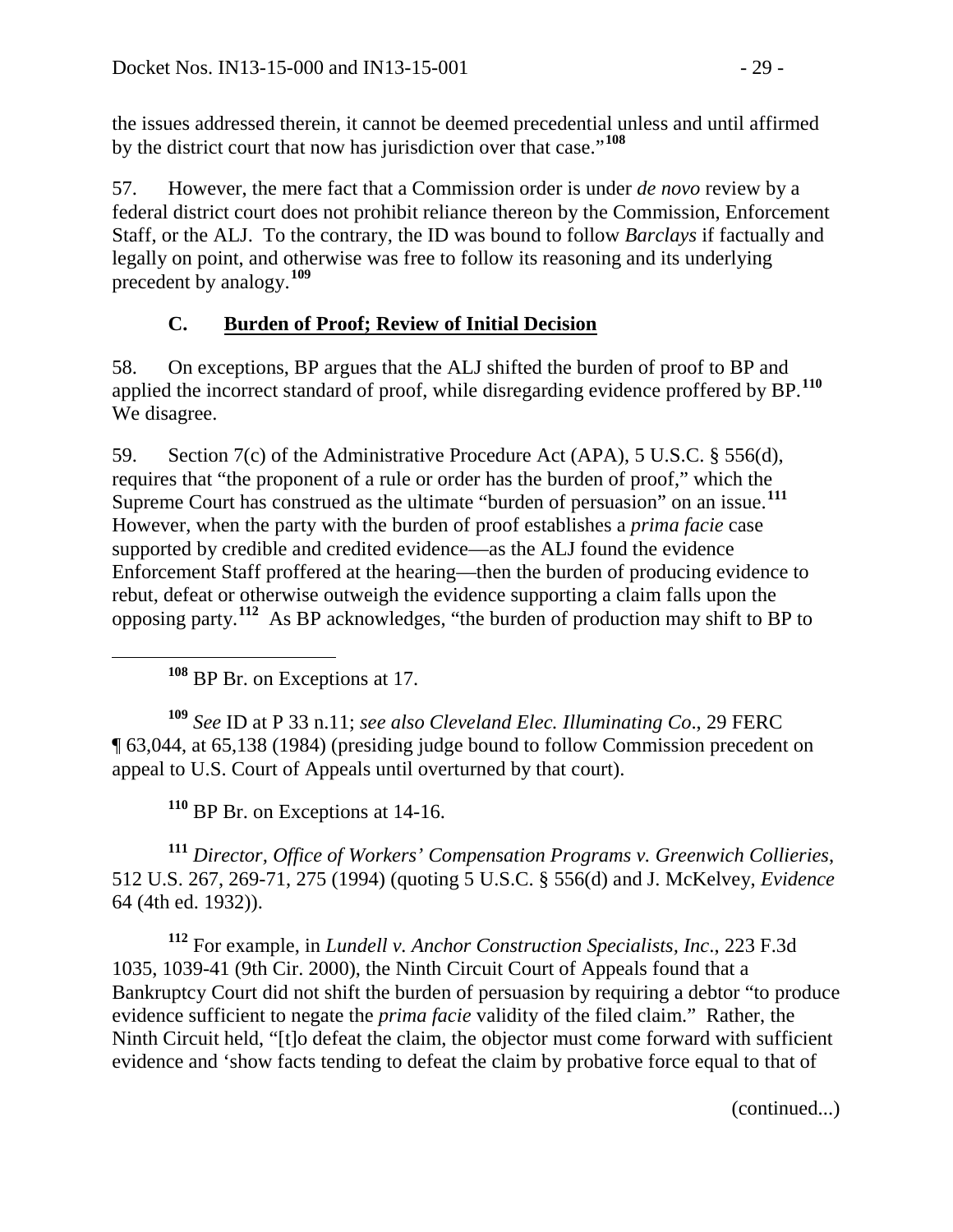produce evidence once [Enforcement Staff] establishes a prima facie case."**[113](#page-29-0)** Such burden of production of evidence is distinct from, and does not shift, the ultimate burden of persuasion on a claim.**[114](#page-29-1)** Nor is the burden of production limited to rebutting or meeting a legal presumption, as BP suggests, but applies equally to rebutting or defeating a *prima facie* case on which Enforcement Staff bears the ultimate burden of persuasion.

60. The ID shows that the ALJ understood that Enforcement Staff had the burden of proof—i.e., the burden of persuasion—on its claims at all times. For example, in reaching the conclusion that "Enforcement Staff met its burden of proof,"**[115](#page-29-2)** the ID weighed the testimony and documentary evidence supporting a finding of manipulative conduct and of the requisite scienter:

- a. "The evidence in this case shows that during the Investigative Period the Texas [T]eam sold next-day, fixed price physical gas at [Houston Ship Channel] uneconomically with the intent to manipulate the Platts' [Houston Ship Channel] *Gas Daily* index price in order to benefit related financial positions that profited by lower [Houston Ship Channel] *Gas Daily* prices."**[116](#page-29-3)**
- b. "As established by the evidence in this case, during the Investigative Period the Texas [T]eam added short [Houston Ship Channel] financial spread positions which benefitted from suppression of the [Houston Ship Channel] *Gas Daily* index."**[117](#page-29-4)**

 $\overline{a}$ the allegations of the proofs of claim themselves.'" *Id*. at 1039 (citing *[Wright v. Holm](http://www.westlaw.com/Link/Document/FullText?findType=Y&serNum=1991084296&pubNum=350&originatingDoc=I645c0756798e11d98c82a53fc8ac8757&refType=RP&fi=co_pp_sp_350_623&originationContext=document&vr=3.0&rs=cblt1.0&transitionType=DocumentItem&contextData=(sc.Search)#co_pp_sp_350_623)*, [931 F.2d 620, 623 \(9th Cir.1991\)\)](http://www.westlaw.com/Link/Document/FullText?findType=Y&serNum=1991084296&pubNum=350&originatingDoc=I645c0756798e11d98c82a53fc8ac8757&refType=RP&fi=co_pp_sp_350_623&originationContext=document&vr=3.0&rs=cblt1.0&transitionType=DocumentItem&contextData=(sc.Search)#co_pp_sp_350_623).

**<sup>113</sup>** BP Br. on Exceptions at 15.

<span id="page-29-1"></span><span id="page-29-0"></span>**<sup>114</sup>** *See Nat'l Mining Ass'n v. Dep't of Labor*, 292 F.3d 849, 871-72 (D.C. Circuit 2002) ("*Greenwich Collieries* carefully distinguishes agency regulations that shift the burden of proof (prohibited by the APA 'except as otherwise provided by statute,' [5 U.S.C. § 556\(d\)\)](http://www.westlaw.com/Link/Document/FullText?findType=L&pubNum=1000546&cite=5USCAS556&originatingDoc=Ib4e2eb0c79d711d99c4dbb2f0352441d&refType=RB&originationContext=document&vr=3.0&rs=cblt1.0&transitionType=DocumentItem&contextData=(sc.Keycite)#co_pp_5ba1000067d06) from regulations that shift the burden of production (which the APA does not prohibit, *see* [512 U.S. at 270-80, 114 S.Ct. 2251](http://www.westlaw.com/Link/Document/FullText?findType=Y&serNum=1994131909&pubNum=708&originatingDoc=Ib4e2eb0c79d711d99c4dbb2f0352441d&refType=RP&originationContext=document&vr=3.0&rs=cblt1.0&transitionType=DocumentItem&contextData=(sc.Keycite)) (distinguishing burden of proof from burden of production)).").

<span id="page-29-2"></span>**<sup>115</sup>** *See* ID at P 33.

<span id="page-29-3"></span>**<sup>116</sup>** *Id.* P 34 (footnote omitted).

<span id="page-29-4"></span>**<sup>117</sup>** *Id.* P 35.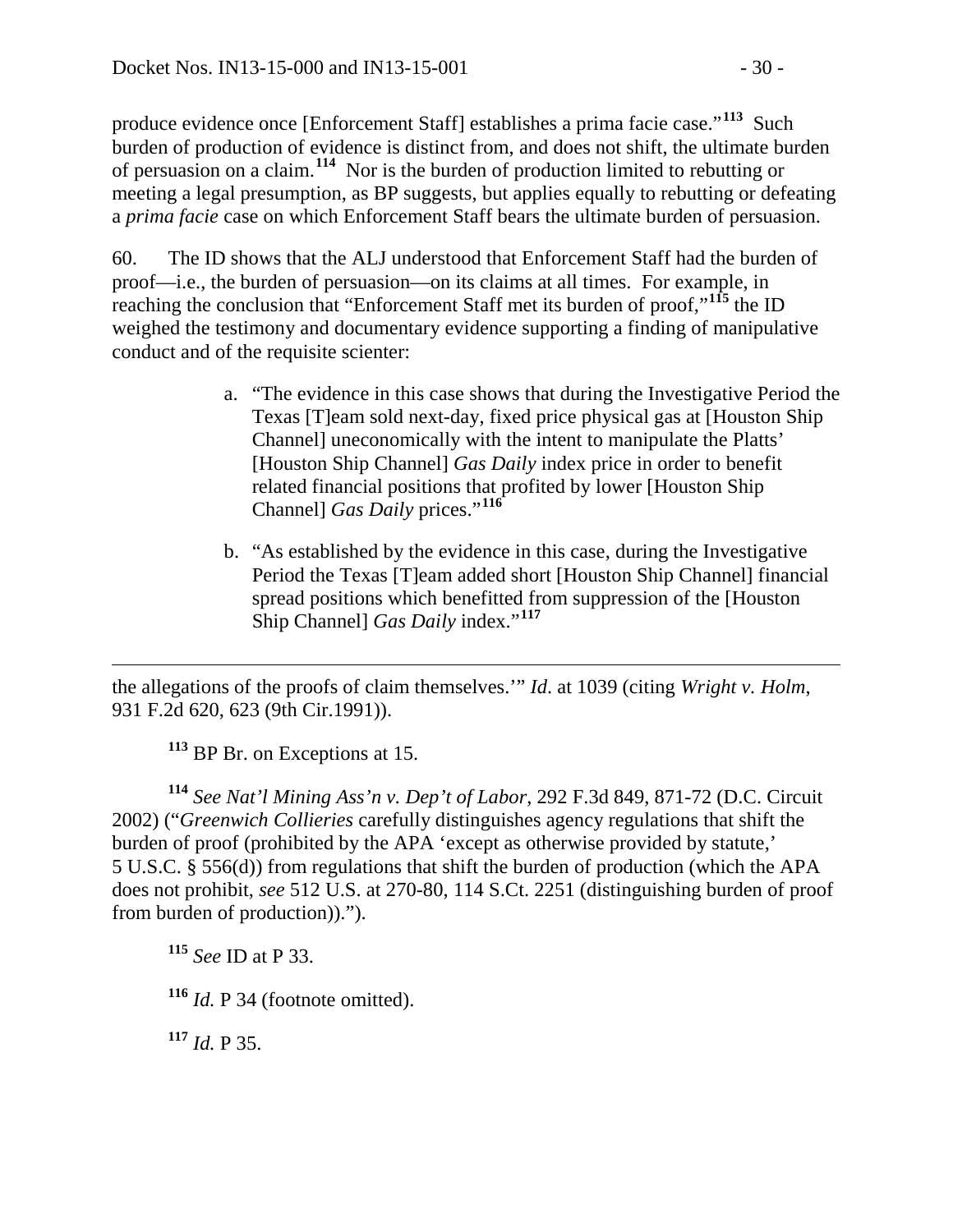- c. "As a result of [Hurricane Ike], prices at [Houston Ship Channel] decreased sharply relative to Henry Hub. This resulted in sizeable realized profit and unrealized (potential) profit for the Texas [T]eam's [Houston Ship Channel]-Henry Hub financial spread position."**[118](#page-30-0)**
- d. "Enforcement Staff [expert] witness Bergin testified that the value of the Texas [T]eam's spread position in late September would retain \$19,800 for every cent that they could slow the narrowing of the [Houston Ship Channel]-Henry Hub spread."**[119](#page-30-1)**
- e. "Bergin's testimony is given substantial weight. Consequently, it is concluded that the Texas [T]eam believed that their potential for gain on the [Houston Ship Channel]-Henry Hub spread (even if they just slowed the narrowing of the spread by a few pennies a day) would outweigh any incremental losses from selling more heavily at [Houston Ship Channel]."**[120](#page-30-2)**
- f. "The Texas [T]eam traded successfully in the second-half of September 2008 and slowed the shrinkage of the spread. As a result, they increased their short exposure to the [Houston Ship Channel] *Gas Daily* index for both October and November 2008."**[121](#page-30-3)**
- g. "Dr. Abrantes-Metz and Bergin confirmed the manipulative scheme by examining the trading data before and during the Investigative Period<sup> $,122$  $,122$ </sup>
- h. "As Dr. Abrantes-Metz testified, the unique confluence of changed trading patterns by the Texas [T]eam in the Investigative Period do not make economic sense and cannot be explained by general market conditions."**[123](#page-30-5)**

<span id="page-30-1"></span>**<sup>119</sup>** *Id.* P 37.

- <span id="page-30-2"></span>**<sup>120</sup>** *Id.* P 117 (footnote omitted).
- <span id="page-30-3"></span>**<sup>121</sup>** *Id.* P 38.
- <span id="page-30-4"></span>**<sup>122</sup>** *Id.* P 114.

<span id="page-30-5"></span>**<sup>123</sup>** *Id.*

<span id="page-30-0"></span>**<sup>118</sup>** *Id.* P 36.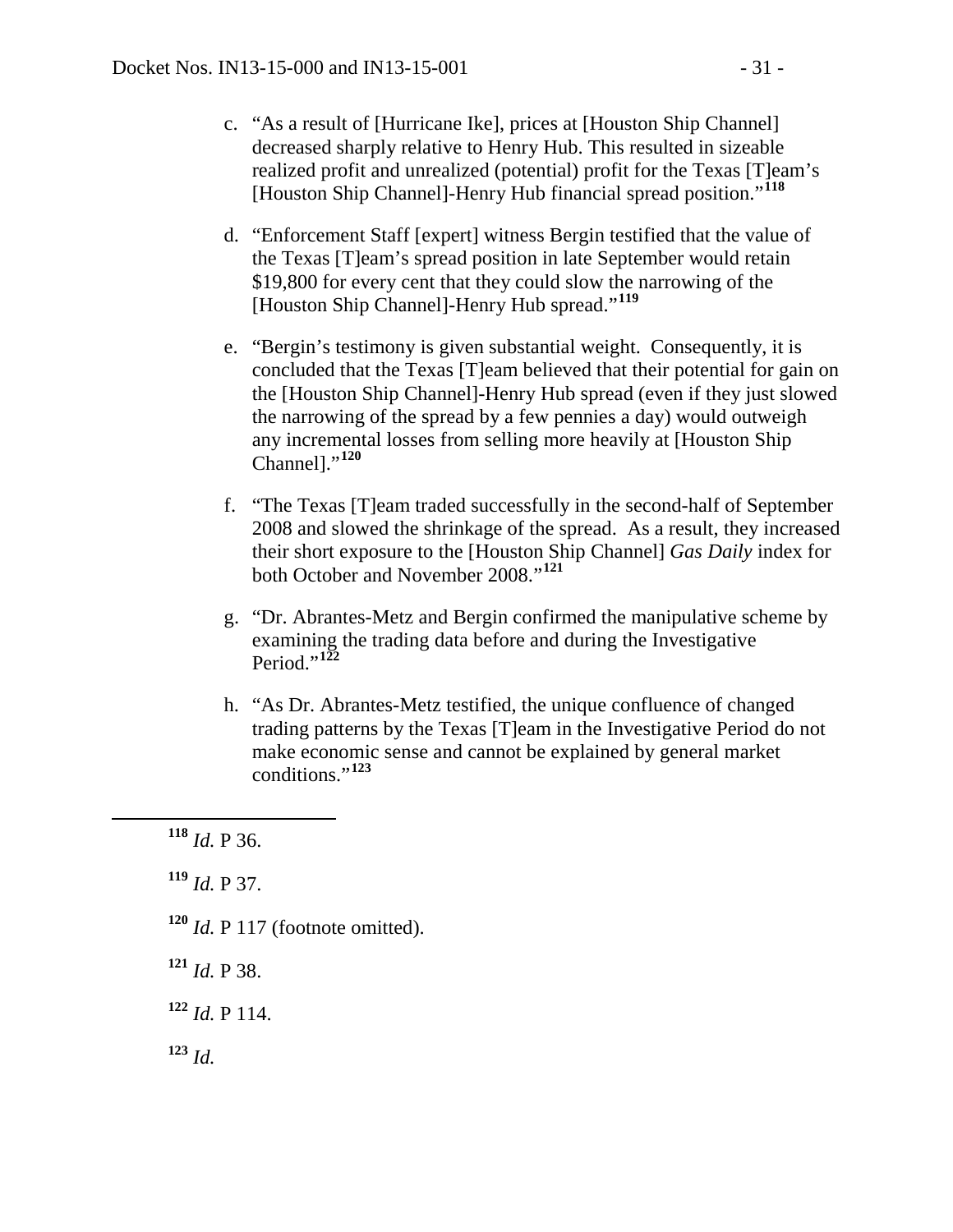- i. "The changed trading patterns confirm the outline of the manipulative scheme set forth in the November 5 recorded call."**[124](#page-31-0)**
- j. "Dr. Abrantes-Metz's testimony is given considerable weight."**[125](#page-31-1)**
- k. The intermarket analysis "'[s]howing that [BP] chose to make more uncompetitive offers at [Houston Ship Channel] (that resulted in sales) is directly relevant to determining whether there was an intent to manipulate. The more they disregarded clear arbitrage opportunities, by failing to adjust their Katy and/or [Houston Ship Channel] offers, the more likely they had an ulterior (manipulative) motive for the resulting uneconomic [Houston Ship Channel] offer-based sales.[']"**[126](#page-31-2)**

<span id="page-31-1"></span> $125$  *Id.* P 68.

<span id="page-31-2"></span>**<sup>126</sup>** *Id.* P 59 n.41 (citing Ex. OE-211 at 113:4-9).

<span id="page-31-0"></span>**<sup>124</sup>** *Id.*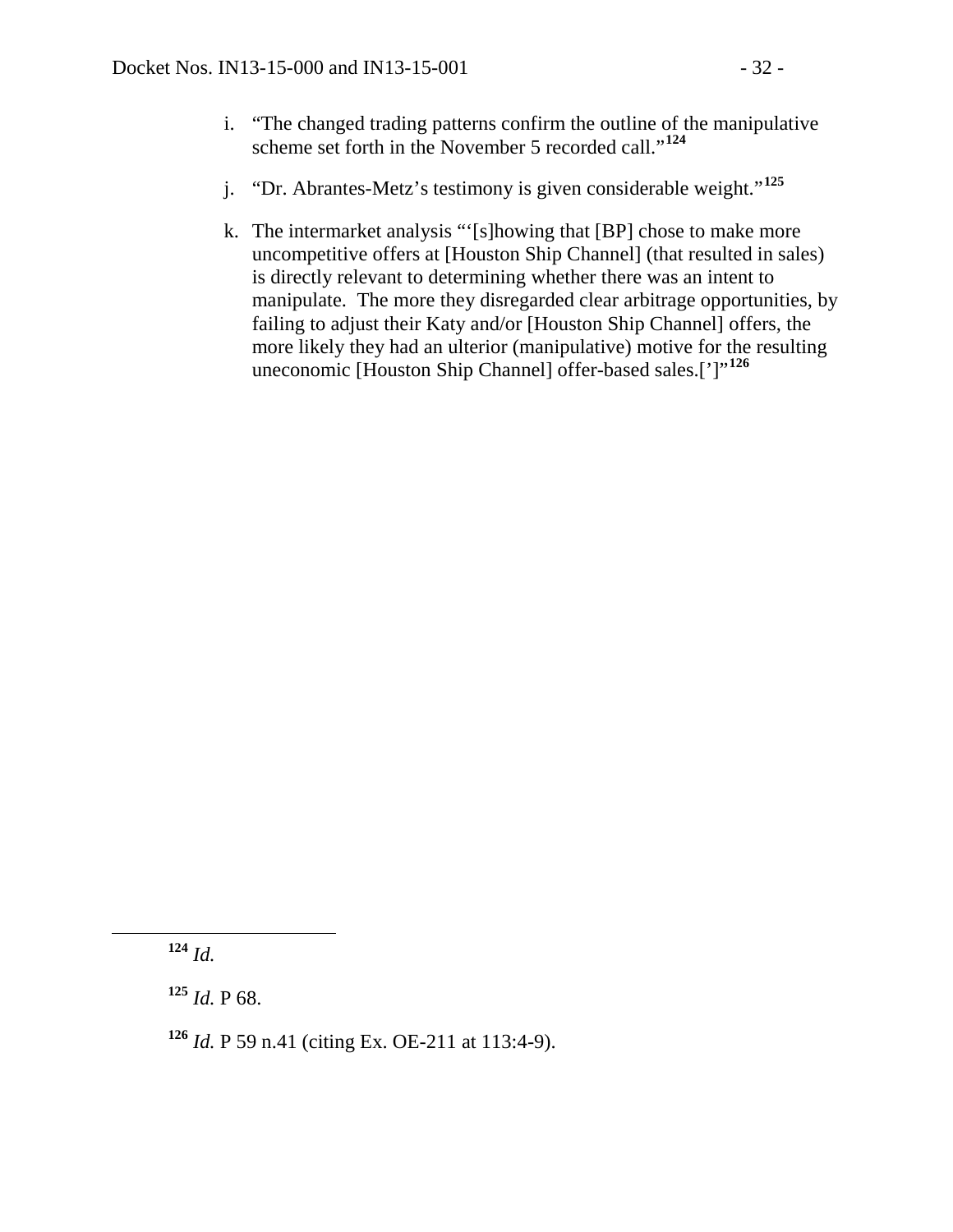61. The ID also considered whether BP provided evidence to rebut or defeat Enforcement Staff's evidence, including the expert and fact witness testimony:

- a. "Evans does not provide econometric analysis or considers [sic] contemporaneous communications of BP employees."**[127](#page-32-0)**
- b. "Dr. Abrantes-Metz rebutted Evans's seasonality claim."**[128](#page-32-1)**
- c. "Luskie testified that the spread is what dictates whether you flow or not flow, the real-time spread.<sup>5,[129](#page-32-2)</sup>
- d. "[T]he traders do not address the key grounds for [Enforcement Staff's expert Bergin's] conclusion that their trading at [Houston Ship Channel] and use of [Houston Pipeline System] transport during the Investigative Period was intended to manipulate the [Houston Ship Channel] *Gas Daily* index."**[130](#page-32-3)**
- e. "Comfort agreed with Dr. Abrantes-Metz['s] finding that in the [Pre-Investigative Period] they typically waited a longer period to make the first sale at [Houston Ship Channel] than they did in the Investigative Period."**[131](#page-32-4)**
- f. "Evans does not answer Dr. Abrantes-Metz's conclusion that there was a unique confluence of changed trading patterns by the Texas [T]eam in the Investigative Period that do not make economic sense and which cannot be explained by general market conditions."**[132](#page-32-5)**
- g. "Comfort also did not dispute Dr. Abrantes-Metz['s] finding that the Texas [T]eam became the seller with the largest share in the next-day
- <span id="page-32-2"></span><span id="page-32-1"></span><span id="page-32-0"></span> **<sup>127</sup>** *Id.* P 62.  $128$  *Id.* P 63. **<sup>129</sup>** *Id.* **<sup>130</sup>** *Id.* P 77. **<sup>131</sup>** *Id.* P 78.
- <span id="page-32-5"></span><span id="page-32-4"></span><span id="page-32-3"></span>**<sup>132</sup>** *Id.* P 62.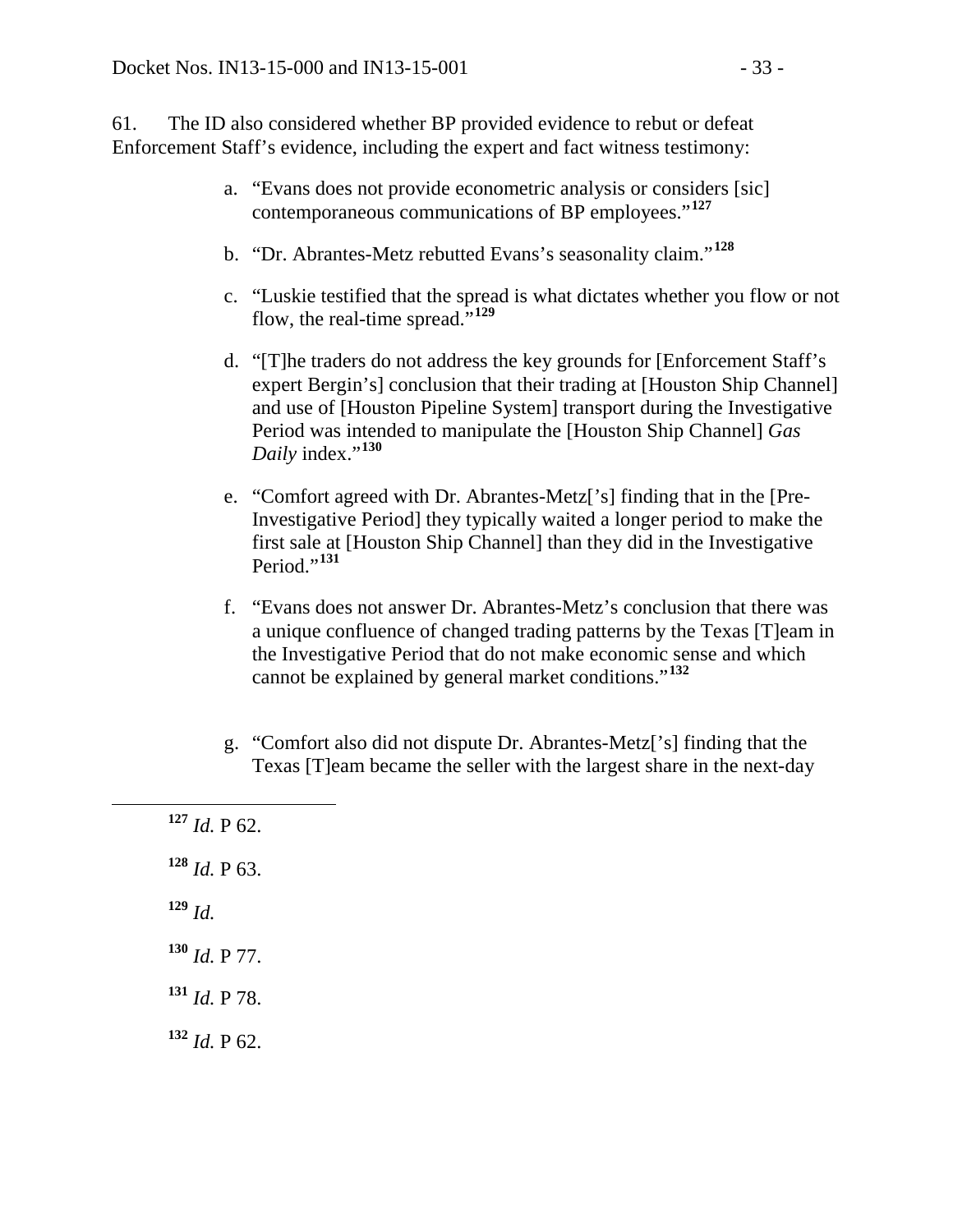fixed-price market at [Houston Ship Channel]" and "various changes in trading patterns on which he was cross-examined."**[133](#page-33-0)**

h. "[I]t is concluded that Evans['] testimony is not given any weight."**[134](#page-33-1)**

62. The ID found that "BP did not have a valid justification and did not explain the increases in their financial position" and that "[a] valid explanation of its trading would have been a valid defense to the manipulation charges."<sup>[135](#page-33-2)</sup> BP mistakenly argues that these conclusions shifted the burden of proof and disregarded BP's contrary expert testimony.**[136](#page-33-3)** To the contrary, while finding that Enforcement Staff met its burden of establishing a *prima facie* case of manipulation, the ID properly considered whether BP presented any credible and convincing evidence of a legitimate business purpose to defeat Enforcement Staff's case.**[137](#page-33-4)** This is not a shifting of the burden of proof; rather it is the weighing of competing evidence, which is what the finder of fact (i.e., the ALJ at the hearing) must do.**[138](#page-33-5)**

**<sup>133</sup>** *Id.* P 78 (internal record cites omitted).

**<sup>134</sup>** *Id.* P 68 n.52.

<span id="page-33-2"></span><span id="page-33-1"></span><span id="page-33-0"></span><sup>135</sup> *Id.* P 38  $\&$  n.16. BP cites to other similar findings that BP did not rebut Enforcement Staff's case. *See* BP Br. on Exceptions at 16 n.93 (citing ID at P 40 ("BP did not adequately justify or explain this conduct" relating to increased financial positions."); *id.* P 77 ("Comfort or BP have not adequately explained the changes in their trading behavior."); *id.* P 99 ("Comfort or BP have not offered a legitimate explanation of this trading."); *id.* P 105 ("Comfort has never provided an explanation of why the Texas [T]eam's trading and use of transport was not being used to affect the index to help their paper position.")).

**<sup>136</sup>** BP Br. on Exceptions at 16 (citing ID at P 38 & n.16).

<span id="page-33-4"></span><span id="page-33-3"></span>**<sup>137</sup>** The Commission previously stated that "[a]t the hearing, BP may present evidence as to its business purpose, which will be considered along with Enforcement Staff's evidence of manipulation in determining whether a claim for manipulation has been established." Hearing Order at P 42; *see also Barclays*, 144 FERC ¶ 61,041 at P 61 ("[A]n entity's business purposes will be relevant to an inquiry into manipulative intent, but a 'legitimate business purpose' is not a dispositive, affirmative defense to manipulation.")).

<span id="page-33-5"></span>**<sup>138</sup>** *See Director, Office of Workers' Compensation Programs v. Greenwich Collieries*, 512 U.S. 267, 280 (1994) ("When the party with the burden of persuasion

(continued...)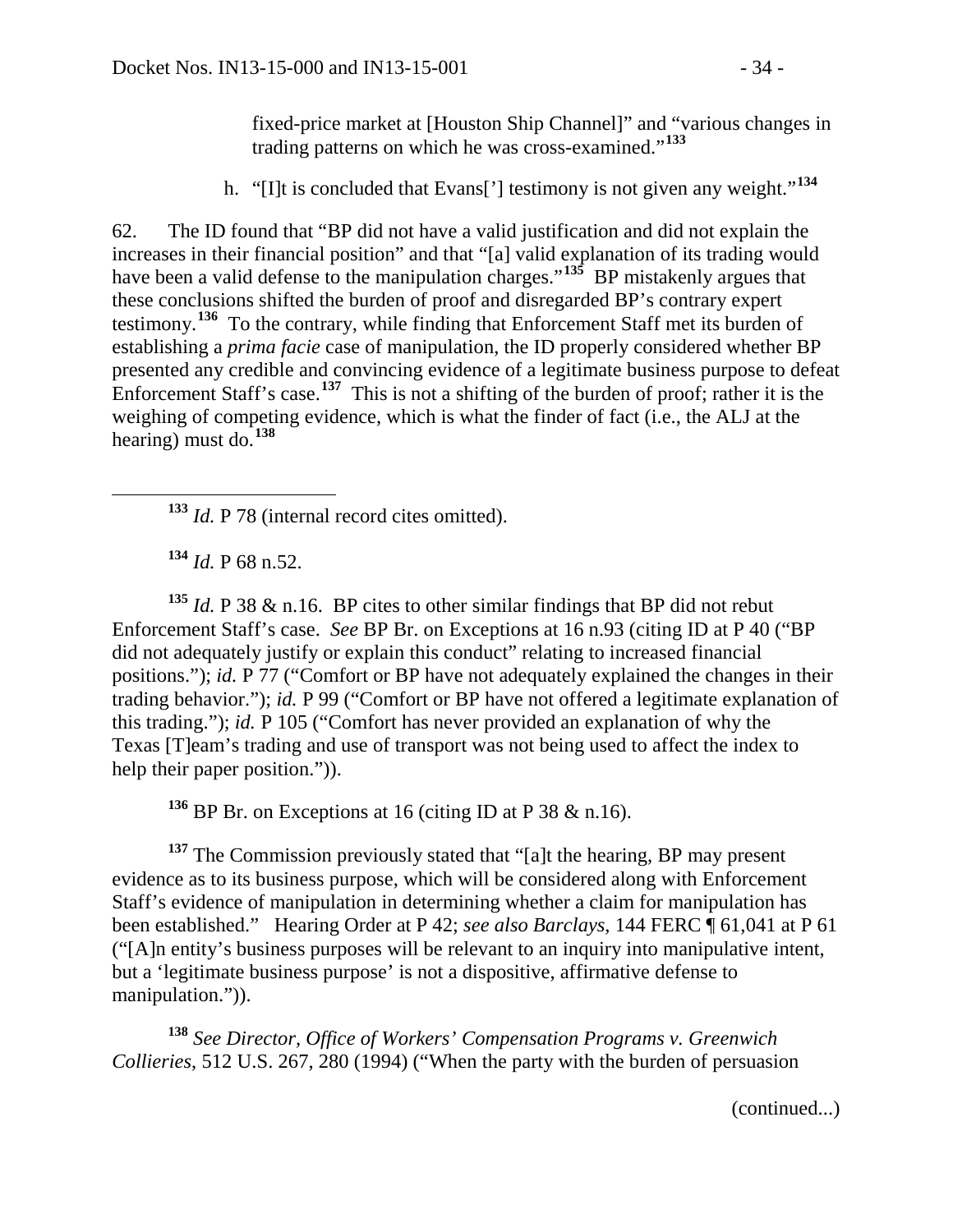63. In short, we find that the ID concluded, after weighing the evidence, that "Enforcement Staff met its burden of proof" to show that BP engaged in conduct with the requisite scienter to constitute manipulation under 18 C.F.R. § 1c.1 and section 4A of the NGA**[139](#page-34-2)**—not that BP had the burden and failed to prove it did not engage in manipulation. We next review the ID's determinations regarding manipulative conduct, scienter, and jurisdiction, based on the record evidence and BP's exceptions.

## <span id="page-34-0"></span>**IV. Violation of Anti-Manipulation Rule**

64. The Anti-Manipulation Rule prohibits any entity from: (1) using a fraudulent device, scheme or artifice, or making a material misrepresentation or a material omission as to which there is a duty to speak under a Commission-filed tariff, Commission order, rule or regulation, or engaging in any act, practice, or course of business that operates or would operate as a fraud or deceit upon any entity; (2) with the requisite scienter; (3) in connection with the purchase, sale or transmission of natural gas electric energy subject to the jurisdiction of the Commission.**[140](#page-34-3)**

65. Enforcement Staff thus bore the burden of proving manipulative conduct and scienter "in connection" with a jurisdictional transaction. We next examine the ID's findings and BP's exceptions with respect to all three elements of a claim of manipulation.

# <span id="page-34-1"></span>**A. Manipulative Conduct**

66. The ID adopted Enforcement Staff's findings that BP changed its next-day fixedprice natural gas trading and transport in eight ways during the Investigative Period, and that this trading by BP during the Investigative Period was unprofitable. The ID concluded that this evidence supported the finding that BP manipulated the market and

 $\overline{a}$ establishes a prima facie case supported by 'credible and credited evidence,' it must either be rebutted or accepted as true.").

<span id="page-34-2"></span>**<sup>139</sup>** *See* ID at P 33; *see also id.* P 128 ("Based on the evidence in this record it is found that BP through the Texas [T]eam, acted with intent to manipulate the [Houston Ship Channel] *Gas Daily* index to benefit their financial position. Additionally, it is found that this intent meets the requisite scienter requirement under the Commission's Anti-Manipulation Rule.").

<span id="page-34-3"></span>**<sup>140</sup>** *See* Order No. 670, FERC Stats. & Regs. ¶ 31,202 at P 49.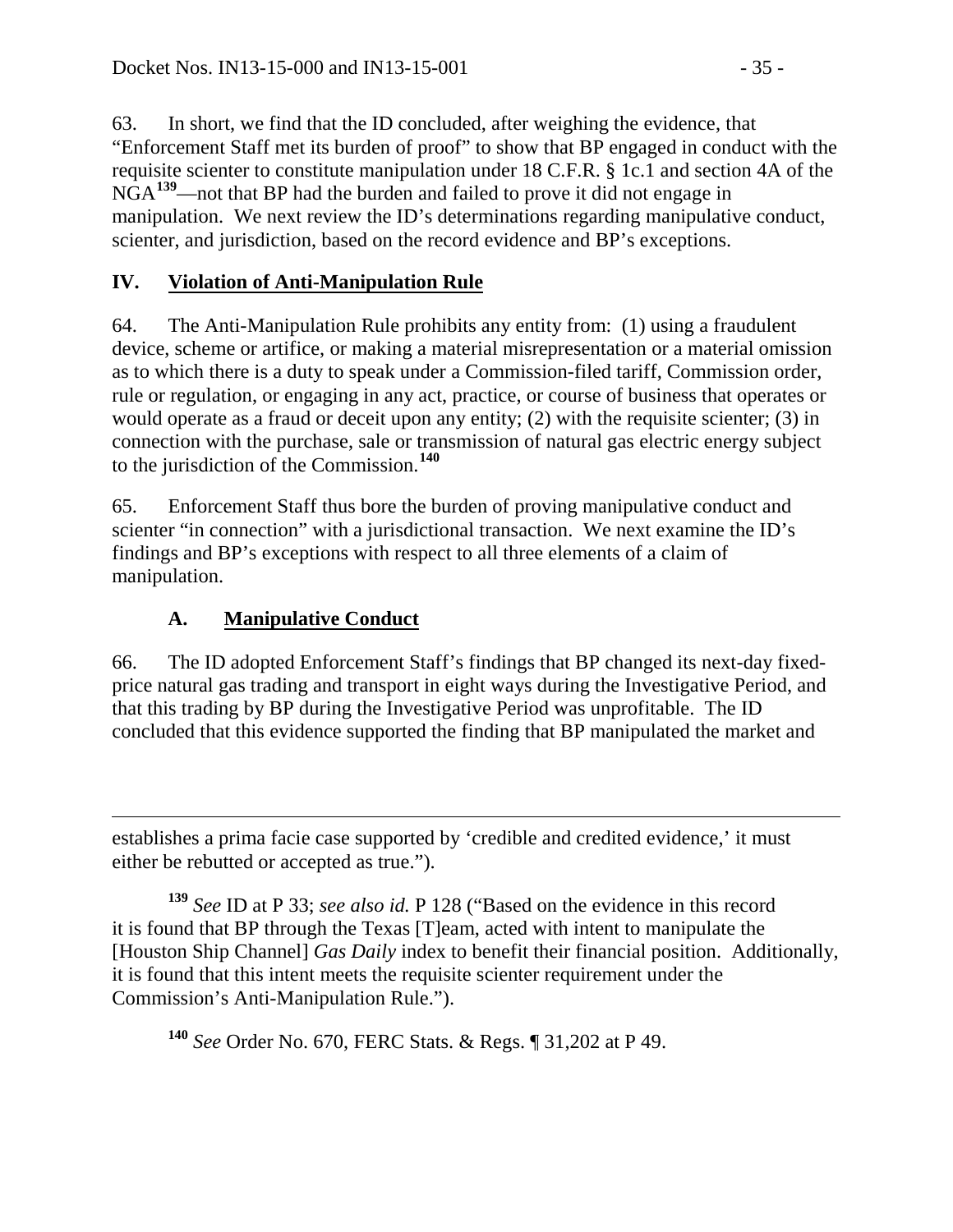suppressed the *Gas Daily* index to benefit its financial positions.**[141](#page-35-1)** In this section we address BP's exceptions to these findings regarding its conduct.

67. We also address BP's related challenges to the ID on issues concerning the ID's references to the "confluence" of BP's conduct; use of the Pre-Investigative Period; use of the Katy Ship Sheets; trading evidence at alternative locations, at other times, and by other market participants; the non-manipulative alternative explanations alleged by BP; and credibility of witnesses.

# <span id="page-35-0"></span>**1. Changes in BP's Trading Behavior During Investigative Period**

68. As noted above, Enforcement Staff sought to prove that BP changed its pattern of next-day, fixed price natural gas trading and Houston Pipeline System transport in the following eight ways identified by Enforcement Staff expert Abrantes-Metz during the Investigative Period (as compared to the Pre-Investigative Period) to artificially suppress the Houston Ship Channel *Gas Daily* index and benefit its financial positions:

- a. a shift almost entirely to net selling at Houston Ship Channel, whereby BP became the seller with the largest market share in the next-day, fixed-price market at Houston Ship Channel;
- b. an increase in the percentage and volume of BP's fixed-price sales at Houston Ship Channel;
- c. a shift to selling heavier volumes at Houston Ship Channel early in the trading day, including selling 35 percent of its gas at Houston Ship Channel before Katy even began trading;
- d. a shift to buying at Houston Ship Channel later in the day as compared to earlier periods;
- e. a shift to transporting substantially more gas to Houston Ship Channel from Katy using BP's Houston Pipeline System transport;
- f. an increase in the percentage of sales at Houston Ship Channel that were uneconomic compared to contemporaneous prices at Katy;
- g. a shift to posting aggressively lower offers compared to other sellers at Houston Ship Channel; and

<span id="page-35-1"></span>**<sup>141</sup>** *See* ID at P 32.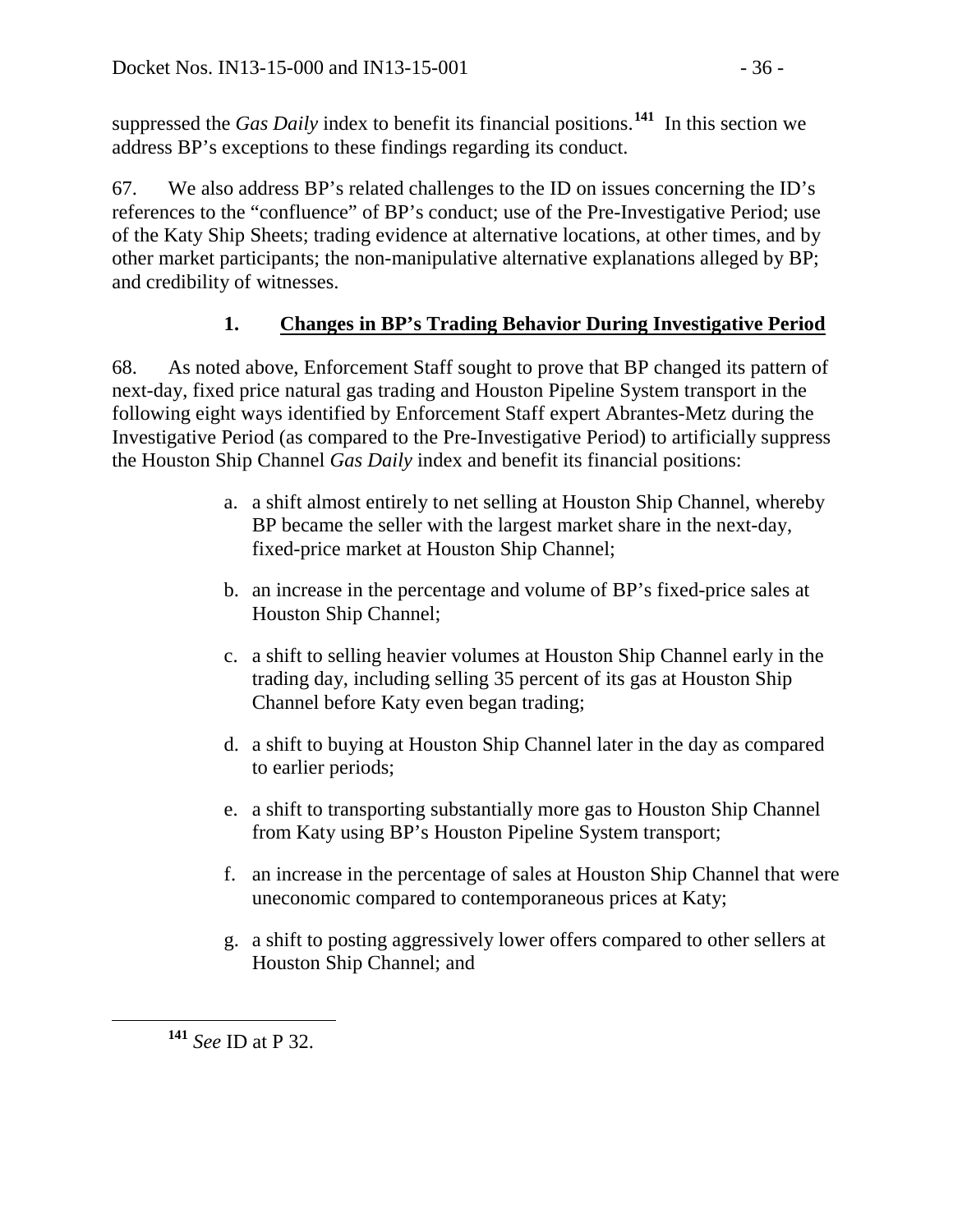h. an increase in the frequency of sales made by hitting bids.

69. After weighing the evidence—including analyses of voluminous trading data and testimony from expert and fact witnesses—the ID found that "this unique confluence of changed trading patterns, which furthered the scheme to suppress the [Houston Ship Channel] *Gas Daily* index, sets apart the Texas [T]eam's behavior in the Investigative Period from their behavior in the [Pre-Investigative Period] and cannot be explained by any economic or profit rationale, by general market conditions, or by comparison to the behavior of the other two largest sellers at [Houston Ship Channel]."**[142](#page-36-0)** Accordingly, the ID concluded "that the evidence in this case supports the finding that BP violated Sections 1c.1 of the Commission's Regulations and 4A of the NGA."**[143](#page-36-1)**

70. On exceptions, BP faults the ID for adopting Abrantes-Metz's analyses of six of the eight changes**[144](#page-36-2)** in trading patterns identified above. BP does not challenge the first and fourth of Enforcement Staff's conclusions regarding the changes in BP's trading patterns*,* i.e., BP's shift to net selling at Houston Ship Channel and BP's shift to buying at Houston Ship Channel later in the day.**[145](#page-36-3)** In BP's words, this "six-legged stool," consists of Abrantes-Metz's analyses of:

- a. BP's proportion of trading in "fixed-price" instruments versus other instrument types;
- b. the relative earliness of BP's daily trading;
- c. the volume of gas shipped by BP from Katy to Houston Ship Channel and the relationship between the shipped volume and the end-of-day price spread between Katy and Houston Ship Channel;
- d. intraday trading and frequency of "uneconomic" trading with which BP engaged in "uneconomic" trading; and

**<sup>143</sup>** *Id.* P 82.

**<sup>144</sup>***See* BP Br. on Exceptions at 30-39.

<span id="page-36-3"></span><span id="page-36-2"></span><span id="page-36-1"></span>**<sup>145</sup>** We address these two trading patterns in the sections below on next day fixed price sales (section IV.A.1.a), and the timing of purchase and sales at Houston Ship Channel (section IV.A.1.b), respectively.

<span id="page-36-0"></span>**<sup>142</sup>** *Id.* P 42.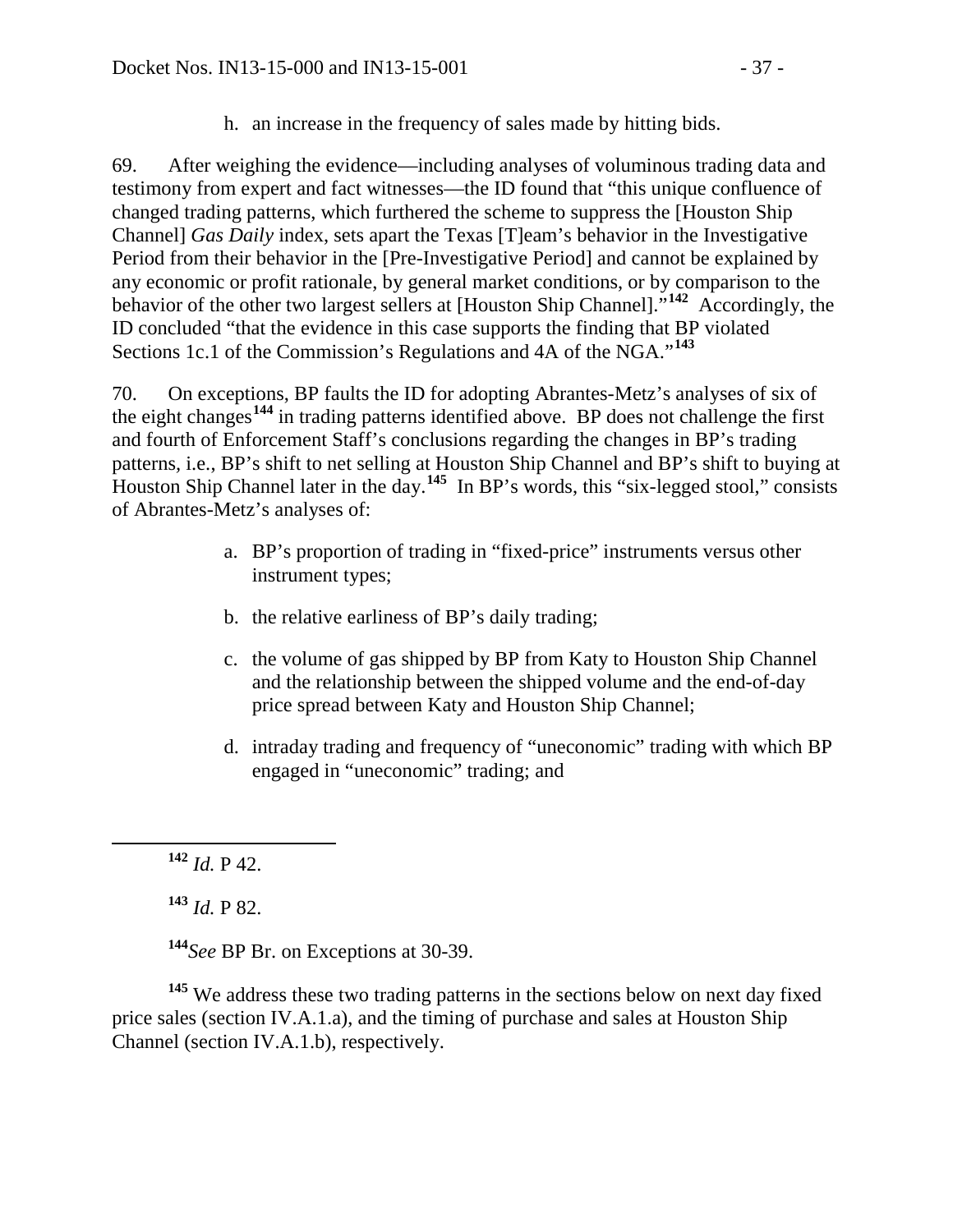- e. the "distance" between the prices of BP's offer-initiated sales at Houston Ship Channel and the next best offers in the market at Houston Ship Channel by non-BP participants; and
- f. BP's execution of trades by "hitting bids."

71. In the sections below, we address the analyses of each of the six changes in BP's trading behavior that BP challenges on exception. In summary, we find that BP has not successfully rebutted Enforcement Staff's allegations regarding any of the changes in BP's trading behavior during the Investigative Period that Enforcement Staff identified.

## **a. Next Day-Fixed Price Sales Analysis**

## **i. Initial Decision**

72. The ID concluded that BP became the seller with the largest market share in the next-day, fixed price market at Houston Ship Channel during the Investigative Period.**[146](#page-37-0)** Citing the analysis from Abrantes-Metz, the ID found that BP increased its market share by over five times relative to its Pre-Investigative Period market share. The ID noted that BP accomplished this in part by shifting to net selling at Houston Ship Channel for 98 percent of days in the Investigative Period, as opposed to 30 percent of the days in the Pre-Investigative Period.**[147](#page-37-1)**

73. The ID further concluded that BP increased the percentage and volume of its fixed price sales at Houston Ship Channel.**[148](#page-37-2)** Again citing the analysis from Abrantes-Metz, the ID found that BP increased its Houston Ship Channel fixed price sales volume by 344 percent per flow day in the Investigative Period as compared to the Pre-Investigative Period.**[149](#page-37-3)**

<span id="page-37-0"></span>74. The ID found that these changed trading patterns were consistent with an effort to reinforce artificial downward pressure on the Houston Ship Channel *Gas Daily* index.**[150](#page-37-4)**

- **<sup>146</sup>** ID at P 42.
- <span id="page-37-1"></span>**<sup>147</sup>** *Id.* PP 44, 52.
- <span id="page-37-2"></span> $148$  *Id.* P 42.
- <span id="page-37-3"></span>**<sup>149</sup>** *Id.* P 44.
- <span id="page-37-4"></span>**<sup>150</sup>** *Id.* PP 45, 161.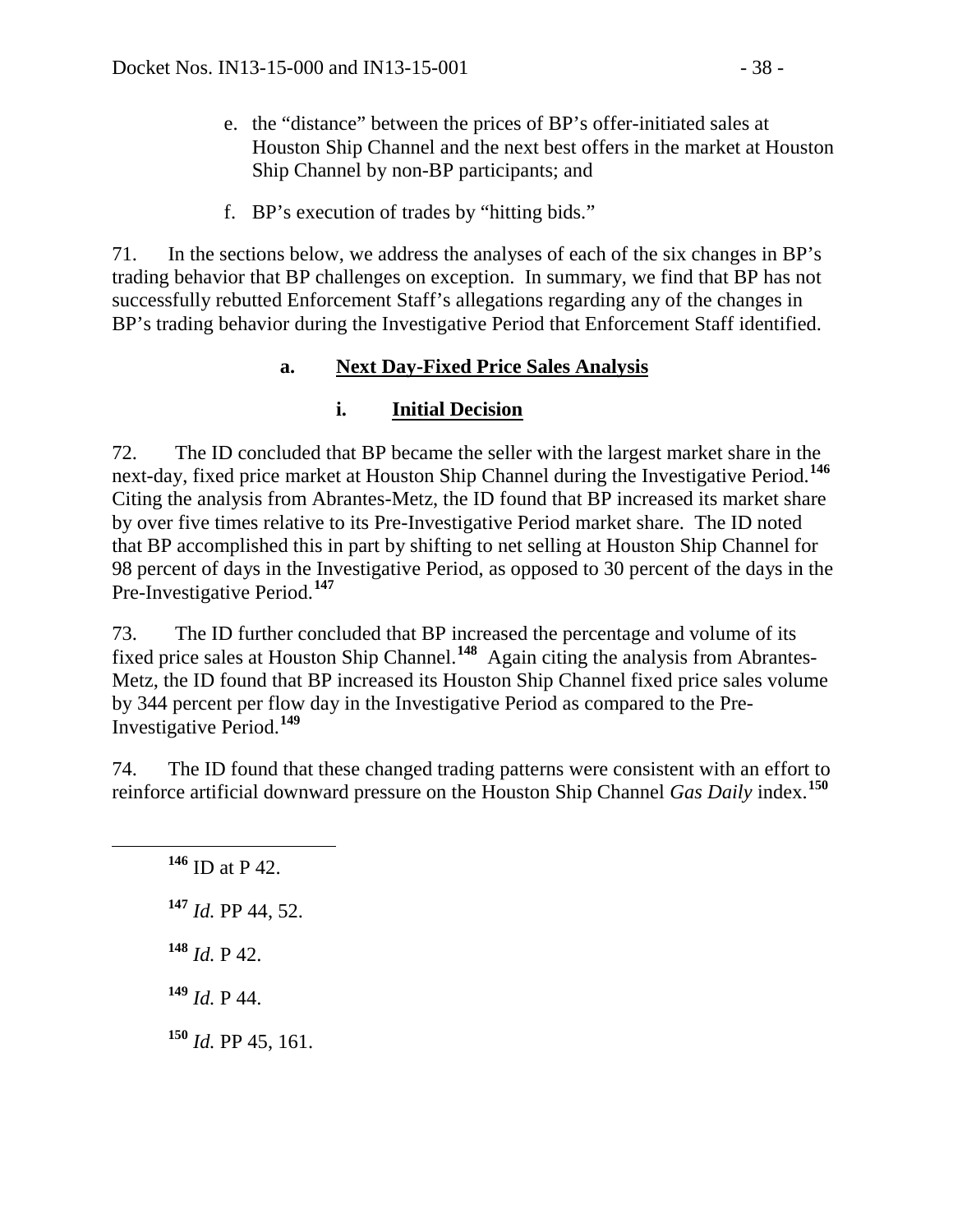### **ii. BP Exceptions**

75. BP argues that the ID fails to consider that the Texas Team's fixed-price trading was not unusual when compared to its trading at other locations, its historical trading at Houston Ship Channel, and the trading of other market participants at Houston Ship Channel.**[151](#page-38-0)**

76. BP claims that the ID improperly adopts Enforcement Staff's allegations and did not consider BP's claims that it increased its rates of fixed-price selling at both Katy and Houston Ship Channel during the Investigative Period.<sup>[152](#page-38-1)</sup> BP concludes that "[t]o credibly attribute the increase in fixed-price sales at [Houston Ship Channel] to the alleged manipulative scheme to suppress prices at [Houston Ship Channel], one must find an absence of the fixed-price instrument shift at the alternative sales locations for which there has been no allegation that BP manipulated prices."**[153](#page-38-2)**

77. Similarly, BP asserts that during five months in the Pre-Investigative Period and "on a longer run history" BP engaged in similar levels of fixed-price sales at Houston Ship Channel.**[154](#page-38-3)** BP further notes that even earlier within the Pre-Investigative Period there are five months in which BP's percentage of fixed price trading on sales at Houston Ship Channel is between 90 and 100 percent of total fixed price sales at that point.**[155](#page-38-4)** BP also faults the ID for failing "to even consider whether BP's increase of fixed price sales was consistent with the market as a whole and with the trading of other large market participants that were making sales at Katy and [Houston Ship Channel]."**[156](#page-38-5)**

### **iii. Commission Determination**

<span id="page-38-0"></span>78. Notably, BP does not dispute or rebut Abrantes-Metz's two findings regarding her analysis of BP's next day fixed-price trading at Houston Ship Channel during the

**<sup>151</sup>** BP Br. on Exceptions at 31.

<span id="page-38-1"></span>**<sup>152</sup>** *Id.*

<span id="page-38-2"></span>**<sup>153</sup>** *Id.* at 32 n.158 (citing Ex. BP-037 at 17:14-17).

**<sup>154</sup>** *Id.* at 31-32. *See also* Ex. BP-037 at 18:12-16.

**<sup>155</sup>** BP Br. on Exceptions at 32; Ex. BP-037 at 19.

<span id="page-38-5"></span><span id="page-38-4"></span><span id="page-38-3"></span>**<sup>156</sup>** BP Br. on Exceptions at 31. *See also id.* at 50-51 (citing Tr. 2515:10-23 (Evans)).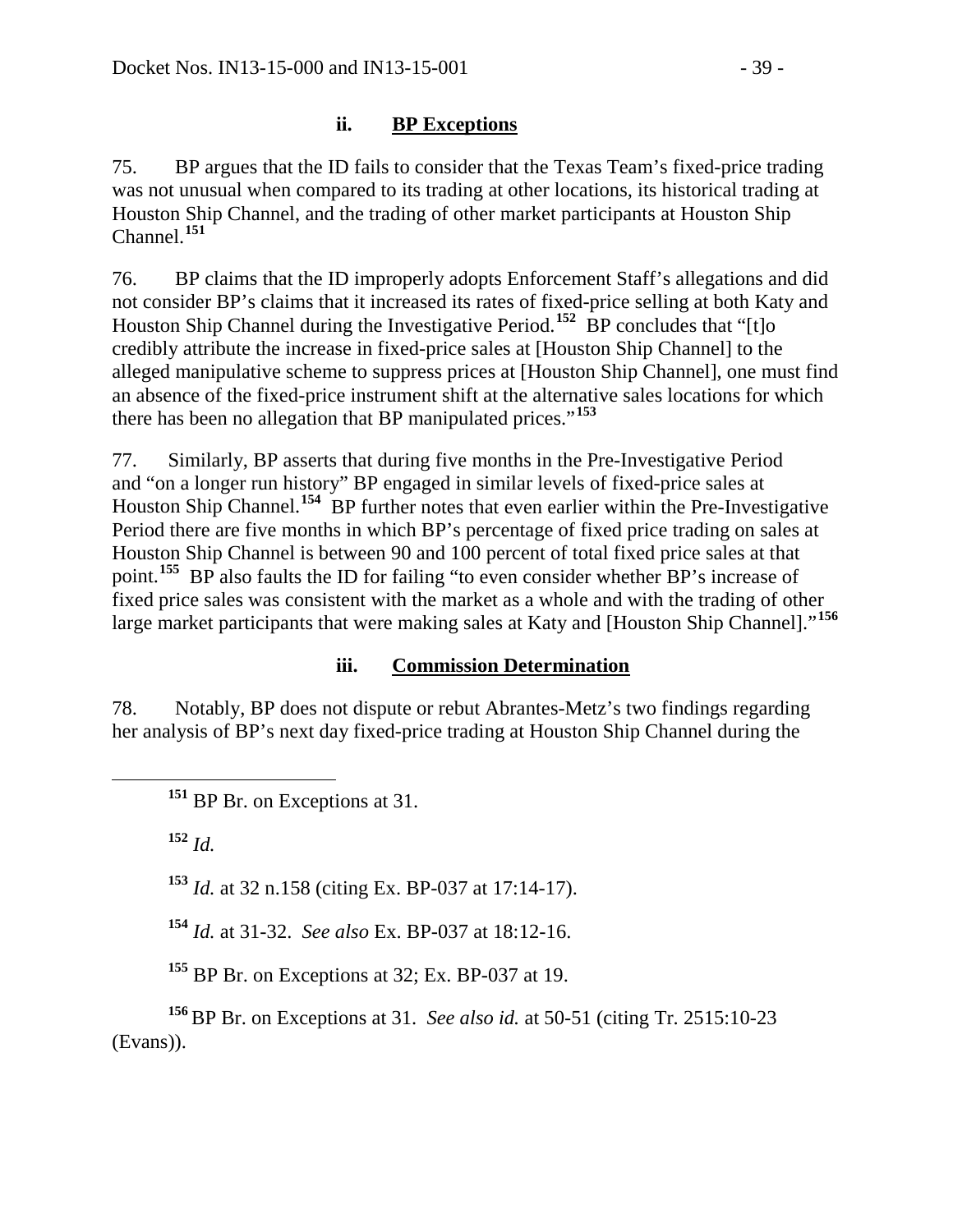Investigative Period, that BP: (1) became the seller with largest market share of fixedprice sales; and (2) increased the percentage and volume of its fixed price sales. In fact, BP fails to respond to the first finding that BP became the seller with the largest market share during the Investigative Period.

79. Regarding the second finding, BP's expert Evans conceded that BP's proportion of next-day fixed-price sales at Houston Ship Channel increased during the Investigative Period as compared to the Pre-Investigative Period.**[157](#page-39-0)** Moreover, Evans couched his arguments in terms of the *proportion* or *percentage* of fixed price trading historically, at Katy and by other market participants, but never analyzed the *volumes* of such fixed price trading. An evaluation of the volumes of fixed price trading is consistent with Abrantes-Metz's first finding that BP became the seller with the largest market share of fixed-price sales. When considering volumes, it is clear that BP's increase in fixed price sales during the Investigative Period is anomalous.

80. For example, Abrantes-Metz showed that BP sold an average of 31,599 MMBtus of fixed-price sales per flow day in the Pre-Investigative Period, but sold 140,288 MMBtus of fixed-price sales per flow date in the Investigative Period. Abrantes-Metz further used 2007 data to demonstrate the robustness of her findings to show that during the same timeframe as the Investigative Period in 2007, BP only sold an average of 43,110 MMBtus of fixed-price sales per flow day.**[158](#page-39-1)**

81. Similarly, the data also demonstrates that the increase in BP's average daily volume of fixed-price sales at Houston Ship Channel during the Investigative Period was more than four times higher than BP's increase in average daily volume of fixed-price sales at Katy. **[159](#page-39-2)**

82. In addition, Abrantes-Metz noted that if, as BP suggests, other market participants were also selling increased volumes of fixed-price sales during the Investigative Period due to some market-wide phenomenon,**[160](#page-39-3)** BP's market share of fixed price sales during

**<sup>157</sup>** Ex. BP-037 at 16:6-12.

**<sup>158</sup>** Ex. OE-129 at 43, 46-47.

<span id="page-39-2"></span><span id="page-39-1"></span><span id="page-39-0"></span>**<sup>159</sup>** *See, e.g.*, Ex. OE-211 at 68-69 (showing that BP's market share of sales transacted at Houston Ship Channel was higher in the Investigative Period relative to comparable baseload months, while BP's market share of sales transacted at Katy in the Investigative Period did not deviate much from comparable baseload months).

<span id="page-39-3"></span>**<sup>160</sup>** *See* Tr. 2515:19-23 (Evans) ("[S]ome of what she's pointed to as BP's change could logically be just BP's part of the market, the overall market changed, and that's

(continued...)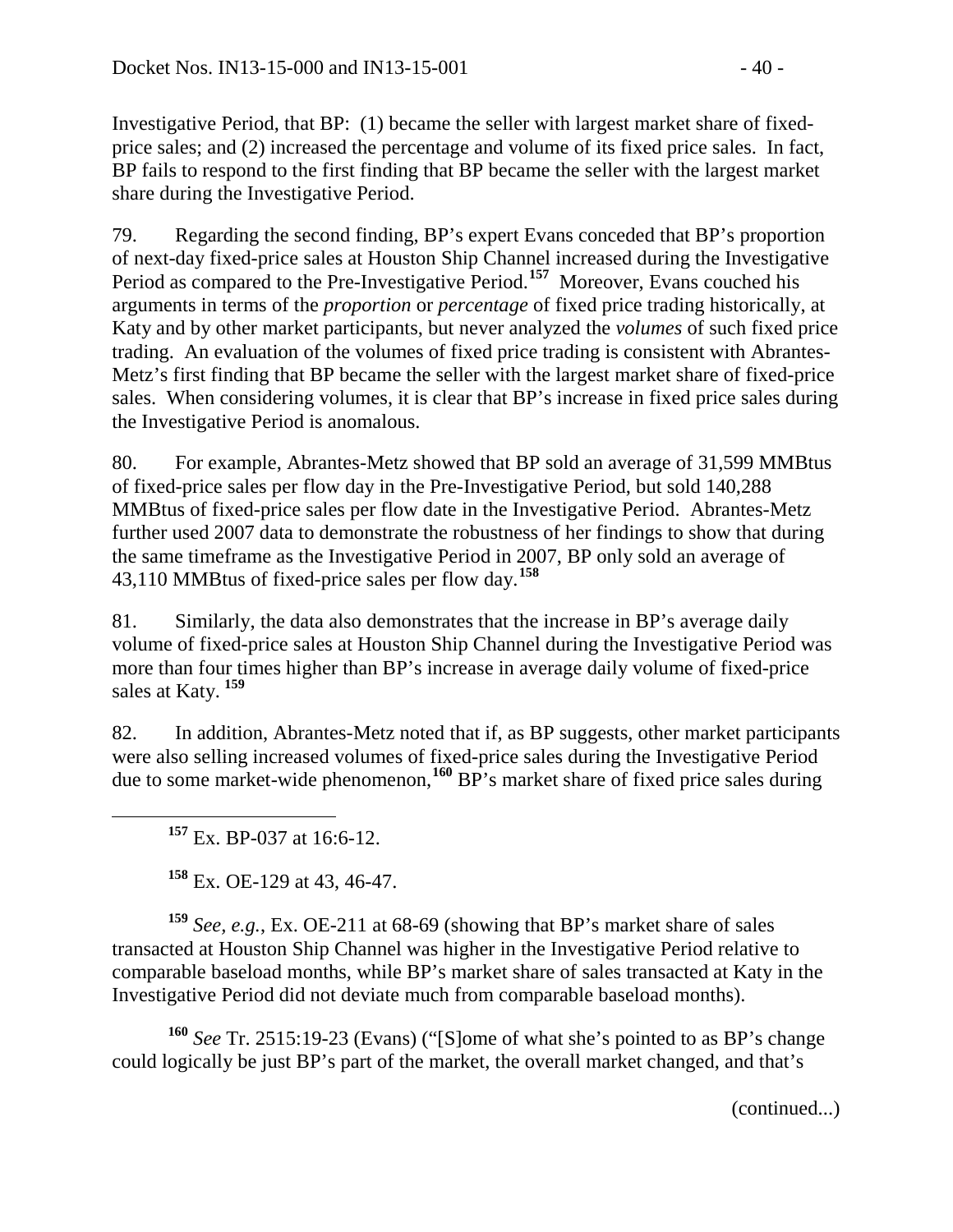the Investigative Period would have remained nearer to its prior levels of 5 to 10 percent. Instead, she noted that BP increased its share of fixed price sales at Houston Ship Channel to 26 percent during the Investigative Period.**[161](#page-40-0)**

83. In short, after considering all the evidence, the ID reasonably concluded that Abrantes-Metz's observed increase in market share fixed price sales and "shift" in BP's trading toward fixed-price instruments at Houston Ship Channel during the Investigative Period was supported by the evidence, which BP did not successfully rebut.

### **b. Timing Analysis of Sales and Purchases at Houston Ship Channel**

# **i. Initial Decision**

84. The ID found credible Abrantes-Metz's testimony and analyses that the BP Texas Team shifted to earlier, heavy selling at Houston Ship Channel during the Investigative Period in order to influence price formation.<sup>[162](#page-40-1)</sup> "[T]<sup>o</sup> maximize the effect of a manipulation, a manipulator will want to trade more very early in the day and at artificially low prices, and this is what the Texas [T]eam did."**[163](#page-40-2)** The ID also found credible Abrantes-Metz's testimony and analyses that BP shifted to later purchasing at Houston Ship Channel during the Investigative Period.**[164](#page-40-3)**

85. Enforcement Staff's expert Abrantes-Metz showed that during the first five minutes of the trading day—which is the most heavily traded interval in the Houston Ship Channel market (approximately 11 percent of daily volume) and, therefore, presents the greatest opportunity to influence prices—the Texas Team's share of sales at Houston Ship Channel increased from an average of 3 percent during the

 $\overline{a}$ really the ultimate driver of why BP changed, is because everyone changed on average.<sup>"</sup>) (cited in BP Br. on Exceptions at 50-51).

**<sup>161</sup>** Ex. OE-129 at 39, 47.

<span id="page-40-2"></span><span id="page-40-1"></span><span id="page-40-0"></span>**<sup>162</sup>** ID at P 47 ("The earliest trades convey the first available concrete information about price, price direction, and volume in that market on each day. The information of these early trades becomes incorporated into the bids, offers, and prices by subsequent market participants and can persist throughout the trading sessions.").

<span id="page-40-3"></span>**<sup>163</sup>** *Id*. P 49. **<sup>164</sup>** *Id.* PP 42, 49.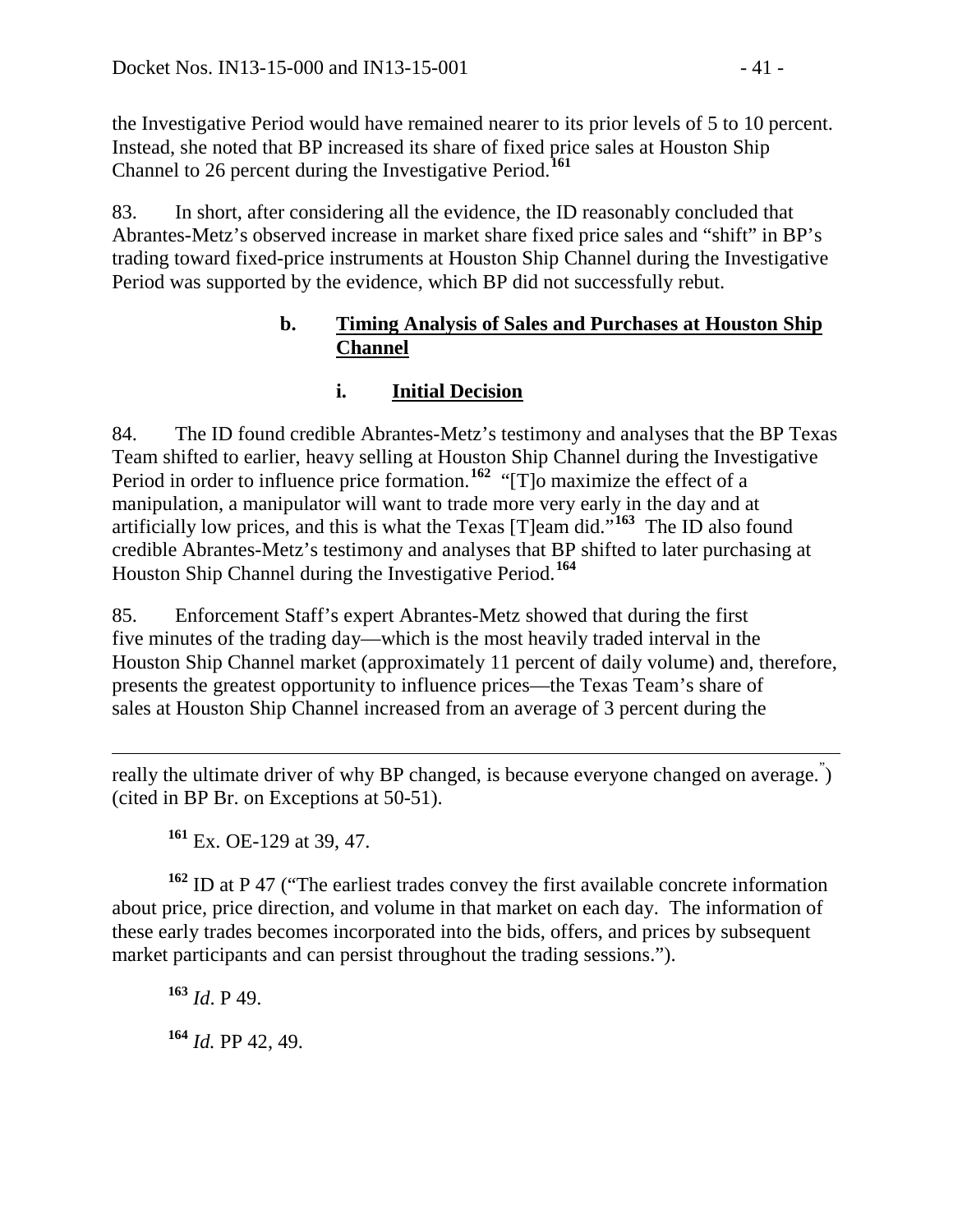Pre-Investigative Period to 42 percent in the Investigative Period.**[165](#page-41-0)** The ID explained that more than half the time during the Investigative Period, the Texas Team either made the first sale or sold within 27 *seconds* of the first trade at Houston Ship Channel—as compared to a median time of 19.77 *minutes* during the Pre-Investigative Period.**[166](#page-41-1)** Abrantes-Metz testified that BP sold 50 percent of its daily gas by 7:35 a.m. at Houston Ship Channel during the Investigative Period, as compared to only 36 percent in the Pre-Investigative Period (nearly a 1.4 fold increase).**[167](#page-41-2)**

86. Abrantes-Metz's analysis showed that the Texas Team also shifted to buying later in the day at Houston Ship Channel as compared to its Pre-Investigative Period trading. For example, she showed that by 7:49 a.m. in the Pre-Investigative Period, BP had typically bought 50 percent of their daily Houston Ship Channel gas purchases, but by 7:49 a.m. during the Investigative Period, they had purchased only 17 percent of the their total for the day.**[168](#page-41-3)**

### **ii. BP Exceptions**

87. BP argues that the ID erred in accepting Abrantes-Metz's analyses of the timing of BP's Houston Ship Channel sales and purchases. BP does not dispute that it shifted to earlier selling and later buying at Houston Ship Channel during the Investigative Period, but claims that the timing of its trades in the Investigative Period was not a "marker" of manipulation when "viewed in a historical context."<sup>[169](#page-41-4)</sup> BP asserts that "Evans" demonstrated . . . that the participation rates [by BP in the first three trades of the day at Houston Ship Channel] during the flow months from January 2006 to December 2011 make clear that BP's participation rates during the Investigative Period were not unusual."**[170](#page-41-5)**

<span id="page-41-5"></span><span id="page-41-4"></span><span id="page-41-3"></span><span id="page-41-2"></span><span id="page-41-1"></span><span id="page-41-0"></span> **<sup>165</sup>** *Id.* P 48. *Id.* P 51. *Id.* P 49. **<sup>168</sup>** *Id*. BP Br. on Exceptions at 32. *Id.* at 33.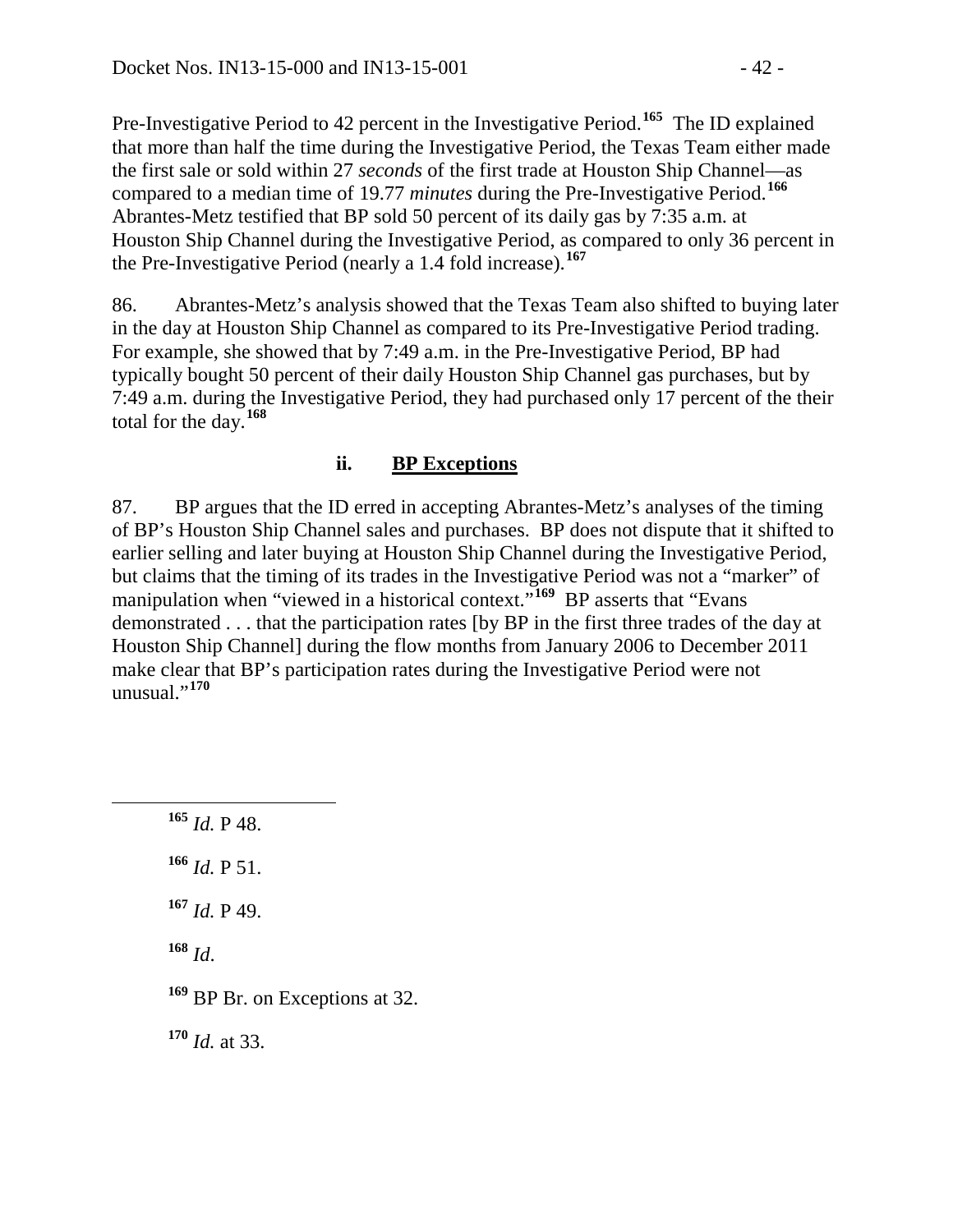88. BP also asserts that the ID errs by ignoring or disregarding the timing of BP's trading at other markets.**[171](#page-42-0)** BP claims that Evans demonstrated that the overall earliness of trades by BP at Houston Ship Channel in the Investigative Period was *less* than its earliness at the composite of the non-manipulated Katy locations. BP further argues that the ID fails to consider that BP would not be expected to simultaneously increase its participation in early trades in the Katy markets if it were seeking to execute a manipulative scheme at Houston Ship Channel.**[172](#page-42-1)**

89. According to BP, "Evans also demonstrated that the timing of BP's [Houston Ship Channel] sales in the [Investigative Period] was similar to the next two largest sellers over the earlier time windows of the morning at Houston Ship Channel during that period."**[173](#page-42-2)** BP argues that "the ID also errs because it disregards BP's 'earliness' rebuttal without explanation."<sup>[174](#page-42-3)</sup>

### **iii. Commission Determination**

90. We affirm the findings in the ID that BP shifted to earlier, heavy selling and later purchases**[175](#page-42-4)** at Houston Ship Channel during the Investigative Period, as demonstrated in the analyses from Abrantes-Metz. We find that, in attempting to refute these findings, BP's expert Evans inappropriately aggregates purchases and sales into "trades" when analyzing the timing of BP's fixed price trading at Houston Ship Channel. A fundamental feature when analyzing the timing of BP's and other sellers' trades at Houston Ship Channel and Katy involved distinguishing sales from purchases. This distinction between purchases and sales is important because the claim of manipulation against BP involves its transport to and *selling* behavior at Houston Ship Channel to suppress prices that affect the *Gas Daily* index, and increased *buying* at Katy to facilitate such sales at Houston Ship Channel. The ID thus reasonably concluded that "[w]hen separated, the data is clear that the Texas [T]eam was almost exclusively selling in the first three trades at Houston Ship Channel and buying in the first three trades at Katy."**[176](#page-42-5)**

<span id="page-42-0"></span>**<sup>171</sup>** *Id*.

<span id="page-42-1"></span>**<sup>172</sup>** *Id*. **<sup>173</sup>** *Id*. at 33. **<sup>174</sup>** *Id*. at 53.

<span id="page-42-5"></span><span id="page-42-4"></span><span id="page-42-3"></span><span id="page-42-2"></span><sup>175</sup> As noted above, BP does not dispute in its Brief on Exceptions that it shifted to purchasing later at Houston Ship Channel during the Investigative Period.

**<sup>176</sup>** ID at P 66 (citing Ex. OE-211 at 79:12-80:2).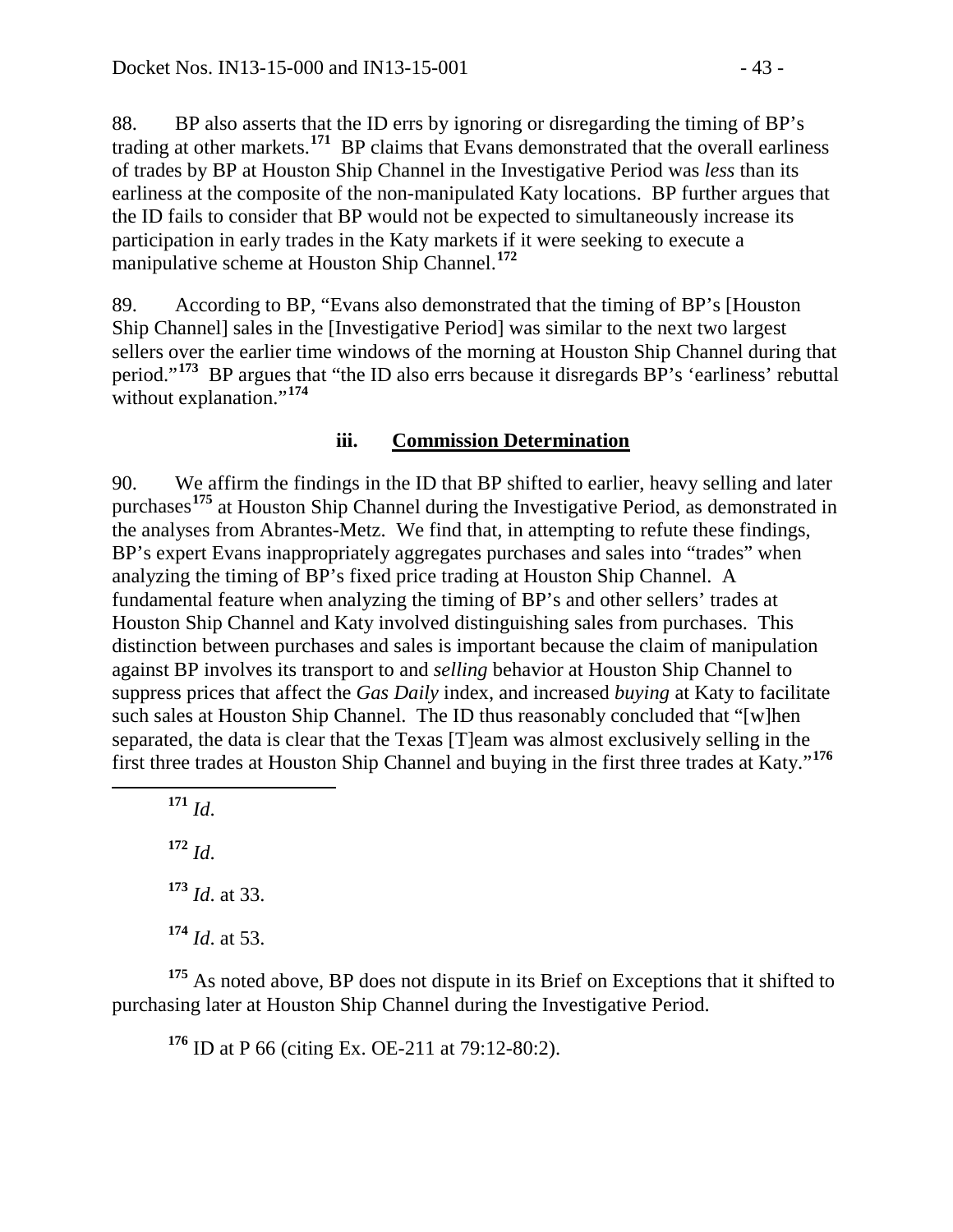In contrast, BP fails to articulate why Evans's analyses of earliness is correct to ignore whether each transaction is a buy or sell.**[177](#page-43-0)**

91. In response to Evans's arguments that the earliness of BP's trades at Houston Ship Channel was not a marker of manipulation when viewed over a longer time frame, Abrantes-Metz extended her earliness analysis back to 2007. This longer timeframe analysis continued to demonstrate on several different measures that BP's Houston Ship Channel's *sales* shifted to earlier in the trading day during the Investigative Period relative to prior time periods.**[178](#page-43-1)** Accordingly, we find Evans's rebuttal analysis unpersuasive on this point.

92. We also find Evans's alternative "earliness ratio" similarly unpersuasive.**[179](#page-43-2)** Evans asserted, without evidentiary support, that "[i]t stands to reason that one's proportion of trading at any moment of the day would be expected to be higher if, for example, one is 75 [percent] of the overall number of trades rather than 10 [percent] of the overall number of trades in the same moment."**[180](#page-43-3)** Yet Evans provided no explanation or evidentiary basis for assuming that a market participant's proportion of trading at "any moment of the day"—e.g., the first three trades of the day—would increase in proportion to a market participant's overall participation in the daily market. Moreover, when Abrantes-Metz recalculated Evans's "earliness ratios" by separating BP's purchases from sales, she continued to show that BP shifted to earlier sales at Houston Ship Channel during the Investigative Period.**[181](#page-43-4)**

**<sup>178</sup>** Ex. OE-211 at 78-79, App. A.

<span id="page-43-3"></span><span id="page-43-2"></span><span id="page-43-1"></span>**<sup>179</sup>** *See* Ex. BP-037 at 27:6-16. Evans's "earliness" ratio is derived by dividing the percentage of BP's participation in the first three transactions (purchases and sales) of the day by BP's overall percentage share (by volume and by number) of transactions in all trades at Houston Ship Channel for the day.

**<sup>180</sup>** *Id*. at 27:10-13.

<span id="page-43-4"></span>**<sup>181</sup>** Ex. OE-211 at 80.

<span id="page-43-0"></span>**<sup>177</sup>** BP Br. on Exceptions at 54 (citing Tr. 2523:12-18 (Evans)). Notwithstanding BP's assertions, the ID specifically recognized Abrantes-Metz's finding that BP's shift to early buying at Katy was consistent with the manipulative scheme, because BP was "actually increasing its net Katy long position at the beginning of the day, providing the traders with even more gas to sell and transport to [Houston Ship Channel] as part of the scheme." ID at P 51.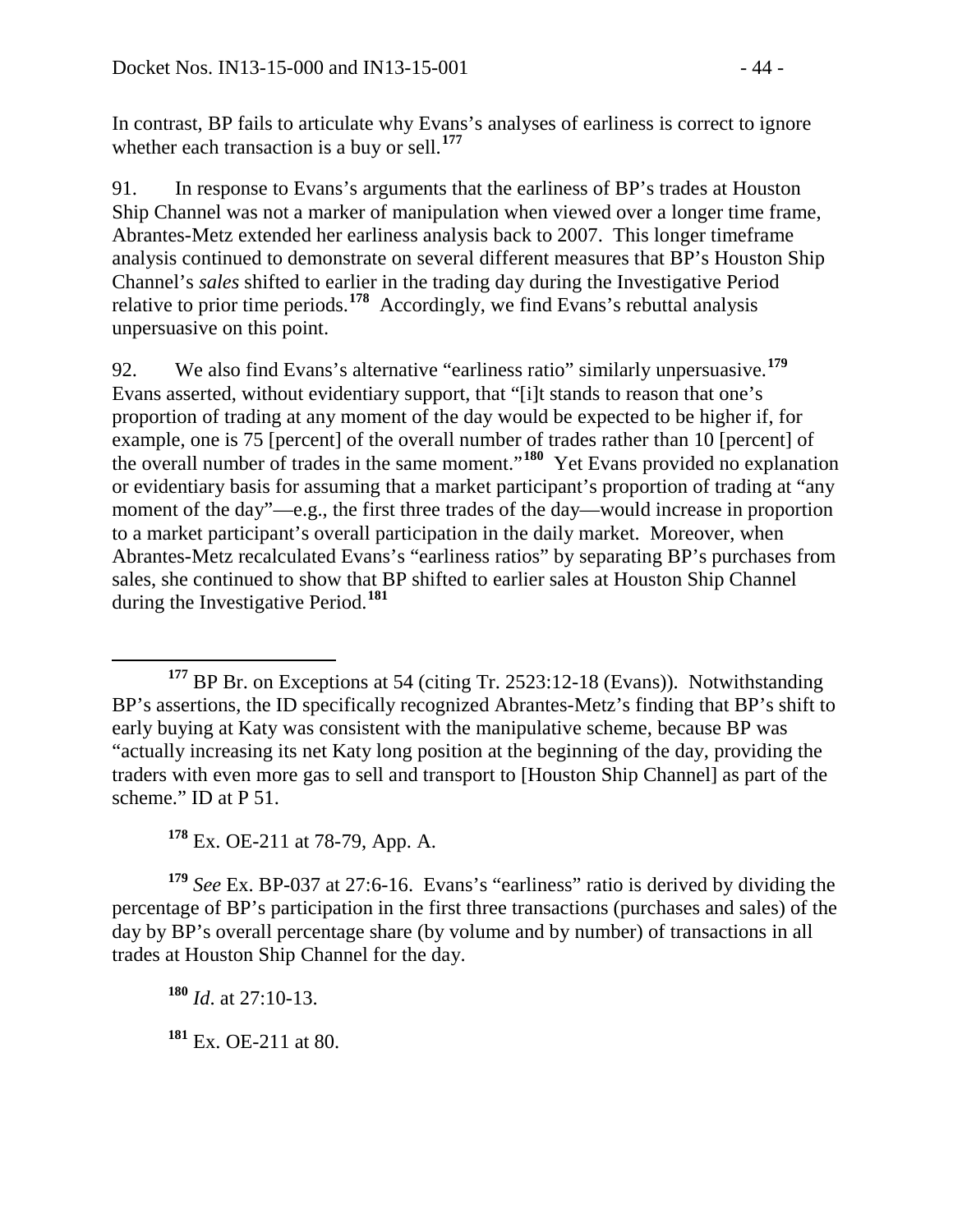93. Finally, the ID correctly rejected BP's claim that the Texas Team's early selling was similar to the early selling of the next two largest overall sellers in the Houston Ship Channel market during the Investigative Period—finding that this claim was based "on a deceptive assertion that the Texas [T]eam's 'volume of trading in the first 15 minutes lags behind' these other two sellers."**[182](#page-44-0)** Upon closer inspection, Abrantes-Metz demonstrated that BP's expert focused only on trades that occurred in the 15 minute interval between 6:50 am and 7:05 am each trading day of the Investigative Period, regardless of when the first trades actually occurred on a given day, which varied daily.<sup>[183](#page-44-1)</sup> Thus, when corrected to account for varying start times for daily trading each date at Houston Ship Channel, the ID properly found that the expert calculations BP relied upon showed that the Texas Team "outpaced all other sellers during the first 15 minutes of trading or that they dominated early selling during this time."<sup>[184](#page-44-2)</sup>

### **c. Uneconomic Use of Houston Pipeline System**

### **i. Initial Decision**

94. The ID found credible Abrantes-Metz's testimony that the Texas Team substantially increased its usage of BP's daily firm capacity on Houston Pipeline System in order to sell gas at Houston Ship Channel and transported gas to Houston Ship Channel without regard to transport economics (i.e., the Houston Ship Channel-Katy price spread) during the Investigative Period.**[185](#page-44-3)** The ID accepted her testimony that the increase in Houston Pipeline System transport usage was not justified by the price spread between Katy and Houston Ship Channel, that the Texas Team's losses on transport were significant when compared with the time periods prior to the Investigative Period, and that these changes in trading behavior were consistent with an intentional effort to suppress the Houston Ship Channel *Gas Daily* index.**[186](#page-44-4)**

<span id="page-44-0"></span>95. Using a regression analysis, Abrantes-Metz found that both prior to the Investigative Period and after the November 5 recorded phone call, BP shipped more volume of gas when the price spread between Katy and Houston Ship Channel was

<span id="page-44-1"></span>**<sup>183</sup>** *Id.* (citing Ex. OE-211 at 82:19-83:10).

<span id="page-44-2"></span>**<sup>184</sup>** *Id.*

<span id="page-44-3"></span>**<sup>185</sup>** *Id.* PP 53-57.

<span id="page-44-4"></span>**<sup>186</sup>** *Id.* P 53.

**<sup>182</sup>** ID at P 66.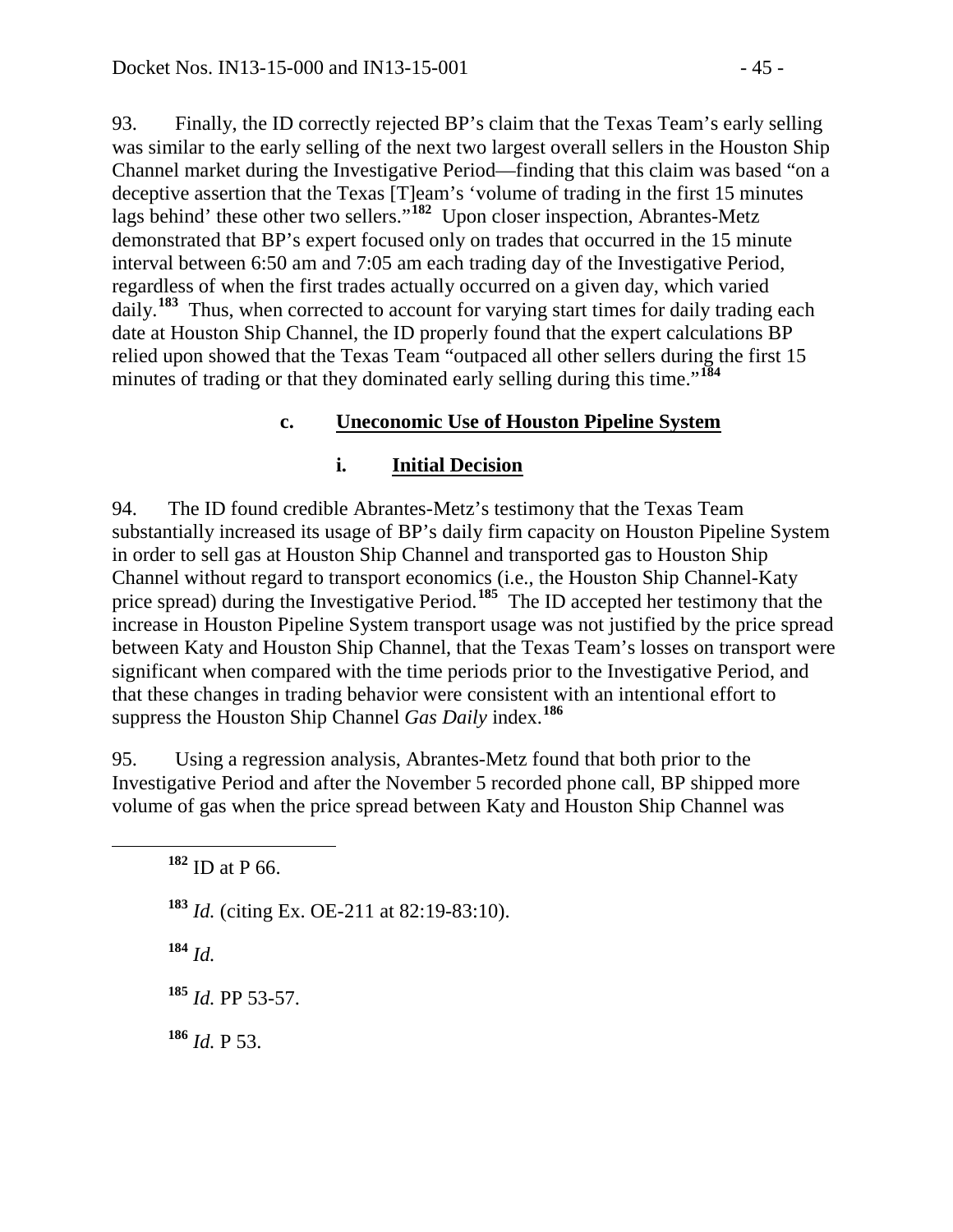greater than the cost of transport, consistent with rational, profit-seeking conduct. However, during the Investigative Period, that statistically significant relationship between volume shipped and price spreads disappeared.**[187](#page-45-0)** In fact, not only did BP transport gas from Katy to Houston Ship Channel without regard for economics in the Investigative Period, but also it transported a statistically significant larger quantity of gas despite the lack of a positive price spread.**[188](#page-45-1)**

### **ii. BP Exceptions**

96. BP takes exception to Abrantes-Metz's transport regression analysis, arguing that her analysis: (1) incorrectly used *Gas Daily* end-of-day prices; (2) fails to account for other decision criteria that influence transport volumes; and (3) does not consider other time periods with comparable baseload positions.**[189](#page-45-2)**

97. First, BP claims that using *Gas Daily* end-of-day prices in a regression analysis is inappropriate because such prices are a poor indicator of prevailing intraday spreads.**[190](#page-45-3)** BP uses the example from Evans's analysis of October 17, 2008 intraday prices to argue that, during times of that day when both Houston Ship Channel and Katy were both actively traded, the intraday price at Houston Ship Channel was above or equal to the Katy price yet the volume-weighted average price for that day showed that Houston Ship Channel was lower than Katy average.**[191](#page-45-4)** BP also contends that both Luskie and Enforcement Staff's expert witness Bergin testified that the use of the *Gas Daily* prices is a poor indicator of prevailing intraday spread prices.**[192](#page-45-5)** Furthermore, BP points out that Abrantes-Metz's own analysis revealed that in 40 percent of the time during the Investigative Period, the intraday price differential between Houston Ship Channel and Katy was in the opposite direction as compared to the corresponding *Gas Daily* price differential.**[193](#page-45-6)**

<span id="page-45-0"></span>**<sup>187</sup>** *Id.* PP 56-57.

<span id="page-45-1"></span>**<sup>188</sup>** Ex. OE-129 at 88:4-12.

<span id="page-45-2"></span>**<sup>189</sup>** BP Br. on Exceptions at 33-35.

<span id="page-45-3"></span>**<sup>190</sup>** *Id.* at 34.

<span id="page-45-4"></span>**<sup>191</sup>** *Id.* at 34 & n.168 (citing Ex. BP-037 at 43:1-4).

<span id="page-45-5"></span>**<sup>192</sup>** *Id.* at 61.

<span id="page-45-6"></span>**<sup>193</sup>** *Id.* at 62.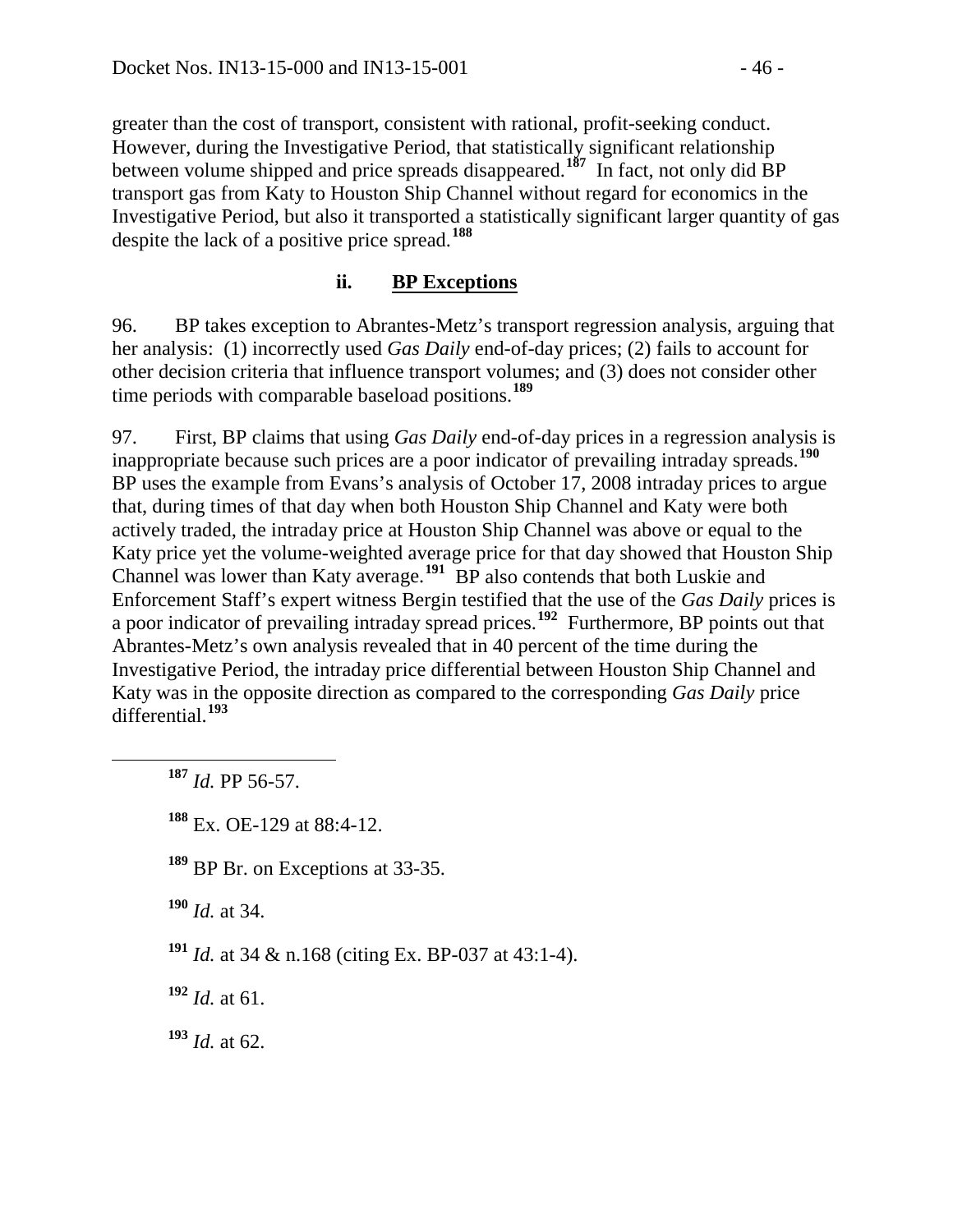98. BP argues that using intraday prices instead of *Gas Daily* prices in a regression analysis is more appropriate. BP claims that Evans's two alternative regression models demonstrate that the relationship between Houston Pipeline System transport volumes and Houston Ship Channel-Katy spreads remains intact during both the Investigative Period and the Pre-Investigative Period.**[194](#page-46-0)** BP's support for these assertions is a 2-3 hour snapshot of 26 trading days that show intraday bids at Houston Ship Channel and Katy and BP's sales at those hubs.**[195](#page-46-1)** BP claims that these intraday trading snapshots show that the Texas Team was behaving economically by switching its sales to a more expensive hub.**[196](#page-46-2)**

99. Second, BP claims that Abrantes-Metz's "regression model failed to account for other rational decision criteria that influence pipeline transport volumes."**[197](#page-46-3)** BP explains that Evans testified that a change to baseload position "is likely a driver of the amount of capacity that a shipper would transport," and that "a variety of additional factors could also prompt changes to transportation capacity utilization," including changes in volatility, liquidity and risk from the Pre-Investigative Period to the Investigative Period.**[198](#page-46-4)**

100. Finally, BP claims that Abrantes-Metz's regression analysis did not consider time periods "beyond the limited [Pre-Investigative Period], a period with physical baseload positions that are not comparable to the [Investigative Period]."**[199](#page-46-5)** BP argues that its historical transportation utilization in the Investigative Period was similar or less than its utilization in comparable periods.**[200](#page-46-6)**

<span id="page-46-0"></span>**<sup>194</sup>** *Id.*

<span id="page-46-1"></span>**<sup>195</sup>** *See* Ex. BP-037 at App. B.

<span id="page-46-2"></span>**<sup>196</sup>** BP Br. on Exceptions at 62.

<span id="page-46-3"></span>**<sup>197</sup>** *Id.* at 35.

<span id="page-46-4"></span>**<sup>198</sup>** *Id.* 

<span id="page-46-5"></span>**<sup>199</sup>** *Id.* at 34.

<span id="page-46-6"></span>**<sup>200</sup>** *Id.* at 33.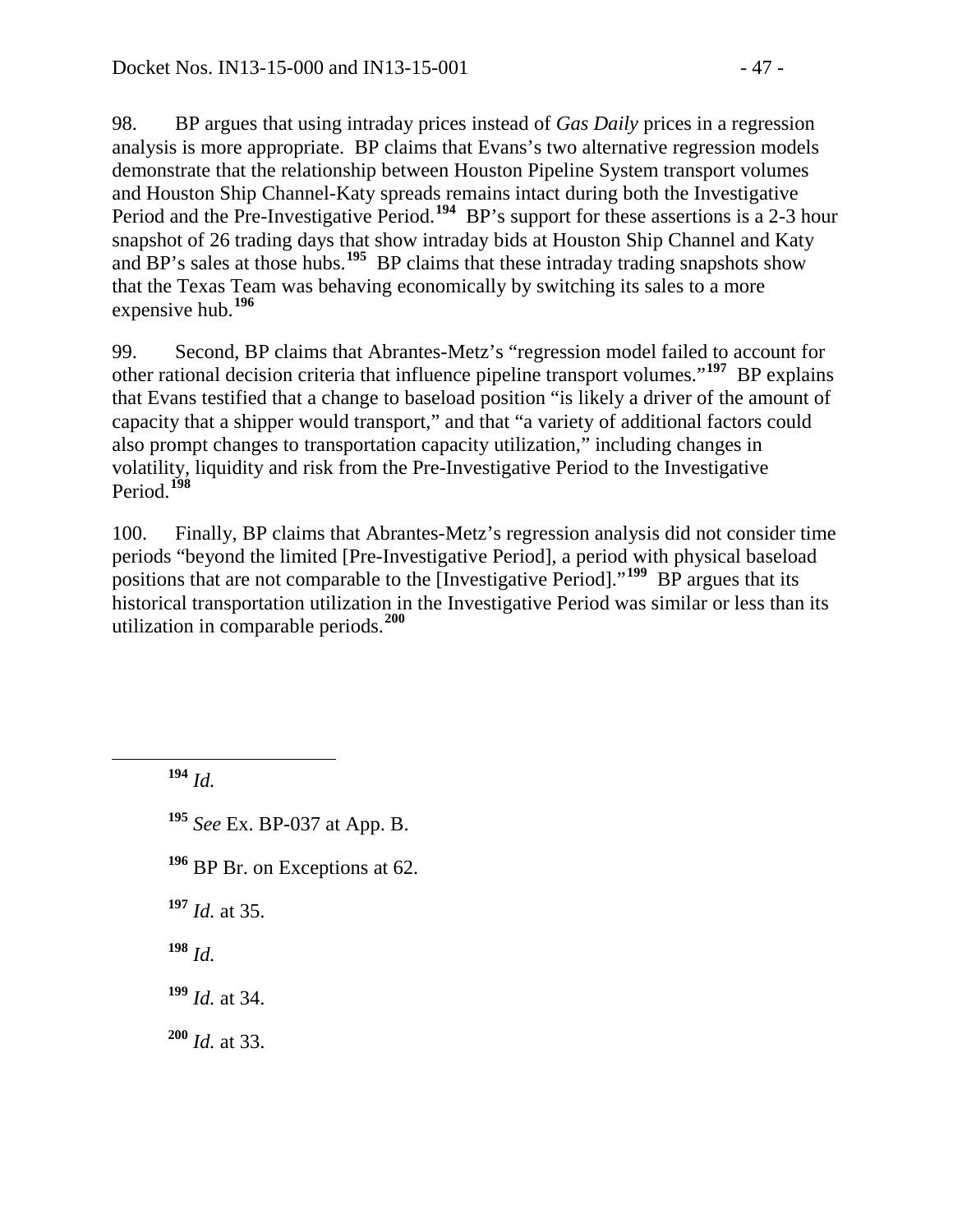### **iii. Commission Determination**

101. We find that the ID did not commit error in adopting Abrantes-Metz's findings based on her regression analysis. The analysis demonstrated that a statistically significant relationship between a difference in daily *Gas Daily* prices at Houston Ship Channel and Katy and BP's daily transport level existed in the Pre-Investigative Period but disappeared in the Investigative Period.**[201](#page-47-0)**

102. Contrary to BP's exceptions, the ID appropriately gave "considerable weight"**[202](#page-47-1)** to Abrantes-Metz's regression analysis using *Gas Daily* prices based on the record evidence that: (i) BP's traders and compliance department also used *Gas Daily* prices, which are an industry standard of daily benchmarks used in the settlement of financial contracts and daily and monthly physical contracts;**[203](#page-47-2)** (ii) such volume-weighted average prices tended to reflect prevailing intra-day price spreads; and (iii) daily transport volumes used in the regression analysis are determined by a sum of all transactions during a given flow day and thereby represent an aggregate daily figure and not an intraday one, making volume-weighted average price from *Gas Daily* a more appropriate measure of overall daily price level for estimating the relationship between daily Houston Pipeline System transport and daily price level.**[204](#page-47-3)**

**<sup>201</sup>** ID at PP 57, 64.

**<sup>202</sup>** *Id.* P 68.

<span id="page-47-2"></span><span id="page-47-1"></span><span id="page-47-0"></span>**<sup>203</sup>** *Id.* P 68 nn.49-50 (citing, *inter alia*, Luskie, Comfort, and Simmons testimony). The Texas Team kept track of the volume-weighted average price of trades at Katy and Houston Ship Channel over the course of the trading day in their Katy Ship Sheets, and that volume-weighted average price was used to compute the *Gas Daily* index, which in turn was used to measure their profit and loss associated with transport. *See* Ex. OE-211 at 52:7-11. *See also* ID at P 68 n.51 (citing Ex. OE-257 and Tr. 1736:15-1739:5 (Bergin)).

<span id="page-47-3"></span>**<sup>204</sup>** ID at P 68. Moreover, we find that Evans's "corrected" regression analyses using intraday prices contain numerous errors. As Abrantes-Metz notes, Evans inexplicably used a time-weighted average of all observed differences in best available price bids at Katy and Houston Ship Channel (i.e., excluding offers) during only a limited one and two hour window, which included periods before Katy even began trading. *See*  Ex. OE-211 at 59:10-17. We also find Evans's graphical evidence of "price based switching" on 26 days lacking because it is also limited to a narrow two-hour window per trading day and only shows bids and not offers. *See* Ex. BP-037 at 46-47, App. B.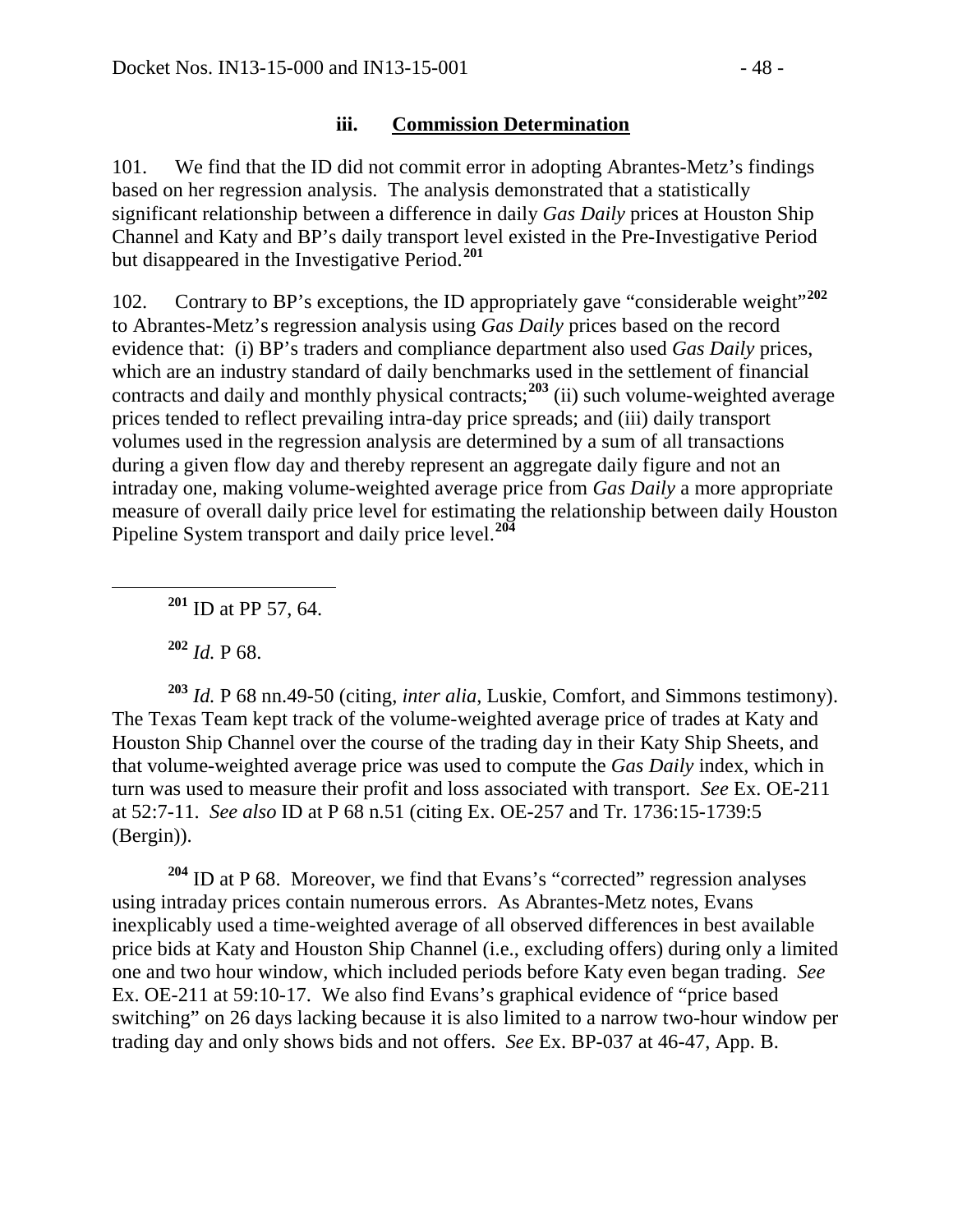103. We further find that BP quotes Bergin out of context when arguing that he supports use of intraday pricing.<sup>[205](#page-48-0)</sup> As Enforcement Staff notes, Bergin's testimony had nothing to do with the use of *Gas Daily* prices, and instead related to how BP's net long Katy baseload position in the Investigative Period did not justify its increased uneconomic trading at Houston Ship Channel.**[206](#page-48-1)**

104. BP argues that *Gas Daily* prices are not a reliable indicator of prevailing intraday spreads and highlights Abrantes-Metz's own analysis showing that 40 percent of the time during the Investigative Period, the intraday price differential between Houston Ship Channel and Katy was in the opposite direction of the corresponding *Gas Daily* price differential.

105. What Abrantes-Metz's analysis demonstrated was that in the majority of all minutes (more than 60 percent) within each trading day in 2008, the intraday price differential was in the same direction as the *Gas Daily* price differential. If, as BP asserts, *Gas Daily* prices were a poor indicator of prevailing intraday prices, and the Texas Team relied on intraday prices to optimize the usage of the Houston Pipeline System transport, the regression analysis should not be able to find a statistically significant relationship between a difference in daily *Gas Daily* prices at Houston Ship Channel and Katy and Houston Pipeline System transport usage by the Texas Team. The regression analysis however did find this statistically significant relationship during the Pre-Investigative Period and no such relationship during the Investigative Period.**[207](#page-48-2)**

106. BP also faults Abrantes-Metz's regression model for not considering that "other rational decision criteria influence pipeline transport volumes."**[208](#page-48-3)** Yet BP failed to

<span id="page-48-1"></span>**<sup>206</sup>** *See* Enforcement Staff Br. Opposing Exceptions at 20 n.60 (citing Ex. OE-001 at 115:1-12).

<span id="page-48-2"></span><sup>207</sup> The regression analysis found that the relationship between Houston Ship Channel and Katy spread and the Texas Team's transport during the Pre-Investigation Period was statistically significant at the 95 percent confidence level. The regression analysis found that in the Pre-Investigative Period, for every penny increase in the Houston Ship Channel to Katy price spread, the Texas Team shipped, on average, an additional 3,952 MMBtus. *See* Ex. OE-129 at 91.

<span id="page-48-3"></span>**<sup>208</sup>** BP Br. on Exceptions at 35.

<span id="page-48-0"></span>**<sup>205</sup>** BP cites to Bergin's direct testimony that "[a]n economic decision does not require that a particular trade turn out to have been profitable at the end of the day – but it means that the trade was the most profitable option at the time of the decision." *See* BP Br. on Exceptions at 35 & n.169.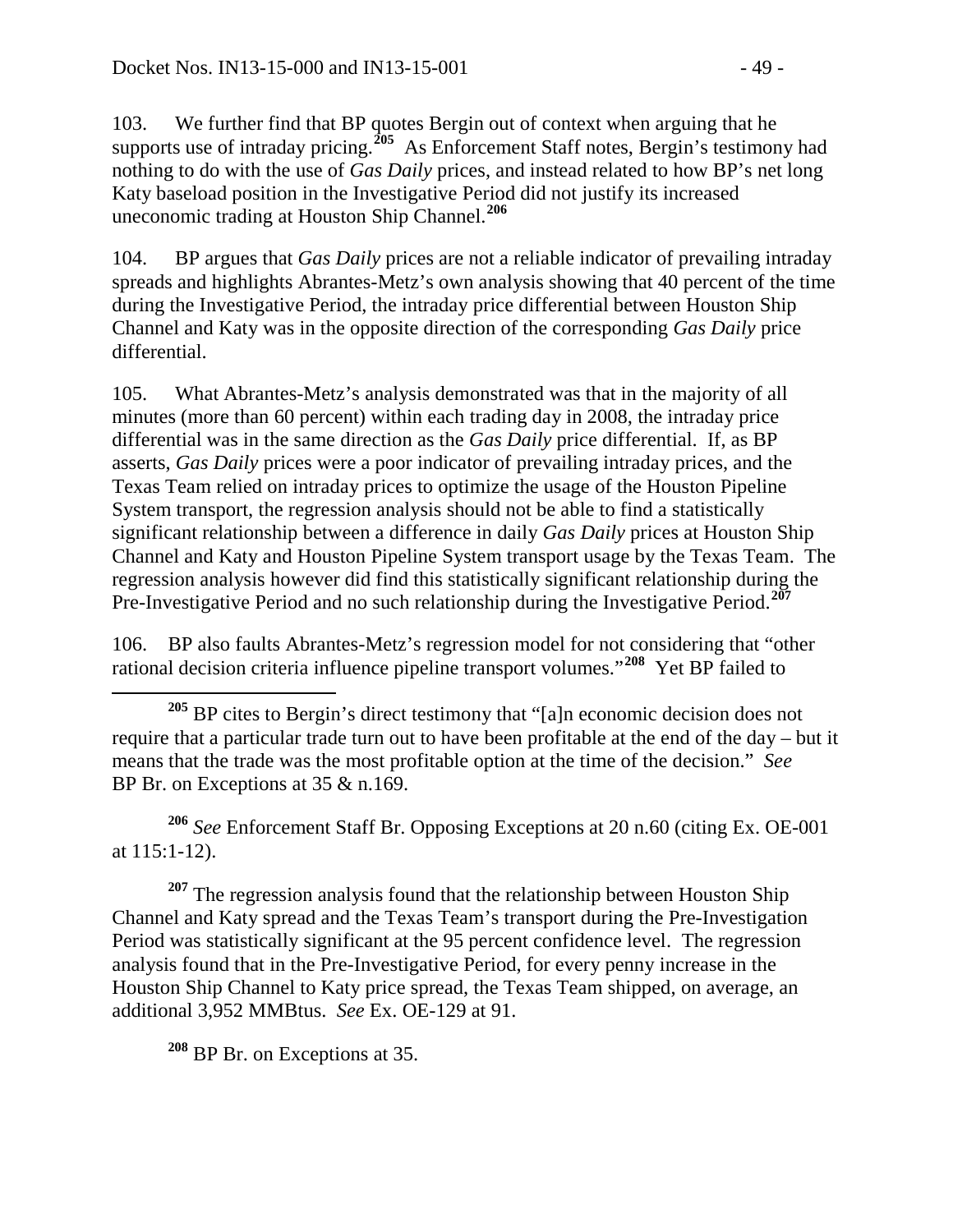provide evidentiary or statistical support for its criticisms in this regard, which the ID found were based on mere conjecture about "possible" alternative explanations.**[209](#page-49-0)** For example, BP states that Evans's testimony explained that a change to baseload position "is *likely* a driver of the amount of capacity that a shipper would transport," and that "a variety of additional factors *could* also prompt changes to transportation capacity utilization."**[210](#page-49-1)** The ID reasonably found that the mere hypothetical allegations that changes in volatility, liquidity or risk "*could also* prompt changes to transportation capacity utilization," are insufficient to find error with the ID's findings.**[211](#page-49-2)**

107. BP finally argues that the use of Houston Pipeline System transport in the Investigative Period was similar or less than its utilization in prior years during comparable seasonal periods, which was overlooked by Abrantes-Metz's selective comparison of transport utilization in the Investigative Period versus Pre-Investigative Period.<sup>[212](#page-49-3)</sup> However, based on expert and fact witness testimony, the ID reasonably rejected BP's seasonality argument.**[213](#page-49-4)** In particular, Enforcement Staff's expert Bergin testified that the mere presence of a particular season does not guide trading behavior and or transport utilization,**[214](#page-49-5)** while BP's trader Luskie testified that the spread is what dictates whether you flow or not flow, the real-time spread.**[215](#page-49-6)** Thus, the fact that

**<sup>209</sup>** ID at P 68 n.52.

**<sup>210</sup>** BP Br. on Exceptions at 35 (emphasis added); Tr. 2509 (Evans).

<span id="page-49-2"></span><span id="page-49-1"></span><span id="page-49-0"></span>**<sup>211</sup>** BP Br. on Exceptions at 35 (emphasis added). Moreover, we find that Abrantes-Metz's regression model does account for market conditions that were not captured by the Houston Ship Channel *Gas Daily* price spread. It does so indirectly by including a one day lag of Houston Pipeline System transport volume as an independent variable in the regression analysis. By including this variable, the model is forced to account for the impact that the previous day's transport values have on today's transport volumes. If the previous day's transport volumes are driven by what BP called "other rational decision criteria," then their impact is accounted for when Abrantes-Metz's regression model estimates a relationship between today's Houston Pipeline System transports and today's Houston Ship Channel and Katy price spread.

<span id="page-49-3"></span>**<sup>212</sup>** *Id.*; Ex. BP-037 at 41:1-41:4.

<span id="page-49-4"></span>**<sup>213</sup>** ID at P 63.

<span id="page-49-5"></span>**<sup>214</sup>** *Id.* (citing Ex. OE-161 at 28:14-18).

<span id="page-49-6"></span>**<sup>215</sup>** *Id.* (citing Tr. 574:17-575:13; 584:7-25 (Luskie)).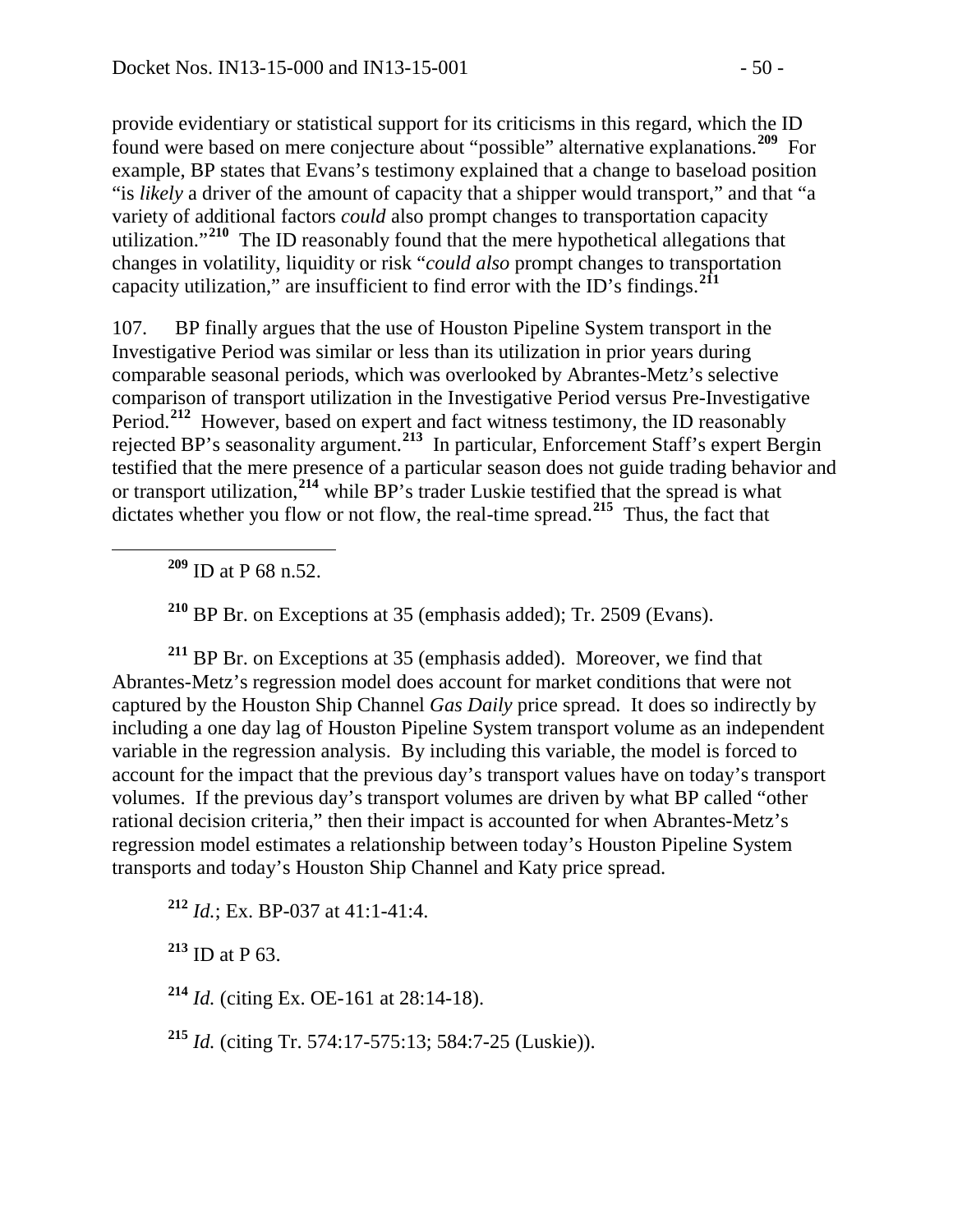Houston Pipeline System transport in the Investigative Period was similar or less than its utilization in prior years during particular seasonal periods has no bearing on the regression results.

# **d. Inter-Market Analysis**

## **i. Initial Decision**

108. The ID also accepted, after considering Evans's criticisms, Abrantes-Metz's "inter-market analysis to test whether the Texas Team disregarded better arbitrage opportunities in the Investigative Period."**[216](#page-50-0)** Enforcement Staff's expert compared BP's bid-based and offer-based sales at Houston Ship Channel with the team's bids and offers at Katy (adjusted for the cost of transport) at the same moment in time when both markets were active.**[217](#page-50-1)**

109. Based on this bid-to-bid and offer-to-offer comparison, the inter-market analysis showed that BP's uneconomic trading on the offer side increased from 46 percent in the Pre-Investigative Period to 78 percent in the Investigative Period, while its uneconomic trading on the bid side remained relatively similar.**[218](#page-50-2)** Abrantes-Metz found that BP's moment-to-moment trading decisions did not reflect a rational, profit-maximizing

**<sup>216</sup>** *Id.* P 59.

<span id="page-50-1"></span><span id="page-50-0"></span>**<sup>217</sup>** *Id.* In particular, "[i]f the Texas [T]eam hit a bid at [Houston Ship Channel]," then Abrantes-Metz "determined whether the best contemporaneous Katy bid (i.e*.*, the highest active bid price) was 'within the cost of transport'—meaning that the [Houston Ship Channel] bid that the Texas [T]eam hit was not greater than the best Katy bid by at least \$0.013. When the contemporaneous Katy bid was within the cost of transport, the Texas [T]eam would have been able to sell by hitting the Katy bid and received a higher return than they did by selling at [Houston Ship Channel] and incurring transport costs. Otherwise, it would have been more profit-maximizing to hit the Katy bid and avoid the \$0.013 variable [Houston Pipeline System] transport cost." Ex. OE-129 at 102:15-103-2. Similarly, if a Texas Team sale was the result of a lifted offer at Houston Ship Channel, Enforcement Staff's expert looked to see whether the Texas Team's contemporaneous offer (i.e., the lowest offer) was greater than the Texas Team's Houston Ship Channel offer that was lifted (minus \$0.013). Ex. OE-129 at 103:4-7. She categorized as "uneconomic" those bid-based and offer-lifted sales at Houston Ship Channel that were within the cost of transport. Ex. OE-129 at 103:7-9.

<span id="page-50-2"></span>**<sup>218</sup>** ID at P 60 (citing Ex. OE-211 at 116:6-8).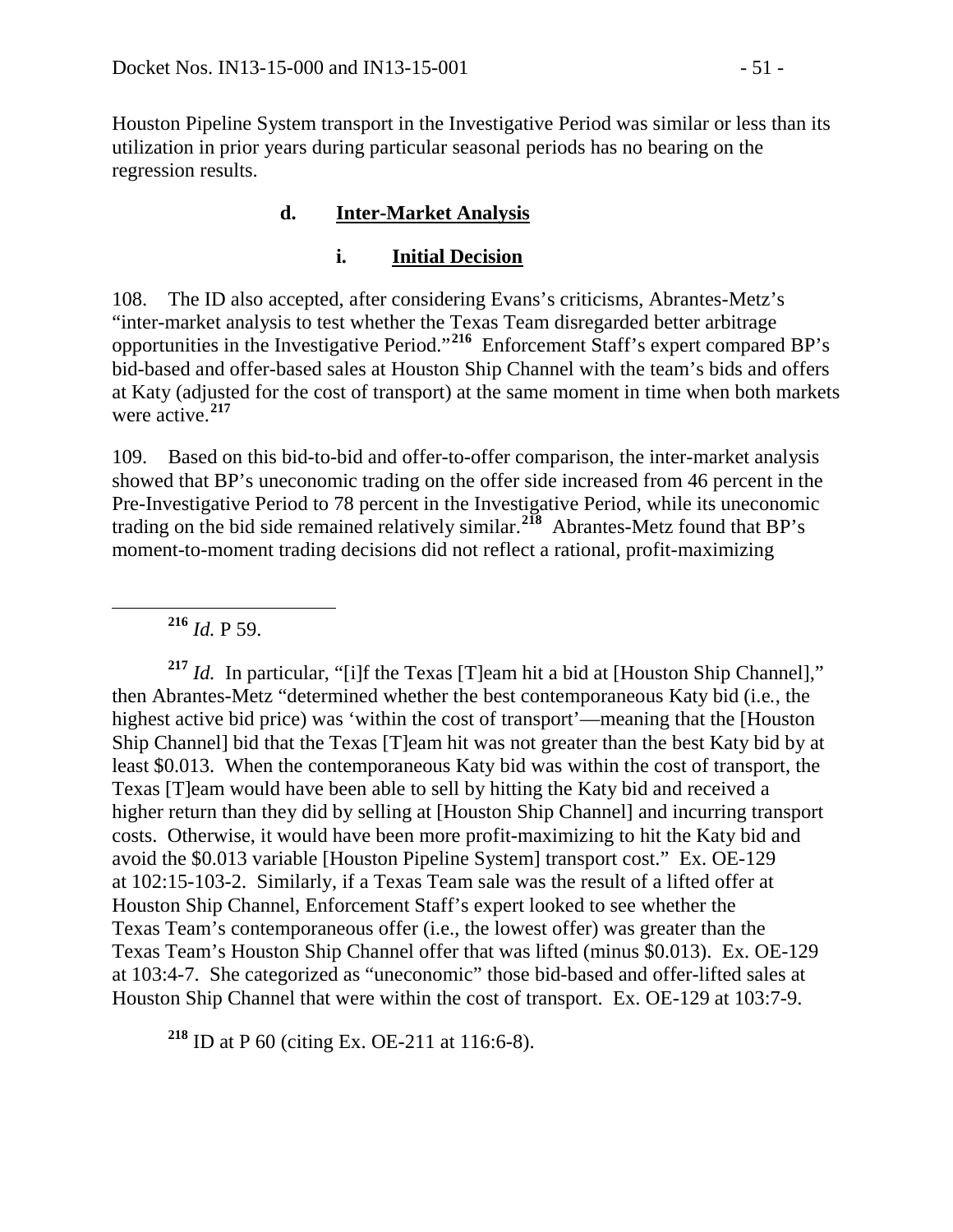approach to arbitraging prices between Katy and Houston Ship Channel.**[219](#page-51-0)** The ID agreed with Abrantes-Metz's conclusions, finding that the "'offer-to-offer comparison' tests whether the Texas [T]eam made less competitive offers at [Houston Ship Channel] in the Investigative Period."**[220](#page-51-1)**

#### **ii. BP Exceptions**

110. BP takes exception to the ID's acceptance of this inter-market analysis claiming that "Abrantes-Metz compared [Houston Ship Channel] sales prices to what she believed were the analogous alternative trade prices that would have been executed in the Katy markets."<sup>[221](#page-51-2)</sup> BP argues that the ID fails to address evidence raised at the hearing that Abrantes-Metz thereby relied on "fictitious trades at the Katy offer prices," instead of comparing the price of a trade that could have been executed with certainty at the same moment.<sup>[222](#page-51-3)</sup> BP also contends that the inter-market analysis failed to account for the different and changing market conditions that occurred between the trade that was executed at Houston Ship Channel and the trade that was later executed in connection with the offer-based analysis.<sup>[223](#page-51-4)</sup> Finally, BP argues that the ID fails to acknowledge that the bid-side analysis of the inter-market model showed a lower rate of uneconomic trades in the Investigative Period as compared to the Pre-Investigative Period, which BP claims supports its position. BP adds that this result holds true whether the entire day is assessed, or whether the period only after the first Katy trade of the day is assessed.**[224](#page-51-5)**

**<sup>219</sup>** *Id.*

<span id="page-51-1"></span><span id="page-51-0"></span>**<sup>220</sup>** *Id.* P 59 n.41. As Abrantes-Metz further explained: "My initial offer-to-offer comparison showed a jump in the instances in which the best Katy offer was less economic than a Texas [T]eam offer than what was lifted at [Houston Ship Channel]. This means that in the Investigative Period, the Texas [T]eam could have, but repeatedly did not adjust their Katy offers lower (or their [Houston Ship Channel] offers higher) to ensure equally profitable sales via offers at either location on a moment-to-moment basis." Ex. OE-211 at 106:19-107:2.

<span id="page-51-2"></span>**<sup>221</sup>** BP Br. on Exceptions at 38.

<span id="page-51-3"></span>**<sup>222</sup>** *Id.* at 38-39 (citing Ex. BP-037 at 51:22-23 and Ex. OE-129 at 115:7-10).

<span id="page-51-4"></span>**<sup>223</sup>** *Id.* at 39.

<span id="page-51-5"></span>**<sup>224</sup>** *Id.* (citing Ex. BP-037 at 55:3-6 and Ex. OE-211 at 116:12).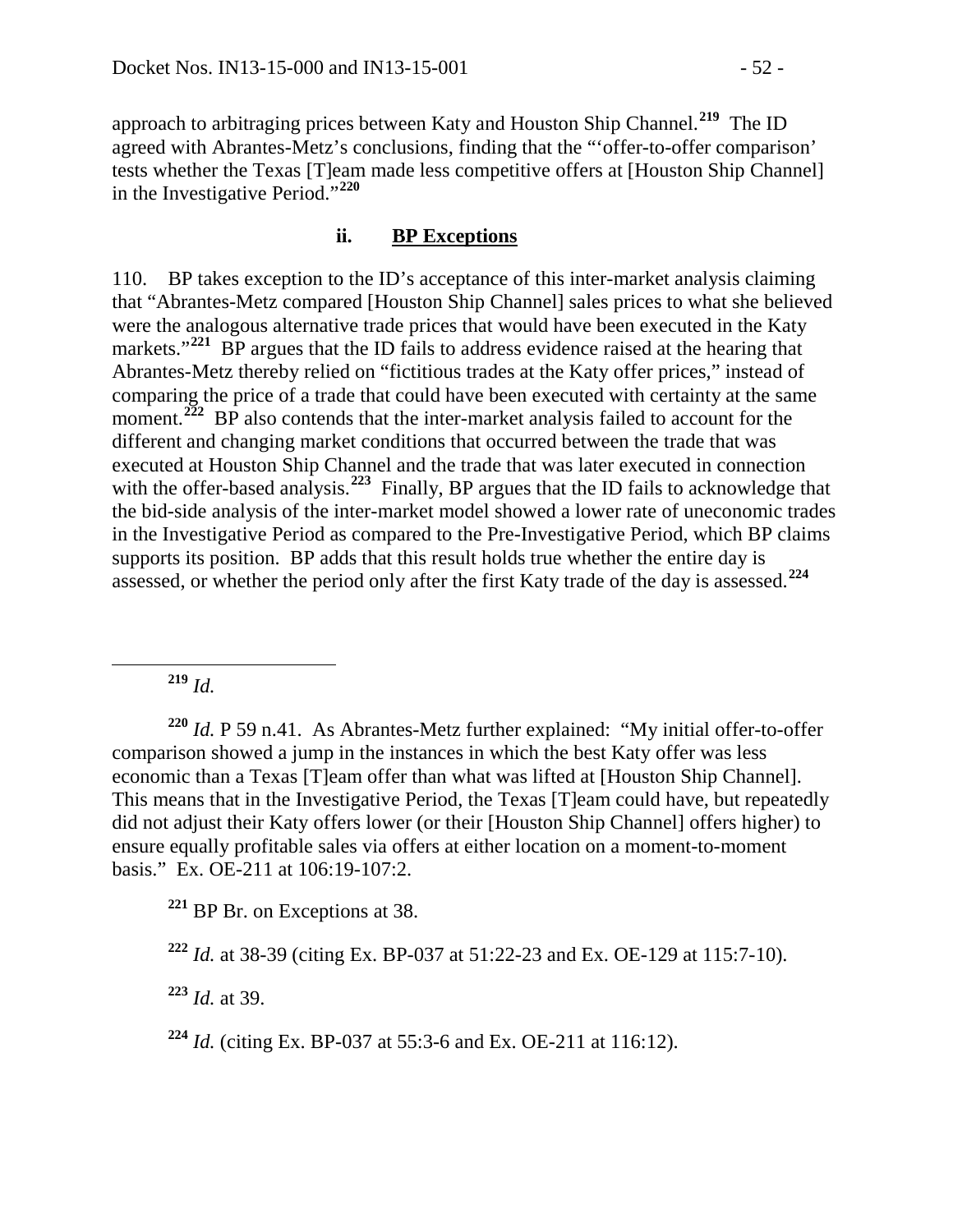### **iii. Commission Determination**

111. We affirm the findings in the ID regarding Abrantes-Metz's inter-market analysis and reject BP's exceptions. The evidence shows that Abrantes-Metz's offer-to-offer comparison tests whether BP made less competitive offers at Houston Ship Channel as compared to Katy during the Investigative Period. As Abrantes-Metz explains in her testimony, "the Texas [T]eam could increase or lower their offer at either Katy or [Houston Ship Channel] at any time . . . if the Texas [T]eam was willing to sell via an offer at [Houston Ship Channel] . . . they should have been willing to post (or adjust) their offer at Katy such that their Katy offer would have been the equivalent of their [Houston Ship Channel] offer price minus the cost of transport."**[225](#page-52-0)**

112. BP argues that the offer-to-offer analysis compares lifted offers at Houston Ship Channel to active offers that were "not executed at the same moment of a comparable [Houston Ship Channel] trade . . . ,[nor were ever] executed."**[226](#page-52-1)** However, the distinction between executed and non-executed offers is immaterial for the inter-market analysis; what matters is that the compared offer at Katy was active at the time of the Houston Ship Channel trade and therefore could have been executed. Likewise, we reject BP's argument that one can only make the offer-to-offer comparison in situations where Houston Ship Channel and Katy offers are executed at the same moment, or otherwise one must take into account the changing market conditions between the time a trade was executed at Houston Ship Channel and a later trade was executed at Katy. The purpose of Abrantes-Metz's inter-market analysis was to evaluate the comparability of BP's simultaneous offers (adjusted for transport) to sell gas at Houston Ship Channel and at Katy, not the comparability of executed transactions at these two locations.

113. BP further contends that Enforcement Staff's bid-to-bid comparison within the inter-market analysis suggests that BP had a lower rate of uneconomic trades in the Investigative Period as compared to the Pre-Investigative Period. We find that BP's bidto-bid comparison ignores the 40 percent of BP's sales during the Investigative Period that consisted of offer-based sales.**[227](#page-52-2)** Moreover, we find that BP's conclusions from a bid-to-bid comparison are less compelling than from an offer-to-offer comparison as BP

**<sup>225</sup>** Ex. OE-211 at 112:17-22.

**<sup>226</sup>** BP Br. on Exceptions at 39.

<span id="page-52-2"></span><span id="page-52-1"></span><span id="page-52-0"></span>**<sup>227</sup>** *See* ID at P 60 n.42 ("In the Investigative Period the Texas [T]eam sold by hitting bid prices 60 percent of the time.") (citing Ex. OE-211 at 117:1-14).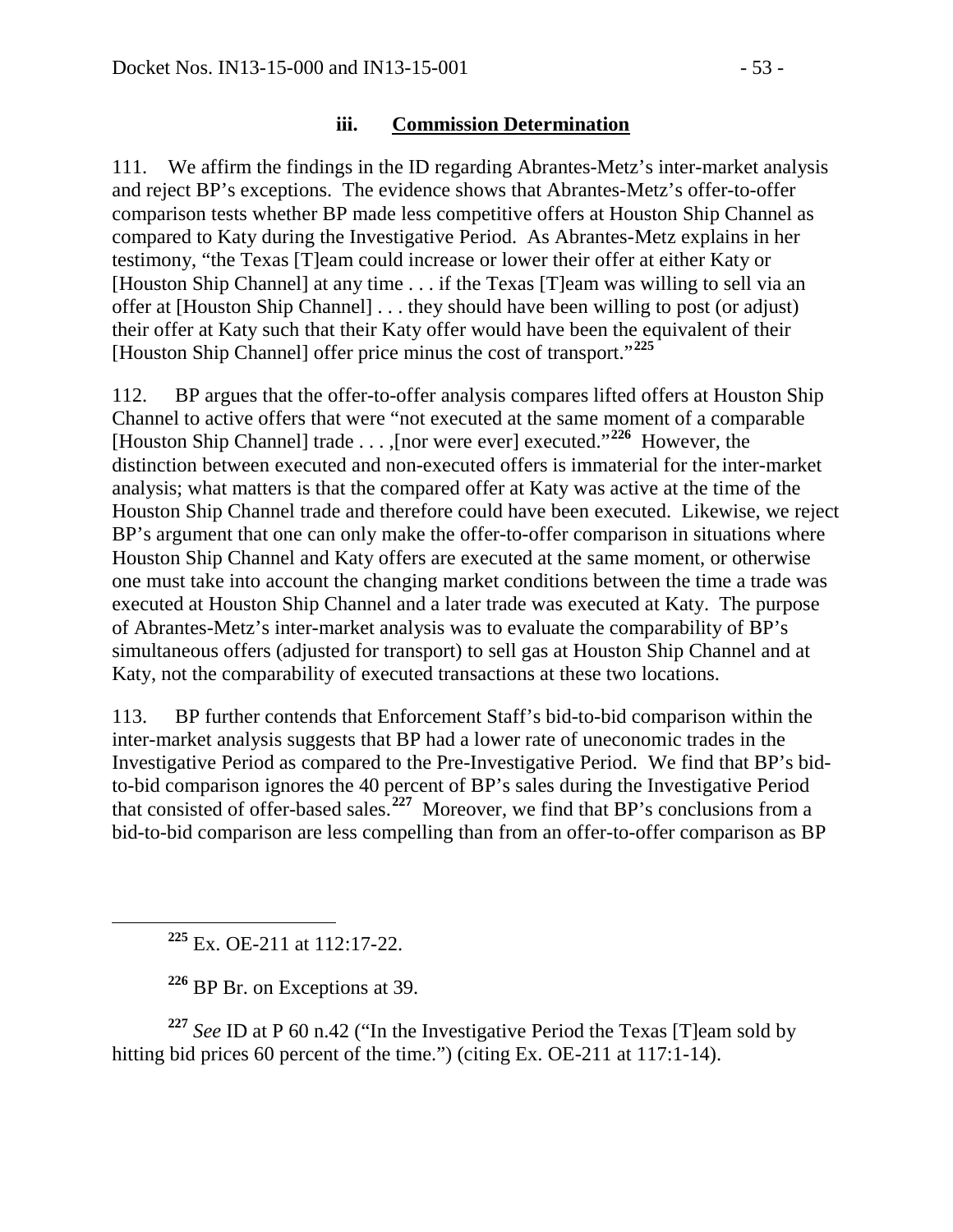had control over its offer prices but could only hit bids at prices that other market participants posted.**[228](#page-53-0)**

# **e. Distance Analysis**

# **i. Initial Decision**

114. Abrantes-Metz also conducted a so-called "distance analysis," whereby she computed the difference (i.e., distance) between BP's offer-initiated sales and the best non-BP offer at Houston Ship Channel. This distance analysis measured the degree to which the Texas Team's consummated trade prices underpriced other market participants during the Investigative Period relative to the Pre-Investigative Period.**[229](#page-53-1)**

115. Following Abrantes-Metz's analysis, the ID concluded that the distance between BP's offer-initiated sales and the next best offer at Houston Ship Channel increased during the Investigative Period as compared to the Pre-Investigative Period.**[230](#page-53-2)**

# **ii. BP Exceptions**

116. BP takes exception to the ID's reliance on the distance analysis, claiming that the ID did not consider BP's evidence that the distance of BP's offer-initiated sales at Houston Ship Channel prior to the first trade in the Katy market (i.e.*,* pre-Katy) was "smaller than the penny of 'distance' change reported by Abrantes-Metz."**[231](#page-53-3)** According to Evans, the distance of BP's offer-initiated pre-Katy sales at Houston Ship Channel during the Investigative Period was \$0.025 in the Investigative Period as compared to \$0.017 in the Pre-Investigative Period, for an increase of only \$0.008, which is less than a penny (i.e., \$0.01).

117. BP also argues that the ID fails to consider that the next two most frequent sellers at Houston Ship Channel had equal (\$0.018 for one) or greater (\$0.023 for the other)

<span id="page-53-1"></span>**<sup>229</sup>** *See* ID at P 58.

<span id="page-53-2"></span>**<sup>230</sup>** *Id.* P 45 n.23.

<span id="page-53-3"></span><sup>231</sup> BP Br. on Exceptions at 37-38.

<span id="page-53-0"></span>**<sup>228</sup>** In addition, we note that Evans underestimates the variable cost of transport (and thus the percentage of BP's uneconomic sales) by defining as uneconomic only Houston Ship Channel sales that were less than 1.0 cents above the Katy alternative, whereas the actual costs never dropped below 1.2 cents and averaged 1.3 cents during the Investigative Period. *See* Ex. OE-211 at 112-113.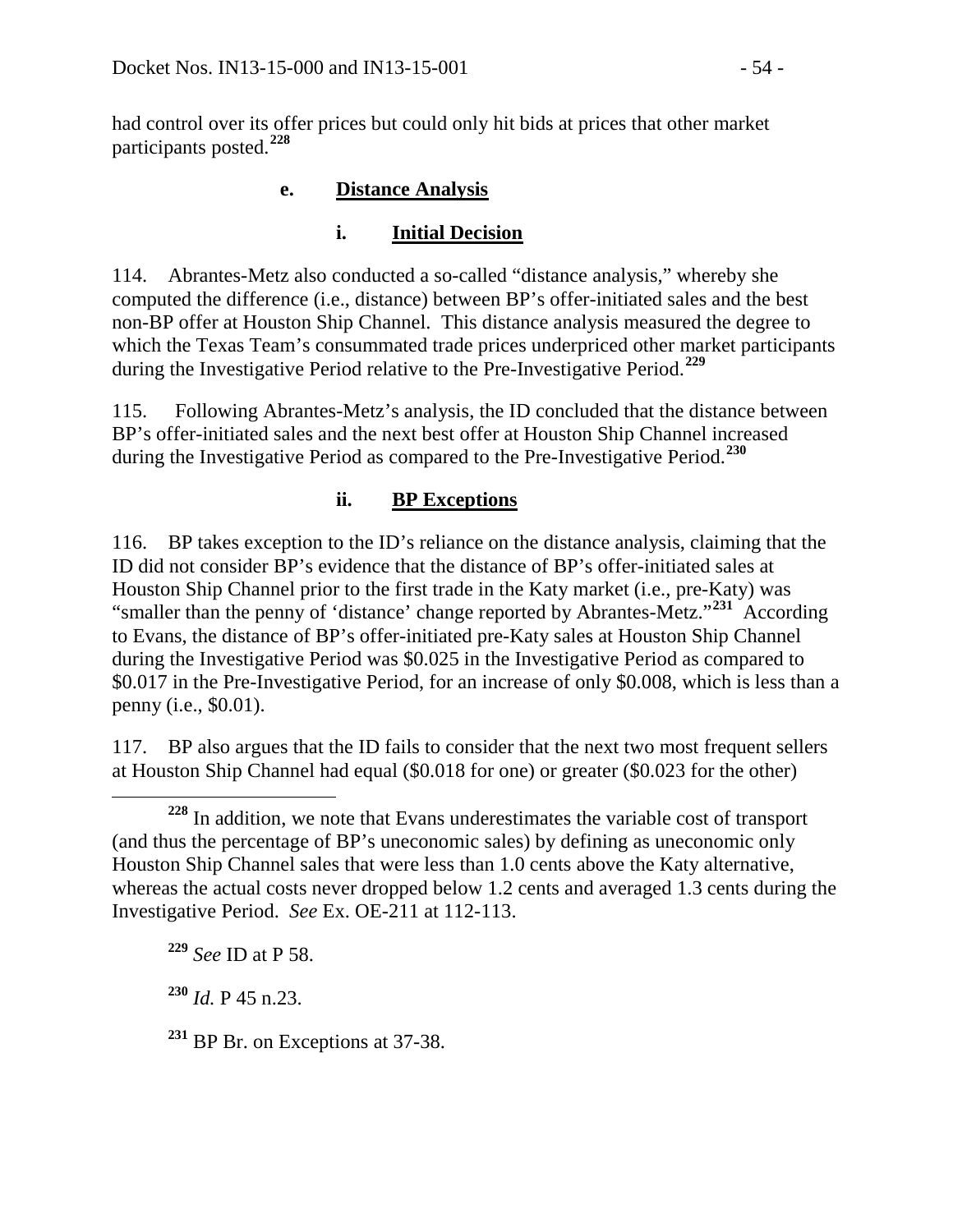distance to their offer-initiated sales at Houston Ship Channel as compared to BP's \$0.018 distance in the Investigative Period. BP adds that even if other market participants increased their offer distance prior to the Investigative Period, the fact remains that BP's offer distance was consistent with other market participants and that BP's shift was a natural market shift.**[232](#page-54-0)**

118. Finally, BP argues that this "evidence demonstrated that BP's 'distance' was not attributable to the alleged manipulation scheme but was instead consistent with how others were trading."**[233](#page-54-1)**

#### **iii. Commission Determination**

119. We disagree with BP. The ID considered the evidence presented in support of both of BP's arguments, and properly rejected them. Whether BP's distance increased by a penny or just shy of a penny at Houston Ship Channel during the Investigative Period depends on whether trades for the entire day or just the portion of the day at Houston Ship Channel prior to the start of trading at Katy (pre-Katy) are considered. As Abrantes-Metz demonstrated, the "full day" difference between BP's offer-initiated sales price and the next best offer was \$0.008 in the Pre-Investigative Period and \$0.018 in the Investigative Period, for an increase of a penny (\$0.01). She also calculated that the pre-Katy (i.e., prior to trading at Katy) difference between BP's offer-initiated sales price at Houston Ship Channel and the next best offer was \$0.017 in the Pre-Investigative Period and \$0.025 in the Investigative Period, for an increase just shy of a penny (\$0.008), as Evans also found.**[234](#page-54-2)** However, the point is not whether BP's increase in distance is a penny or less. Rather, as the ID correctly concluded, the undisputed evidence shows that "[u]nder either calculation BP's distance increased from the Pre-[Investigative Period] to the Investigative Period,"**[235](#page-54-3)** which is consistent with a manipulative scheme to suppress prices by underpricing the next best offer.

120. Nor does evidence that two other market participants had equal or even greater distance to their offer-initiated sales at Houston Ship Channel necessarily diminish an inference of manipulative conduct on the part of BP. Rather, the ID reasonably found

**<sup>232</sup>** *Id.* at 38, 52.

**<sup>233</sup>** *Id.* at 38.

<span id="page-54-3"></span><span id="page-54-2"></span><span id="page-54-1"></span><span id="page-54-0"></span>**<sup>234</sup>** *Compare* Ex. OE-211 at 95:3-13 (Abrantes-Metz rebuttal) *with* Ex. BP-037 at 60:11-61:3 (Evans).

**<sup>235</sup>** ID at P 45 n.23.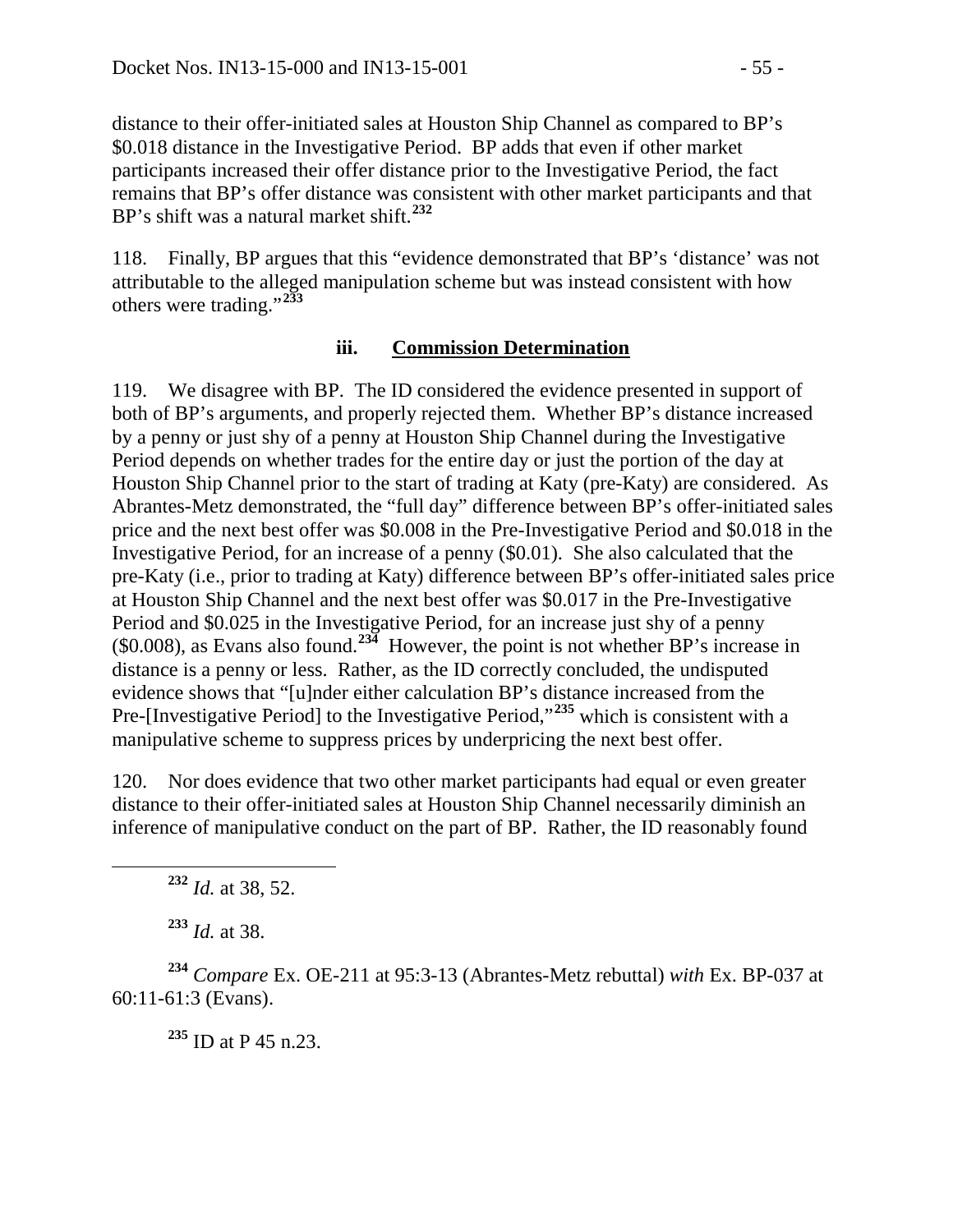that the overall conduct of these other market participants was distinguishable based on a lack of sufficient early trading by one market participant and the timing of another market participant's increases.<sup>[236](#page-55-0)</sup> Further, we disagree with BP that the timing of the increase in distance of another market participant's sales is not important. As Enforcement Staff notes, Abrantes-Metz "testified that this analysis tested whether there was a change in the Texas [T]eam's offers from the Pre-[Investigative Period] to the [Investigative Period]."**[237](#page-55-1)**

121. In short, the ID reasonably accepted Enforcement Staff's evidence as demonstrating that BP's consummated offer-initiated sales prices underpriced other market participants during the Investigative Period relative to the Pre-Investigative Period.

# **f. Bid-Hitting Analysis**

## **i. Initial Decision**

122. When selling at Houston Ship Channel, BP could either hit the best active bid or post an offer to sell at a higher price.**[238](#page-55-2)** Following Abrantes-Metz's analysis, the ID found that BP sold 63 percent of the time by hitting bids in the Investigative Period, as compared to only 49.6 percent of the time in the Pre-Investigative Period.**[239](#page-55-3)** The Texas Team also hit bids more frequently than other sellers at Houston Ship Channel by 4 percent.**[240](#page-55-4)** The ID found this evidence significant because "if a seller intends to move

**<sup>237</sup>** Enforcement Staff Br. Opposing Exceptions at 25.

<span id="page-55-3"></span><span id="page-55-2"></span><span id="page-55-1"></span>**<sup>238</sup>** *See* ID at P 45 n.22 ("A trader may place a bid exhibiting a desire to buy, or an offer exhibiting a desire to sell, as specified quantity of natural gas at a specified price . . . The bid/offer spread is the price difference between the highest bid shown by a buyer and the lowest offers shown by a seller.") (internal citations omitted).

**<sup>239</sup>** *Id.* P 46.

<span id="page-55-4"></span>**<sup>240</sup>** *Id*. (citing Ex. OE-129 at 76:9-10).

<span id="page-55-0"></span>**<sup>236</sup>** *Id.* ("The Pre-[Investigative Period] distances and the timing of the increased distance are distinct for BP and the two largest sellers. The Texas [T]eam's distance increase coincided with the start of the Investigative Period. However, one of the other sellers started increasing their offer distance in July 2008 and the other made very few offer-based sales at all in the Pre-[Investigative Period] (making its Pre-[Investigative Period] distance pattern difficult to discern).").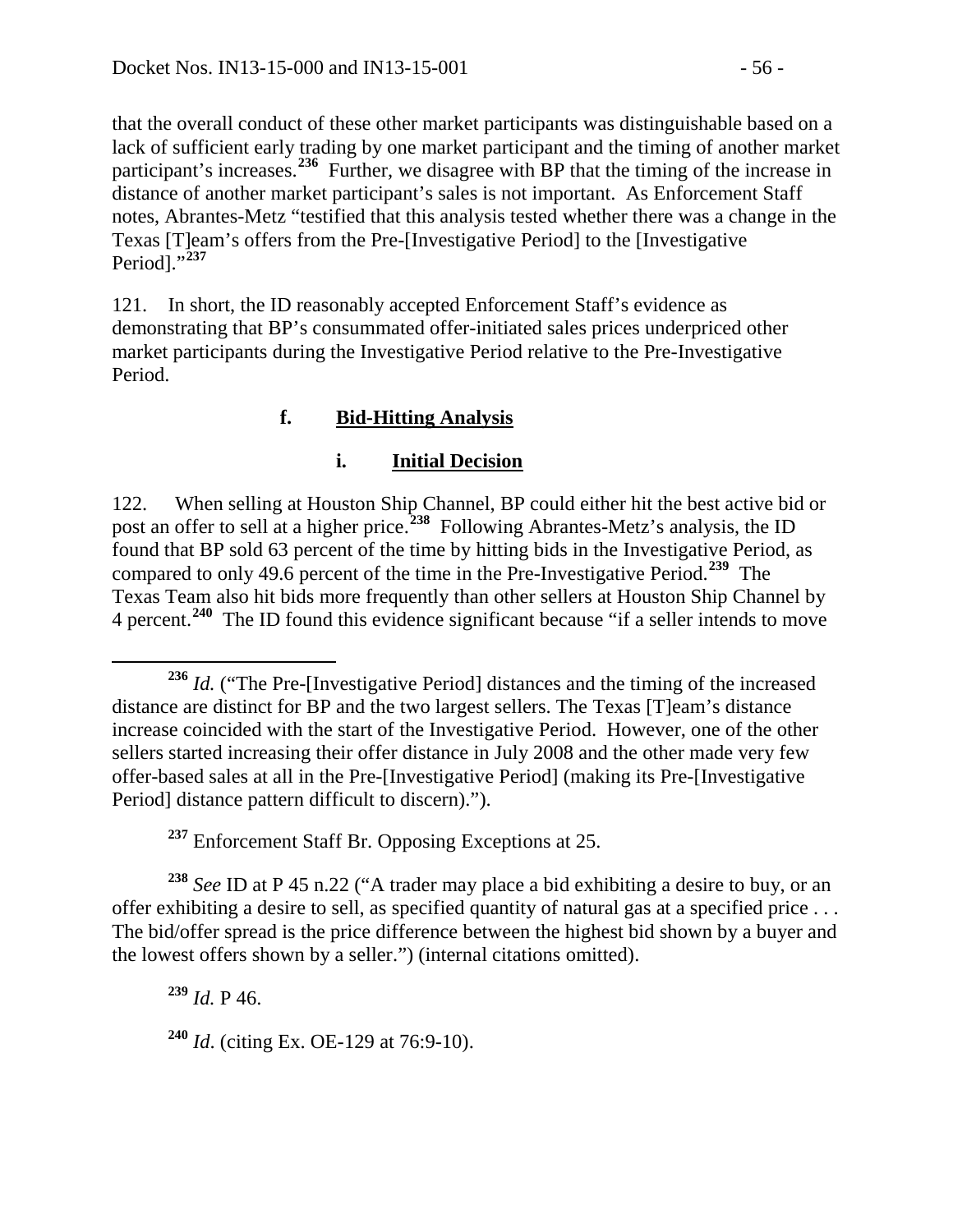prices downward, making sales by hitting bids more frequently is an effective way of selling at the lowest price available. This is because the highest available bid is always lower-priced than the lowest available offer."<sup>[241](#page-56-0)</sup> Abrantes-Metz testified that when a larger seller hits bids more frequently than waiting for offers to be lifted, this may lead to lower prices if other market participants believe that there are 'anxious' sellers in the market with positions that need to be liquidated."**[242](#page-56-1)**

#### **ii. BP Exceptions**

123. BP takes exception to the ID's findings, claiming that reliance on bid-hitting as a "marker" of a manipulative scheme wholly ignores the evidence that BP presented.**[243](#page-56-2)** BP argues that its evidence showed that BP's (i) "[Investigative Period]-bid hitting rates were not unusual when compared to a broader time period" from January 2006 through October 2011;**[244](#page-56-3)** (ii) "rate of bid hitting at the Katy locations (which were not alleged to have been manipulated) increased by even more than its rate at Houston Ship Channel during the same period," **[245](#page-56-4)** (iii) bid-hitting increased less than the bid-hitting rates of other market participants at Houston Ship Channel during the Investigative Period;**[246](#page-56-5)** and (iv) bid-hitting rates at both Houston Ship Channel and Katy were likely driven by a larger baseload position that BP held during the Investigative Period.**[247](#page-56-6)**

#### **iii. Commission Determination**

124. We find that BP did not rebut the fact that it increased bid-hitting from the Pre-Investigative Period to the Investigative Period. Instead, BP attempts to defeat an inference of manipulation by comparing BP's allegedly manipulative trading to its conduct over a larger comparative time period, BP's trading at other locations (i.e., Katy)

<span id="page-56-0"></span>**<sup>241</sup>** *Id*.

<span id="page-56-1"></span>**<sup>242</sup>** *Id*. (citing Ex. OE-129 at 76:11-19).

<span id="page-56-2"></span>**<sup>243</sup>** BP Br. on Exceptions at 36.

<span id="page-56-3"></span>**<sup>244</sup>** *Id.* (citing Ex. BP-037 at 49:4-7).

<span id="page-56-4"></span>**<sup>245</sup>** *Id.* (citing Ex. BP-037 at 50:14-17).

<span id="page-56-5"></span>**<sup>246</sup>** *Id.* at 37 (citing Tr. 2492:5-14 (Evans)).

<span id="page-56-6"></span>**<sup>247</sup>** *Id.*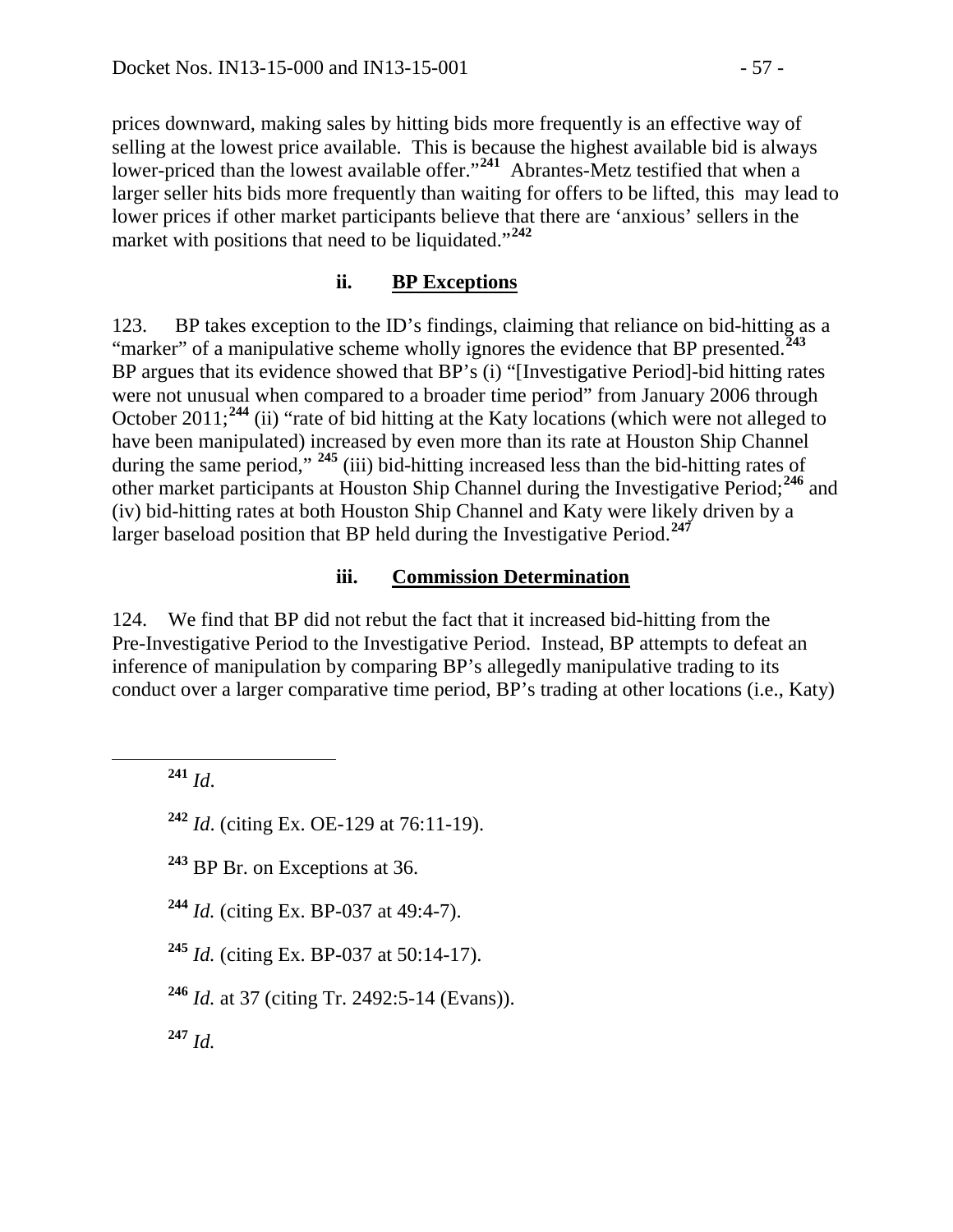during the Investigative Period, and other market participants' trading at Houston Ship Channel during the Investigative Period. We find these assertions unpersuasive.

125. To show that its bid-hitting rates during the Investigative Period were not unusual, BP relies on Evans's contention that "BP's bid-hitting rate of 63% in the [Investigative Period] is well within [monthly average] historical rates" of bid-hitting between 2006 and 2011.**[248](#page-57-0)** But even Evans's own chart shows that out of 72 months in question, only 22 months, or 30 percent, of those months had bid-hitting rates that were higher than that observed during the Investigative Period.**[249](#page-57-1)** These statistics on their own show that a 63 percent rate is higher than normal or average rate of bid-hitting, which is consistent with the conclusions derived from Abrantes-Metz's testimony, which showed an increase in bid-hitting when comparing the Pre-Investigative Period to the Investigative Period.

126. Similarly, BP claims that it increased its rates of bid-hitting at Katy by more than it did at Houston Ship Channel during the Investigative Period or that other market participants also engaged in bid-hitting at Houston Ship Channel during the Investigative Period. Abrantes-Metz notes that "[i]n isolation, bid hitting is insignificant, but it's not when applied to the massive increase in volume."<sup>[250](#page-57-2)</sup> Enforcement Staff showed that BP's simultaneous increases in net selling, sales volume, and fixed-price sales, including sales increasingly made by hitting bids, collectively had—and was intended to have (*see* Scienter/Intent discussion, below in section IV.B)—a suppressing effect on the Houston Ship Channel *Gas Daily* index. As the ID reasonably found, "the only reasonable conclusion is that early bid hitting was part of the attempt to push early prices down and mark the open."**[251](#page-57-3)**

127. Finally, BP suggests that bid-hitting rates by the Texas Team at both Houston Ship Channel and Katy locations were likely driven by larger baseload positions that they held during the Investigative Period, but provides no data or analysis to support this theory.**[252](#page-57-4)**

<span id="page-57-1"></span>**<sup>249</sup>** *Id.*

<span id="page-57-2"></span>**<sup>250</sup>** ID at P 46 n.24 (citing Tr. 1914:1-4 (Abrantes-Metz)).

<span id="page-57-3"></span> $251$  *Id.* 

<span id="page-57-4"></span>**<sup>252</sup>** Tr. 2636:10-21 (Evans) (emphasis added); *see also* ID at P 68 n.52.

<span id="page-57-0"></span>**<sup>248</sup>** Ex. BP-037 at 49:4-7.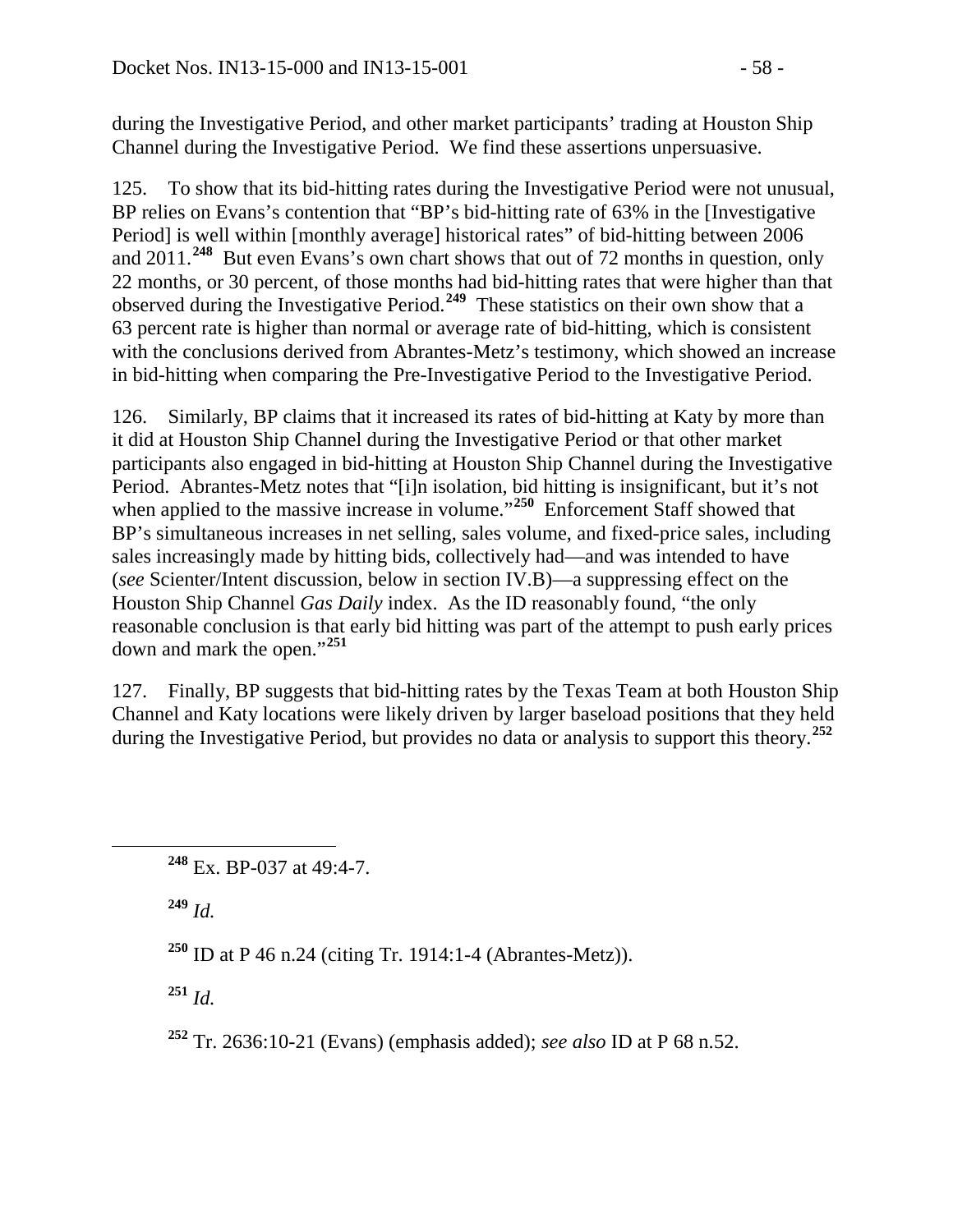Given the lack of evidence, we agree with the ID that "the need to liquidate large baseload positions does not account for the increased bid hitting."**[253](#page-58-0)**

### **2. Profitability**

128. In addition to the eight changes in BP's trading behavior identified during the Investigative Period, Enforcement Staff sought to prove, based on the testimony of its expert Bergin, that BP's next-day, fixed price trading at Houston Ship Channel was unprofitable**[254](#page-58-1)** during the Investigative Period.

### **a. Initial Decision**

129. The ID found that BP, through its Texas Team, sold next-day, fixed price physical gas at Houston Ship Channel uneconomically with the intent to manipulate the Platts Houston Ship Channel *Gas Daily* Index.**[255](#page-58-2)** The ID further found that BP's financial performance on its next-day physical trading worsened significantly during the Investigative Period as compared to the Pre-Investigative Period. The ID concluded that the change in BP's trading patterns could not be explained as appropriate profit seeking behavior.**[256](#page-58-3)**

## **b. BP Exceptions**

130. BP argues that the ID's consideration of profitability arising from the Texas Team's physical trading is flawed in three ways. First, BP states that the ID errs by finding that BP's next-day fixed price physical trading was unprofitable and could not be explained as profit seeking. BP points to the ID-adopted Bergin allegations that

**<sup>253</sup>** ID at P 46 n.25.

<span id="page-58-1"></span><span id="page-58-0"></span><sup>254</sup> Ex. OE-001 at 42-43. The Texas Team's physical profit and loss ( $P&L$ ) is calculated by summing the team's cash P&L at Houston Ship Channel and Katy, and P&L associated with moving physical gas from Katy to Houston Ship Channel. Cash P&L is the difference between the prices of all the Texas Team's next-day fixed-price trades and their associated Gas Daily price for each day. The P&L associated with moving physical gas from Katy to Houston Ship Channel is calculated by taking the difference between Katy and Houston Ship Channel Gas Daily prices and adjusting that difference by the variable cost of transport on the Houston Pipeline System.

<span id="page-58-3"></span><span id="page-58-2"></span>**<sup>255</sup>** ID at P 34. **<sup>256</sup>** *Id.* P 81.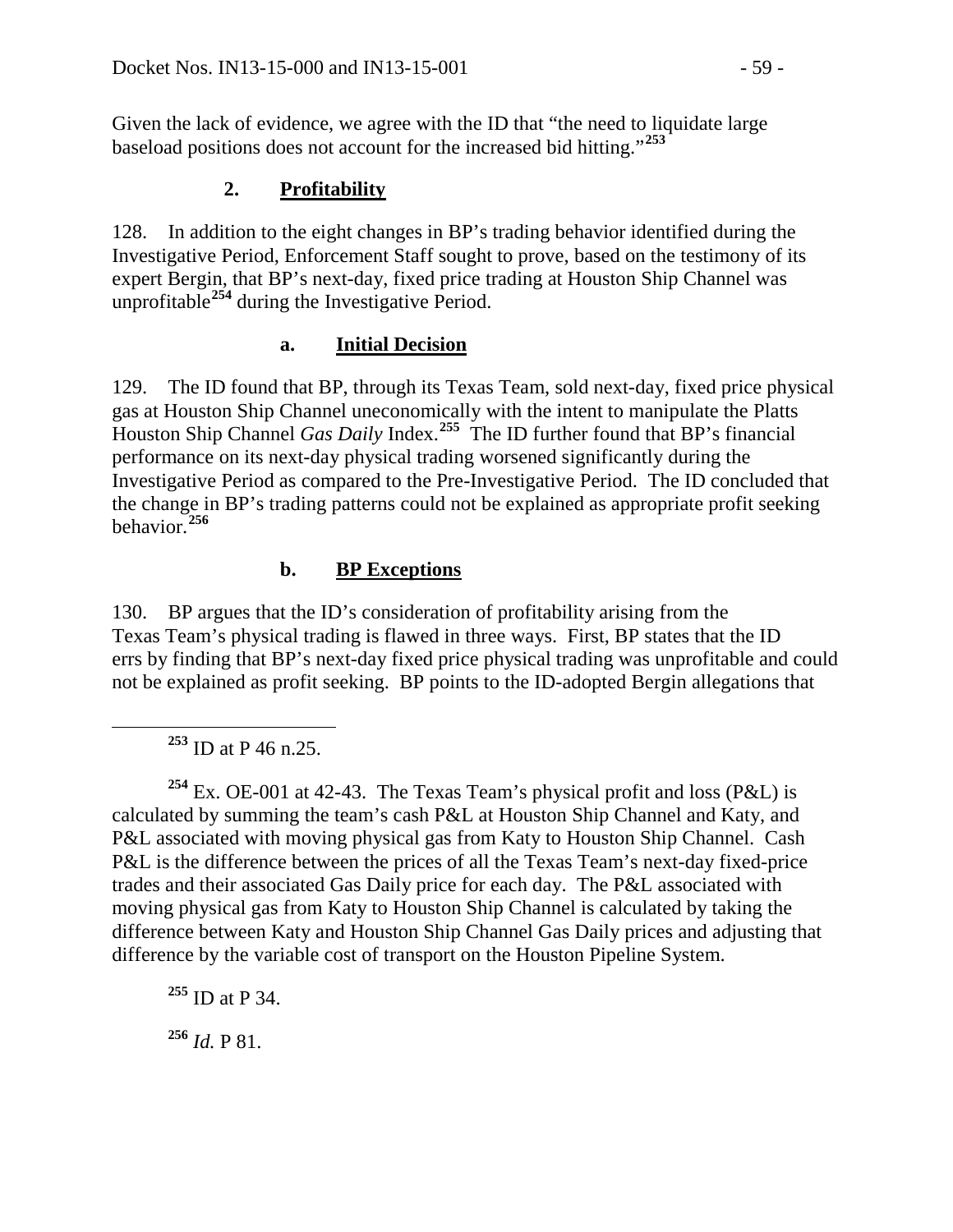BP's physical trading lost money on 67 percent of the flow days during the Investigative Period, but argues that the evidence demonstrates that BP lost money on only 58 percent of days during the Investigative Period.**[257](#page-59-0)** Second, BP contends that the ID errs by incorrectly concluding that BP was liable for the entire Investigative Period even though the ID acknowledges that BP's physical trading was profitable after November 5, 2008.**[258](#page-59-1)** Third, BP asserts that the ID errs by finding that BP had heavy consistent losses during the Investigative Period. BP argues instead that the Texas Team's physical dayto-day trading losses were insignificant on many days during the Investigative Period and that their total losses during the Investigative Period "were driven in large part by one admittedly anomalous trading day" on which the Texas Team lost \$53,540.07. After removing that day from consideration, BP argues that the Texas Team's average losses from physical trades during the Investigative Period of \$4,785 were only slightly higher than the average losses during the Pre-Investigative Period of \$2,878.**[259](#page-59-2)** Fourth, BP argues that the loses on physical trades by the Texas Team during the Investigative Period do not signal a changed pattern of behavior because BP experienced losses during the September through November 2007 time period.**[260](#page-59-3)**

### **c. Commission Determination**

131. BP does not rebut the fact that the Texas Team's next-day physical gas trading was unprofitable during the Investigative Period but was profitable during the Pre-Investigative Period. During the Pre-Investigative Period, the Texas Team averaged \$75,475 in monthly net *profits* on its next-day physical fixed-price trading.**[261](#page-59-4)** During the Investigative Period, the Texas Team averaged \$15,543 in monthly net *losses* on such trading.**[262](#page-59-5)** In contesting the ID's findings concerning profitability, BP focuses on the ID's findings that (1) the Texas Team lost money on a substantially greater percentage of individual days during the Investigative Period than during the Pre-Investigative Period and (2) on days when losses were incurred, the scale of the losses was heavier during the Investigative Period than during the Pre-Investigative Period.

<span id="page-59-1"></span>**<sup>258</sup>** *Id.* at 19.

<span id="page-59-2"></span>**<sup>259</sup>** *Id*. at 20 (citing Ex. OE-124).

<span id="page-59-3"></span>**<sup>260</sup>** BP Br. on Exceptions at 21.

<span id="page-59-4"></span>**<sup>261</sup>** ID at P 72.

<span id="page-59-5"></span>**<sup>262</sup>** *See* Ex. OE-124 under "Phys P&L by day" worksheet.

<span id="page-59-0"></span>**<sup>257</sup>** BP Br. on Exceptions at 18.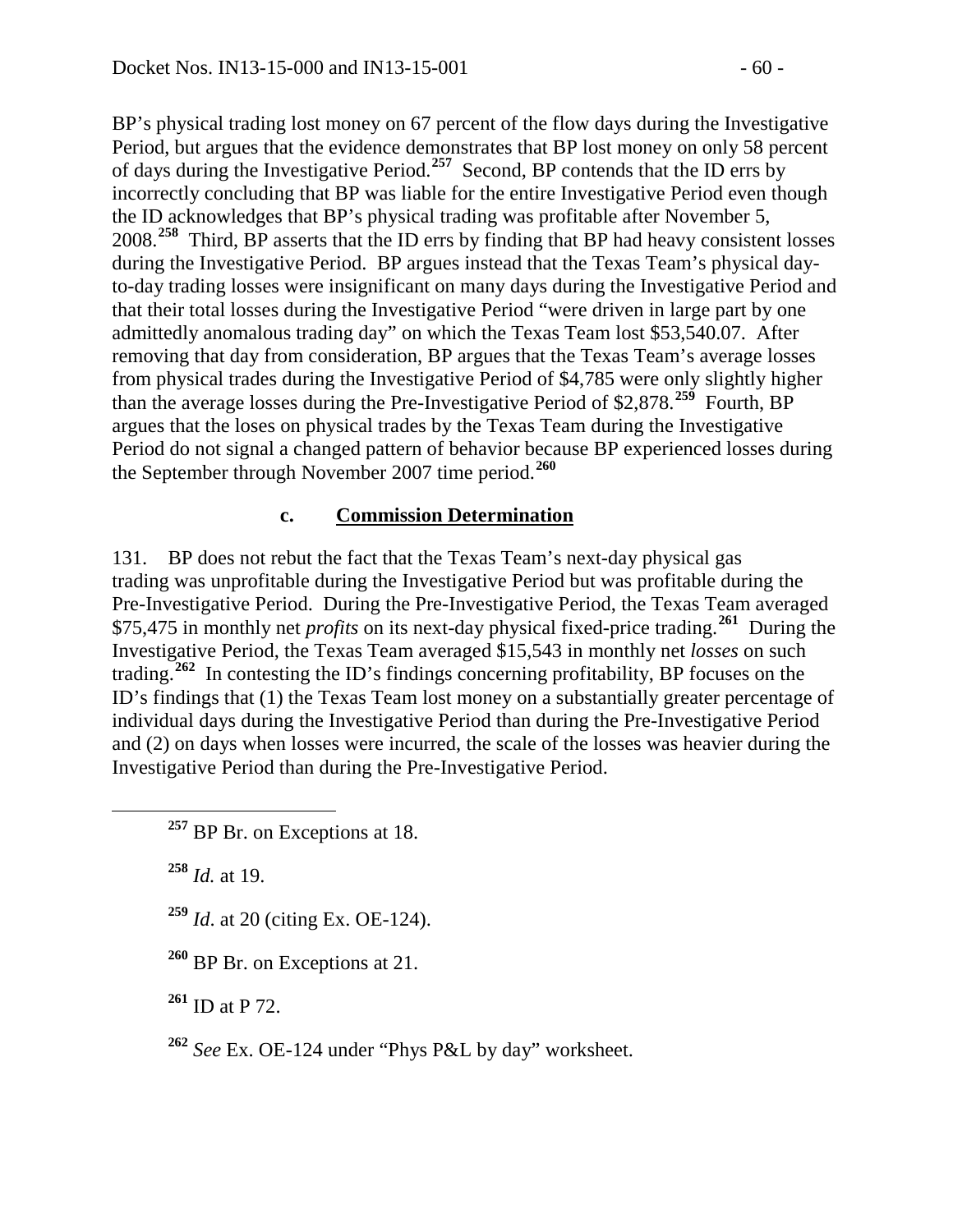132. We are not persuaded by BP's arguments regarding profitability. Furthermore, we disagree with BP's characterization that profitability is the "lynchpin" of the ID's findings.**[263](#page-60-0)** First, there was no error in the ID's conclusion that BP's physical trades lost money on a greater percentage of days during the Investigative Period as compared to the Pre-Investigative Period. As BP points out, it lost money on physical trades at Houston Ship Channel and Katy on 58 percent of all days during the Investigative Period.**[264](#page-60-1)** Based on Bergin's testimony, the Texas Team lost money on physical trades at Houston Ship Channel and Katy on 23 percent of all days during the Pre-Investigative Period.**[265](#page-60-2)** We find this to be a significant difference in frequency of profitable days of physical trades at Houston Ship Channel and Katy between the Pre-Investigative Period and the Investigative Period.

133. We further note that Bergin found that BP's physical trading resulted in losses on 67 percent of the flow days during the Investigative Period prior to November 5, 2008, the date of the recorded call. As Enforcement Staff explains, "because the Texas [T]eam stopped losing money on transport after the November 5 recorded call, Bergin compared their performance before the [Investigative Period] (profitable) with their performance in the [Investigative Period] until November 5 (unprofitable) to determine whether their trading shifted consistent with an attempt to manipulate the [Houston Ship Channel] *Gas Daily* price."**[266](#page-60-3)** Simply by offering the alternative of calculating profitability during the entire Investigative Period, BP not only does not rebut Bergin's testimony and analysis, but also ignores the evidence suggesting that BP likely changed its trading conduct after the November 5 recorded call in response to concerns about compliance monitoring. Specifically, Enforcement Staff presented evidence that traders on the Texas Team knew on November 6, 2008 that BP's compliance department would be looking at their trading as a result of the November 5 call.<sup>[267](#page-60-4)</sup> Besides, whether the Texas Team lost on 67 percent of flow days (i.e., until November 5, as Enforcement Staff calculates) or 58 percent of flow days during the entire Investigative Period (i.e., through November 30, as BP calculates), the evidence shows that BP's trading of

**<sup>264</sup>** *Id.*

**<sup>265</sup>** Ex. OE-001 at 103:4-5.

<span id="page-60-4"></span><span id="page-60-3"></span><span id="page-60-2"></span><span id="page-60-1"></span>**<sup>266</sup>** Enforcement Staff Br. Opposing Exceptions at 22 (internal record cites omitted).

**<sup>267</sup>** *See* ID at P 76; Exs. OE-001 at 74:1-7; OE-039 at 9; OE-043.

<span id="page-60-0"></span>**<sup>263</sup>** *See* BP Br. on Exceptions at 18.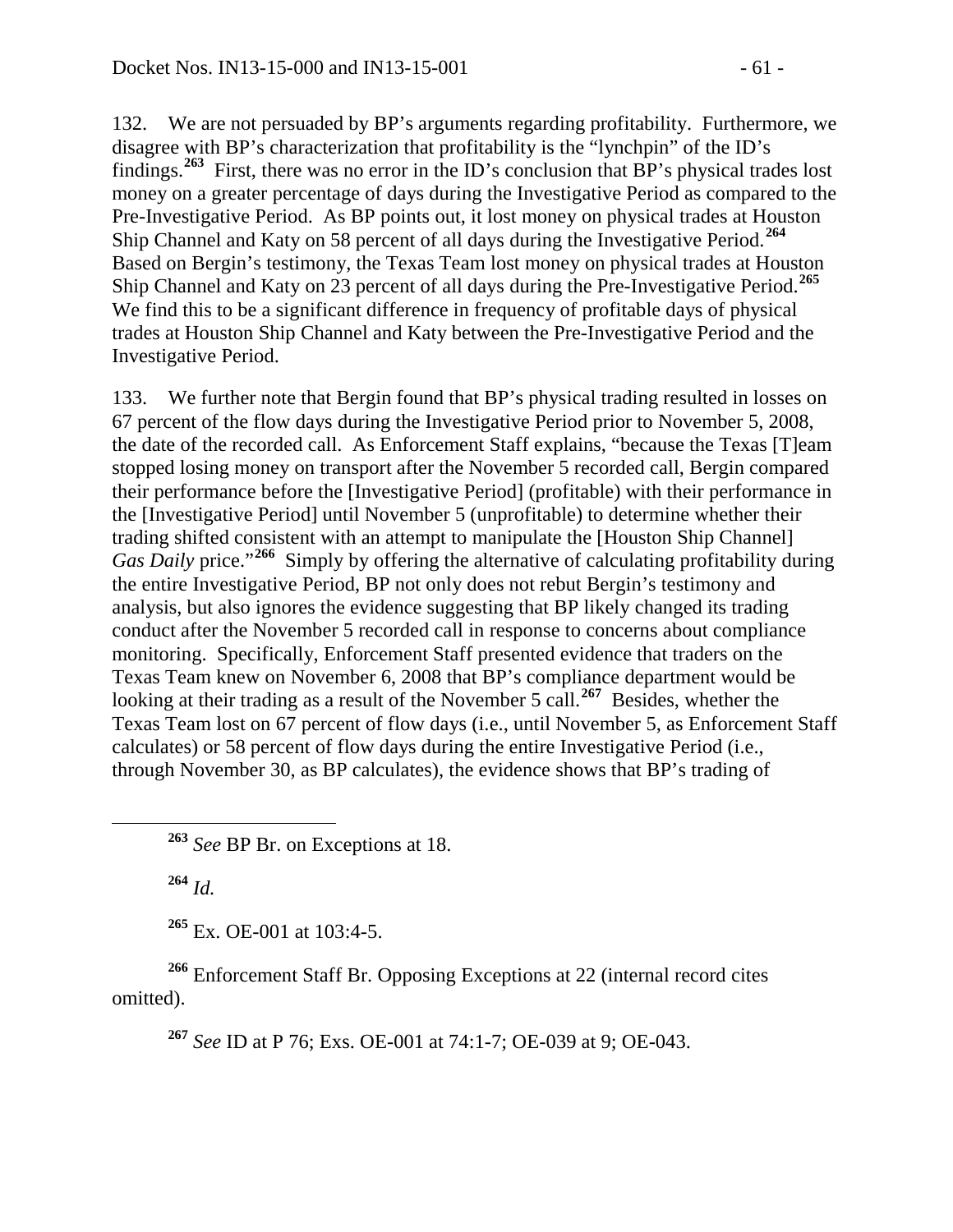physical fixed-price gas was *unprofitable* during the Investigative Period as compared to the Pre-Investigative Period, when such physical trading was *profitable*.

134. Second, the ID also did not commit error in finding BP liable for a manipulative scheme during the entire Investigative Period, even though BP's physical trading was overall profitable (albeit with losses on some days) during the Investigative Period after November 5. Lack of profitability—i.e., uneconomic trading—is one indicia of manipulative activity, but it is not an absolute requirement in order to find manipulation. The ALJ found that the Texas Team engaged in "various acts"**[268](#page-61-0)** as part of a scheme to depress the *Gas Daily* index at Houston Ship Channel during the Investigative Period and, not as BP now contends, that profitability is the "lynchpin" of manipulation.

135. Third, the ID did not err by concluding that BP's physical trades at Houston Ship Channel and Katy, as well as its Houston Pipeline System transport, experienced heavier losses during the Investigative Period on days when its trading was not profitable. Even when excluding September 19 as an anomalous day, the average daily loss of \$4,785 (for days when BP incurred a net loss) based on the September 20 to November 5 period during the Investigative Period, is substantially higher than the average daily loss of \$2,878 (for days when BP incurred a net loss) during the Pre-Investigative Period.**[269](#page-61-1)** By another measurement, the Texas Team lost money on 61 days during the eight and a half months of the Pre-Investigative Period and, on 42 days during the two and a half month Investigative Period. These statistics show an increase in the daily frequency of BP's losses from physical trading.

136. Fourth, while BP contends that the Texas Team also experienced losses in 2007, what matters in this case is that the losses during the Investigative Period were accompanied by the change in trading patterns. As such, we do not agree with BP's argument that losses on their own during September through November 2007 suggest that the ID could not draw any inference from losses during the Investigative Period.

**<sup>268</sup>** ID at P 81.

<span id="page-61-1"></span><span id="page-61-0"></span>**<sup>269</sup>** BP argued that the ID looked only to average losses rather than day-to-day losses, highlighting the fact that on 11 of the flow days during the Investigative Period the daily loss was less than \$1,500 and during two of those days the loss was less than \$100. But the average loss statistic, presented by the Enforcement Staff expert, accounts for and incorporates the fact that on a number of days during the Investigative Period, the physical trading losses were low, yet still shows that the average losses during the Investigative Period were higher as compared to the Pre-Investigative Period.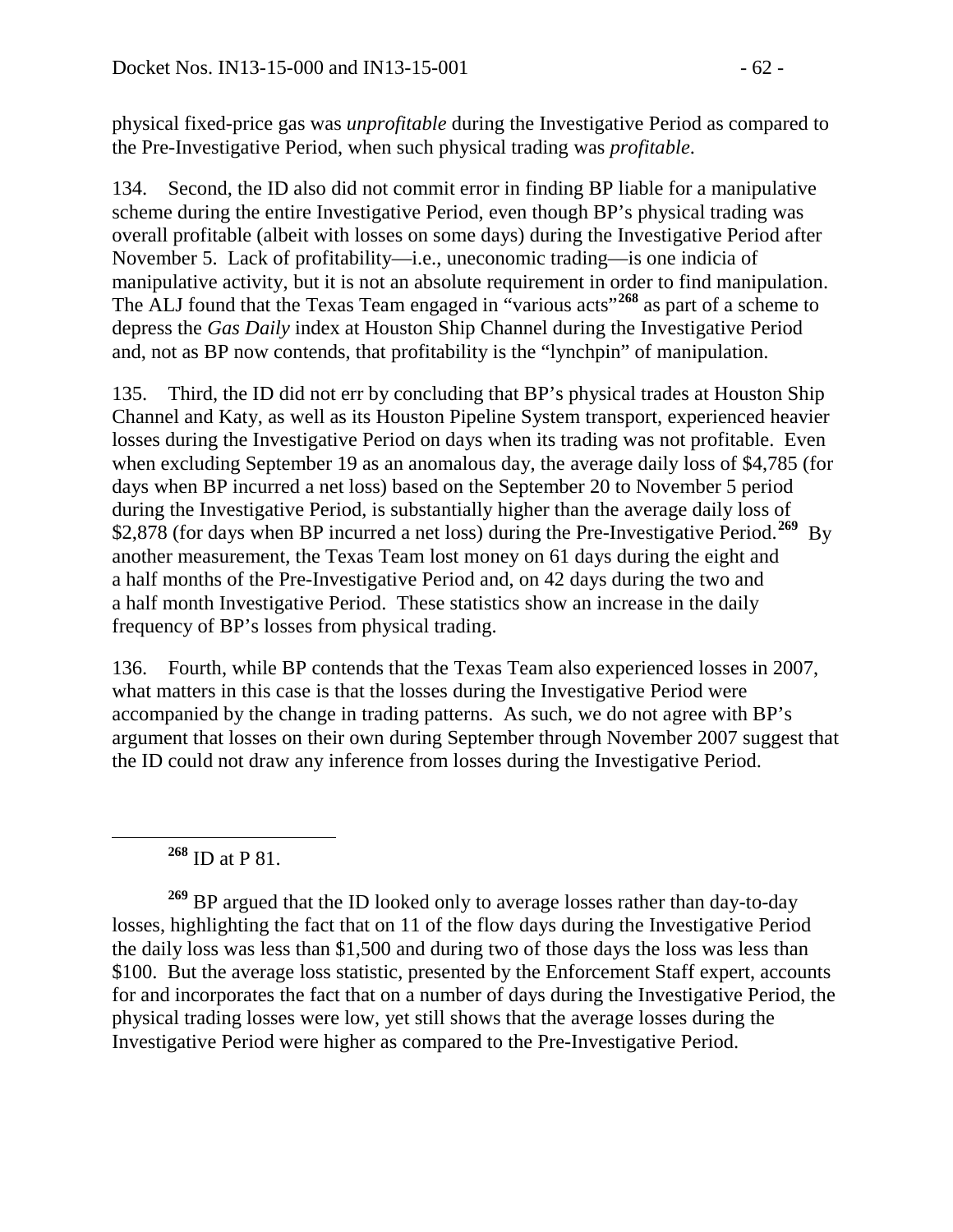137. In short, the ID did not err in finding that financial performance of BP's next-day physical trading worsened significantly during the Investigative Period as compared to the Pre-Investigative Period.

### **3. Confluence of Acts that Constitute or Further a Scheme to Manipulate**

# **a. Initial Decision**

138. The ID found that the evidence established that, after Hurricane Ike, BP's trading and transport of next-day fixed-price gas at Houston Ship Channel changed to almost entirely net selling, BP increased its percentage and volume of fixed-price sales at Houston Ship Channel, and BP became the seller with the largest market share in the next-day fixed-price market at Houston Ship Channel during the Investigative Period.**[270](#page-62-0)** The ID also found that BP shifted to selling higher volumes at Houston Ship Channel early in the trading day, buying at Houston Ship Channel later in the day, and transporting substantially more gas to Houston Ship Channel from Katy using BP's Houston Pipeline System transport. In addition, the ID found that the evidence demonstrated that BP shifted to posting aggressively lower offers compared to other sellers at Houston Ship Channel and that there was an increase in the frequency of BP's sales made by hitting bids. The ID further found that the evidence showed that there was an increase in the percentage of sales at Houston Ship Channel that were uneconomic compared to contemporaneous prices at Katy.**[271](#page-62-1)** The ID concluded that "this unique confluence of changed trading patterns, which furthered the scheme to suppress the [Houston Ship Channel] *Gas Daily* index, sets apart the Texas [T]eam's behavior in the Investigative Period from their behavior in the Pre-[Investigative Period] and cannot be explained by any economic or profit rationale, by general market conditions, or by comparison to the behavior of the other two largest sellers at [Houston Ship Channel]."**[272](#page-62-2)**

# **b. BP Exceptions**

139. BP argues that the "ID erroneously concludes that a manipulative scheme is revealed when each of the factors concerning the Texas [T]eam's trading that underlie the six-legged stool are taken together" and that "the ID fails to look at each alleged trading

**<sup>271</sup>** *Id.*

<span id="page-62-2"></span><span id="page-62-1"></span><span id="page-62-0"></span>**<sup>272</sup>** *Id.* ("Enforcement Staff is correct that BP has not adequately explained their behavior and instead merely downplays its significance.").

**<sup>270</sup>** ID at P 42.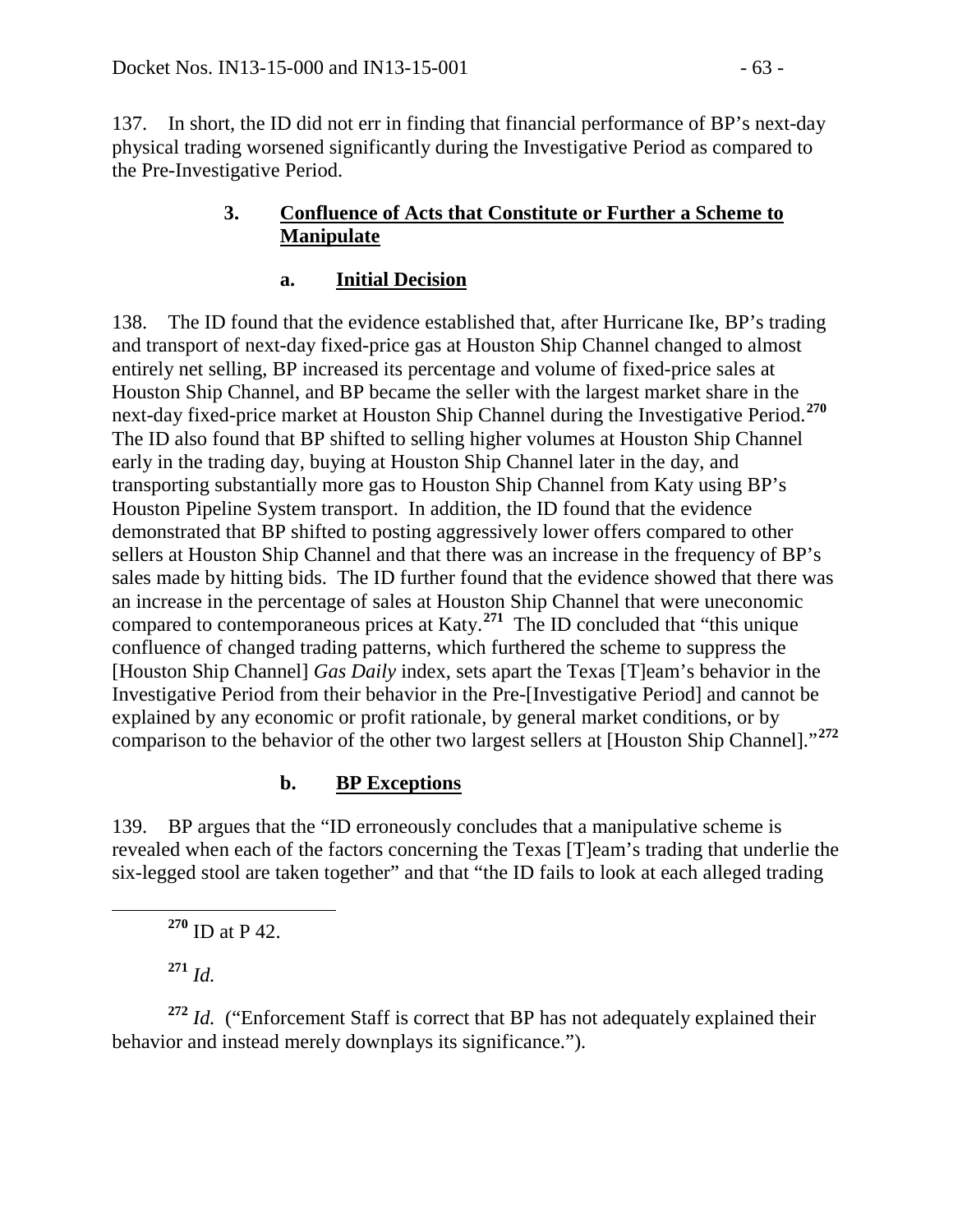behavior independently, but instead found the Texas [T]eam liable based on a 'confluence of factors.'"**[273](#page-63-0)** According to BP, a "'confluence of factors' is an artifice designed to avoid criticism of each underlying factor" and a finding of fraud cannot be "based on a 'confluence of factors' when the underlying factors are themselves discredited."**[274](#page-63-1)** BP argues that "federal precedent finding liability based on a confluence of factors when the underlying factors are subject to dispute is limited to criminal cases analyzing the sufficiency of reasonable suspicion and/or probable cause to detain a criminal defendant."**[275](#page-63-2)** BP states that the "'confluence of factors' on which the ID relies is nothing more than an expanded version of Abrantes-Metz's six-legged stool which Evans rebutted leg-by-leg through his testimony."**[276](#page-63-3)** According to BP, Enforcement Staff's "evidence did not eliminate a substantial portion of innocent actors, as the law requires for a confluence to even be considered valid for the 'much lower' threshold of reasonable suspicion."**[277](#page-63-4)** BP criticizes the ID for finding "that the two next largest market participants trading at [Houston Ship Channel] did not show the same patterns as the Texas [T]eam," when (i) those two other large sellers sold gas early at Houston Ship Channel, (ii) "Evans explained that Abrantes-Metz's distance analysis produces similar results for those same two sellers," and (iii) Abrantes-Metz admitted not conducting a bid-hitting analysis (a third factor underlying the "confluence") of those two market participants on an all-day basis.**[278](#page-63-5)** BP asserts that "it is reversible error for the ID to find BP liable under the preponderance of evidence standard based on a 'confluence of factors' when BP has demonstrated that the underlying factors are themselves incorrect and that the same factors implicate innocent actions" and that "[i]t is also error for the ID to fail to consider BP's arguments criticizing the underlying factors."**[279](#page-63-6)**

<span id="page-63-0"></span>**<sup>273</sup>** BP Br. on Exceptions at 40.

<span id="page-63-1"></span>**<sup>274</sup>** *Id.*

<span id="page-63-2"></span>**<sup>275</sup>** *Id.*

<span id="page-63-3"></span>**<sup>276</sup>** *Id.* at 41.

- <span id="page-63-4"></span>**<sup>277</sup>** *Id.* at 41-42.
- <span id="page-63-5"></span>**<sup>278</sup>** *Id.* at 42.

<span id="page-63-6"></span>**<sup>279</sup>** *Id.* at 41.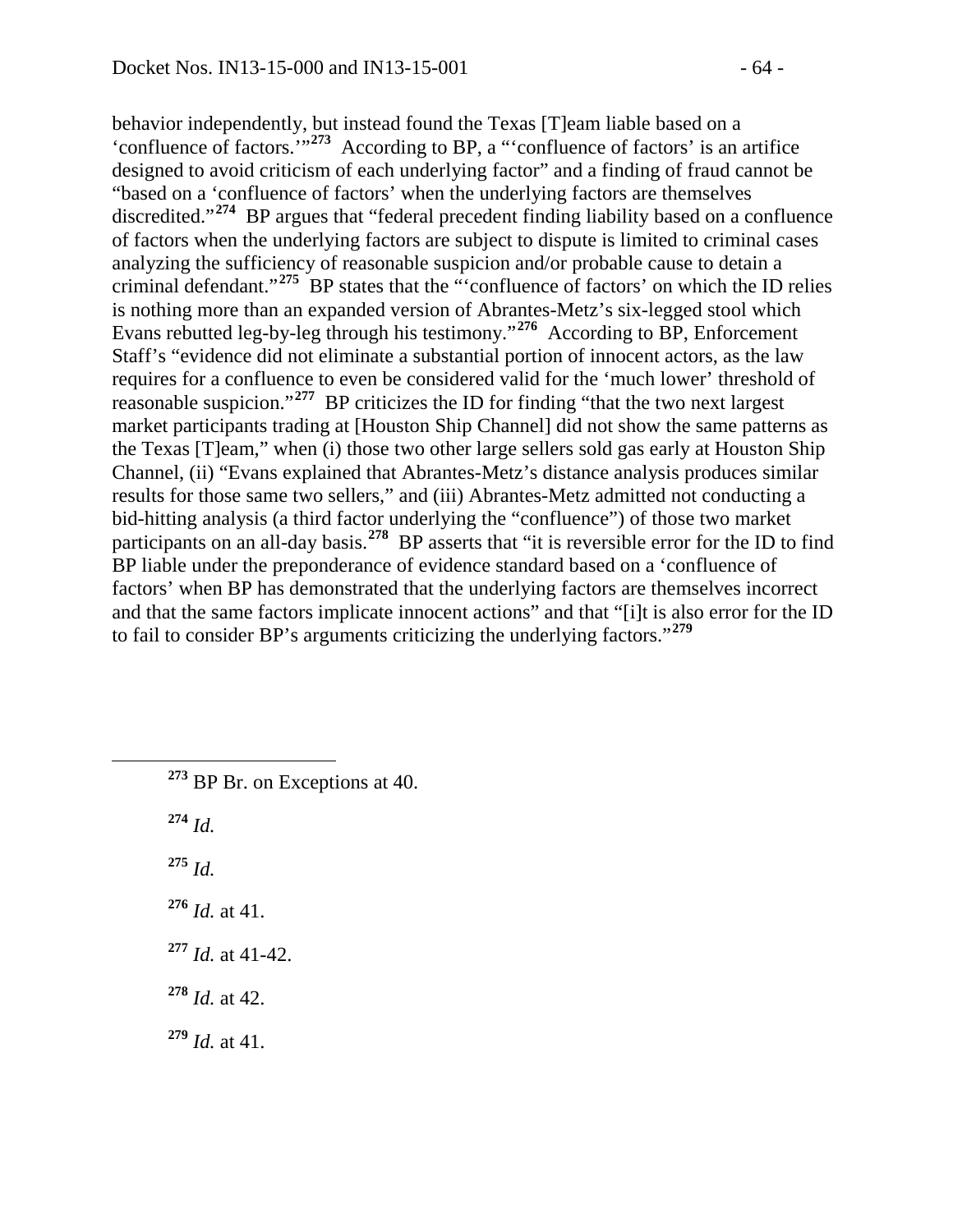## **c. Commission Determination**

140. Based on the totality of evidence, including evidence demonstrating BP's changed trading patterns during the Investigative Period, a lack of profitability associated with these new trading patterns, and no reasonable explanation for these changes, the ID reasonably found that the overwhelming inference to be drawn was that BP engaged in a scheme to artificially suppress the Houston Ship Channel *Gas Daily* index for the benefit of its financial positions. The Commission agrees with this finding.

141. Contrary to BP's assertions, BP's expert did not rebut "leg-by-leg" the evidence demonstrating BP's change in trading patterns during the Investigative Period. Rather, Enforcement Staff proved by a preponderance of the evidence that the Texas Team's conduct—which included uneconomic transport combined with early, volume-heavy selling at aggressively low prices at Houston Ship Channel during the Investigative Period—viewed together under the circumstances, constituted and furthered a scheme to artificially suppress the Houston Ship Channel *Gas Daily* index. For reasons stated herein, we also find that the ID reasonably distinguished the separate and isolated activities of other market participants from the manipulative scheme that BP was shown to have engaged in during the Investigative Period.

142. Nor does the ID's use of the phrase "confluence" to describe the collective actions constituting the scheme on which Enforcement Staff bases its claim of manipulation implicate legal doctrine relating to the reasonable suspicion and/or probable cause standard applied to detain a criminal defendant, as BP inaptly argues. This case involves proof of a manipulative scheme in violation of the Commission's Anti-Manipulation Rule. We, therefore, reject BP's invitation to review the ID's findings based on "reasonable suspicion" and "probable cause" doctrines of criminal law that have no apparent relevance here.

# **4. Other BP Exceptions**

143. BP raised various other arguments on exceptions relating to the ID's findings regarding manipulative conduct, which we address below.

# **a. Use of the Pre-Investigative Period for Comparison**

# **i. Initial Decision**

144. In finding a change in trading patterns from which to infer manipulation, the ID relied on a comparison of BP's trading conduct during the Investigative Period and the Pre-Investigative Period. The ID noted that Abrantes-Metz defined the Pre-Investigative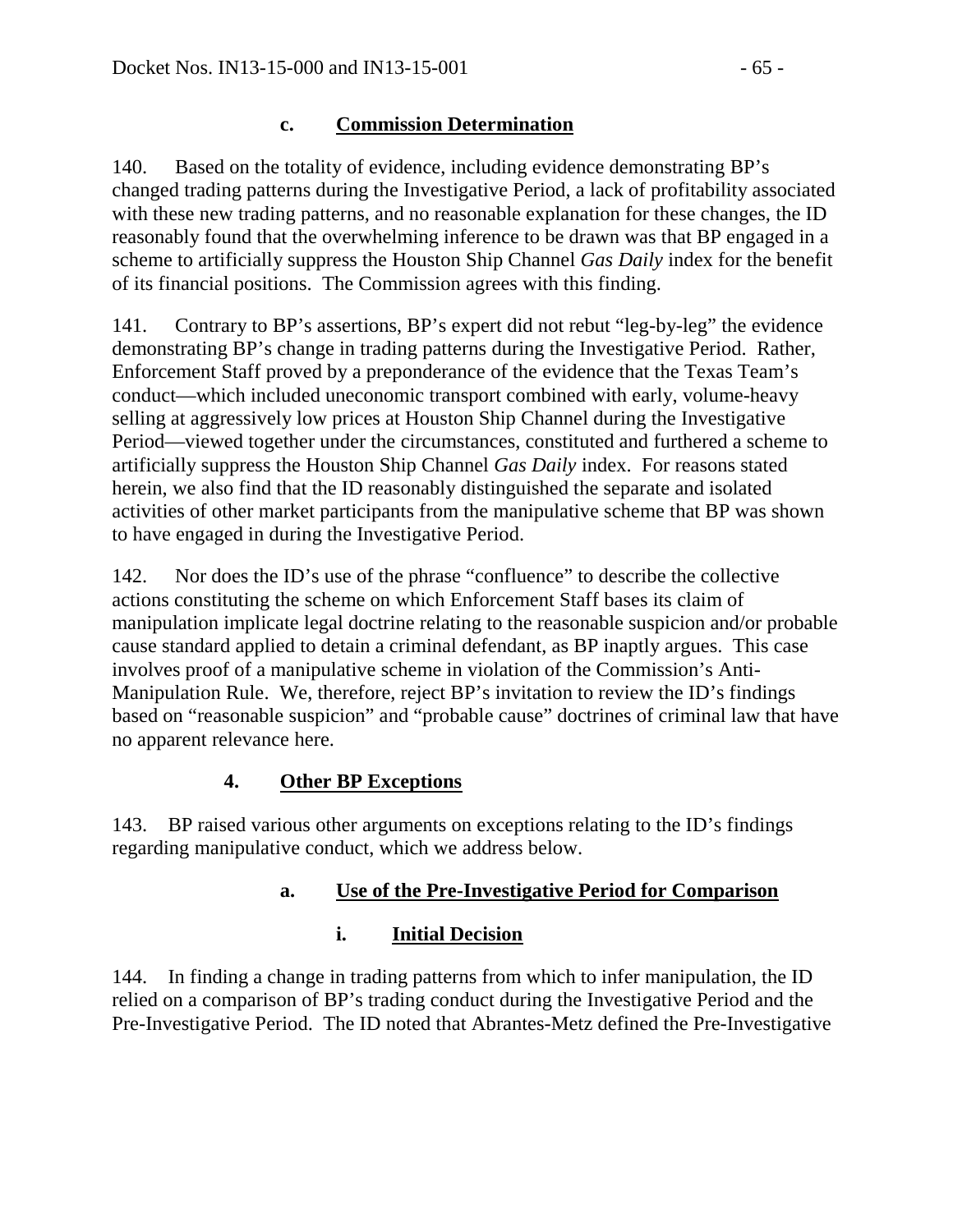Period as the trade dates from January 2, 2008 through September 10, 2008,**[280](#page-65-0)** and the Investigative Period as the trade dates from September 18, 2008 through November 25, 2008.**[281](#page-65-1)**

145. According to the ID, Abrantes-Metz excluded from her analysis the trade dates from September 11 through September 17, 2008 due to the effect of Hurricane Ike on market volumes.<sup>[282](#page-65-2)</sup> Abrantes-Metz also did not include pre-2008 dates in her analysis because: (1) bid and offer data on ICE only goes back to the beginning of 2008; (2) natural gas markets looked very different prior to 2008, and including this data in the analysis would have skewed the results; and (3) Comfort did not primarily trade Katy or Houston Ship Channel daily physical positions until January 2008.**[283](#page-65-3)**

# **ii. BP Exceptions**

146. BP contends that Enforcement Staff's "selective" Pre-Investigative Period is not representative of BP's trading behavior and, therefore, it was error for the ID to rely on it. BP argues that the ID did not address its critique of the unrepresentative sample size of the Pre-Investigative Period, which undermines Abrantes-Metz's conclusions.**[284](#page-65-4)**

147. BP contends that the ID incorrectly characterizes BP's witness Evans as arguing that an appropriate comparison period is impossible to find. BP asserts that it provided an appropriate time period using reliable data for every flawed analysis that Abrantes-Metz presented and the ID adopted. BP adds that its expert Evans testified about the impact of seasonality in gas markets and why one must consider comparable months when looking at the Texas Team's trading in the Investigative Period.**[285](#page-65-5)**

<span id="page-65-0"></span>148. BP further argues that the ID fails to address BP's rebuttal to the three reasons Abrantes-Metz stated for using the Pre-Investigative Period. First, BP states that ICE provided a substantial amount of useful data for prior years, and that bid and offer data were not necessary to conduct Abrantes-Metz's timing analysis. Second, BP argues that

<span id="page-65-5"></span><span id="page-65-4"></span><span id="page-65-3"></span><span id="page-65-2"></span><span id="page-65-1"></span> **<sup>280</sup>** ID at P 10 n.6. **<sup>281</sup>** *Id.* P 44 n.20. **<sup>282</sup>** *Id.* **<sup>283</sup>** *Id.* **<sup>284</sup>** BP Br. on Exceptions at 43-44. **<sup>285</sup>** *Id.* at 44-45.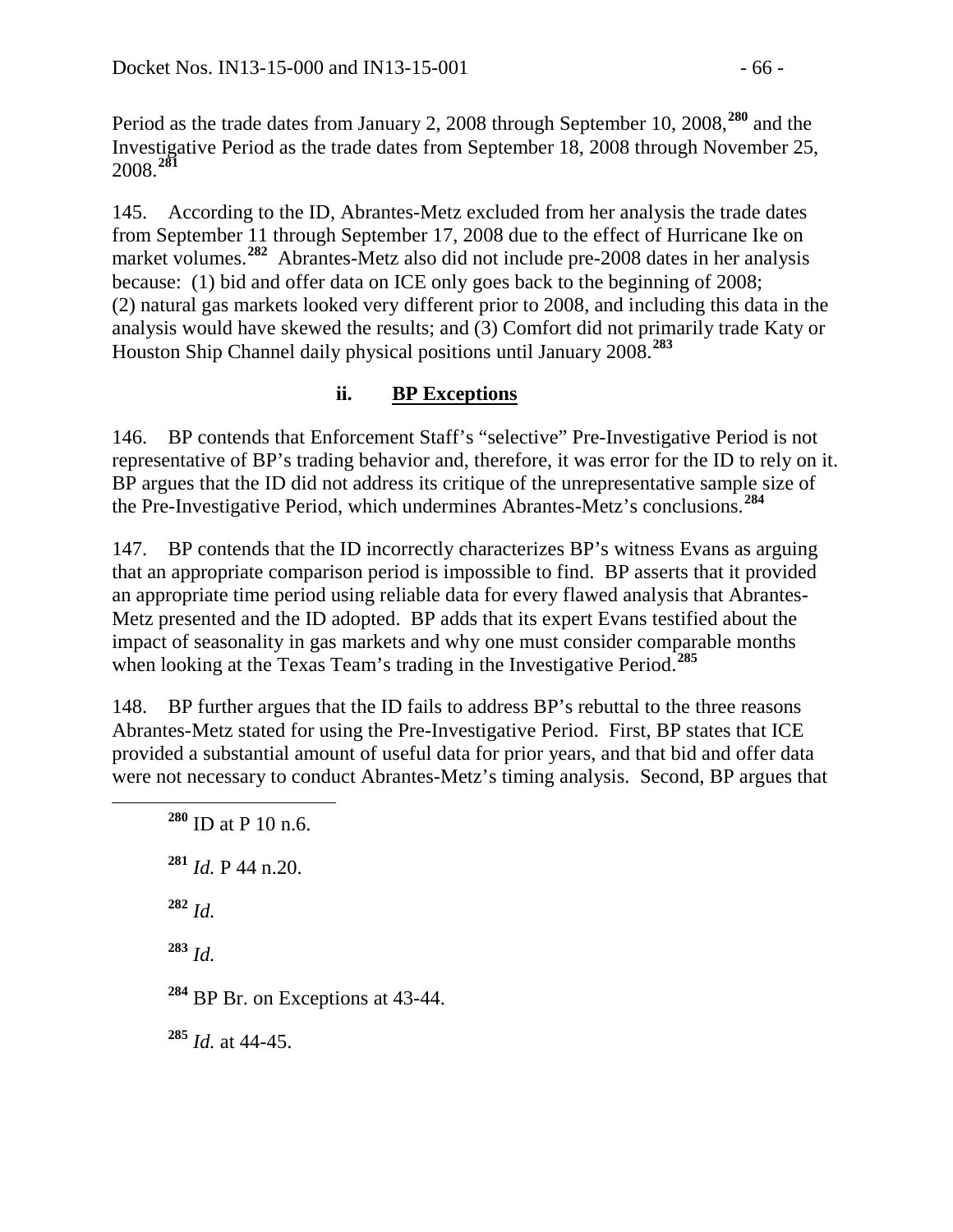Abrantes-Metz has no experience with natural gas, and offered no explanation or support for asserting that natural gas markets looked very different prior to 2008. Third, BP maintains that Abrantes-Metz inappropriately considered only the period when Comfort was trading in Texas, but such an analysis shouldn't exclude prior years' trading data simply because one of the traders was not a member of the trading team in those prior years.**[286](#page-66-0)**

### **iii. Commission Determination**

149. We disagree with BP. The record evidence supports the reasonableness of Enforcement Staff's selection of the Pre-Investigative Period. As Abrantes-Metz noted, changed trading patterns during a time period under examination can be one indication of manipulation. To determine if a change in trading patterns occurred, a control period must be selected during which no known manipulation occurred, but which is similar to the suspect period.**[287](#page-66-1)** Moreover, using a single time control period for multiple analyses allows for more uniform and reliable comparisons of data and avoids the potential to cherry pick results.**[288](#page-66-2)**

150. In this instance, Comfort executed 89 percent of the Texas Team's fixed price trades at Houston Ship Channel during the Investigative Period. Comfort became the Texas Team's primary Houston Ship Channel trader in January 2008 and also executed 87 percent of the Texas Team's trades at Katy and Houston Ship Channel during the Pre-Investigative Period.**[289](#page-66-3)** These facts provide an evidentiary basis for selecting the Pre-Investigative Period, which also started in January 2008, as the control period.**[290](#page-66-4)** Moreover, the ID noted that Abrantes-Metz extended several of her analyses, including her timing analysis, by using data from previous years, and also conducted "robustness checks" for other analyses with data from other time periods to confirm her results.**[291](#page-66-5)**

**<sup>286</sup>** *Id.* at 45-46.

**<sup>287</sup>** Ex. OE-211 at 27-28.

<span id="page-66-3"></span><span id="page-66-2"></span><span id="page-66-1"></span><span id="page-66-0"></span>**<sup>288</sup>** *See* ID at PP 42 n.19, 44 n.20. In contrast, BP appears to argue that each analysis of a specific alleged change in trading behavior during the Investigative Period should have its own appropriate time period to compare against. *See* BP Br. on Exceptions at 46-49.

**<sup>289</sup>** Ex. OE-211 at 29-30.

<span id="page-66-4"></span>**<sup>290</sup>** ID at 44 n.20.

<span id="page-66-5"></span>**<sup>291</sup>** *Id.* P 61. *See also* Ex. OE-211 at 26-34.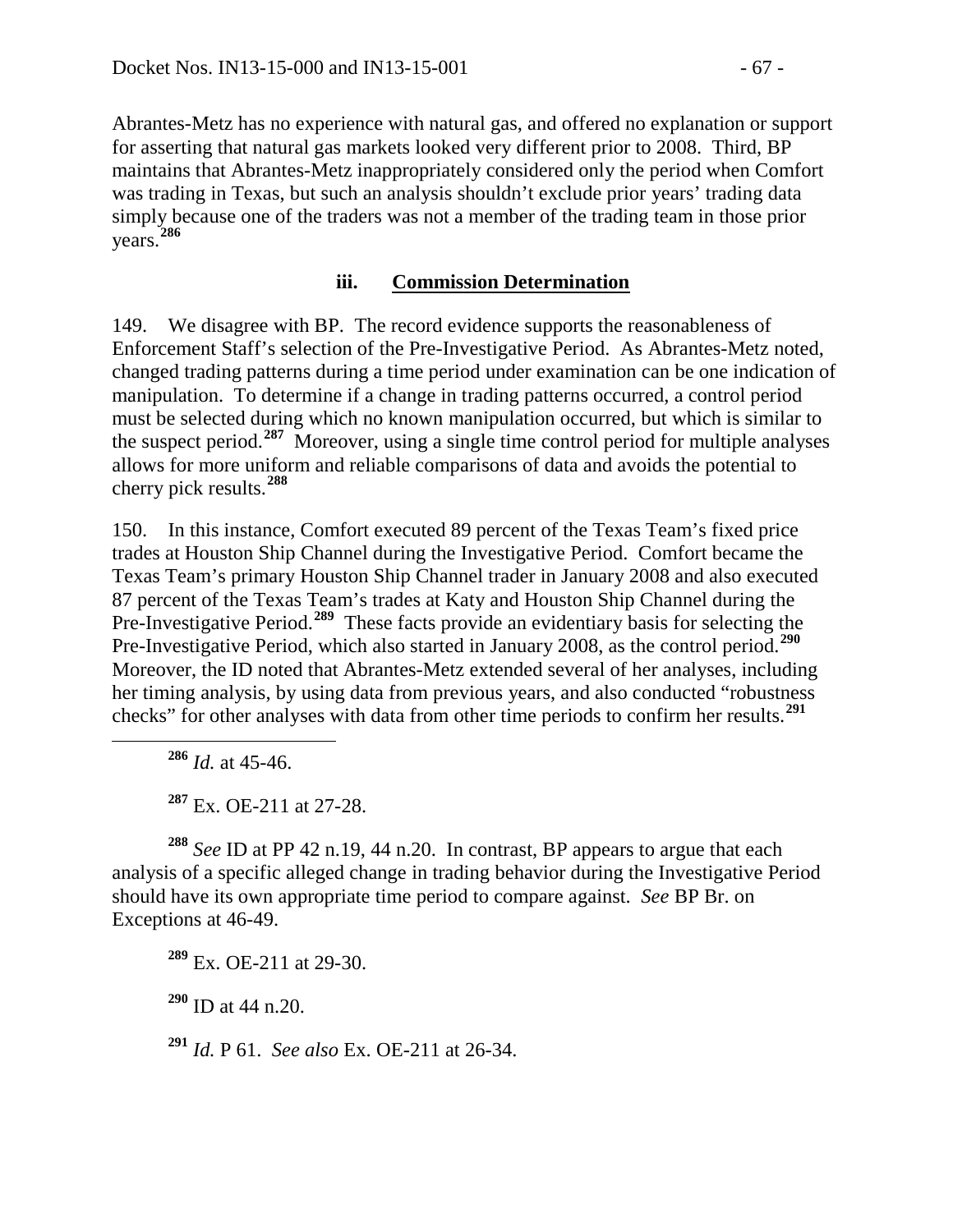Consequently, we find no error in the ID's acceptance of such a Pre-Investigative Period for comparison.

151. We also find the ID reasonably considered the evidence that BP's unsupported and generalized claim of "seasonality" was insufficient to warrant disregarding Enforcement Staff's Pre-Investigative Period in favor of some alternative comparison period of the same months in prior years.**[292](#page-67-0)**

# **b. Use of Katy Ship Sheets**

152. The Katy Ship Sheets are an excel spreadsheet, within which the Texas Team tracked daily physical transactions at Katy, Houston Ship Channel, and the amount of gas transported from Katy to Houston Ship Channel. In the "Transport Diff" cell of the spreadsheet, the Texas Team calculated net P&L from transporting natural gas from Katy to Houston Ship Channel.

### **i. Initial Decision**

153. The ID accepted evidence from Katy-Ship Sheets of increased transported volume during the Investigative Period as compared to the Pre-Investigative Period between Katy and Houston Ship Channel by the Texas Team.**[293](#page-67-1)** The ID also accepted Enforcement Staff's use of the "Transport Diff" cell in the Katy-Ship Sheets to determine whether the Texas Team was flowing gas economically during the Investigative Period.**[294](#page-67-2)** The ID recognized that the Texas Team used estimates of *Gas Daily* prices in the Katy-Ship Sheets to estimate their net physical P&L on next-day trades.<sup>[295](#page-67-3)</sup> Finally, the ID accepted the use of the Katy Ship Sheets by Enforcement Staff for purpose of

<span id="page-67-0"></span>**<sup>292</sup>** In particular, Enforcement Staff's expert Bergin testified that the mere presence of a particular season does not guide trading behavior and or transport utilization, while BP's trader Luskie testified that the spread is what dictates whether you flow or not flow, the real-time spread. *See* ID at P 63 (citing Ex. OE-161 at 39:14-18; Tr. 574:17-575:13; 584:7-25 (Luskie)).

<span id="page-67-1"></span>**<sup>293</sup>** ID at P 55.

<span id="page-67-2"></span>**<sup>294</sup>** *Id.* P 62 n.46.

<span id="page-67-3"></span>**<sup>295</sup>** *Id.* P 68 n.50.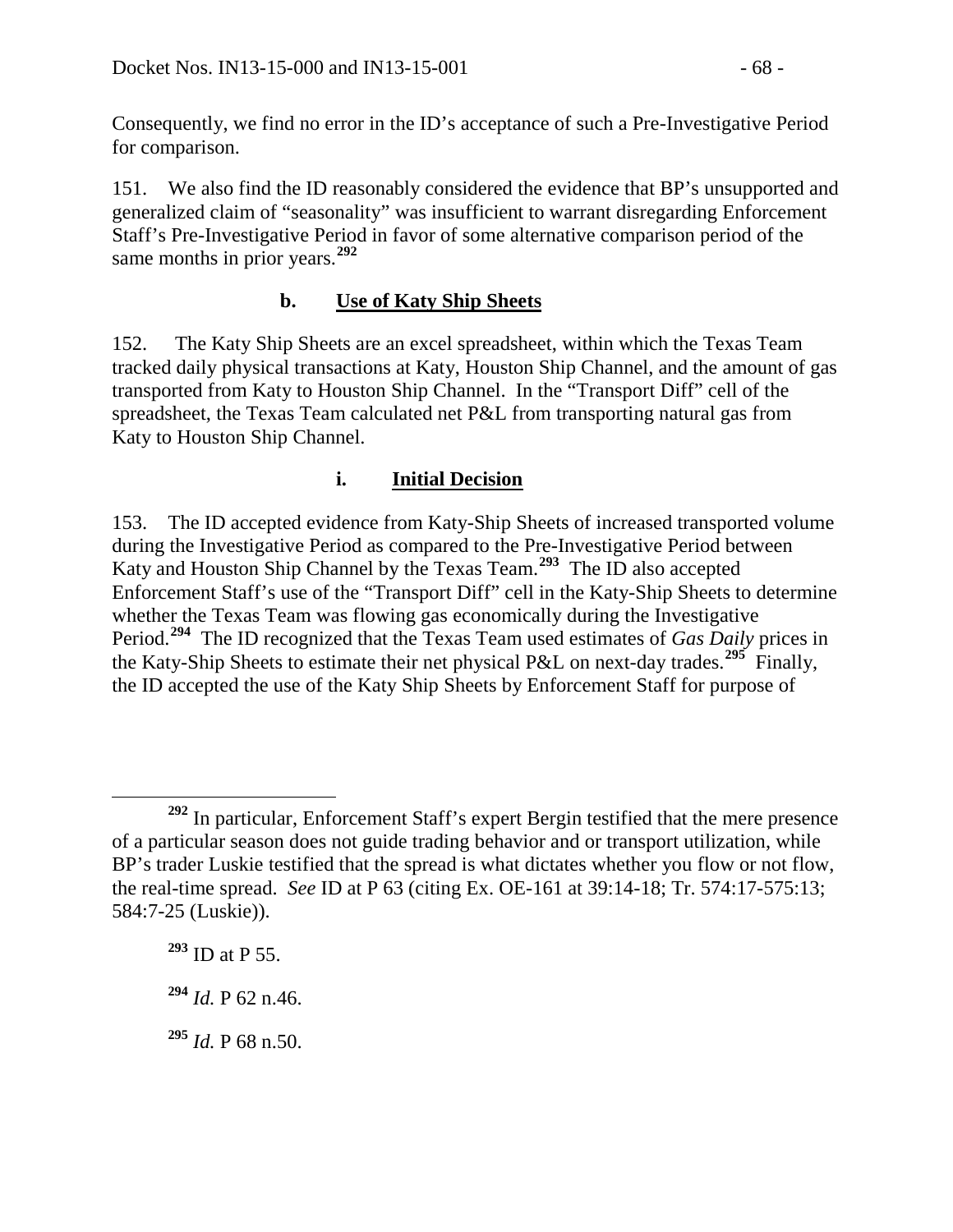calculating the Texas Team's cash P&L for the combined Katy and Houston Ship Channel locations and transport P&L, as well as their total physical P&L.**[296](#page-68-0)**

### **ii. BP Exceptions**

154. BP argues that ID erred by relying on the Katy-Ship Sheets for P&L computations. BP claims that the purpose of the Katy-Ship Sheet reports is to help traders track their daily physical positions and that the reports are inappropriate for P&L purposes.<sup>[297](#page-68-1)</sup> BP argues that alternative documentation is more appropriate to determine P&L and that documentation includes monthly mark-to-market reports and the "Texas Fun Sheets."**[298](#page-68-2)**

155. BP argues that Abrantes-Metz improperly used the daily transport P&L formula in the Katy Ship Sheets (i.e.*,* the "Transport Diff" cell) to determine whether the Texas Team was flowing gas less economically in the Investigative Period because that cell includes the flow of baseload gas. BP argues that the uneconomic flow of baseload gas cannot be considered part of the manipulative scheme because baseload deals have no role in forming the *Gas Daily* index, which is the index alleged to have been manipulated.**[299](#page-68-3)**

156. Likewise, BP argues that Abrantes-Metz's usage of the Katy-Ship Sheets in her analysis was improper because Katy-Ship Sheets included trades that were not executed on ICE and not included in the *Gas Daily* index.**[300](#page-68-4)**

### **iii. Commission Determination**

157. We find that the ID appropriately gave considerable weight to P&L calculations as they were used in Katy Ship Sheets based on (i) the record evidence that the reports were used by the Texas Team to estimate their losses and profits at Katy, Houston Ship Channel, and on their Houston Pipeline System transport in the next-day cash session; and (ii) Luskie's testimony that the P&L formulas embedded in the Katy Ship Sheets were the same formulas that BP's back office used (after the final *Gas Daily* prices were

<span id="page-68-1"></span><sup>297</sup> BP Br. on Exceptions at 65.

<span id="page-68-2"></span>**<sup>298</sup>** *Id.* at 66.

<span id="page-68-3"></span>**<sup>299</sup>** *Id.*

<span id="page-68-4"></span>**<sup>300</sup>** *Id.* at 67.

<span id="page-68-0"></span>**<sup>296</sup>** *Id.* P 119 n.94.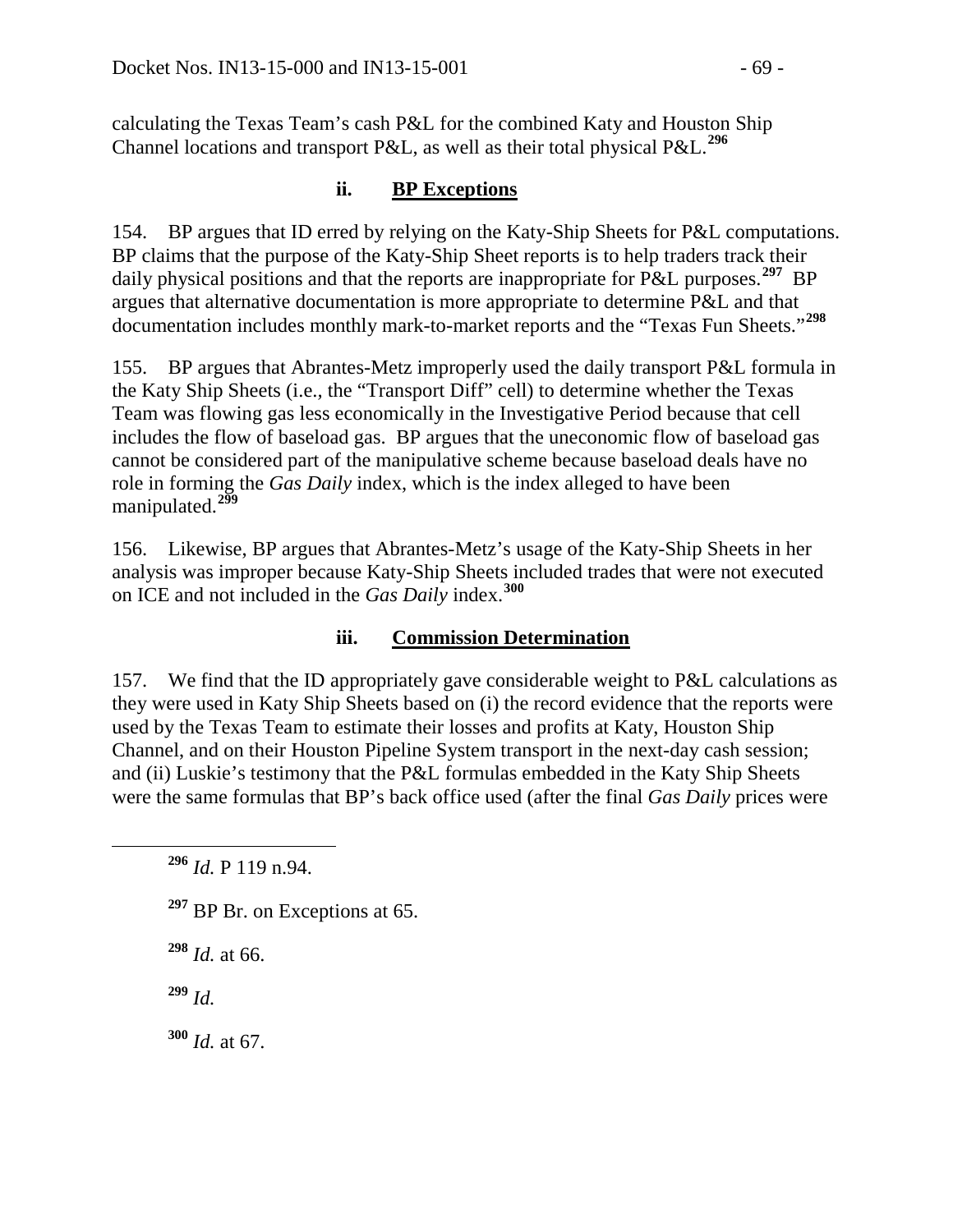published) to "roll" the Texas Team's next-day physical gas trading results into an aggregate P&L that included all of the Texas Team's other "cash" positions.**[301](#page-69-0)**

158. We affirm the ID's determination that Abrantes-Metz did not err when using the "Transport Diff" cell in the Katy-Ship Sheets for calculating transportation P&L. The cell calculates transportation P&L by first taking the difference between estimated Houston Ship Channel and Katy *Gas Daily* averages. Next, it subtracts cost of transport between Katy and Houston Ship Channel. Finally, it multiplies the *Gas Daily* spread that is adjusted for the cost of transport by the volume of transported gas between those two locations. BP argues that the volume of transported gas figure used in that calculation contains some amount of baseload gas, which is not a factor in the formation of *Gas Daily* index. As Enforcement Staff points out, BP's argument does not undermine the validity of the methodology used in the "Transport Diff" cell for the purposes of assessing economic flow of gas between Katy and Houston Ship Channel. The profitmaximizing decision to flow gas between those two locations, be it baseload or next-day, should still be based on daily prices. The Texas Team always had the option to turn off transport, and sell baseload or next-day gas at Katy, thus removing baseload gas from transport volumes would be inappropriate when assessing whether the Texas Team transport decisions were economic.**[302](#page-69-1)**

159. Similarly, BP argues that some of the transactions in the Katy Ship Sheets reflected a transfer among BP affiliates and those transactions could not be executed on ICE and not included in the *Gas Daily* index. BP points out that one of twenty-nine transactions that the Texas Team completed on October 3, 2008 was a transaction among

BP affiliates and therefore should not be included in Abrantes-Metz's analysis.**[303](#page-69-2)** While Abrantes-Metz conceded BP's point, she also testified that during the Investigative Period almost all of BP's sales were executed on ICE and points out that inter-affiliate transactions were present during both the Pre-Investigative Period and the Investigative Period, suggesting that the number of those types of transactions is small and their

**<sup>301</sup>** ID at P 119 n.94.

**<sup>302</sup>** *Id.* P 62 n.46.

<span id="page-69-2"></span><span id="page-69-1"></span><span id="page-69-0"></span>**<sup>303</sup>** BP Br. on Exceptions at 67 (citing Tr. 1939:11-21 (Abrantes-Metz)). The testimony cited by BP identifies transactions among BP affiliates as those transactions in Katy Ship Sheets where under counterparty column instead of counterparty name one sees a word "asset."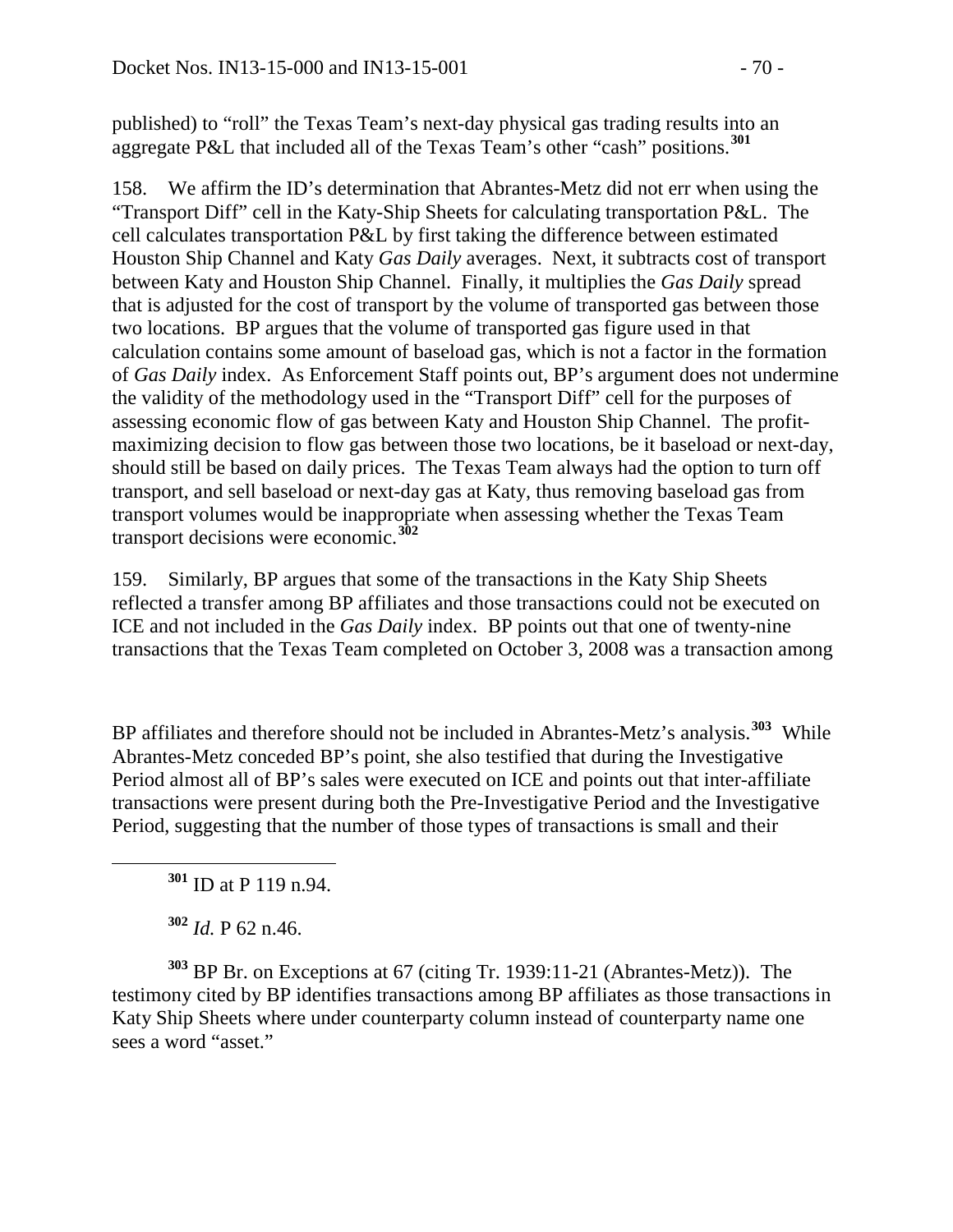frequency is not different between compared periods, which makes their inclusion in the analysis that aims to show difference between Pre-Investigative Period and Investigative Periods inconsequential.**[304](#page-70-0)** We agree with those conclusions.

### **c. BP's Rebuttal Evidence of Trading at Alternative Locations, at Other Times, and by Other Market Participants**

160. BP argues that the ID, in accepting Enforcement Staff's claim of manipulative conduct, overlooked or erroneously rejected three types of rebuttal evidence: BP's similar trading at other locations (i.e., Katy) during the Investigative Period, other market participants' similar trading at Houston Ship Channel during the Investigative Period, and BP's historical trading at Houston Ship Channel.

161. BP contends that to credibly attribute BP's trading and transport activity during the Investigative Period to a manipulative scheme to suppress prices at Houston Ship Channel, the Commission must find an absence of such activity at alternative trading locations, at other times, and by other market participants—all instances where BP claims no such manipulation is alleged.**[305](#page-70-1)**

162. First, BP asserts that the Texas Team's next-day selling behavior at Houston Ship Channel is not indicative of manipulation because they were engaged in similar conduct at Katy. In particular, BP asserts that "the ID ignores that the Texas [T]eam increased its percentage of fixed-price sales at Katy more that it increased its percentage at [Houston Ship Channel] during the [Investigative Period]," and that "BP's rate of bid-hitting at Katy increased even more than the rate of bid-hitting at [Houston Ship Channel]."**[306](#page-70-2)** BP also faults the ID for disregarding Evans's "earliness" rebuttal without explanation in which, according to BP, "Evans demonstrated that the overall earliness of trades by BP at [Houston Ship Channel] in the [Investigative Period] was less than its earliness at the composite of the Katy Oasis and Katy Enstor locations."**[307](#page-70-3)**

<span id="page-70-0"></span>163. Second, BP argues that four of the Texas Team's changed trading patterns on which the ID relies were entirely consistent with its conduct over a longer timeframe. In

<span id="page-70-1"></span>**<sup>305</sup>** *See, e.g.*, BP Br. on Exceptions at 32 n.158.

<span id="page-70-2"></span>**<sup>306</sup>** *Id.* at 53.

<span id="page-70-3"></span>**<sup>307</sup>***Id.*

**<sup>304</sup>** Tr. 1940:2-18 (Abrantes-Metz).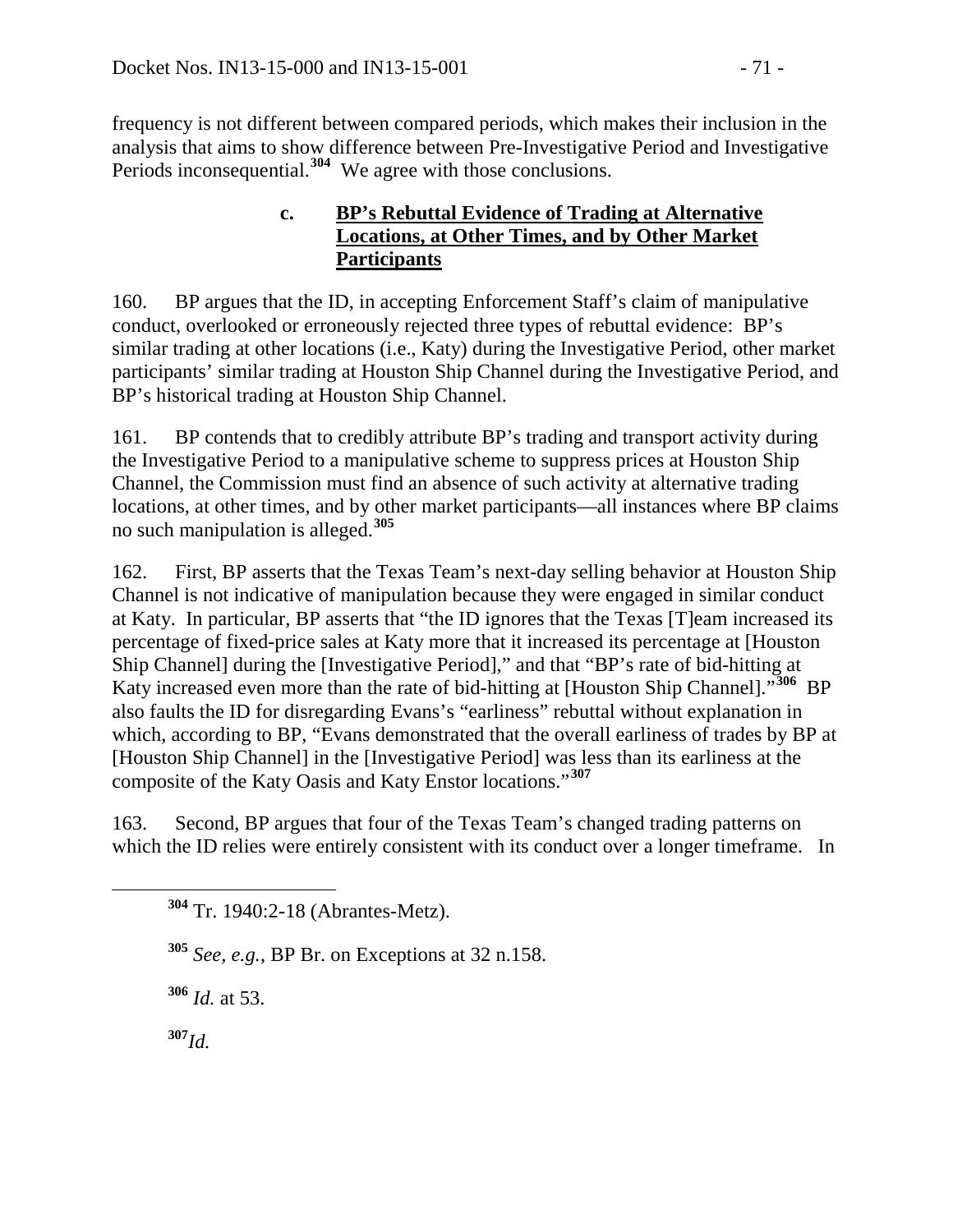particular, BP argues that the Texas Team's "transport utilization in the [Investigative Period] was consistent with its historical utilization," that "BP's fixed priced sales were entirely consistent with BP's fixed-price sales at *various points* in 2006, 2007, 2009, 2010, and 2011," that "BP's bid-hitting rate at [Houston Ship Channel] was similar or higher in *numerous other* periods," and that "its timing of trades at [Houston Ship Channel] . . . during the [Investigative Period] was comparable to its *historical timing* of trades."**[308](#page-71-0)**

164. BP further argues that Enforcement Staff's expert Abrantes-Metz actually demonstrated that the Texas Team's trading in the Investigative Period was consistent with its trading in prior periods. Citing Table 1.A from Abrantes-Metz's rebuttal testimony in which she extended her analysis to include data dating back to 2007, BP argues that its trading at Houston Ship Channel during the Investigative Period was similar to its trading in 2007 with respect to seven different metrics Abrantes-Metz used.**[309](#page-71-1)**

165. Third, BP argues that the ID fails to consider whether other market participants at Houston Ship Channel traded in a similar manner to the Texas Team during the Investigative Period.**[310](#page-71-2)** In particular, BP asserts that "Abrantes-Metz failed to even consider whether BP's fixed-price sales volume was consistent with the trading of other large market participants that were making sales at Katy and [Houston Ship Channel]," that "other market participants did increase their bid-hitting at a rate more than the Texas [T]eam," and that "other market participants increased their offer distance in the [Investigative Period], just as BP did."**[311](#page-71-3)**

### **i. Commission Determination**

166. For the reasons already stated in the discussions above addressing each of the Texas Team's eight changes in trading behavior at Houston Ship Channel during the Investigative Period, we find BP's individual pieces of rebuttal evidence to be unpersuasive.**[312](#page-71-4)** Also, even if BP could convincingly show—as it argues it did in its

**<sup>308</sup>** *Id.* at 46-49 & nn.225-226 (emphasis added).

<span id="page-71-3"></span><span id="page-71-2"></span><span id="page-71-1"></span><span id="page-71-0"></span>**<sup>309</sup>** *Id.* at 49-50. Generally, these metrics measure the Texas Team's trading and transport volumes and various aspects of the timing of its trades.

**<sup>310</sup>** *Id.* at 50.

**<sup>311</sup>** *Id.* at 50-52.

<span id="page-71-4"></span>**<sup>312</sup>** We disagree with BP that its trading at Houston Ship Channel during the

(continued...)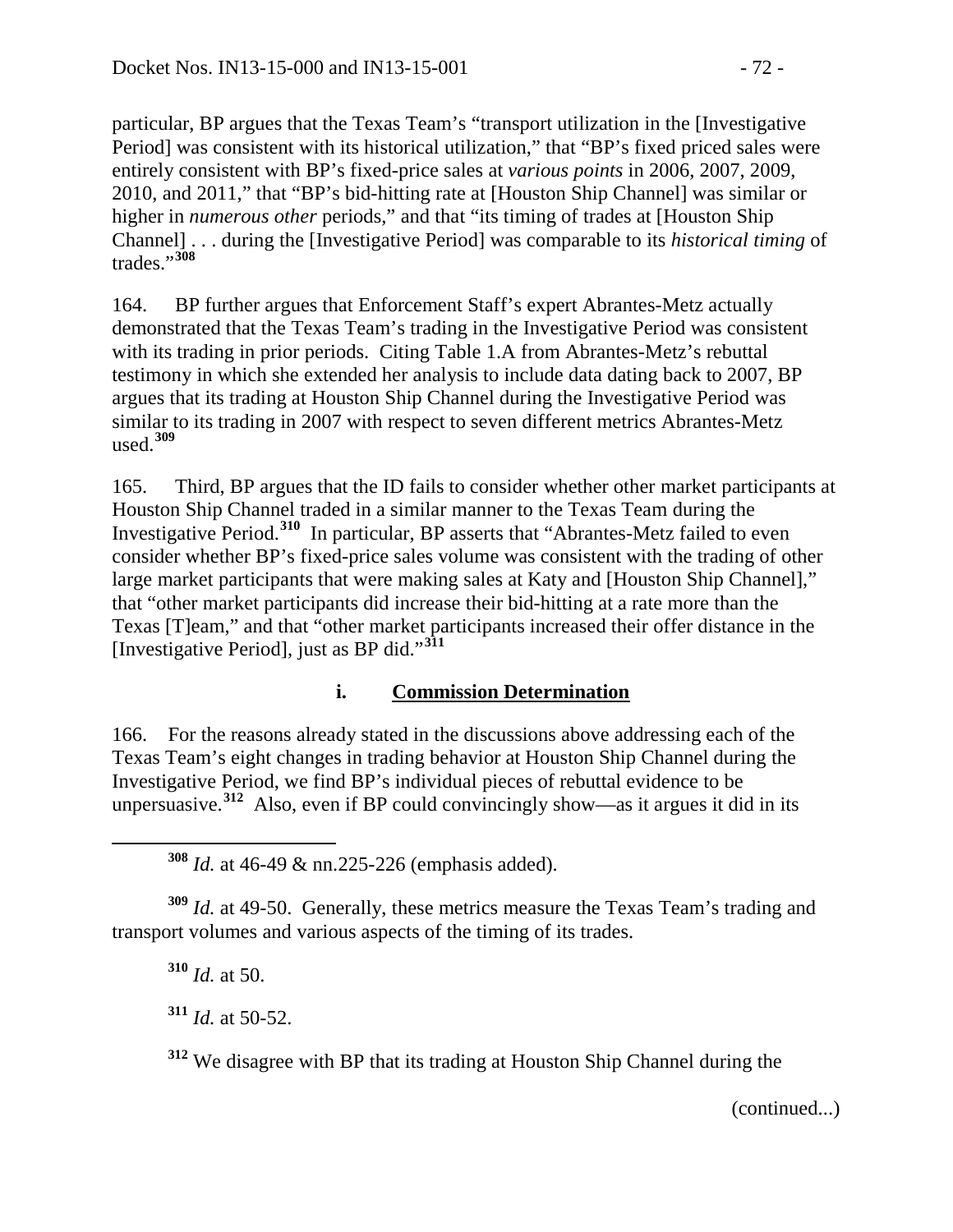exceptions—that it engaged in some similar conduct at other locations or at other times, or that there was similar conduct by other market participants, this would not negate Enforcement Staff's proof of a scheme at Houston Ship Channel during the Investigative Period. As the Commission previously stated, "[t]rades undertaken solely for bona fide economic purposes are not violative of the section 1c.1 of the Commission's regulations, but the very same trades, if intended to manipulate the market, are indeed prohibited."**[313](#page-72-0)** Based on the totality of evidence presented at the hearing, the ID found, and we concur, that by its collective actions BP engaged in a scheme that was intended to artificially depress the Houston Ship Channel *Gas Daily* index to benefit its financial positions.

### **d. Non-Manipulative Alternative Explanations**

167. The Commission previously stated that BP may present evidence as to its business purpose, which will be considered along with Enforcement Staff's evidence of manipulation in determining whether a claim for manipulation has been established.**[314](#page-72-1)**

### **i. Initial Decision**

168. The ID found BP made only unsubstantiated claims of business reasons to explain the changes in the Texas Team's trading behavior at Houston Ship Channel and use of Houston Pipeline System transport.**[315](#page-72-2)**

### **ii. BP Exceptions**

169. BP argues that the ID ignored evidence that two hurricanes and the 2008 credit crisis affected the Texas Team's trading during the Investigative Period by reducing baseload demand at Houston Ship Channel and by restricting the potential counterparties with whom BP could trade, respectively.<sup>[316](#page-72-3)</sup> BP argues that the ID incorrectly adopts

 $\overline{a}$ Investigative Period was similar to its trading in 2007 with respect to seven different metrics used by Abrantes-Metz. These metrics, as visually displayed in Table 1.A of Abrantes-Metz's rebuttal analysis, do not point to a consistent pattern in trading behavior that occurred simultaneously at any one timeframe in 2007, unlike what is demonstrated during the Investigative Period. *See* Ex. OE-211 at 17-20.

<span id="page-72-0"></span>**<sup>313</sup>** Hearing Order at P 42.

<span id="page-72-1"></span>**<sup>314</sup>** *Id.*

<span id="page-72-2"></span>**<sup>315</sup>** *See, e.g*., ID at PP 63, 77, 125.

<span id="page-72-3"></span>**<sup>316</sup>** BP Br. on Exceptions at 63-65. In addition, BP points to seasonality

(continued...)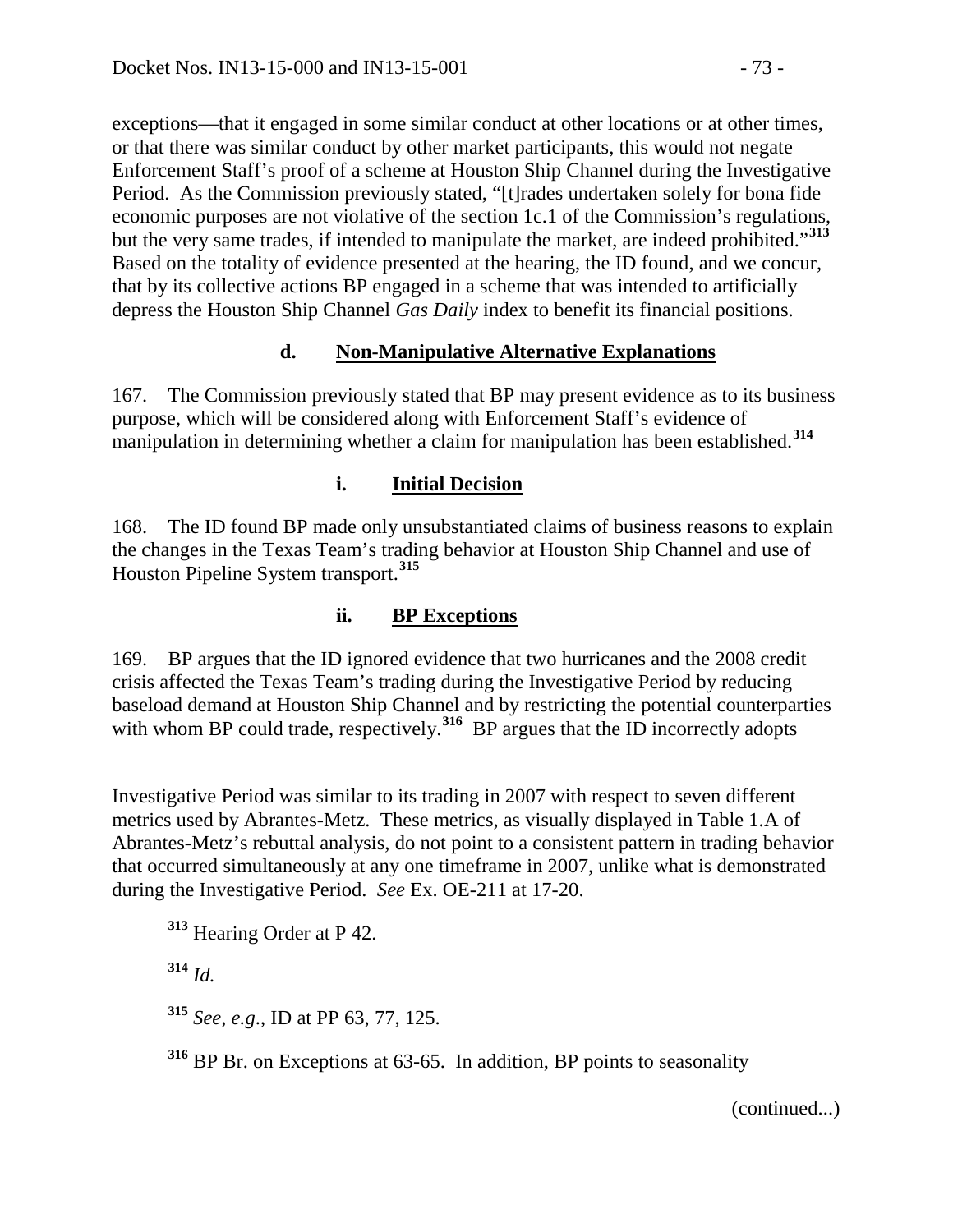Bergin's testimony by concluding that the credit crisis had no impact, because the ID only evaluated the number of potential counterparties (which did not change) and did not consider who the counterparties might be and the extent to which they could actively trade with BP or have a need for natural gas. BP further argues that the ID ignored testimony that companies were cancelling contracts and that counterparties were losing credit ratings and were unable to meet credit standards.**[317](#page-73-0)**

170. BP also argues that the ID ignored evidence that Hurricanes Gustav and Ike had an impact on the Texas Team' trading by reducing baseload demand at Houston Ship Channel. BP submits that the ID erroneously relied on Bergin's testimony and failed to engage in any meaningful analysis, despite Bergin's acknowledgement that Hurricane Ike affected natural gas markets. BP adds that the ID cited to Nesha Barnhart's (Barnhart) testimony that Hurricane Gustav had no impacts on points for which she was responsible, but the ID ignored that Barnhart stated she could not speak for Comfort or the points at which he traded.**[318](#page-73-1)**

### **iii. Commission Determination**

171. We find that the ID considered, and reasonably rejected, BP's evidence regarding the effects of the 2008 financial crisis and two hurricanes as insufficient to explain the Texas Team's change in trading behavior during the Investigative Period. While BP makes general assertions in its brief that these events affected the Texas Team's trading, BP fails to connect the impact of these events to the changes in trading behavior that Abrantes-Metz identifies. For example, BP does not explain or demonstrate how a change in who the Texas Team's counterparties might have been after the 2008 financial crisis caused the Texas Team to become the seller with the largest market share of nextday, fixed price sales at Houston Ship Channel or why the Texas Team shifted to selling higher volumes at Houston Ship Channel earlier in the trading day.

 $\overline{a}$ and baseload positions as possible alternative explanations for the behavior of the Texas Team during the Investigative Period. We address seasonality and baseload as they are raised by BP earlier in this order. *See supra* PP 106-107, 127, 151, 158; *see also infra* PP 169-172.

<span id="page-73-1"></span><span id="page-73-0"></span>**<sup>317</sup>** BP also faults the ID for ignoring Bergin's admission at trial that he did not consider all available data in conducting a credit analysis. *See* BP Br. on Exceptions at 63. BP, however, fails to explain how such data would have altered Bergin's conclusions.

**<sup>318</sup>** *Id.* at 64-65.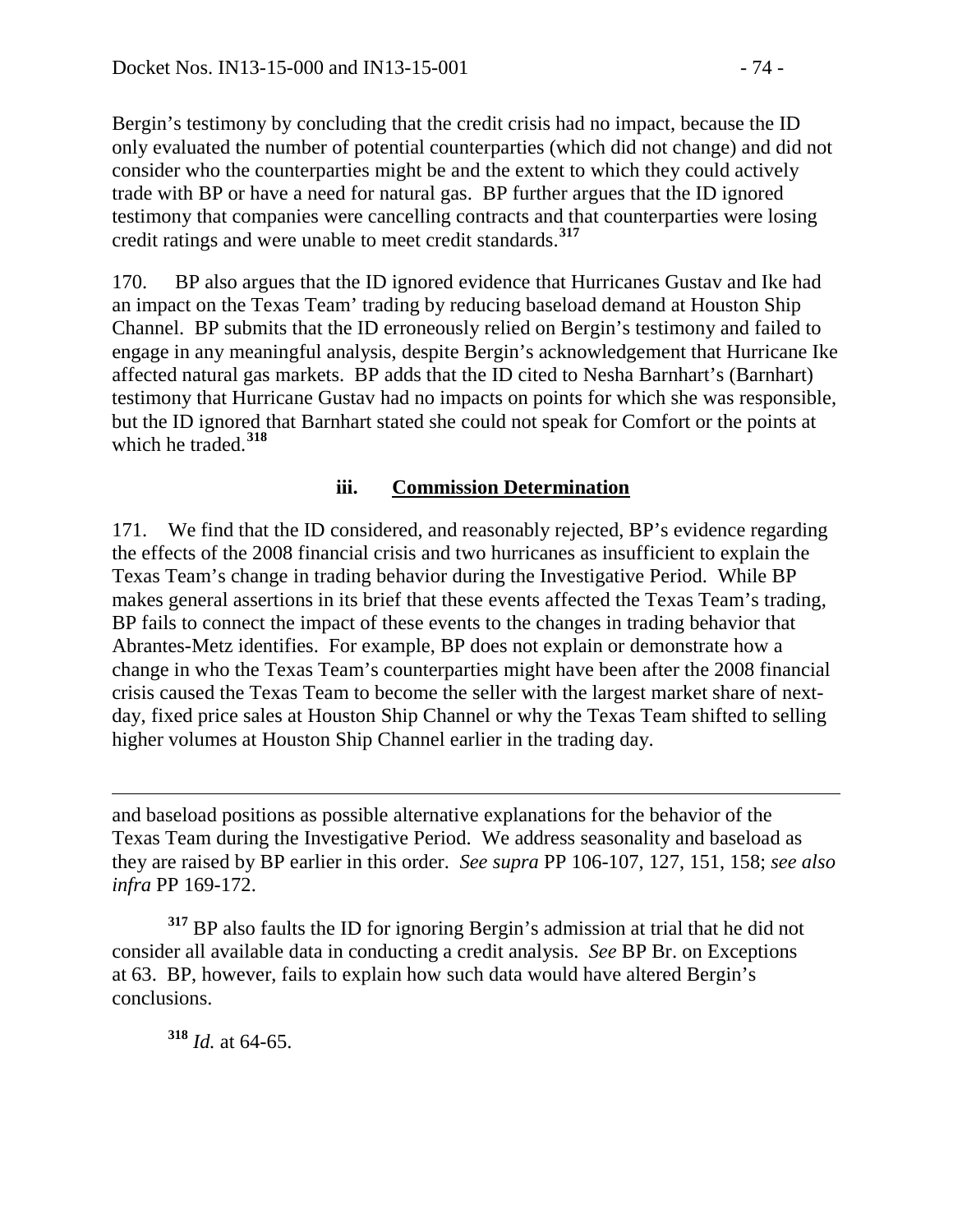172. Accordingly, the ID correctly concluded that there was no evidence that the hurricanes "materially impact[ed] the Texas Team's trading in the [Investigative Period], or their [Houston Ship Channel] and Katy physical baseload positions through October and November 2008."**[319](#page-74-0)** And while BP cites to a *Platts Gas Daily* article describing the financial crisis and a general reduction in the credit-worthiness of counterparties, BP offers no evidence of any actual impact of the credit crisis on the Texas Team's next-day physical trading.

# **e. Findings on Credibility of Witnesses**

# **i. Initial Decision**

173. In the ID, the ALJ gave Abrantes-Metz's testimony "significant"**[320](#page-74-1)** and "considerable"<sup>[321](#page-74-2)</sup> weight, and Bergin's testimony "significant"<sup>[322](#page-74-3)</sup> and "substantial"<sup>[323](#page-74-4)</sup> weight, while concluding that Evans's testimony "is not given any weight."<sup>[324](#page-74-5)</sup>

# **ii. BP Exceptions**

174. BP argues that the ID's determinations regarding the credibility of BP's witness Evans and Enforcement Staff's witnesses "are patently unreasonable and warrant no deference."**[325](#page-74-6)** BP asserts that the "[t]he ID ignores almost all of BP's arguments by affording Evans no weight and determining that [Enforcement Staff's] witnesses were credible and worthy of substantial weight."**[326](#page-74-7)**

<span id="page-74-0"></span>**<sup>319</sup>** ID at P 63.

<span id="page-74-1"></span>**<sup>320</sup>** *Id.* P 194.

<span id="page-74-2"></span>**<sup>321</sup>** *Id.* P 68.

<span id="page-74-3"></span>**<sup>322</sup>** *Id.* PP 127, n.109, 164, 172 n.121.

<span id="page-74-4"></span>**<sup>323</sup>** *Id.* P 117.

<span id="page-74-5"></span> $324$  *Id.* P 62 n.52.

<span id="page-74-6"></span>**<sup>325</sup>** BP Br. on Exceptions at 54.

<span id="page-74-7"></span>**<sup>326</sup>** *Id.*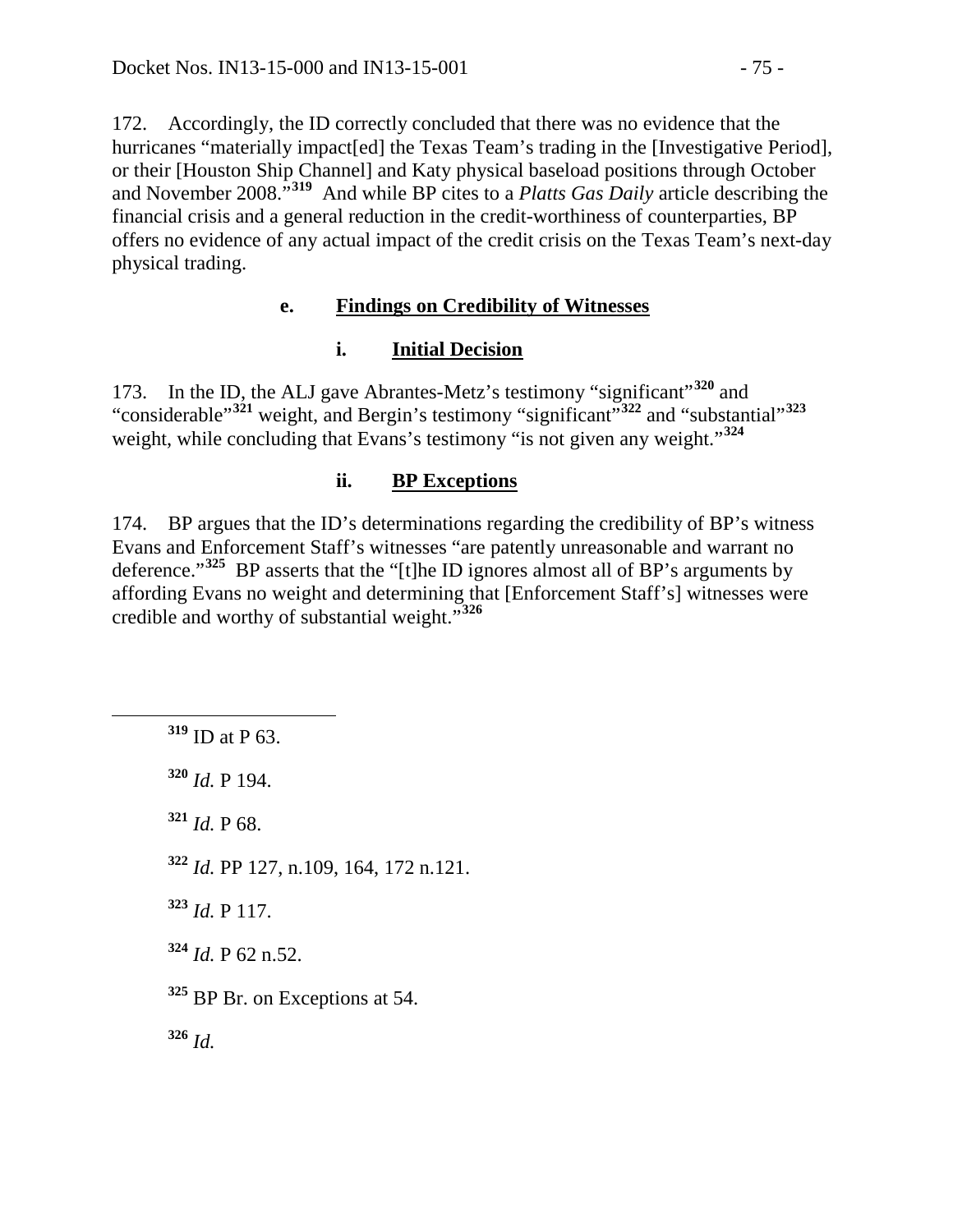175. In considering the evidence presented, the ALJ "is entitled to deference with regard to the credibility of witnesses and evidence, and the amount of weight to be accorded to particular testimony or evidence."**[327](#page-75-0)** In particular, "the trier of fact is in the best position to evaluate such elusive factors as motive or intent," which "hinge[] entirely upon the degree of credibility to be accorded the testimony of interested witnesses."**[328](#page-75-1)** BP has not demonstrated that the ID's credibility determinations were erroneous, and we therefore reject BP's assertion that those determinations "warrant no deference." On the contrary, the record here shows that the ID thoroughly considered the evidence and each witness' testimony before determining to give Abrantes-Metz's testimony and Bergin's testimony "significant weight<sup>"[329](#page-75-2)</sup> and concluding that "Evans['] testimony is not given any weight."**[330](#page-75-3)** Accordingly, we affirm the ID's credibility determinations.

176. According to BP, the ID's decision that Evans's testimony was "not given any weight" was based on: "(i) Evans's education compared to Abrantes-Metz's education; (ii) instances where the ID found Evans and other witnesses to not be in full agreement; and (iii) a determination that Evans did not disprove [Enforcement Staff's] allegations."**[331](#page-75-4)** BP argues that the "ID errs in failing to consider Evans' experience,"**[332](#page-75-5)**

<span id="page-75-0"></span> **<sup>327</sup>** *Entergy Services, Inc*., 130 FERC ¶ 61,023, at P 53 n.66 (2010). *See also El Paso Natural Gas Co*., 67 FERC ¶ 61,327, at 62,156 (1994).

<span id="page-75-1"></span>**<sup>328</sup>** *Williams Natural Gas Co*., 41 FERC ¶ 61,037, at 61,095 (1987) (quoting *Pennzoil Co. v. FERC*, 789 F.2d 1128, 1135 (5th Cir. 1986)). *See also Penasquitos Village, Inc. v. NLRB*, 565 F.2d 1074, 1078-79 (9th Cir. 1977) ("Weight is given the administrative law judge's determinations of credibility for the obvious reason that he or she sees the witnesses and hears them testify . . . All aspects of the witnesses' demeanor . . . may convince the observing trial judge that the witness is testifying truthfully or falsely. These same very important factors, however, are entirely unavailable to a reader of the transcript.") (internal quotations omitted).

<span id="page-75-5"></span><span id="page-75-2"></span>**<sup>329</sup>** *See, e.g.*, ID at P 194 ("Dr. Abrantes-Metz testimony is given significant weight."); *id.* P 127 ("Bergin's testimony is given significant weight."); *id.* P 68 ("Dr. Abrantes-Metz's testimony is given considerable weight."); *id.* P 117 ("Bergin's testimony is given substantial weight."); *id.* P 164 ("Bergin's testimony is given significant weight.").

<span id="page-75-3"></span>**<sup>330</sup>** *Id.* P 68 n.52.

<span id="page-75-4"></span><sup>331</sup> BP Br. on Exceptions at 55-56.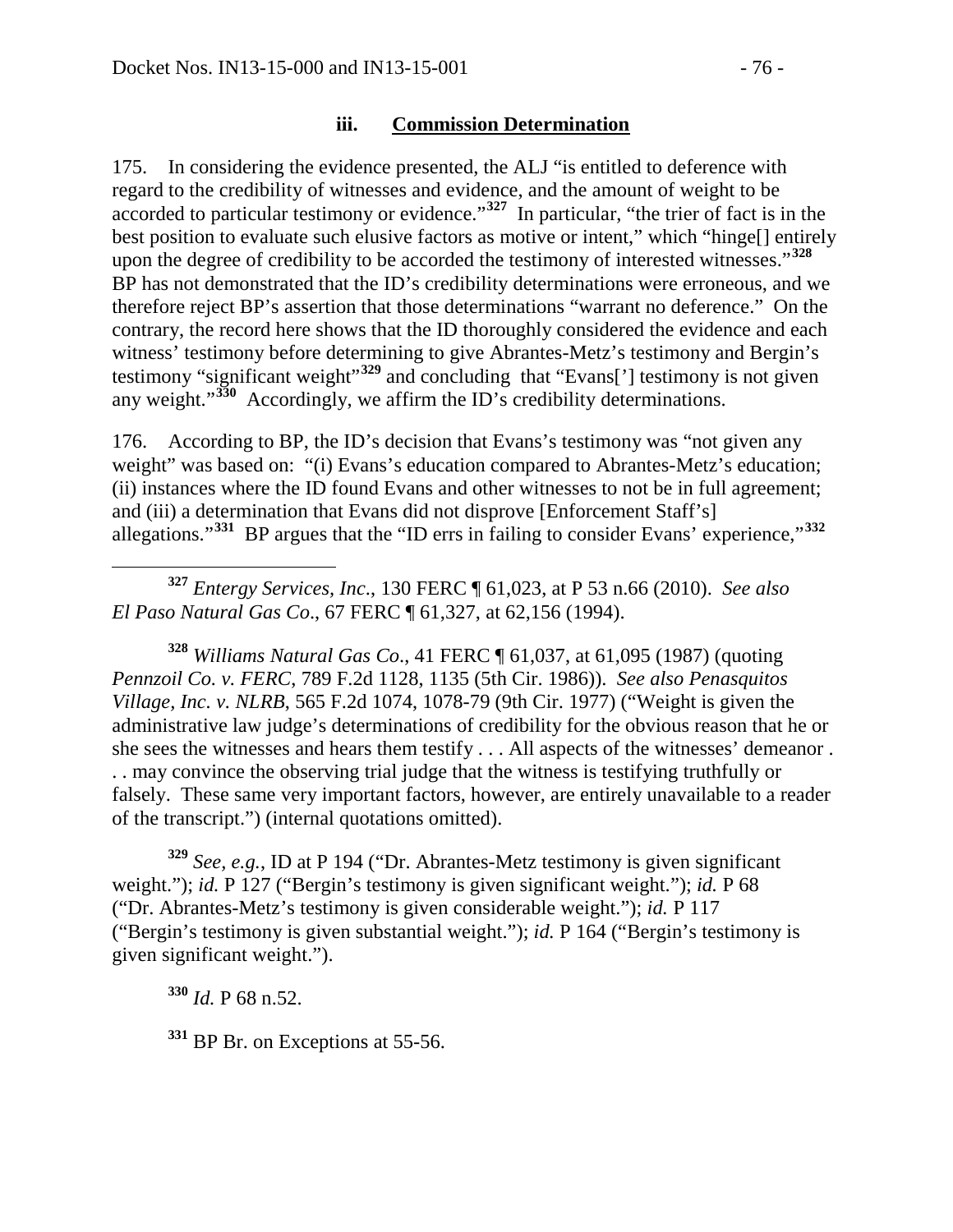failing to address BP's criticisms of Bergin and Abrantes-Metz,**[333](#page-76-0)** and failing to consider how Bergin's pursuit of employment at BP impacts his credibility.**[334](#page-76-1)**

177. Notably, BP does not take issue with what it identifies as the second and third bases for the ID's determination to not afford Evans's testimony any weight—the instances where Evans and other witnesses contradicted each other and the determination that Evans did not disprove Enforcement Staff's allegations. These factors provide substantial support for the ID's credibility determination. As the ID notes, BP's traders contradicted Evans's descriptions of natural gas market trading at least three times.**[335](#page-76-2)** First, Evans claimed that a trader would consider a market with a wide bid/offer spread to be a viable comparison to a market with a narrow spread, but Luskie disagreed. Second, Luskie acknowledged that BP's Texas Team traders measured their next-day fixed-price P&L at Houston Ship Channel and Katy against each location's *Gas Daily* index price, which contradicted Evans's assertion that measuring P&L against the *Gas Daily* index is only relevant when a trader sells gas that was purchased at an index price, and is otherwise insufficient for any other aspect of a trader's book. Third, Evans claimed that offers at Katy were irrelevant when he criticized Abrantes-Metz's inter-market comparison of the Texas Team's Houston Ship Channel sales with contemporaneous bids and offers at Katy. However, Luskie testified that he considered both bids and offers when deciding whether and where to trade.<sup>[336](#page-76-3)</sup> The ID did not err in considering these contradictions, which BP does not dispute, as support for its decision to afford Evans's testimony no weight, particularly where the ALJ was "in the best position to evaluate such elusive factors as motive or intent<sup>[337](#page-76-4)</sup> because she saw the witnesses and heard them testify and those "important factors . . . are entirely unavailable to a reader of the transcript"**[338](#page-76-5)** such as the Commission in this instance.

<span id="page-76-0"></span> **<sup>332</sup>** *Id.* at 56. **<sup>333</sup>** *Id.* at 58-60. **<sup>334</sup>** *Id.* at 59. **<sup>335</sup>** ID at P 68 n.52. **<sup>336</sup>** *Id.*

<span id="page-76-5"></span><span id="page-76-4"></span><span id="page-76-3"></span><span id="page-76-2"></span><span id="page-76-1"></span>**<sup>337</sup>** *Williams Natural Gas Co*., 41 FERC ¶ 61,037, at 61,095 (1987) (quoting *Pennzoil Co. v. FERC*, 789 F.2d 1128, 1135 (5th Cir. 1986)).

**<sup>338</sup>** *Penasquitos Village, Inc. v. NLRB*, 565 F.2d 1074, 1079 (9th Cir. 1977).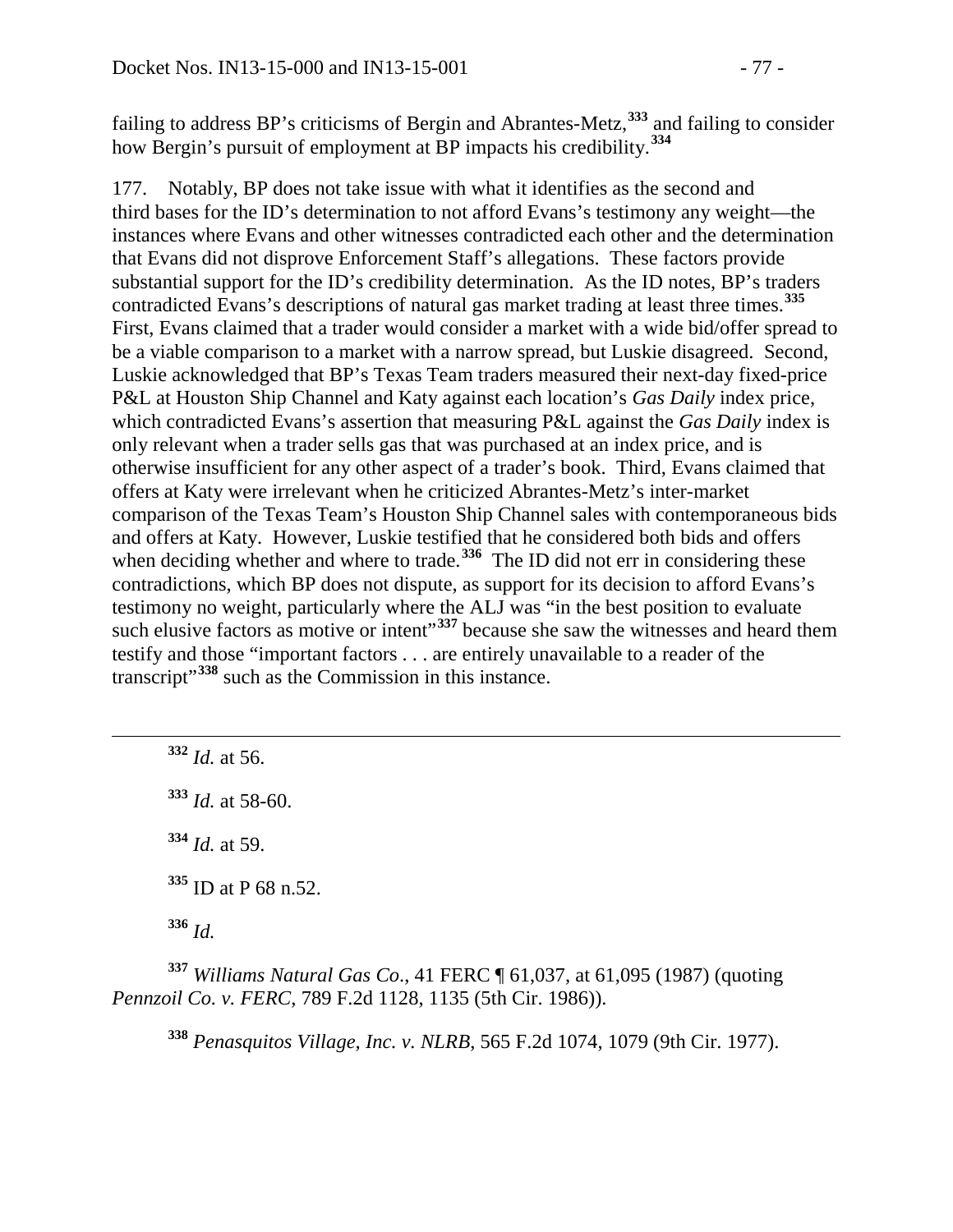178. The ID's decision to not afford Evans any weight is further supported by Evans's failure to disprove any of Enforcement Staff's allegations with his testimony and evidence. First, as the ID notes, Evans offered only possible alternative explanations for the behavior of the Texas Team traders (e.g., seasonality, baseload position, hurricanes and the financial crisis) but "did not test any of his alleged explanations against the data in this case."**[339](#page-77-0)** In determining to afford Evans's testimony no weight, it was reasonable for the ID to consider that Evans's testimony offered only potential alternative explanations, with no support, while Enforcement Staff's witnesses provided analyses to support their explanations for BP's behavior. Potential alternative theories without support cannot be appropriately weighed against theories that are supported by data and analyses; therefore it is reasonable to consider such unsupported alternative theories in determining that Evans's testimony would not be given any weight.

179. The ID also found that Evans failed to disprove Enforcement Staff's allegations in numerous other contexts. For example, the ID found that Evans ignored the most fundamental change in the BP Texas Team's trading behavior, the shift to net selling on 48 of the 49 days in the Investigative Period.**[340](#page-77-1)** Similarly, the ID noted that Evans also did not respond to Abrantes-Metz's conclusion that BP's transport losses in the Investigative Period were significant as compared to its prior performance.**[341](#page-77-2)** The ID also found that "Dr. Abrantes-Metz rebutted Evans's seasonality claim" and that "Evans is not correct and that there is no need to limit comparison periods to the same months in prior years."**[342](#page-77-3)** In addition, the ID pointed to Abrantes-Metz's testimony that Evans's inter-market results were biased because he included Houston Ship Channel bid-based sales before Katy began trading. Abrantes-Metz testified that "a comparison of the economics of trading at two locations linked by transport is feasible only when both markets are actively trading."**[343](#page-77-4)**

180. The ID also cited to Abrantes-Metz's rebuttal of Evans's claim that the BP Texas Team's early selling was similar to the early selling behavior of the next two largest overall sellers in the Houston Ship Channel market in the Investigative Period. Abrantes-Metz stated that Evans's assertion that BP's "volume of trading in the first

<span id="page-77-2"></span><span id="page-77-1"></span>**<sup>340</sup>** *Id.* P 62. **<sup>341</sup>** *Id.* **<sup>342</sup>** *Id.* P 64.

<span id="page-77-4"></span><span id="page-77-3"></span>**<sup>343</sup>** *Id.* P 65.

<span id="page-77-0"></span>**<sup>339</sup>** *See* ID at PP 62, 68 n.52.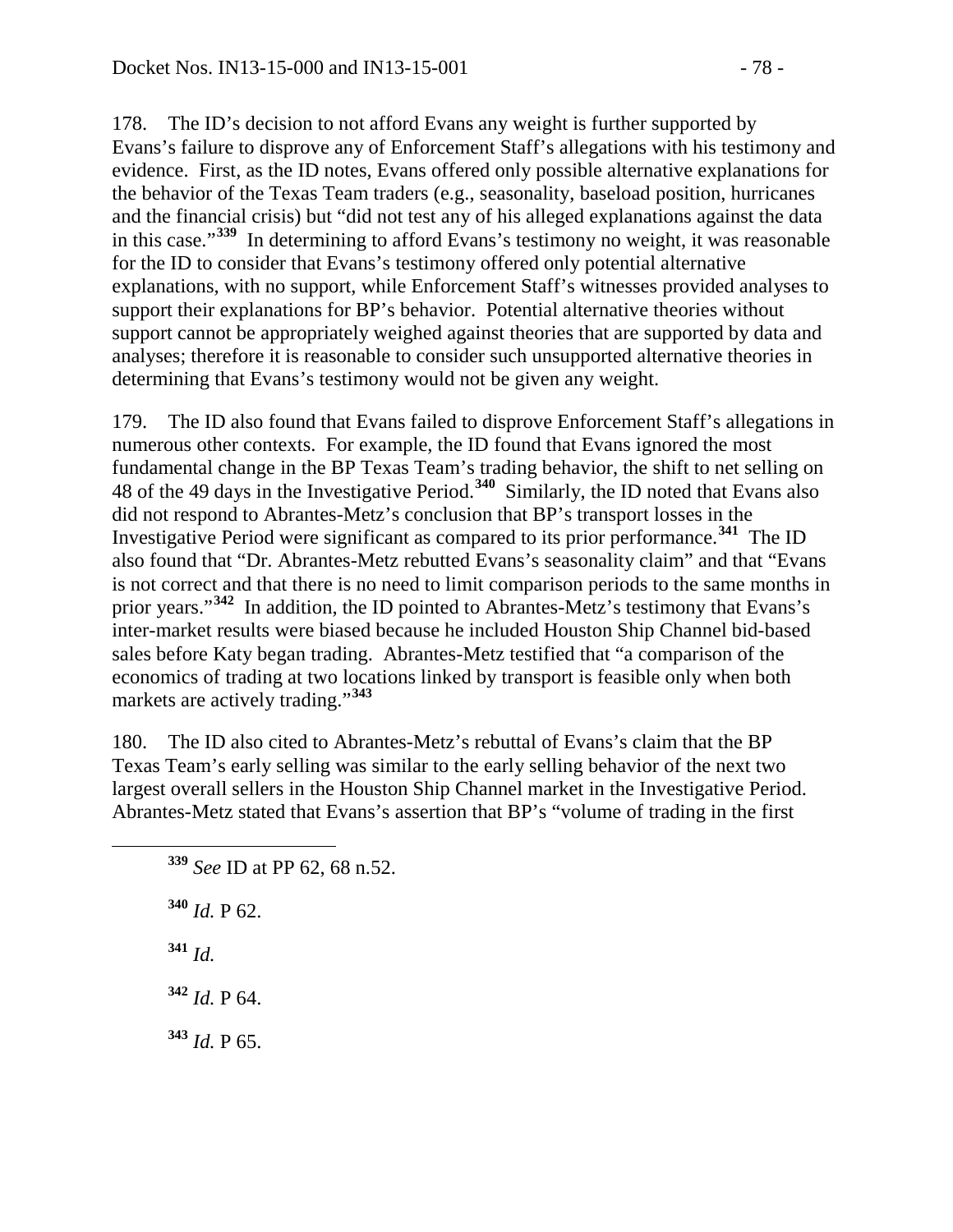15 minutes lags behind" those other two sellers was deceptive because the chart that Evans presented started the clock for the first 15 minutes of trading for every day at 6:50 a.m., and only showed trades between 6:50 and 7:05 a.m. during the Investigative Period, while on average the first trade occurred at 7:15 a.m., or 25 minutes after the time period used by Evans. Abrantes-Metz testified that, as a result, Evans omits 74 percent of the actual trading that occurred in the first 15 minutes of each day's volume at Houston Ship Channel, including more than half of all first trades. When Abrantes-Metz corrected Evans's testimony, her conclusions were supported, as it showed that BP outpaced all other sellers during the first 15 minutes of trading or that they dominated early selling during this time.<sup>[344](#page-78-0)</sup> These, and other, examples of Evans failing to disprove Enforcement Staff's allegations support the ID's determination to afford Evans's testimony no weight and the ID reasonably considered those examples in making its determination.

181. The arguments that BP relies on to support its challenge to the ID's credibility determinations focus on the experience of Evans, Bergin, and Abrantes-Metz. BP's recitation of the experience of these witnesses does not provide any basis for overturning the ID's credibility determinations. As an initial matter, we distinguish between the qualifications of the witnesses for purposes of determining the admissibility of their testimony and evidence, and the ID's determinations regarding the credibility of their testimony and evidence. Pursuant to Rule 509 of the Commission's Rules of Practice and Procedure, the ALJ was required to rule on the admissibility of any evidence offered.**[345](#page-78-1)** In doing so, Rule 509 provides that "the presiding officer should exclude from evidence any irrelevant, immaterial, or unduly repetitious material" and "[t]he presiding officer may also exclude from evidence any other material which the presiding officer determines is not of the kind which would affect reasonable and fair-minded persons in the conduct of their daily affairs."**[346](#page-78-2)** In determining to allow the testimony and evidence provided by these witnesses, the ALJ deemed that these witnesses were sufficiently qualified to provide evidence that met the requirements of Rule 509. After this testimony and evidence was admitted, the ALJ then determined the credibility of that testimony and evidence in light of the complete record in this proceeding. The record shows that the ALJ did not, as BP's exceptions indicate, make its credibility determinations solely on the basis of the witnesses' resumes.

**<sup>344</sup>** *Id.* P 66.

<span id="page-78-2"></span><span id="page-78-1"></span><span id="page-78-0"></span>**<sup>345</sup>** *See* 18 C.F.R. § 385.509(b)(1) (2015) ("The presiding officer will rule on the admissibility of any evidence offered."); *see also Energy Transfer Partners, L.P.*, 123 FERC ¶ 61,168, at P 17 (2008) ("[T]he ALJ must rule on the admissibility of evidence pursuant to Rule 509 of the Commission's Rules of Practice and Procedure.").

**<sup>346</sup>** 18 C.F.R. § 385.509(a).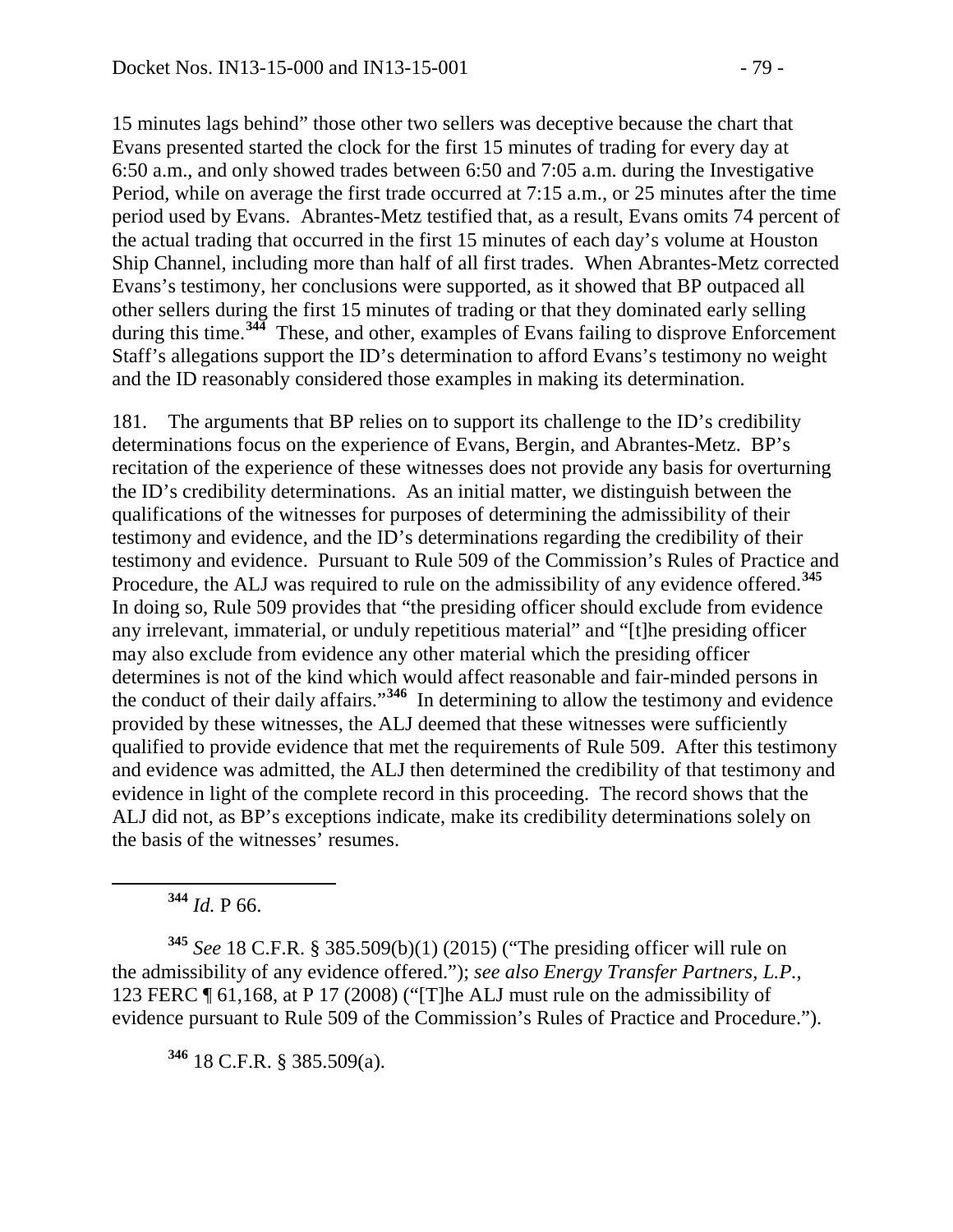182. For example, BP argues that the ID relies on Bergin's "experience in the energy industry with leading energy firms," in finding Bergin to be credible.**[347](#page-79-0)** However, the ID determines Bergin to be credible and gives his testimony weight based on the substance of that testimony.**[348](#page-79-1)** BP's mischaracterization of the ID's determination regarding Bergin's credibility and its attacks on his experience are not sufficient to overturn the ID's determination that Bergin's testimony and evidence were credible in light of the complete record.

183. We note that BP also claims that Bergin's pursuit of employment with BP impacts his credibility, but the record shows that Bergin testified that he met a BP employee for a lunch during which there was a discussion of possible employment, but that he was not expecting a job offer and that he was not necessarily interested in a job offer either.**[349](#page-79-2)** The ALJ heard Bergin's testimony and observed his demeanor and concluded that his credibility was not impeached.**[350](#page-79-3)** BP's mischaracterization of Bergin's pursuit of employment with BP does not provide any basis to overturn that conclusion.

184. BP argues that the ID errs in giving Abrantes-Metz significant weight because she had no experience in natural gas markets and had not testified in any case in the United States involving alleged manipulation of natural gas or power markets.**[351](#page-79-4)** However, the ID directly considered BP's "challenges [to] this witnesses qualifications to testify as an expert in gas trading" and found that she was "more than amply qualified to testify in this proceeding."**[352](#page-79-5)** Having determined that Abrantes-Metz's testimony and evidence was admissible under Rule 509, the ALJ then determined that the substance of Abrantes-

<span id="page-79-1"></span><span id="page-79-0"></span>**<sup>348</sup>** *See, e.g.*, ID at P 117 ("Bergin's testimony is given substantial weight."); *id.* P 127 ("Bergin's testimony is given significant weight."); *id.* P 127 n.109 ("this Bergin testimony is given significant weight."); *id.* P 164 ("Bergin's testimony is given significant weight."); *id.* P 172 n.121 ("Bergin's testimony is given significant weight and BP's arguments are not valid.").

<span id="page-79-2"></span>**<sup>349</sup>** *See* Tr. 1545:20-1546:7 (Bergin).

<span id="page-79-3"></span>**<sup>350</sup>** ID at P 35 n.13.

<span id="page-79-4"></span>**<sup>351</sup>** BP Br. on Exceptions at 60.

<span id="page-79-5"></span>**<sup>352</sup>** ID at P 42 n.19.

**<sup>347</sup>** BP Br. on Exceptions at 58 (citing ID at P 35 n.13).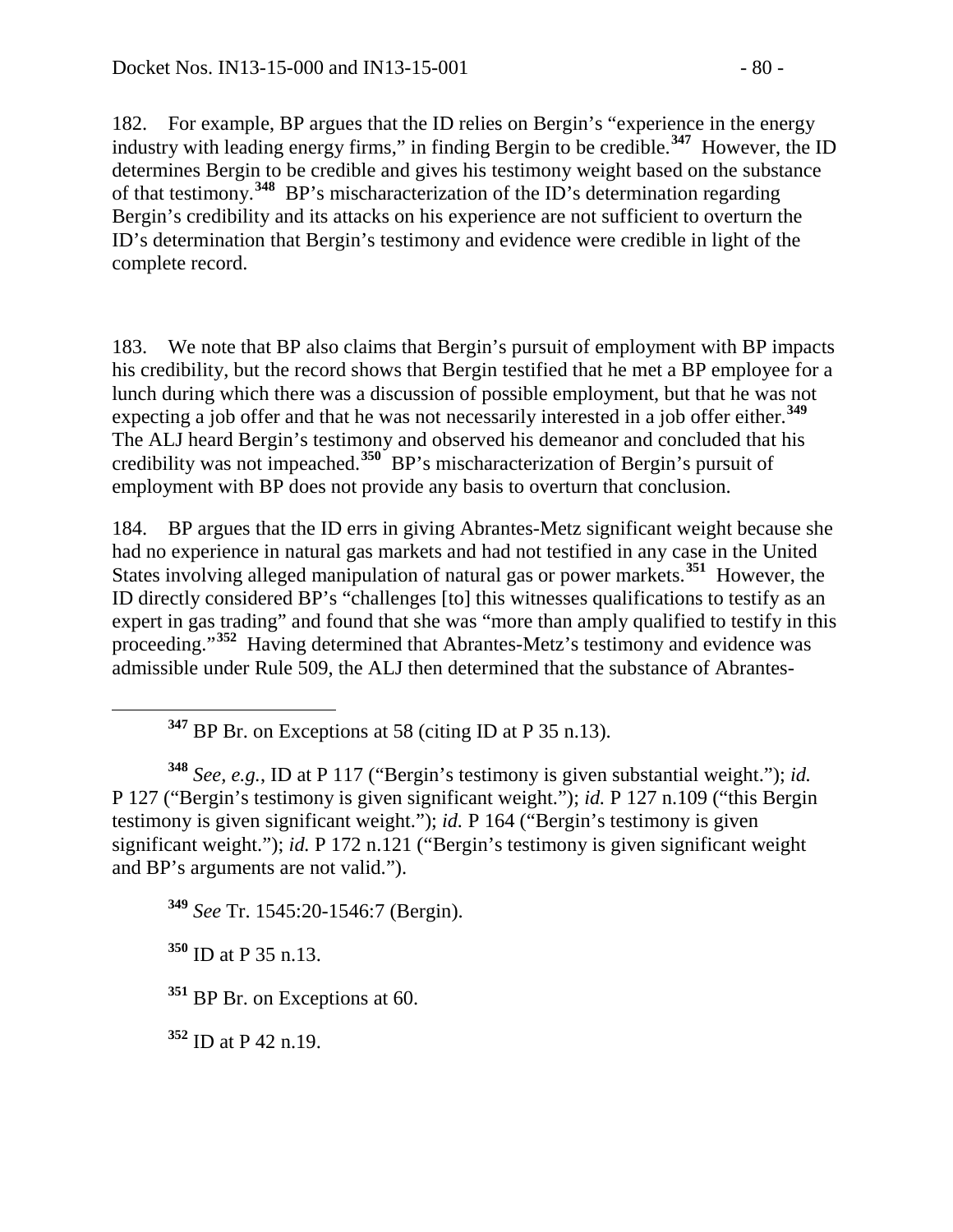Metz's testimony and evidence deserved significant weight in light of the record.**[353](#page-80-0)** BP's attacks on Abrantes-Metz's qualifications, which the ID considered sufficient to qualify her testimony and evidence for admission in this proceeding, provide no basis for the Commission to reject the ALJ's determinations regarding the weight and credibility afforded to Abrantes-Metz and her testimony and evidence.

185. BP asserts that the ID errs in failing to consider Evans's experience and then recites his experience and qualifications.**[354](#page-80-1)** This does not provide any basis for the Commission to overturn the ID's determination regarding Evans's credibility and the weight given to his testimony and evidence. The ALJ deemed him sufficiently qualified to provide evidence that met the requirements of Rule 509, but after admission, the ALJ determined that his testimony should not be given any weight based on its substance, including the contradictions between his testimony and that of other witnesses, and his failure to disprove Enforcement Staff's allegations in other contexts, neither of which BP disputes in its exceptions. We find no reason to disagree with this determination.

# **B. Scienter/Intent**

# **1. General**

# **a. Initial Decision**

186. The ALJ found in the ID that BP and the Texas Team acted with intent to manipulate the market.**[355](#page-80-2)** According to the ID, following the effects of Hurricane Ike, which resulted in significant gains to BP's pre-existing financial positions which settled against Houston Ship Channel *Gas Daily* index prices, BP acted with intent to manipulate the Houston Ship Channel *Gas Daily* index to continue benefitting their financial positions. In reaching that conclusion, the ALJ determined that BP's manipulative intent was manifested on the November 5 recorded call, and inferable from the totality of the evidence, including the actions taken by Comfort and Luskie following that call and the distinctive trading strategy deployed by the Texas Team during the Investigative Period.**[356](#page-80-3)**

**<sup>355</sup>** ID at P 99.

<span id="page-80-3"></span>**<sup>356</sup>** *Id.* PP 99, 100.

<span id="page-80-2"></span><span id="page-80-1"></span><span id="page-80-0"></span>**<sup>353</sup>** *See, e.g.*, *id.* P 68 ("Dr. Abrantes-Metz's testimony is given considerable weight."); *id.* P 194 ("Dr. Abrantes-Metz testimony is given significant weight.").

<sup>&</sup>lt;sup>354</sup> BP Br. on Exceptions at 56-58.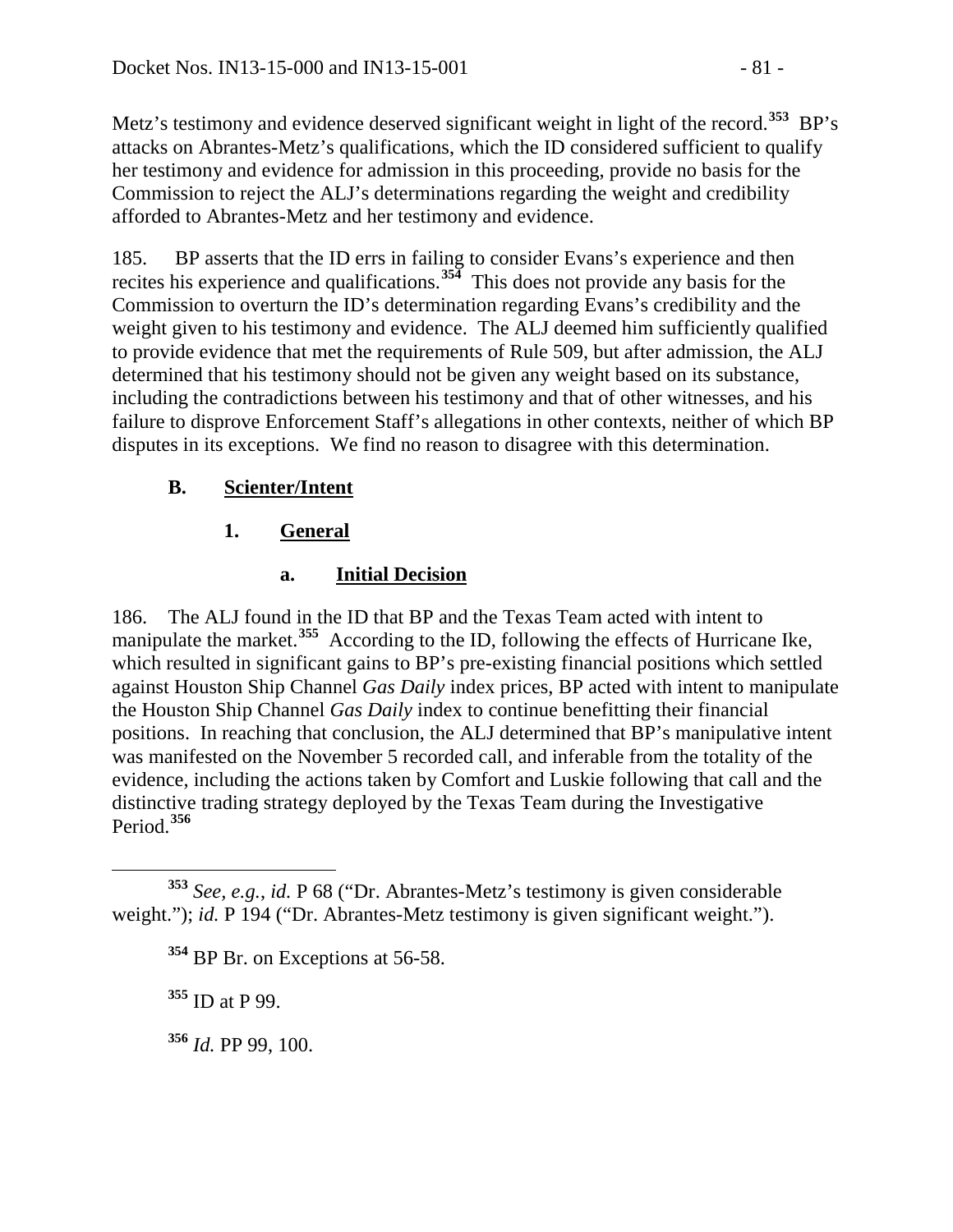187. The ALJ held that the Texas Team, and in particular Comfort, had the intent to manipulate the Houston Ship Channel *Gas Daily* index.**[357](#page-81-0)** The ID established that Comfort was an experienced trader who understood the relationship between the Houston Ship Channel *Gas Daily* index price and the Texas Team's financial positions. Comfort knew he could affect the price at Houston Ship Channel by increasing the transport of natural gas into Houston Ship Channel and with heavy early selling at lower prices.**[358](#page-81-1)** The ID also established that Comfort set up the manipulative scheme by substantially increasing the number of financial transactions for October and November 2008 and abandoning his historically economic use of BP's Houston Pipeline System transport capacity.**[359](#page-81-2)** According to the ALJ, in coordination with the Texas Team, Comfort engaged in heavier, earlier selling at Houston Ship Channel supported by larger, long physical natural gas baseload positions at Katy.**[360](#page-81-3)** The ID found that the record evidence demonstrates that it was the intention of the Texas Team that their physical trades benefit their financial positions.**[361](#page-81-4)** The ALJ agreed with Enforcement Staff that BP's scienter may be demonstrated by the conduct of any of the traders, but that establishing Comfort's intent is sufficient.**[362](#page-81-5)**

### **b. BP Exceptions**

188. BP challenges all aspects of the ID's findings on scienter. Specifically, BP argues that the ID errs in relying on the November 5 recorded call as evidence of the alleged manipulative strategy that exposed its components and established Comfort's guilt. BP also takes issue with what it asserts are undue inferences from the unrecorded cell phone conversations between Comfort and Luskie on November 5. BP claims that the ID also errs in crediting Abrantes-Metz and Bergin's analysis of the trading data, in failing to consider the numerous flaws in their testimony, and in reiterating their conclusions without criticism or analysis. BP also claims that the ID relies on Bergin's speculative conclusions as to the traders' intentions while disregarding without a reasoned explanation Comfort's and Barnhart's denials of wrongdoing. According to BP, the

<span id="page-81-5"></span><span id="page-81-4"></span><span id="page-81-3"></span><span id="page-81-2"></span><span id="page-81-1"></span><span id="page-81-0"></span> **<sup>357</sup>** *Id.* P 99. **<sup>358</sup>** *Id.* **<sup>359</sup>** *Id.* **<sup>360</sup>** *Id.* **<sup>361</sup>** *Id.* **<sup>362</sup>** *Id.* P 107.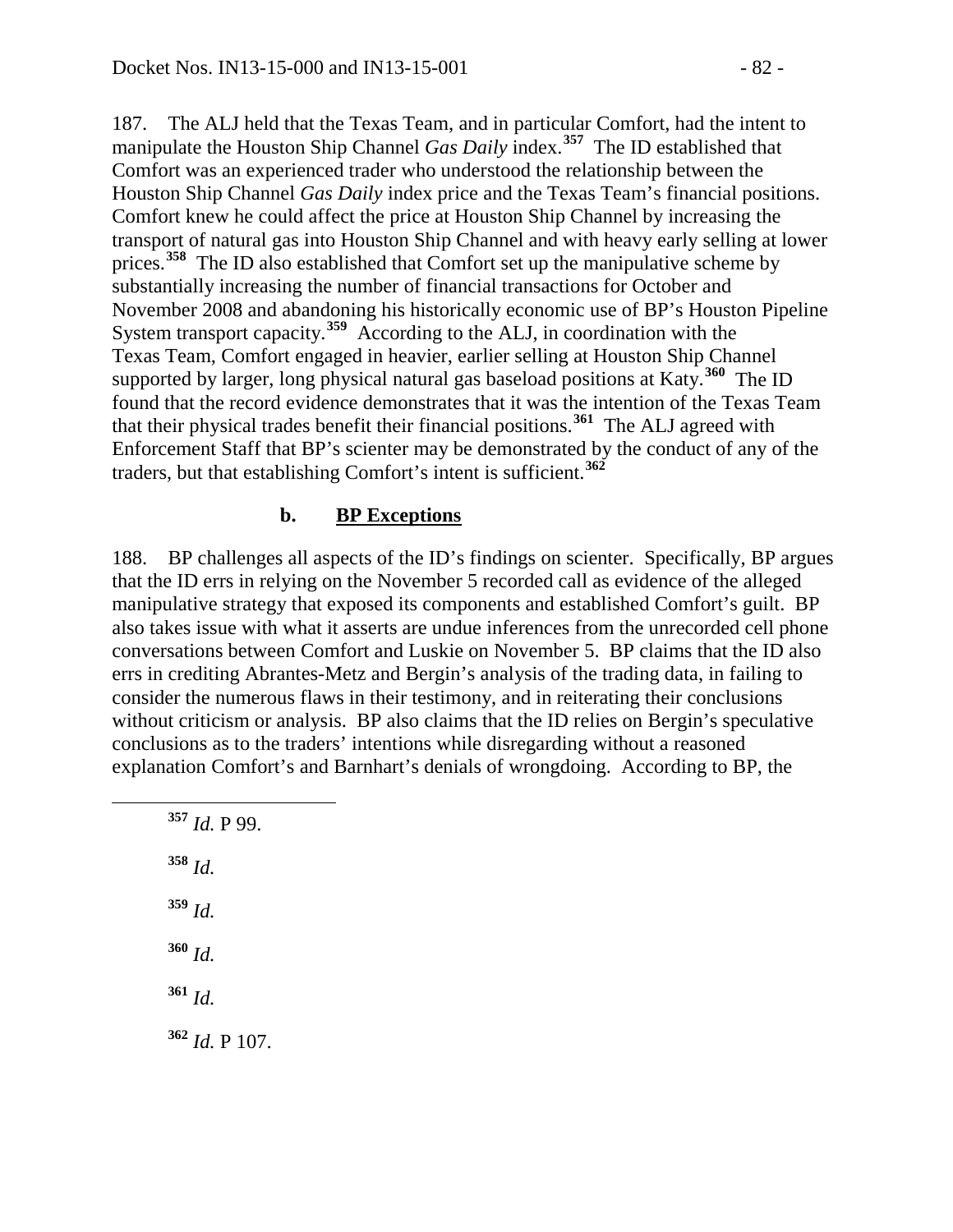numerous flaws in Abrantes-Metz's and Bergin's analysis include their conclusion that Comfort's Houston Pipeline System strategy was "consistently losing money." BP asserts that Comfort's use of the Houston Pipeline System transport during the Investigative Period was consistent with the Texas Team's use during the same months in 2006 and 2007. BP argues that the experts should have accounted for the impact on seasonality by looking at comparable months in previous years instead of the Pre-Investigative Period months in 2008. BP also maintains that Bergin's data demonstrates that the team's trades were profitable on 42 percent of the trading days in the Investigative Period, and given the small amounts of their trading losses on the other days, the ID errs in assuming that a profit-maximizing trader would necessarily alter their strategy.**[363](#page-82-0)**

### **c. Enforcement Staff Response**

189. According to Enforcement Staff, the ID correctly determined, based on the preponderance of the evidence, that the Texas Team traders possessed the requisite intent to suppress the Houston Ship Channel *Gas Daily* index to benefit their financial position. The ID's findings on scienter include a detailed analysis of the record evidence, witness testimony and an assessment of the credibility of the Texas Team traders and expert testimony. Enforcement Staff emphasizes that because scienter is a mental state, "an assessment of the demeanor and credibility of witnesses by the fact finder on this (and any other) element is entitled to substantial deference on review."**[364](#page-82-1)**

190. Enforcement Staff asserts that the November 5 recorded call indeed confirms the existence of the alleged manipulative strategy, exposed its components and established Comfort's guilt. Further, the inferences that the ID draws from the November 5 unrecorded cell phone conversations were sound and not in error. Enforcement Staff also asserts that BP's contention that the ID errs by adopting a biased comparison period that does not take into account seasonality is dispelled by the testimony of Abrantes-Metz and Bergin. As the experts show, rather than seasonal fluctuations, trading and transport utilization decisions depend on prevailing price spreads.**[365](#page-82-2)** Also, BP did not provide evidence for its claim that seasonality is what altered its trading behavior during the Investigative Period.**[366](#page-82-3)** Enforcement Staff maintains that BP's contention that the ID errs

<span id="page-82-1"></span>**<sup>364</sup>** Enforcement Staff Br. Opposing Exceptions at 32.

<span id="page-82-2"></span>**<sup>365</sup>** *Id.* at 29.

<span id="page-82-3"></span>**<sup>366</sup>** *Id.*

<span id="page-82-0"></span>**<sup>363</sup>** BP Br. on Exceptions at 27-29.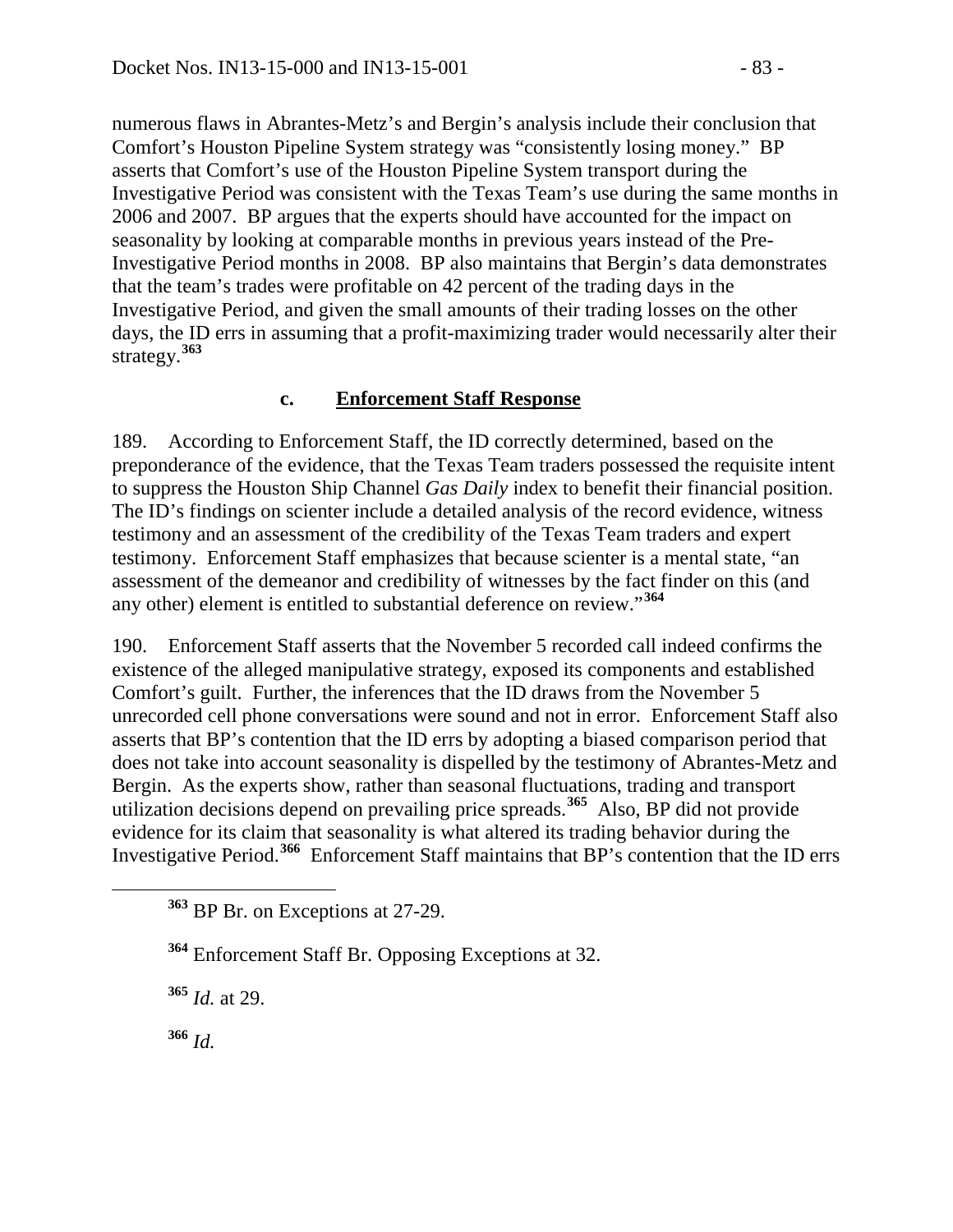in adopting Bergin's analysis, which indicates that the Texas Team's trading was profitable on almost 50 percent of flow days, as a basis for finding intent to manipulate misstates the implications of Bergin's testimony in that regard.**[367](#page-83-0)** According to Enforcement Staff, the significance of measuring BP's losses was to compare the Texas Team's performance outside the Investigative Period with their performance during the Investigative Period in order to emphasize that the Texas Team stopped losing money on their use of Houston Pipeline System transport after November 5.**[368](#page-83-1)** As Enforcement Staff notes, BP has not refuted the evidentiary data confirming that there was such a change in the Texas Team's profitability, which provides additional evidence of a manipulative scheme.**[369](#page-83-2)**

#### **d. Commission Determination**

191. Based on the weight of the evidence, we affirm the ID's holding that BP possessed the requisite intent to manipulate the market. As stated in Order No. 670, a finding that a party violated the Commission's Anti-Manipulation Rule requires evidence that fraudulent conduct, material misrepresentation or omission was undertaken intentionally, knowingly, or recklessly.**[370](#page-83-3)** Because direct proof of scienter is rare, intent must often be based on legitimate inferences from circumstantial evidence,**[371](#page-83-4)** and as the ID explains, the "inferences are based on the common knowledge of the motives and intentions of men in like circumstances."**[372](#page-83-5)** In determining intent, we agree with Enforcement Staff that substantial deference is granted to the ALJ because of the opportunity she has had to assess the credibility of the witnesses in live testimony weighed against the totality of the evidence.**[373](#page-83-6)** We also agree with the ALJ that open market transactions executed with manipulative intent are sufficient to establish scienter.**[374](#page-83-7)**

<span id="page-83-0"></span>**<sup>367</sup>** *Id.* at 22.

<span id="page-83-1"></span>**<sup>368</sup>** *Id.*

<span id="page-83-2"></span>**<sup>369</sup>** *Id.* at 23.

<span id="page-83-3"></span>**<sup>370</sup>** Order No. 670, FERC Stats. & Regs. ¶ 31,202 at PP 50-53.

<span id="page-83-4"></span>**<sup>371</sup>** ID at P 98 n.58 (citing *Barclays*, 144 FERC ¶ 61,041 at P 75).

<span id="page-83-5"></span>**<sup>372</sup>** *Id.* (citing *Barclays,* 144 FERC ¶ 61,041 at P 75).

<span id="page-83-6"></span>**<sup>373</sup>** Enforcement Staff Br. Opposing Exceptions at 7.

<span id="page-83-7"></span>**<sup>374</sup>** ID at P 98 (citing *Barclays*, 144 FERC ¶ 61,041 at PP 50-58).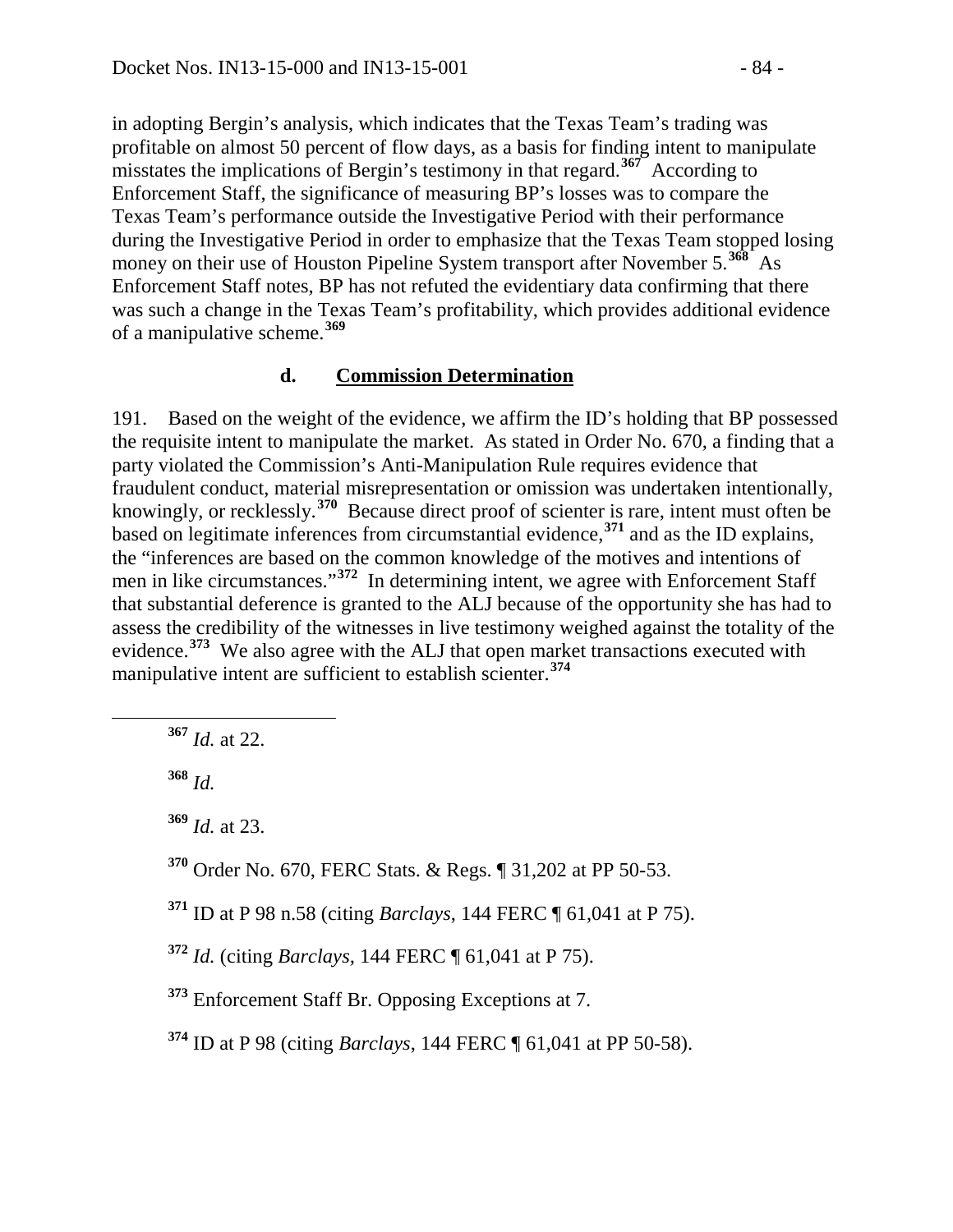192. We determine that the ID's findings on scienter are firmly grounded on the ALJ's careful and comprehensive consideration of the record evidence, witness testimony and the arguments asserted by the parties regarding BP's intent behind the trading strategy implemented during the Investigative Period. We affirm that the evidence incontrovertibly indicates that during the Investigative Period the Texas Team consciously deviated from a profitable physical trading strategy to embark on a demonstrably unprofitable one, which was intended to, and did, manipulate the Houston Ship Channel *Gas Daily* index to the benefit of their financial position. The Texas Team's manipulative intent is verified in the November 5 recorded call and further supported by the ID's reasonable inferences from the November 5 unrecorded calls and subsequent actions taken by Comfort and Luskie.

193. We agree with the ALJ that Comfort departed significantly from his prior trading strategy during the Investigative Period, and that this is strong evidence of intent. The evidence confirms that from the morning of September 18, 2008, Comfort substantially increased his use of BP's Houston Pipeline System transport to move increased supply of natural gas from Katy to Houston Ship Channel. He did so regardless of the economic losses and the price differential between the two locations.<sup>[375](#page-84-0)</sup> Comfort's use of Houston Pipeline System transport during the Investigative Period was a marked departure from the typical economic utilization of Houston Pipeline System, which was generally used to arbitrage prices between Katy and Houston Ship Channel. **[376](#page-84-1)** The record also confirms that, supported by their larger, long physical natural gas baseload positions at Katy, Comfort and the Texas Team started to execute a strategy of heavier, earlier selling at Houston Ship Channel.**[377](#page-84-2)** While implementing their particular physical trading strategy, the Texas Team increased their financial transactions for October and November that benefitted from the Houston Ship Channel-Henry Hub spread.**[378](#page-84-3)** The record shows that this pattern of trading behavior continued until the November 5, 2008 recorded phone call when the team's trades came under the scrutiny of BP Compliance.**[379](#page-84-4)** We uphold the ID's finding that the Texas Team's actions during the Investigative Period constitute "suspicious timing or repetition of transactions, execution of transactions

**<sup>375</sup>** *Id.* P 99 (citing *Brian Hunter*, 135 FERC ¶ 61,054, at P 88 (2011)).

<span id="page-84-2"></span><span id="page-84-1"></span><span id="page-84-0"></span>**<sup>376</sup>** *Id.* PP 99, 109 ("Luskie understood that the Texas [T]eam's use of the Houston Pipeline System transport capacity in this period was different from the typical use of pipeline capacity to arbitrage prices between two locations.").

<span id="page-84-4"></span><span id="page-84-3"></span>**<sup>377</sup>** *Id.* P 99. **<sup>378</sup>** *Id.* **<sup>379</sup>** Ex. OE-001 at 90:8-11.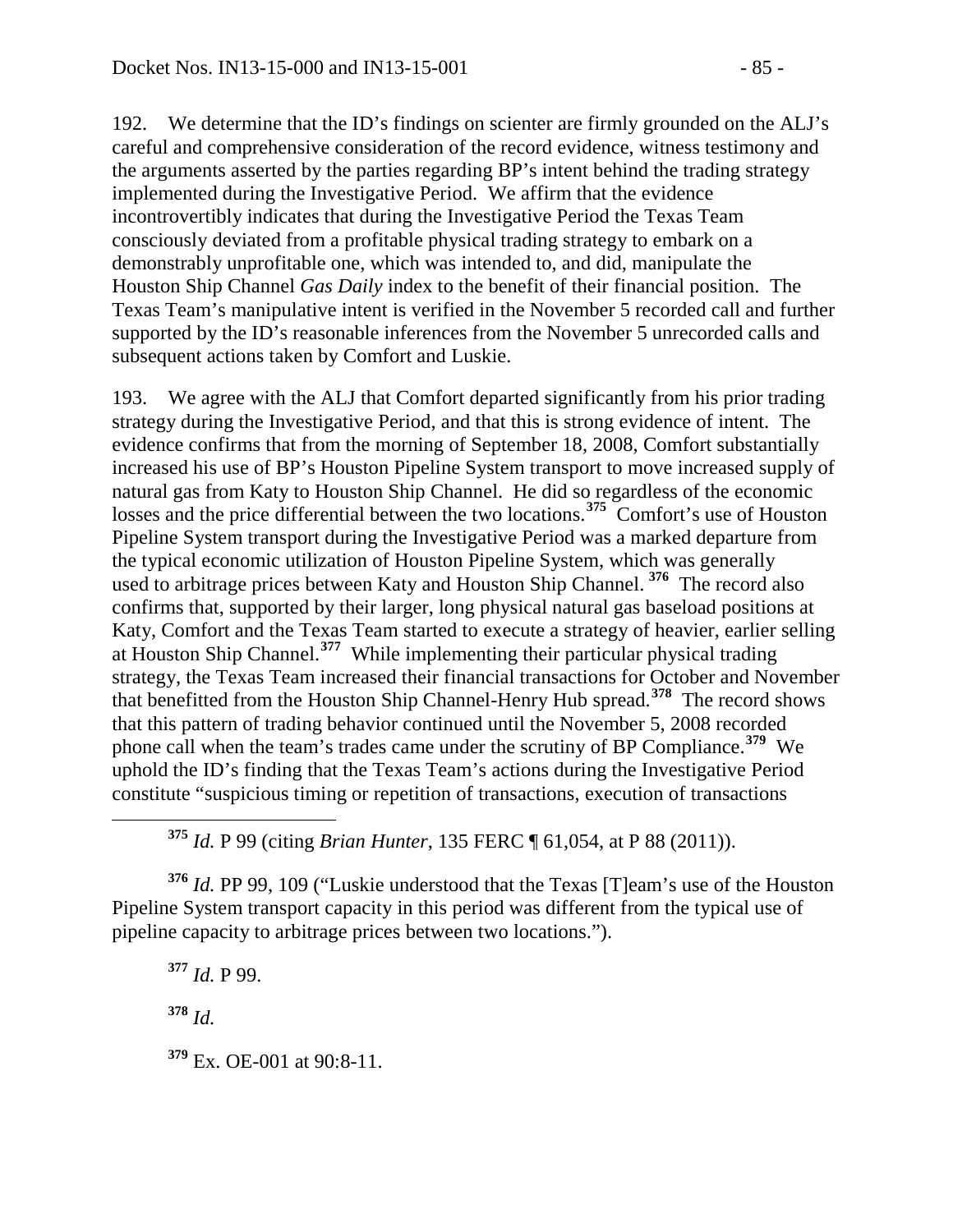benefiting derivative positions, and lack of legitimate economic motive or economically irrational conduct," and that pursuant to the Commission's holding in *Barclays*, **[380](#page-85-0)** these are evidence of scienter.**[381](#page-85-1)**

194. We further affirm the ID's determination that "to conclude market manipulation in this case, it is sufficient to hold Comfort and Barnhart accountable."**[382](#page-85-2)** As the record evidence indicates, Comfort, as the primary trader for the Texas Team had the requisite intent to manipulate the Houston Ship Channel *Gas Daily* index to benefit the team's financial position**[383](#page-85-3)** and Barnhart, as a senior trader, either "knew, gave tacit consent or turned a blind eye to the scheme because she benefitted from it."<sup>[384](#page-85-4)</sup> Comfort was responsible for marking the value of the Houston Ship Channel market, estimating the basis and the physical premium and the cash balance of month values for the Texas Team.**[385](#page-85-5)** We agree with the ID that Comfort and the Texas Team understood the relationship between the Houston Ship Channel *Gas Daily* index price and their financial positions, and knew that they could affect the price at Houston Ship Channel by using BP's Houston Pipeline System capacity to transport increased supplies from Katy into Houston Ship Channel, coupled with a strategy of heavier, early selling at lower prices at Houston Ship Channel.**[386](#page-85-6)** We also agree with the ID that BP has not offered a legitimate and credible rationale for its trading pattern during the Investigative Period.**[387](#page-85-7)**

# **2. November 5, 2008 Recorded Phone Call**

# **a. Initial Decision**

<span id="page-85-1"></span><span id="page-85-0"></span>195. The ALJ found that the November 5 recorded call between Comfort and Luskie confirmed the existence of a manipulative strategy and exposed the broad outlines of its

**<sup>380</sup>** *Barclays*, 144 FERC ¶ 61,041 at P 62.

**<sup>381</sup>** ID at P 113.

<span id="page-85-2"></span>**<sup>382</sup>** *Id.* P 109 n. 80.

<span id="page-85-3"></span>**<sup>383</sup>** *Id.* PP 104-106.

<span id="page-85-4"></span>**<sup>384</sup>** *Id.* P 107.

<span id="page-85-5"></span>**<sup>385</sup>** *Id.* P 107 n.77 (citing Tr. 197:16-23; 198:4-14; 198:20-22 (Lukefahr)).

<span id="page-85-6"></span>**<sup>386</sup>** *Id.* P 99.

<span id="page-85-7"></span>**<sup>387</sup>** *Id.*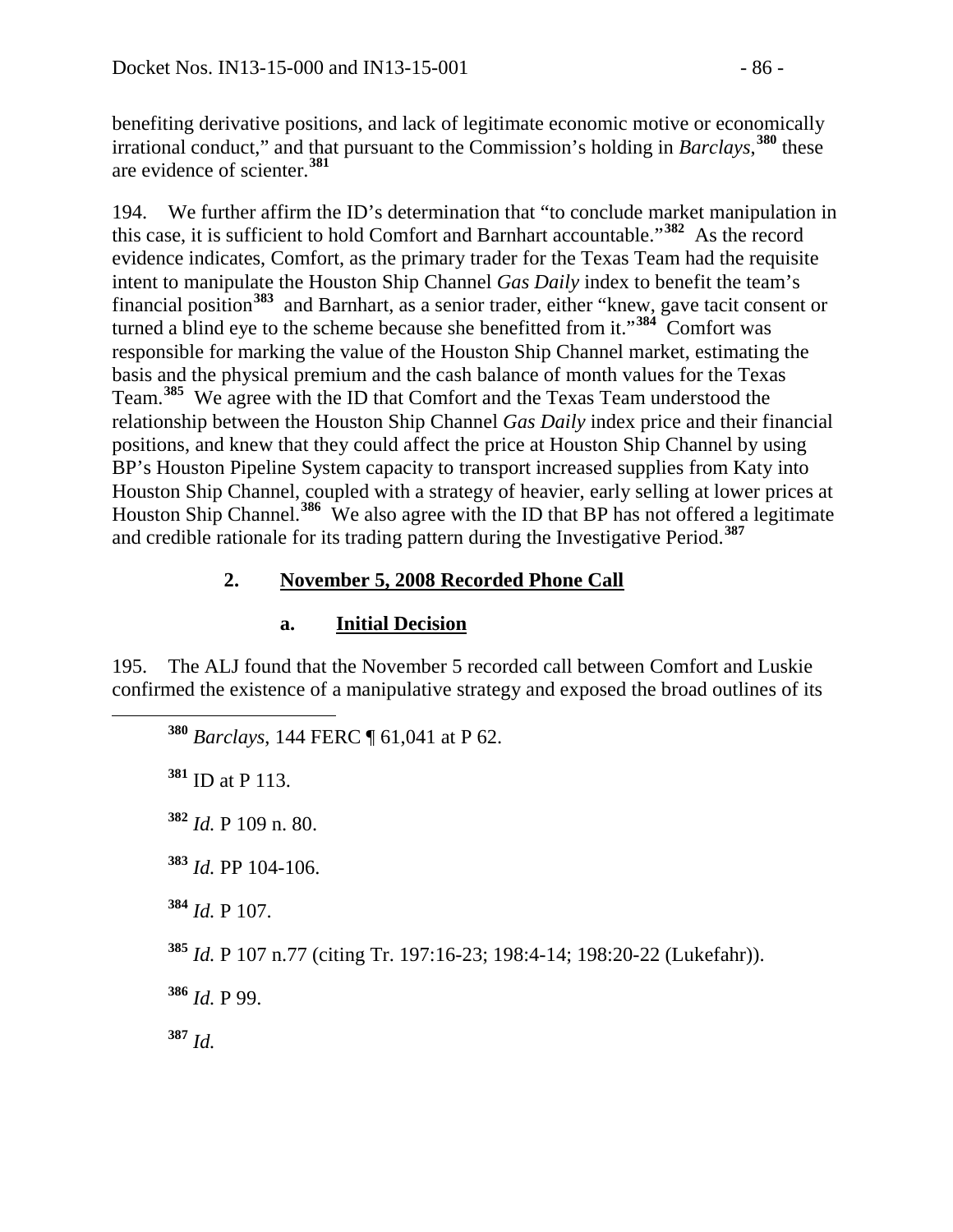components.**[388](#page-86-0)** As the record shows, Luskie first disclosed the Texas Team's manipulative scheme to James Parker, the head of trading for BP Corporation North America, Inc. while at an Assessed Traders Course (ATC), an offsite company trader training and assessment course.**[389](#page-86-1)** The two had a conversation in Luskie's hotel room during a down period in Luskie's training exercises.**[390](#page-86-2)** In an effort to impress Parker,**[391](#page-86-3)** Luskie told Parker about the Texas Team's physical trading strategy, including the use of Houston Pipeline System transport depending on whether it may or may not help the team's financial position.**[392](#page-86-4)** As both Parker and Luskie testified, Parker expressed concern with Luskie's description of the team's trading strategy.**[393](#page-86-5)** He told Luskie that it sounded like market manipulation and suggested he speak to his manager to make sure he was not doing anything wrong.<sup>[394](#page-86-6)</sup> Luskie was admittedly "freaked out" by Parker's reaction.**[395](#page-86-7)** However, he did not go to talk with his manager Kevin Bass, but instead, turned to Comfort. Knowing that company policy prohibits traders on the trading floor from using their cell phones, Luskie called Comfort on a recorded telephone line.**[396](#page-86-8)**

196. As the transcript of that call shows, in telling Comfort about his conversation with Parker, Luskie reveals the existence and key elements of the Texas Team's manipulative scheme:

<span id="page-86-0"></span>**<sup>388</sup>** *Id.* P 100.

**<sup>389</sup>** *Id.* (citing Ex. OE-219 at 52:17-19 (Parker Dep. Tr.)).

**<sup>390</sup>** *Id.* P 108 n.78 (citing Tr. 259:8-260:4 (Luskie)).

<span id="page-86-3"></span><span id="page-86-2"></span><span id="page-86-1"></span>**<sup>391</sup>** *Id.* P 100 n.64 (citing Tr. 257:15-258:7; 330:6-13 (Luskie); Ex. OE 219 at 18:14-23 (Parker Dep. Tr.)).

<span id="page-86-4"></span>**<sup>392</sup>** *Id.* P 100 (citing Ex. OE-162 at 3:5-15); n.64 (citing Ex. OE-016 (recording)); *id*. P 110 (citing Ex. OE-219 at 53:16-18).

<span id="page-86-7"></span><span id="page-86-6"></span><span id="page-86-5"></span>**<sup>393</sup>** *Id.* P 110 (citing Ex. OE-219 at 53:12-13); *Id*. n.82 (citing Ex. OE-219 at 52:23-53:1; 54:15-19; Tr. 263:4-6, 265:12-17 (Luskie)).

**<sup>394</sup>** *Id.* (citing Ex. BP-016 at 7:13-14).

**<sup>395</sup>** *Id.* P 100 & n.64 (citing Ex. BP-016 at 7:8-9; Tr. 266:21-267:1 (Luskie)).

<span id="page-86-8"></span>**<sup>396</sup>** *Id.* P 100.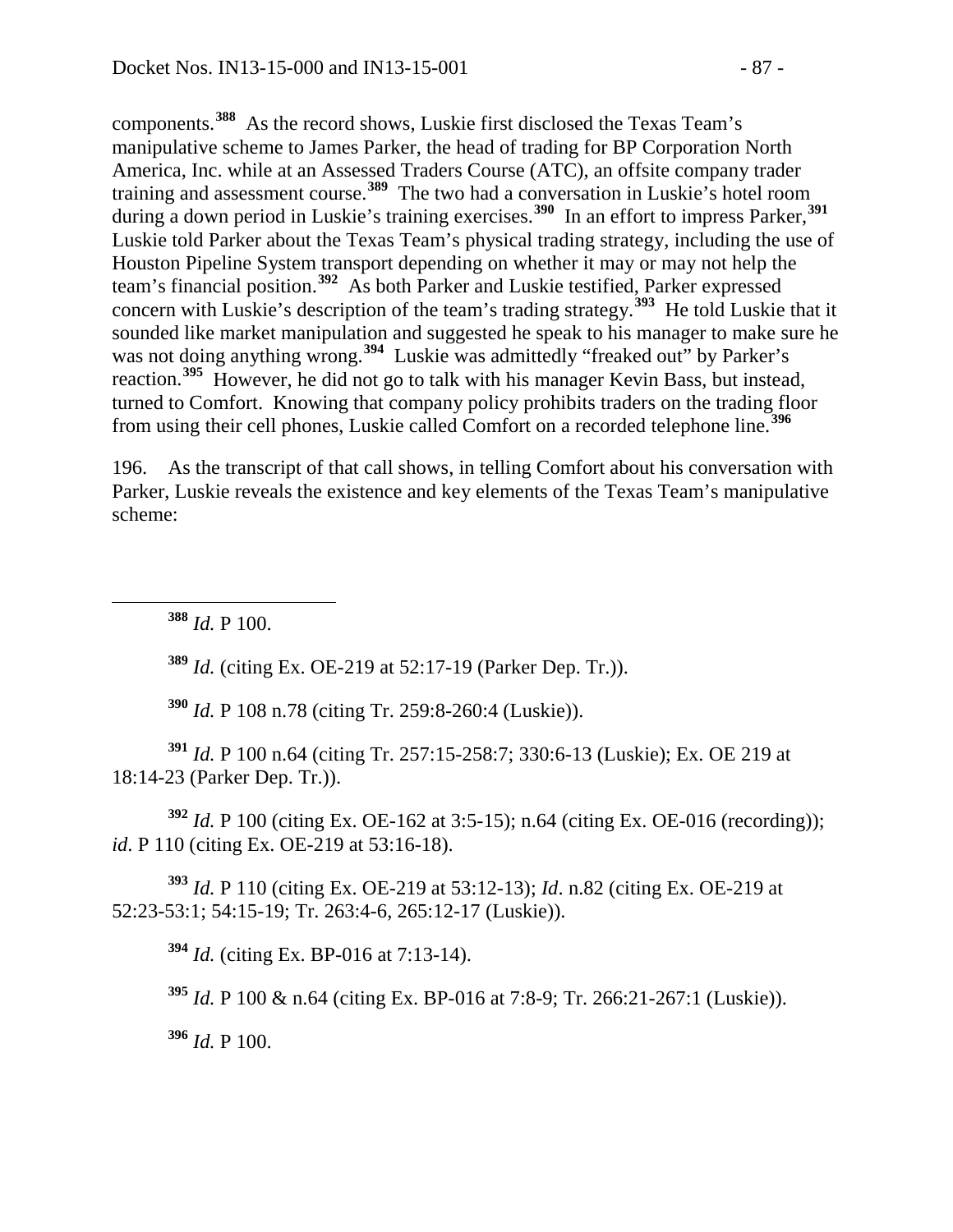So I was telling him how we, you know, what we are doing at Ship Channel this month . . . what kind of what we do and strategy and what not. And I was telling him about our Houston Pipeline System transport.

And the way I explained it was not very good. And I came off sounding like we either transport or don't transport solely on the – kind of how we think it's going to affect the index and help our paper position.**[397](#page-87-0)**

Thus, according to the ALJ, Luskie confirmed (1) the existence of the Houston Ship Channel strategy ("So, I was telling him how we, you know, what we are doing at Ship Channel this month  $\dots$  what kind of we do and strategy and what not  $\dots$  "); (2) the use of the Houston Pipeline System transport based on how it affects the index ("And I was telling him about our Houston Pipeline System transport. And the way I explained it was not very good."); and (3) the existence of a benefiting financial position ("And I came off sounding like we either transport or don't transport solely on the – kind of how we think it's going to affect the index and help our paper position.").**[398](#page-87-1)**

197. The ALJ found that the November 5 recorded call is evidence of Comfort's guilt.**[399](#page-87-2)** According to her assessment, Comfort was clearly uncomfortable with the conversation. Following the summary of what he told Parker, Luskie asked Comfort, "how would you explain our dealings on Houston Pipeline System and with our paper position that don't make it sound like we're . . . manipulating the index."**[400](#page-87-3)** Not only did Comfort fail to provide an economically rational explanation, the ALJ found his angry tone, extended pauses, interruptions and non-responsiveness on the November 5 recorded call all indicative of guilt.**[401](#page-87-4)** As discussed below with respect to the traders' consciousness of guilt, the ID also determined that the November 5 unrecorded calls

**<sup>398</sup>** *Id.* P 103 (citing Exs. OE-016; OE-162 at 3:5-7; 8-10; 13-15).

<span id="page-87-2"></span>**<sup>399</sup>** *Id.* P 104.

<span id="page-87-3"></span>**<sup>400</sup>** *Id.* P 101 (citing Ex. OE 162 at 3:18-23).

<span id="page-87-4"></span>**<sup>401</sup>** *Id.* P 104.

<span id="page-87-1"></span><span id="page-87-0"></span>**<sup>397</sup>** *Id.* <sup>P</sup> 103 (citing Ex. OE 162); *id.* P 101 n.67 (citing Tr. 262:5-15 (Luskie) (Luskie testified that a paper position is the same as a financial position which can consist of financial products and physical products)).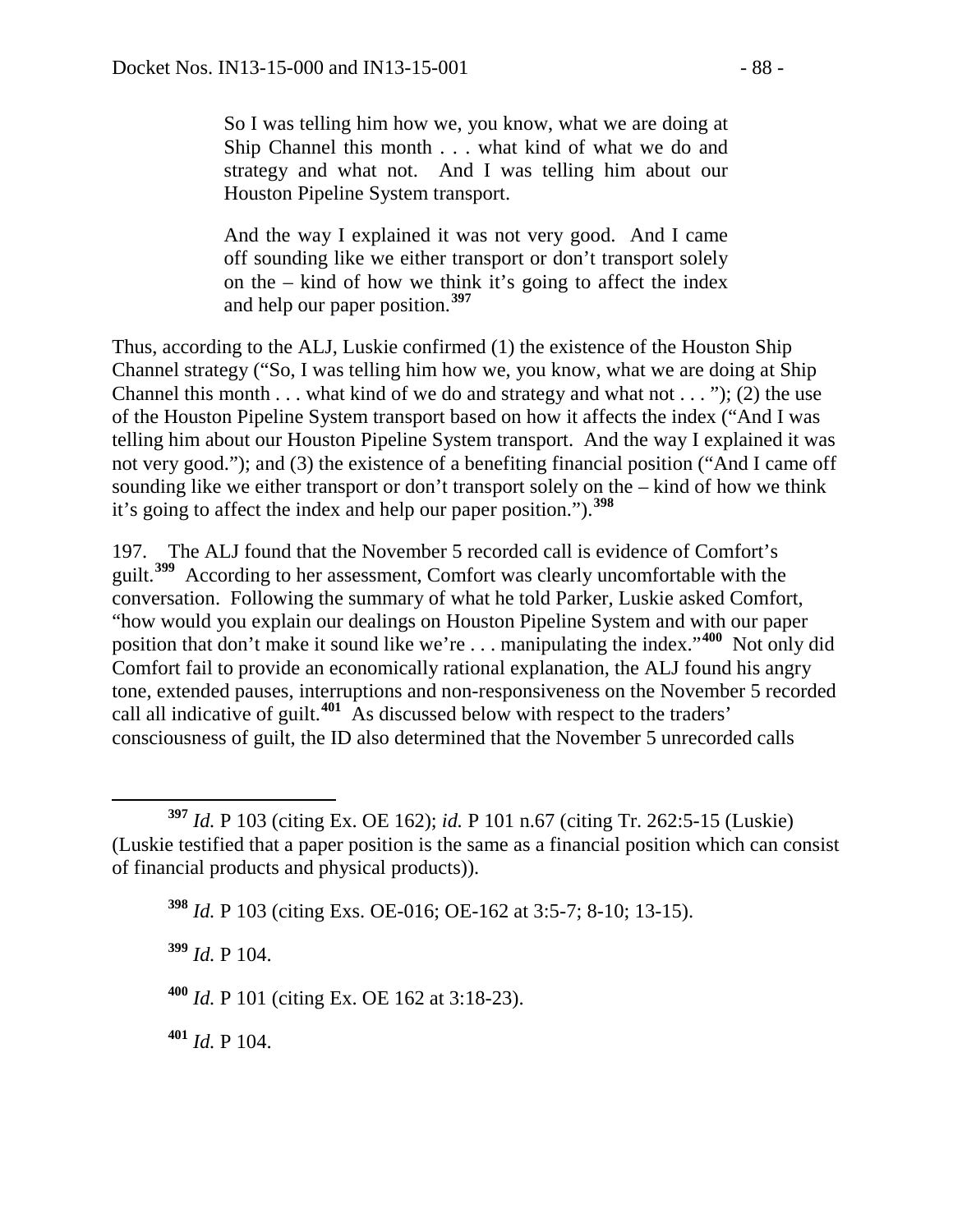between Comfort and Luskie were part of an effort to conceal the Texas Team's scheme and thus, further evidence of Comfort's guilt and intent.**[402](#page-88-0)**

# **b. BP Exceptions**

198. On exceptions, BP contends that the ID's findings on manipulative intent are erroneously based on the November 5 recorded call and on undue inferences drawn from the two November 5 unrecorded telephone calls between Comfort and Luskie.**[403](#page-88-1)** Specifically, BP asserts that the November 5 recorded call undermines rather than supports the ID's findings of manipulative intent because Luskie did not reference each element of the trading scheme, such as net selling, hitting bids, and early trading, that the ID concludes was executed by the Texas Team, nor did he provide details of the changes in the team's next-day trading strategy.**[404](#page-88-2)**

199. BP also argues that the ID errs in overlooking the context of the November 5 recorded call.**[405](#page-88-3)** They maintain that Luskie's statements on the call must be interpreted in light of what the Texas Team observed on October 31, 2008. BP claims that late in the trading session that day the team detected a third party lifting a high volume of offers that increased the *Gas Daily* average price by approximately ten cents.**[406](#page-88-4)** According to BP, the Texas Team suspected that the trades were an attempt to manipulate the index. BP contends that the basis for Luskie's call to Comfort was to alert Comfort that he had incorrectly explained the Texas Team's trading strategy to Parker in a way that made the Texas Team's strategy sound like the actions taken by that third party on October 31, 2008. Thus, claims BP, the ID's intent finding overlooks Luskie's statement that he had incorrectly described the team's trading strategy to Parker and his acknowledgement that he had misattributed the third party's trades to the Texas Team.**[407](#page-88-5)**

<span id="page-88-1"></span>**<sup>403</sup>** BP Br. on Exceptions at 22, 24-25.

<span id="page-88-2"></span>**<sup>404</sup>** *Id.* at 23-24.

<span id="page-88-3"></span>**<sup>405</sup>** *Id.* at 22-23.

<span id="page-88-4"></span>**<sup>406</sup>** *Id.* at 23 n.118 (citing Tr. 365:20-25 (Luskie)).

<span id="page-88-5"></span>**<sup>407</sup>** *Id.* at 23-24.

<span id="page-88-0"></span>**<sup>402</sup>** *Id.* P 106.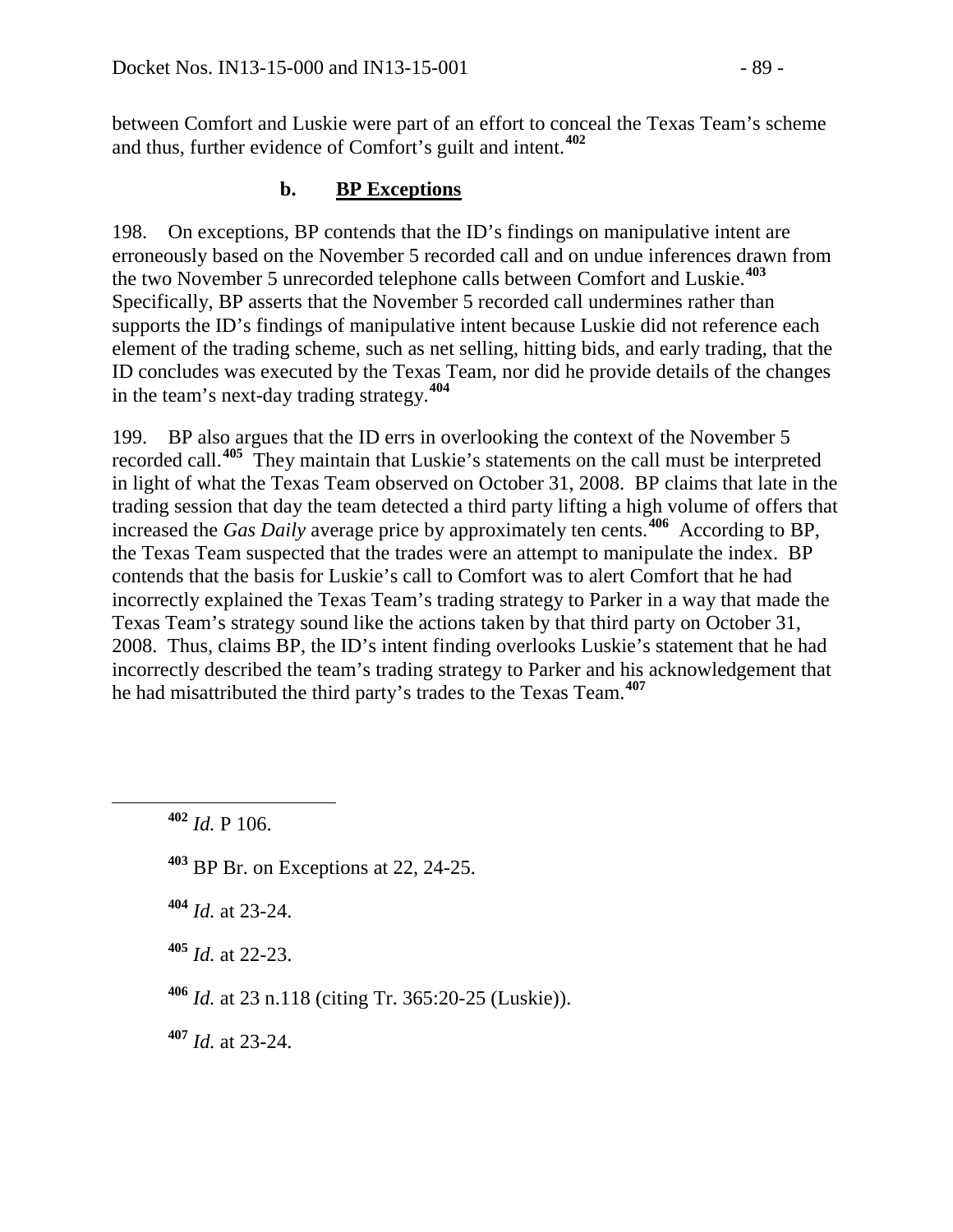200. BP also claims that the ID errs by ignoring a contemporaneous communication that throws into doubt what Luskie actually told Parker.**[408](#page-89-0)** On November 7, 2008, Calvin Schlenker, the head of BP's South Gas Trading desk at the time, spoke with Parker on a recorded call about Parker's conversation with Luskie at ATC.**[409](#page-89-1)** BP claims that according to the transcript of the call, Parker tells Schlenker that Luskie told him about turning off transport, not using it to benefit a cash-settled financial position.**[410](#page-89-2)** Turning off transport, BP asserts, would be the opposite of what Enforcement Staff contends the manipulative scheme entailed.**[411](#page-89-3)**

### **c. Enforcement Staff Response**

201. Enforcement Staff contends that BP's exceptions to the ID's determination on scienter spring from their erroneous assertion that the ID's findings were based entirely on the November 5 recorded call. According to Enforcement Staff, although the November 5 recorded call is highly probative of intent, the ID's findings are foremost based on the recognition that Comfort and the Texas Team were sophisticated traders who understood that their financial position at Houston Ship Channel would benefit from a trading strategy characterized by heavy early selling in the wake of Hurricane Ike.**[412](#page-89-4)** The ID's determination is also based on the recognition that the only explanation for Comfort's decision to increase his Katy baseload and financial positions for October and November and utilize Houston Pipeline System transport in an uneconomic manner was to manipulate the *Gas Daily* index for the benefit of his financial position.**[413](#page-89-5)**

202. With respect to the argument that the November 5 recorded call undermines rather than supports a finding of intent because the various elements of Enforcement Staff's alleged trading scheme are not referenced, Enforcement Staff asserts that BP ignores the ID's holding that the call was an "outline of the scheme's key components" and not credited as a full account of the strategy.**[414](#page-89-6)** Likewise, Enforcement Staff asserts that

<span id="page-89-3"></span>**<sup>411</sup>** *Id.* at 23.

<span id="page-89-4"></span>**<sup>412</sup>** Enforcement Staff Br. Opposing Exceptions at 33.

<span id="page-89-5"></span>**<sup>413</sup>** *Id.*

<span id="page-89-6"></span>**<sup>414</sup>** *Id.* at 34.

<span id="page-89-0"></span>**<sup>408</sup>** *Id.*

<span id="page-89-1"></span>**<sup>409</sup>** ID at P 111 n.83.

<span id="page-89-2"></span>**<sup>410</sup>** BP Br. on Exceptions at 23 n.123 (citing Ex. BP-029 at 4).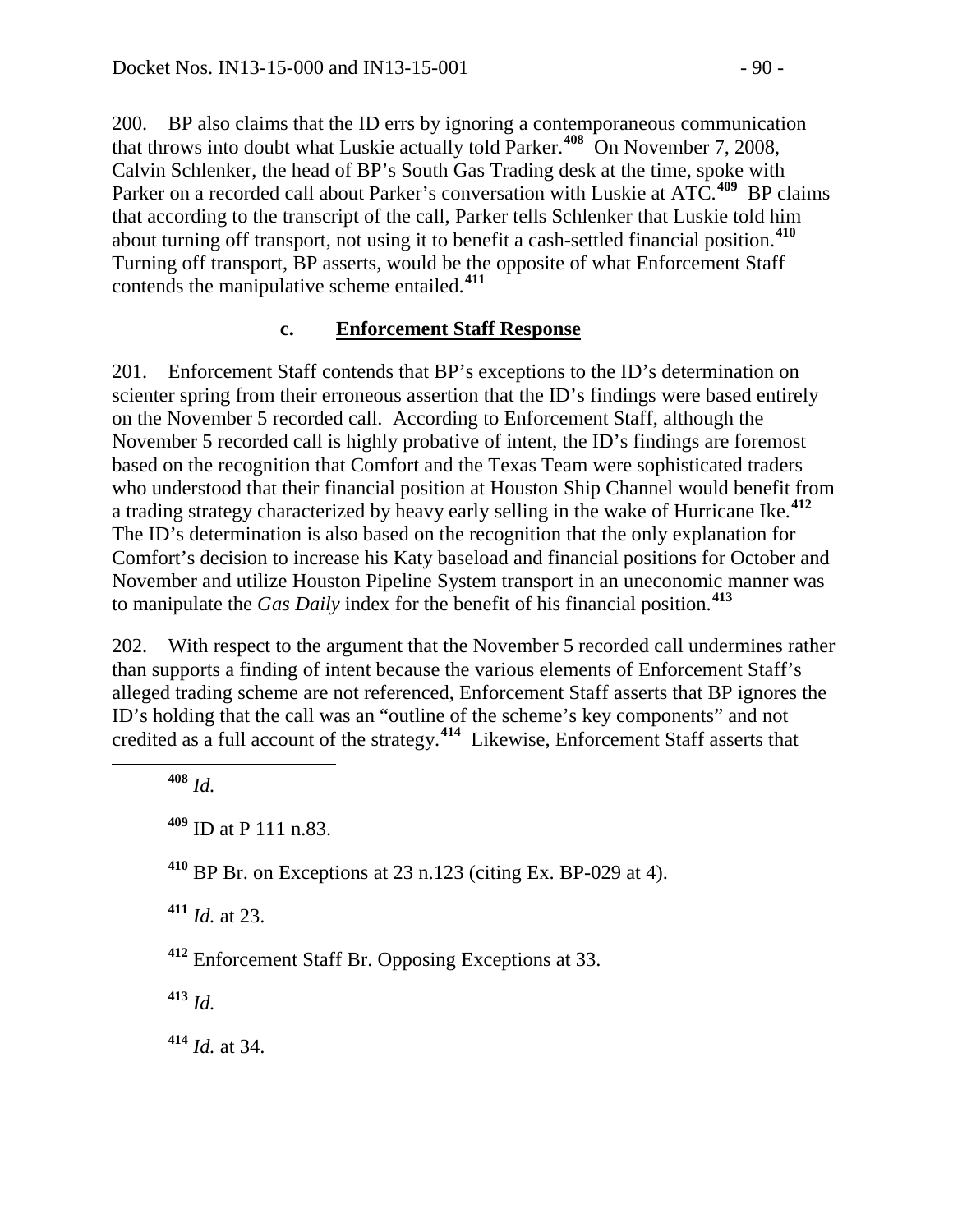BP's argument that the call is not evidence of the Texas Team's wrongdoing because the traders did not detail the changes to their trading strategy ignores the ID's finding that Comfort "shut-down" Luskie's effort to ask follow-up questions and otherwise continue the conversation.**[415](#page-90-0)**

203. Further, Enforcement Staff argues that Luskie's reference on the November 5 recorded call to a third party's potentially manipulative conduct and his claim that he inaccurately described the trading strategy to Parker are not relevant.**[416](#page-90-1)** That is because the ID's findings on scienter "rest on Comfort's end of the conversation – specifically Comfort's angry demeanor, multiple interruptions of Luskie's statements and questions, long pauses, non-responsive statements, and ultimately, his inability to provide a nonmanipulative explanation of *his own trading*,"<sup>[417](#page-90-2)</sup> which the ID assessed in the context of Comfort's "changed trading patterns and his other actions after the recorded call."**[418](#page-90-3)**

204. Enforcement Staff contends that regardless of what Luskie did or did not specifically say on the November 5 recorded call, or to Parker at ATC,**[419](#page-90-4)** the finding that Luskie's claims of error are not credible is soundly based on the ID's finding that Luskie was a competent trader who had relevant experience working with the team and was fully capable of understanding, and did understand, the Texas Team strategy.**[420](#page-90-5)** With respect to BP's argument that there is a lack of clarity as to what Luskie actually told Parker at ATC, Enforcement Staff argues that this argument is a "red herring"**[421](#page-90-6)** and because the November 5 recorded call corroborates the trading data, "exactly what Luskie told Parker is irrelevant to the question of whether BP engaged in market manipulation."**[422](#page-90-7)** On November 3, 2008, a phone call was recorded in which the Texas Team discussed how dependent their monthly profits were on Houston Ship Channel weakening against other

<span id="page-90-7"></span><span id="page-90-6"></span><span id="page-90-5"></span><span id="page-90-4"></span><span id="page-90-3"></span><span id="page-90-2"></span><span id="page-90-1"></span><span id="page-90-0"></span> **<sup>415</sup>** *Id. Id.* at 36. *Id.* at 35 & n.134. *Id.* at 36. *Id.* at 35. *Id.* at 36. *Id.* at 35 & n.134. **<sup>422</sup>** *Id.*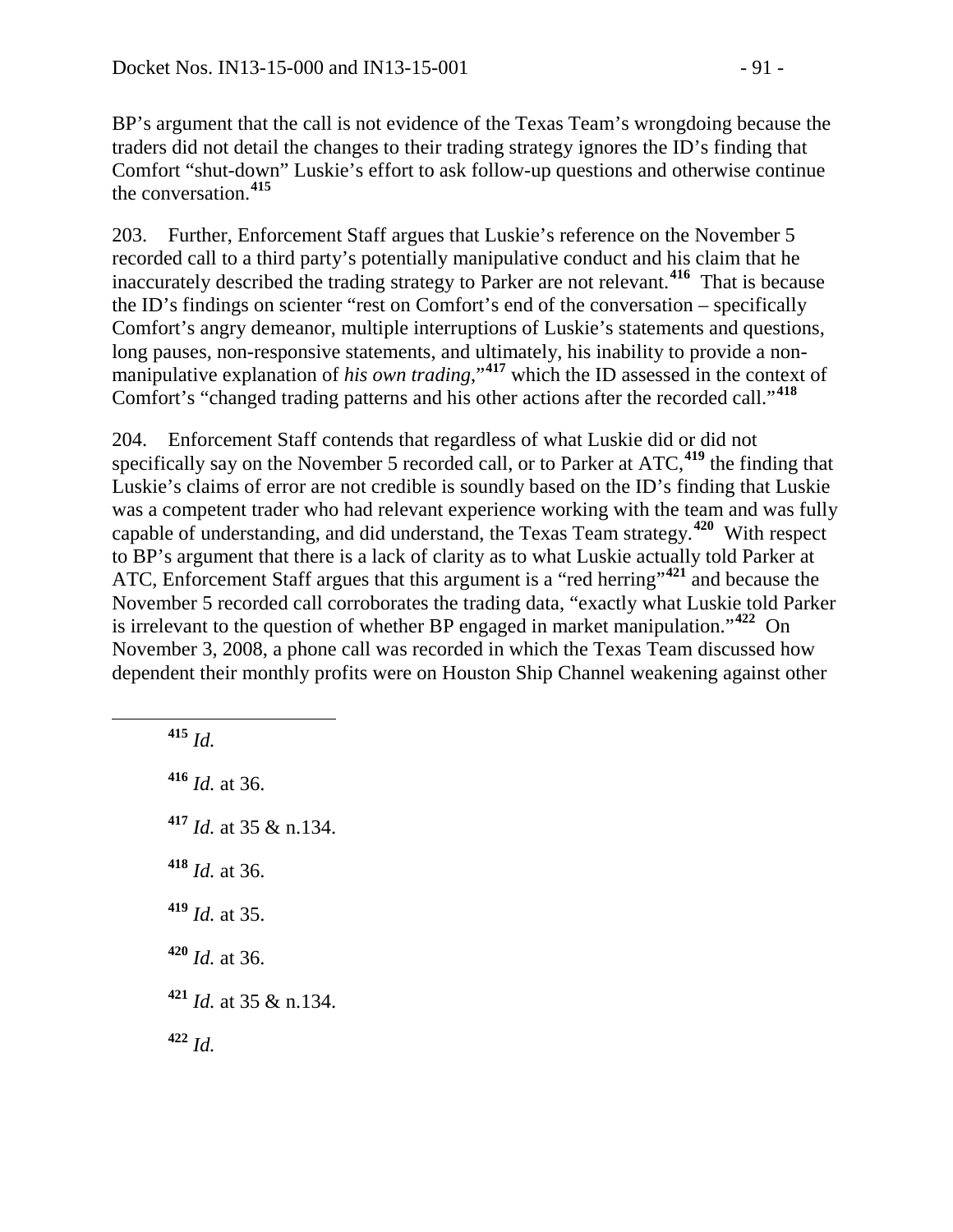locations. This confirms that Luskie understood the Texas Team's positions and trading activities during the Investigative Period.**[423](#page-91-0)**

## **d. Commission Determination**

205. We determine that the ALJ conducted a detailed and methodical review of the November 5 recorded call, including the context and the circumstances surrounding the conversation,**[424](#page-91-1)** and affirm the ID's conclusion that the call supports a finding of manipulative intent and guilt on the part of Comfort and the Texas Team. We agree with the ID's finding that on the November 5 recorded call Luskie exposed the existence of a distinct trading strategy deployed by the Texas Team during the Investigative Period and the primary components of that scheme.**[425](#page-91-2)** We also agree with the ID that Comfort's reaction to Luskie's statements and his failure to provide a satisfactory answer to Luskie's question regarding the propriety of the Texas Team's trading strategy on the call, or elsewhere in the record, is probative of Comfort's guilt.**[426](#page-91-3)**

206. We reject BP's argument that the November 5 recorded call undermines rather than supports the ID's findings on intent. Recognizing that Luskie may not have mentioned every element of the manipulative strategy does not refute the ID's finding that Luskie disclosed the existence and broad contours of that strategy. As Enforcement Staff explains, the call offered an outline of the strategy that was sufficient to confirm the trading data analysis conducted by Abrantes-Metz and Bergin. As discussed herein, their testimony shows that Luskie accurately described the existence of a specific strategy involving BP's capacity on Houston Pipeline System and revealed that the Texas Team was executing unprofitable physical trades in order to affect the Houston Ship Channel *Gas Daily* index in a manner that would benefit the team's financial position.

207. We concur with the ID's finding that Comfort's reaction to Luskie's remarks on the November 5 recorded call reveals manipulative intent. Comfort was fully aware that the call was being recorded.**[427](#page-91-4)** It is reasonable to infer that because of that Comfort was

**<sup>424</sup>** *Id.* P 99.

**<sup>425</sup>** *Id.* P 103 (citing Exs. OE-016; OE-162 at 3:3:5-7; 8:10; 3:13-15).

<span id="page-91-3"></span>**<sup>426</sup>** *Id.* PP 99, 104, 105.

<span id="page-91-4"></span>**<sup>427</sup>** *Id.* P 102 n.69.

<span id="page-91-2"></span><span id="page-91-1"></span><span id="page-91-0"></span>**<sup>423</sup>** ID at P 108 n.79 (citing Exs. OE-021; OE-163 (transcript)); *id.* P 121 (citing Exs. OE-021 (recorded call); OE-163 (transcript); Tr. 670:21-672:14 (Luskie)).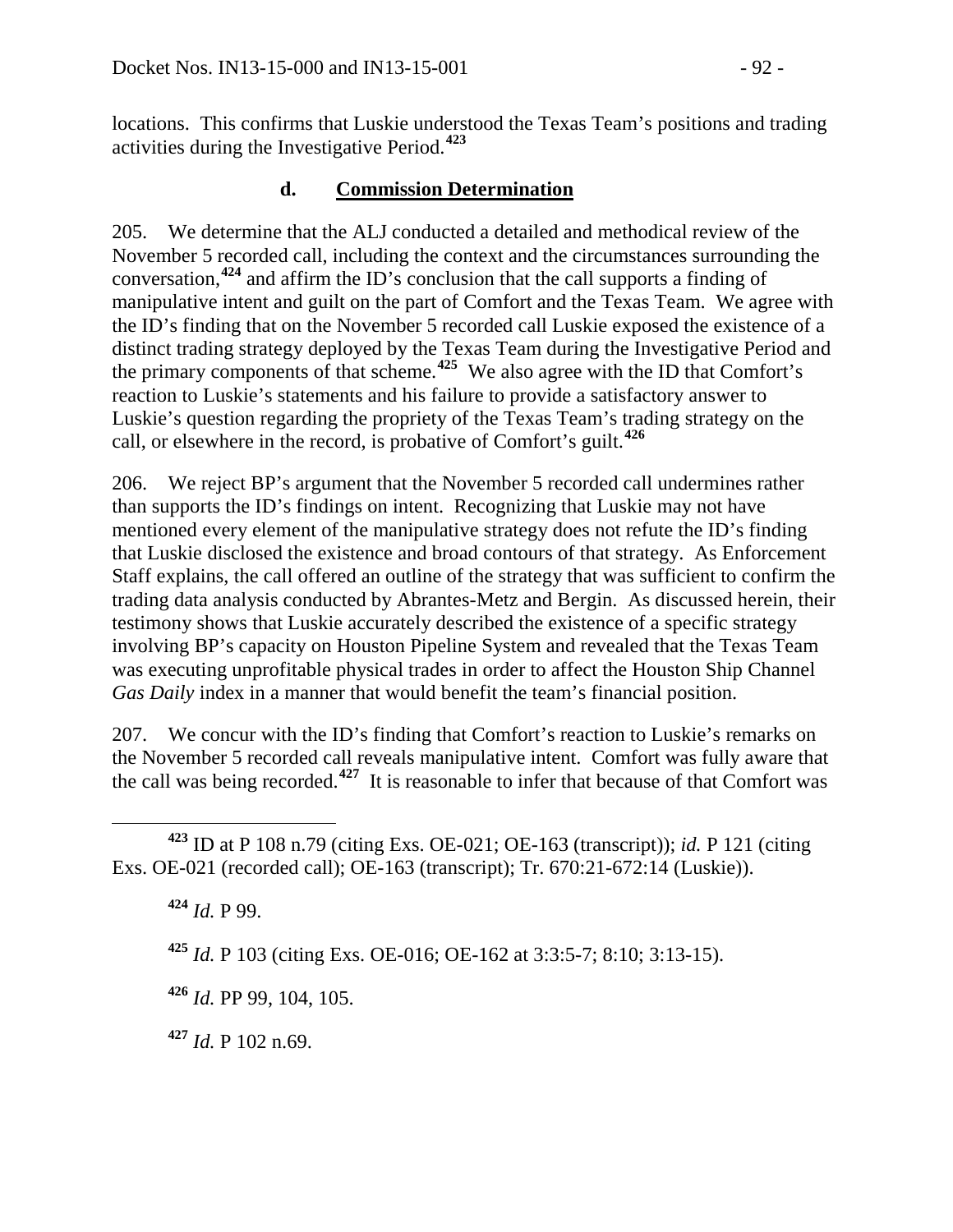anxious. It explains his long awkward pauses and repeated attempts to interrupt Luskie's line of inquiry.**[428](#page-92-0)** We agree with the ID that Comfort seems in a hurry to end the call, which is confirmed by Comfort's testimony that he was "most certainly not comfortable with Clayton's call . . . at that point in time," and that he "wanted that to be off a recorded line."<sup>[429](#page-92-1)</sup> As the transcript shows, Comfort tries to interrupt Luskie while he is in the process of asking Comfort for a rational explanation of the Texas Team's trading strategy that does not "sound like" manipulation.**[430](#page-92-2)** Further, we agree with the ID that Comfort's failure to respond credibly and cogently to Luskie's question on the call or anywhere in the record evidence is probative evidence of Comfort's intent and guilt.**[431](#page-92-3)**

208. We reject BP's argument that the ALJ overlooked the context of the November 5 recorded call.**[432](#page-92-4)** The ID took the events of October 31 into consideration but concluded that "Luskie's contention that the tape is a mischaracterization is not credible"**[433](#page-92-5)** precisely in part because Luskie had participated in the discussion with Comfort and Barnhart regarding the third party's potentially manipulative trades.**[434](#page-92-6)** As the ALJ states, the Texas Team recognized that the third party was engaged in possible manipulation of the physical market. They speculated that the party may have an opposite financial position that benefitted from an increase in the *Gas Daily* index.**[435](#page-92-7)** Thus, it is reasonable for the ALJ to infer from his participation in that conversation that Luskie could recognize the components of a physical-for-financial market manipulation scheme. It is not credible that Luskie would have been incapable of accurately articulating the Texas Team's strategy for Parker, or that he somehow misattributed to the Texas Team the manipulative trades of that third party.

<span id="page-92-0"></span>**<sup>428</sup>** *Id.* P 102; Ex. OE-162.

<span id="page-92-1"></span>**<sup>429</sup>** ID at P 102 n.69 (citing Tr. 283:18-284:7; 1206:1-9 (Comfort)).

<span id="page-92-2"></span>**<sup>430</sup>** *Id.* P 104; Ex. OE-162 (transcript).

<span id="page-92-3"></span>**<sup>431</sup>** ID at P 102 & n.68.

<span id="page-92-4"></span>**<sup>432</sup>** BP Br. on Exceptions at 22-23.

<span id="page-92-5"></span>**<sup>433</sup>** ID at P 108.

<span id="page-92-6"></span>**<sup>434</sup>** *Id.* (citing Tr. 368:2-371:13 (Luskie)).

<span id="page-92-7"></span>**<sup>435</sup>** *Id.*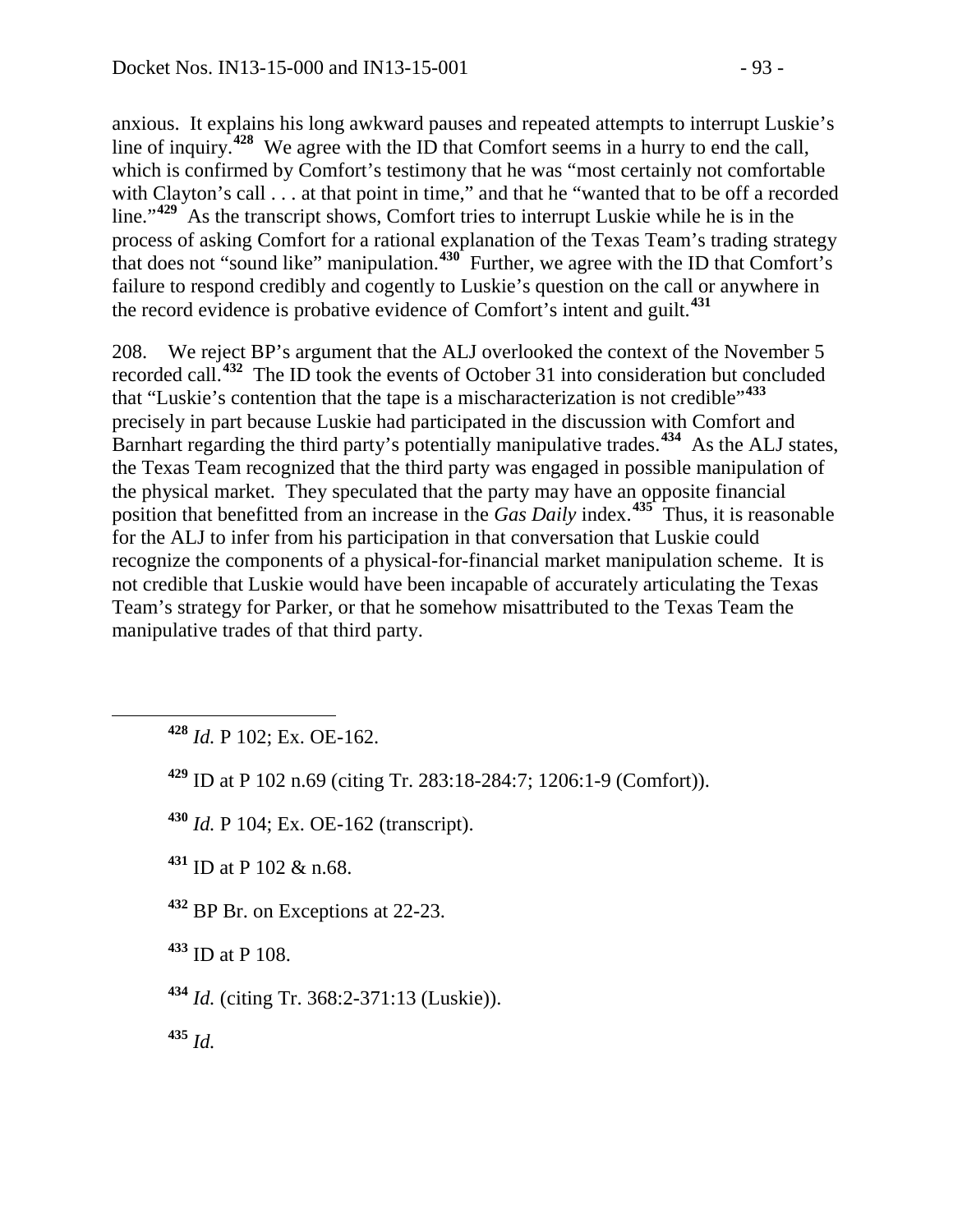209. Further, it is not clear from the November 5 recorded call or the record evidence whether Luskie actually believed he had incorrectly described the Texas Team's trading to Parker or was merely trying to provide cover for himself on a call he knew was being recorded.**[436](#page-93-0)** Regardless, Comfort's reaction to Luskie's statements and Comfort's failure to provide a satisfactory answer to Luskie's question regarding the propriety of the Texas Team's trading strategy on the call indicate manipulative intent. Luskie was an intelligent and competent trader and had relevant experience working with the Texas Team.**[437](#page-93-1)** Luskie also knew that the use of Houston Pipeline System capacity during the relevant period was a departure from the typical use to arbitrage prices between Katy and Houston Ship Channel.**[438](#page-93-2)** We also agree with the ALJ that based on the November 3, 2008 recorded phone call Luskie understood the Texas Team's positions and trading activities during the Investigative Period.**[439](#page-93-3)**

210. The record evidence shows that Luskie not only understood the components and purpose of the Texas Team's trading strategy, but actually helped execute it. In August 2008 and again for three days in October, Luskie traded the team's Houston Ship Channel-Katy position when Comfort was out of the office.**[440](#page-93-4)** In August, before the Investigative Period, Luskie generated positive cash and transport P&L. In October, however, Luskie's trades were consistent with the Texas Team's manipulative trading behavior; he lost money on his transport from Katy to Houston Ship Channel and sold early at Houston Ship Channel.**[441](#page-93-5)** Luskie told Parker he liked being allowed to trade Comfort's Houston Ship Channel and Katy positions when Comfort was out of the office.**[442](#page-93-6)** We do not find it credible that Luskie's consistency with the Texas Team's trading strategy before and during the Investigative Period was a mere coincidence and

<span id="page-93-0"></span>**<sup>436</sup>** *Id.* P 100 n.65 (citing Tr. 287:4-15 (Luskie)).

**<sup>437</sup>** *Id.* P 108.

**<sup>438</sup>** *Id.* P 109.

<span id="page-93-3"></span><span id="page-93-2"></span><span id="page-93-1"></span>**<sup>439</sup>** *Id.* P 108 n.79 (citing Exs. OE-021; OE-163 (transcript)); *id.* at P 121 (citing Exs. OE-021 (recorded call); OE-163 (transcript); Tr. 670:21-672:14 (Luskie)).

**<sup>440</sup>** *Id.* P 108 (citing Tr. 450:16-25; 488:18-22 (Luskie)).

<span id="page-93-6"></span><span id="page-93-5"></span><span id="page-93-4"></span>**<sup>441</sup>** *Id.* P 109 (citing Ex. OE-239 (Luskie's Oct. 16, 2008 next-day fixed prices trades on ICE); Ex. OE-236 (Luskie's Oct. 17, 2008 next-day fixed price trades on ICE); Tr. 566:22-567:12 (Luskie)).

**<sup>442</sup>** ID at P 100 n.64 (citing Tr. 260:5-23 (Luskie)).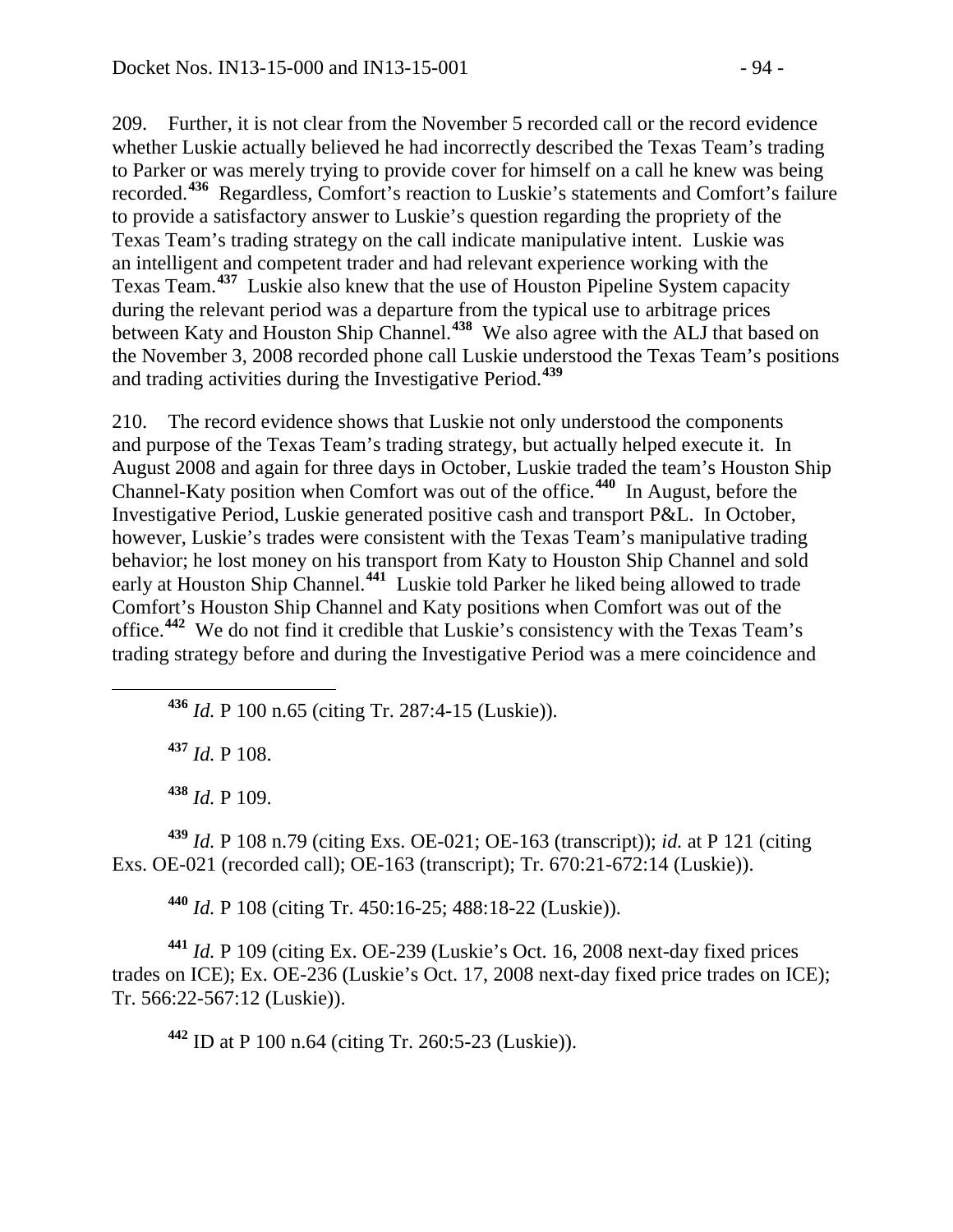thus, agree with the ID's determination that Luskie's trades on behalf of Comfort corroborate that Luskie understood the components and objectives of the manipulative scheme, and that having helped execute the trades in October, he was a party to the manipulation.**[443](#page-94-0)**

211. We uphold the ID's conclusion that BP's argument that Luskie did not accurately describe the alleged scheme to Parker is contradicted by the evidence. Parker stated in his deposition that the "gist" of what Luskie said to him at ATC was that he "could or would make a decision not to flow his transport if it could benefit his cash position."**[444](#page-94-1)** Furthermore, Parker testified that he was concerned with what Luskie told him about the Texas Team's trading and transport activities because it sounded as if they were trading their physical positions for the benefit of their financial positions, which could be market manipulation.**[445](#page-94-2)** Although what Luskie specifically told Parker may be disputed, it alarmed him enough to advise Luskie to speak to his manager to make sure he was not doing anything wrong.**[446](#page-94-3)** As Parker stated, he was "really surprised" at what Luskie told him and that he "thought that either he was just trying to show how clever he could be somehow in a naïve, misguided way or that he – or that there was actually a problem."**[447](#page-94-4)** We also agree with Enforcement Staff that "exactly what Luskie told Parker is irrelevant to the question of whether BP engaged in market manipulation."**[448](#page-94-5)**

212. We fully support the ID's decision to grant substantial weight to Bergin's testimony**[449](#page-94-6)** and thus, reject BP's argument that the ID erred in its intent findings because it relied on Enforcement Staff's "flawed" trading analysis.**[450](#page-94-7)** Based on their analysis, Luskie accurately provided the broad outlines of the Texas Team's manipulative scheme

<span id="page-94-0"></span>**<sup>443</sup>** *Id.* P 109.

<span id="page-94-1"></span>**<sup>444</sup>** *Id.* P 111 n.83 (citing Ex-OE-219 at 53:16-22).

**<sup>445</sup>** *Id.* P 110 (citing Ex. OE-219 at 53:12-13 (Parker Dep. Tr.)).

**<sup>446</sup>** *Id.* (citing Ex. BP-016 at 7:13-14 (Luskie)).

<span id="page-94-6"></span><span id="page-94-5"></span><span id="page-94-4"></span><span id="page-94-3"></span><span id="page-94-2"></span>**<sup>447</sup>** *Id.* P 110 n.82 (citing Ex. OE-219 at 54:15-19; Tr. 263:4-6, 265:12-17 (Luskie)).

**<sup>448</sup>** Enforcement Staff Br. Opposing Exceptions at 35 n.134.

**<sup>449</sup>** ID at P 117.

<span id="page-94-7"></span>**<sup>450</sup>** BP Br. on Exceptions at 24.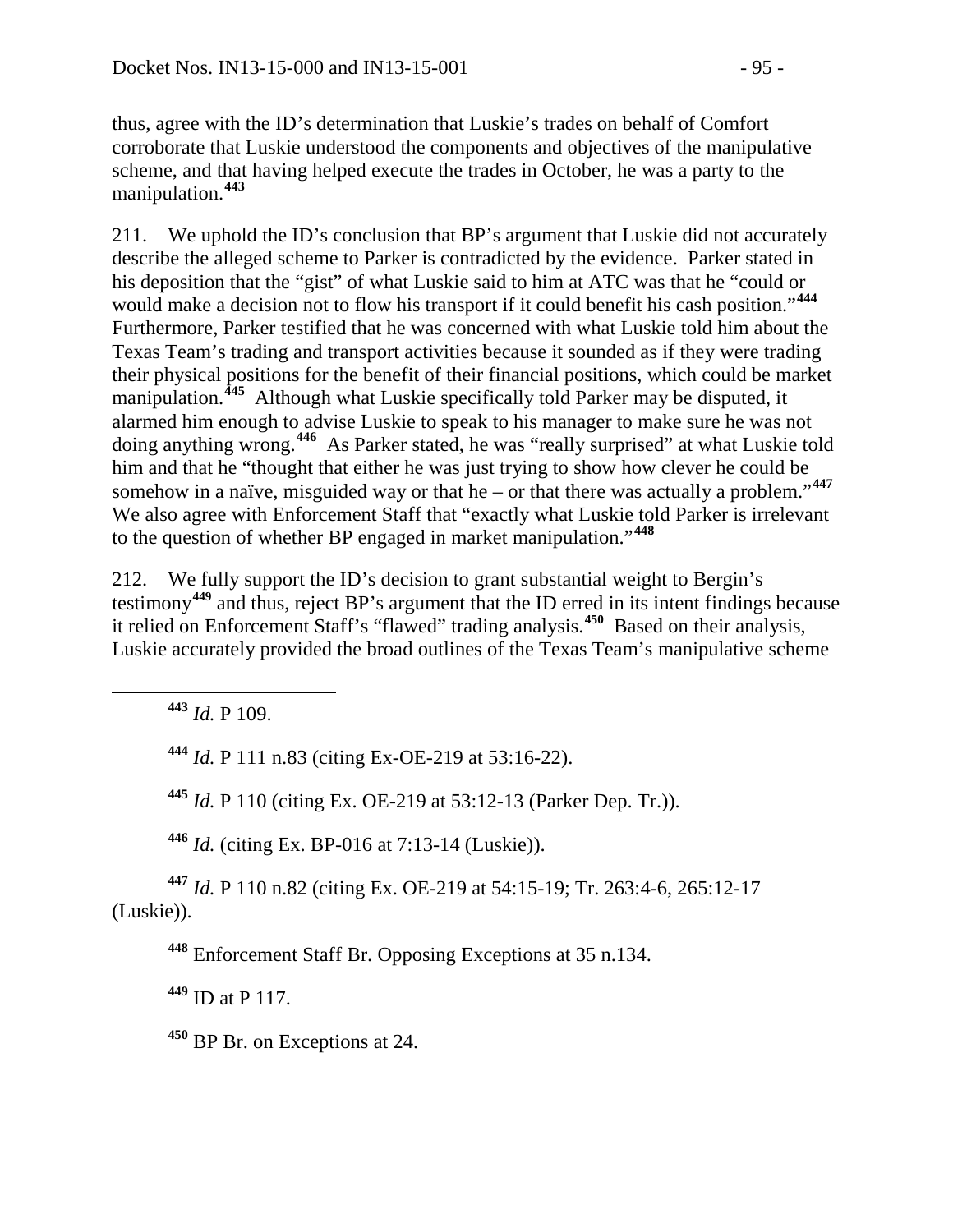during the Investigative Period on the November 5 recorded call.**[451](#page-95-0)** We agree with Bergin that the recorded call in turn confirms that the team's trading behavior during the Investigative Period was intentional.**[452](#page-95-1)**

213. As discussed above in section I.D, following Hurricane Ike, which made landfall on September 13, 2008, prices at Houston Ship Channel declined sharply relative to Henry Hub.**[453](#page-95-2)** The decline made the Texas Team's pre-existing Houston Ship Channel-Henry Hub spread positions very valuable.**[454](#page-95-3)** Starting on September 18, 2008, the evidence shows that there was a decided shift in the Texas Team's physical trading pattern.**[455](#page-95-4)** In 2008 before the Investigative Period, the Texas Team was generally a net buyer at Houston Ship Channel and a net seller at Katy.**[456](#page-95-5)** It utilized BP's Houston Pipeline System transport capacity to arbitrage prices between the two locations.**[457](#page-95-6)** During the Investigative Period, however, the team became a net buyer at Katy, increased the use of BP's Houston Pipeline System transport capacity to deliver gas from Katy for sale at Houston Ship Channel, and started selling heavy and early next-day gas at Houston Ship Channel.**[458](#page-95-7)** We agree with the ID that the preponderance of the evidence confirms that the intended purpose of the team's new physical trading behavior was to suppress the Houston Ship Channel *Gas Daily* index in order to benefit the Texas Team's Houston Ship Channel-Henry Hub spread positions.**[459](#page-95-8)**

<span id="page-95-1"></span><span id="page-95-0"></span>214. We also support the ID's determination, based on Abrantes-Metz's and Bergin's testimony, that the Texas Team possessed the requisite intent to manipulate.**[460](#page-95-9)** The team

**<sup>452</sup>** Ex. OE-001 at 101:7-14.

<span id="page-95-2"></span>**<sup>453</sup>** ID at P 115 (citing Ex. OE-001 at 68:13-19).

<span id="page-95-3"></span>**<sup>454</sup>** *Id.* P 115 n.88.

<span id="page-95-4"></span>**<sup>455</sup>** *Id.* P 115; Ex. OE-001 at 104:13-15.

<span id="page-95-5"></span>**<sup>456</sup>** Ex. OE-001 at 53.

- <span id="page-95-6"></span>**<sup>457</sup>** *Id.* at 88; 115 n.15.
- <span id="page-95-7"></span>**<sup>458</sup>** ID at P 99.
- <span id="page-95-8"></span>**<sup>459</sup>** *Id.*

<span id="page-95-9"></span>**<sup>460</sup>** *Id.* P 114.

**<sup>451</sup>** ID at PP 114, 118.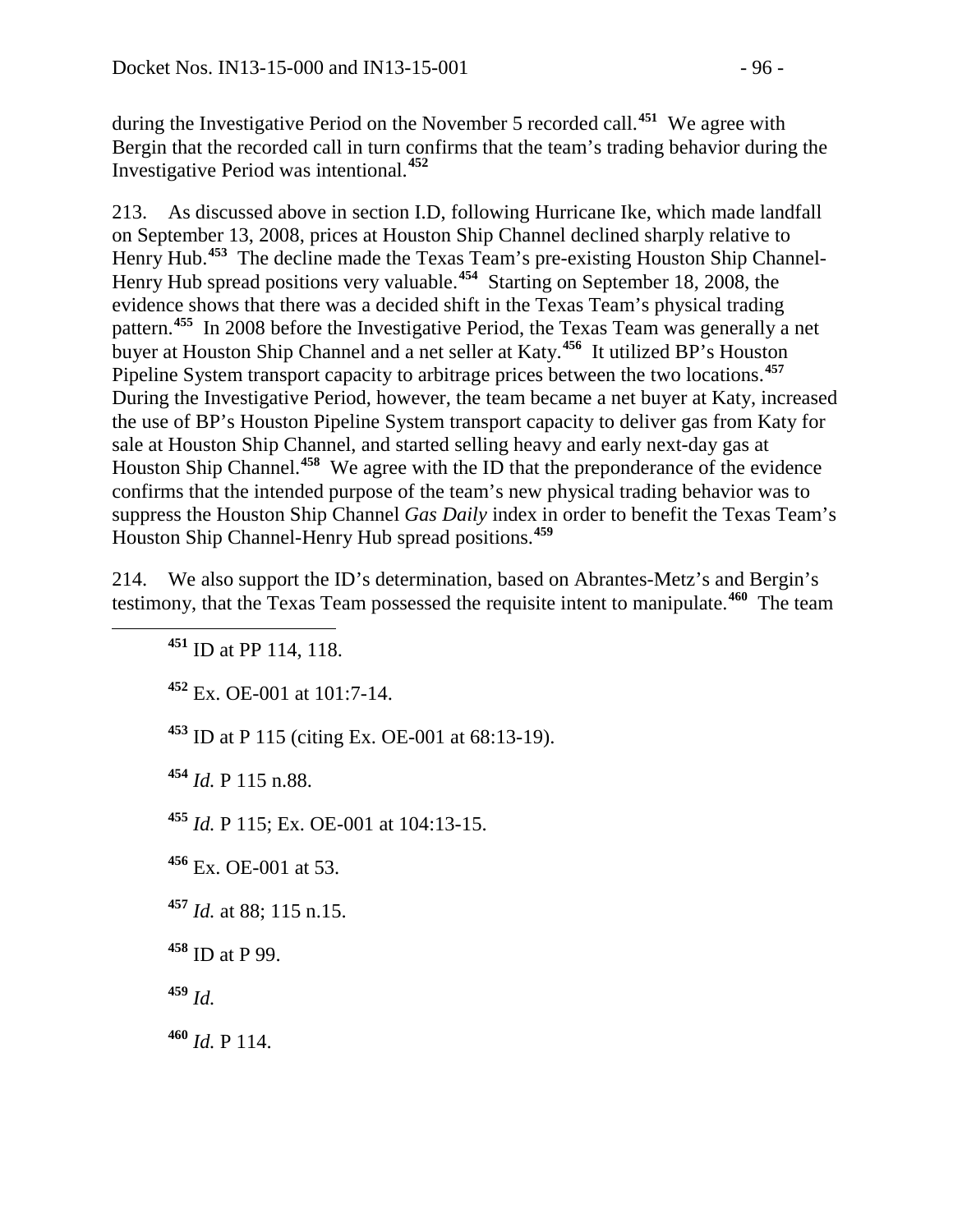knew that their Houston Ship Channel-Henry Hub spread positions had become very profitable as a result of Hurricane Ike.**[461](#page-96-0)** At the end of trading on September 12 for flow days September 13 to 15, the Texas Team actualized a profit of \$812,040, making the total mark-to-market value of the spread to \$1,193,050.**[462](#page-96-1)** By the end of trading day on September 16, the total mark-to-market value of the position had increased to \$3,499,425.**[463](#page-96-2)**

215. Despite the jump in the value of their spread positions, the Texas Team realized only \$1,618,585 of the gains that followed Hurricane Ike. **[464](#page-96-3)** Barnhart testified that on September 17, 2008, she received an offer to close out 4 contracts of their 17.5 contracts per day spread position in a balance of month trade, but closed out only 1 contract.**[465](#page-96-4)** As Barnhart admitted, she lost the opportunity to immediately lock in a substantial portion of the value realized after Hurricane Ike.**[466](#page-96-5)** As the ID states, the ability of the Texas Team to realize the value on the remaining balance of their spread positions would be determined by the Houston Ship Channel-Henry Hub spread for the balance of September.**[467](#page-96-6)** Bergin determined that in late-September, for each cent that the Texas Team could slow the narrowing of the spread, their spread value would retain \$19,800.**[468](#page-96-7)** The Texas Team had an incentive to manipulate the Houston Ship Channel *Gas Daily* index.

216. As Bergin testified, the Texas Team's physical-for-financial manipulation scheme was plausible because even with the new strategy of selling heavy and early at

**<sup>462</sup>** Ex. OE-001 at 69:5-8.

<span id="page-96-2"></span>**<sup>463</sup>** *Id.* at 69:9-10.

**<sup>464</sup>** ID at P 115 n.88 (citing Ex. OE-001 at 69:1-14).

**<sup>465</sup>** Ex. OE-001 at 70:20-71:5.

<span id="page-96-7"></span><span id="page-96-6"></span><span id="page-96-5"></span><span id="page-96-4"></span><span id="page-96-3"></span>**<sup>466</sup>** ID at P 115 (citing Tr. 1034:25-1035:7 (Barnhart); Ex. OE-001 at 70:9-71:5 (description of lost opportunity)).

**<sup>467</sup>** ID at P 115 n.91 (citing Ex. OE-001 at 69:1-16; 71:12-16).

**<sup>468</sup>** *Id.* P 116 (citing Ex. OE-001 at 110:13-16).

<span id="page-96-1"></span><span id="page-96-0"></span>**<sup>461</sup>** Ex. OE-001 at 69:3-4; 70:3-8; ID at P 115 n.88 (citing Tr. 682:5-684:21 (Luskie); Ex. OE-161 at 47:13-48:3 (Bergin Reb. Test.); Ex. OE-021 (Nov. 3 call); Ex. OE-163 (transcript); Tr. 671:24-672:20 (Luskie)).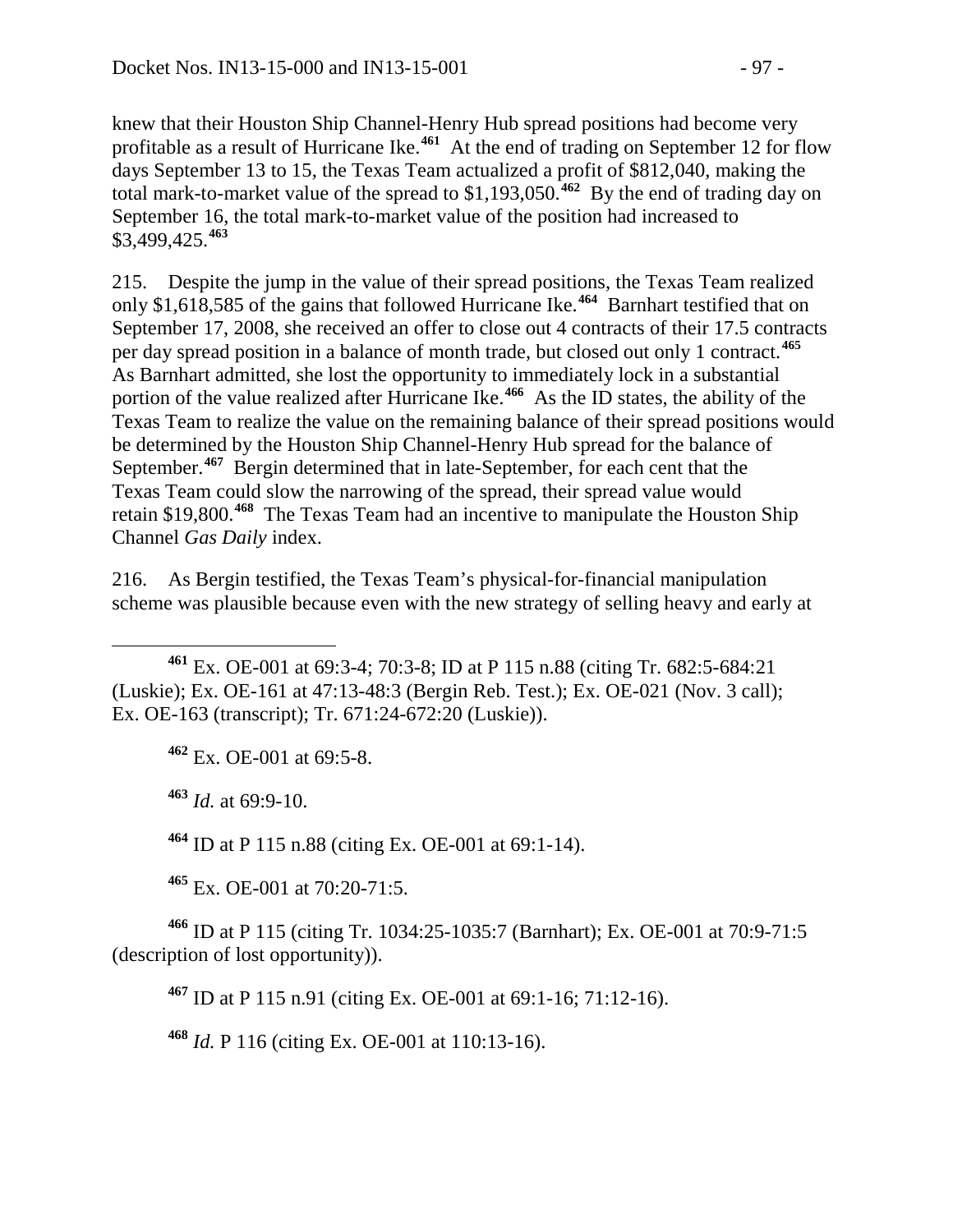Houston Ship Channel, the Texas Team expected only small losses on physical fixed-price trading.<sup>[469](#page-97-0)</sup> Before the Investigative Period in 2008, the team lost no more than \$10,000 on their fixed-priced trades, with a largest one day loss of \$12,864.**[470](#page-97-1)** The likelihood of losing \$19,800 per day on their physical trade was low.**[471](#page-97-2)** As Bergin stated, "[i]n evaluating the Texas Team traders' intent, it makes more sense to think in terms of the probabilities of an upside versus a downside result."**[472](#page-97-3)** As it turned out, the team made more than \$1.5 million in profit from September 18 to the end of the month due to the continuing wide spread between Houston Ship Channel and Henry Hub, but lost only about \$34,000 on their next-day physical trading.**[473](#page-97-4)**

217. According to Bergin, Luskie's references on the November 5 recorded call to the components of the Texas Team's trading strategy corroborate that the team's trading behavior during the Investigative Period was intentional.**[474](#page-97-5)** In addition, Bergin's conclusions as to intent are squarely rooted in rational inferences derived from his and Abrantes-Metz's analysis of the Texas Team's trading data. First, Bergin demonstrated that the Texas Team's physical trading in the Investigative Period shifted to being consistently unprofitable.**[475](#page-97-6)** During the January-August 2008 period before the Investigative Period, the team had consistent net profits on its physical gas trading, averaging \$75,475 per month.**[476](#page-97-7)** By contrast, during the Investigative Period up to the November 5 phone call, the Texas Team had net losses on its physical gas trading. These net losses were \$34,372 during September 19-30,**[477](#page-97-8)** \$51,567 during October, **[478](#page-97-9)** and

**<sup>469</sup>** *Id.* (citing Ex. OE-001 at 110:4-12).

**<sup>470</sup>** *Id.* P 117 n.92 (citing Ex. OE-001 at 103, Figure 12; Tr. 677:19-25 (Luskie)).

<span id="page-97-9"></span><span id="page-97-4"></span><span id="page-97-3"></span><span id="page-97-2"></span><span id="page-97-1"></span><span id="page-97-0"></span>**<sup>471</sup>** *Id.* (citing Tr. 677:19-25 (Luskie); Ex. OE-001 at 110-111; Tr. 210:7-21 (Lukefahr)).

**<sup>472</sup>** *Id.* P 116 (citing Ex. OE-001 at 110:4-22).

**<sup>473</sup>** *Id.* P 118 (citing Ex. OE-001 at 72:14-18; 78:14-20).

<span id="page-97-5"></span>**<sup>474</sup>** Ex. OE-001 at 101:7-14; 102:8-15.

**<sup>475</sup>** *Id.* at 101:20-102:8.

**<sup>476</sup>** *Id.* at 102:19-20.

<span id="page-97-8"></span><span id="page-97-7"></span><span id="page-97-6"></span>**<sup>477</sup>** *Id.* at 61:18. Excluding the anomalous trading day of September 19, BP had a net gain of \$19,168 during this period.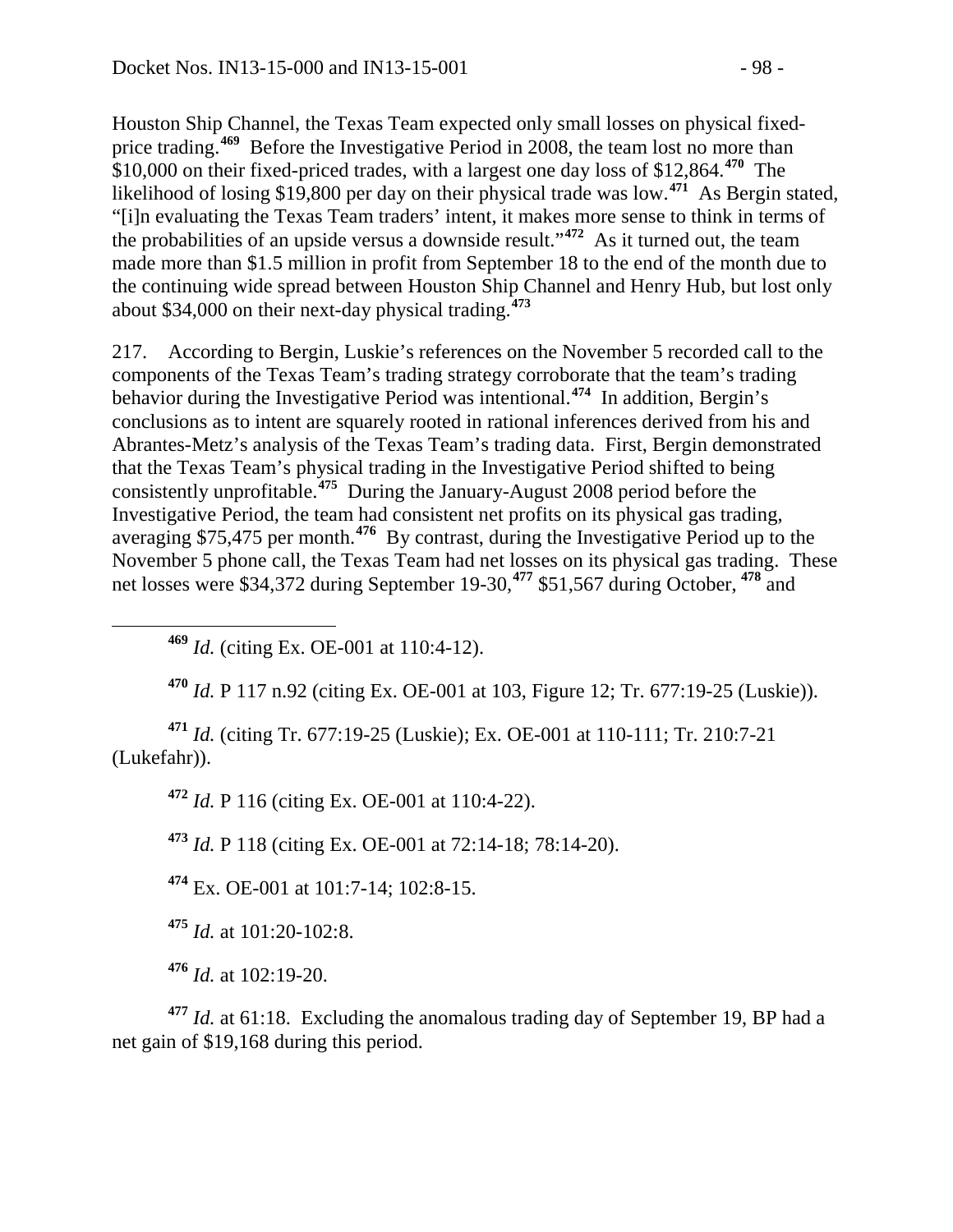\$15,484 during November 1-5.**[479](#page-98-0)** Moreover, the team lost money on their trades on 67 percent of the flow days during the Investigative Period whereas prior to the Investigative Period, they lost money on only 23 percent of the flow days.**[480](#page-98-1)** As discussed in section IV.A above addressing the ID's findings regarding manipulative conduct, Bergin's analysis shows that on days when there were losses there was also a change in the scale of those losses. Before the Investigative Period, the team's average one-day losses were \$2,878, with the largest one-day loss of \$12,864. During the Investigative Period, the daily loss averaged \$6,262 and the largest single day loss was \$53,540.**[481](#page-98-2)** As Bergin explained, the losses the Texas Team sustained during the Investigative Period are all the more suspect given that a next-day gas trader with a baseload position generally has the option of limiting their losses by selling more of their beginning-of-day daily gas at fixed-price, which the Texas Team apparently did not do.**[482](#page-98-3)** Also suspect is the fact that the Texas Team continued to trade profitably at Katy during the same period.**[483](#page-98-4)** Based on his analysis, Bergin concluded that the Texas Team's shift to trading losses was intentional.

218. Second, Bergin establishes intent by connecting the unprofitability of the Texas Team's trading behavior during the Investigative Period to the changes in the team's trading strategy in the Investigative Period that were likely to increase the team's impact on the Houston Ship Channel *Gas Daily* index.**[484](#page-98-5)** As Bergin stated, he and Abrantes-Metz observed a material change in the Texas Team's physical trading and utilization of the Houston Pipeline System transport from September 18, 2008.**[485](#page-98-6)** The team augmented their net long baseload position at Katy, increased their use of the Houston Pipeline System transport for delivery of Katy gas to Houston Ship Channel, and

- **<sup>478</sup>** *Id.* at 86:6.
- <span id="page-98-0"></span>**<sup>479</sup>** *Id.* at 90:5.
- <span id="page-98-1"></span>**<sup>480</sup>** *Id.* at 103:1-7.
- <span id="page-98-2"></span>**<sup>481</sup>** *Id.* at 103:8-15.
- <span id="page-98-3"></span>**<sup>482</sup>** *Id.* at 104:1-4.
- <span id="page-98-4"></span>**<sup>483</sup>** *Id.* at 104:4-6.
- <span id="page-98-5"></span>**<sup>484</sup>** *Id.* at 102:5-7.
- <span id="page-98-6"></span>**<sup>485</sup>** *Id.* at 104:13-15.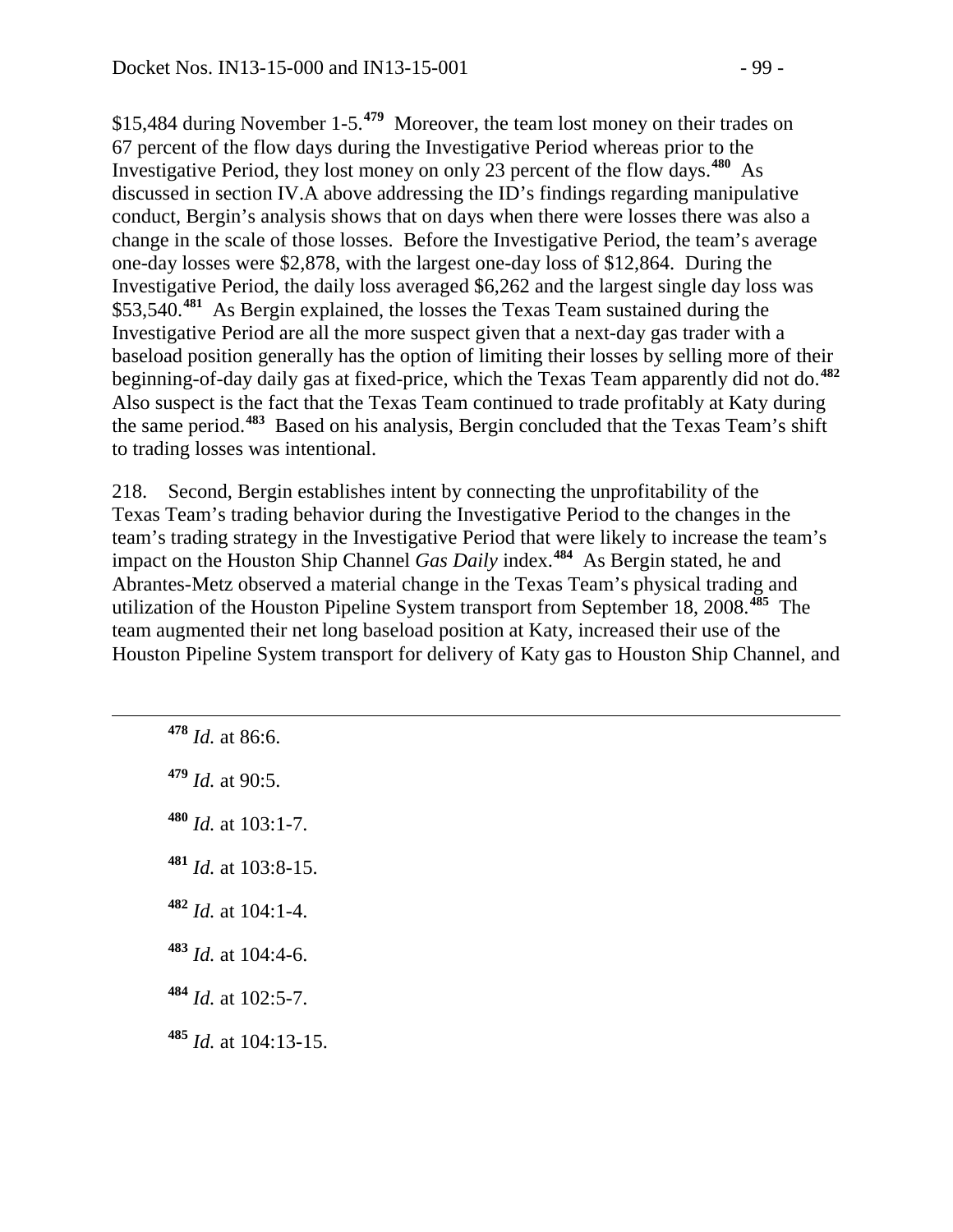increased their next-day fixed-priced sales at Houston Ship Channel.**[486](#page-99-0)** According to Bergin, Abrantes-Metz also showed that the team shifted to trading heavily and early at Houston Ship Channel and to more uneconomic trading.**[487](#page-99-1)** Bergin concluded that "the Texas Team traders must have known that these changed trading patterns were likely to suppress prices at Houston Ship Channel and impact the Houston Ship Channel *Gas Daily* index."**[488](#page-99-2)** We agree.

219. As Bergin explained, the inference of intent is justified because, according to basic economic principles known to all traders, increasing supply, all other conditions being equal, will depress prices.**[489](#page-99-3)** The evidence indicates that, using supply the Texas Team transported from Katy to Houston Ship Channel, they were selling approximately three and a half times more gas at Houston Ship Channel during the Investigative Period than earlier in 2008.**[490](#page-99-4)** We agree with Bergin that the team must have known that they were adding supply to the Houston Ship Channel market,**[491](#page-99-5)** with an attendant effect on prices. Also, as Bergin notes, Abrantes-Metz testified that during the Investigative Period the Texas Team traded larger volumes during the earliest minutes of the trading session at Houston Ship Channel when the bid-ask spread was generally the widest and the price impact of trades would be greater than trades later in the session.**[492](#page-99-6)** According to Abrantes-Metz, the Texas Team was almost half the sell side of the market in the first few minutes of trading at Houston Ship Channel.**[493](#page-99-7)** We agree with Bergin that "it is reasonable to infer that Comfort, as an experienced trader, would have been aware that during early trading the bid-ask spread is generally wider than the rest of the trading day."**[494](#page-99-8)** Based on that awareness, it is also reasonable to infer that Comfort traded

- <span id="page-99-0"></span>**<sup>486</sup>** *Id.* at 104:15-17.
- <span id="page-99-1"></span>**<sup>487</sup>** *Id.* at 104:19-22.
- <span id="page-99-2"></span>**<sup>488</sup>** *Id.* at 105:4-5.
- <span id="page-99-3"></span>**<sup>489</sup>** *Id.* at 105: 6-8.
- <span id="page-99-4"></span>**<sup>490</sup>** *Id.* at 105:8-10.
- <span id="page-99-5"></span>**<sup>491</sup>** *Id.* at 105:10-11.
- <span id="page-99-6"></span>**<sup>492</sup>** *Id.* at 105:12-106:4.
- <span id="page-99-7"></span>**<sup>493</sup>** *Id.* at 106:4-5.
- <span id="page-99-8"></span>**<sup>494</sup>** *Id.* at 106:5-8.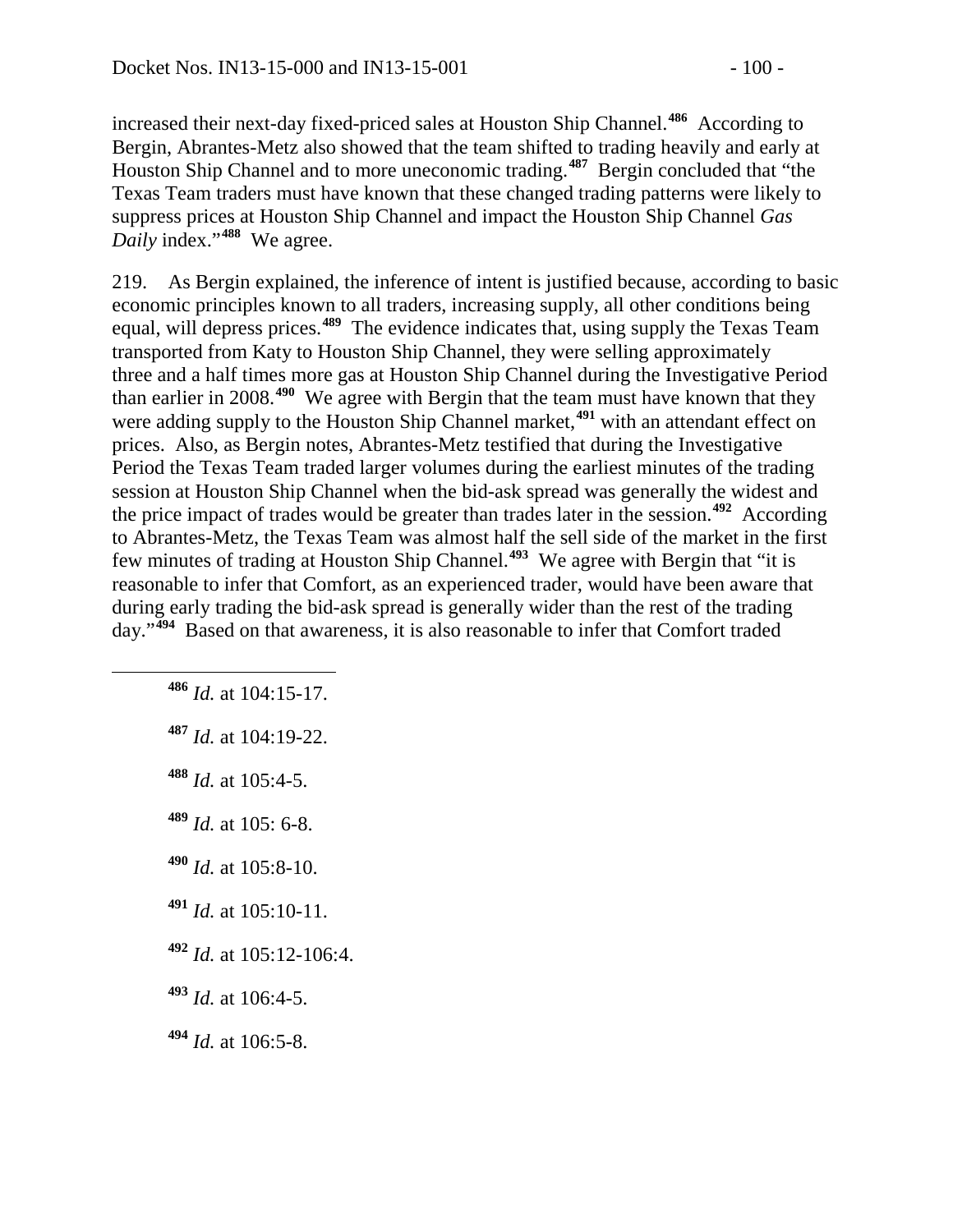heavily in the earliest minutes of the trading session with the intent of having the greatest possible impact on prices. Bergin's inference that the Texas Team knew that their new trading behavior would suppress prices is further warranted because, as he testified, during the Investigative Period the team's next-day fixed-price trading at Houston Ship Channel was executed almost entirely on ICE.**[495](#page-100-0)** This is significant because trading on ICE provides greater transparency to the market of the Texas Team's fixed-price selling at Houston Ship Channel and unlike off-ICE trades, the prices and quantities of transactions are instantly disseminated in the market.**[496](#page-100-1)** As Bergin stated, natural gas traders pay attention to aggressive market behavior and certain selling patterns such as those deployed by the Texas Team at Houston Ship Channel. Such behavior may guide traders' decisions or at least influence them to reassess their views.**[497](#page-100-2)**

220. Bergin's conclusion as to intent is further based on evidence of coordinated decisions in the physical and financial market that the Texas Team took in order to continue their manipulative scheme from September into November. Bergin stated that the team's decision to increase their exposure to the Houston Ship Channel *Gas Daily* index in late September through October, which were the most unprofitable physical trading he observed at Houston Ship Channel, is a strong indication that the Texas Team believed that they were succeeding in suppressing Houston Ship Channel prices to the benefit of their financial position.<sup>[498](#page-100-3)</sup> As the ID stated, Comfort must have been aware of the losses the Texas Team sustained since the negative physical P&L was calculated daily and shown on the Katy Ship Sheets, which Comfort used during each cash session.**[499](#page-100-4)** We agree with Bergin's testimony that there had to be a "conscious reason"**[500](#page-100-5)** to continue implementing an unprofitable trading strategy and "that the most likely

<span id="page-100-0"></span>**<sup>495</sup>** *Id.* at 106:21-107:1.

<span id="page-100-1"></span>**<sup>496</sup>** *Id.* at 107:1-5.

**<sup>497</sup>** *Id.* at 106:9-20.

**<sup>498</sup>** *Id.* at 107:9-108:15.

<span id="page-100-5"></span><span id="page-100-4"></span><span id="page-100-3"></span><span id="page-100-2"></span>**<sup>499</sup>** ID at P 119 (citing Tr. 1285:3-7 (Comfort); Ex. OE-211 at 29:7-14 (Abrantes-Metz); Tr. 1419:8-15 (Comfort); Ex. OE-013 (Katy Ship Sheets); Ex. OE-014 at 6, 12-13 (explanation of Katy Ship Sheets); OE-001 at 49:15-50:4, 59:10-60:2; 158:4-23 (Bergin)).

**<sup>500</sup>** Ex. OE-001at 108:1.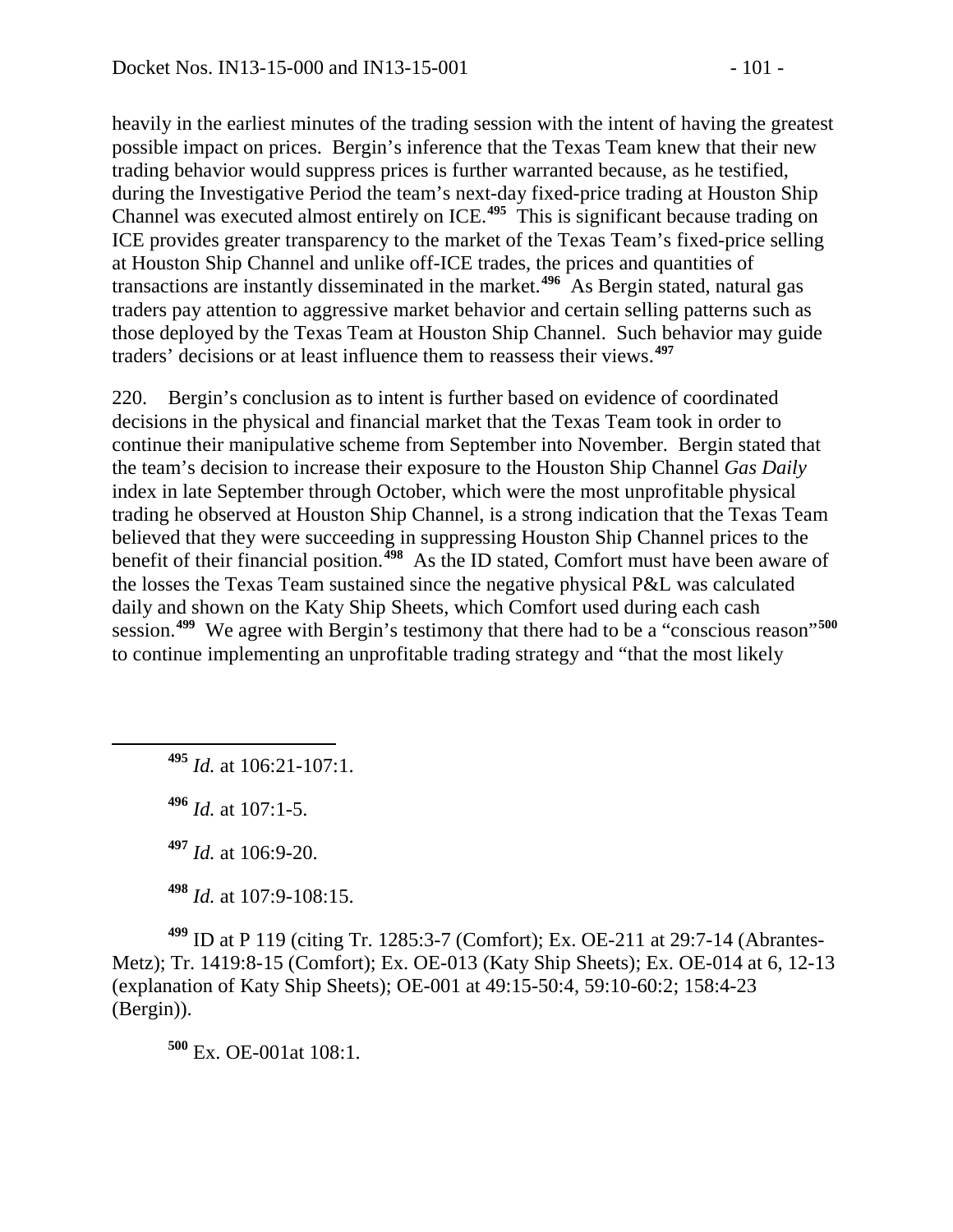explanation is found in the Texas Team's decision to increase their exposure to the Houston Ship Channel *Gas Daily* index in October, and again for November."**[501](#page-101-0)**

221. As Bergin testified, at the time of Hurricane Ike and throughout the Investigative Period, the Texas Team held a short Houston Ship Channel to Henry Hub spread position tied to the Houston Ship Channel *Gas Daily* index.**[502](#page-101-1)** That index was directly affected by the team's next-day fixed-price trades at Houston Ship Channel.**[503](#page-101-2)** Bergin's analysis shows that primarily in September bidweek, the Texas Team increased their Katy and Houston Ship Channel net long position for October**[504](#page-101-3)** and increased their Houston Ship Channel-Henry Hub swing spread position of approximately 3 contracts per day to 7.8 contracts per day by October 3.**[505](#page-101-4)** With the spread positions in place, the Texas Team became a net seller of next-day fixed-price gas at Houston Ship Channel on all but one day in October.**[506](#page-101-5)** As was the case in September, the sales at Houston Ship Channel were driven by substantial sales of Katy gas very early in the trading window**[507](#page-101-6)** enabled by the

<span id="page-101-0"></span>**<sup>501</sup>** *Id.* at 108:2-4.

**<sup>502</sup>** *Id.* at 108:4-7.

**<sup>503</sup>** *Id.* at 108:7-10.

<span id="page-101-3"></span><span id="page-101-2"></span><span id="page-101-1"></span>**<sup>504</sup>** *Id.* at 83:6-84:6. Bidweek consists of the last five trading days of the month when fixed-price and physical basis natural gas trades for next-month delivery are most often executed, and those transactions made during bidweek are included in the volumeweighted average price to determine the next-month physical index for a given trading location. The resulting index prices are often used as the benchmark price in next-month natural gas transactions. *See, e.g., id.* at 24:6-9.

<span id="page-101-4"></span>**<sup>505</sup>** *Id.* at 81:11-82:4. As Bergin testified, a "swing swap is a derivative product in which the buyer 'pays' a fixed, mutually agreed-upon price to the seller, and 'receives' the Platts *Gas Daily* index price for a particular location (such as [Houston Ship Channel]) each day. Conversely, the seller of the swing swap 'receives' a fixed price and 'pays' the *Gas Daily* index price for the location each day. The buyer of a swing swap will profit if the *Gas Daily* prices increase relative to the fixed price, while the seller will profit if the relevant *Gas Daily* prices decrease relative to the fixed price. Swing swaps are typically traded in lieu of index swaps once the IFERC index price for a location begins to settle during bidweek." *Id.* at 28:17-29:2.

<span id="page-101-6"></span><span id="page-101-5"></span>**<sup>506</sup>** *Id.* at 85:4-5. **<sup>507</sup>** *Id.* at 85:8-86:2.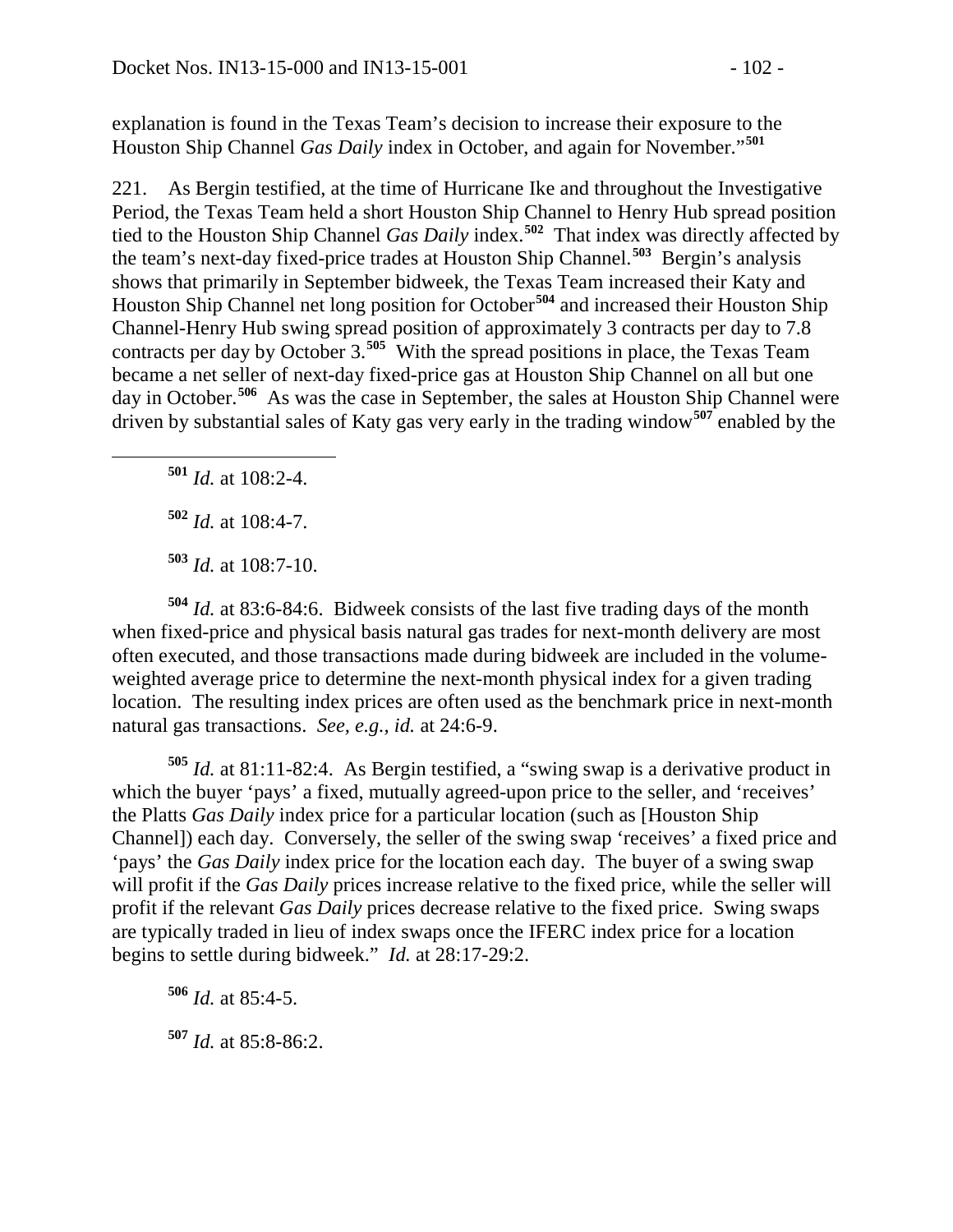increased use of Houston Pipeline System transport.**[508](#page-102-0)** The Texas Team continued their physical trading pattern throughout October despite sustaining losses on 74 percent of the days in October.**[509](#page-102-1)** Their net physical P&L loss was \$59,012 for the month.**[510](#page-102-2)**

222. Despite the negative P&L that the Texas Team traders saw on their Houston Ship Channel physical trading and transport during October, the Texas Team built a larger net long Katy baseload position for November<sup>[511](#page-102-3)</sup> and a coordinated financial short position at Houston Ship Channel.**[512](#page-102-4)** While the Texas Team's September and October baseload positions were partially built earlier in 2008, they built their November positions, from less than three to over twenty contracts per day, almost entirely during October bidweek even after having sustained three weeks of a largely negative October P&L.**[513](#page-102-5)** The team continued their late September and October trading pattern of heavy and early selling and suffered a loss of \$15,484 on their physical trading in November until the November 5 recorded phone call.**[514](#page-102-6)**

223. We agree with Bergin that barring some clear new market information, a profitmaximizing trader would not have continued a strategy that was clearly not profitable.**[515](#page-102-7)** We agree with the ID that the traders were seemingly indifferent to their next-day physical P&L on their Houston Ship Channel trading.**[516](#page-102-8)** As the ID noted, on the November 3 recorded call, "no mention was made of the physical cash P&L at Houston Ship Channel on that day, even though cash had been strong and the Texas Team had been a large fixed-price seller."**[517](#page-102-9)** Also, during the first eight and half months of 2008,

<span id="page-102-0"></span>**<sup>508</sup>** *Id.* at 85:5-7.

<span id="page-102-1"></span>**<sup>509</sup>** *Id.* at 86:10-17.

<span id="page-102-2"></span>**<sup>510</sup>** *Id.* at 86:4-9.

<span id="page-102-3"></span>**<sup>511</sup>** *Id.* at 88:7-8.

<span id="page-102-4"></span>**<sup>512</sup>** *Id.* at 92:11-93:9.

<span id="page-102-5"></span>**<sup>513</sup>** *Id.* at 89:3-9.

<span id="page-102-6"></span>**<sup>514</sup>** *Id.* at 90:5.

<span id="page-102-7"></span>**<sup>515</sup>** *Id.* at 88:11-14.

<span id="page-102-8"></span>**<sup>516</sup>** ID at P 123 (citing Tr. 678:15-18 (Luskie)).

<span id="page-102-9"></span>**<sup>517</sup>** *Id.* (citing Tr. 675:4-18 (Luskie); Ex. OE-021 (November 3 call); OE-163

(continued...)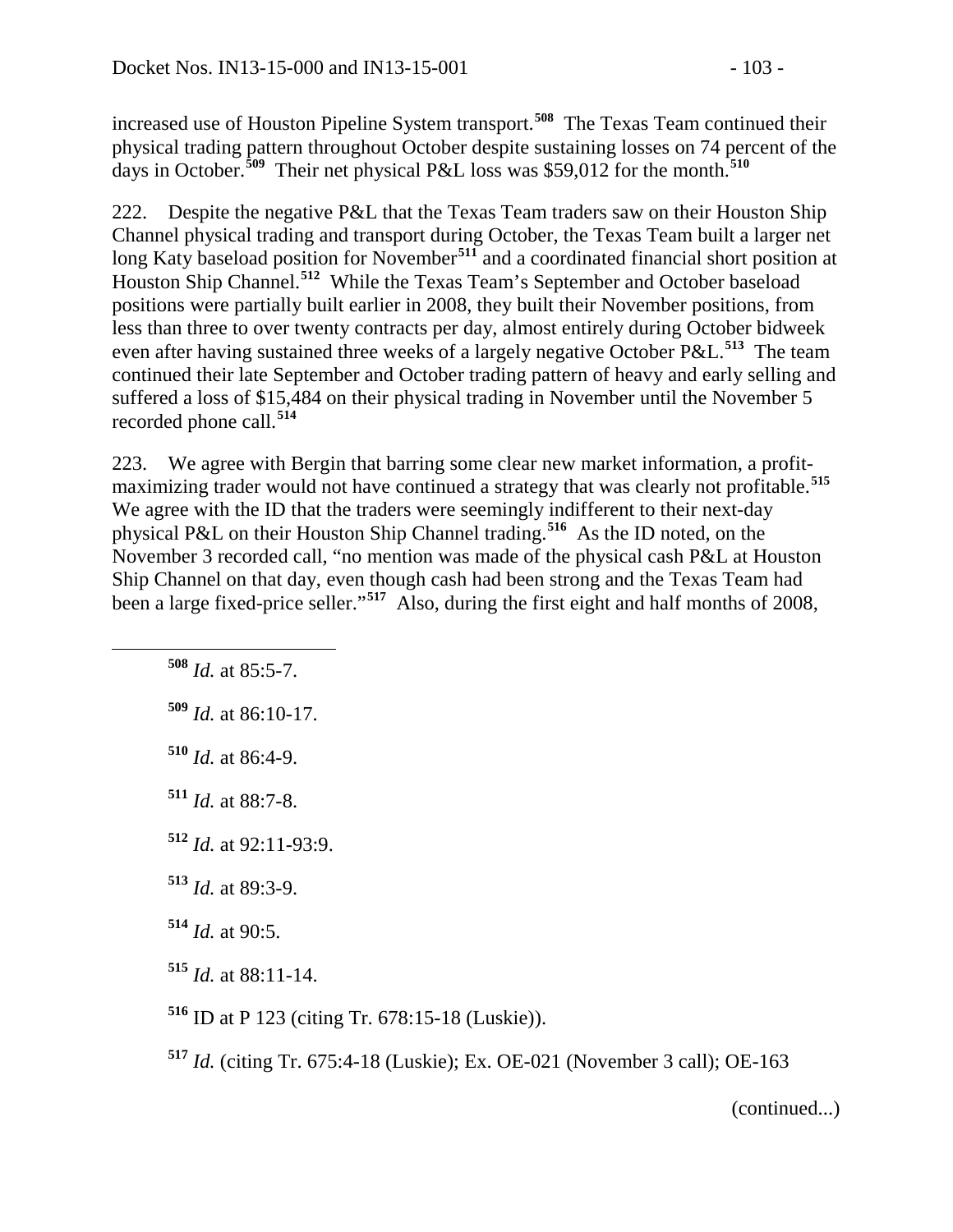the Texas Team turned off their transportation on 183 of 261 flows days, or 70 percent of the time.**[518](#page-103-0)** Evidently both Comfort and Luskie understood the concept of unwinding transport and yet chose not to do so during the Investigative Period.**[519](#page-103-1)** If the Texas Team

wanted to optimize their transportation they would have attempted to unwind as much of their transportation as possible when prices at Katy were higher than Houston Ship Channel and sell Katy gas and buy Houston Ship Channel gas, as they did before the Investigative Period.**[520](#page-103-2)**

224. The manipulative intent of the Texas Team is also clear from its trading behavior considered in light of its P&L. Before the Investigative Period, Comfort was able to consistently generate profits on both his next day physical trading at Houston Ship Channel and his use of Houston Pipeline System transport capacity.**[521](#page-103-3)** During the Investigative Period, Comfort and the Texas Team abandoned their profitable physical trading strategy for one that was unprofitable. By contrast, the evidence shows that once the team's trading came under the scrutiny of BP Compliance they once again started to generate profits from physical trading. In fact, the Texas Team's physical trading remained profitable for the remainder of November, generating a profit of \$54,794 on their net physical P&L and an overall net profit of \$39,309.**[522](#page-103-4)**

225. As discussed above, the Commission in *Barclays* found that the requisite scienter for a finding of manipulation can be supported by "suspicious timing or repetition of transactions, execution of transactions benefiting derivative positions, and lack of legitimate economic motive or economically irrational conduct."**[523](#page-103-5)** The record evidence shows that these elements were part of the Texas Team's trading strategy during the Investigative Period. We agree with the ID's conclusion that the Texas Team's monthly positions and trading activity were intentional acts to further their manipulative

<span id="page-103-1"></span><span id="page-103-0"></span>(transcript)).

 $\overline{a}$ 

- **<sup>518</sup>** *Id.* P 127 (citing Ex. OE-161 at 77:7-78:2, Figure 2).
- **<sup>519</sup>** *Id.* (citing Tr. 384:8-385:11 (Luskie); Ex. OE-243; Tr. 702:2-23 (Comfort)).
- <span id="page-103-2"></span>**<sup>520</sup>** *Id.* (citing Ex. OE-161 at 77:7-78:2, Figure 2).
- <span id="page-103-3"></span>**<sup>521</sup>** *Id.* P 120 (citing Ex. OE-001 at 102:16-22).
- <span id="page-103-4"></span>**<sup>522</sup>** Ex. OE-001 at 90:8-11.
- <span id="page-103-5"></span>**<sup>523</sup>** *Barclays*, 144 FERC ¶ 61,041 at P 62.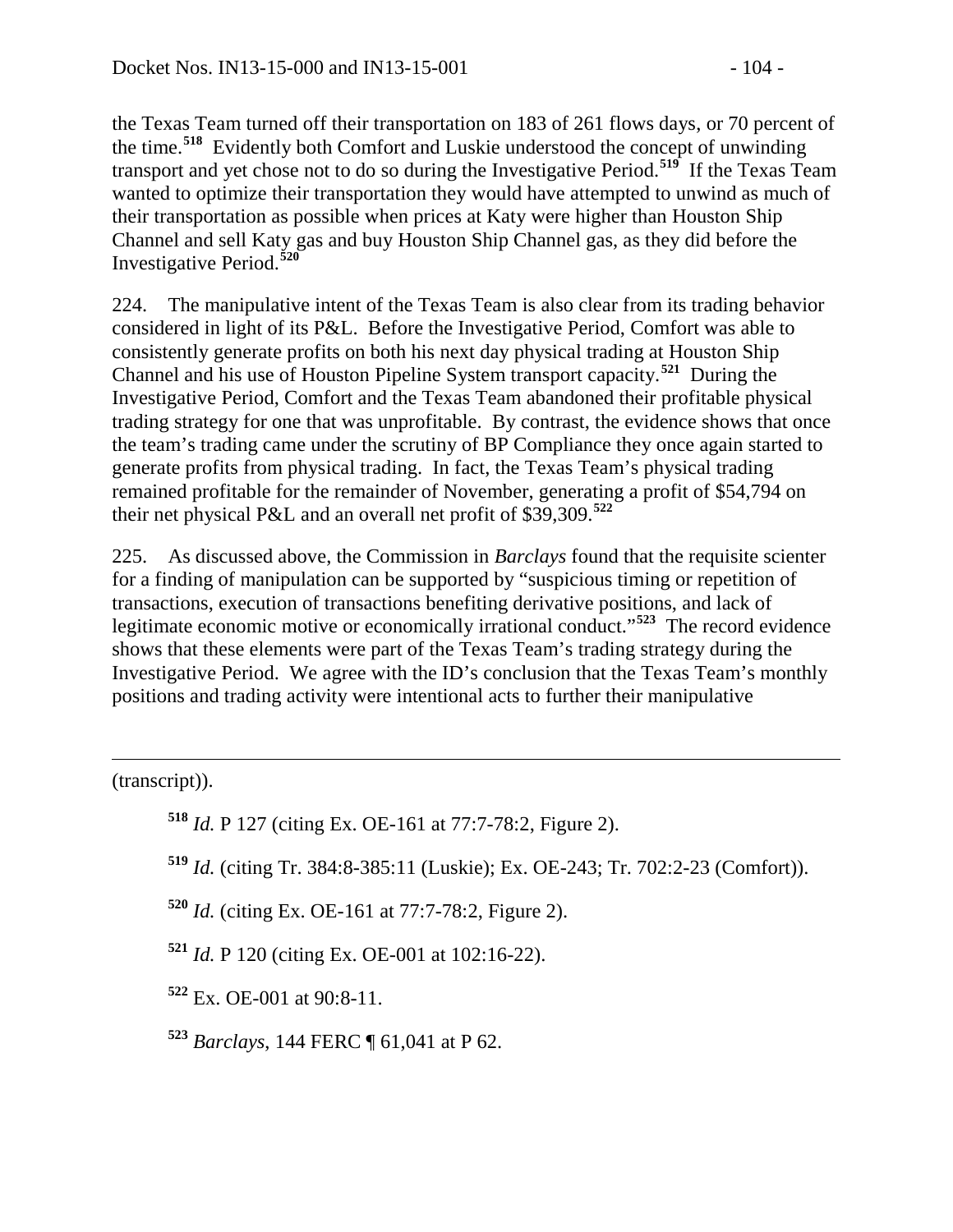scheme.**[524](#page-104-0)** We support Abrantes-Metz's conclusion as to "the essential statistical impossibility" that the confluence of the factors observed is due to anything else but manipulation.**[525](#page-104-1)**

226. In light of Bergin's testimony and the weight of the record evidence, we support the ID's finding that the November 5 recorded call confirms that Luskie accurately described the Texas Team's manipulative strategy and that Comfort had the intent to manipulate the Houston Ship Channel *Gas Daily* index in order to benefit the Texas Team's financial positions.**[526](#page-104-2)** Enforcement Staff is correct that the ID's inference of BP's intent from the November 5 recorded call is not based on what Luskie specifically said or did not say to Comfort, but rests on Comfort's "end of the conversation."**[527](#page-104-3)** We agree that Comfort's reaction to Luskie's call on November 5 shows guilt.**[528](#page-104-4)** After Luskie reiterated what he told Parker, Luskie asked Comfort for a non-manipulative explanation for the Texas Team's trades.**[529](#page-104-5)** As the ID noted, on Comfort's side there are long awkward pauses between statements and interruptions until he hesitatingly responds with respect to Luskie's question that most of the time "we ship economically."<sup>[530](#page-104-6)</sup> As Luskie testified, he terminated the call because he realized that Comfort did not want to have the conversation on a recorded line.**[531](#page-104-7)** Comfort confirmed that he was indeed uncomfortable and wanted to terminate the call. **[532](#page-104-8)** It was reasonable for the ALJ to infer

**<sup>524</sup>** ID at P 123.

<span id="page-104-3"></span><span id="page-104-2"></span><span id="page-104-1"></span><span id="page-104-0"></span>**<sup>525</sup>** *Id.* P 126 (citing Tr. 1915:13-24; 1911:3-5 (Abrantes-Metz); Ex. OE-211 at 20, 22-25 (Tables 1.A, 1.B, 2 and 3)).

**<sup>526</sup>** *Id.* P 99.

**<sup>527</sup>** Enforcement Staff Br. Opposing Exceptions at 35 (citing ID at P 104).

<span id="page-104-4"></span>**<sup>528</sup>** ID at P 99.

<span id="page-104-5"></span>**<sup>529</sup>** Ex. OE-162.

<span id="page-104-6"></span>**<sup>530</sup>** *Id.* 

<span id="page-104-7"></span>**<sup>531</sup>** ID at P 102 n.69 (citing Tr. 283:18-284:7 (Luskie)).

<span id="page-104-8"></span>**<sup>532</sup>** *Id.* (citing Tr. 1206:1-9 (Comfort)).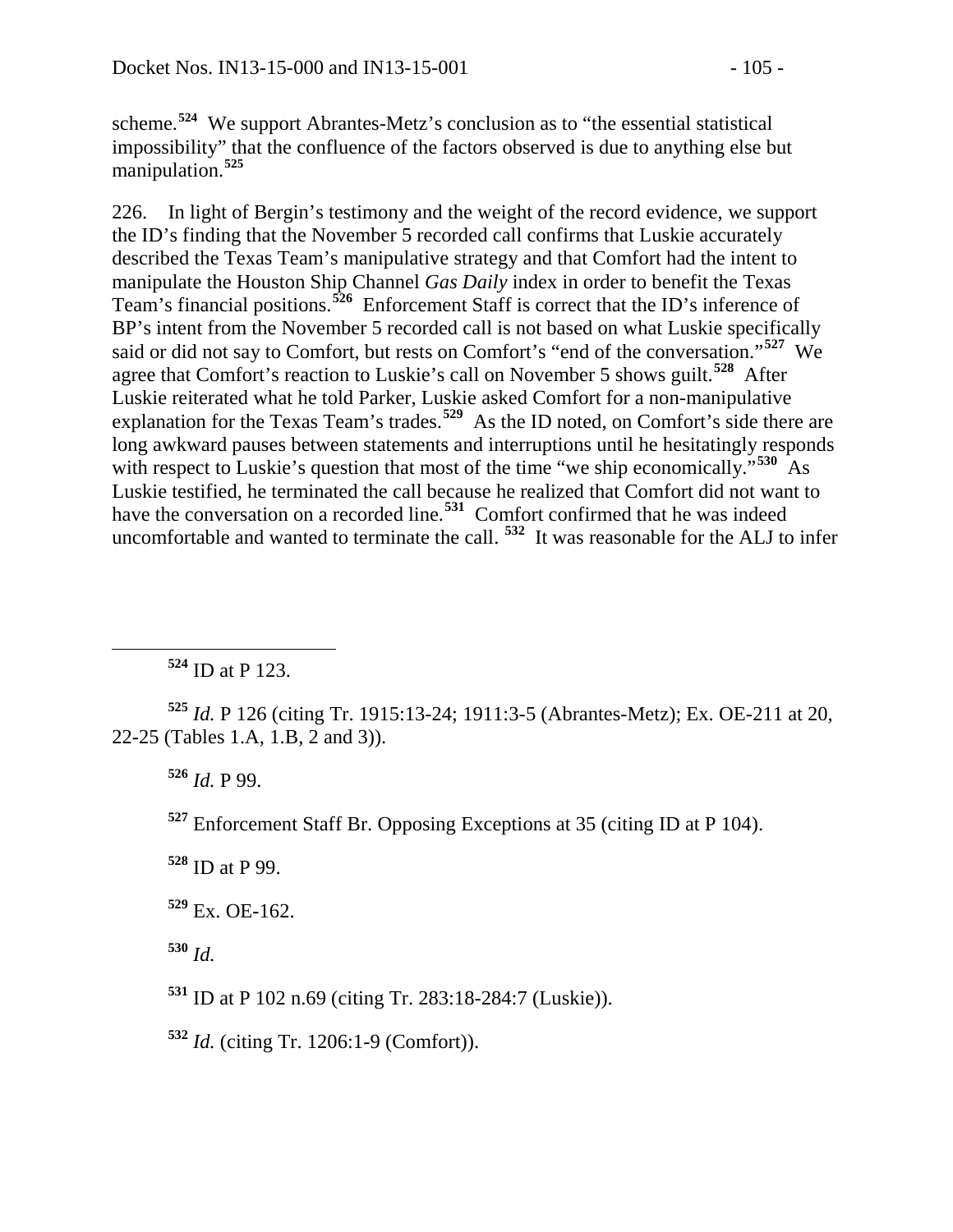that Comfort was trying to stop Luskie from revealing any further incriminating information on a call that he knew was being recorded.**[533](#page-105-0)**

227. Nothing in the record indicates that Comfort ever provided a rational explanation for his trades during the Investigative Period.**[534](#page-105-1)** At the hearing, Luskie testified that Comfort never answered his question as to why what the Texas Team was doing was not manipulation. He admitted that Comfort, who he described as never lost for words when asked about what he was doing as a trader or what the Texas Team was doing, "was to some extent incoherent" in trying to explain the team's trading strategy during the Investigative Period.**[535](#page-105-2)** Two follow-up unrecorded calls between Comfort and Luskie also took place on November 5. Both Luskie and Comfort testified that Comfort did not provide Luskie with an economic explanation of the Texas Team's trades on either of the calls. In fact, neither Luskie nor Comfort can recall any discussion in which Comfort substantively explained why the Texas Team's trades during the Investigative Period were not manipulative.<sup>[536](#page-105-3)</sup> We agree with the ID that Comfort's demeanor and his failure to provide a cogent explanation for the Texas Team's trades on the call or elsewhere in the record are highly probative of guilt.**[537](#page-105-4)** For the reasons stated above, we concur with the ID that the November 5 recorded conversation is an admission against interest.**[538](#page-105-5)**

# **3. Motive**

# **a. Initial Decision**

228. The ID found that while proof of motive is not required for scienter, nevertheless there is evidence of motive in this case.**[539](#page-105-6)** The ID found that Comfort had a profit motive to manipulate the physical market based on testimony that because "'[f]inancial traders generally receive a higher percentage of the value they generate'" than physical

<span id="page-105-3"></span>**<sup>536</sup>** *Id.* P 102.

<span id="page-105-4"></span>**<sup>537</sup>** *Id.* P 102 & n.68 (citing Ex. OE-162 (transcript); Tr. 280:25-281:17 (Luskie)).

<span id="page-105-5"></span>**<sup>538</sup>** *Id.* P 104 n.104.

<span id="page-105-6"></span>**<sup>539</sup>** *Id.* P 105 & n.73.

<span id="page-105-0"></span>**<sup>533</sup>** *Id.* P 104.

<span id="page-105-1"></span>**<sup>534</sup>** *Id.* P 102 & n.68 (citing Ex. OE-162 (transcript); Tr. 280:25-281:17 (Luskie)).

<span id="page-105-2"></span>**<sup>535</sup>** *Id.* (citing Ex. OE-162 (transcript); Tr. 280:25-281:17 (Luskie)).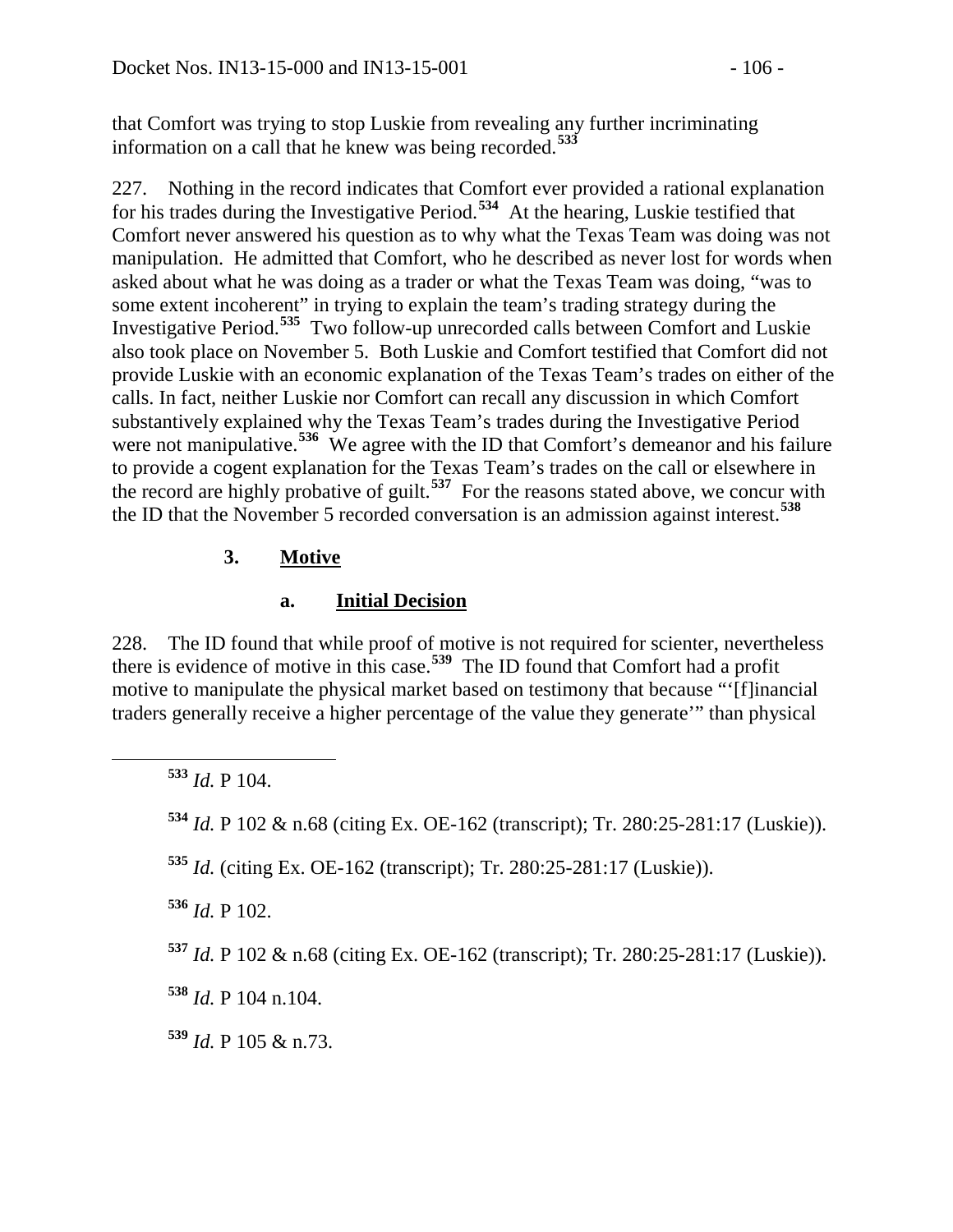traders, Comfort—who executed both financial and physical trades—"had an incentive to make more money on his financial than physical book."<sup>[540](#page-106-0)</sup> The ID also found that the fact that Comfort was concerned that Barnhart received a larger bonus than he did, and that he had a desire for greater compensation, showed that he had motive to find a way to increase his compensation. Further, the ID found the fact that Comfort continued to work at BP contradicted his assertions that he was wealthy enough to retire and thus he had no motive to manipulate.**[541](#page-106-1)**

### **b. BP Exceptions**

229. In its brief, BP argues that the evidence demonstrates that Comfort did not possess a motive to manipulate.**[542](#page-106-2)** BP claims that after it demonstrated the falsity of claims that Comfort had motive because he had left his previous position and feared for his job, Enforcement Staff manufactured a new motive that Comfort wanted to stay in his job to earn a bonus, and that there is no reasoned basis for that position. BP contends generally that the ID ignores substantial evidence showing an absence of motive.

230. BP argues that the ID's determination that motive to manipulate exists based on the industry standard compensation structure prejudges intent because if it were true all traders would have incentive to manipulate to achieve a higher bonus. BP also argues that the evidence indicates that Comfort was highly regarded in the industry and thus had no motive to tarnish this reputation through market manipulation. BP points out that Comfort's net worth in 2007 was substantial and that he testified that the only incentive he had to remain employed at BP was to trigger retiree medical benefits, which vested prior to the alleged scheme. Thus, BP argues, the fact he continued to work does not demonstrate intent to manipulate. BP also contends there is no evidence to support the presumption that Comfort had a motive to manipulate the market because he did not retire as soon as he was financially able to do so.**[543](#page-106-3)**

<span id="page-106-3"></span>**<sup>543</sup>** *Id.* at 27.

<span id="page-106-1"></span><span id="page-106-0"></span>**<sup>540</sup>** *Id.* P 105 n.73 & P 255 (quoting Ex. OE-028 at 3). *See also* Tr. 663:24-664:6 (Luskie) (Luskie testifying that speculative traders were paid much more than asset optimization traders).

**<sup>541</sup>** *Id.* P 105 n.73.

<span id="page-106-2"></span>**<sup>542</sup>** BP Br. on Exceptions at 26.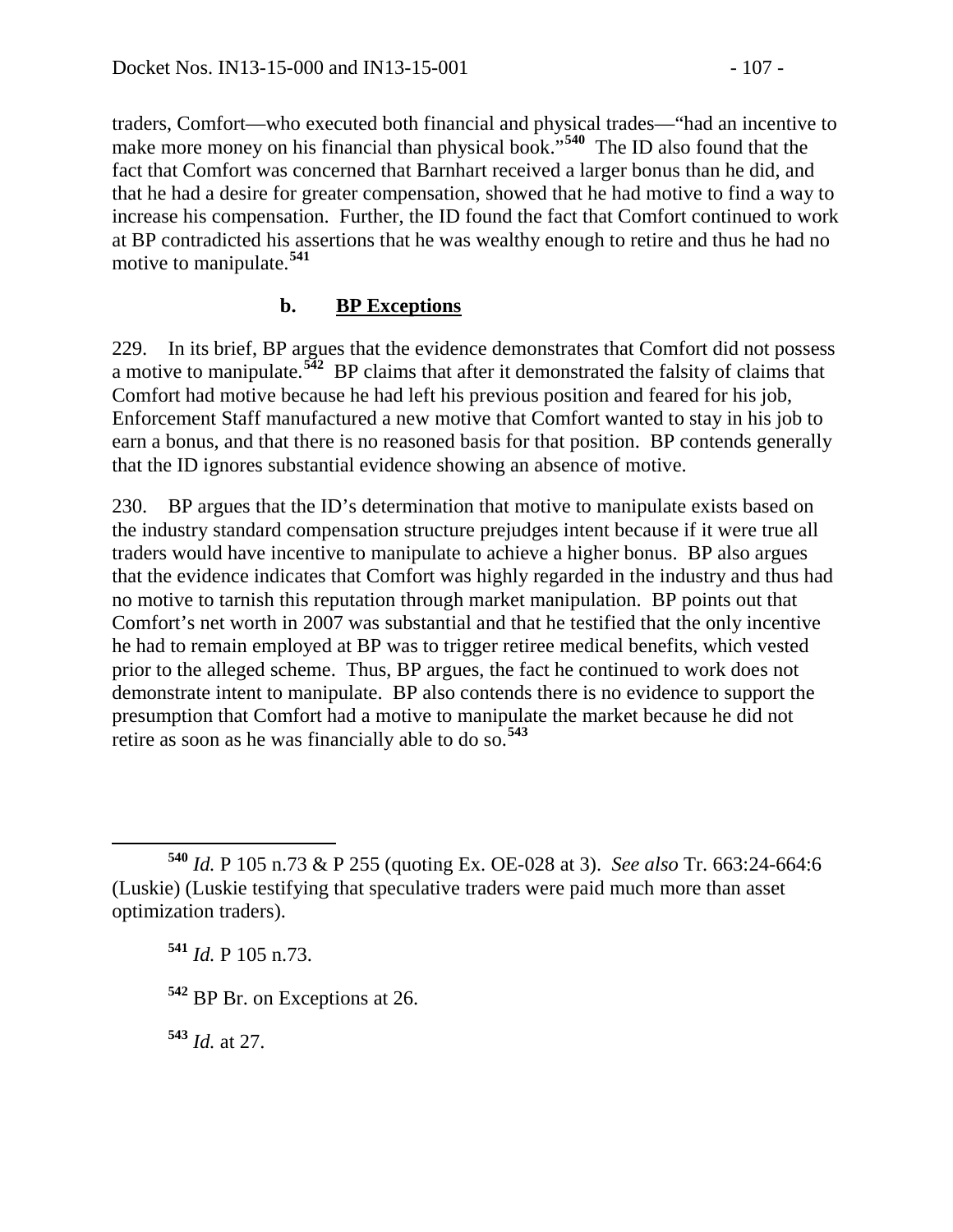# **c. Enforcement Staff Response**

231. Enforcement Staff argues that the ID correctly found that the evidence demonstrates Comfort had a motive to manipulate. Enforcement Staff states that the conclusion is supported by evidence showing that: (1) Comfort wanted "greater compensation" in addition to bonus; (2) Comfort believed his bonus was directly tied to the P&L that he and his team generated; and (3) Comfort cared about his status at BP, and the fact that his position on the Texas Team as asset optimizer was a regression in his career.**[544](#page-107-0)** Thus, the ID's finding of manipulation was grounded not only on a generic conclusion that his compensation was tied to his performance but was based on substantial record evidence.

232. Enforcement Staff also claims that Comfort's live testimony and inconsistencies between it and the record, further indicate manipulative motive. For instance, Comfort consistently insisted he was a "value trader" even after he had been demoted to physical trader. These assertions are contrary to record BP document evidence.**[545](#page-107-1)** Enforcement Staff points out that even though Comfort spent most of his career as a physical trader, only moved to being a financial trader at BP Cali (California) desk for a short period of time, and was placed on the Texas Team as an asset trader after losing his financial trader job, Comfort still refused to recognize his status and insisted he remained a "value trader."**[546](#page-107-2)**

233. Enforcement Staff argues that the ID was justified in finding that Comfort's desire for greater compensation is motive for manipulation. Enforcement Staff notes that Comfort claimed that the largest money makers for the Texas Team were because of him, even though the record evidence indicates that Barnhart generated more positive value in 2008 than Comfort.**[547](#page-107-3)**

234. Enforcement Staff contends that the ID properly recognized that BP's Texas Team structure provided Comfort the motive and opportunity to engage in physical-forfinancial manipulation. Comfort's hybrid trader status gave him authority to trade next day physical gas at locations where he was permitted to put on potentially benefitting financial positions. The compensation structure also gave a greater percentage of profits

<span id="page-107-1"></span>**<sup>545</sup>** *Id.* at 41.

<span id="page-107-2"></span>**<sup>546</sup>** *Id.* at 41 (citing Tr. 1165:13-18 (Comfort)).

<span id="page-107-3"></span>**<sup>547</sup>** *Id.* at 42 (citing Ex. OE-028 at 3).

<span id="page-107-0"></span>**<sup>544</sup>** Enforcement Staff Br. Opposing Exceptions at 40-43.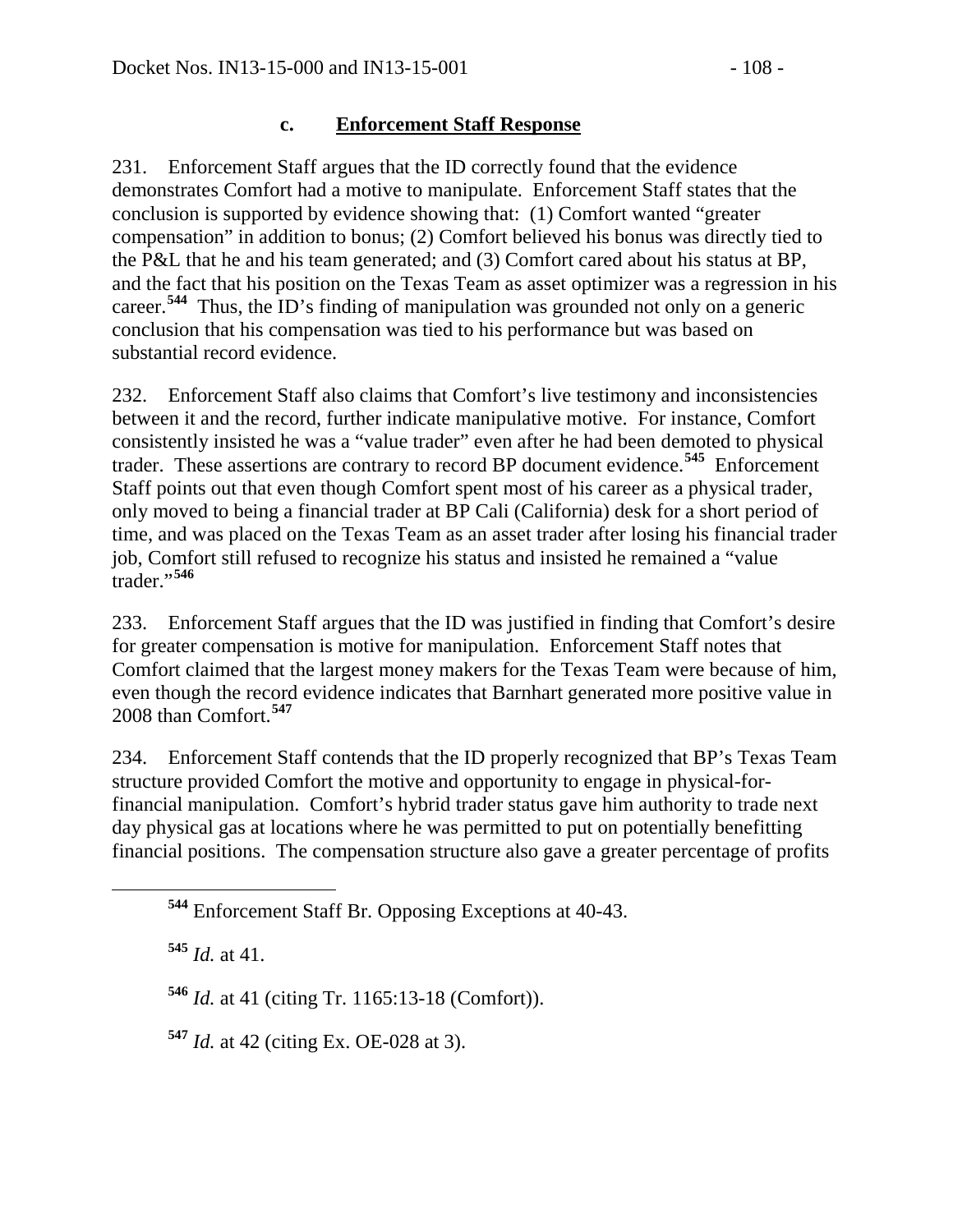to "speculative financial traders" than to those trading physical assets. Thus, Comfort was structurally incentivized to focus and make more money on his financial than his physical book. This gave Comfort the motive to trade uneconomically physically to boost his financial profits.**[548](#page-108-0)**

235. Enforcement Staff also argues that the fact Comfort continued to work at BP contradicts claims he was wealthy enough to retire.

## **d. Commission Determination**

236. We affirm the determination in the ID that Comfort had motive to manipulate the market. BP's Texas Team structure provided Comfort with a heightened incentive, motive, and opportunity to engage in physical-for-financial manipulation.**[549](#page-108-1)** Comfort's hybrid trader status gave him authority to trade next day physical gas at locations where he was permitted to put on potentially benefitting financial positions. That structure gave a greater percentage of profits to "speculative financial traders" than to those trading physical assets. Thus, Comfort was structurally incentivized to make more money on his financial than his physical book.**[550](#page-108-2)** That incentive structure in turn gave Comfort the motive to make uneconomic physical trades (which contributed less to his personal compensation in any event) in order to boost his profits from his financial trades (which contributed more to his personal compensation). Accordingly, we affirm the ID's finding that Comfort had motive to manipulate the market, and that motive establishes Comfort's intent to do so.

## **4. Manipulative Intent and Exculpatory Claims**

237. BP claims that the ID ignores evidence refuting manipulative intent, including the unequivocal testimony of Comfort and Barnhart denying any wrongdoing. BP also claims that the ID failed to consider Comfort's and Barnhart's explanations for the trading behavior. Enforcement Staff challenges that assertion, pointing out that the ID in fact considered Comfort's and Barnhart's testimony and found their claims of nonwrongdoing, and alleged legitimate explanations for the Texas Team's trading patterns during the Investigative Period, not credible.**[551](#page-108-3)**

<span id="page-108-0"></span>**<sup>548</sup>** *Id.*

<span id="page-108-1"></span>**<sup>549</sup>** Enforcement Staff Br. Opposing Exceptions at 43.

<span id="page-108-2"></span>**<sup>550</sup>** See ID at P 255.

<span id="page-108-3"></span>**<sup>551</sup>** Enforcement Staff Br. Opposing Exceptions at 43-44.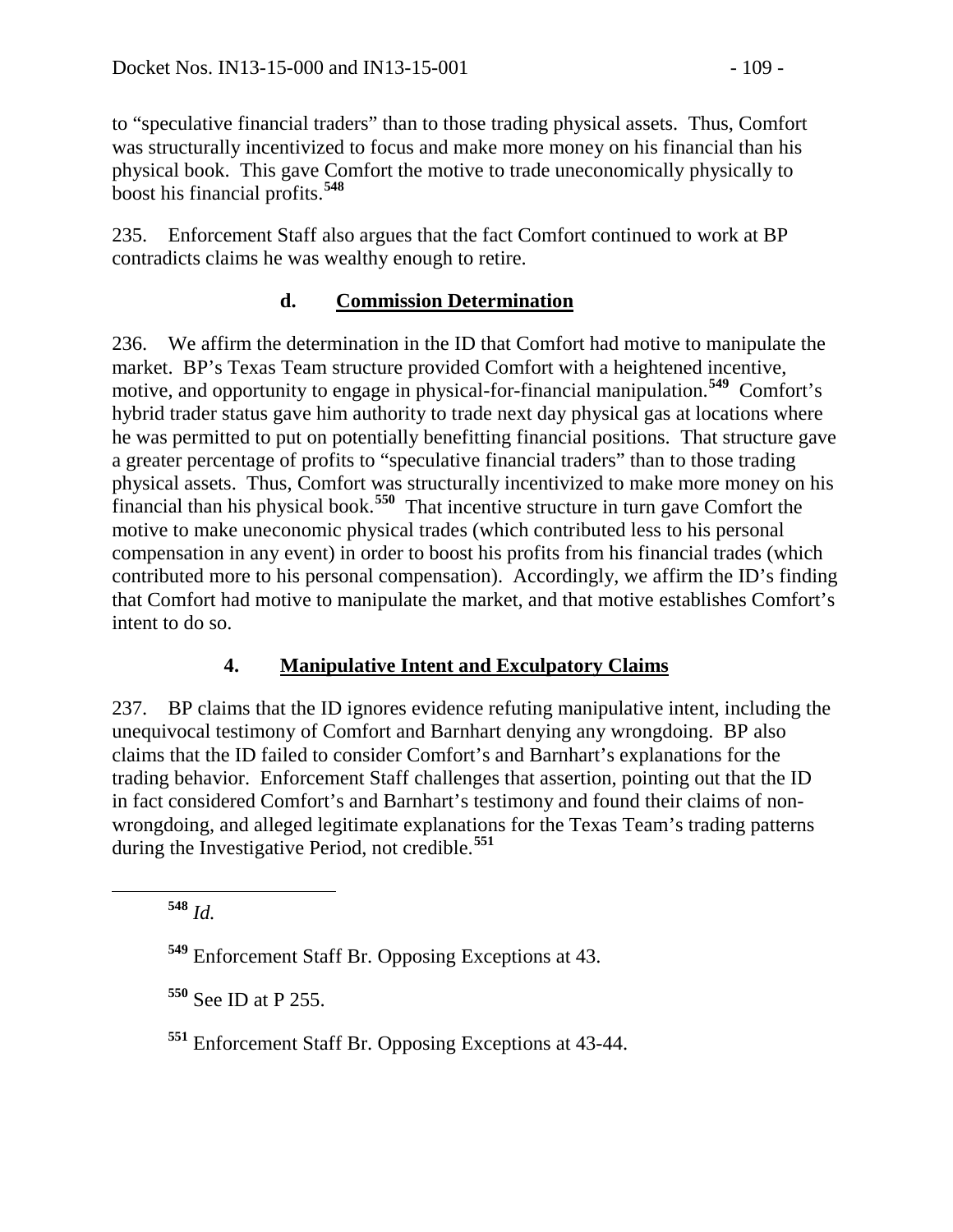#### **a. Initial Decision**

238. The ID agreed with Enforcement Staff's assessment at hearing that Comfort's non-persuasive explanations or his failure to offer legitimate economic reasons for his trading is evidence of Comfort's intent to manipulate.**[552](#page-109-0)** The ID rejected as non-credible Comfort's testimony that all his trades stand on their own as legitimate economic trades and fall within legal, regulatory and ethical guidelines. The ID noted that his claim was undermined by the fact that Comfort never explained why he did not alter his trading pattern even after losing consistently during the Investigative Period. The ID also stated that Comfort "never explained why he always made money before but lost money during the Investigative Period."**[553](#page-109-1)** Further, the ID found that Comfort conceded at the hearing that he traded differently during the first eight months of 2008 than during the Investigative Period, and that his explanation that he just made some "incorrect trades" was "not believable" in light of the contrary record evidence in the case.<sup>[554](#page-109-2)</sup>

239. The ID also found that Enforcement Staff expert witness and testimony conclusively showed Comfort's explanations to be not credible.**[555](#page-109-3)** The ALJ found Abrantes-Metz's testimony to show conclusively that the confluence of factors in this case indicates that there is no legitimate reason to explain the Texas Team's trading patterns other than manipulation. The ID found that Comfort's trading was intentional and executed to suppress the Houston Ship Channel *Gas Daily* price. The ID found this conclusion was supported by several factors, including Comfort's shift to early heavy trading at Houston Ship Channel. The ID found that the evidence in the case shows that selling early at Houston Ship Channel with no active Katy market could not have been a legitimate arbitrage strategy but was a speculative strategy.**[556](#page-109-4)** The ID noted that while Comfort and Luskie try to describe this behavior as taking a speculative view, they acknowledge that selling heavy early created greater risk and resulted in heavier losses during the Investigative Period.

<span id="page-109-0"></span> **<sup>552</sup>** ID at P 125. **<sup>553</sup>** *Id.* **<sup>554</sup>** *Id.* **<sup>555</sup>** *Id.* P 126.

<span id="page-109-4"></span><span id="page-109-3"></span><span id="page-109-2"></span><span id="page-109-1"></span>**<sup>556</sup>** *Id.* (noting that Luskie's testimony evidences this speculative strategy: "I'm buying gas without knowing which way the market is going, so I'm just taking a view on the market and hoping to make money on it." Tr. 472:25-473:3; 580:7-15 (Luskie)).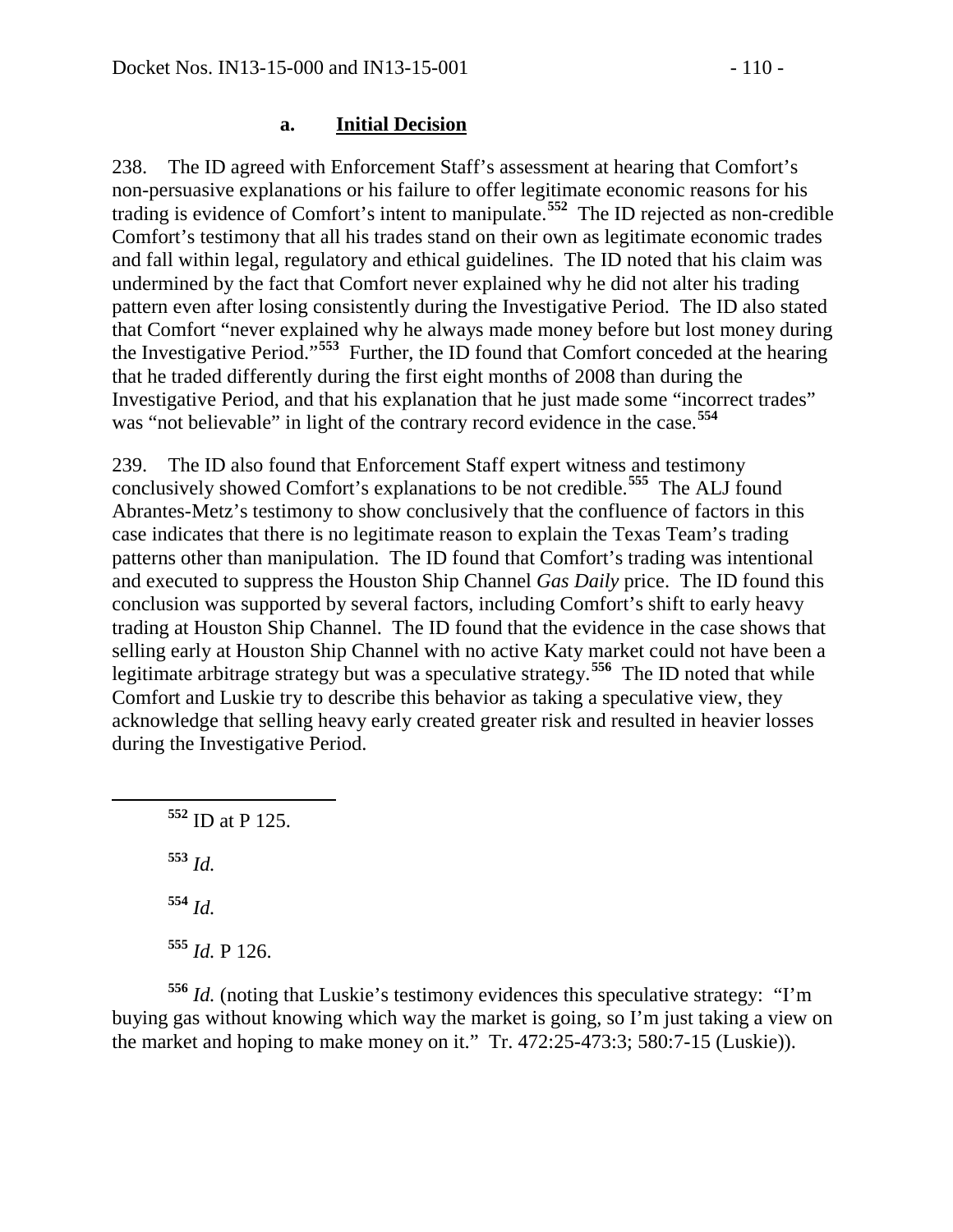240. The ID also found further evidence of Comfort's intent to manipulate the market and suppress the price at Houston Ship Channel in BP's expert Evans's unsupported testimony that the heavy sales were the result of a long baseload position, with physical risk associated with flattening the increased long position, and which outweighed the risk of cash (P&L) losses by selling disproportionally early. The ID stated that Bergin's testimony that Evans is incorrect was more credible and supported by Comfort's concession that he never recalled having had a baseload position at Katy during 2008 that he found was too large to optimize.**[557](#page-110-0)**

241. The ID also found that Luskie's and Barnhart's testimony contradicts Evans's claims that trading during the Investigative Period was to "manage risk," as they essentially testified to the opposite. The ID also gave weight to Abrantes-Metz's testimony that it would be irrational for a successful physical trader, such as Comfort, to persist in a consistently losing strategy such as selling early, unless he possessed an ulterior bad motive.

242. The ID further found that Bergin's testimony conclusively shows that Comfort's explanatory allegations are not credible.**[558](#page-110-1)** It noted that Bergin testified that Evans's explanation, that early selling at Houston Ship Channel was the result of an increased long baseload position which carried "physical risk" associated with flattening that increased long baseload position, and that this "physical risk" outweighed the risk of losses on the cash P&L ("price risk") created by selling disproportionately early, is incorrect.**[559](#page-110-2)** Further, the ID found that the record shows that Comfort and Luskie understood the concept of "unwinding their transport" as described by Bergin.**[560](#page-110-3)** Yet in his testimony, Comfort could not explain why the Texas Team only "turned off" transport a single day during the Investigative Period, in contrast to doing so seventy percent of the

<span id="page-110-0"></span>**<sup>557</sup>** *Id.*

**<sup>558</sup>** *Id.* PP 126-127.

**<sup>559</sup>** *Id.* P 126 (citing Ex. OE-161 at 58:6-59:14).

<span id="page-110-3"></span><span id="page-110-2"></span><span id="page-110-1"></span>**<sup>560</sup>** The ID notes Bergin testified a "rational trader seeking to optimize their transportation would have attempted to unwind as much of their transportation as possible when prices at Katy were higher than [Houston Ship Channel] by selling Katy gas and buying [Houston Ship Channel] gas." *Id.* at P 127 (citing Ex. OE-161 at 75:13- 15). It also finds Comfort and Luskie understood the concept of unwinding transport as part of economic decision-making based on transportation. Tr. 384:8-385:11 (Luskie); Ex. OE-243; Tr. 702:2-23 (Comfort).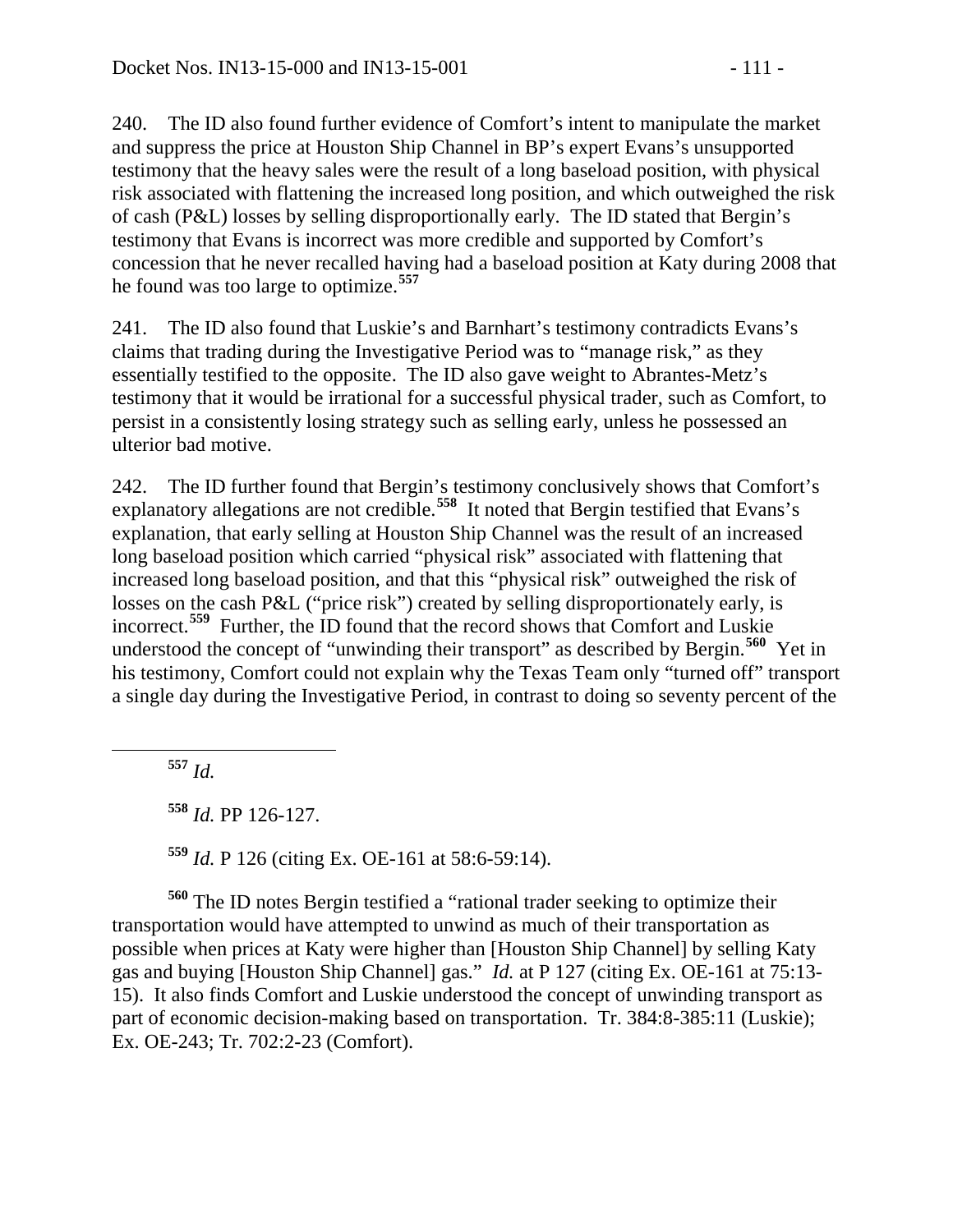time in the first eight months of 2008.**[561](#page-111-0)** The ALJ also found that Comfort's claim that he had no specific memory of "not turning off transport" during the Investigative Period as non-credible.**[562](#page-111-1)**

243. The ID determined that Comfort's trading behavior was consistent with the intent to suppress Houston Ship Channel *Gas Daily*, and inconsistent with Evans's claims that it was responsive to Houston Ship Channel/Katy price differentials. Thus, the ALJ gave greater weight to Bergin's testimony, and found Comfort's lack of memory on these significant matters, and his claims that he did nothing wrong, not credible in light of the record evidence.**[563](#page-111-2)**

## **b. BP Exceptions**

244. BP argues that the ID failed to address or meaningfully consider its arguments that its traders lacked manipulative intent, and instead relies on Enforcement Staff's purportedly flawed data analysis.<sup>[564](#page-111-3)</sup> BP claims that the ID unreasonably disregards Comfort's and Barnhart's testimony and their denials of wrongdoing. BP argues the ID erred by relying on Bergin's "speculative conclusions" as to the traders' intent and inferring the Texas Team's intent from the movement of the Houston Ship Channel-Henry Hub spread without considering the traders' testimony explaining the trading behavior.

245. BP also argues that the ALJ erred by failing to consider alleged numerous flaws in Bergin's and Abrantes-Metz's analysis, which it claims form the basis of the ID's finding of intent. It asserts that the conclusions of intent based on findings that Comfort did not explain why he did not change his trading strategy after "consistently losing money" were undermined by the P&L and Bergin's data, which BP asserts shows that the Texas Team's trades were profitable on 42 percent of the days during the Investigative Period. BP claims that contrary to the ID, Comfort's use of Houston Pipeline System transport in the Investigative Period was consistent with the Texas Team's use of that same capacity

<span id="page-111-3"></span><span id="page-111-2"></span><span id="page-111-1"></span>**<sup>563</sup>** The ID also finds Barnhart's exculpatory testimony to be not credible for similar reasons. *Id.* P 127 & n.109.

**<sup>564</sup>** BP Br. on Exceptions at 27.

<span id="page-111-0"></span>**<sup>561</sup>** The record shows the Texas Team "turned off transport" 183 of 261 flow days in the eight months prior to the Investigative Period, which resulted in positive P&L. Ex. OE-161 at 77.

**<sup>562</sup>** ID at P 127.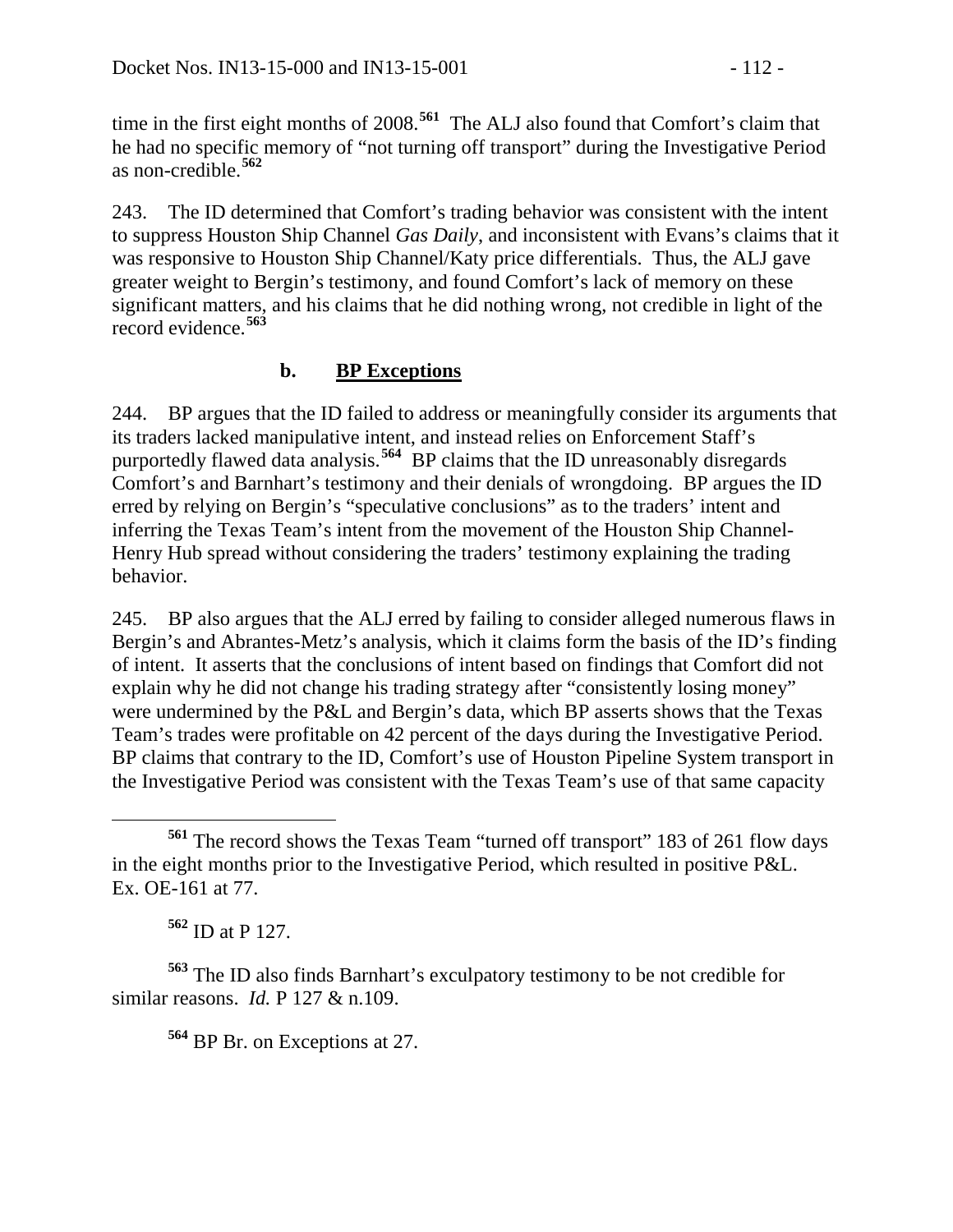in the same months during the prior years.**[565](#page-112-0)** BP further argues it was error to assume a trader in Comfort's position should have changed strategy due to such losses because they were not significant losses. **[566](#page-112-1)**

246. BP also claims that conclusions in the ID regarding manipulative intent were based on unsupported suppositions.**[567](#page-112-2)** BP argues, for example, that the ID erred in relying on Enforcement Staff's contentions that "it is a common practice to hide losses in large book" and that Comfort relied on the size of the overall books to disguise intentional losses. According to BP, there is no record evidence to support the "common practice" theory, no evidence to support the claims that Katy Ship Sheet's aggregation of the team's P&L (i.e. the "books") were "large" in the context of BP's overall trading operations, and no evidence that the Texas Team hid losses in those books.

247. BP also claims the ID erred by inferring intent from Luskie's alleged understanding that the Texas Team's use of the Houston Pipeline System capacity during the Investigative Period was different from "typical use."**[568](#page-112-3)** According to BP the two periods examined (the 8 months in 2008 prior to the Investigative Period and the Investigative Period) reflect seasonal differences, and so there is no reason to expect the trading strategies to be the same. BP also asserts that the ID was wrong to assume that Luskie did not understand a physical-for-financial manipulative scheme. BP claims the evidence is clear that Luskie knew what constituted such a scheme, even if it was not a topic listed specifically in his compliance training materials.

## **c. Enforcement Staff Response**

248. Enforcement Staff argues that contrary to BP's claims, the ID specifically considered and rejected BP's arguments that its traders lacked manipulative intent,**[569](#page-112-4)** and explained why those claims are not credible.<sup>[570](#page-112-5)</sup> Enforcement Staff notes that the ID rejected Comfort's testimony that his trades stand on their own for the multiple reasons

<span id="page-112-0"></span>**<sup>565</sup>** *Id.* at 28.

<span id="page-112-1"></span>**<sup>566</sup>** *Id.*

<span id="page-112-2"></span>**<sup>567</sup>** *Id.*

<span id="page-112-3"></span>**<sup>568</sup>** *Id.* at 29.

<span id="page-112-4"></span>**<sup>569</sup>** Enforcement Staff Br. Opposing Exceptions at 45-46.

<span id="page-112-5"></span>**<sup>570</sup>** *Id.* at 46-47 (citing ID at PP 125,127).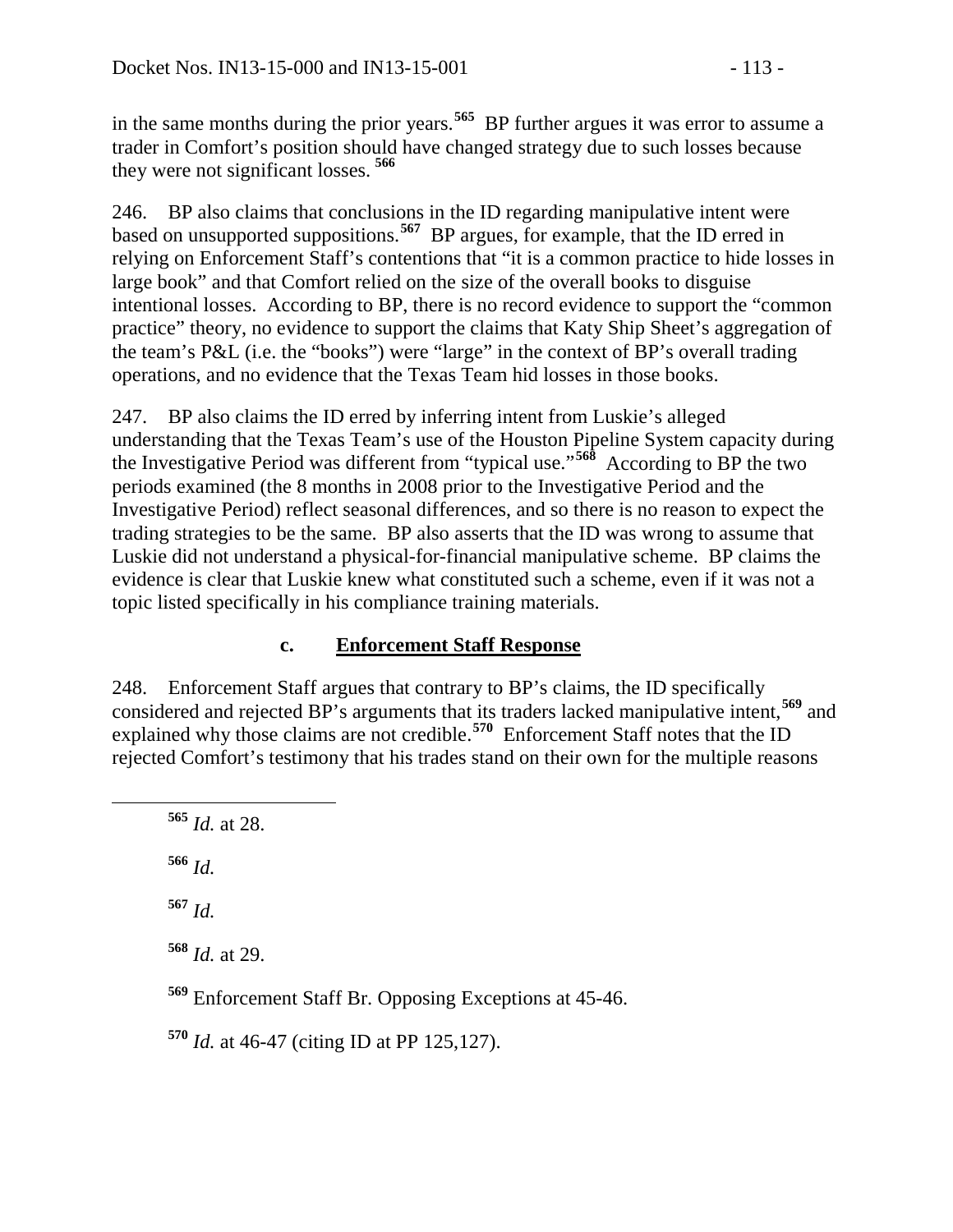discussed above, including because Comfort could not explain why he made money prior to, but lost it after, the Investigative Period, and because his answer that he merely "made some incorrect trades" was not credible especially in light of Comfort's testimony that he

agreed that the Texas Team had a positive P&L prior to the Investigative Period but suffered losses during the Investigative Period. Enforcement Staff also asserts that Comfort's lack of a reasonable explanation for why he did not change his trading strategy during the Investigative Period after consistently losing money damages his credibility.

249. Enforcement Staff also argues that the ID's determination that Comfort's exculpatory testimony was not credible was supported by Bergin's testimony. Enforcement Staff claims Bergin's testimony shows that the Texas Team turned off transport just one day during the Investigative Period, though it had done so seventy percent of the time in the first eight and a half months of 2008. Enforcement Staff also points to Bergin's testimony that contradicts or dispels several of BP's defensive claims, including testimony undermining BPs hedging defense,**[571](#page-113-0)** disproving claims that the increase in financial gains would outweigh the financial losses,**[572](#page-113-1)** showing that the trading strategy was not done to meet industrial or large customer needs, and responding to BP's claims that there are possible and other legitimate explanations for the Texas Team's trading actions.**[573](#page-113-2)**

250. Enforcement Staff also disputes BP's contention that there was no evidence to support the claim that Comfort relied on the size of BP's overall trading book to hide his losses, and that he believed the scheme would go undetected.**[574](#page-113-3)** Enforcement Staff claims the ID relied primarily on the traders' live testimony to reach this conclusion, and thus it was reasonable for the ALJ to conclude that Comfort knew he could engage in a manipulative scheme, with resulting losses, with little fear of detection.

## **d. Commission Determination**

251. We find that the ID properly found that the weight of evidence in this proceeding shows that Comfort, Barnhart and the Texas Team had the intent to manipulate the market, and that their exculpatory claims and alleged legitimate explanations are not credible.

<span id="page-113-0"></span>**<sup>571</sup>** Ex. OE-001 at 108.

<span id="page-113-1"></span>**<sup>572</sup>** *Id.* at 109.

<span id="page-113-2"></span>**<sup>573</sup>** *Id.* at 112-115.

<span id="page-113-3"></span>**<sup>574</sup>** Enforcement Staff Br. Opposing Exceptions at 47-48.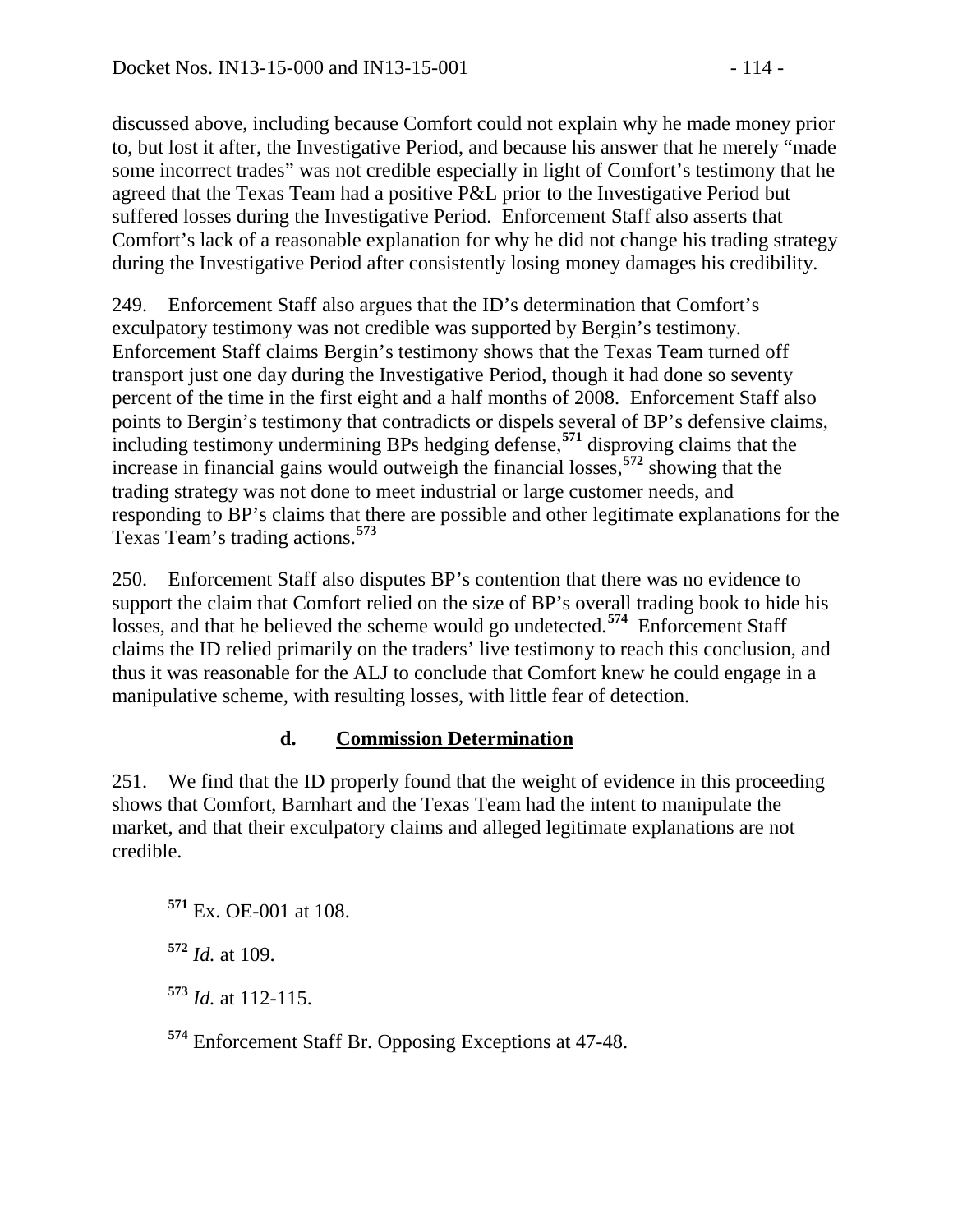252. The claim that the ID disregarded Comfort's and Barnhart's testimony without reasoned explanation is incorrect. As Enforcement Staff notes, to the contrary, the ALJ did not ignore the traders' testimony but rather considered it and found it not credible.**[575](#page-114-0)** As the ID noted, Comfort's non-persuasive explanations and failure to offer legitimate economic motives for his trading strategy are evidence of his intent to manipulate the market. The ID found that Comfort's failure to explain why he did not alter his trading strategy during the Investigative Period after consistently losing money with his trades, and lack of explanation for why he made money prior to the Investigative Period but lost money during the Investigative Period, strongly contradict Comfort's assertions that his trades stand on their own merit. Further, as the ALJ pointed out, while Comfort's testimony disagrees with Bergin's and Abrantes-Metz's conclusions, notably Comfort does not contest their analyses of his trading. The evidence shows in fact that Abrantes-Metz's conclusion that Comfort's trading patterns during the Investigative Period resulted in consistent physical losses of a magnitude that was much greater than any losses in the previous eight and a half months is accurate. Moreover, even Comfort admits that his

trading patterns at Houston Ship Channel during the Investigative Period were different than his trading during the first eight and a half months of 2008.**[576](#page-114-1)** We agree with the ALJ that the assertion that Comfort simply and innocently "made some incorrect trades" is inconsistent with the record evidence.

253. The testimony of Enforcement Staff's witnesses further demonstrates that Comfort's explanations lack credibility. First, Abrantes-Metz's testimony establishes that there was no legitimate reason to explain the Texas Team's trading patterns other than manipulation.**[577](#page-114-2)** As noted in the ID, the evidence indicates that Comfort's trading was intentional and executed to suppress the Houston Ship Channel *Gas Daily* prices. This evidence includes the shift to heavy early selling at Houston Ship Channel, and Comfort's inability to provide a legitimate explanation for this change. The record indicates that this could not have been an arbitrage strategy but was a speculative strategy that created more risk and produced heavier losses during the Investigative Period than previous trading periods. Comfort and Luskie essentially admitted these facts,**[578](#page-114-3)** and

**<sup>575</sup>** *See, e.g.*, ID at P 125.

**<sup>576</sup>** Tr. 1286:9-1293:4; 1293:5-15 (Comfort).

<span id="page-114-2"></span><span id="page-114-1"></span><span id="page-114-0"></span>**<sup>577</sup>** *See, e*.*g*., ID at P 126 (citing Tr. 1915:13-24, Tr. 1911:3-5 (Abrantes-Metz); Ex. OE-021 at 20, 22-25)).

<span id="page-114-3"></span>**<sup>578</sup>** Regarding pre-Katy sales at Houston Ship Channel Luskie testified that "I'm buying gas without knowing which way the market's going. So I'm just taking a view on the market and hoping to make money on it." Tr. 472:25-473:3; 580:7-15 (Luskie).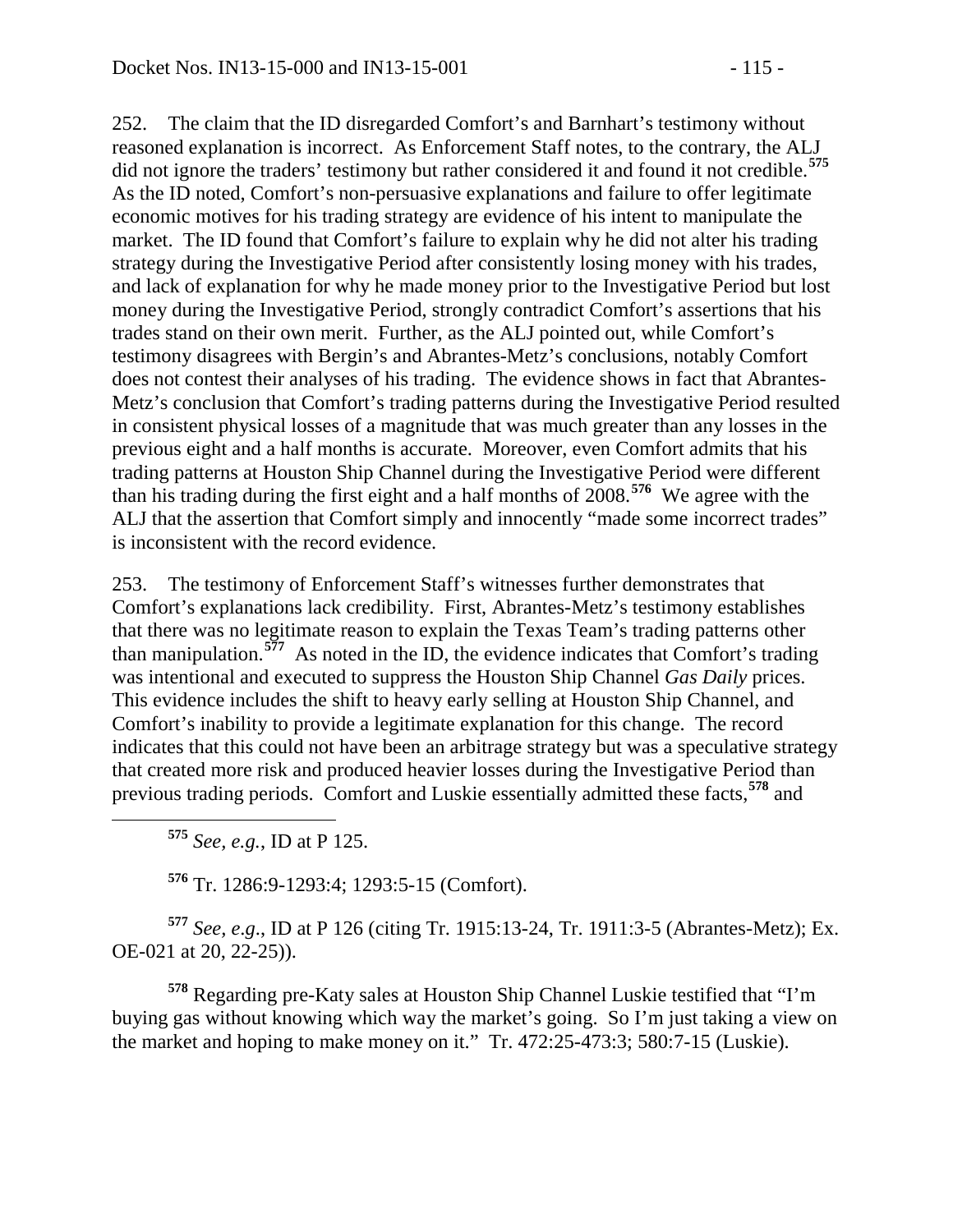acknowledge that they created more risk by heavy early selling at Houston Ship Channel.**[579](#page-115-0)**

254. Additionally, Bergin's testimony supports the ID's conclusion that Comfort's exculpatory claims lack credibility, and also refutes the other purportedly "legitimate" reasons for the trading strategy. First, as the ID recognized, Evans claimed that the early selling at Houston Ship Channel was the result of a "larger physical gas position."**[580](#page-115-1)** The implication is that the Texas Team sold early at Houston Ship Channel because they had a substantial risk associated with flattening their increased physical gas position. Thus, according to BP, the Texas Team sold early at Houston Ship Channel not as part of a manipulative scheme but because the Texas Team believed the risk of not flattening its physical position outweighed any risk of losses on their cash P&L (also referred to as "price risk") created by selling early. As Bergin demonstrated, however, the Texas Team's Houston Ship Channel price risk from selling early at Houston Ship Channel far outweighed their physical risk of flattening their long baseload position during the Investigative Period.**[581](#page-115-2)** Based on Bergin's testimony debunking Evans's explanation, and Comfort's concession that he could not recall having a baseload position at Katy in 2008 that was too large to optimize, the Commission affirms the ALJ's finding that Bergin's testimony was more reliable in this regard, and that Evans's explanation as to the reasons for increased heavy early trading at Houston Ship Channel was unpersuasive.

255. Bergin's testimony also demonstrates Comfort's lack of credibility with respect to his exculpatory statements, and refutes those claims. As the ID noted, Bergin shows that the Texas Team "turned off its transport" only one day out of 73 during the Investigative Period, in contrast to the first eight and a half months of 2008 when it did so seventy percent of the time, or 183 out of 261 flow days.**[582](#page-115-3)** Bergin also showed that the Texas Team's decision to turn off the transport when prices dictated in the period before the Investigative Period resulted in an overall positive P&L for that time period.**[583](#page-115-4)**

**<sup>580</sup>** Ex. BP-037 at 28-29.

<span id="page-115-2"></span>**<sup>581</sup>** Ex. OE-161 at 47-48, 49-54.

<span id="page-115-3"></span>**<sup>582</sup>** ID at P 127 (citing Ex. OE-161 at 77-78).

<span id="page-115-4"></span>**<sup>583</sup>** Ex. OE-161 at 77-78.

<span id="page-115-1"></span><span id="page-115-0"></span>**<sup>579</sup>** *See, <sup>e</sup>*.*g*., ID at P 126 & n.99 (citing Tr. 482:23-483:1 (Luskie) (speculative view increases risk); Tr. 547:9-12 (Luskie) ("The more you sell at Ship early . . . you are increasing your risk that you're going to be right or wrong."); Tr. 1398:22-1399:8 (Comfort) (a trader selling faster than the rest of the market is increasing his price risk.)).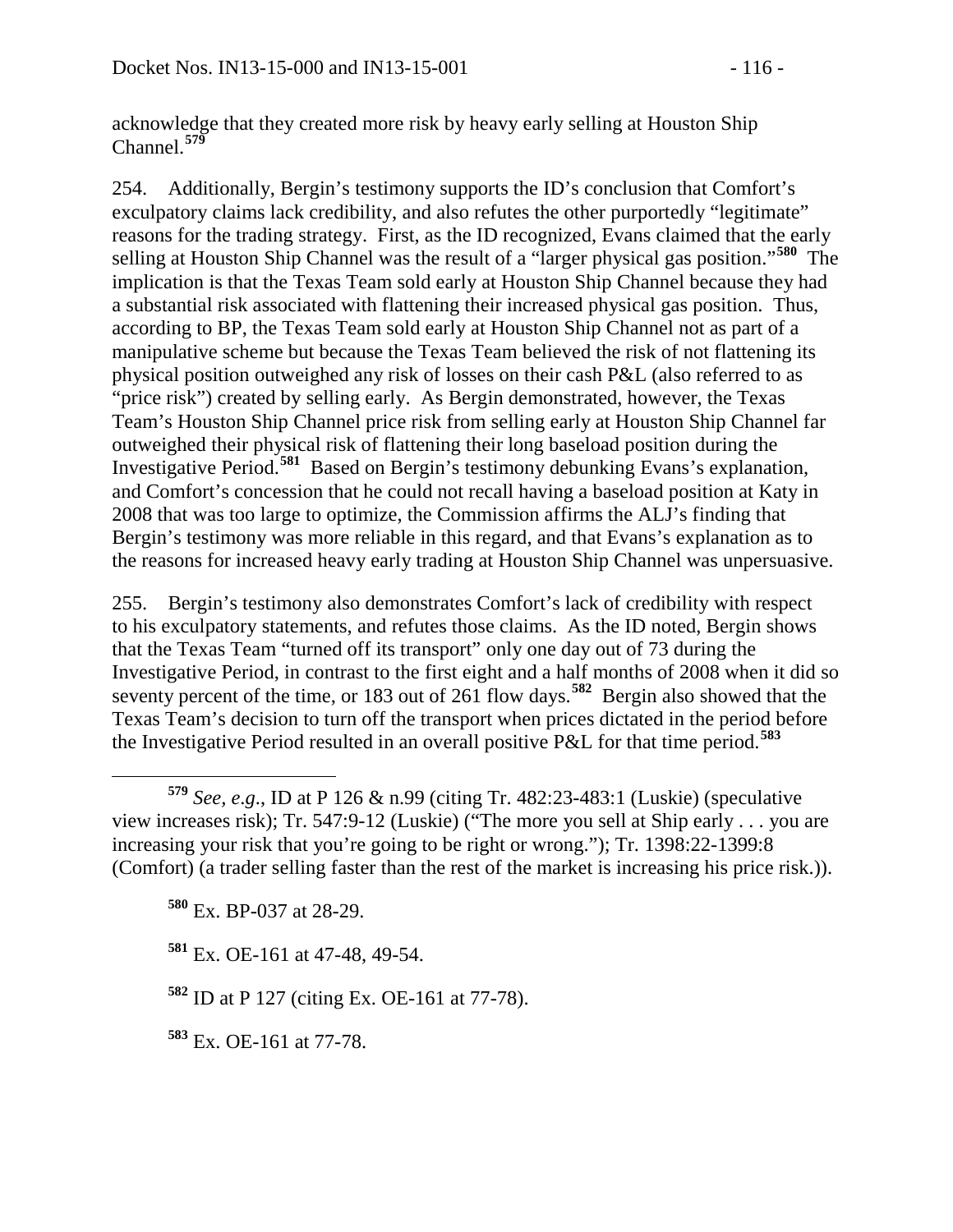Further, Bergin testified that a "rational trader seeking to optimize their transportation would have attempted to unwind as much of their transportation as possible when prices at Katy were higher than Houston Ship Channel by selling Katy gas and buying Houston Ship Channel gas. The record shows that Comfort and Luskie understood this concept of unwinding the transport, but that Comfort could provide no reason why the Texas Team did not turn off the Houston Pipeline System transport when economic to do so during the Investigative Period. Comfort also denied any specific memory of not turning off transport during the Investigative Period. Bergin's testimony convincingly shows that the Texas Team's trading behavior during the Investigative Period was consistent with the intent to suppress the Houston Ship Channel *Gas Daily* index.**[584](#page-116-0)** Accordingly, it was reasonable for the ALJ to give Bergin's testimony significant weight in finding that the Texas Team had the intent to manipulate the market, especially in light of Comfort's lack of memory on significant issues and his persistent claims that he did nothing wrong

256. Bergin's testimony also refuted BP's other explanations of purportedly legitimate reasons for its trading activities during the Investigative Period. For example, Bergin successfully rebutted BP's claim that the physical and financial positions at Houston Ship Channel had the appearance of "hedged" proportions, and thus any manipulative effort would have been unprofitable.<sup>[585](#page-116-1)</sup> As he explained, that claim is misleading because the Texas Team had substantial exposure to the *Gas Daily* index in the Investigative Period that benefitted from lower Houston Ship Channel *Gas Daily* prices, and the traders' own testimony and actions confirm the belief that their exposure to the *Gas Daily* index was critical to their ultimate P&L. This is evidenced, as Bergin noted, by Barnhart's email to her supervisor describing their Houston Ship Channel to Henry Hub spread position,**[586](#page-116-2)** and her positive reaction to the increase in that spread after Hurricane Ike. **[587](#page-116-3)**

because trading was business as usual during the Investigative Period.

257. Bergin also refuted BP's argument that in an attempted manipulation, any benefits to the Texas Team's financial position would not outweigh its losses on the physical side.**[588](#page-116-4)** As Bergin pointed out, while the Texas Team could be fairly confident that their

**<sup>585</sup>** Ex. OE-001 at 108.

<span id="page-116-2"></span>**<sup>586</sup>** Ex. OE-024.

<span id="page-116-3"></span>**<sup>587</sup>** Ex. OE-087.

<span id="page-116-4"></span>**<sup>588</sup>** Ex. OE-001 at 109.

<span id="page-116-1"></span><span id="page-116-0"></span>**<sup>584</sup>** As noted in the ID, this testimony of Bergin's essentially refutes the claim by Evans that the use of the Houston Pipeline System transport during the Investigative Period was in response to Houston Ship Channel /Katy price differentials.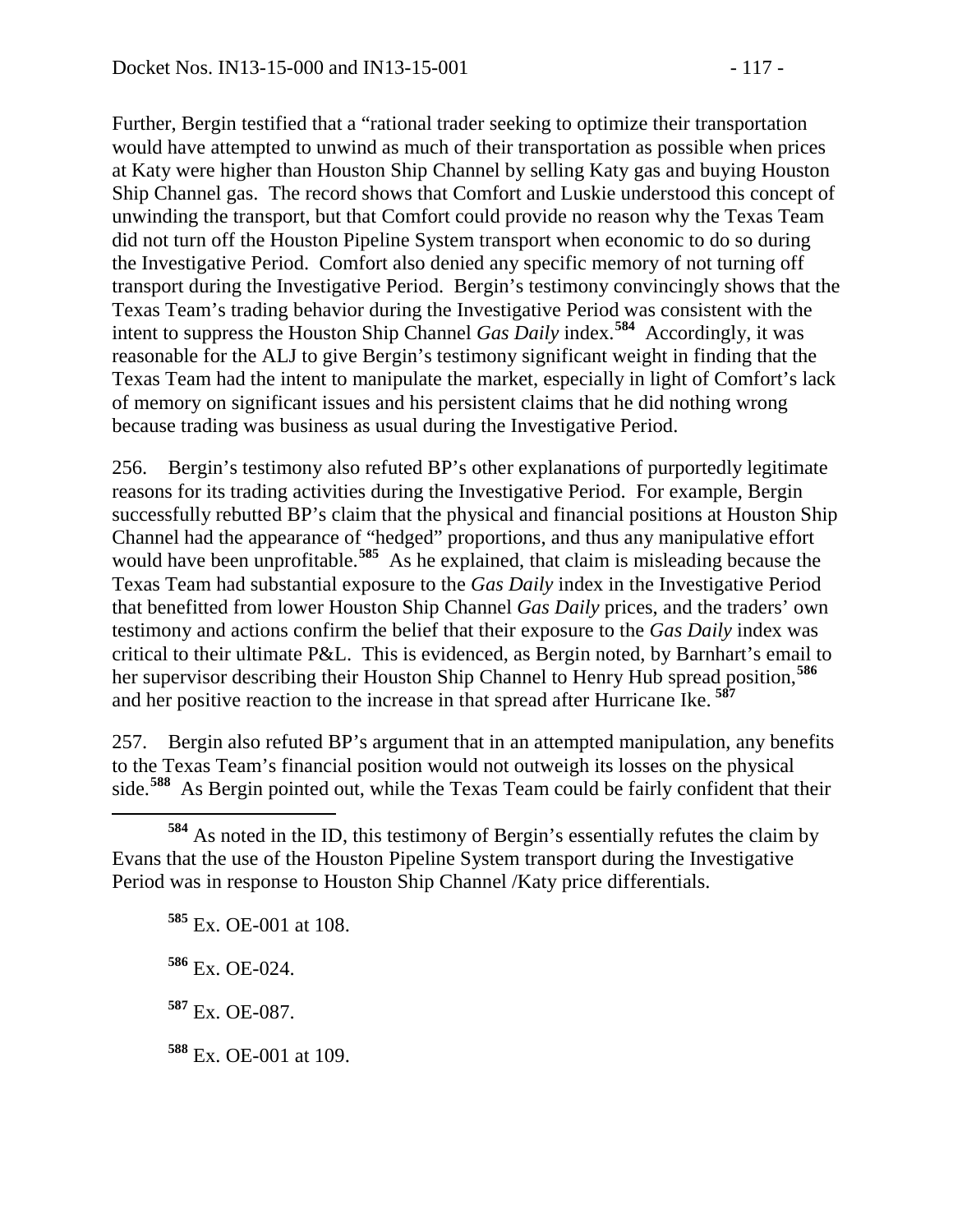trades were lowering the price at Houston Ship Channel, they could not have known the extent to which their fixed price selling was suppressing the Houston Ship Channel market. Yet, as experienced traders, they most likely knew that their index position was more volatile, and thus potentially more profitable, than their physical position. Additionally, the Texas Team could have been confident that because their physical trading P&L had historically been positive, just increasing volume and selling early to increase the financial spread would likely only result in minimal losses, and if that assumption turned out to be wrong, the team could revert to economic trading and use of the Houston Pipeline System transport.

258. Bergin's testimony also considered and rejected the possibility of other legitimate explanations for the Texas Team's trading strategy.**[589](#page-117-0)** For example, he demonstrated that the Texas Team's increased net long baseload positions at Katy and Houston Ship Channel was not done to serve increased industrial or customer load. As Bergin explained, the increased net long baseload position meant the Texas Team had to sell more in the next day market to "get flat" physically. If the Texas Team had bought more gas at Katy to service industrial or larger customer demand at Houston Ship Channel, then there should have been a corresponding increase in the Texas Team's Houston Ship Channel short baseload position. Instead, BP's baseload demand at Houston Ship Channel decreased during the Investigative Period. As Bergin noted, this shows that the Texas Team's long net baseload position at Katy was not related to an increased short physical position at Houston Ship Channel but instead a voluntary choice made by the team.**[590](#page-117-1)** Additionally Bergin noted that the majority of the Texas Team's counterparties at Houston Ship Channel were marketers, not industrial customers.

259. Bergin also refuted BP's claim that the Texas Team's long physical position at Katy was a means of providing the team greater optionality with respect to the Houston Pipeline System transport.<sup>[591](#page-117-2)</sup> As Bergin explained, the team's net long position at Katy did not give them a greater option of whether to sell or not to sell. In contrast, it created an effective must-sell scenario in which optionality was limited to the location of that sale, i.e., the Texas Team either had to sell at Houston Ship Channel or to sell at Katy. Thus, instead of a more balanced long and short position between Katy and Houston Ship Channel, which would have provided greater selling optionality, the Texas Team's long Katy position resulted in a must sell obligation that reduced their optionality with respect to the best use of the Houston Pipeline System transport.

- <span id="page-117-0"></span>**<sup>589</sup>** *Id.* at 112.
- <span id="page-117-1"></span>**<sup>590</sup>** *Id.* at 112.
- <span id="page-117-2"></span>**<sup>591</sup>** *Id.* at 113.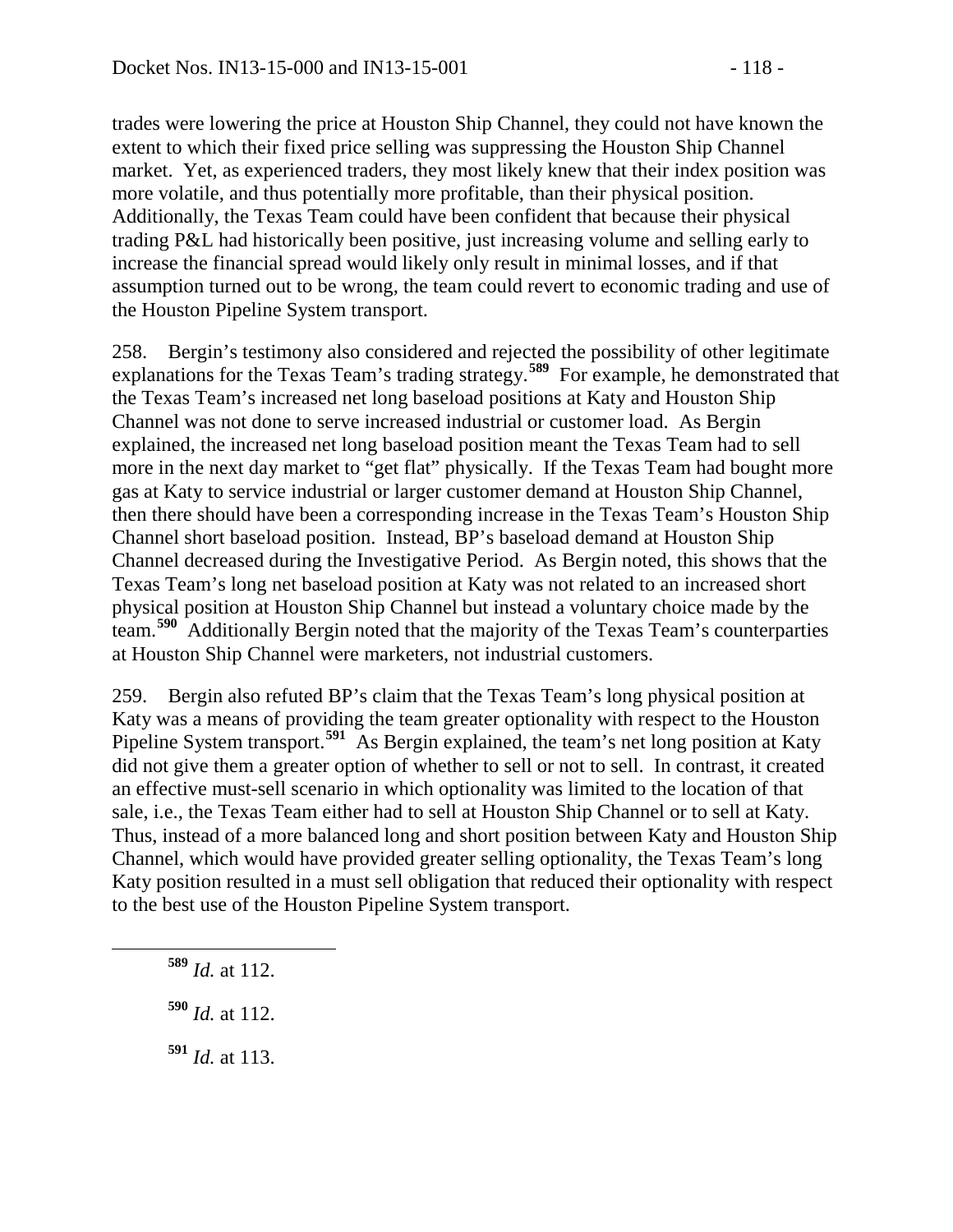260. Finally, Bergin demonstrated that the Texas Team's uneconomic trading cannot otherwise be legitimately explained by their long baseload position. As he noted, an economically rational trader would seek to optimize his transportation options, and thus regardless of the size of the Texas Team's positions at Katy and Houston Ship Channel, they should have been making economic decisions (i.e. the most profitable option at the time of the decision) with regard to their use of the Houston Pipeline System transport. As the record shows, however, this is not what the team did. Instead the Texas Team sold Katy gas at Houston Ship Channel when it would have been more economic to sell the gas at Katy.**[592](#page-118-0)**

261. BP's claims that the ID relies on "unsupported suppositions" are unavailing. BP asserts that the "ID erroneously accepts and relies on Enforcement Staff's contention that 'it is a common practice to hide losses in large books' and that Comfort relied on the size of the overall book to disguise intentional losses."**[593](#page-118-1)** According to BP, there is no record evidence to support those conclusions. Contrary to BP's claims, the ID did not simply rely on Enforcement Staff's contentions on this issue but noted the specific reasons why Comfort knew that the way the Texas Team kept its books and calculated its cash P&L made it unlikely that BP's management or BP Compliance would detect comfort's scheme.**[594](#page-118-2)** Among the evidence supporting this claim is the fact that the Katy Ship Sheet was the only document that showed the Texas Team's P&L on their next day physical trading at Katy and Houston Ship Channel. BP Compliance, however, did not review the Texas Team's P&L in 2008.**[595](#page-118-3)** As further noted, the evidence indicates that the cash P&L reported to management did not delineate the individual components of the Katy Ship Sheet in a manner that would isolate or make apparent Comfort's actions.**[596](#page-118-4)**

262. Further, according to Luskie the Houston Ship Channel and Katy next day P&L was a relatively small component of BP's daily P&L. The ID also found evidence that Comfort knew his losses would be hidden in BP's larger trading books by the fact that he continued trading profitably at Katy during the Investigative Period, indicating that he knew his larger losses on Houston Pipeline System transport and against the Houston Ship Channel index would likely be overlooked. The ID found this conclusion is further

<span id="page-118-1"></span>**<sup>593</sup>** BP Br. on Exceptions at 28.

<span id="page-118-2"></span>**<sup>594</sup>** ID at P 124.

<span id="page-118-3"></span>**<sup>595</sup>** *Id.* P 124 (citing Tr. 2121:13-2122:6 (Simmons)).

<span id="page-118-4"></span>**<sup>596</sup>** *Id.* P 124 n.95 (citing Tr. 610:24-611:10 (Luskie)).

<span id="page-118-0"></span>**<sup>592</sup>** *Id.* at 115 & n.15.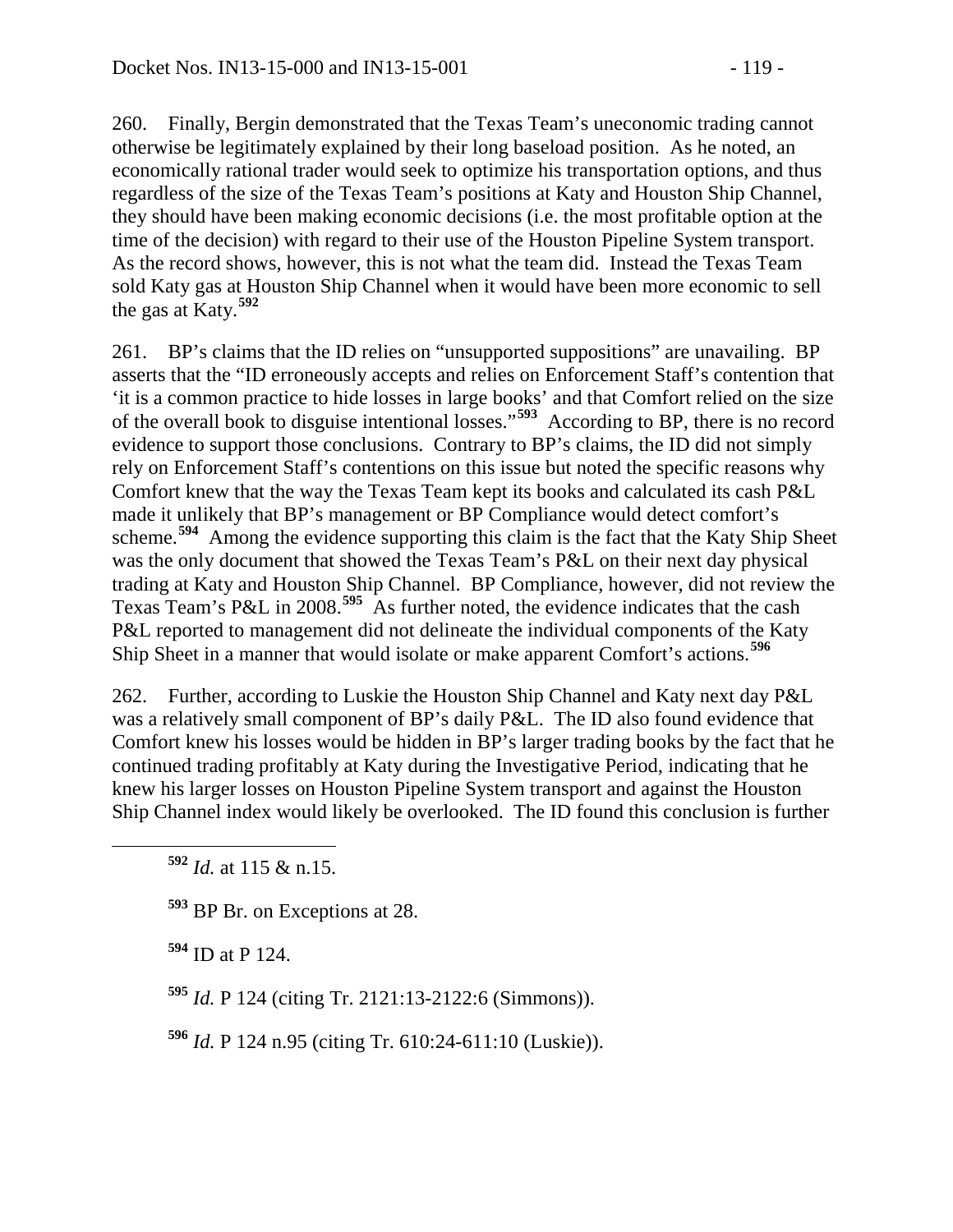buttressed by the fact that the P&L cell on the Katy Ship Sheet combined the Houston Ship Channel and Katy trades against these indices. Thus, contrary to BP's claim, there is record evidence to support Enforcement Staff's arguments in this regard, and based on this evidence it was reasonable for the ALJ to conclude that Comfort relied on the size of the overall book to disguise his intentional losses and to believe he would not be caught.

263. While the ID found intent based on Luskie's testimony,**[597](#page-119-0)** that inference is not critical to the finding in the ID that the Texas Team had a motive to manipulate the market. As noted in the ID, BP's intent may be established by the conduct of any of the traders, and because Comfort was the "point owner" of the Texas Team, intent for the Texas Team can be established solely through Comfort's intent and actions.**[598](#page-119-1)** Further, the claim that Luskie did understand what a physical-for-financial manipulative scheme is not contrary to the ID, and does not further BP's argument. The ID in fact questioned Enforcement Staff's theory that Luskie was "guileless," finding the record evidence shows that Luskie knew the scheme because he revealed it to Parker.**[599](#page-119-2)** The fact that Luskie understood the scheme weighs further in favor of finding motive and intent on part of the Texas Team.

## **5. Consciousness of Guilt**

# **a. Initial Decision**

264. The ID found that Comfort had consciousness of guilt. It noted that Comfort's hostile responses to Luskie on the November 5 recorded call and Comfort's lack of a legitimate explanation for his trading practices during the Investigative Period are evidence of Comfort's guilt.**[600](#page-119-3)** The ID found particularly suspect that Comfort never explained why the Texas Team trading and use of transport was not being used to affect the index to help their paper position.**[601](#page-119-4)** It noted again that Comfort's explanations are

<span id="page-119-1"></span><span id="page-119-0"></span> **<sup>597</sup>** *See supra* P 247. **<sup>598</sup>** ID at P 107. **<sup>599</sup>** *Id.* P 108.

<span id="page-119-3"></span><span id="page-119-2"></span>**<sup>600</sup>** *Id.* P 104.

<span id="page-119-4"></span>**<sup>601</sup>** *Id.* P 105.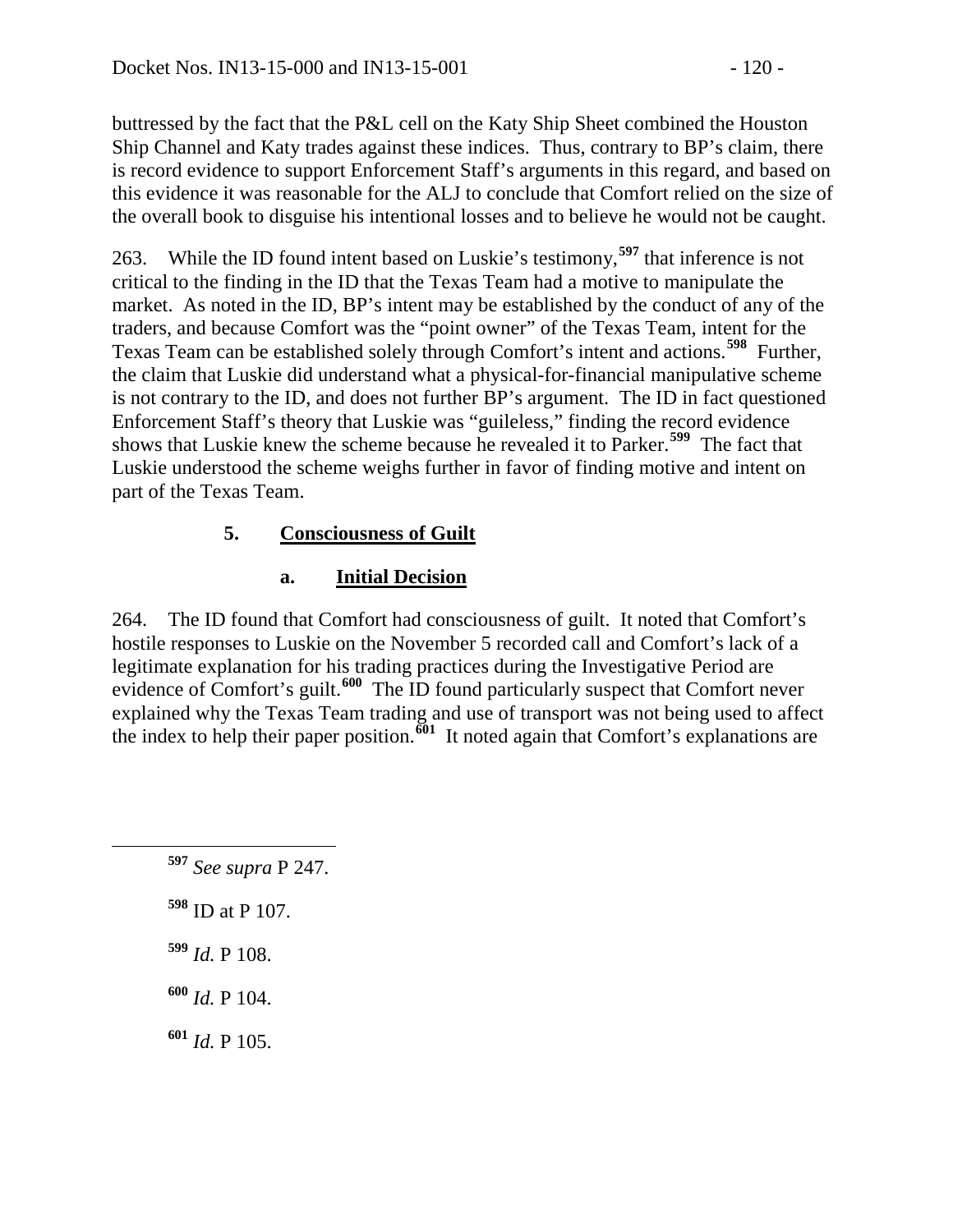not credible, and that even Luskie found them vague and inadequate.**[602](#page-120-0)** The ID also found Comfort's false exculpatory statements to be an indication of Comfort's guilt.**[603](#page-120-1)**

#### **b. BP Exceptions**

265. BP argues that the ID erred in accepting Enforcement Staff's consciousness of guilt theory. According to BP the ID's conclusions as well as the precedent upon which it relies are inapplicable in the current proceeding. BP claims first that the "consciousness of guilt" concept is only applicable in criminal proceedings where a defendant has been found to have made false exculpatory statements.<sup>[604](#page-120-2)</sup> BP further asserts that consciousness of guilt requires proof of false exculpatory statements, which it claims is lacking here. BP argues that Comfort's denial of misconduct is not a false exculpatory statement, and that the ID ignores BP evidence regarding the nonmanipulative reasons for the Texas Team's trading behavior during the Investigative Period.**[605](#page-120-3)**

#### **c. Enforcement Staff Response**

266. Enforcement Staff argues that the ID's findings as to consciousness of guilt are correct. It asserts that BP's claims that Comfort simply denied any misconduct, and that such statements were not false, conflates Comfort's attempted explanations of his trading on the November 5 recorded telephone call (which Enforcement Staff claims were false

**<sup>602</sup>** *Id.*

<span id="page-120-1"></span><span id="page-120-0"></span>**<sup>603</sup>** *Id.* (citing *Al-Adahi v. Obama,* 613 F.3d 1102, 1107 (D.C. Cir. 2010). *E.g*., *United States v. Berrios*, 676 F.3d 118, 130 (3d Cir. 2012) ("[F]alse exculpatory statements may be introduced as evidence of the defendant's consciousness of guilt of the underlying charges . . . "); *United States v. Vu,* 378 F. App'x 908, 909 (11th Cir. 2010) ("[I]t is reasonable for the jury to infer that a defendant's false statement to police demonstrates a consciousness of guilt."); *United States v. Elashyi*, 554 F.3d 480, 495 (5th Cir. 2008) ("[Defendant's] false exculpatory statement provide [] persuasive circumstantial evidence of [his] consciousness of guilt.") (*citing United States v. Diaz-Carreon*, 915 F.2d 951, 955 (5th Cir. 1990); *United States v. Clark*, 45 F.3d 1247, 1251 (8th Cir. 1995) ("The false exculpatory statement instruction is aimed at pretrial fabrications, on the theory that the innocent do not fabricate to avoid being accused of crime.")).

<span id="page-120-2"></span>**<sup>604</sup>** BP Br. on Exceptions at 29.

<span id="page-120-3"></span>**<sup>605</sup>** *Id.* at 30 & n.153.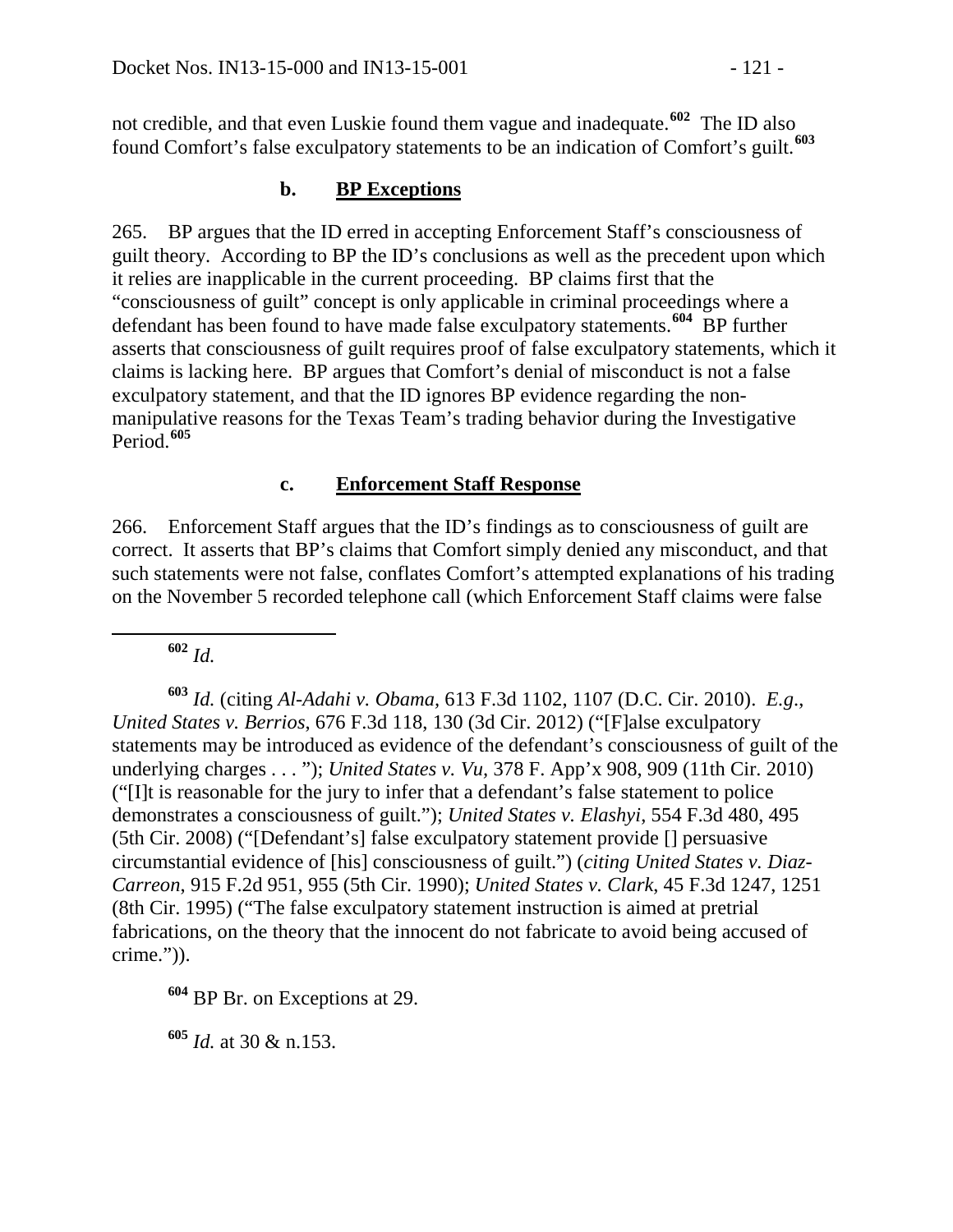exculpatory statements),**[606](#page-121-0)** with Comfort's after the fact blanket denials of misconduct in testimony and at the hearing.

267. Enforcement Staff also argues that consciousness of guilt is not limited to criminal proceedings but has been applied in a variety of civil contexts, including trademark infringement and employment discrimination cases.**[607](#page-121-1)**

## **d. Commission Determination**

268. We find that the ID properly applied the consciousness of guilt theory in this proceeding, and that the record supports a finding of Comfort's guilt. As the ALJ found, Comfort's demeanor on the recorded call with Luskie and Comfort's inability to provide a legitimate and credible explanation for his trading strategy during the Investigative Period are evidence of his guilt.**[608](#page-121-2)**

269. As to the recorded phone call, we agree with the ALJ's perception of Comfort's angry tone and his non-responsive answers and lengthy pauses, and we agree that this all shows his consciousness of guilt. Further, we agree with the ALJ that Comfort's demeanor on the call indicated that he wanted to prevent Luskie from revealing any further incriminating information on the recorded line. It is reasonable for the ALJ to conclude that based on this evidence, Comfort had guilt.

270. We agree with the ID that Comfort was unable to explain his trading on the recorded call, and that this fact is strong evidence that he was guilty of a manipulative scheme. As an experienced trader, Comfort should have been able to provide legitimate explanations for his trading strategy. Instead, his tone and demeanor on the call show that he did not want to discuss the trading on the recorded line. Moreover, we agree with the finding in the ID that Comfort's and Luskie's allegation that the reason Comfort was unable to give an explanation on the recorded call was due to Luskie's inaccurate description of the Texas Team's trading**[609](#page-121-3)** are not credible and are contrary to the record

<span id="page-121-0"></span>**<sup>606</sup>** Enforcement Staff claims Comfort's explanations and justifications on the November 5 telephone call (i.e. that the Texas Team shipped "economically on [Houston Pipeline System] most of the time," that they were at times unable to unwind their transport, and that the Texas Team's next day decisions were complicated and multiple) were false. Enforcement Staff Br. Opposing Exceptions at 43-44.

<span id="page-121-1"></span>**<sup>607</sup>** *Id.* at 44.

<span id="page-121-2"></span>**<sup>608</sup>** ID at P 104 (citing Exs. OE-016 and OE-162).

<span id="page-121-3"></span>**<sup>609</sup>** Ex. BP-014 at 7:1-11 (Comfort Resp. Test.); Ex. BP-016 at 9:1-3 (Luskie Resp.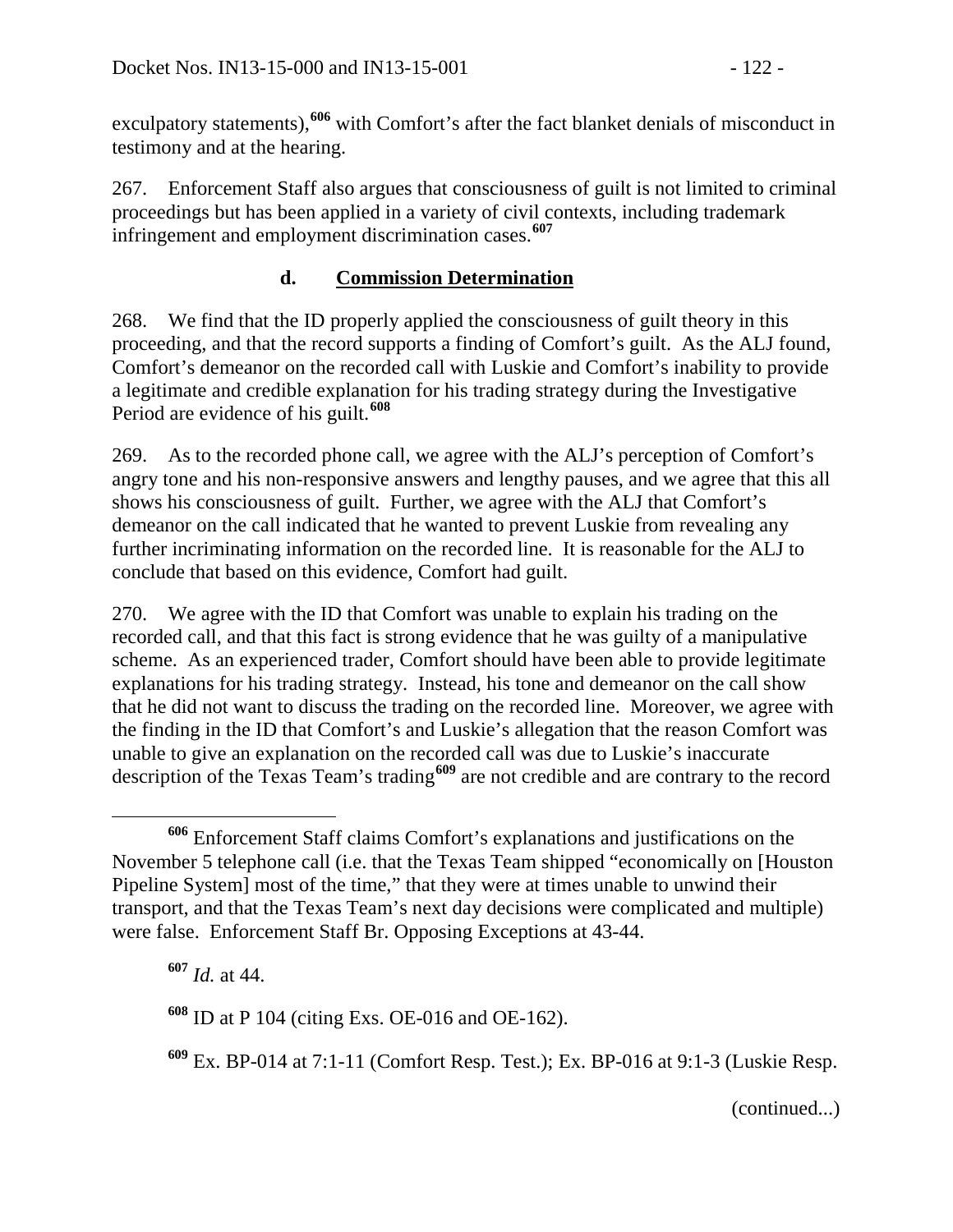evidence in this case. As noted in the ID and discussed above, Luskie at the time accurately described the scheme.**[610](#page-122-0)**

271. Further, we agree with the ID that Comfort made false non-credible exculpatory statements on the recorded phone call. As justifications for his trading strategy, Comfort claimed that the Texas Team "shipped economically" most of the time, that there were times they could not "unwind" their position, and that multiple factors go into cash trading decisions.**[611](#page-122-1)** However, the record shows that the Texas Team did not ship economically on Houston Pipeline System most of the time during the Investigative Period. As discussed above, to the contrary they failed to "unwind" their positions or "turn off" the transport numerous times during the Investigative Period, even when it would have been economic to do so.<sup>[612](#page-122-2)</sup> Additionally Comfort testified that he could not recall a time when he was unable to unwind his Houston Ship Channel and or Katy positions.**[613](#page-122-3)** Thus, we find it was reasonable for the ALJ to conclude that these false and non-credible statements were strong evidence of Comfort's guilt.**[614](#page-122-4)**

272. We also agree with the ALJ that Comfort's additional (unrecorded) phone calls are another indicia of Comfort's guilt.**[615](#page-122-5)** The ID found that the purpose of Comfort's unrecorded "calls was to start a cover-up of the facts to make sure Luskie got his facts 'straight' before he got back to Parker."**[616](#page-122-6)** The ID further found that Luskie called Comfort back less than a minute after the recorded call ended, and Comfort returned his call two minutes later. They had two phone conversations lasting ten and nine minutes each. The ID also found that although Luskie and Comfort do not recall the details of

<span id="page-122-1"></span><span id="page-122-0"></span>Test); Tr. 272:24-273:6 (Luskie).

**<sup>610</sup>** ID at P 104.

 $\overline{a}$ 

**<sup>611</sup>** *Id.* P 105 & n.74.

**<sup>612</sup>** Ex. OE-161 at 74-78.

**<sup>613</sup>** Tr. 1413:7-24 (Comfort).

<span id="page-122-5"></span><span id="page-122-4"></span><span id="page-122-3"></span><span id="page-122-2"></span>**<sup>614</sup>** Federal Courts have found that it is a "well settled principle that false exculpatory statements are evidence – often strong evidence – of guilt." *Al Adahi v*. *Obama,* 613 F.3d 1102, 1107 (D.C. Cir. 2010).

**<sup>615</sup>** ID at P 106.

<span id="page-122-6"></span>**<sup>616</sup>** *Id.* (citing Tr. 285:4-286:5 (Luskie)).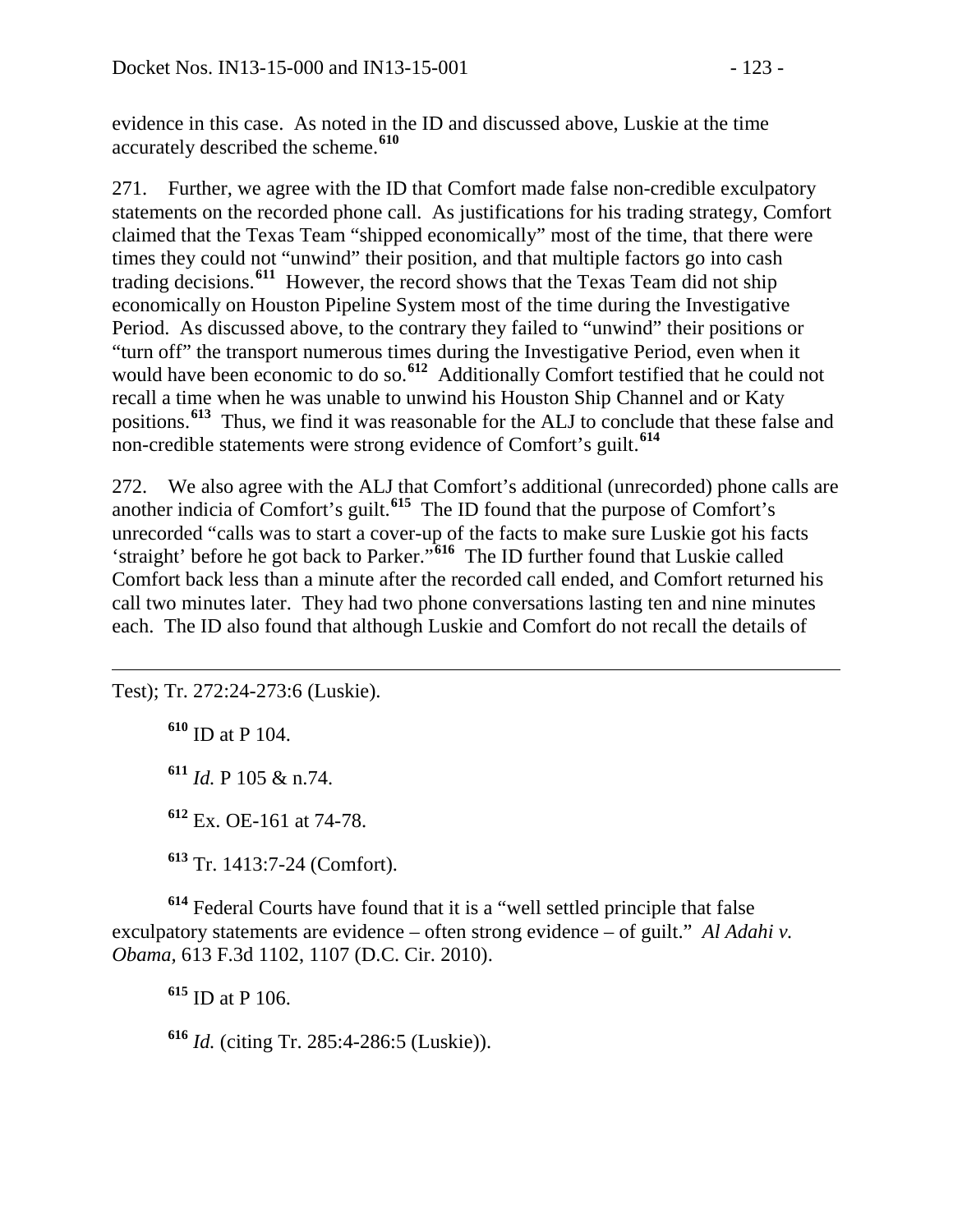these calls, Luskie testified that he was called "stupid and foolish" for saying those things on a recorded line, while Comfort generally remembered being angry during the first call.**[617](#page-123-0)** The ID found that Comfort's and Luskie's limited recollections are not credible.**[618](#page-123-1)**

273. Enforcement Staff argues that BP misstates the ID's findings with respect to the November 5 unrecorded calls. According to Enforcement Staff, BP argues that the ID erred in adopting inferences from the two unrecorded calls when the traders could not recall details of the calls. According to Enforcement Staff, however, the ID determined that Comfort and Luskie's limited recollections of the unrecorded calls were not credible.**[619](#page-123-2)** Also, although BP contests the ID's finding that the unrecorded calls were another indicia of Comfort's guilt, Enforcement Staff asserts that the ID's finding is fully supported by the circumstances of the calls,**[620](#page-123-3)** including the fact Comfort and Luskie continued their conversation on their cell phones just minutes later after Luskie said he had to run and terminated the recorded conversation,**[621](#page-123-4)** Comfort's testimony that he wanted to get off a recorded line, and Comfort's testimony that the purpose of the conversation was to help Luskie "get his facts straight before talking to Parker."**[622](#page-123-5)**

274. We find no reason to disagree with the ID's determination that it is not credible that neither Comfort nor Luskie can recall the details of what would have been two critical telephone calls. Comfort testified that the purpose of the unrecorded calls was to help Luskie "organize his thoughts" and "get his fact straight" before getting back to Parker to assure him that the Texas Team's trading strategy was compliant. Based on this testimony, the Commission agrees with the ALJ that the unrecorded calls were part of an effort to conceal the manipulative scheme.

275. We also find it significant that following the call, Luskie contacted someone from the Market Monitor staff but also went back to Parker to assure him that he was incorrect

**<sup>618</sup>** *Id.*

**<sup>619</sup>** Enforcement Staff Br. Opposing Exceptions at 37.

<span id="page-123-3"></span>**<sup>620</sup>** *Id.* at 38.

<span id="page-123-4"></span>**<sup>621</sup>** *Id.*

<span id="page-123-5"></span>**<sup>622</sup>** *Id.* at 39.

<span id="page-123-2"></span><span id="page-123-1"></span><span id="page-123-0"></span>**<sup>617</sup>** *Id.* (citing Tr. 292:1-13 (Luskie); Ex. OE-231 at 183:17-18; Tr. 1216:10-14, 1230:6-9 (Comfort)).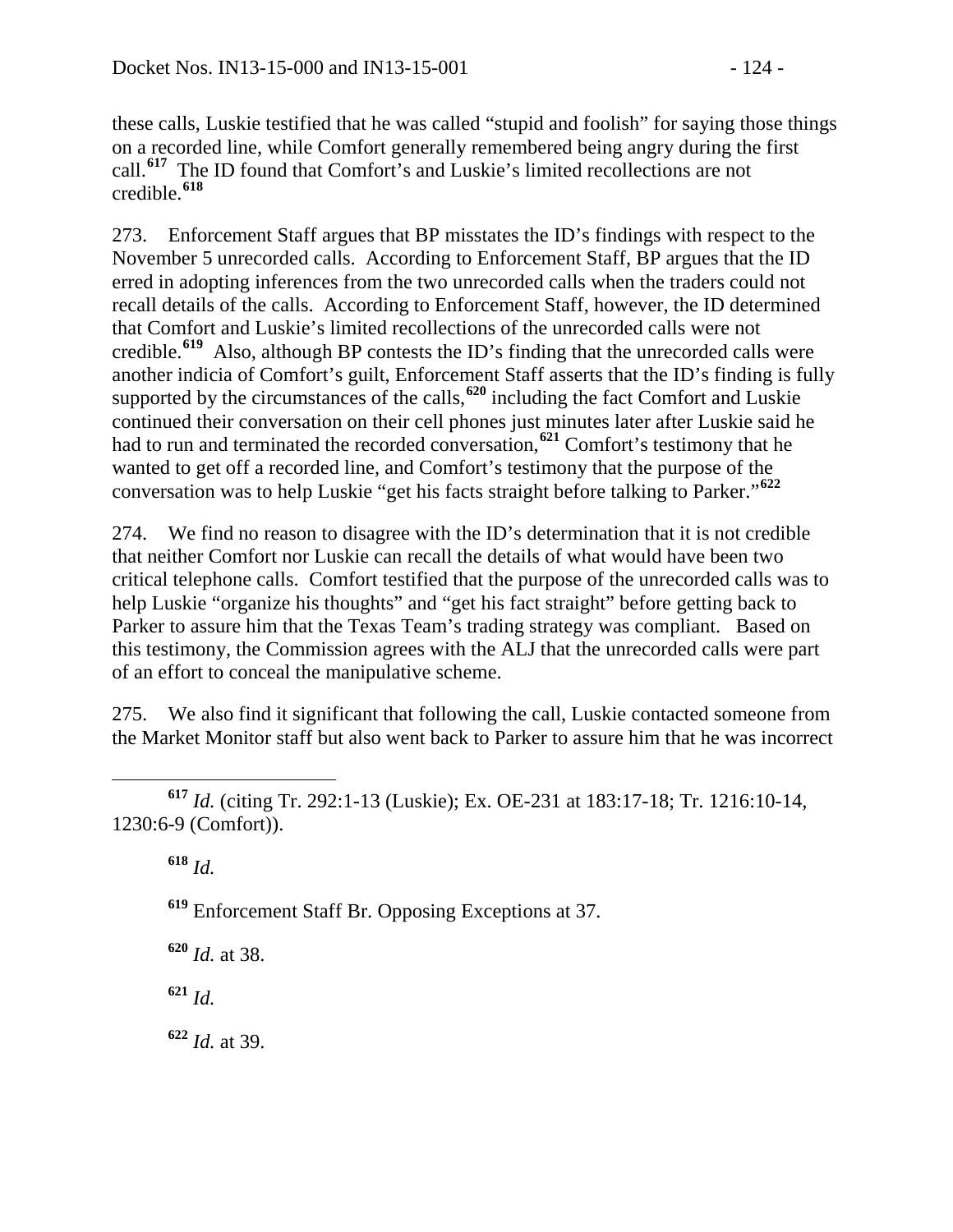about the Texas Team's trading, that the team did not transport to influence the index and that sometimes they had to ship uneconomically due to liquidity issues. Although he failed to convince Parker that nothing was amiss, Luskie's conduct reinforces the finding in the ID that his unrecorded calls with Comfort on November 5 were part of an effort to conceal the Texas Team's scheme.

276. We also reject BP's claims that the consciousness of guilt theory is only applicable to criminal proceedings. As Enforcement Staff points out, courts have relied on the consciousness of guilt theory concept in several civil contexts such as trademark infringement and employment discrimination cases.**[623](#page-124-0)** Thus we find it was reasonable for the ALJ to find that Comfort had consciousness of guilt, and that his guilt was evidence of his intent to manipulate.

# **6. Rehearing Request**

277. BP requests rehearing as to whether the Hearing Order's determination that it is incorrect that recklessness must be extreme or severe to meet the scienter requirement of a manipulation claim is arbitrary or capricious. For the reasons stated in the Hearing Order, we deny the request. We maintain that in Order No. 670, the Commission did not adopt a more specific definition of recklessness necessary to establish a violation of the Anti-Manipulation Rule. BP does not raise any materially new arguments or intervening change in controlling law or facts that would merit reconsideration.

## **C. Jurisdiction**

278. The third element of establishing a violation of NGA section 4A and the Anti-Manipulation Rule is determining whether the conduct in question was "in connection with" a transaction "subject to the jurisdiction of the Commission." As relevant to this proceeding, NGA section 1(b) provides that the Commission's NGA jurisdiction extends to (1) transportation of natural gas in interstate commerce, (2) sales for resale of natural gas in interstate commerce, and (3) "natural gas companies engaged in such transportation or sale." NGA section 1(b) also provides that the Commission's NGA jurisdiction does not apply to any other transportation or sale of natural gas.

279. The Commission's NGA jurisdiction has been narrowed by the Natural Gas Policy Act of 1978 (NGPA), as amended by the Wellhead Decontrol Act of 1989. Specifically, NGPA section  $601(a)(1)(A)$  and  $(2)(A)(ii)$  provides that "the provisions of the Natural Gas Act and the jurisdiction of the Commission under such Act shall not

<span id="page-124-0"></span>**<sup>623</sup>** *See, e.g., Aka v. Washington Hosp. Center*, 156 F.3d 1284, 1293 (D.C. Cir. 1998); *Alberto-Culver co. v. Andrea Dumon, Inc*., 466 F.2d 705,709-10 (7th Cir. 1972).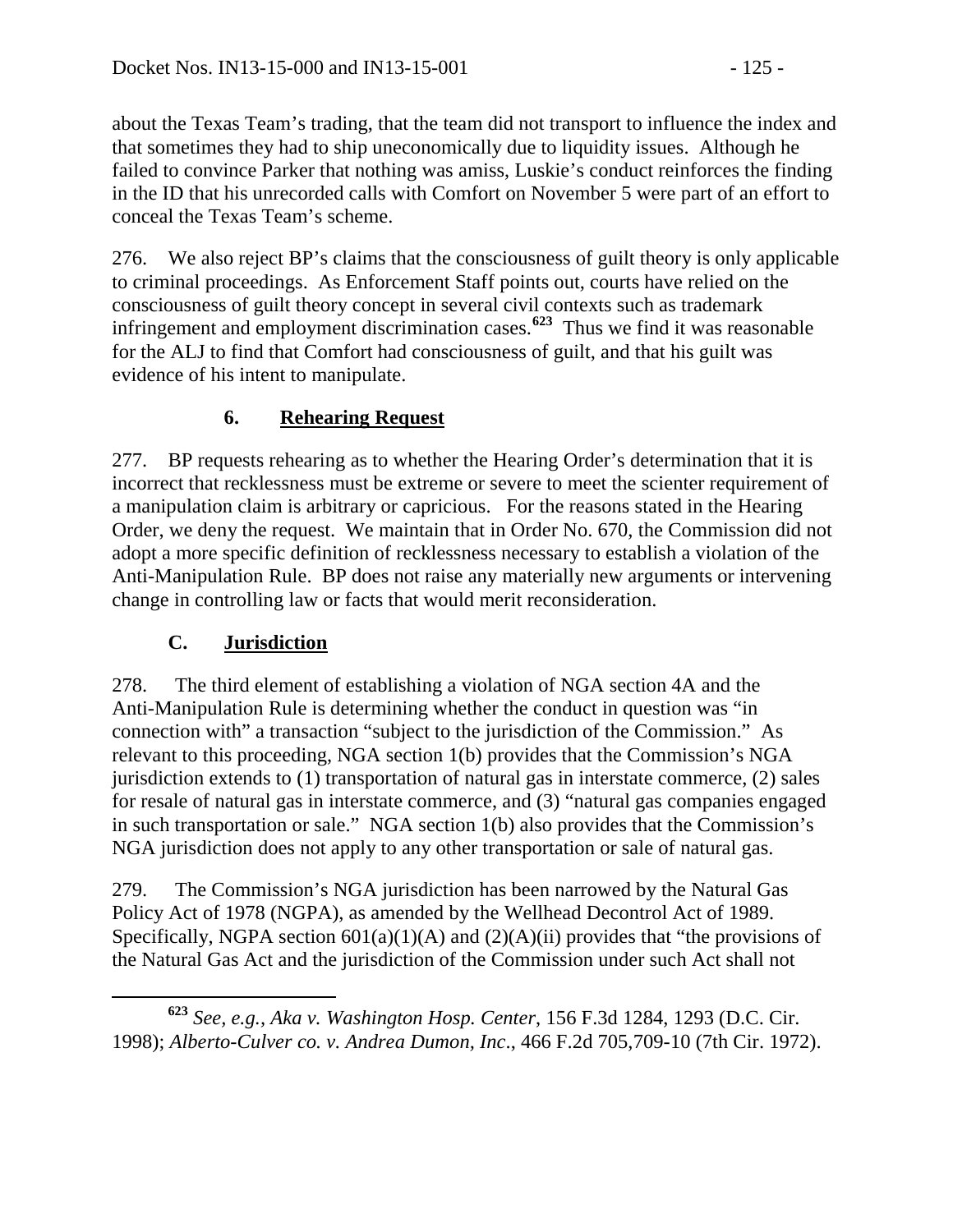apply to any natural gas solely by reason of" (1) any first sale of natural gas as defined in NGPA section 2(21) or (2) any transportation authorized by the Commission under NGPA section 311(a).**[624](#page-125-0)** As explained in more detail below, the "first sales" exempted from our NGA jurisdiction generally include all sales by entities that occur upstream of sales by interstate pipelines, intrastate pipelines, local distribution companies (LDCs), and their affiliates. However, sales by those pipelines, LDCs and their affiliates are not exempt first sales, unless the volume of natural gas sold is attributable to their own production.

280. BP contends that, in order to demonstrate a violation of NGA section 4A, Enforcement Staff must show that BP used jurisdictional sales for resale and transportation transactions to manipulate the Houston Ship Channel price index. BP contends that NGA section 4A does not apply to the use of non-jurisdictional transactions to manipulate a price index, even if that index may be used to price jurisdictional sales by third parties. BP therefore argues that a showing that it engaged in non-jurisdictional sales for the purpose of manipulating the Houston Ship Channel price index is insufficient to show a violation of NGA section 4A. BP further contends that Enforcement Staff has not shown that any of the transactions alleged to constitute its manipulative scheme were subject to the Commission's NGA jurisdiction.

281. In the Hearing Order, the Commission held that NGA section 4A's prohibition of manipulative conduct extends to the use of non-jurisdictional transactions in a manipulative scheme that directly affects jurisdictional transactions. BP requested rehearing of the Hearing Order's holding on this issue and argues in its exceptions to the Initial Decision that the ALJ erred in finding a violation of section 4A based on its use of non-jurisdictional transactions to manipulate the Houston Ship Channel price index. In the first section below, the Commission denies BP's Rehearing Request and rejects BP's exceptions related to that issue.

282. The ALJ also found that (1) BP's manipulative scheme directly affected the prices of third party sales for resale that are subject to the Commission's NGA jurisdiction and (2) BP used jurisdictional, as well as non-jurisdictional fixed price sales for resale as part of its manipulative schedule to affect the Houston Ship Channel index price. BP excepts to these findings. In the second section below, the Commission denies these exceptions.

<span id="page-125-0"></span>**<sup>624</sup>** NGPA section 601(a) contains certain other exemptions not here relevant.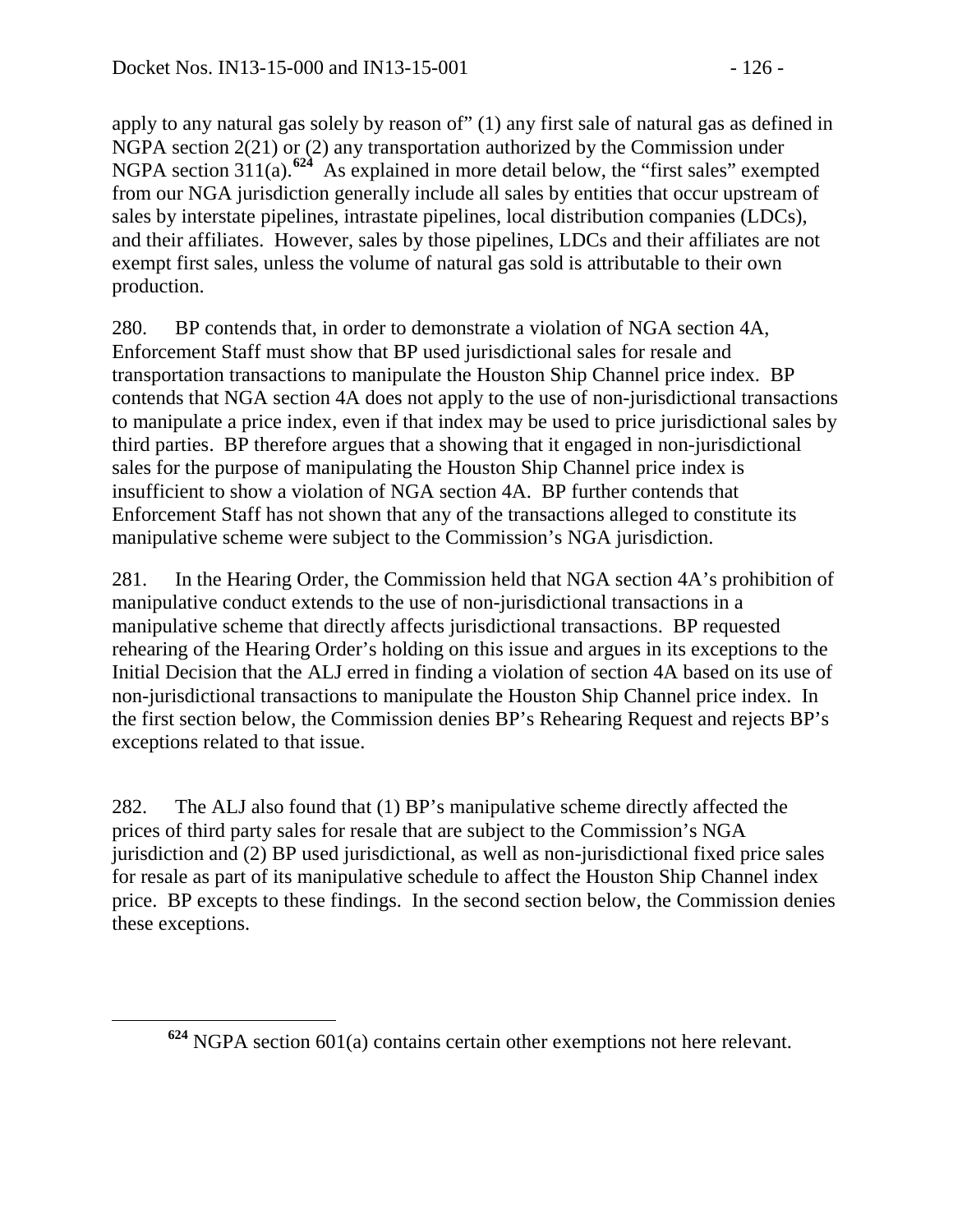## **1. Use of Non-Jurisdictional Transactions in a Manipulative Scheme**

### **a. Hearing Order and ID**

283. In the Hearing Order, the Commission held that NGA section 4A permits it to assert jurisdiction over conduct that directly affects jurisdictional transactions, even if the conduct would otherwise be non-jurisdictional. The Commission explained that NGA section 4A encompasses "any entity" that "directly or indirectly . . . use[s] or employ[s], *in connection with the purchase or sale of natural gas . . . subject to the jurisdiction of the Commission*, any manipulative or deceptive device or contrivance."**[625](#page-126-0)** The Commission stated that Order No. 670 interpreted the "in connection with" provision of NGA section 4A "as encompassing situations in which there is a nexus between the fraudulent conduct of an entity and a jurisdictional transaction."**[626](#page-126-1)** The Hearing Order pointed out that Order No. 670 illustrated the scope of our manipulation authority with an example in which an entity engaging in a non-jurisdictional transaction acts with intent or with recklessness to affect an auction clearing price which sets the price of jurisdictional transactions. While the Order No. 670 example involved the parallel anti-manipulation provisions of the Federal Power Act (FPA), the Hearing Order found that the example described Enforcement Staff's allegations in this case that BP had engaged in a nonjurisdictional transaction with the intent to affect the daily Houston Ship Channel price index that sets the price of jurisdictional transactions and therefore those allegations, if proven, would support a finding that BP's conduct was "in connection with" a jurisdictional transaction.

284. The Hearing Order also found this interpretation of NGA section 4A was consistent with the D.C. Circuit's interpretation of similar "in connection with" language in NGA sections 4 and 5 in *Conoco Inc. v. FERC***[627](#page-126-2)** and *Altamont Gas Transmission Co. v. FERC*. **[628](#page-126-3)** The Hearing Order stated that in those cases the D.C. Circuit held that the Commission ordinarily has the authority to consider a matter beyond its jurisdiction if the matter affects jurisdictional sales, at least if there would otherwise be a regulatory gap. The Hearing Order also rejected BP's reliance on *Hunter.*  The Commission explained that case involved a jurisdictional dispute between the

<span id="page-126-2"></span>**<sup>627</sup>** 90 F.3d 536 (D.C. Cir. 1996).

<span id="page-126-3"></span>**<sup>628</sup>** 92 F.3d 1239 (D.C. Cir. 1996).

<span id="page-126-0"></span>**<sup>625</sup>** 15 U.S.C. § 717c-1 (emphasis added).

<span id="page-126-1"></span>**<sup>626</sup>** Order No. 670, FERC Stats & Regs. ¶ 31,202 at P 22.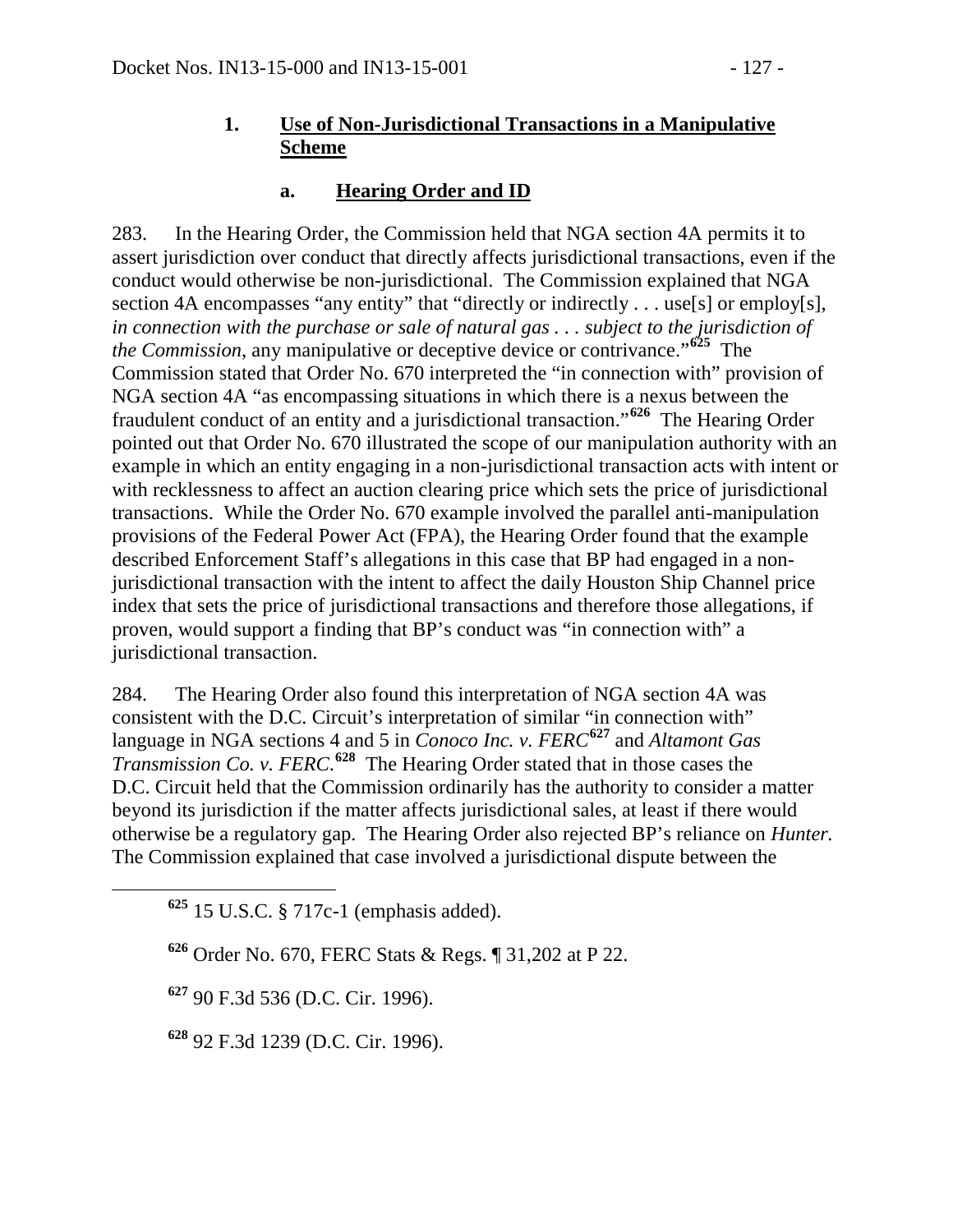Commission and the CFTC, in which the D.C. Circuit held that the Commission did not have jurisdiction because the manipulative scheme involved futures markets over which Congress gave the CFTC exclusive jurisdiction.

285. The Hearing Order accordingly interpreted NGA section 4A as making unlawful the use of non-jurisdictional transactions in a manipulative scheme to affect the prices of jurisdictional transactions. However, the Hearing Order set all factual issues as to whether BP had engaged in such a scheme for hearing.

286. Consistent with the Hearing Order, the ALJ also interpreted section 4A as making unlawful the use of non-jurisdictional transactions to manipulate the prices of jurisdictional transactions. The ALJ rejected BP's contentions that the exercise of the Commission's jurisdiction over such sales for resale was barred by court decisions in *Texas Pipeline Ass'n v. FERC*, 661 F.3d 258 (5th Cir. 2011), *Conoco Inc. v. FERC*, 90 F.3d 536 (D.C. Cir. 1996), and *ONEOK, Inc. v. Learjet Inc.*, 575 U.S. \_\_\_, 135 S. Ct. 1591 (2015). The ALJ explained that *Texas Pipeline* was not controlling because that case interpreted section 23 of the NGA, not section 4A which, as the Commission noted in Order No. 670, "closely track[s] the prohibited conduct language in section 10(b) of the Securities Exchange Act of 1934."**[629](#page-127-0)** The ALJ further explained that the Supreme Court's decision in *ONEOK* does not require a different result, and in fact simply held that state antitrust lawsuits against alleged manipulation of indexes that affected retail and wholesale rates are not preempted by the NGA.<sup>[630](#page-127-1)</sup> Finally, the ALJ explained that the *Conoco* decision also does not control here because the Commission has jurisdiction over matters "intertwined with jurisdictional activity" such as what happened here.**[631](#page-127-2)**

## **b. Rehearing Request and BP Exceptions**

287. BP requested rehearing of the Commission's Hearing Order, specifying nine errors, of which the first four challenged the Commission's findings on jurisdiction.**[632](#page-127-3)** First, BP contends that the Hearing Order erred in holding that the Commission may exercise subject matter jurisdiction as a threshold matter.**[633](#page-127-4)** In particular, BP cites

<span id="page-127-1"></span>**<sup>630</sup>** *Id.* P 152.

<span id="page-127-2"></span>**<sup>631</sup>** *Id.*

<span id="page-127-3"></span>**<sup>632</sup>** Rehearing Request at 5-7.

<span id="page-127-4"></span>**<sup>633</sup>** *Id.* at 5.

<span id="page-127-0"></span>**<sup>629</sup>** ID at P 151.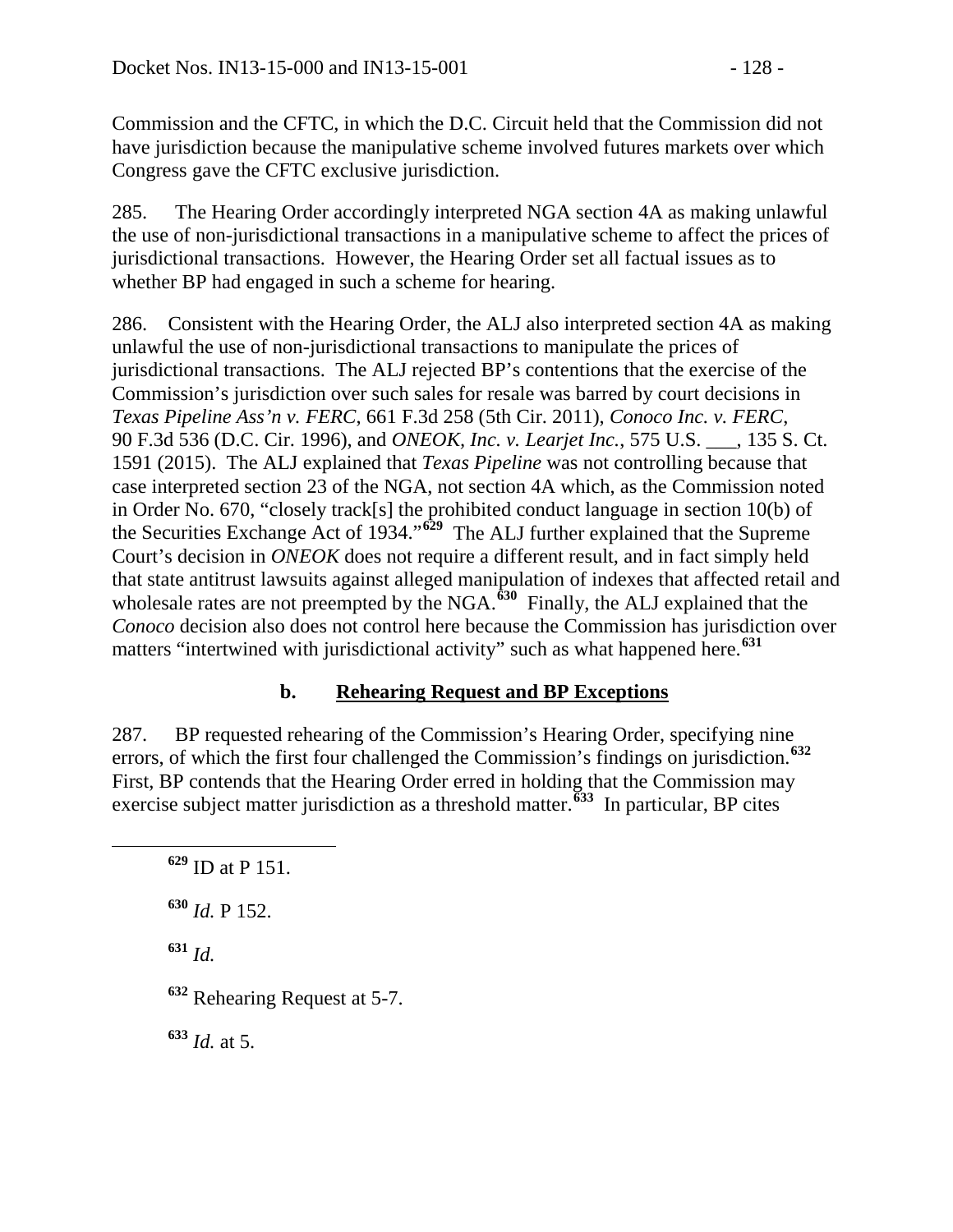section 1(b) of the NGA and the Fifth Circuit's holding in *Texas Pipeline Ass'n v. FERC*, 661 F.3d 258 (5th Cir. 2011), for the proposition that the Commission may not pursue anti-manipulation enforcement with respect to fraudulent conduct that occurs outside of Commission-jurisdictional markets, such as the sale or transportation of intrastate natural gas.**[634](#page-128-0)**

288. Second, BP states that the Hearing Order erred in determining that pursuant to "[s]ection 4A of the NGA and the Anti-Manipulation Rule, the Commission may assert jurisdiction over conduct that directly affects jurisdictional transactions," or is otherwise authorized to do so.**[635](#page-128-1)** Specifically, BP contends that, contrary to Order No. 670 and the penalty assessment order in *Barclays*, 144 FERC ¶ 61,041 at P 113 (involving the parallel FPA provision), the "in connection with" element of section 4A of the NGA does not allow the Commission to enforce its anti-manipulation authority against nonjurisdictional conduct that directly affects jurisdictional markets because, analogizing to the D.C. Circuit's decision in *Electric Power Supply Ass'n v. FERC*, 753 F.3d 216 (D.C. Cir. 2014), such a rationale would have "no limiting principle."**[636](#page-128-2)** BP further states that the Hearing Order "applied a strained and artificially narrow reading of" the D.C. Circuit's decision in *Hunter v. FERC*, 711 F.3d 155 (D.C. Cir. 2013), because, as BP states, *Hunter* was not limited to a dispute between two federal agencies and because the Commission cannot expand its jurisdiction.**[637](#page-128-3)** BP similarly argues that the Commission's jurisdiction is restricted by the D.C. Circuit's decision in *Conoco v. FERC*, 90 F.3d 536 (D.C. Cir. 1996), and that there is no "regulatory gap" because this is "not such a 'borderline case'" since "[t]he Commission has *no* jurisdiction over intrastate transport and sales of natural gas."**[638](#page-128-4)**

<span id="page-128-0"></span>289. Third, BP avers that the Commission does not have jurisdiction over first sales.**[639](#page-128-5)** Fourth and finally, BP states that *Chevron* deference would not apply to the Commission's interpretation of Order No. 670.**[640](#page-128-6)** In particular, BP contends that the

<span id="page-128-6"></span><span id="page-128-5"></span><span id="page-128-4"></span><span id="page-128-3"></span><span id="page-128-2"></span><span id="page-128-1"></span> **<sup>634</sup>** *Id.* at 13-16. *Id.* at 5. *Id.* at 16-17. *Id.* at 18-19. *Id.* at 18-19. *Id.* at 6, 21-24. **<sup>640</sup>** *Id.* at 6.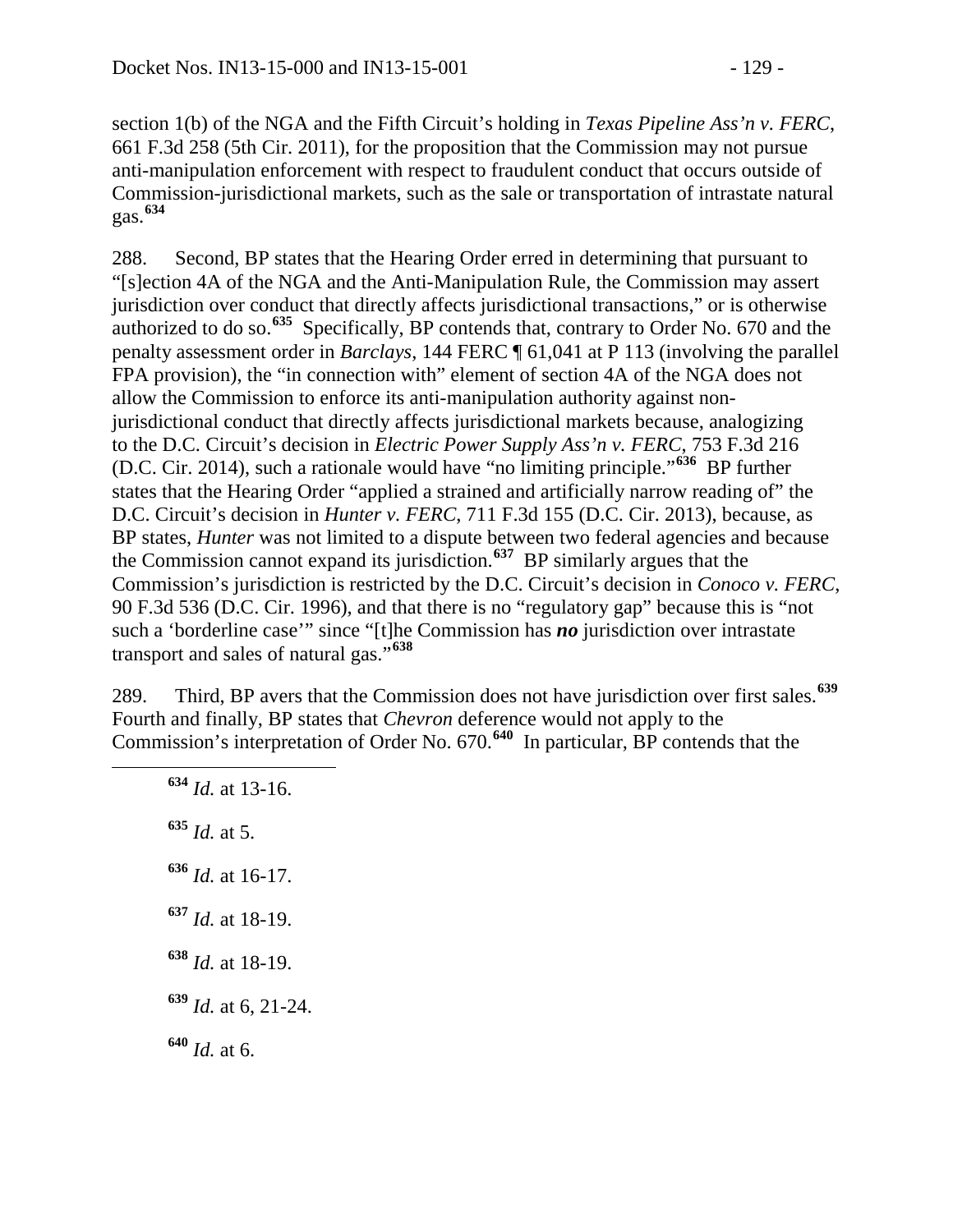statute explicitly prohibits the Commission from exercising jurisdiction over intrastate transport and sale of natural gas.**[641](#page-129-0)**

290. BP reiterates these contentions in its exceptions to the ID, asserting that the ALJ erred in finding jurisdiction. BP contends that Enforcement Staff's case concerns BP's transportation of natural gas on an intrastate pipeline, and NGA section 1(b) expressly excludes such transportation from the Commission's NGA jurisdiction.**[642](#page-129-1)** BP further states that section 4A of the NGA applies only when the "manipulative device or contrivance" is "used in connection with the purchase or sale of natural gas or transportation services subject to FERC's jurisdiction under the NGA."**[643](#page-129-2)** BP thus claims that the ID erred by positing "that the Commission may reach any conduct jurisdictional or not—as long as some other transaction (no matter how remotely) was priced off an affected index." BP asserts "this is not the law."**[644](#page-129-3)**

291. In its exceptions, BP also contends that the ID erroneously rejected, without reasoned explanation, all federal precedent the ALJ found inconsistent with its notion of jurisdiction. BP states that the ID incorrectly distinguished *Texas Pipeline Association*  on the grounds that the case involved section 23 of the NGA, instead of section 4A.**[645](#page-129-4)** Similarly, BP claims that the ALJ erroneously distinguished *EPSA* and *Hunter*, cases which BP argues stand for the proposition that the Commission cannot extend its jurisdiction under the anti-manipulation authority of section 4A.**[646](#page-129-5)**

## **c. Enforcement Staff Response**

292. In its Brief Opposing Exceptions, Enforcement Staff states that BP is incorrect in claiming that federal case law supports its interpretation of section 4A jurisdiction. In particular, Enforcement Staff agrees with the ID that *Texas Pipeline Association* is inapposite and does not involve section 4A of the NGA, which closely

<span id="page-129-1"></span>**<sup>642</sup>** BP Br. on Exceptions at 68-69.

<span id="page-129-2"></span>**<sup>643</sup>** *Id.* at 69.

<span id="page-129-3"></span>**<sup>644</sup>** *Id.*

<span id="page-129-4"></span>**<sup>645</sup>** *Id.* at 72.

<span id="page-129-5"></span>**<sup>646</sup>** *Id.*

<span id="page-129-0"></span>**<sup>641</sup>** *Id.* at 24-26.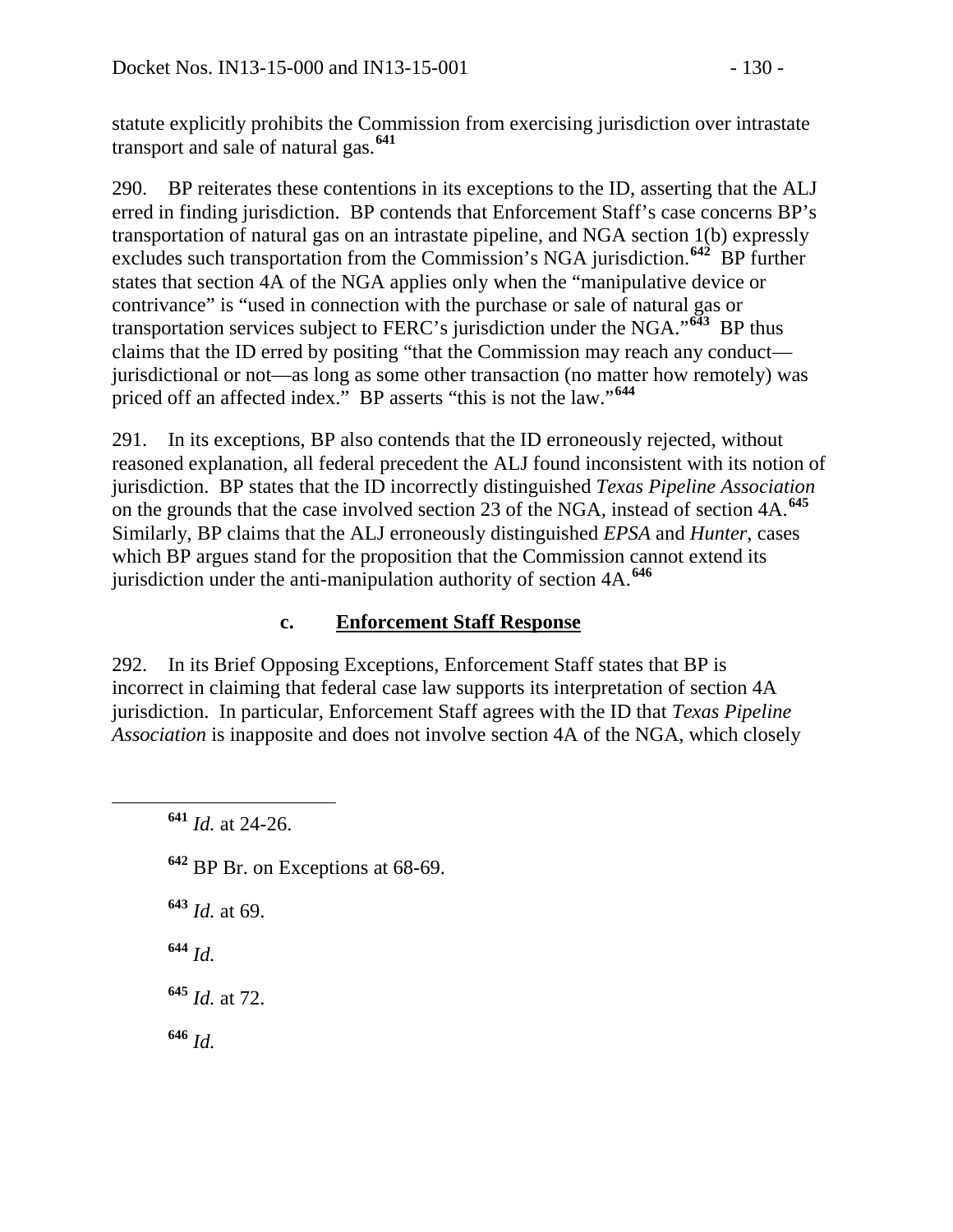tracks section 10(b) of the Securities Exchange Act.**[647](#page-130-0)** Enforcement Staff also states that the Supreme Court's decision in *ONEOK* is inapposite because that case involved the question of whether the NGA preempted state antitrust claims arising out of conduct affecting jurisdictional and non-jurisdictional sales.**[648](#page-130-1)** Enforcement Staff states that BP's interpretation of section 4A "would remove from that provision's scope manipulation of natural gas prices simply because the manipulation was effected using intrastate (as well as interstate) sales," and that the ID correctly rejected it.**[649](#page-130-2)**

## **d. Commission Determination**

293. We deny the rehearing request and BP's related exceptions to the Initial Decision. Each of BP's jurisdictional arguments share a common core assumption: that the Commission may not exercise anti-manipulation authority when the fraudulent conduct in question (and not the effect) occurred in non-jurisdictional markets. That is not the case.

294. Consistent with Congress' intent to adopt a "broad prohibition on market manipulation,"**[650](#page-130-3)** NGA section 4A provides that it shall be unlawful "for *any entity*, directly *or indirectly*, to use or employ, in connection with the purchase or sale of natural gas . . . subject to the jurisdiction of the Commission, any manipulative or deceptive device or contrivance . . . in contravention of such rules and regulations as the Commission may prescribe as necessary in the public interest or for the protection of natural gas ratepayers." Congress' use of the phrase "any entity" in section 4A indicates its intent to apply the prohibition on manipulative conduct to more than just jurisdictional transactions and the persons engaged in such transactions. NGA section 2(6) defines any "person engaged in the transportation of natural gas in interstate commerce, or the sale in interstate commerce of such gas for resale," as a "natural-gas company." NGA sections 4 and 5 accordingly apply all their requirements to "natural-gas companies." If BP were

**<sup>648</sup>** *Id.*

**<sup>649</sup>** *Id.* at 53.

<span id="page-130-3"></span><span id="page-130-2"></span><span id="page-130-1"></span>**<sup>650</sup>** 151 Cong. Rec. S9255-01, 151 Cong. Rec. S9255-01, 2005 WL 1795006. In considering the proposed Energy Policy Act of 2005, Senator Bingaman remarked that "[t]he conference report has perhaps some of the strongest provisions in the area of protection of energy consumers. Both the electricity and natural gas provisions of the

conference report contain broad new provisions to ensure market transparency and to prohibit market manipulation."

<span id="page-130-0"></span>**<sup>647</sup>** Enforcement Staff Br. Opposing Exceptions at 52.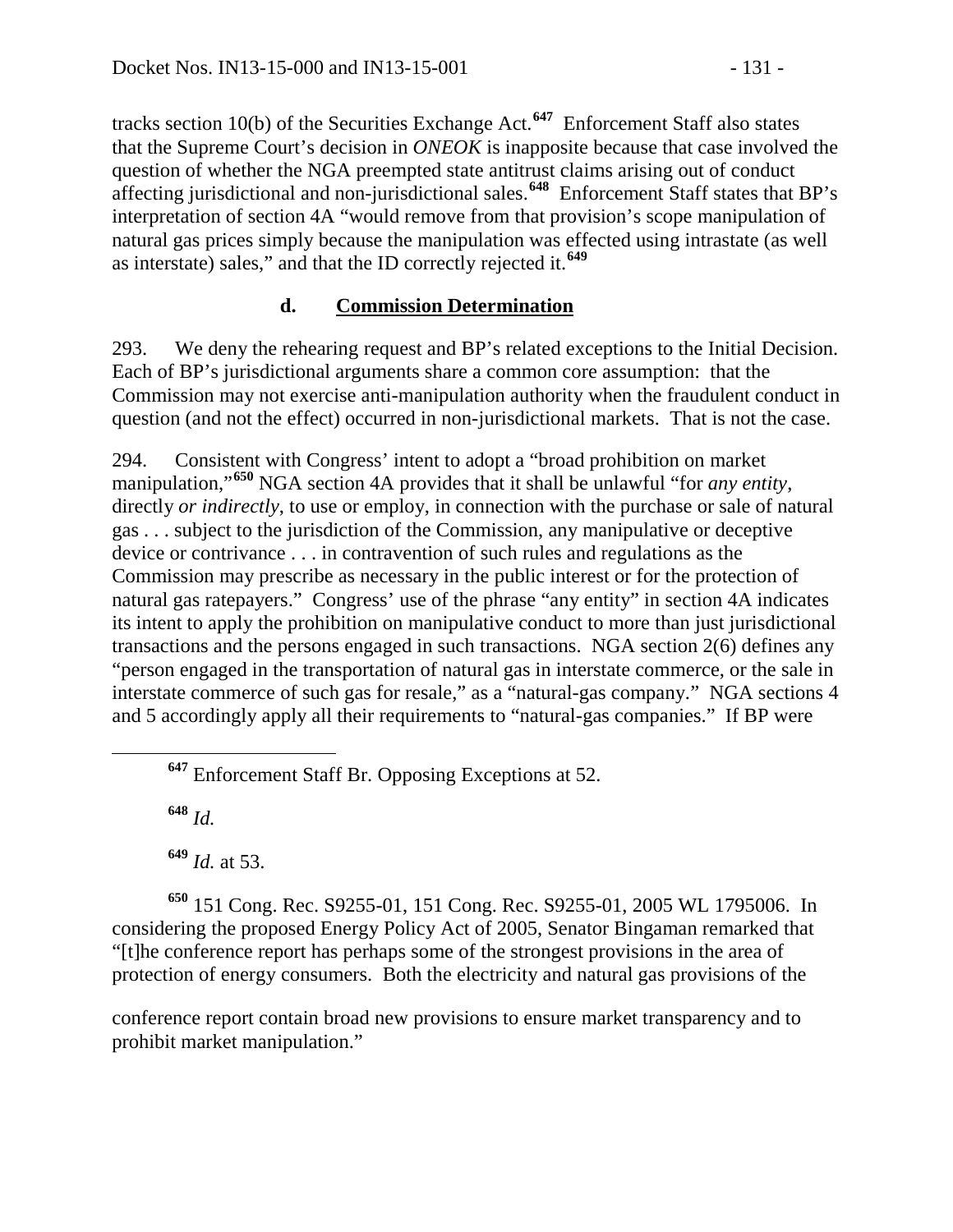correct that Congress intended to apply the prohibition on manipulative conduct solely to persons engaged in jurisdictional transportation and sales, Congress would have applied the prohibition to any "natural gas company," consistent with its use of that term in NGA sections 4 and 5. But Congress did not do that. To the contrary, it applied the prohibition to "any entity," thereby extending the prohibition on manipulative conduct beyond the transactions whose rates terms and conditions the Commission regulates under NGA sections 4 and 5.

295. Of course, the conduct made unlawful by NGA section 4A must have the effect of manipulating the price or terms of sales or transportation transactions that are subject to our NGA jurisdiction. Section 4A limits the prohibition on market manipulation to conduct that is "directly or indirectly . . . in connection with the purchase or sale of natural gas or the purchase or sale of transportation services subject to the jurisdiction of the Commission." Pursuant to the authority section 4A grants the Commission to prescribe rules defining manipulative conduct in such manner "as necessary in the public interest or for the protection of natural gas ratepayers," Order No. 670 interpreted the "in connection with" provision of section 4A "as encompassing situations in which there is a nexus between the fraudulent conduct of an entity and a jurisdictional transaction."**[651](#page-131-0)** Order No. 670 also clarified that such a nexus exists when an entity "acts with intent or with recklessness to affect" the price in jurisdictional transactions.<sup>[652](#page-131-1)</sup>

296. However, BP proposes that the Commission's anti-manipulation authority only reaches conduct that occurs entirely within jurisdictional markets, and no further. Put differently, BP suggests that Congress intended to deter manipulation *by* jurisdictional sales or transport, not *of* them. However, because jurisdictional and non-jurisdictional markets have become so intertwined over the past few decades, under BP's theory an entity could manipulate jurisdictional markets and yet avoid our section 4A penalty authority by the simple expedient of employing non-jurisdictional activities as the instrument of fraud. Such a result would leave jurisdictional markets exposed and vulnerable to market manipulation despite Congress' intent to adopt a "broad prohibition on market manipulation"**[653](#page-131-2)** and provide "enhanced consumer protection against the kind

<span id="page-131-1"></span>**<sup>652</sup>** *Id*. P 22.

<span id="page-131-0"></span>**<sup>651</sup>** Order No. 670, FERC Stats & Regs. ¶ 31,202 at P 2.

<span id="page-131-2"></span>**<sup>653</sup>** 151 Cong. Rec. S9335-01, 151 Cong. Rec. S9335-01, 2005 WL 1797575.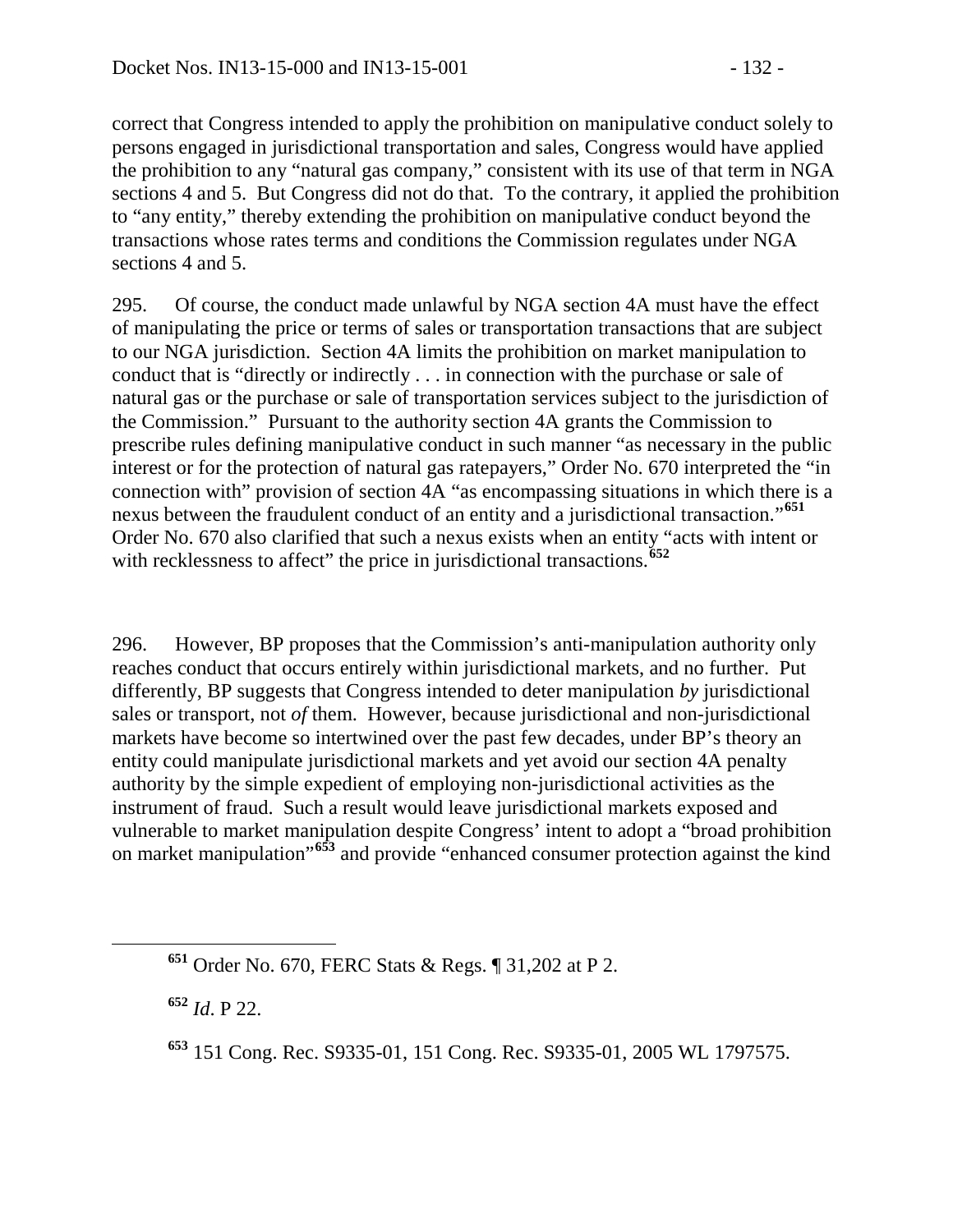of market manipulation we experienced in the west coast electricity market 4 years ago."**[654](#page-132-0)**

297. Indeed, if BP's theory were correct, Congress would have failed to achieve its basic purpose in preventing a repeat of important aspects of the western energy crisis, because some of that market manipulation occurred outside jurisdictional markets. For instance, the fictitious trades that some entities reported to the index publishers for the purpose of manipulating index prices that affected jurisdictional transactions would not appear to be jurisdictional (after all, because they were not real, the fictitious trades did not involve the sale or transport of interstate natural gas subject to the Commission's jurisdiction), and thus BP would appear to contend that NGA section 4A does not allow the Commission to take measures against that sort of fraud. This position chooses form over substance.

298. BP's interpretation of the statute is baseless. As described above, the antimanipulation authority of the Energy Policy Act of 2005 does not simply target manipulative conduct occurring within jurisdictional markets; it also protects jurisdictional markets from fraud. That is why the Commission determined in Order No. 670 that "the 'in connection with' element encompass[es] situations in which there is a nexus between the fraudulent conduct of an entity and a jurisdictional transaction."**[655](#page-132-1)** After noting that the energy markets consist of both jurisdictional and non-jurisdictional activity, the Commission made it clear that the "in connection with" element protects jurisdictional markets and that, by exercising its duty to enforce the anti-manipulation provision of section 4A, the Commission is not and does not intend to regulate non-jurisdictional activities. As stated in Order No. 670, the Commission does "not intend to construe the Final Rule so broadly as to convert every common-law fraud that happens to touch a jurisdictional transaction into a violation of the Final Rule. Rather, in committing fraud, the entity must have intended to affect, or have acted recklessly to affect, a jurisdictional transaction."**[656](#page-132-2)** In short, the "in connection with" provision of section 4A authorizes and directs the Commission to achieve Congress' purpose in protecting jurisdictional markets from manipulation, and in instances when nonjurisdictional activities serve as the instrument of the fraud, then the Commission's authority to sanction such activities is merely incidental and does not reflect an attempt or intent by the Commission to regulate such activity generally.

<span id="page-132-2"></span>**<sup>656</sup>** *Id.*

<span id="page-132-0"></span>**<sup>654</sup>** 151 Cong. Rec. H6943-01, 151 Cong. Rec. H6943-01, 2005 WL 1788533.

<span id="page-132-1"></span>**<sup>655</sup>** Order No. 670, FERC Stats. & Regs. ¶ 31,202 at P 22.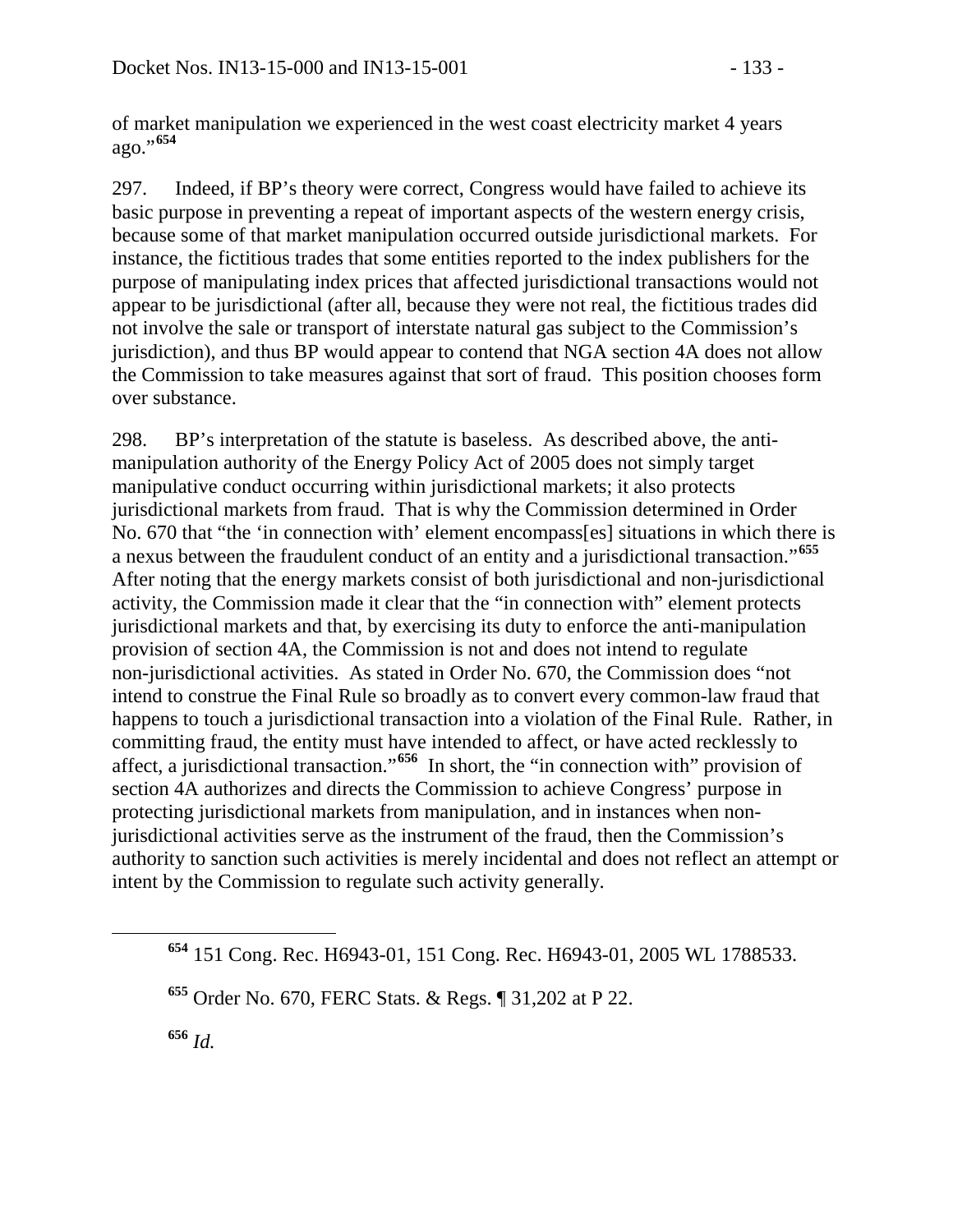299. This is consistent with what the Supreme Court has recently said about the nature of federal and state jurisdiction in today's competitive but often intertwined energy markets. In *ONEOK, Inc. v. Learjet, Inc.*, a pre-Energy Policy Act of 2005 case presenting the question whether a state-law cause of action for the manipulation of indexes that affected retail sales was subject to the NGA's field pre-emption because the same manipulation equally affected wholesale sales, the Supreme Court carefully analyzed the changes that had transpired in the energy markets since the NGA was enacted, and chose substance over form.**[657](#page-133-0)** The *ONEOK* Court recognized that the "Platonic ideal" of a "clear division between the areas of state and federal authority in natural-gas regulation" does "not describe the natural gas regulatory world," and the decisive issue therefore was whether the state law specifically targeted matters within the Commission's exclusive jurisdiction.**[658](#page-133-1)** The Court thus held that state antitrust laws, which are directed at businesses generally and not specifically at matters within the Commission's exclusive jurisdiction, are not subject to field pre-emption. And, lest it appear that this reflects a one-way ratchet that provides states with the authority to affect matters within the Commission's exclusive jurisdiction and not *vice versa*, the Supreme Court subsequently issued a decision in *FERC v. Energy Power Supply Ass'n* (*EPSA*) affirming the Commission's authority under the FPA to regulate matters in jurisdictional markets that have an incidental—albeit significant—impact on non-jurisdictional matters.<sup>[659](#page-133-2)</sup> In so doing, the *EPSA* Court explained that statutory terms such as "in connection with" require "a non-hyperliteral reading . . . to prevent the statute from assuming near-infinite breadth" and approved applying "a common-sense construction" interpreting such terms to limit the Commission's jurisdiction to "rules or practices that '*directly* affect the [wholesale] rate.'"**[660](#page-133-3)** Accordingly, the Court affirmed the Commission's authority to regulate demand response in the wholesale markets because "it does not regulate *retail* electricity sales."**[661](#page-133-4)** The Court noted that it is inevitable that the Commission's authority would have some effect on non-jurisdictional markets because "[i]t is a fact of economic life that the wholesale and retail markets in electricity, as in every other known product, are not hermetically sealed from each other" and thus

<span id="page-133-0"></span>"transactions that occur on the wholesale market have natural consequences at the retail

**<sup>657</sup>** *ONEOK, Inc. v. Learket, Inc.*, 575 U.S. \_\_\_, 135 S.Ct.1591 (2015).

**<sup>658</sup>** *Id.* at 1601.

<span id="page-133-4"></span><span id="page-133-3"></span><span id="page-133-2"></span><span id="page-133-1"></span>**<sup>659</sup>** *FERC v. Energy Power Supply Ass'n*, 577 U.S. \_\_\_, 136 S. Ct. 760 (2016) (*EPSA*).

**<sup>660</sup>** *Id.* at 786 (emphasis and alterations in original).

**<sup>661</sup>** *Id.* at 775.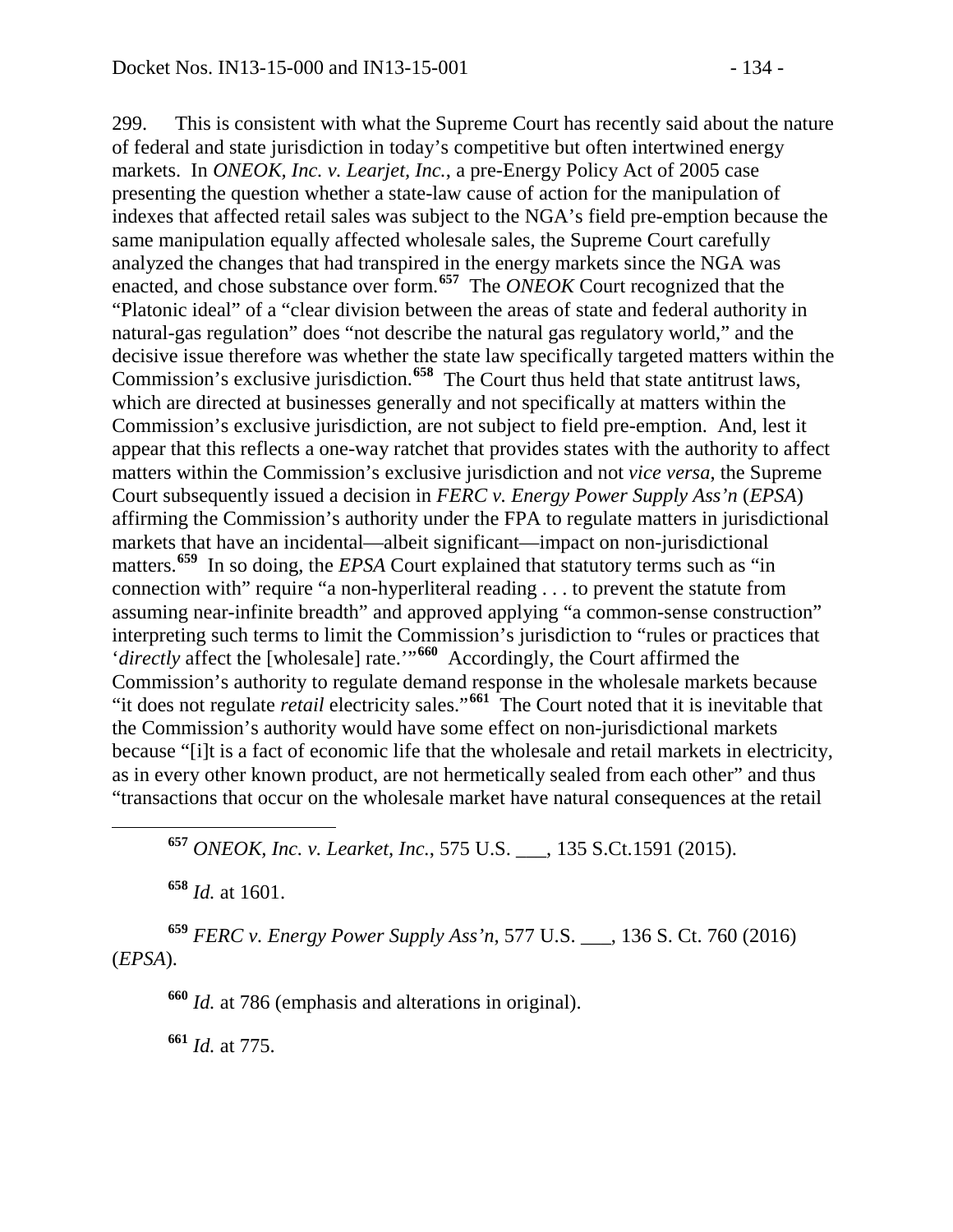level."**[662](#page-134-0)** Thus it "is of no legal consequence" that "when [the Commission] takes virtually any action respecting wholesale transactions—it has some effect, in either the short or the long term, on retail rates."**[663](#page-134-1)** Put slightly differently, "[w]hen [the Commission] regulates what takes place on the wholesale market, as part of carrying out its charge to improve how that market runs, then no matter the effect on retail rates, [Section 201(b) of the FPA] imposes no bar."**[664](#page-134-2)**

300. The Commission's interpretation of the "in connection with" provision of section 4A is entirely consistent with *ONEOK* and *EPSA*. As noted above, the Commission defined that statutory text as requiring a "nexus between the fraudulent conduct of an entity and a jurisdictional transaction."**[665](#page-134-3)** "Nexus" is just another way of saying "directly affects," which is how *EPSA* interpreted phrases such as "in connection with," and—not incidentally—it is how the Commission itself defined the phrase in the Hearing Order.**[666](#page-134-4)**

301. The *EPSA* Court also applied what amounts to a two-part test in determining whether the Commission's demand response rules crossed the jurisdictional Rubicon. The first was whether the rule "addresses—and addresses only—transactions occurring on the wholesale market."**[667](#page-134-5)** The second was whether "the Commission's justifications for regulating [the conduct] are all about, and only about, improving the wholesale market."<sup>[668](#page-134-6)</sup> For our present purposes, the Commission's interpretation and application of its "in connection with" anti-manipulation authority is consistent with each of these tests. In Order No. 670, the Commission addressed its anti-manipulation authority solely in terms of protecting jurisdictional markets, expressly disclaiming any attempt to expand its jurisdiction, and defined its scope as requiring that "the entity must have intended to affect, or have acted recklessly to affect, a jurisdictional transaction."**[669](#page-134-7)** The

<span id="page-134-0"></span>**<sup>662</sup>** *Id.*

<span id="page-134-1"></span>**<sup>663</sup>** *Id.*

<span id="page-134-2"></span>**<sup>664</sup>** *Id.* at 776.

<span id="page-134-3"></span>**<sup>665</sup>** Order No. 670, FERC Stats. & Regs. ¶ 31,202 at P 22.

<span id="page-134-4"></span>**<sup>666</sup>** *See, e.g.,* Hearing Order at PP 21, 25.

<span id="page-134-5"></span>**<sup>667</sup>** *EPSA*, 577 U.S. \_\_\_, 136 S. Ct. at 784.

<span id="page-134-6"></span>**<sup>668</sup>** *Id.* at 776.

<span id="page-134-7"></span>**<sup>669</sup>** Order No. 670, FERC Stats. & Regs. ¶ 31,202 at PP 16-22.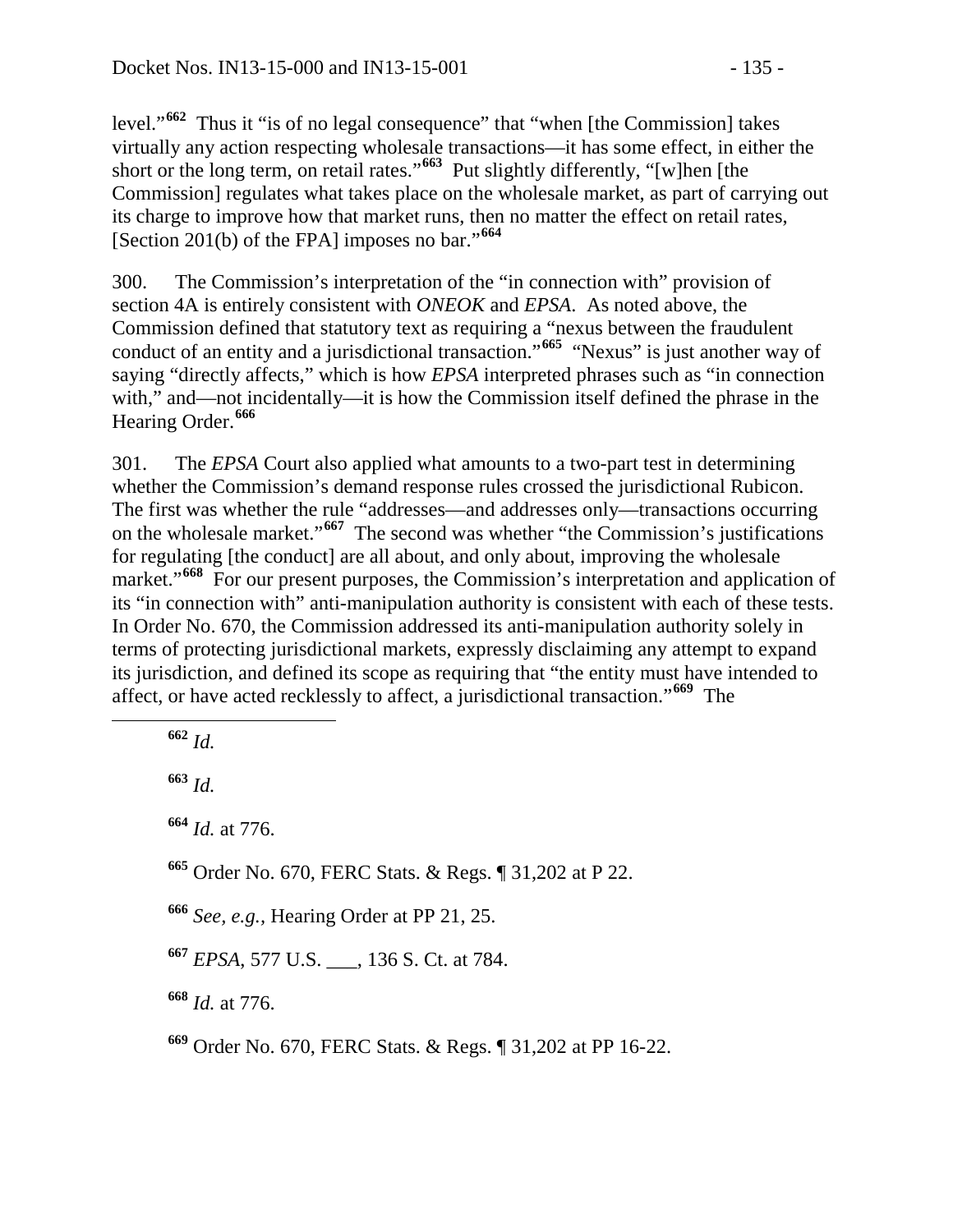Commission also justified the Anti-Manipulation Rule as protecting its jurisdictional markets,**[670](#page-135-0)** and interpreted the provision as reaching only those activities that have a "nexus" to jurisdictional markets.<sup>[671](#page-135-1)</sup> In short, since Congress imbued it with new anti-manipulation authority, the Commission has always interpreted the scope of this authority solely in terms of protecting jurisdictional markets, and as such any effect on non-jurisdictional activities is merely incidental to this protective function.

302. The various court cases relied on by BP do not require a different result. First, BP contends that our interpretation of NGA section 4A is inconsistent with the decision of the Fifth Circuit in *Texas Pipeline Association v. FERC*. **[672](#page-135-2)** In that case, the Fifth Circuit reversed Order No. 720,**[673](#page-135-3)** in which the Commission relied on NGA section 23 to require major non-interstate pipelines which perform no interstate service to post certain scheduled flow information. The Fifth Circuit stated that the central question before it was whether NGA section 23 permits the Commission to compel the owners of intrastate pipelines to post information concerning purely intrastate flow, capacity, and scheduling information on the intranet. The relevant provisions of section 23 permit the Commission to promulgate rules requiring posting of "information about the availability and prices of natural gas sold at wholesale and in interstate commerce" and to obtain that information from "any market participant." The Fifth Circuit held that the jurisdictional provisions of NGA section 1(b) limit the scope of NGA section 23 and preclude the Commission from requiring wholly intrastate pipelines to disclose capacity and scheduling information.

303. The Fifth Circuit's decision in *Texas Pipeline Association v. FERC* does not address NGA section 4A and its authorization for the Commission to prescribe rules prohibiting "any entity, directly or indirectly" from engaging in manipulative conduct "in connection with" any jurisdictional transaction. We have not interpreted NGA section 4A as permitting the Commission to adopt any ongoing regulatory requirement applicable to the ordinary business activities of non-jurisdictional entities, such as was at issue in *Texas Pipeline Association v. FERC*, where we required intrastate pipelines to post daily information about purely intrastate transactions not in interstate commerce. Rather, we interpret NGA section 4A as allowing us only to reach non-jurisdictional

<span id="page-135-0"></span>**<sup>670</sup>** *Id.* P 25.

**<sup>671</sup>** *Id.* P 22.

**<sup>672</sup>** *Texas Pipeline Ass'n v. FERC*, 661 F.3d 258 (2011).

<span id="page-135-3"></span><span id="page-135-2"></span><span id="page-135-1"></span>**<sup>673</sup>** *Pipeline Posting Requirements Under Section 23 of the Natural Gas Act*, FERC Stats. & Regs. ¶ 31,283(2008), *vacated by Texas Pipeline Ass'n v. FERC,* 661 F.3d 258.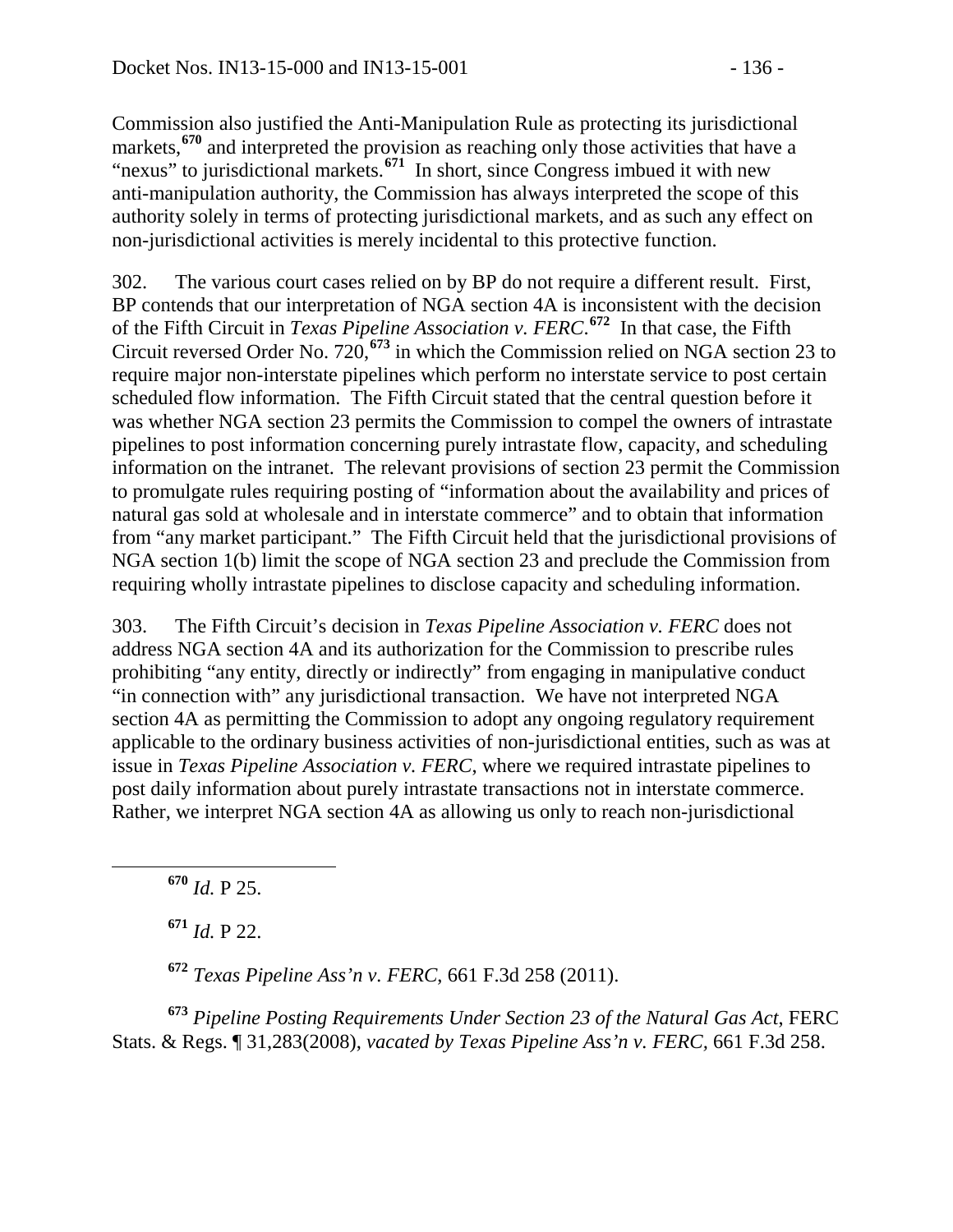transactions in which an entity intended to affect or acted recklessly to affect the price of a jurisdictional transaction.

304. BP contends that our interpretation of NGA section 4A as permitting us to reach manipulative non-jurisdictional transactions that affect jurisdictional transactions is contrary to the D.C. Circuit's opinion in *EPSA v. FERC*.<sup>[674](#page-136-0)</sup> BP argues that there the court rejected the Commission's similar assertion of jurisdiction under the FPA over demand response on the ground that it directly affects jurisdictional wholesale rates. BP states that the court held that such an assertion of jurisdiction was foreclosed by the provision in section 201(b)(1) of the FPA that the Commission's jurisdiction "shall not apply to any other sale of electric energy" than those specifically set forth in that section. BP points out that this provision of the FPA is similar to the provision in NGA section 1(b) on which it relies to claim that NGA section 4A does not permit the Commission to assert jurisdiction to the manipulative use of non-jurisdictional transactions to affect the price of jurisdictional transactions. However, as described above, the Supreme Court reversed the D.C. Circuit's *EPSA v. FERC* decision, finding that the FPA does permit the Commission to regulate practices that directly affect jurisdictional rates. Here, we interpret NGA section 4A as only permitting us to prohibit the use of non-jurisdictional natural gas sales and transportation as part of a manipulative scheme to directly affect jurisdictional markets. We do not assert any general regulatory authority to regulate the rates, terms, or conditions of any such non-jurisdictional natural gas sales or transportation. Applying this protective power to reach fraudulent transactions may have at times a merely incidental and possibly unavoidable effect on non-jurisdictional natural gas, but the purpose of doing so is solely to protect jurisdictional markets from manipulation.

305. BP also contends that the Commission's interpretation of the "in connection with" language in NGA section 4A is inconsistent with the D.C. Circuit's interpretation of similar "in connection with" language in NGA sections 4 and 5 in such cases as *Conoco v. FERC*, 90 F.3d 536 (D.C. Cir. 1996), and *Williams Gas Processing, L.P. v. FERC*, 373 F.3d 1335 (D.C. Cir. 2004). Those cases concerned the issue of when the Commission may rely on similar "in connection with" language in NGA sections 4 and 5 to set aside the corporate form and regulate a gathering affiliate of a natural gas pipeline as if it were a part of the pipeline, despite the fact NGA section 1(b) exempts gathering from the Commission's NGA jurisdiction. In *Conoco v. FERC*, the D.C. Circuit stated that, "as an abstract matter," it had "no reason to doubt the Commission's conclusion that a non-jurisdictional entity could act in a manner that would change its status by enabling an affiliated interstate to manipulate access and costs of gathering."**[675](#page-136-1)** In *Williams Gas* 

<span id="page-136-1"></span>**<sup>675</sup>** 373 F.3d at 549.

<span id="page-136-0"></span>**<sup>674</sup>** 753 F.3d 216 (D.C. Cir. 2014).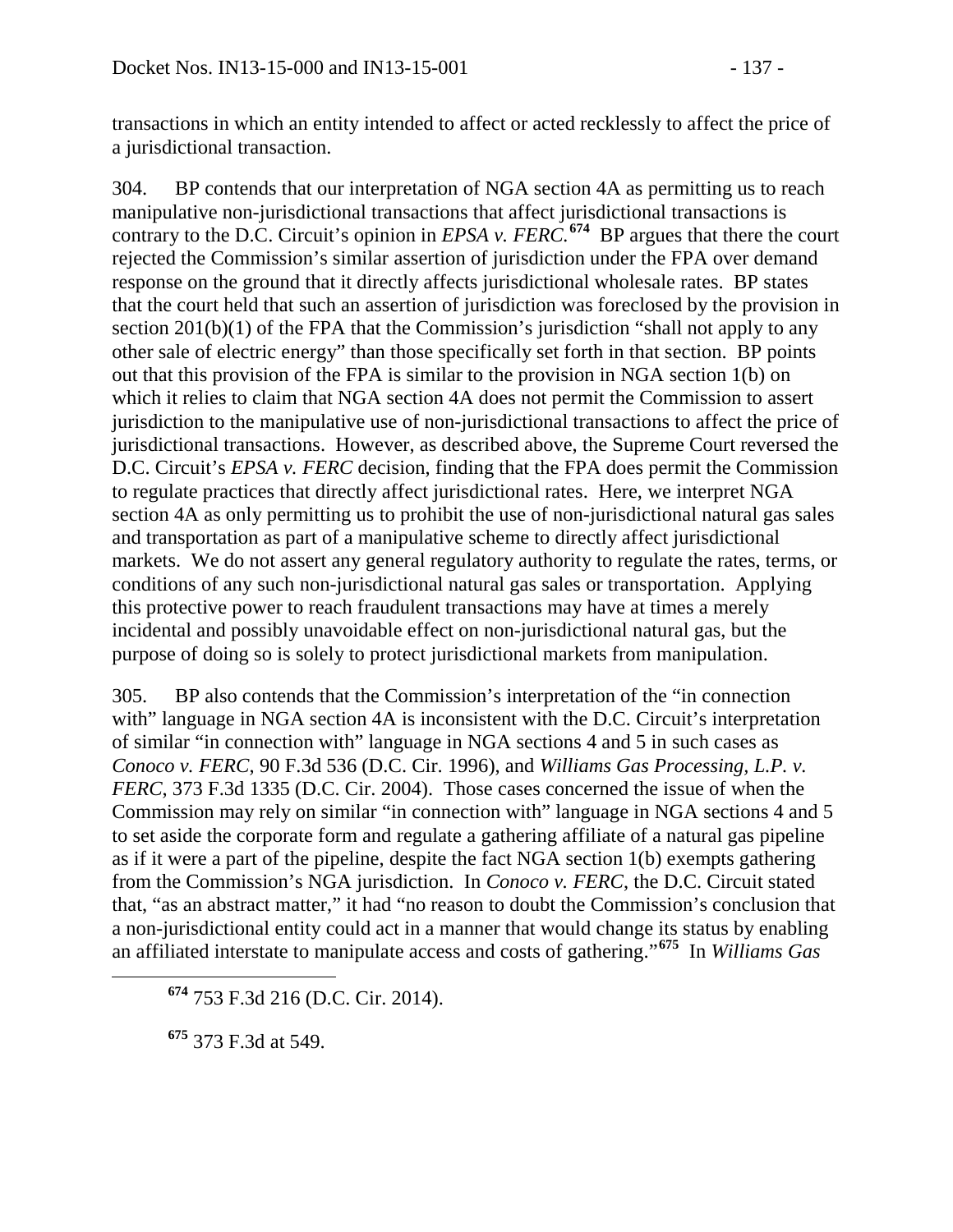*Processing, L.P. v. FERC*, the D.C. Circuit reversed Commission orders exercising this authority in order to assert jurisdiction over a pipeline's gathering affiliate to regulate its rates, terms, and conditions under NGA sections 4 and 5. The court found that the

Commission had not shown that actions of the gathering affiliate in charging high rates for its non-jurisdictional gathering services had "frustrate[d] the Commission's effective regulation of the pipeline," stating that the gathering company's affiliate relationship with the pipeline "neither enhanced nor detracted from its ability to charge high rates or impose onerous conditions."**[676](#page-137-0)**

306. Our interpretation of NGA section 4A is not inconsistent with the D.C. Circuit's decisions in *Conoco v. FERC* and *Williams Gas Processing, L.P. v. FERC*. We have interpreted the similar "in connection with" language in that section as only permitting us to reach non-jurisdictional transactions when they are entered into for the purpose of directly affecting jurisdictional transactions, unlike the situation in *Williams Gas Processing, L.P. v. FERC*, where the non-jurisdictional transactions were not shown to have had any effect on the pipeline's jurisdictional transactions. Moreover, we have not interpreted section 4A as giving us any authority to regulate any entity's rates, terms, and conditions for non-jurisdictional services pursuant to NGA sections 4 and 5 on an ongoing basis, as the Commission sought to do in *Williams Gas Processing, L.P. v. FERC*.

307. Finally, the Commission continues to find BP's reliance on the D.C. Circuit's decision in *Hunter v. FERC*, 711 F.3d 155 (D.C. Cir. 2013) to be misplaced. In that case, the D.C. Circuit held that the Commission had no jurisdiction with respect to a manipulative scheme carried out in the futures market, because section  $2(a)(1)(A)$  of the Commodities Exchange Act (CEA) gives the CFTC "exclusive jurisdiction" over the manipulation of natural gas futures contracts. BP seeks to analogize NGA section 1(b) to CEA section  $2(a)(1)(A)$ , arguing that it similarly provides exclusive jurisdiction to the states to regulate intrastate natural gas sales, including any use of those sales to manipulate interstate sales for resale. However, as already discussed, the Supreme Court has rejected such an interpretation of the FPA jurisdictional provision that corresponds to NGA section 1(b).

## **2. The Initial Decision's Findings of Jurisdiction**

<span id="page-137-0"></span>308. The ALJ held that Enforcement Staff has proved Commission jurisdiction through (a) third-party sales for resale transactions priced off the manipulated index; (b) cash-out transactions priced off the manipulated index; and (c) BP's own sales of jurisdictional gas

**<sup>676</sup>** 373 F.3d at 1342-43.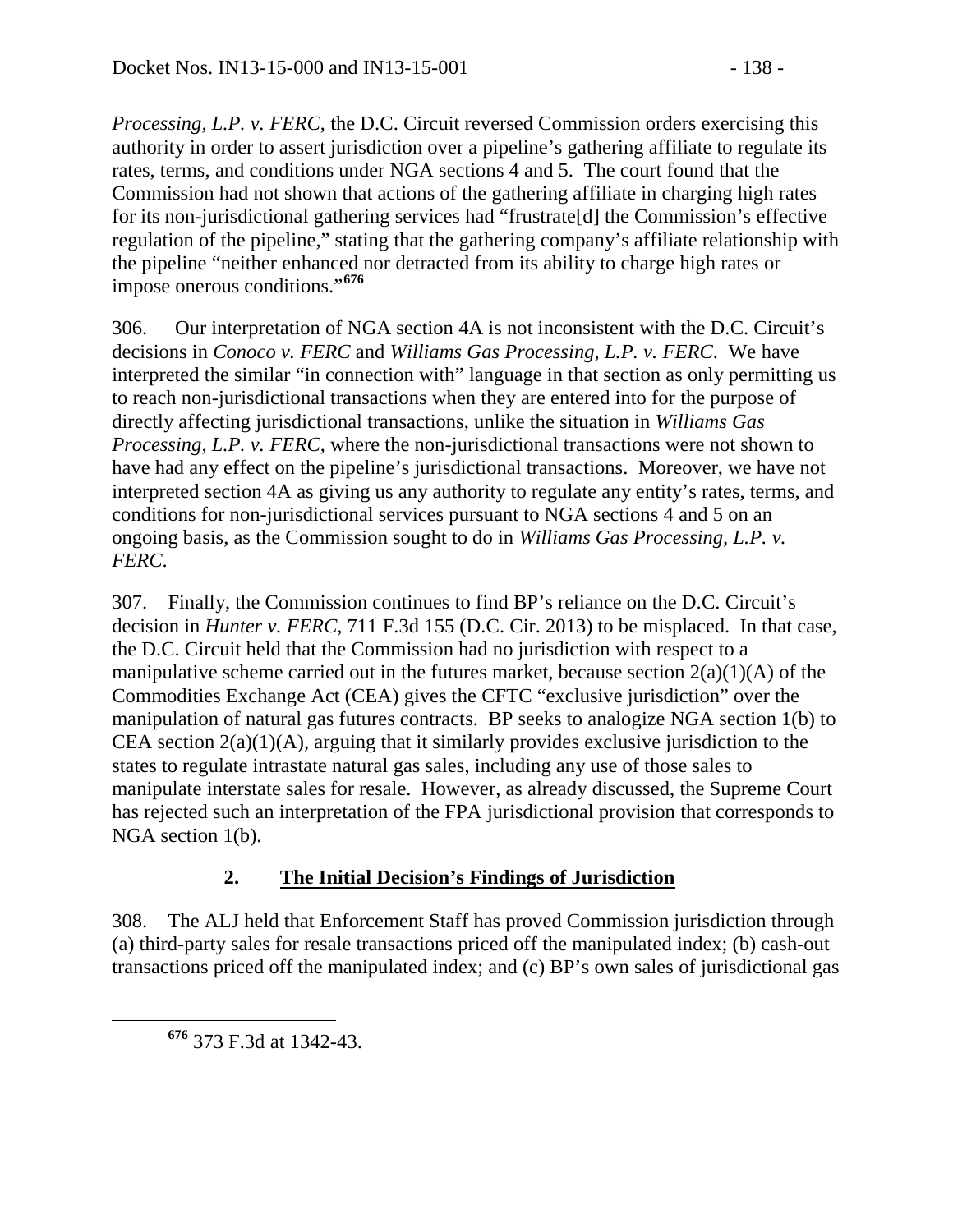made pursuant to the manipulative scheme.**[677](#page-138-0)** BP excepts to all these findings. After reviewing the evidence, the ID, and the parties' contentions, we determine that Enforcement Staff proved that BP's manipulative scheme was in connection with jurisdictional purchases or sales of natural gas. In particular, the three bases for jurisdiction submitted by Enforcement Staff—third-party jurisdictional sales priced to the manipulated index; cash-out transactions priced to the manipulated index; and BP's own jurisdictional sales made as part of its manipulative scheme—provide individually and together proof that the Commission has jurisdiction over BPs manipulative scheme. What follows is our discussion on each of these three proffered bases for jurisdiction.

#### **a. Third Party Sales for Resale**

### **i. Initial Decision**

309. The ALJ held that the Commission's jurisdiction was proved by third party sales for resale of natural gas whose prices were pegged to the Houston Ship Channel *Gas Daily* index that BP had manipulated.**[678](#page-138-1)** The ALJ found that, by providing 46 instances of third party sales for resale priced off the index,**[679](#page-138-2)** Enforcement Staff had proved that the sales in question were sales for resale in interstate commerce, and were not first sales.**[680](#page-138-3)** As an example, the ALJ pointed to a sale for resale by a pipeline affiliate on November 11-12, 2008 "at an interconnect with Trunkline Gas Company, LLC, an interstate pipeline."**[681](#page-138-4)** The ALJ further stated that this example was not a first sale, that the gas was not attributable to the production gas of the pipeline or its affiliate, and that the transaction was priced off the manipulated Houston Ship Channel *Gas Daily* index.**[682](#page-138-5)**

<span id="page-138-0"></span>310. The ALJ then rejected BP's arguments to the contrary. BP had argued that the Commission could not exercise jurisdiction over sales that contribute to an index because

<span id="page-138-5"></span><span id="page-138-4"></span><span id="page-138-3"></span><span id="page-138-2"></span><span id="page-138-1"></span> **<sup>677</sup>** ID at P 146. *Id.* P 147. *See* Ex. OE-161 at 175-191. ID at P 147. *Id.* P 148. **<sup>682</sup>** *Id.*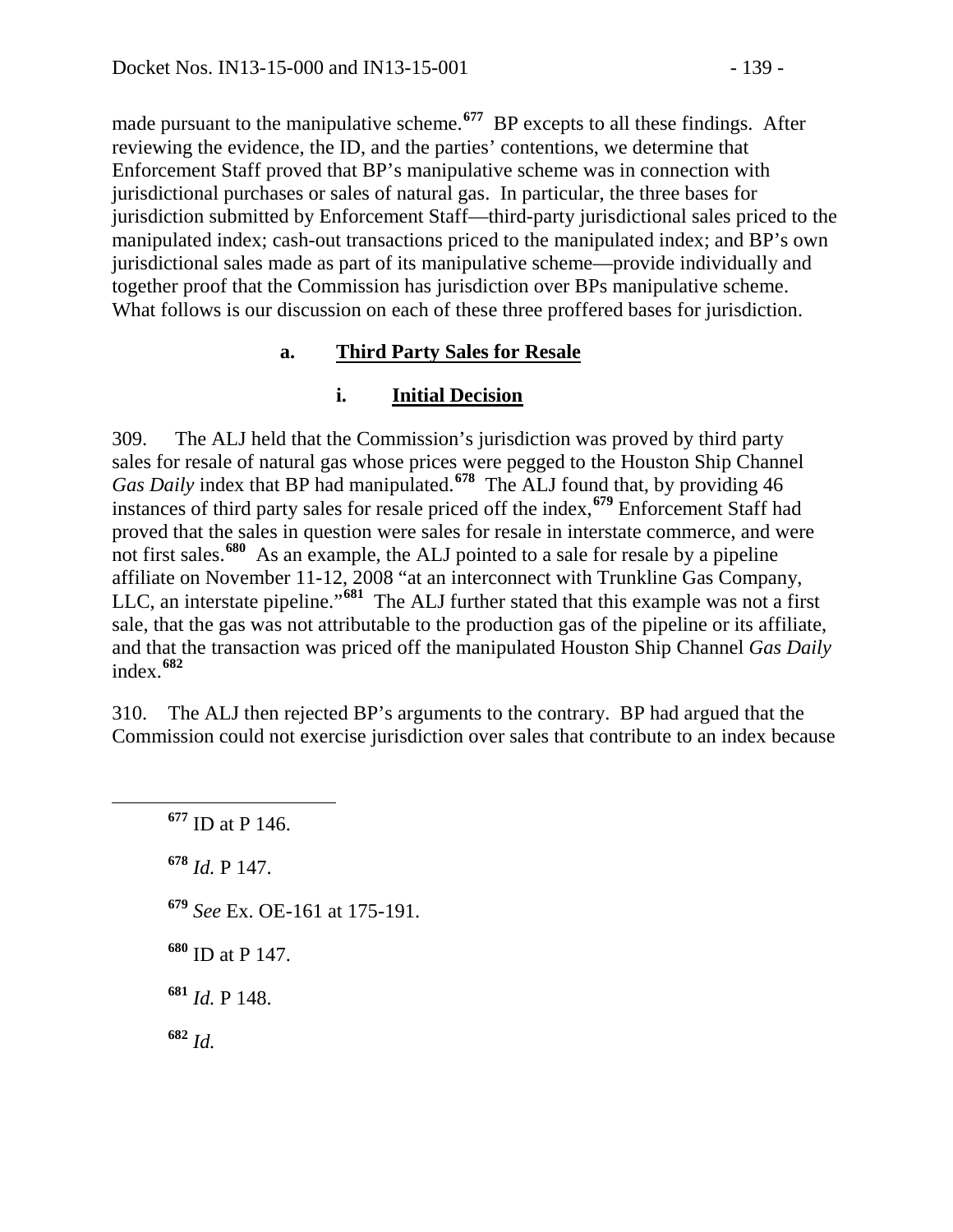this would include intrastate transactions.**[683](#page-139-0)** The ALJ noted that the Commission had already resolved this legal question in the Hearing Order. BP further argued that accepting jurisdiction over sales for resale affecting an index would be a case of "the exception swallowing the rule" because it would subject all parties reporting transactions to jurisdiction, including those not otherwise subject to the Commission's jurisdiction.**[684](#page-139-1)** The ALJ rejected this contention, noting that "a nexus must exist between manipulative behavior and Commission jurisdictional transactions in order for the Commission to properly have jurisdiction.**[685](#page-139-2)**

#### **ii. BP Exceptions**

311. BP does not except to the ALJ's factual finding that the 46 third party sales for resale presented by Enforcement Staff were subject to the Commission's NGA jurisdiction and were priced off the Houston Ship Channel *Gas Daily* Index. However, BP states that the ID incorrectly based jurisdiction on those third-party sales. BP contends that "[t]his conclusion requires as its foundation the principle that the Commission's jurisdiction can extend to sales that it otherwise could not reach merely because such sales might contribute to an index, flatly contradicting the plain language of the NGA" and states that "[t]his would be a classic case of the exception swallowing the rule."**[686](#page-139-3)**

#### **iii. Enforcement Staff Response**

312. Enforcement Staff states that the ID correctly found that third-party sales for resale priced off of the manipulated index provide one basis for jurisdiction over the conduct at issue here.**[687](#page-139-4)** Enforcement Staff contends that BP errs in claiming that basing jurisdiction on such sales would extend the Commission's jurisdiction "to sales that it otherwise could not reach merely because such sales might contribute to an index" in contravention of Section 1(b) of the NGA.**[688](#page-139-5)** Enforcement Staff states that the

<span id="page-139-2"></span>**<sup>685</sup>** *Id.*

<span id="page-139-3"></span>**<sup>686</sup>** BP Br. on Exceptions at 69.

<span id="page-139-4"></span>**<sup>687</sup>** Enforcement Staff Br. Opposing Exceptions at 49-53.

<span id="page-139-5"></span>**<sup>688</sup>** *Id.* at 50.

<span id="page-139-0"></span>**<sup>683</sup>** *Id.* P 149.

<span id="page-139-1"></span>**<sup>684</sup>** *Id.* P 150.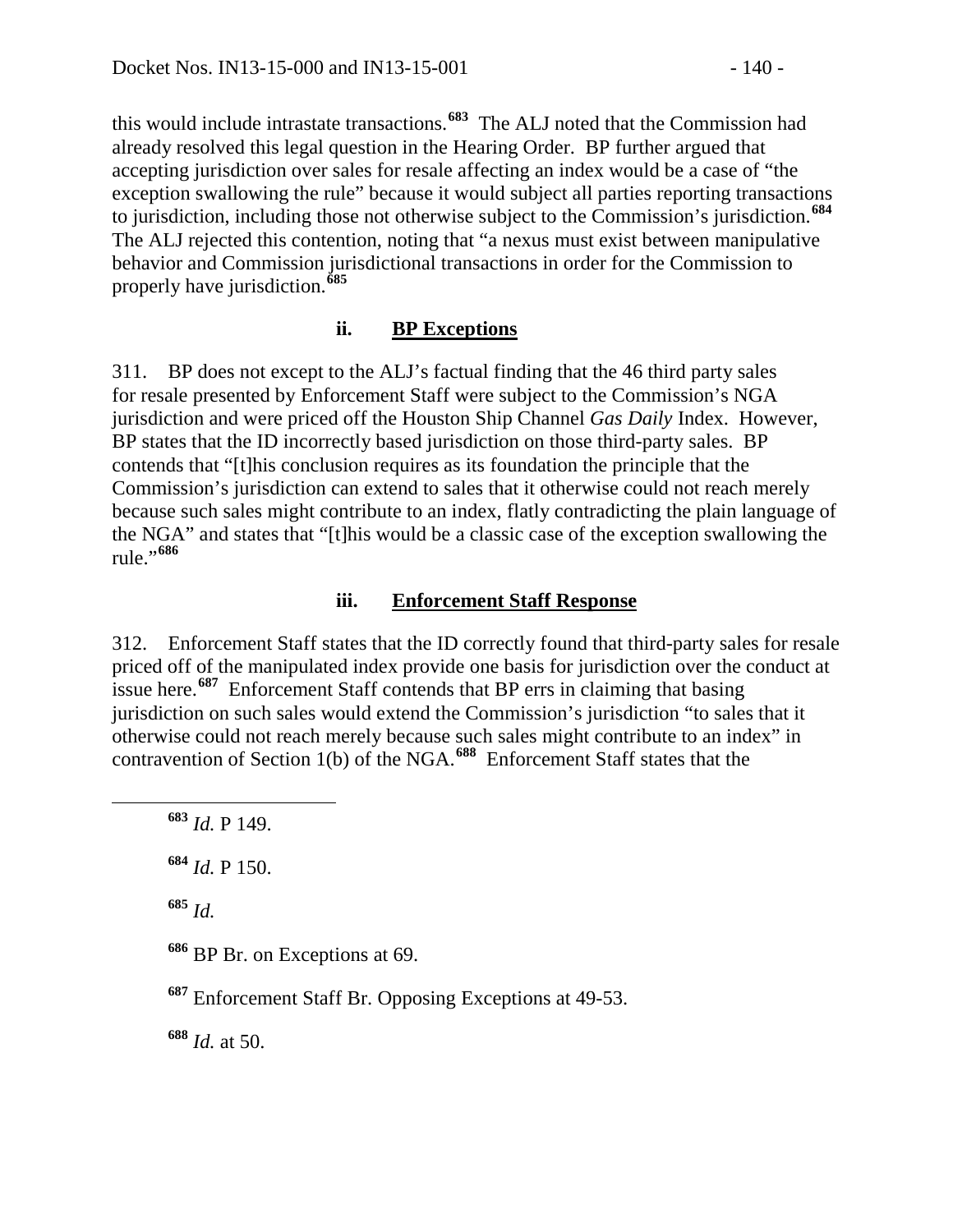Commission already rejected this argument in the Hearing Order.**[689](#page-140-0)** Enforcement Staff further states that BP is wrong in contending that exercising section 4A jurisdiction over BP's sales intended to manipulate the index would cause "the exception [to] swallow[] the rule."**[690](#page-140-1)** Instead, Enforcement Staff avers, BP ignores the "key requirement" of Order No. 670 that there must be a link between the manipulation and FERC jurisdictional transactions.**[691](#page-140-2)** Thus, Enforcement Staff states, the ID correctly found that "not every transaction reported would be subject to Commission jurisdiction; only those transactions where there exists a connection between manipulative behavior and jurisdictional transactions.'"**[692](#page-140-3)**

#### **iv. Commission Determination**

313. We agree with the ID and determine that Enforcement Staff proved jurisdiction with respect to the 46 third party sales. As already discussed, BP's legal argument is incorrect. As held in the Hearing Order and reaffirmed above, the "in connection with" provision of section 4A of the NGA provides authority over manipulative conduct that directly affects wholesale rates.**[693](#page-140-4)** The Commission's "in connection with" authority is solely directed at protecting jurisdictional markets, but to do so effectively it must reach conduct that "directly affects" these jurisdictional markets—that is, there must be a nexus between the conduct and the matters within the Commission's regulatory jurisdiction and in so doing the Commission is not asserting any general regulatory jurisdiction over intrastate or first sale natural gas. This is wholly consistent with the Supreme Court's determination that phrases such as "in connection with" are not to be read in a "hyperliteral" way but rather are read in a common sense way that requires there to be a nexus between the conduct and the jurisdictional market.**[694](#page-140-5)** As such, any impact on transactions involving non-jurisdictional natural gas is wholly incidental to the Commission's duty to protect jurisdictional markets, and that sort of incidental effect even if it turns out to be significant in scope—is allowable, as the Supreme Court recently addressed in *EPSA*. Thus, BP is wrong: far from being limited to reaching only

<span id="page-140-1"></span>**<sup>690</sup>** *Id.*

<span id="page-140-2"></span>**<sup>691</sup>** *Id.* (citing Order No. 670, FERC Stats. & Regs. ¶ 31,202 at P 22).

<span id="page-140-3"></span>**<sup>692</sup>** *Id.* (quoting ID at P 150).

<span id="page-140-4"></span>**<sup>693</sup>** Hearing Order at PP 23-26.

<span id="page-140-5"></span>**<sup>694</sup>** *EPSA*, 577 U.S. \_\_\_, 136 S. Ct. at 774.

<span id="page-140-0"></span>**<sup>689</sup>** *Id.* at 51.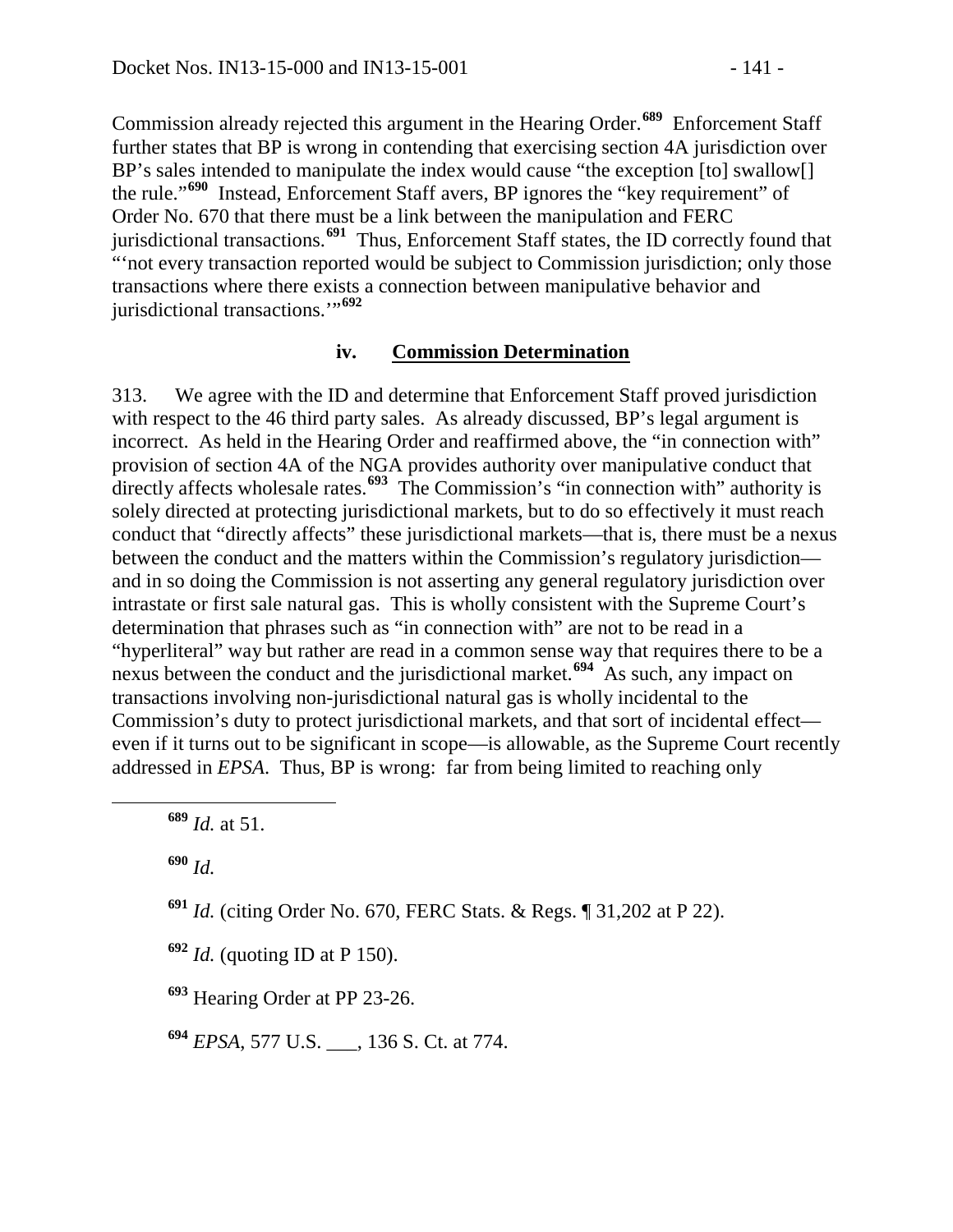jurisdictional transactions, the Commission's anti-manipulation authority protects jurisdictional markets from manipulation, and this protective duty reaches manipulative transactions that directly affect jurisdictional markets—even if the manipulative instruments happen to involve non-jurisdictional natural gas. Accordingly, the NGA authorizes the Commission to employ its anti-manipulation authority to reach transactions involving non-jurisdictional natural gas so long as there is a nexus between those transactions and a matter within the Commission's jurisdiction.

314. Thus, in reviewing the facts presented, and the governing law, we agree that BP's manipulation directly and intentionally affected third-party jurisdictional sales. As addressed above, BP's scheme was designed to manipulate the Houston Ship Channel *Gas Daily* index, which reflects the volume-weighted average prices of relevant physical trades that were reported to the index publisher. The purpose of this scheme was to profit from related financial trades whose value was tied to the manipulated index. That is to say, the scheme was designed to affect index prices in a manner that benefited BP's related positions. The purpose and necessary consequence of manipulating the index price was to affect the value of everyone's positions—physical and financial—whose value was tied to the index. And, as Enforcement Staff proved, there were at least 46 instances in which third parties made jurisdictional sales whose value was tied to the Houston Ship Channel *Gas Daily* index that BP manipulated.**[695](#page-141-0)** As such, we find that BP intended to and did manipulate the price of jurisdictional transactions, and thus the scheme was "in connection with" matters within the Commission's jurisdiction.

315. The ID describes one of these examples in detail. Kinder Morgan Texas Pipeline LLC sold natural gas to Integrys for flow date November 11-12, 2008 (i.e. during the Investigative Period), and the transaction price was pegged to the Houston Ship Channel

<span id="page-141-0"></span>**<sup>695</sup>** The ID noted that Enforcement Staff and BP "protected a lot of material" in the portions of their briefs at hearing relating to the examples of third party sales for resale that were priced off of the Houston Ship Channel *Gas Daily* index and deemed that protection "unnecessary and [an] abuse of confidentiality rules." *See* ID at P 148 n.117. On exceptions, BP argued that the ID erred "in finding that both [Enforcement Staff] and BP abused the protective order process." *See* BP Br. on Exceptions at 13 (Exception 65). Enforcement Staff also disagreed with the ID on this point and did not oppose BP's exception. *See* Enforcement Staff Br. Opposing Exceptions at 50 n.207. We find that it is unnecessary to determine whether the protection of material in this case abused any confidentiality rules, but we encourage parties to avoid unnecessary protection and overprotection of information, especially when that information has been made public elsewhere.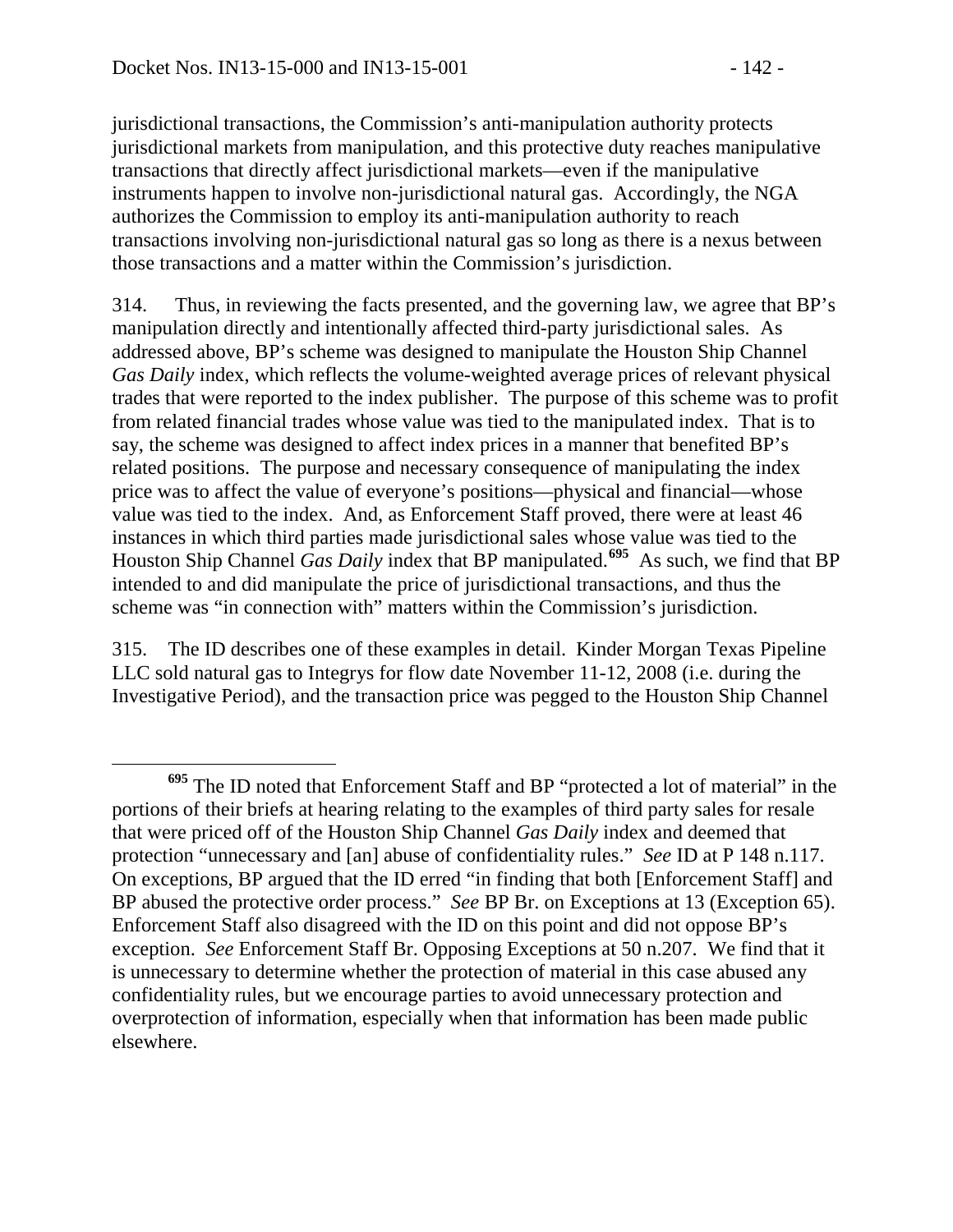*Gas Daily* index.**[696](#page-142-0)** This gas was interstate in nature because it was sold at an interconnect with Trunkline Gas Company, LLC, an interstate pipeline.**[697](#page-142-1)** This was a sale for resale.**[698](#page-142-2)** And it was not a first sale because it was not from Kinder Morgan's (or an affiliate thereof's) own production.<sup>[699](#page-142-3)</sup> In short, this was a transaction for the purchase or sale of natural gas subject to the Commission's jurisdiction, and because the price was pegged to an index that BP intentionally manipulated, the scheme here directly affected and was thus "in connection with" a jurisdictional sale.

316. After examining the evidence behind the other 45 examples proffered by Enforcement Staff, we agree with the ALJ that Enforcement Staff proved that BP's scheme was "in connection with" jurisdictional transactions.

## **b. Cash-Out Transactions**

#### **i. Initial Decision**

317. As a second basis for jurisdiction, the ALJ held that Enforcement Staff further proved jurisdiction through cash-out transactions priced off the manipulated Houston Ship Channel *Gas Daily* index.**[700](#page-142-4)** Noting that cash-out transactions are jurisdictional, the ALJ found that Northern Natural Gas (NNG) priced its imbalance charges off of the Average Gulf Coast Monthly Index Price, which used the manipulated Houston Ship Channel *Gas Daily* index, during the investigative period.**[701](#page-142-5)** Accordingly, the ALJ found that the Commission has jurisdiction over NNG's cash-out transactions, and therefore BP's manipulative trades were in connection with jurisdictional transactions.**[702](#page-142-6)**

318. The ALJ then rejected BP's contentions otherwise. BP argued that the cash-out transactions are insufficient to establish Commission jurisdiction because this could lead

<span id="page-142-2"></span><span id="page-142-1"></span><span id="page-142-0"></span> **<sup>696</sup>** ID at P 148 (citing Ex. OE-161 at 176; Ex. OE-171 at 2, P 7; Ex. OE-172 at 3, P 6c).

**<sup>697</sup>** *Id.* (citing Ex. OE-172 at 3, P 6c).

**<sup>698</sup>** *Id.* (citing Ex. OE-171 at 2, P 8).

<span id="page-142-3"></span>**<sup>699</sup>** *Id.* (citing OE-172 at 3-4, P 6c).

<span id="page-142-4"></span>**<sup>700</sup>** *Id.* P 153.

<span id="page-142-5"></span>**<sup>701</sup>** *Id.*

<span id="page-142-6"></span>**<sup>702</sup>** *Id.*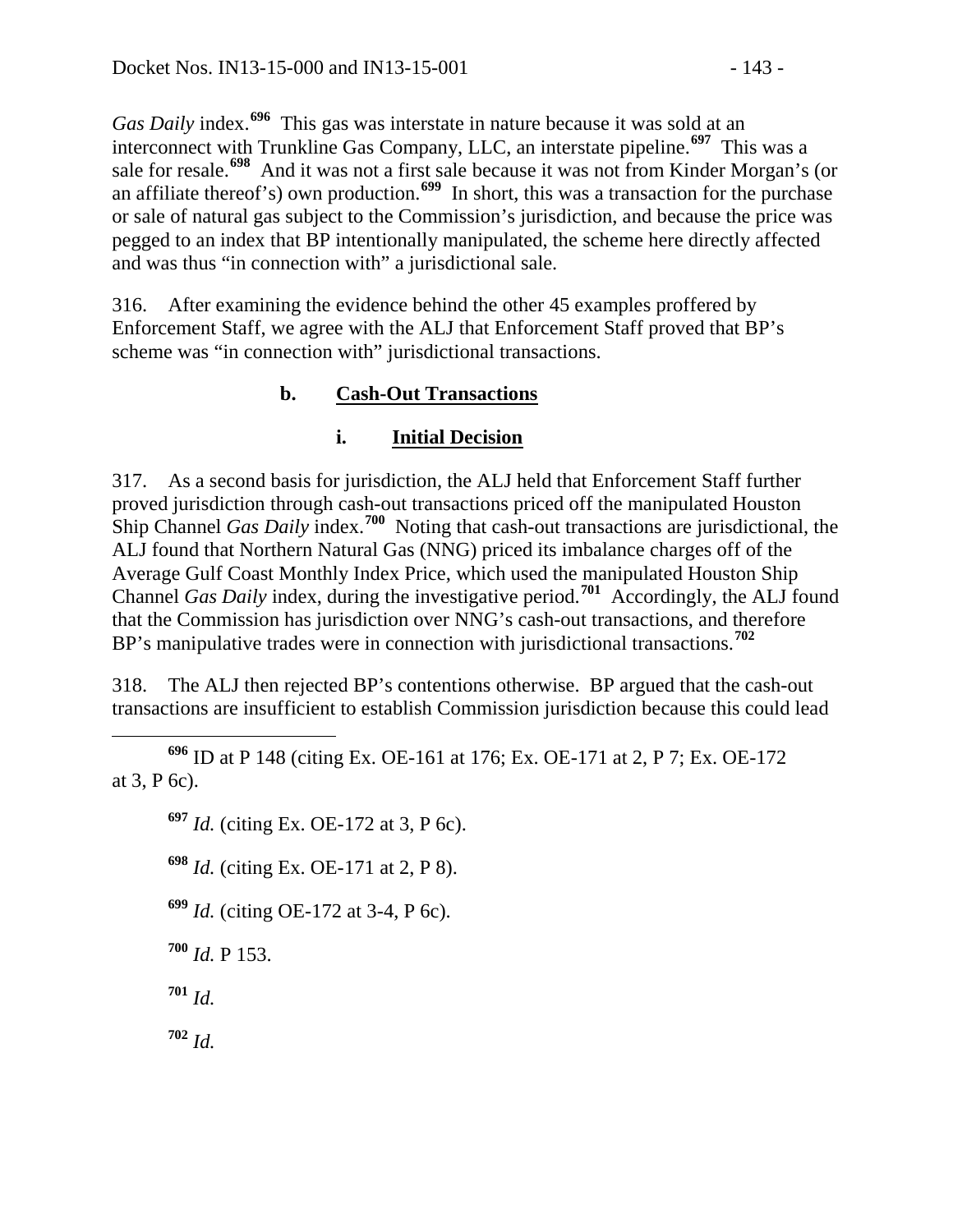to establishing "in connection with" jurisdiction over futures transactions where cash-out prices incorporate the NYMEX price as a component.**[703](#page-143-0)** The ALJ determined that this was without merit because this proceeding did not implicate NYMEX or CFTC regulated futures. BP further claimed that the Commission's jurisdiction over cash-out transactions was restricted by the D.C. Circuit's decision in *EPSA*. In particular, BP contended that "without boundaries" the Commission's section 4A jurisdiction could extend to include any factor affecting cash-out prices.**[704](#page-143-1)** The ALJ rejected this argument, stating that the D.C. Circuit's holding in *EPSA* addressed different provisions of the FPA, and held instead that *Barclays* is a more appropriate comparison because the respondents in that matter were found to have "traded 'to affect' an index 'which sets the price of both jurisdictional and non-jurisdictional transactions' and therefore, they are subject to Commission jurisdiction under both Section 222 of the FPA and the Commission's Anti-Manipulation Rule."**[705](#page-143-2)** As the ALJ noted, the Commission's finding was subsequently supported by a federal district court reviewing the penalty assessment order.**[706](#page-143-3)** The ALJ concluded that, as in *Barclays*, Enforcement Staff proved that other market participants traded off of the manipulated Houston Ship Channel *Gas Daily* index, and therefore those transactions—including NNG's cash-out transactions—were "in connection with" the manipulative scheme.**[707](#page-143-4)**

#### **ii. BP Exception**

<span id="page-143-0"></span>319. BP states that the ID incorrectly based jurisdiction on certain cash-out transactions priced off the manipulated Houston Ship Channel *Gas Daily* index.**[708](#page-143-5)** BP suggests that

**<sup>703</sup>** *Id.* P 154.

**<sup>704</sup>** *Id.* P 155.

**<sup>705</sup>** *Id.* (quoting *Barclays*, 144 FERC ¶ 61,041 at P 115).

<span id="page-143-3"></span><span id="page-143-2"></span><span id="page-143-1"></span>**<sup>706</sup>** *Id.* (citing *FERC v Barclays, et al.*, No. 2:13-cv-2093-TLN-DAD, 2015 WL 2455538, at 16 (E.D. Cal. May 20, 2015) ("the Court accepts FERC's position that the conduct identified in the Petition – allegedly manipulative – involved Defendants making transactions at California wholesale electricity prices, and via those transactions, further influencing California electricity prices; then, utilities, generators, other power marketers, or individual traders in California and this District made transactions according to those prices.")).

<span id="page-143-4"></span>**<sup>707</sup>** *Id.*

<span id="page-143-5"></span>**<sup>708</sup>** BP Br. on Exceptions at 70-71.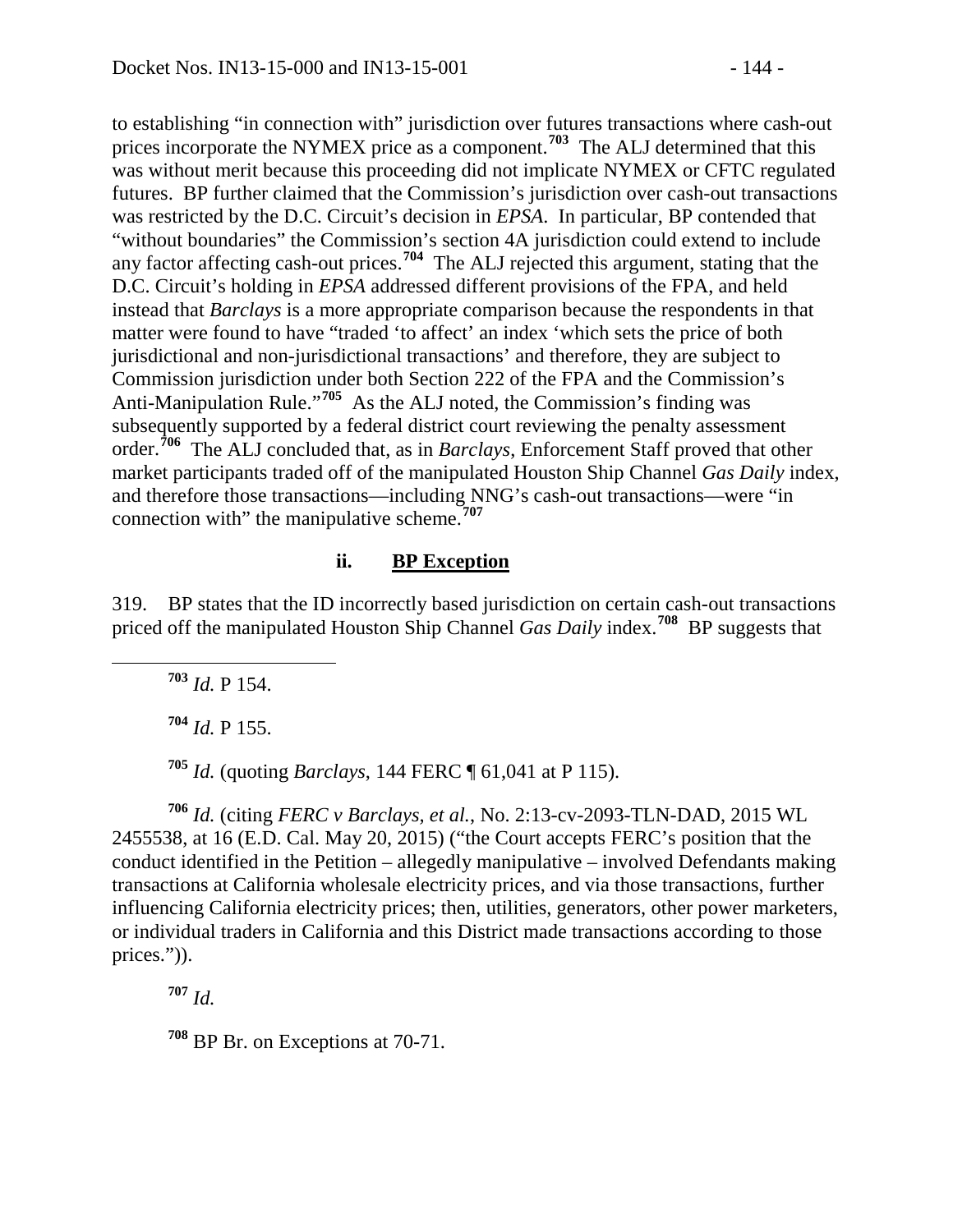doing so would transgress the reservation in section 1(b) of jurisdiction over intrastate gas sales to the states.**[709](#page-144-0)** BP contends that none of the BP Respondents were subject to a cash-out charge, nor were any of BP's transactions executed in connection with the cashout transactions at issue here. Instead, BP states, "[l]inking BP's contribution to the [Houston Ship Channel] *Gas Daily* index and Northern Natural's cash-out process would stretch [the Commission's] jurisdiction far beyond the bounds intended by Congress, making that jurisdiction essentially unlimited."**[710](#page-144-1)** BP cites the D.C. Circuit's *EPSA* decision for the proposition that "such an extension of jurisdiction is precluded by federal precedent."**[711](#page-144-2)**

#### **iii. Enforcement Staff Response**

320. Enforcement Staff states that the ID correctly found that another basis for jurisdiction here was the evidence that, during each month of the Investigative Period, an interstate pipeline priced "cash out" imbalancing charges off of a composite index that used the Houston Ship Channel *Gas Daily* index manipulated by BP.**[712](#page-144-3)** Enforcement Staff urges the Commission to reject BP's contention that this is not evidence of jurisdiction because none of BP's own transactions were cash-out transactions and that predicating jurisdiction on this would make the Commission's jurisdiction "essentially unlimited," and would include futures transactions subject to the CFTC's exclusive jurisdiction.**[713](#page-144-4)** Enforcement Staff states that the ID correctly rejected this proposition because the cash-out transactions at issue did not in fact incorporate transactions subject to the CFTC's exclusive jurisdiction, and because BP's manipulation of physical natural gas trades affected the price of Commission-jurisdictional transactions such as the cash-outs.**[714](#page-144-5)** Enforcement Staff also states that the ALJ correctly rejected BP's claims that predicating jurisdiction on cash-out transactions conflicts with the D.C. Circuit's holding in *EPSA*. **[715](#page-144-6)**

<span id="page-144-0"></span>**<sup>709</sup>** *Id.* at 71.

<span id="page-144-1"></span>**<sup>710</sup>** *Id.*

<span id="page-144-2"></span>**<sup>711</sup>** *Id.*

<span id="page-144-3"></span>**<sup>712</sup>** Enforcement Staff Br. Opposing Exceptions at 53.

<span id="page-144-4"></span>**<sup>713</sup>** *Id.* at 54 (quoting BP Br. on Exceptions at 81).

<span id="page-144-5"></span>**<sup>714</sup>** *Id.*

<span id="page-144-6"></span>**<sup>715</sup>** *Id.* at 53-54.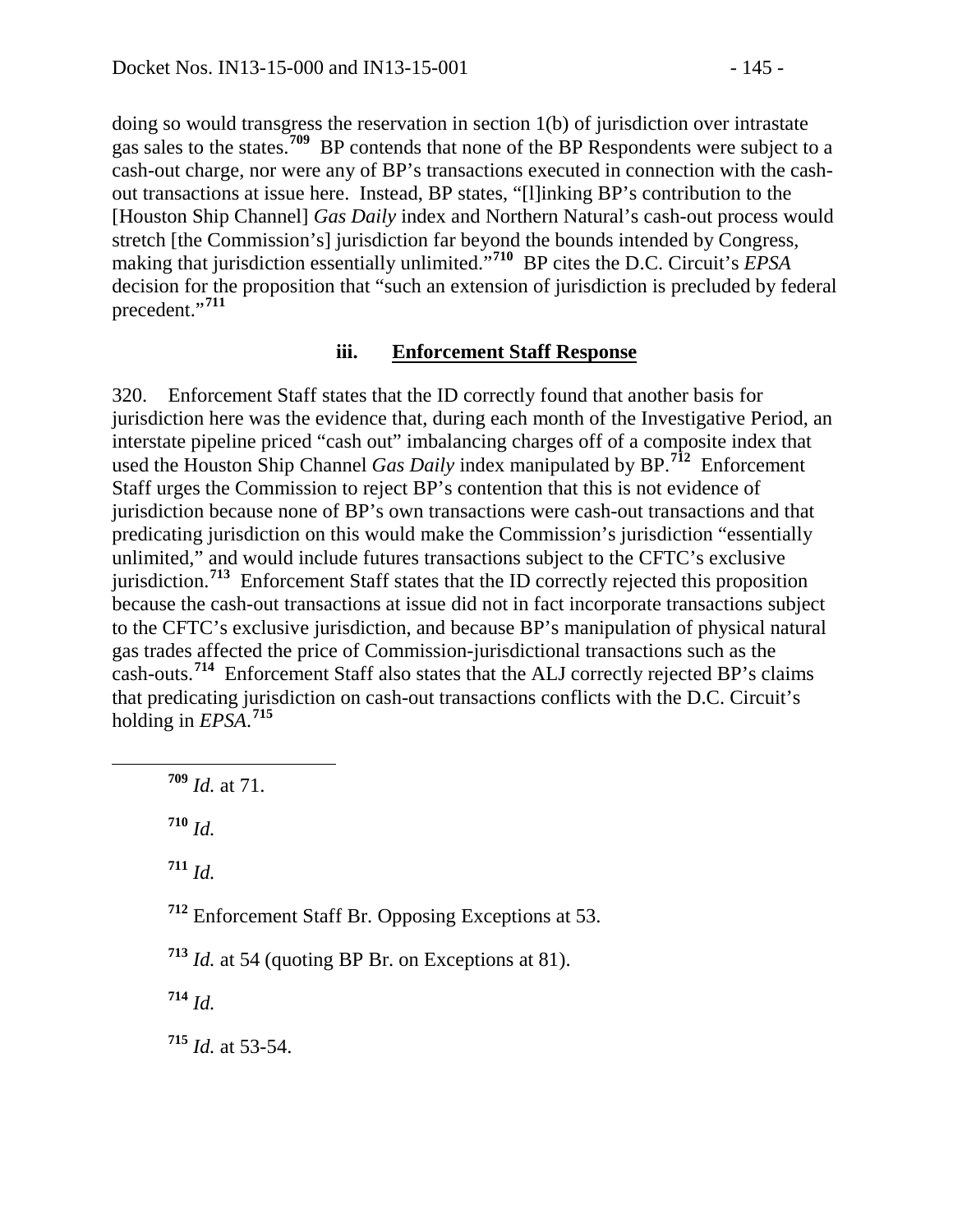### **iv. Commission Determination**

321. The Commission affirms the ALJ's finding that another type of jurisdictional third-party transaction—called a "cash out"—was also directly affected by BP's scheme. Cash-out transactions are a function of the reality of operating the physical pipeline system. Market participants sometimes ship or take delivery of more or less natural gas than their schedules require. If left uncorrected, this creates an imbalance in the pipeline system and requires the pipeline operator to make necessary adjustments. In turn, that means that pipeline operators submit either charges or credits to market participants in accordance with their imbalances.**[716](#page-145-0)** These cash-in/cash-out transactions are governed by a tariff on file with the Commission, and are subject to the Commission's jurisdiction.**[717](#page-145-1)** As such, if any cash-out tariffs are pegged to an index that was manipulated, and if there was a cash-out transaction whose price was pegged to an index that was manipulated, then that would cause the manipulation to have been "in connection with" a jurisdictional transaction. For the reasons addressed above, we reject BP's contention that the law holds otherwise.

322. Furthermore, we agree with the ID's findings that Enforcement Staff proved jurisdiction here. As the Initial Decision described it, Enforcement Staff proved that during the three months of the Investigative Period, Northern Natural Gas Pipeline priced its imbalance charges off of the Average Gulf Coast Monthly Index Price, which included the Houston Ship Channel *Gas Daily* index.**[718](#page-145-2)** After examining the evidence closely, we agree that the ALJ had it right: during those three months, a pipeline priced its cash-out transactions on the index that BP had intentionally manipulated. This means that BP's manipulative conduct directly affected, and was "in connection with," jurisdictional transactions.

<span id="page-145-2"></span><span id="page-145-1"></span>**<sup>717</sup>** ID at P 71 (quoting *Transcontinental Gas Pipe Line Corp.*, 55 FERC ¶ 61,446, at 62,379 (1991) ("[C]ash-out transactions . . . are subject to the Commission's jurisdiction under sections 4 and 7 of the Natural Gas Act.").

**<sup>718</sup>** *Id.* (citing Ex. OE-173 at 2-3, P 7; Ex. OE 161 at 93:8-94:2).

<span id="page-145-0"></span>**<sup>716</sup>** *See, e.g.*, *Koch Gateway Pipeline Co. v. FERC*, 136 F.3d 810 (D.C. Cir. 1998) (describing cash-out transactions and affirming the Commission's authority to regulate them).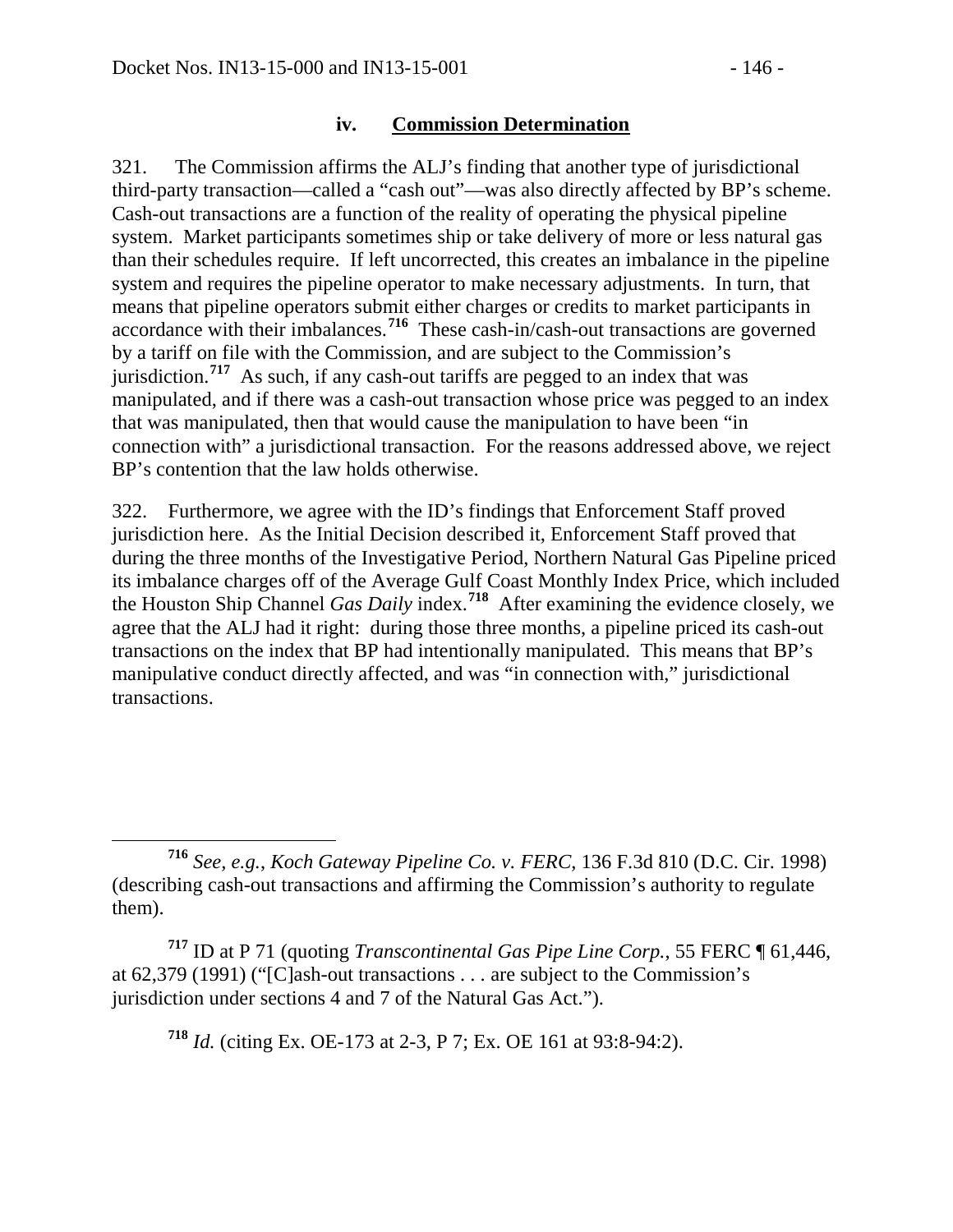#### **c. BP Sales for Resale**

#### **i. Initial Decision**

323. In addition to finding that BP's manipulative conduct directly affected third party jurisdictional sales that were priced off the Houston Ship Channel *Gas Daily* Price Index, the ALJ also found that BP itself made jurisdictional fixed price sales for resale as part of its manipulative conduct. Specifically, the ALJ held that Enforcement Staff had also demonstrated Commission jurisdiction by proving 52 examples in which BP's Texas Team engaged in next-day fixed price sales for resale of physical natural gas during the Investigative Period.<sup>[719](#page-146-0)</sup> The ALJ held that these sales were jurisdictional because they were made in interstate commerce, they were sales for resale, and they were not first sales.**[720](#page-146-1)** The ALJ determined that the testimony of Enforcement Staff expert Bergin proved that these transactions were made in interstate commerce through the pathing of the natural gas, and agreed that such pathing served as a "paper trail" because tracing natural gas molecules is impossible.**[721](#page-146-2)** The ALJ found that the natural gas in each of the 52 examples had come off of interstate pipelines and was subsequently shipped on intrastate pipelines, which did not transform it into intrastate gas.**[722](#page-146-3)** The ALJ further found that the 52 transactions were sales for resale, as demonstrated by the documents used in pathing.**[723](#page-146-4)** Finally, the ALJ found that the 52 sales were not first sales exempt from the Commission's NGA jurisdiction, because, as Bergin testified, none of the sales came directly from BP's production.**[724](#page-146-5)**

324. The ALJ rejected BP's arguments otherwise. BP claimed that the two example sales presented in Bergin's direct testimony were not linked to the manipulative trading because both were economic (as that term was used by another Enforcement Staff expert) and because both were traded after 15 percent of the volume had already been traded.**[725](#page-146-6)**

<span id="page-146-6"></span><span id="page-146-5"></span><span id="page-146-4"></span><span id="page-146-3"></span><span id="page-146-2"></span><span id="page-146-1"></span><span id="page-146-0"></span> **<sup>719</sup>** *Id.* P 156. **<sup>720</sup>** *Id. Id.* P 157. *Id.* P 158. *Id.* P 159. *Id.* P 160. *Id.* P 161.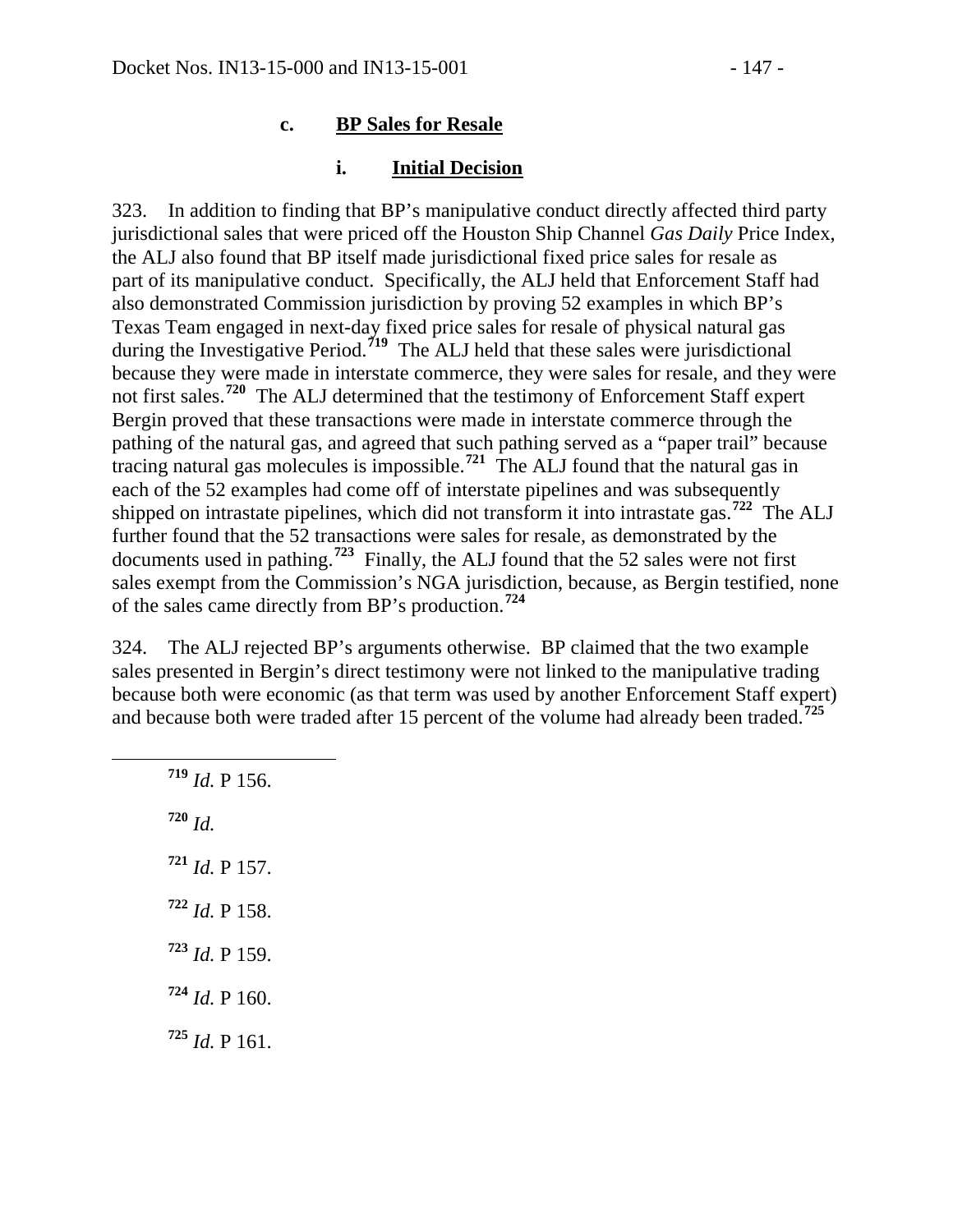However, the ALJ found that the two examples were not contradicted by the testimony of Enforcement Staff's other expert, and noted in particular that the two examples were consistent with BP's larger scheme to manipulate the Houston Ship Channel *Gas Daily* index.**[726](#page-147-0)** The ALJ also rejected BP's contention that the natural gas at issue in these transactions was not jurisdictional because it flowed over Houston Pipeline System, an intrastate pipeline.**[727](#page-147-1)** Instead, the ALJ found that the natural gas at issue was jurisdictional because it had been transported upstream on interstate pipelines, and thereafter remained interstate in nature.**[728](#page-147-2)** The ALJ similarly rejected BP's claim that it was inappropriate to use pathing, and that Bergin's pathing was inaccurate in any event.**[729](#page-147-3)** But the ALJ found persuasive Bergin's testimony that the industry uses pathing as a proxy for tracing gas molecules, and that pathing gas through a pool is possible.**[730](#page-147-4)** The ALJ was also persuaded that Bergin's pathing was accurate, noting that he used nomination sheets and balancing sheets to make his determination, and therefore accorded his testimony "significant weight."**[731](#page-147-5)**

325. The ALJ also rejected BP's contention that many of its sales identified by Bergin were exempt from Commission jurisdiction.<sup>[732](#page-147-6)</sup> BP had cited about 18 examples of sales involving intracompany sales that it claims are exempt from jurisdiction, because the Commission found in *Utah Power* that intracompany transactions within an electric utility are not sales for resale subject to the Commission's FPA jurisdiction.**[733](#page-147-7)** But the ALJ determined that *Utah Power* did not address downstream transactions, made subsequent to an intracompany sale, involving third parties, and therefore found that

<span id="page-147-2"></span><span id="page-147-1"></span><span id="page-147-0"></span> **<sup>726</sup>** *Id.* **<sup>727</sup>** *Id.* P 162. **<sup>728</sup>** *Id.* **<sup>729</sup>** *Id.* PP 163-164. **<sup>730</sup>** *Id.* P 163. **<sup>731</sup>** *Id.* **<sup>732</sup>** *Id.* P 165.

<span id="page-147-7"></span><span id="page-147-6"></span><span id="page-147-5"></span><span id="page-147-4"></span><span id="page-147-3"></span>**<sup>733</sup>** *Id.* (citing *Utah Power & Light Co.*, 45 FERC ¶ 61,095, at 61,296 (1988), *order on reh'g*, 47 FERC ¶ 61,209 (1989), *order on reh'g*, 48 FERC ¶ 61,035 (1989), *aff'd in part and remanded in part sub nom.*, *Envtl. Action, Inc., et al. v. FERC*, 939 F.2d 1057 (D.C. Cir. 1991)).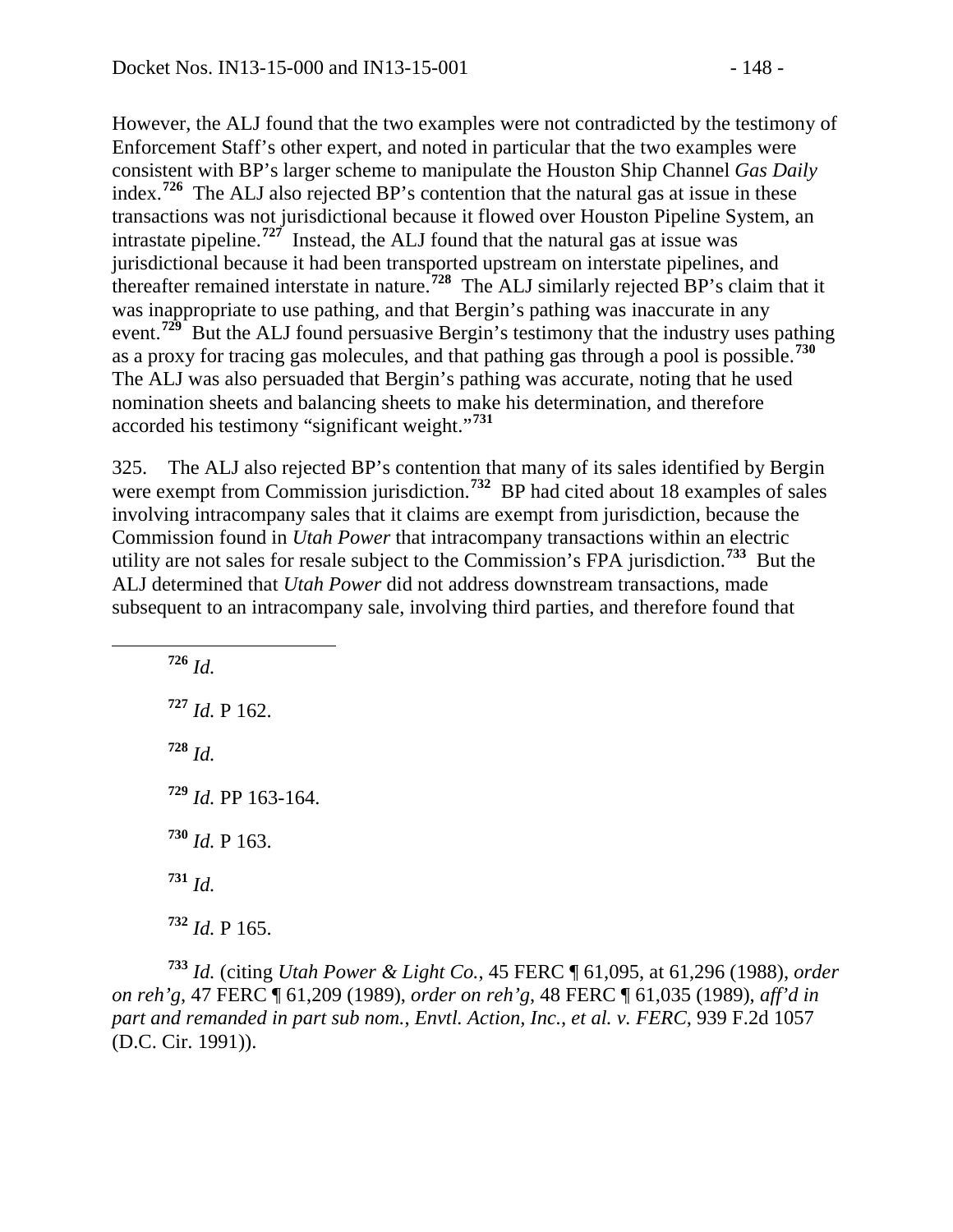these 18 sales identified by Bergin were jurisdictional because they involved sales for resale BP made to third parties after the intracompany sales within BP.**[734](#page-148-0)**

326. BP cited about 18 other transactions that it claims are non-jurisdictional first sales.**[735](#page-148-1)** But the ALJ found that those sales by BP were not from BP's own production, and therefore were not first sales.<sup>[736](#page-148-2)</sup> BP also stated that those sales were nonjurisdictional because BP did not ship the subject gas on NGA transportation contracts, relying on *Westar Transmission Co.*, 43 FERC  $\P$  61,050 (1998).<sup>[737](#page-148-3)</sup> In that case, the Commission held that a Hinshaw pipeline would not become subject to the Commission's NGA jurisdiction if it purchased natural gas produced in another state in a first sale exempt from the NGA jurisdiction and transported that gas to its system on an interstate pipeline pursuant to an NGPA section 311 contract. *Westar* also held that such a Hinshaw pipeline's resales of that natural gas as part of its intrastate sales business would not subject its downstream intrastate customers to NGA jurisdiction. BP contended that it transported the natural gas in these transactions to the Houston Ship Channel on an intrastate pipeline under NGPA section 311 contracts and therefore this transportation removes its downstream sales at the Houston Ship Channel from NGA jurisdiction.**[738](#page-148-4)**

327. But the ALJ held that the evidence showed that the natural gas BP sold in these transactions was shipped to BP by third parties on upstream interstate pipelines under NGA transportation contracts, rather than NGPA section 311 contracts, and that "'jurisdiction over natural gas, from a previous upstream transaction, makes these transactions jurisdictional.'"**[739](#page-148-5)** The ALJ agreed with Enforcement Staff's contention that *Delhi Gas Pipeline Corporation*, 19 FERC ¶ 61,189 (1982), provided a better analogy to the case at bar than *Westar*. **[740](#page-148-6)** As the Commission stated in *Westar*, in *Delhi* "'the sale across a state line placing the gas in interstate commerce was not exempt from the NGA, but in [*Westar*] the sale, as well as the transportation, across state lines are both exempt

<span id="page-148-6"></span><span id="page-148-5"></span><span id="page-148-4"></span><span id="page-148-3"></span><span id="page-148-2"></span><span id="page-148-1"></span><span id="page-148-0"></span> **<sup>734</sup>** *Id.* P 166. **<sup>735</sup>** *Id.* P 167. **<sup>736</sup>** *Id.* **<sup>737</sup>** *Id.* P 168. **<sup>738</sup>** *Id.* (quoting *Westar*, 43 FERC at 61,140). **<sup>739</sup>** *Id.* **<sup>740</sup>** *Id.* P 169.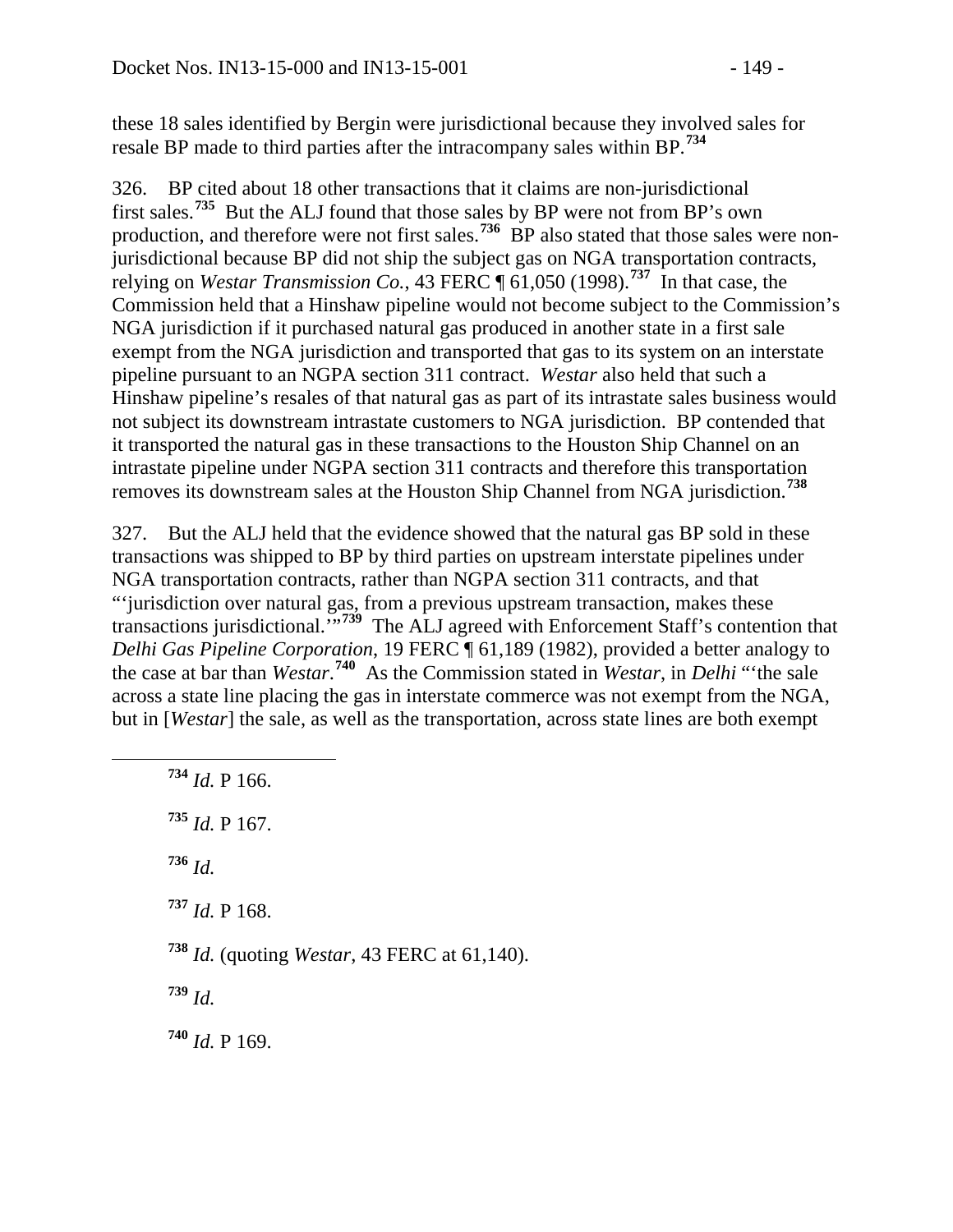from the NGA.'"**[741](#page-149-0)** Furthermore, the ALJ noted that unlike the situation in *Westar*, BP "is not a Hinshaw Pipeline, and thus its transactions are not exempt under the NGA."**[742](#page-149-1)** The ALJ then found that the gas was transported in interstate commerce, and therefore *Westar* did not apply "because the upstream transportation was done pursuant to a Commission jurisdictional, NGA transportation contract thus placing the gas in interstate commerce and Commission jurisdiction."**[743](#page-149-2)**

328. BP also claimed that the two examples provided by Bergin in his direct testimony involved small volumes of gas, implicitly arguing that jurisdiction requires a minimum volume of gas.**[744](#page-149-3)** The ALJ rejected this implicit argument, and held that "[r]egardless of how small the total volume in relation to the larger market, as long as the Commission has jurisdiction, the jurisdiction must stand."**[745](#page-149-4)**

329. The ALJ also rejected BP's contention that ten of the jurisdictional sales claimed by Bergin must have been outside the Investigative Period because those sales were made using BP's September 2007 baseload transportation contract and the Investigative Period did not begin until September 18, 2008. BP further contended that Bergin had conceded the error in his testimony.**[746](#page-149-5)** The ALJ held that this was a "mischaracterization" of Bergin's testimony, and in addition determined that the fact that the gas was purchased in September 2007 was beside the point because the gas was in fact sold during the Investigative Period.**[747](#page-149-6)**

330. The ALJ additionally held that BP's claims that Bergin failed to account for a "mismatch" in gas volumes was without merit.<sup>[748](#page-149-7)</sup> The ALJ examined the examples provided in Bergin's direct and rebuttal testimony and determined that there was no

<span id="page-149-7"></span><span id="page-149-6"></span><span id="page-149-5"></span><span id="page-149-4"></span><span id="page-149-3"></span><span id="page-149-2"></span><span id="page-149-1"></span><span id="page-149-0"></span>

| 741 Id. (quoting Westar, 43 FERC at 61,142). |
|----------------------------------------------|
| $742$ <i>Id.</i>                             |
| $^{743}$ <i>Id.</i>                          |
| $^{744}$ <i>Id.</i> P 170.                   |
| $^{745}$ <i>Id.</i>                          |
| $^{746}$ <i>Id.</i> P 171.                   |
| $747$ <i>Id.</i>                             |
| $748$ <i>Id.</i> P 172.                      |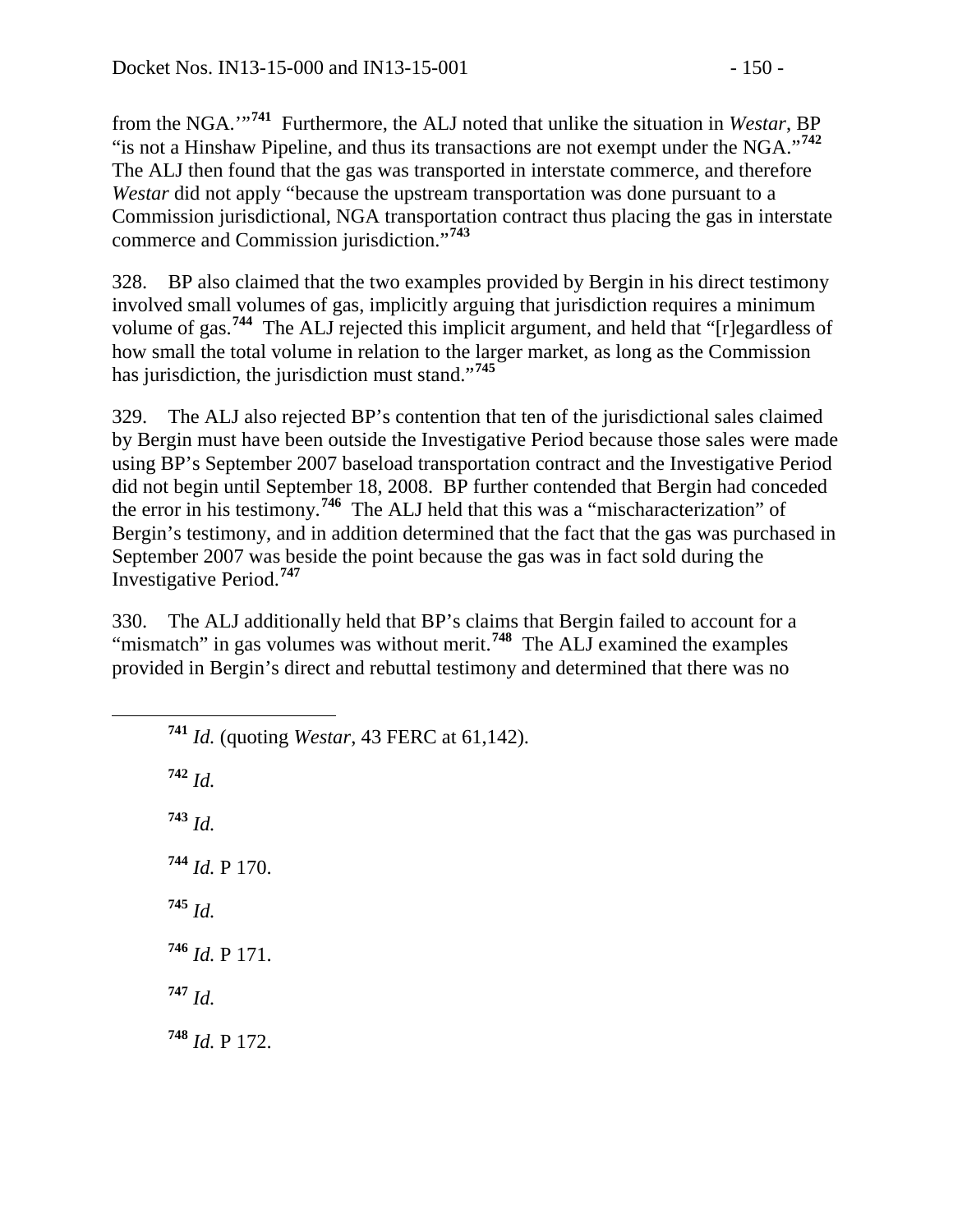mismatch; rather, this merely reflected a situation in which some of the original interstate gas was later shipped with other gas.**[749](#page-150-0)**

331. The ALJ further rejected BP's argument that jurisdiction was not proved because Bergin's 52 examples did not cover 39 of the 73 days during the Investigative Period.**[750](#page-150-1)** The ALJ instead determined that "when taking into account the end of the month cash-out transactions that relied on the manipulated [Houston Ship Channel] *Gas Daily* index" then "it is clear that all days during the Investigative Period contributed to BP's Texas Team's manipulative scheme."**[751](#page-150-2)**

332. Finally, the ALJ denied BP's reiterated objection that 50 of Bergin's 52 examples should not have been admitted at the hearing because they were not referenced until his rebuttal testimony.**[752](#page-150-3)** The ALJ had admitted the examples into evidence at the hearing over BP's objection, and held that BP's provided no reason to reconsider that decision.**[753](#page-150-4)**

# **ii. BP Exceptions**

333. BP states that the ID erred in holding that the 52 examples of sales of next-day natural gas by BP's Texas Team identified by Bergin provide a basis for jurisdiction.**[754](#page-150-5)** BP first contends that the 52 examples should not have been introduced into evidence because they "were improperly introduced in rebuttal testimony" because Enforcement Staff "sandbagged BP" in introducing those examples at the rebuttal stage.**[755](#page-150-6)**

334. Next, BP states that the ALJ erred in finding that the fact the gas BP sold in these transactions had been transported to BP over an interstate pipeline was sufficient to support a finding that BP's sales of that gas were subject to the Commission's NGA jurisdiction. BP asserts that natural gas that is transported on intrastate pipelines pursuant to NGPA Section 311 may be "interstate" in nature, but that NGPA section 601(a)

<span id="page-150-6"></span><span id="page-150-5"></span><span id="page-150-4"></span><span id="page-150-3"></span><span id="page-150-2"></span><span id="page-150-1"></span><span id="page-150-0"></span> **<sup>749</sup>** *Id.* **<sup>750</sup>** *Id.* P 173. **<sup>751</sup>** *Id.* **<sup>752</sup>** *Id.* P 174. **<sup>753</sup>** *Id.* **<sup>754</sup>** BP Br. on Exceptions at 72-73. **<sup>755</sup>** *Id.* at 73.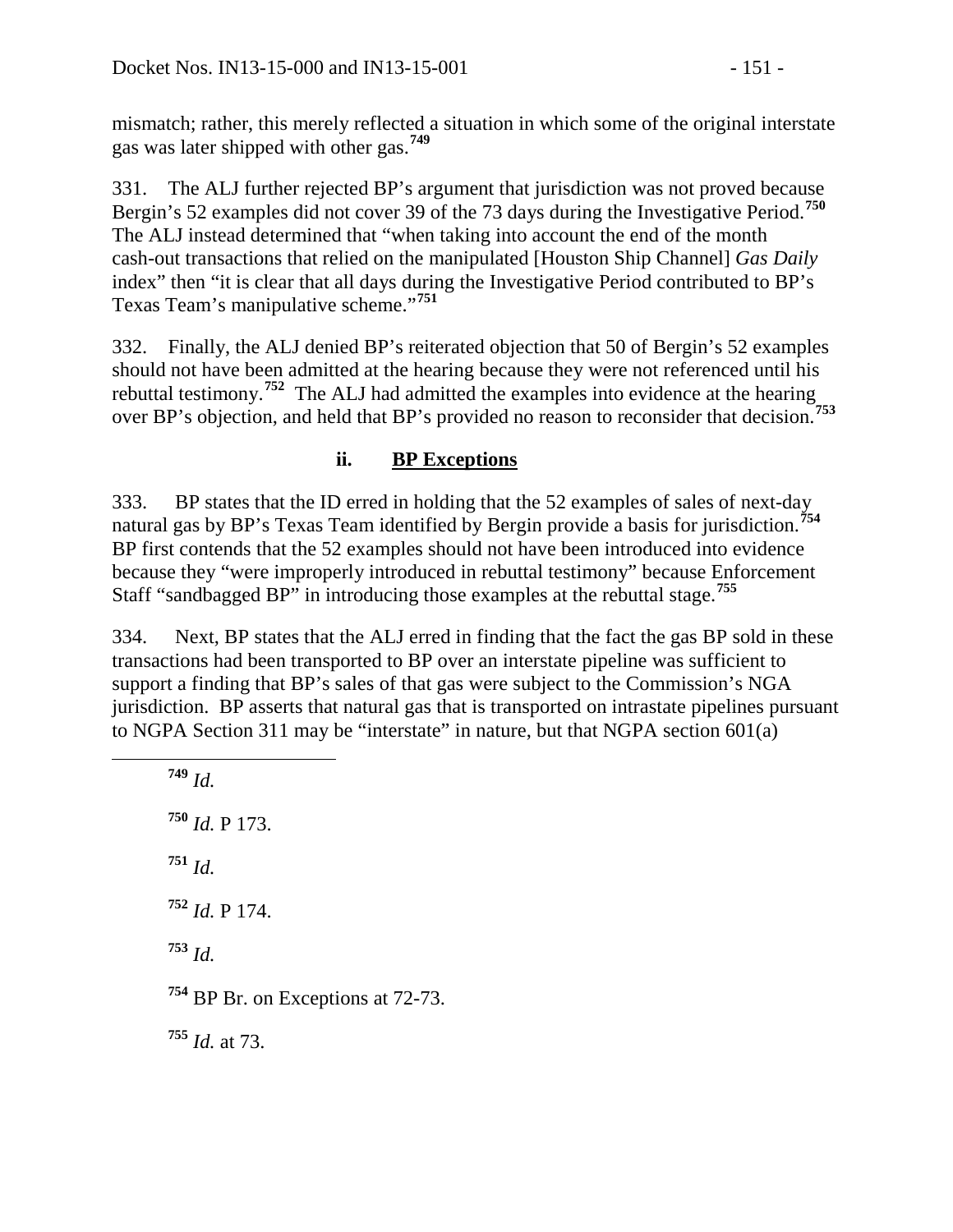excludes such gas from the Commission's NGA jurisdiction. BP relies on *Westar* to argue that section 311 intrastate service has been structured specifically to allow the movement of such gas without any risk that NGA jurisdiction will apply.<sup>[756](#page-151-0)</sup> Relatedly, BP avers that Bergin was not "an expert on [the Commission's] jurisdiction over sales and transportation of natural gas" and that the ID erred by relying on his opinion.**[757](#page-151-1)** BP further contends that the ID incorrectly accepted Bergin's assertion that he could trace gas through the Houston Ship Channel pool.**[758](#page-151-2)**

335. BP also states that the two examples provided by Bergin in his direct testimony only relate to one day, October 20, 2008, and that there was no link between those trades and the alleged manipulative trading.<sup>[759](#page-151-3)</sup> BP avers that the first example was not jurisdictional because it was a first sale that was later shipped downstream under Section 311 of the NGPA, which allows movement of non-jurisdictional gas through an interstate pipeline without any risk that NGA jurisdiction will apply. BP states that because the gas was resold within Texas and shipped on NGPA section 311 contracts it remained non-jurisdictional. BP asserts that because this gas was never shipped on an interstate pipeline under an NGA contract, it remained non-jurisdictional, both in terms of transportation and sale, through BP's sale at the Houston Ship Channel.

336. BP asserts that the second example also was not jurisdictional because it was an intracompany transfer and there was a mismatch in volumes shipped into and out of the Houston Ship Channel pool.**[760](#page-151-4)** Lastly, BP contends that Bergin's other 50 examples did not provide evidence of jurisdiction for 39 of the 73 days of the Investigative Period, that none of the 52 examples were tied to the alleged manipulative scheme, that the 50 examples do not establish jurisdiction over the 34 days, that the upstream transactions were sometimes intracompany transfers (not sales for resale), and that Bergin erroneously tried to trace gas through the Houston Ship Channel pool by following the contract path.**[761](#page-151-5)**

<span id="page-151-5"></span><span id="page-151-4"></span><span id="page-151-3"></span><span id="page-151-2"></span><span id="page-151-1"></span><span id="page-151-0"></span> **<sup>756</sup>** *Id.* at 73-74. *Id.* at 74. *Id.* at 75. **<sup>759</sup>** *Id. Id.* at 76-78. *Id.* at 77-80.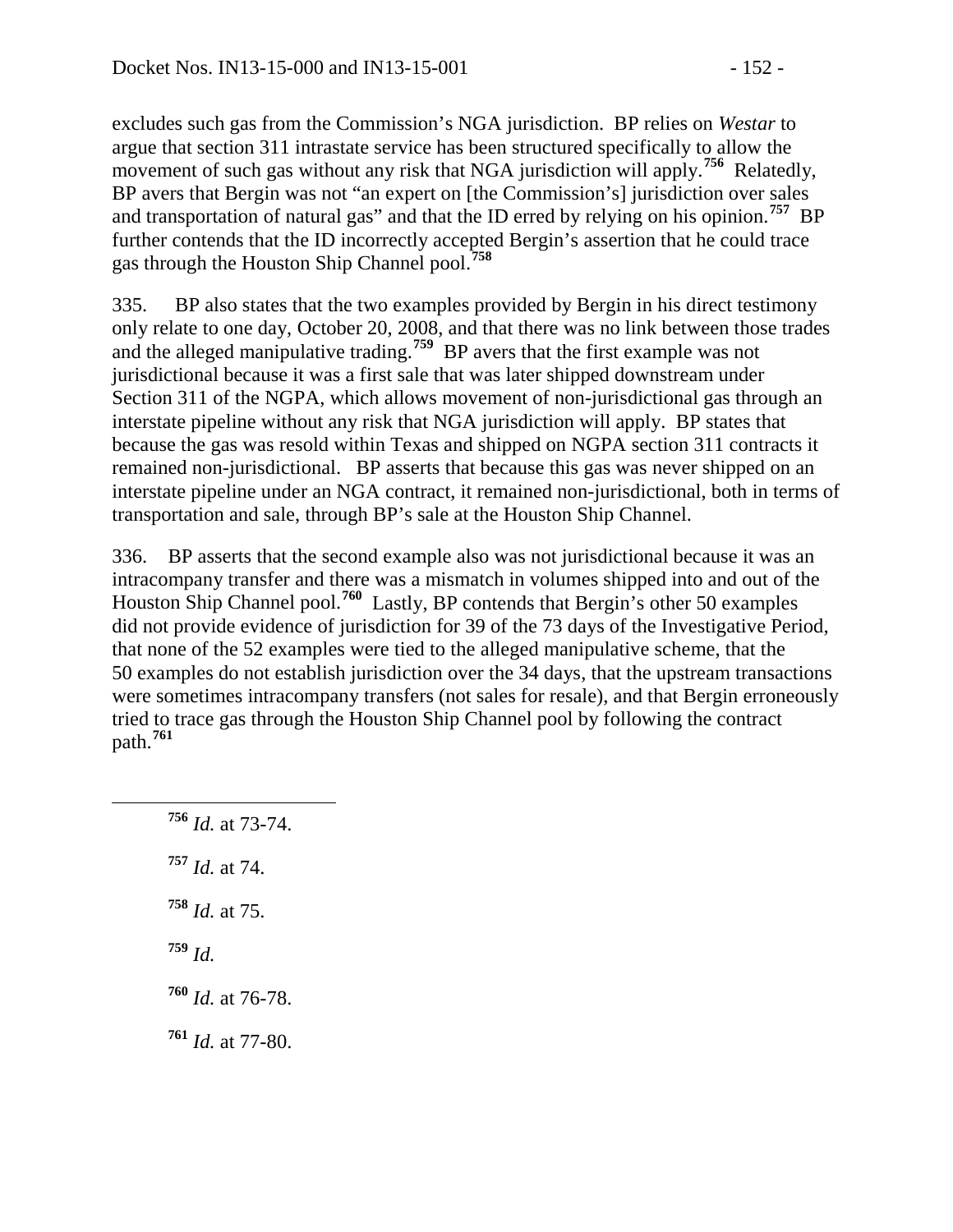### **iii. Enforcement Staff Response**

337. Enforcement Staff claims that the ID correctly found that BP's own sales of jurisdictional natural gas provide another basis for jurisdiction over the manipulative scheme at issue here.<sup>[762](#page-152-0)</sup> Enforcement Staff urges the Commission to reject  $\overrightarrow{BP}$ 's objections. First, Enforcement Staff states that the ALJ was correct in allowing Bergin's additional examples to be introduced in his rebuttal testimony because it was relevant, because Bergin had referred to the examples in his direct testimony, and because it was cumulative of the examples he introduced in his direct testimony.<sup> $763$ </sup> Enforcement Staff contends that BP was not "sandbagged," that BP knew that Bergin had identified additional examples of jurisdictional sales, and that BP was not prejudiced.**[764](#page-152-2)**

338. Moreover, Enforcement Staff states that BP is incorrect in claiming that the natural gas at issue in these examples was not jurisdictional because of section 311 of the NGPA.<sup>[765](#page-152-3)</sup> According to Enforcement Staff, BP's own expert had testified that the purpose of section 311 of the NGPA was to allow intrastate pipelines to transport gas in interstate commerce without the transportation and the pipeline becoming NGA jurisdictional, and not to exempt the sale of the gas in interstate commerce from NGA jurisdiction.**[766](#page-152-4)** Enforcement Staff quotes BP's expert for the proposition that "'gas that is shipped under a [NGPA Section] 311 contract on an intrastate pipeline remains interstate gas, notwithstanding the fact that it is shipped on an intrastate pipeline.'"**[767](#page-152-5)** Enforcement Staff then contends that the ID correctly found that "the gas sold by BP at [Houston Ship Channel] was gas, not produced by BP or an affiliate, that came off of an interstate

<span id="page-152-0"></span>**<sup>762</sup>** Enforcement Staff Br. Opposing Exceptions at 55.

<span id="page-152-1"></span>**<sup>763</sup>** *Id.* at 56.

**<sup>764</sup>** *Id.* at 57.

**<sup>765</sup>** *Id.* at 58.

<span id="page-152-5"></span><span id="page-152-4"></span><span id="page-152-3"></span><span id="page-152-2"></span>**<sup>766</sup>** *Id.* at 58-59 (citing Ex. BP-030 at 13:9-12 ("[U]nder Section 311, intrastate pipelines are given statutory authority to transport gas *in interstate commerce* without changing jurisdictional status" (emphasis added in brief), and Tr. 2378:14-2379:4 (Smead)).

**<sup>767</sup>** *Id.* at 59 (quoting Tr. 2379:5-9 (Smead)).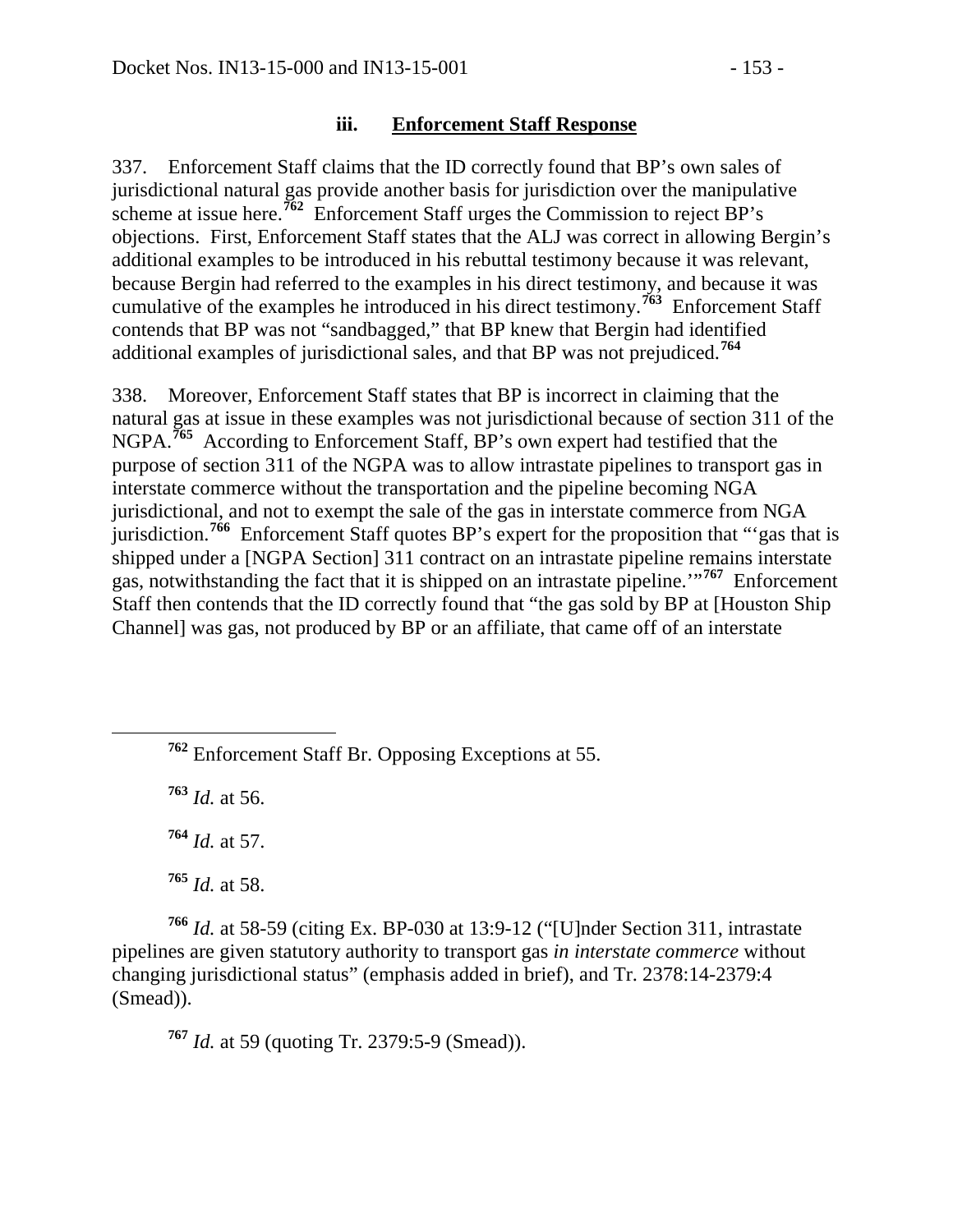pipeline and was in interstate commerce, was transported on one or more NGPA section 311 contracts, and then was sold for resale by BP."**[768](#page-153-0)**

339. Additionally, Enforcement Staff states that BP is incorrect in claiming that the 52 examples of BP's jurisdictional sales were not linked to the manipulative scheme.**[769](#page-153-1)** According to Enforcement Staff, BP based this contention primarily on the time of day when the trades were executed, but Enforcement Staff states that the ID correctly found that the scheme consisted of multiple changes in trading patterns as part of a single scheme, and that the examples of BP's jurisdictional sales were part of and in connection with that scheme.<sup>[770](#page-153-2)</sup> Enforcement Staff also urges the Commission to reject BP's contention that it was not proved that there were jurisdictional sales on every day of the Investigative Period.**[771](#page-153-3)** Instead, Enforcement Staff avers, it is not required to do that in order to establish that BP's scheme was "in connection with" jurisdictional sales.**[772](#page-153-4)**

340. Furthermore, Enforcement Staff states that the ID correctly rejected BP's objections that it was not possible to trace the path of the gas sold by BP through a pool, and that Bergin's reliance on balancing sheets was misplaced.**[773](#page-153-5)** Enforcement Staff contends that Bergin provided substantial evidence that such pathing is commonly performed in the natural gas industry, and that BP failed to rebut that evidence.**[774](#page-153-6)** Enforcement Staff states that the ID correctly rejected BP's criticism of the use of balancing sheets, noting that the ALJ found that such sheets "'can be used to path natural gas, as they show where gas is sold and where gas is shipped to.'"<sup>[775](#page-153-7)</sup> Enforcement Staff

<span id="page-153-7"></span><span id="page-153-6"></span><span id="page-153-5"></span><span id="page-153-4"></span><span id="page-153-3"></span><span id="page-153-2"></span><span id="page-153-1"></span><span id="page-153-0"></span> **<sup>768</sup>** *Id.* **<sup>769</sup>** *Id.* at 60. **<sup>770</sup>** *Id.* **<sup>771</sup>** *Id.* **<sup>772</sup>** *Id.* at 61. **<sup>773</sup>** *Id.* **<sup>774</sup>** *Id.* at 61-62. **<sup>775</sup>** *Id.* at 62 (quoting ID at P 164).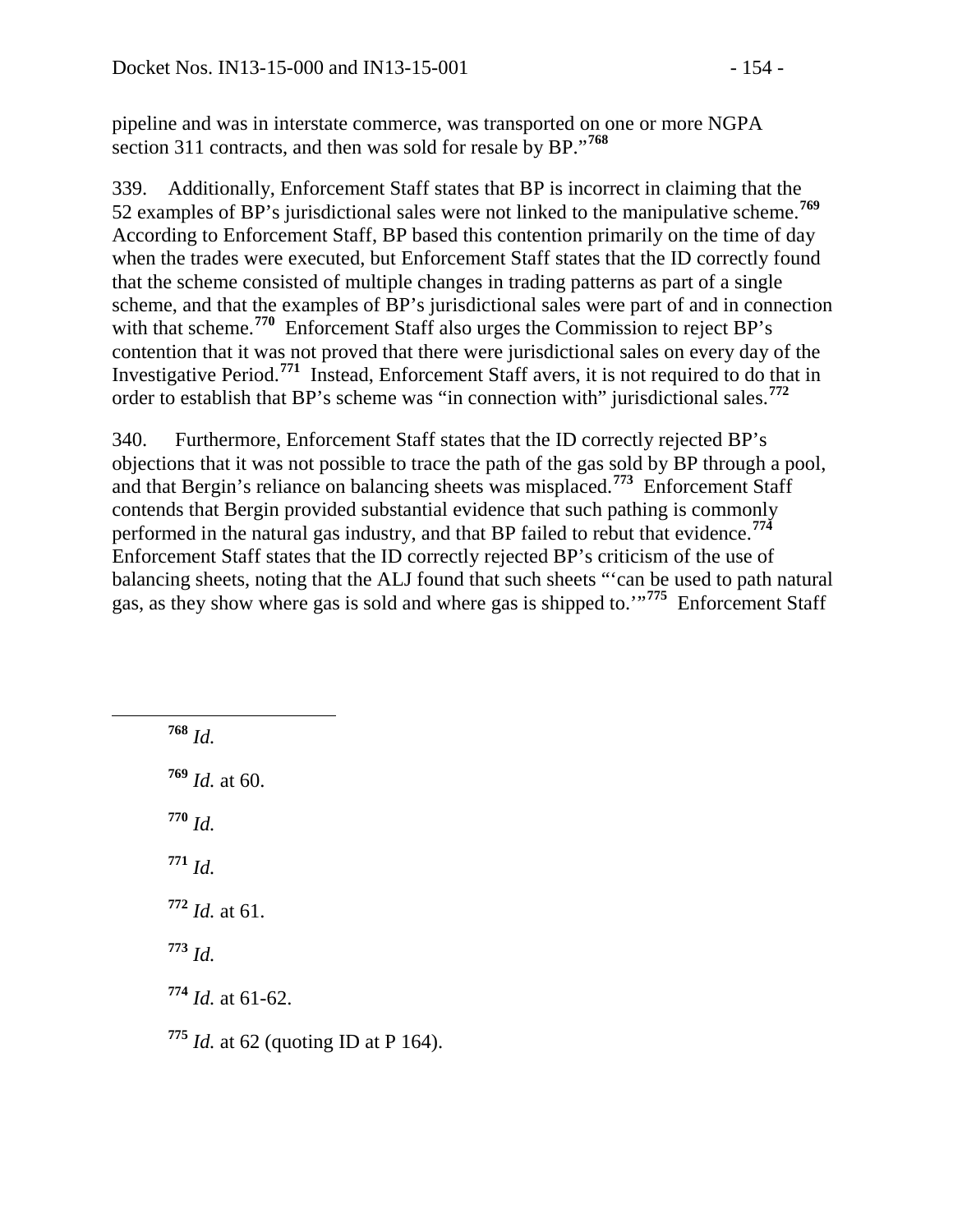also states that the ID found that Bergin relied on nomination sheets as well" and thus correctly gave his testimony significant weight.**[776](#page-154-0)**

341. Enforcement Staff also avers that BP's contention regarding the mismatch of gas volumes is not meritorious, and that the ID correctly rejected the claim.**[777](#page-154-1)** Enforcement Staff agrees with the ALJ's finding that the alleged mismatch in volume was merely a situation in which some of the gas was later shipped with other gas, and argues that this has no impact on the Commission's jurisdiction.**[778](#page-154-2)**

342. Enforcement Staff contends that BP is incorrect in claiming that 18 of the examples of BP sales are not jurisdictional because of an upstream intracompany sale.**[779](#page-154-3)** Enforcement Staff argues that the ID correctly distinguished the case on which BP relies, *Utah Power & Light Co.*, on the basis that it "'did not address downstream transactions" and therefore, according to Enforcement Staff, the ID correctly found that BP's subsequent sales for resale to third parties are jurisdictional. Enforcement Staff also states that BP relies on a misstatement of Bergin's testimony regarding an upstream transfer, and states that in fact Bergin's testimony "is clear that the sale for resale occurred when the Texas [T]eam sold the gas at [Houston Ship Channel] to a buyer that purchased it for resale."**[780](#page-154-4)**

343. Finally, Enforcement Staff claims that the ID was correct in rejecting BP's contention (relying on *Westar*) that 18 other examples of BP sales are not jurisdictional because they involved upstream first sales of gas that was later shipped downstream on NGPA section 311 contracts.**[781](#page-154-5)** Enforcement Staff states that BP is wrong, and that none of the gas sold by BP was a first sale because the gas that BP purchased from third parties was not from BP's own production.**[782](#page-154-6)**

<span id="page-154-6"></span><span id="page-154-5"></span><span id="page-154-4"></span><span id="page-154-3"></span><span id="page-154-2"></span><span id="page-154-1"></span><span id="page-154-0"></span> **<sup>776</sup>** *Id.* **<sup>777</sup>** *Id.* **<sup>778</sup>** *Id.* at 63. **<sup>779</sup>** *Id.* at 64. **<sup>780</sup>** *Id.* **<sup>781</sup>** *Id.* at 64-65. **<sup>782</sup>** *Id.* at 65.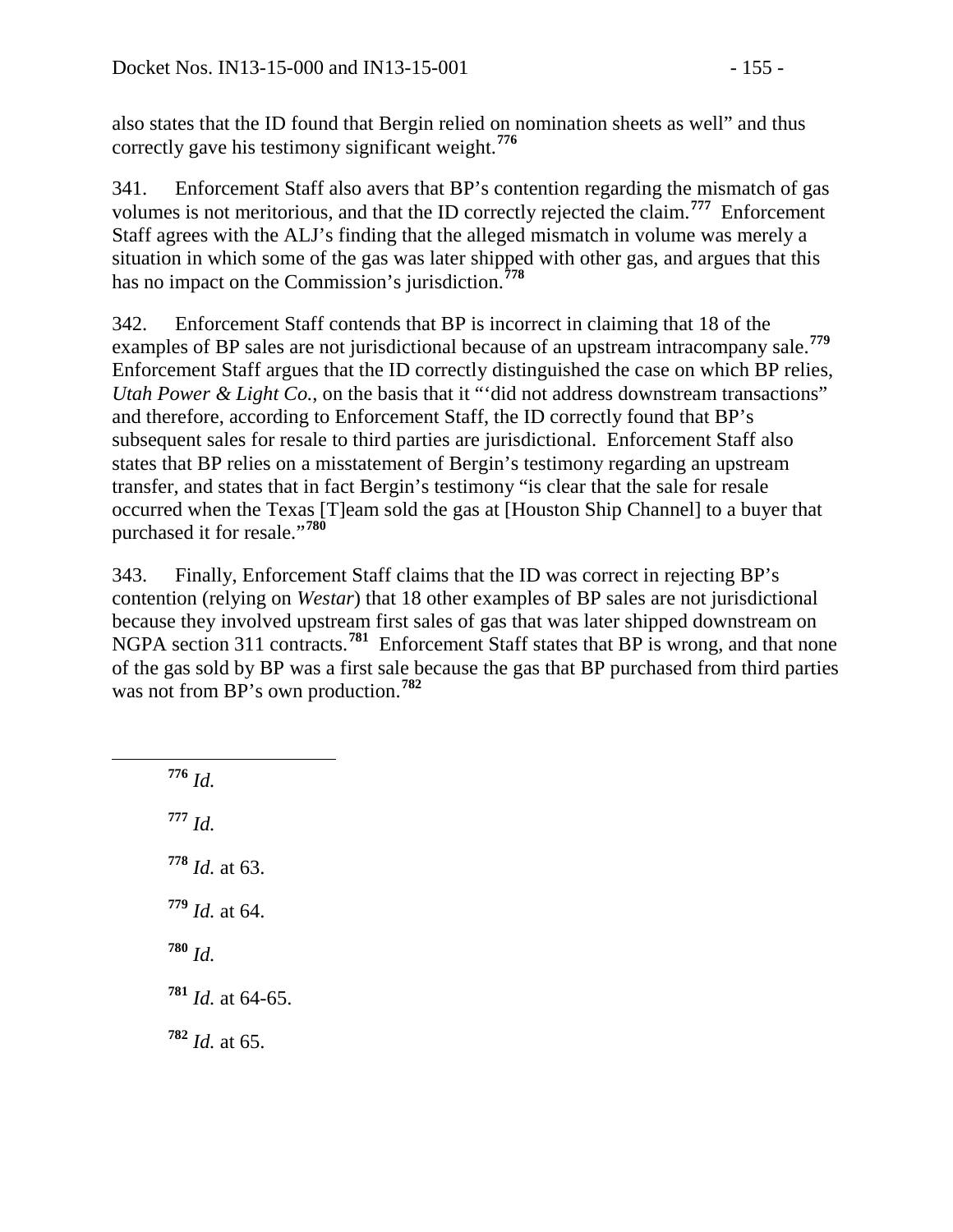344. Enforcement Staff further states that BP is mistaken when it claims that the gas remained non-jurisdictional because it was never shipped on an interstate pipeline under an NGA transportation contract.**[783](#page-155-0)** Instead, Enforcement Staff states that the ID correctly reviewed the evidence when it found that the third party gas was in fact shipped on an NGA transportation contract before it was ultimately sold by BP at Houston Ship Channel.**[784](#page-155-1)** Enforcement Staff agrees with the ID that *Westar* in inapplicable on this evidence, and that *Delhi Gas Pipeline Corp.* is a more analogous precedent.**[785](#page-155-2)** Enforcement Staff further agrees with the ID that *Westar* is distinguishable for other reasons, including the fact that, unlike in *Westar*, BP is not a Hinshaw Pipeline, and because the question in *Westar* was whether Westar or its downstream customers would become subject to the Commission's jurisdiction as "natural gas companies" whereas the issue here was whether BP made jurisdictional sales of gas in a scheme to manipulate the market.<sup>[786](#page-155-3)</sup> Enforcement Staff states that the examples of BP's sales were jurisdictional because "they were sales for resale of natural gas in interstate commerce that was not from BP's own or an affiliate's production, and the ID correctly finds that the fact that there was an upstream 'first sale' or upstream transportation on a 311 contract does not make *BP*'s sales of the gas at [Houston Ship Channel] non-jurisdictional."<sup>[787](#page-155-4)</sup>

### **iv. Commission Determination**

345. We find that the ALJ correctly admitted into evidence all of Bergin's testimony concerning BP's jurisdictional fixed price sales, and we affirm the ALJ's finding that BP's manipulative scheme included at least 52 fixed price sales for resale subject to our NGA jurisdiction. Below, we first address BP's exception to the ALJ's evidentiary ruling, and we then address its contentions on the merits of the ALJ's findings concerning jurisdiction.

346. Enforcement Staff's witness Bergin provided in his September 22, 2014 direct testimony a detailed explanation of the documentary support for two examples of BP's next-day, fixed price sales for resale of interstate gas at the Houston Ship Channel.**[788](#page-155-5)** In

<span id="page-155-5"></span><span id="page-155-4"></span><span id="page-155-3"></span><span id="page-155-2"></span><span id="page-155-1"></span><span id="page-155-0"></span> **<sup>783</sup>** *Id. Id.* at 65-66. *Id.* at 66. **<sup>786</sup>** *Id. Id.* at 67 (emphasis in original). Ex. OE-001 at 139-155.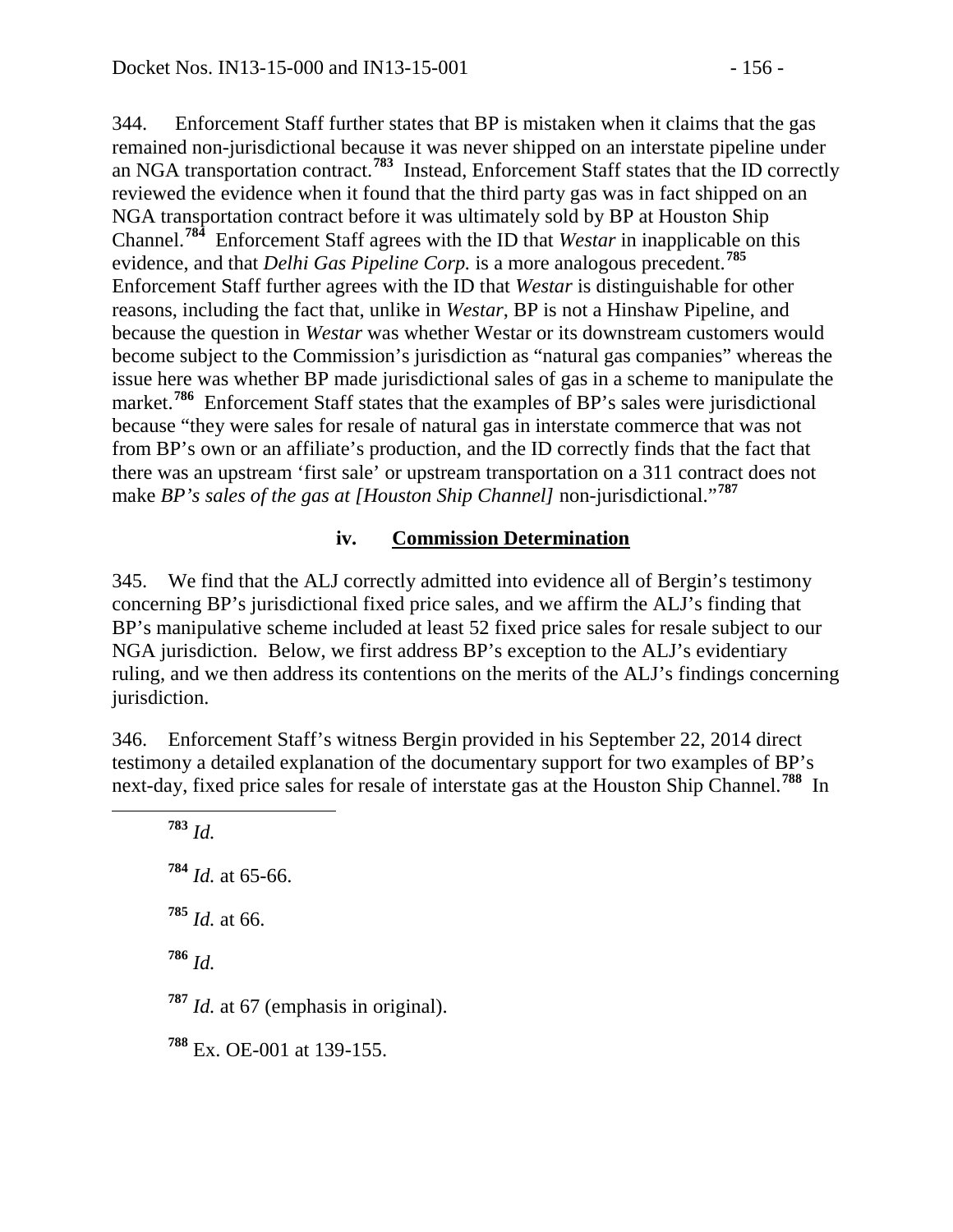addition, Bergin stated in his direct testimony that he had reviewed additional BP sales for resale of interstate gas at Houston Ship Channel on other specified days during the Investigative Period.**[789](#page-156-0)** Bergin stated that Enforcement Staff was still conducting discovery to obtain information about those other sales. In his February 11, 2015 rebuttal testimony, Bergin provided a detailed explanation of the additional 50 examples following the same template he used for the two examples detailed in his direct testimony. The Commission finds that the ALJ reasonably accepted into evidence Bergin's rebuttal testimony on the additional 50 examples, because the subject evidence was relevant, Bergin previously had referred to the examples in his direct testimony, and that the additional examples in his rebuttal testimony were cumulative.**[790](#page-156-1)** In addition, following the February 11, 2014 submission of the rebuttal testimony, BP had time to prepare to cross examine Bergin on the additional examples at the late March-early April hearing.

347. We now turn to the merits. In each of the 52 transactions at issue, a third party**[791](#page-156-2)** transported the natural gas over an interstate pipeline and one or more NGPA section 311 pipelines to an interconnection with the Houston Pipeline.**[792](#page-156-3)** The third party then sold the natural gas to BP at that interconnect, and BP transported that gas on the Houston Pipeline under an NGPA section 311 contract to the Houston Ship Channel pool, where BP sold the natural gas. BP recognizes that the natural gas it sold at the Houston Ship Channel pool was in interstate commerce, because the third party from which it purchased the natural gas had transported the gas on an upstream interstate pipeline. BP also does not contest the ALJ's finding that its own sales at the Houston Ship Channel were not "first sale" exempt from the Commission's jurisdiction, because BP is an affiliate of a pipeline and its sales were not from either its own production or that of an affiliate.**[793](#page-156-4)** However, BP nevertheless contends that many of these sales were exempt from NGA jurisdiction for various other reasons.

**<sup>789</sup>** *Id*. at 156.

**<sup>790</sup>** *See* Tr. 1780:18-1787:8; Tr. 1787:9-17 (Bergin).

<span id="page-156-2"></span><span id="page-156-1"></span><span id="page-156-0"></span>**<sup>791</sup>** In some instances, the "third party" from which BP's Texas Team bought the natural gas was another division of BP.

**<sup>792</sup>** The details of each example are set forth in Ex. OE-161 at 111-191.

<span id="page-156-4"></span><span id="page-156-3"></span>**<sup>793</sup>** NGPA section 2(21)(B) expressly excludes from the first sale definition any sale of natural gas by a pipeline, LDC, or their affiliates, except when the pipeline, LDC, or affiliate is selling its own or an affiliate's production. *Amendments to Blanket Sales Certificates*, Order No. 644, FERC Stats. & Regs., Regulations Preambles 2001-2005

(continued...)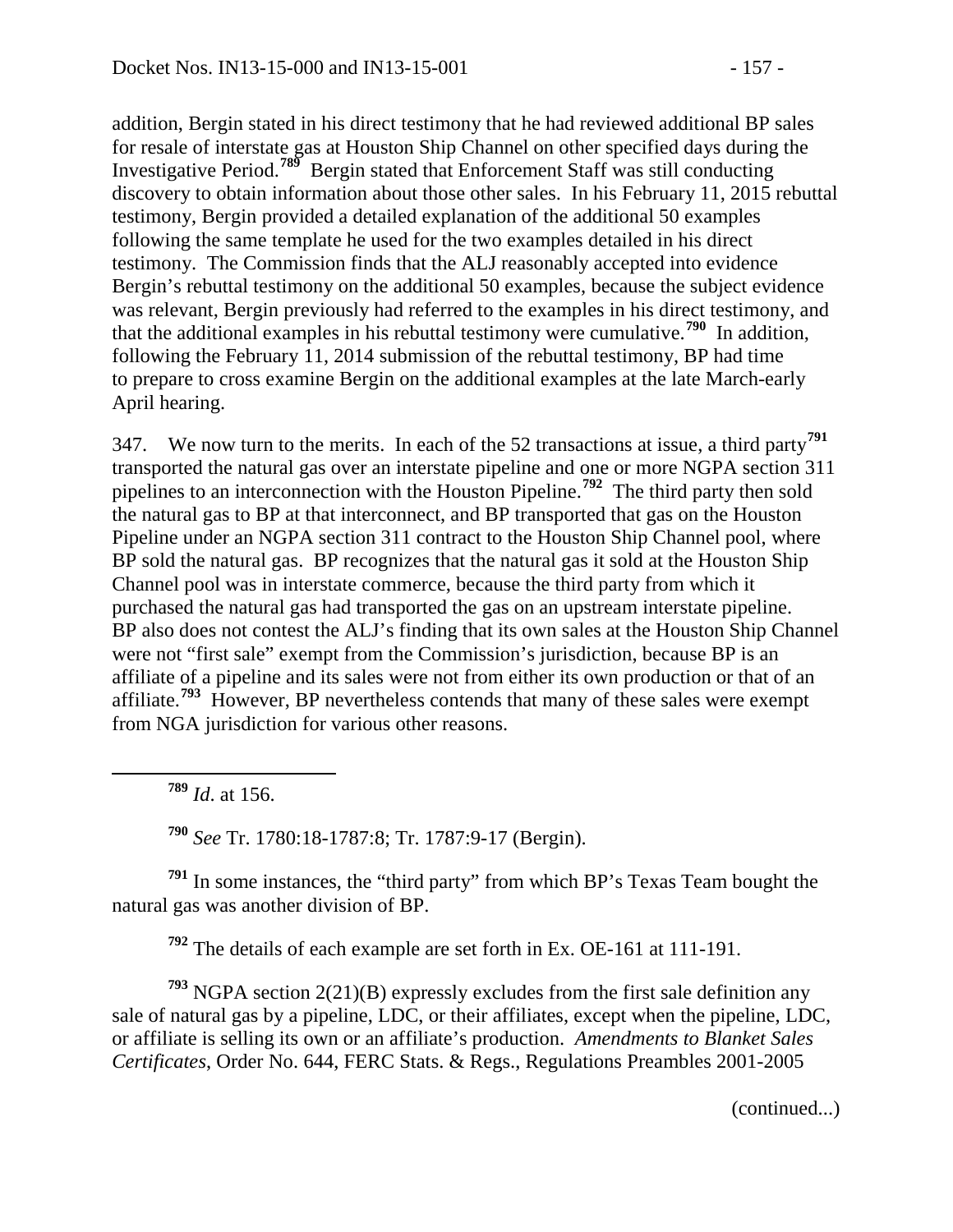$\overline{a}$ 

348. First, BP contends that section 601(a) of the NGPA, as interpreted by the Commission in *Westar*, exempts 18 of these sales**[794](#page-157-0)** from NGA jurisdiction, because the upstream third party sales to BP were exempt first sales and the third party allegedly shipped the natural gas to BP under NGPA section 311 transportation contracts also exempt from NGA jurisdiction. In *Westar*, a Hinshaw pipeline located in Texas purchased natural gas from a producer in Oklahoma in a first sale exempted from the Commission's NGA jurisdiction by NGPA section  $601(a)(1)$ . The Hinshaw pipeline transported that gas to its system on an interstate pipeline pursuant to an NGPA section 311(a) contract<sup>[795](#page-157-1)</sup> exempted from the Commission's NGA jurisdiction by NGPA section  $601(a)(2)$ . The Commission held that the Hinshaw pipeline's resales of that natural gas as part of its intrastate sales business would not subject either it or its downstream intrastate customers to NGA jurisdiction. The Commission explained that the only reason the downstream transactions were in interstate commerce and thus potentially subject to NGA jurisdiction was because of the two exempt upstream transactions. As a result, the Commission found that NGPA section  $\frac{1}{6}01(a)(1)(D)$ <sup>[796](#page-157-2)</sup> and  $601(a)(2)(B)$  exempted all the downstream transactions from NGA jurisdiction, because that section exempts "any person" from becoming a "natural gas company" solely by reason of exempt transactions.

349. BP's reliance on *Westar* to argue that these 18 sales are exempt from NGA jurisdiction suffers from one fatal flaw: in each of those sales, BP was selling natural gas which a third party had previously transported on an interstate pipeline pursuant to an

¶ 31,153, at P 14 (2003). The record testimony is clear the BP is a pipeline affiliate. Ex. OE-37 at 7. *See also* Ex. No. OE-161 at 92:2-3 (Bergin Reb. Test.) ("it is not disputed that the relevant BP entities in this case are pipeline affiliates."). In addition, the ALJ found that BP stated in response to a data request that "BP . . . would not have had any equity gas produced and or delivered in the Katy area" (ID at P 160 (citing, Ex. OE-188 at 6)), and at hearing BP's Witness Clynes agreed that the term "equity gas" referred to natural gas produced by either a BP entity or BP affiliate. *Id.* (citing Tr. 2357:1-4 (Clynes)).

<span id="page-157-0"></span>**<sup>794</sup>** *See* BP Br. on Exceptions at 78 n.369 (identifying the 18 sales for which it makes this argument). These sales include one of the examples included in Bergin's Direct Testimony (Example 1).

<span id="page-157-2"></span><span id="page-157-1"></span>**<sup>795</sup>** NGPA section 311(a) permits the Commission to authorize any interstate pipeline to transport natural gas on behalf of an intrastate pipeline.

<sup>796</sup> This provision is now NGPA sections  $601(a)(1)(C)$ .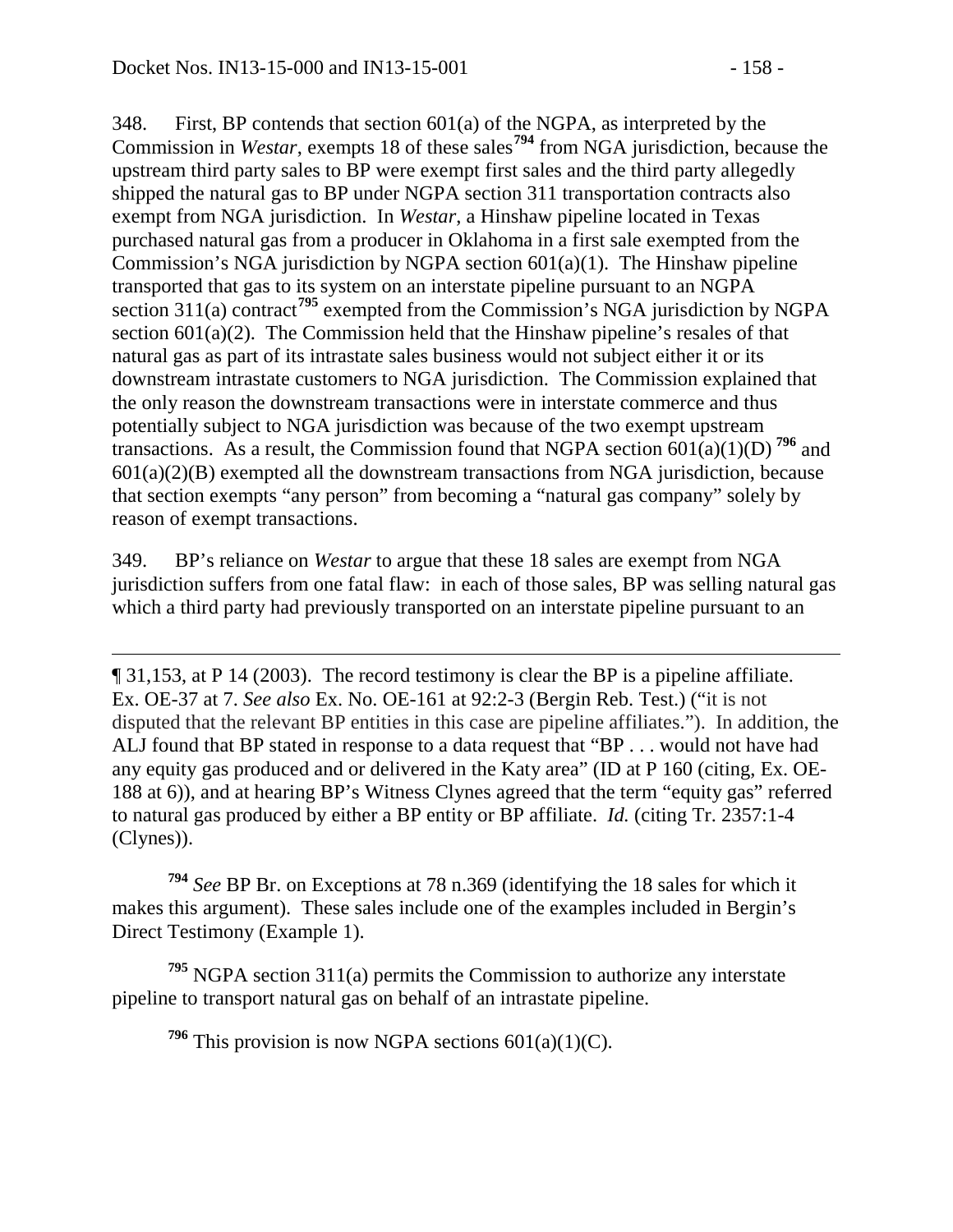NGA contract, rather than an NGPA section 311(a) contract.**[797](#page-158-0)** The various references by Enforcement Staff's witness Bergin to upstream transportation pursuant to NGPA section 311 contracts,<sup>[798](#page-158-1)</sup> cited by BP, relate to transportation on intrastate pipelines that were necessary to take the gas from the interstate pipeline to Houston Pipeline. Thus, in this case, unlike *Westar*, NGPA sections 601(a)(1) did not exempt the upstream transportation on an interstate pipeline from the Commission's NGA jurisdiction. As a result, it cannot be found that the only reason BP's 18 sales were in interstate commerce was because of upstream exempt transactions. In these circumstances, the reasoning in *Westar* as to why NGPA sections  $601(a)(1)(C)$  and  $601(a)(2)(B)$  would exempt participants in downstream transactions from becoming natural gas companies subject to NGA jurisdiction is inapplicable.

350. Instead, the Commission's decision in *Delhi Gas Pipeline Corp.***[799](#page-158-2)** governs in this case. In that case, an intrastate pipeline purchased natural gas in an interstate sale which NGPA section 601(a)(1) did not exempt from NGA jurisdiction. An interstate pipeline transported the natural gas to the intrastate pipeline under an NGPA section 311(a) contract, which NGPA section  $601(a)(2)$  did exempt from NGA jurisdiction. The Commission found that the intrastate pipeline's subsequent sales for resale and transportation of the natural gas were subject to the Commission's NGA jurisdiction, even though the upstream section 311(a) transportation was not. The Commission explained that this was because the upstream sale placing the natural gas in interstate commerce was subject to the NGA and therefore NGPA section  $601(a)(1)(D)$  could not prevent the downstream companies from becoming natural gas companies subject to the Commission's NGA jurisdiction. In short, for the precedent in *Westar* to apply, all upstream transactions, including both sales and transportation, must be exempt from NGA jurisdiction. Here, because the upstream transportation on the interstate pipelines was subject to NGA jurisdiction, BP's subsequent sales for resale in interstate commerce were subject to NGA jurisdiction, despite the fact the third parties' upstream sales to BP in the 18 instances cited by BP were exempt from NGA jurisdiction.

<span id="page-158-2"></span>**<sup>799</sup>** 19 FERC ¶ 61,188 (1982).

<span id="page-158-1"></span><span id="page-158-0"></span>**<sup>797</sup>** See Ex. OE-167 at 173-175 (showing that one of the third parties' upstream contracts with an interstate pipeline was pursuant to that pipeline's Part 284, subpart G, NGA section 7 blanket certificate to perform open access transportation service). S*ee also* Ex. OE-001 at 141, 142, 145.

**<sup>798</sup>** Ex. OE-161 at 110-121 and 129-133.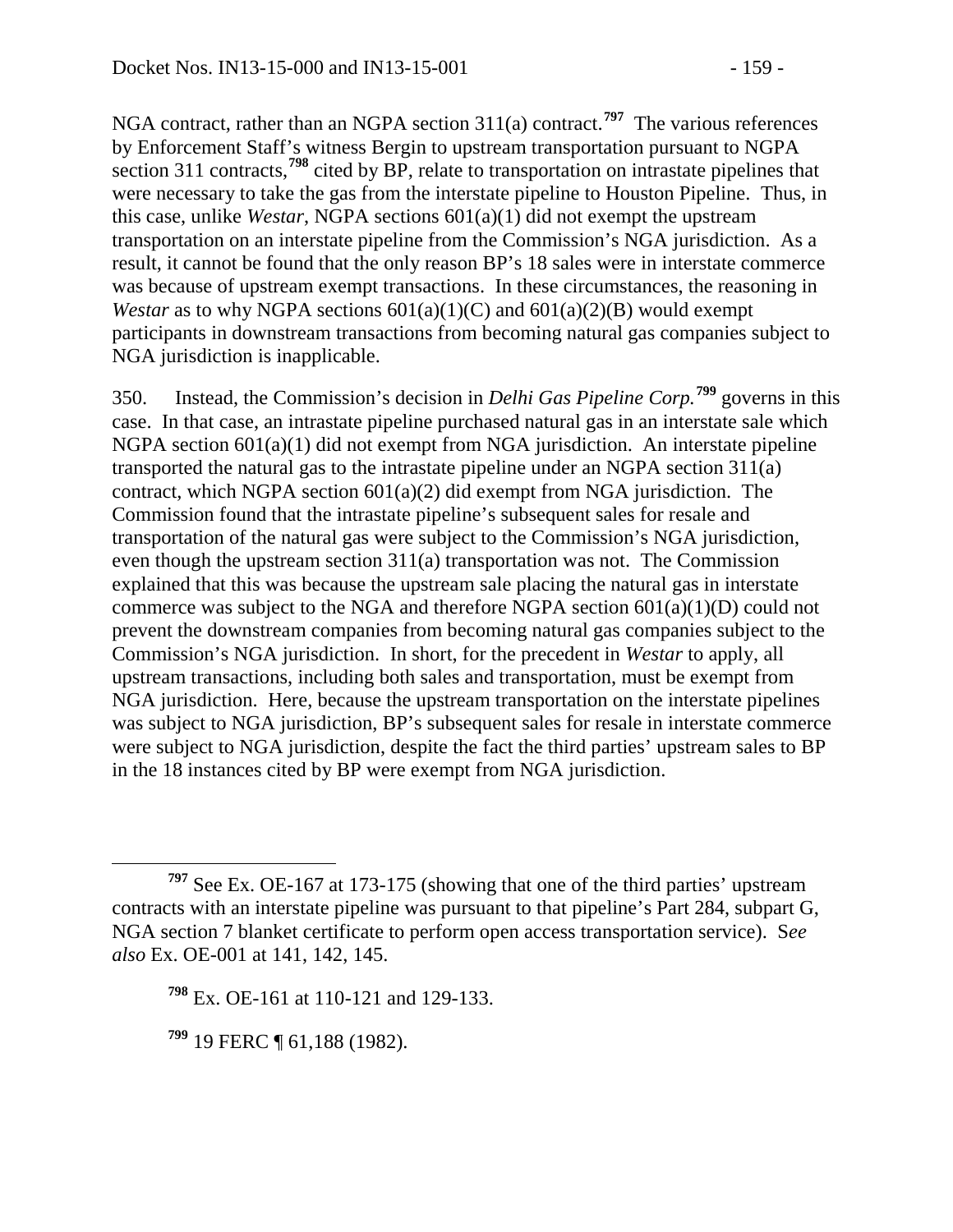351. Second, BP contends that the ALJ erred in finding another 18 of its sales were subject to NGA jurisdiction.<sup>[800](#page-159-0)</sup> BP contends that these sales are exempt from NGA jurisdiction, because these were sales of natural gas it obtained in intracompany transactions. BP stated that in *Utah Power* the Commission held that intra-company transactions by and between the two divisions are not "sales for resale" subject to the Commission's FPA jurisdiction.**[801](#page-159-1)** This contention by BP fails for the same reason as its contention concerning BP's sales of natural gas that third parties had sold to it in first sales exempt from NGA jurisdiction. In all 18 of BP's sales of natural gas it obtained in intracompany transactions, the natural gas had been transported on an upstream interstate pipeline under transportation agreements that were subject to NGA jurisdiction.**[802](#page-159-2)** Therefore, because the upstream transportation on interstate pipelines was subject to NGA jurisdiction, nothing in NGPA section 601 exempted BP's subsequent sales of that natural gas at the Houston Ship Channel from NGA jurisdiction.

352. Third, BP asserts that Bergin's examples of sales for resale are flawed because Bergin attempted to trace gas through the Houston Ship Channel Pool by using BP's scheduling sheets to match the contract numbers and volumes.<sup>[803](#page-159-3)</sup> However, BP argues that the spreadsheets Bergin used to accomplish this were created and maintained for balancing purposes.**[804](#page-159-4)** Moreover, BP asserts that the pool is a pooling point that aggregates and commingles gas and Bergin failed to account for the mismatch in volumes shipped into and out of the pool.**[805](#page-159-5)**

353. The ALJ addressed this argument in the ID. In response to allegations that Bergin's pathing was inappropriate, and that it is impossible to trace gas, the ALJ noted that witness Patrick Clynes (Clynes) testified that the Houston Ship Channel Pool "has a lot of gas coming in, a lot of gas going out. Not the same gas, but the same volume," and

<span id="page-159-2"></span>**<sup>802</sup>** Ex. OE-161 at 111-122, 126-129, and 132-133.

<span id="page-159-5"></span>**<sup>805</sup>** *Id.*

<span id="page-159-1"></span><span id="page-159-0"></span>**<sup>800</sup>** *See* BP Br. on Exceptions at 79 n.372 (identifying the sales for which BP makes this argument). These sales also include one of the examples included in Bergin's direct testimony (Example 2).

**<sup>801</sup>** ID at P 165 (citing *Utah Power*, 45 FERC ¶ 61,095 at 61,296).

<span id="page-159-3"></span>**<sup>803</sup>** BP Br. on Exceptions at 77 (citing Ex. OE-001 at 154:6-155:30).

<span id="page-159-4"></span>**<sup>804</sup>***Id.* (citing Tr. 2315:23-2316:14, 2337:11-2341:7, 2340:5-2341:6 (Bergin)).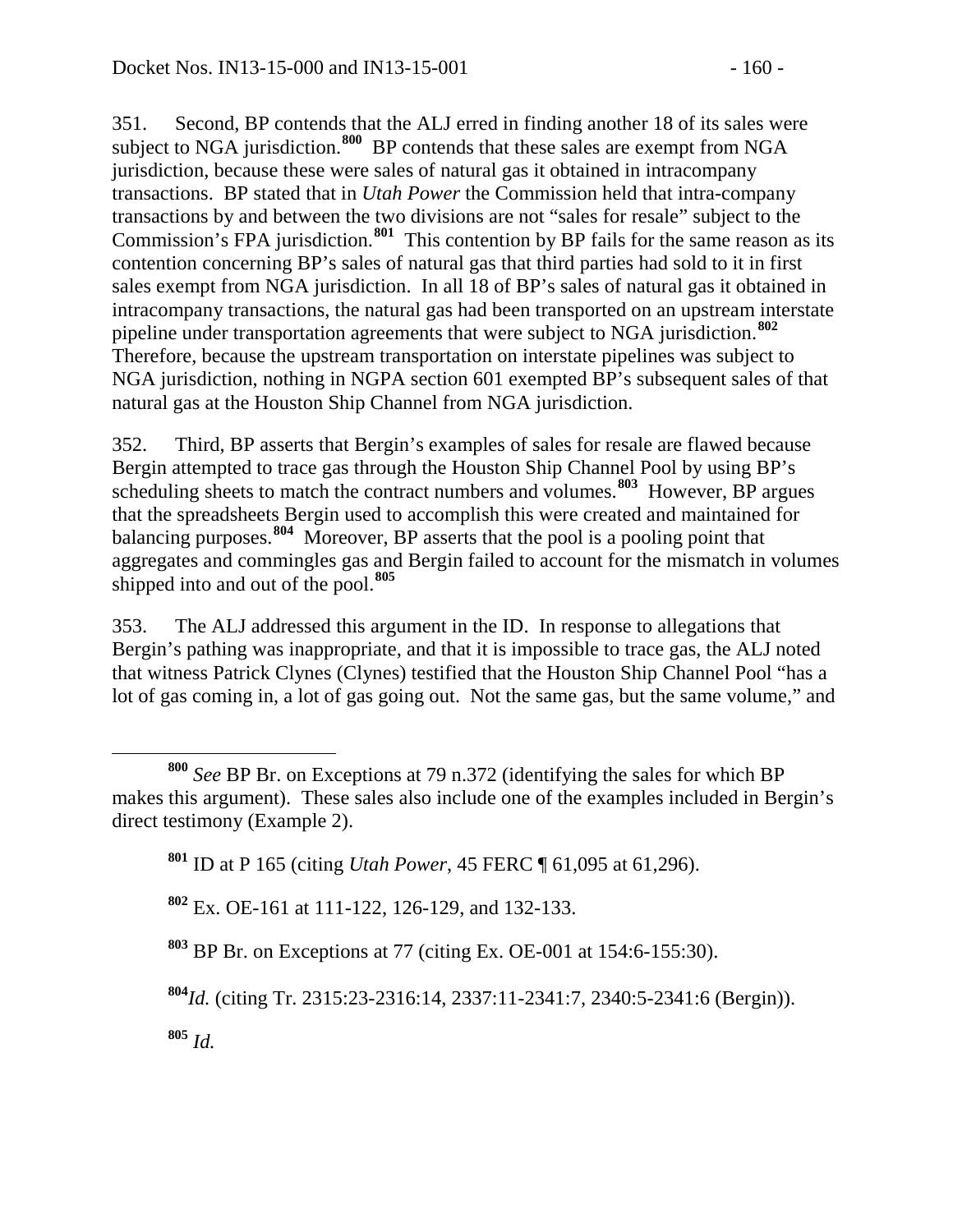that Bergin agreed that physical molecules cannot be traced.**[806](#page-160-0)** The ALJ acknowledged Bergin's explanation that the industry uses pathing as a proxy for tracing physical natural gas molecules,**[807](#page-160-1)** and that there is no distinction between a pool meter and physical meter, in terms of pathing gas. Therefore, the ALJ reasoned that pathing natural gas through a pool is possible.

354. Moreover, the ALJ found that Bergin used both balancing sheets, which reflect where gas is sold and where gas was shipped to, as well as nomination sheets to make his pathing calculations. The ALJ notes that nomination sheets lists all the upstream contracts from where the gas is coming from and where the gas is being taken to, what meter, and one of those meters is the meter for the Houston Pipeline System pool.**[808](#page-160-2)** In conclusion, the ALJ found that Bergin's testimony is to be given significant weight.

355. Given these findings by the ALJ, we cannot grant significant weight to BP's argument and suggestion that "Bergin relied on BP's scheduling sheets to purportedly track sales and purchases through the [Houston Ship Channel] Pool by matching the contract numbers and volumes."**[809](#page-160-3)** As pointed out by the ALJ, Bergin also utilized nomination sheets, which list all the upstream contracts from where the gas is coming from and where the gas is being taken to, in order to complete his analysis of the contract path of the subject sales. BP does not discuss how an analysis of these two types of documents would fail to develop a legitimate paper trail of the subject sales. It focuses instead on merely reiterating that scheduling sheets are created and maintained for balancing purposes only. BP also adds that the Houston Ship Channel pool is a pooling point that aggregates and commingles gas and Bergin failed to account for the mismatch in volumes shipped into and out of the pool. The ALJ, discussed this type of mismatch of volumes at the Houston Ship Channel pool as well, finding that this mismatch is "merely a situation where some of the original interstate gas was later shipped with other gas; it does not mean there is a mismatch fatal to proving the Commission's jurisdiction in this case."**[810](#page-160-4)** BP has not provided any argument to show that any mismatch of volumes at the

<span id="page-160-0"></span>**<sup>806</sup>** ID at P 163 (citing Tr. 2341:10-12 (Bergin); Ex. OE-161 at 89:20-21).

**<sup>807</sup>** *Id.* (citing Ex. OE-161 at 95:17-19).

**<sup>808</sup>** *Id.* P 164 (citing Tr. 1705:9-12 (Bergin)).

<span id="page-160-4"></span><span id="page-160-3"></span><span id="page-160-2"></span><span id="page-160-1"></span>**<sup>809</sup>** BP Br. on Exceptions at 77 (footnote omitted). As the ALJ stated, Witness "Bergin relied on multiple documents in conducting his pathing calculations. He did not solely rely on balancing sheets in making his calculations, and *suggesting he did otherwise is incorrect*." ID at P 164 (emphasis added).

**<sup>810</sup>** ID at P 172.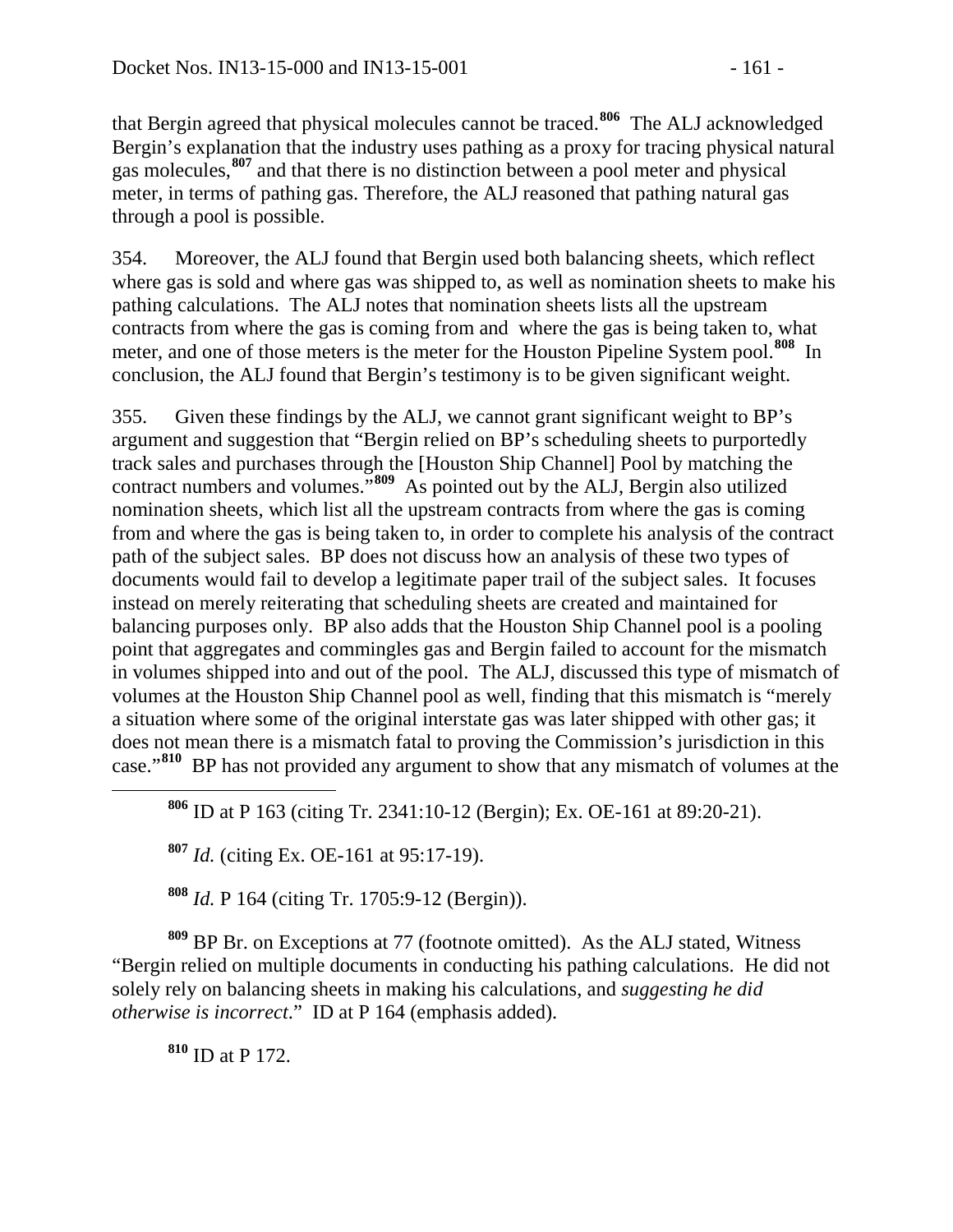Houston Ship Channel Pool would somehow invalidate the ALJ's finding of jurisdiction in this matter.

356. BP argues that in direct testimony, Bergin attempted to present only two examples of BP sales for resale at Houston Ship Channel during the 73 days that comprise the Investigative Period. BP argues that both examples concerned gas that BP transported on October 20, 2008 and neither example is jurisdictional. BP argues that no link between the transactions and the alleged manipulative trading was established. BP asserts that both of the example trades occurred after trading started at both the Houston Ship Channel and Katy markets and were economic trades. BP argues that because of these factors Bergin's direct testimony examples do not reflect the so-called manipulative characteristics that Abrantes-Metz asserted as the basis for the alleged manipulative scheme. First, the ALJ found that this allegation was contradicted by the testimony of Abrantes-Metz who testified that during the Investigative Period, the Texas Team changed its trading patterns**[811](#page-161-0)** and that such trading pattern changes were "consistent with an effort to influence other market participants and to reinforce artificial downward pressure on the [Houston Ship Channel] Gas Daily index."**[812](#page-161-1)** Accordingly, the ALJ found that the two examples BP focuses on were part of BP's larger scheme to manipulate the Houston Ship Channel *Gas Daily* index, and are connected to the manipulation.

357. Finally, BP contends that Bergin's examples of jurisdictional sales were not tied to the manipulative scheme.**[813](#page-161-2)** BP contends that both the sales included in Bergin's Direct Testimony occurred after trading began at Houston Ship Channel and Katy, both were economic as defined by Abrantes-Metz, and both were traded after 15 percent of the Houston Ship Channel market had already been traded on that day.**[814](#page-161-3)** Enforcement Staff states that the examples were part of the manipulation.**[815](#page-161-4)** We agree. BP's proposition appears to us to be that conduct must meet *all* of Abrantes-Metz's indicia before it can be found to be manipulative. But that is not the case. The indicia of manipulation are simply factors that indicate potential manipulation, and a particular sale need not exhibit every factor to be part of a manipulative scheme. In any event, the examples meet at

<span id="page-161-0"></span>**<sup>811</sup>** *Id.* P 161 (citing Ex. OE-129 at 31:1-6).

<span id="page-161-1"></span>**<sup>812</sup>** *Id.* (citing Ex. OE-129 at 31:15-17).

<span id="page-161-2"></span>**<sup>813</sup>** BP Br. on Exceptions at 78.

<span id="page-161-3"></span>**<sup>814</sup>** ID at P 161.

<span id="page-161-4"></span>**<sup>815</sup>** Enforcement Staff Br. Opposing Exceptions at 60.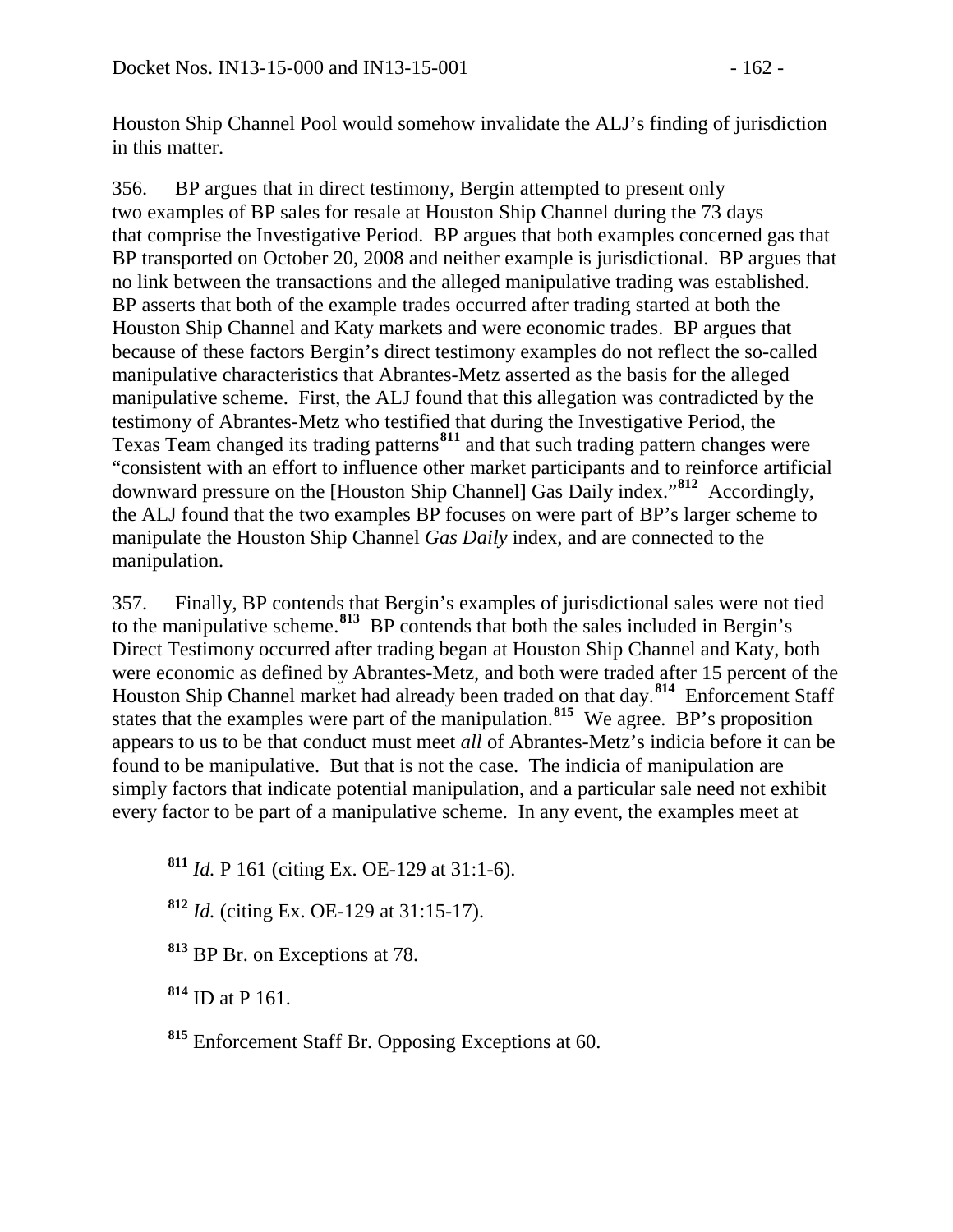least some of the indicia.**[816](#page-162-0)** Moreover, as Bergin explained, according to basic economic principles known to all traders, increasing supply, all other conditions being equal, will depress prices.**[817](#page-162-1)** The evidence indicates that, using supply that it transported from Katy to Houston Ship Channel, the Texas Team was selling approximately three and a half times more gas at Houston Ship Channel during the Investigative Period than earlier in 2008.**[818](#page-162-2)** BP's 52 jurisdictional sales discussed in this section were part of its increased selling at the Houston Ship Channel. Thus, the Texas Team must have known that these sales were adding supply to the Houston Ship Channel market, with an attendant effect on prices. Therefore, we agree with the ID that the examples were instruments of the manipulation.

# **V. Remedies**

# **A. Disgorgement**

# **1. Hearing Order and Initial Decision**

358. In the Hearing Order, the Commission directed the ALJ to "make findings concerning the amount of profits obtained by BP for its alleged manipulated trading conduct, entertaining any reasonable method for calculating this amount, and provide both a gross number of profits and a net amount that deducts BP's losses from its physical trading."**[819](#page-162-3)**

359. The ALJ gave consideration to the evidence put forward by Enforcement Staff and by BP. Enforcement Staff contended that BP grossed between \$233,330 and \$316,170 from the scheme.**[820](#page-162-4)** Enforcement Staff derived this figure from Bergin's testimony applying Abrantes-Metz's analysis of price impact from "but-for pricing" to BP's

<span id="page-162-1"></span>**<sup>817</sup>** Ex. OE-001 at 105:6-8.

<span id="page-162-2"></span>**<sup>818</sup>** *Id.* at 105:8-10.

<span id="page-162-3"></span>**<sup>819</sup>** Hearing Order at P 49 (vi).

<span id="page-162-4"></span>**<sup>820</sup>** ID at P 265.

<span id="page-162-0"></span>**<sup>816</sup>** *See* Ex. OE-161 at 110-174. *See also* Ex. OE-175 (indicating that BP sold for resale 30,000 MMBtu of natural gas at 8:14 a.m. at Houston Ship Channel to one counterparty on October 28, 2008 to flow the next day); *id.* (indicating that BP sold for resale 10,000 MMBtu of natural gas at Houston Ship Channel on October 9, 2008 at 8:18 a.m. to flow the next day).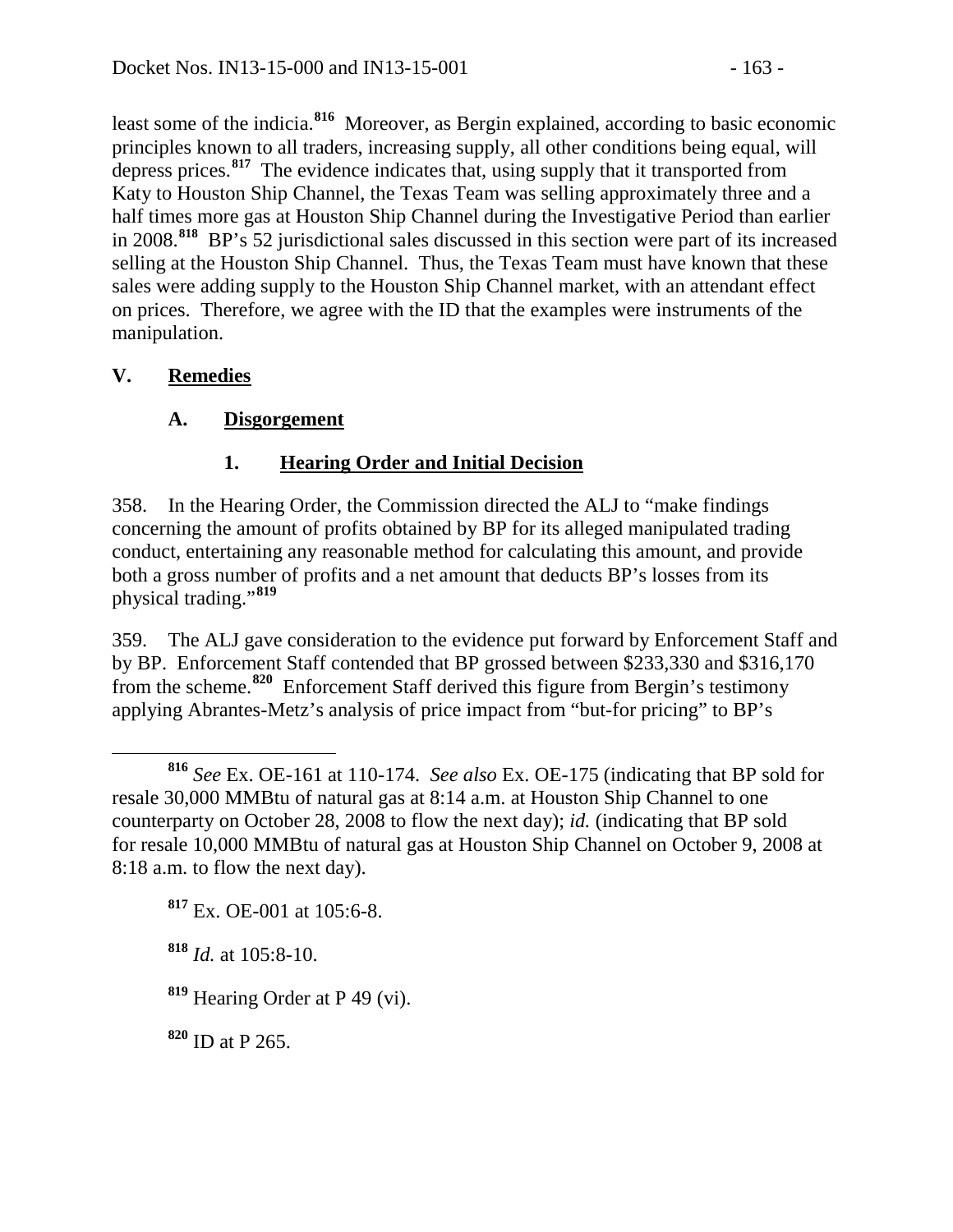exposure to the Houston Ship Channel *Gas Daily* index each month.**[821](#page-163-0)** From this gross figure, Enforcement Staff contended that Bergin calculated the net profits by deducting the losses from BP's physical trading, resulting in net profits between \$165,749 and \$248,589.<sup>[822](#page-163-1)</sup> In particular, Bergin calculated gross profits using BP's total Houston Ship Channel *Gas Daily* exposure each month because such exposure benefited from the index price manipulation, and then used Abrantes-Metz's estimates of artificial price to obtain a second measure of gross profits.**[823](#page-163-2)** The ALJ stated that BP did not dispute the use of the total Houston Ship Channel *Gas Daily* exposure to derive gross profits, or any evidence disputing Abrantes-Metz's methodology.**[824](#page-163-3)** Enforcement Staff further approximated BP's net profits by subtracting its next-day fixed-price losses at Houston Ship Channel.**[825](#page-163-4)**

360. The ALJ rejected BP's counterarguments. First, the ALJ rejected BP's contention that the estimates were not reliable because they were based on hypotheticals; the ALJ noted that the Commission has upheld disgorgement amounts calculated using such methods.**[826](#page-163-5)** Next, BP proposed a counterexample which modified Bergin's historical analysis to reflect incremental P&L of Houston Ship Channel compared to Katy, which BP contended was superior because it removed broader market price movements.**[827](#page-163-6)** The ALJ found that the hypothetical P&L of \$50,000 could not be supported because it was predicated on the assumption that the team sold all of its physical volumes at Katy rather than Houston Ship Channel; yet the ALJ found that Enforcement Staff never suggested that BP sold all of its gas at Katy.**[828](#page-163-7)** BP's next contention was that P&L should be calculated by taking the difference between the recalculated Houston Ship Channel price and the actual index, which results in gross profits of about \$35,000 and no net profits.**[829](#page-163-8)**

<span id="page-163-0"></span>**<sup>821</sup>** *Id.* P 271 (citing Ex. OE-001 at 118:8-119:2).

<span id="page-163-1"></span>**<sup>822</sup>** *Id.* (citing Ex. OE-001 at 119:7-10).

<span id="page-163-2"></span>**<sup>823</sup>** *Id.* P 273 (citing Ex. OE-161 at 51:9-11).

<span id="page-163-3"></span>**<sup>824</sup>** *Id.* (citing Ex. OE-129 at 138:1-139:20, 147:6-148:5).

<span id="page-163-4"></span>**<sup>825</sup>** *Id.* (citing Ex. OE-161 at 51:12-13).

**<sup>826</sup>** *Id.* (citing *Barclays*, 144 FERC ¶ 61,041 at P 150).

**<sup>827</sup>** *Id.* P 268.

<span id="page-163-8"></span><span id="page-163-7"></span><span id="page-163-6"></span><span id="page-163-5"></span>**<sup>828</sup>** *Id.* P 274 (citing Exs. BP-037: 17-19; OE-161 at 50:16-51:2); Ex. OE-129 at 131:11-132:2).

**<sup>829</sup>** *Id.* P 269.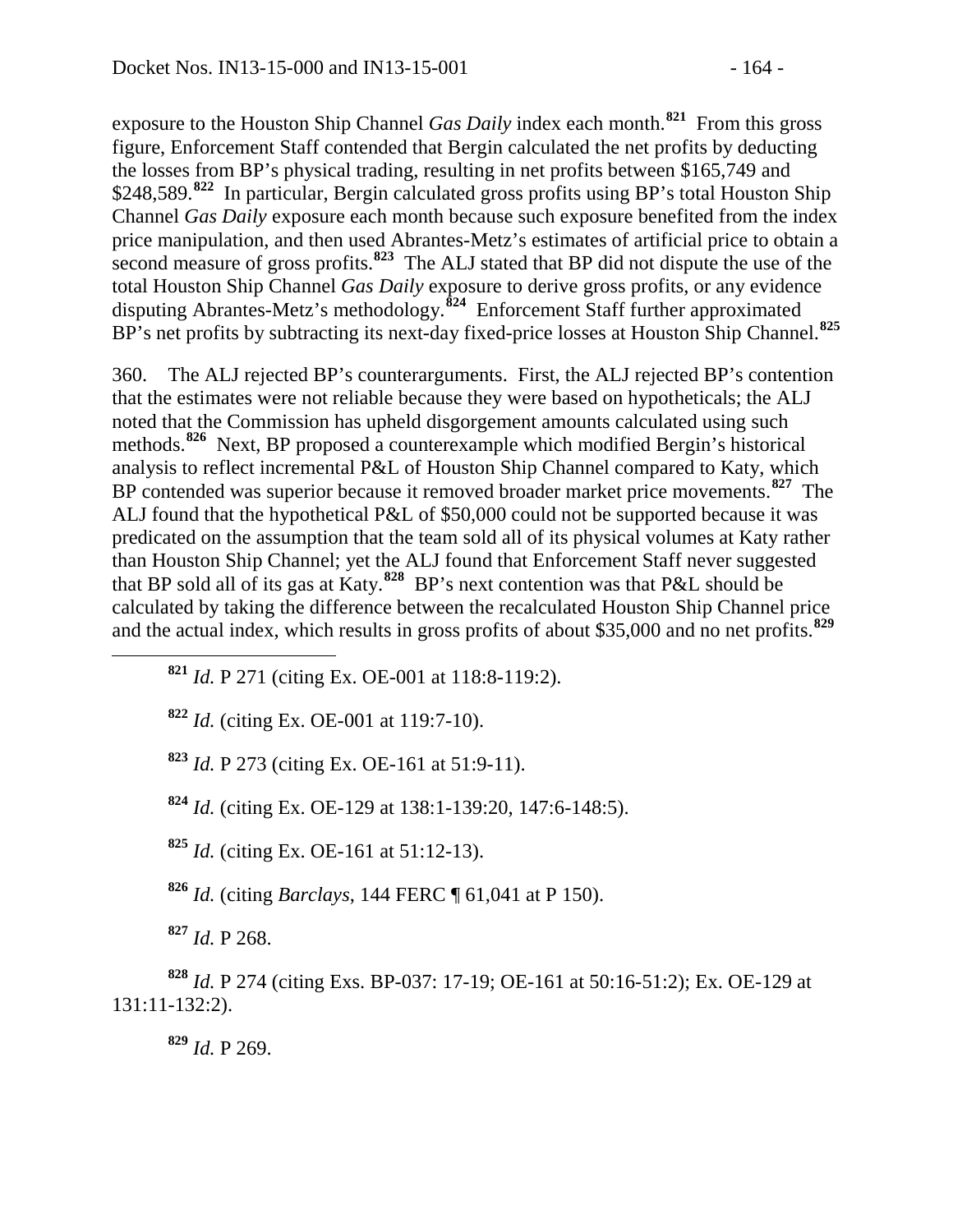The ALJ denied the approach of using Evans's calculation of P&L against what the index might have been absent BP's sales, in part because it ignored the impact on volume caused by BP's increased sales**[830](#page-164-0)** BP's last proposition was that Bergin's actual P&L calculation should be modified by Abrantes-Metz's hypothetical "but for" analysis to show the financial position's impact on prices.**[831](#page-164-1)** The ALJ also rejected this contention, stating it is "unreliable since it double-counts BP's losses and it is also inconsistent with his P&L against-the-index."**[832](#page-164-2)** Finally, the ALJ stated that while the law supports defendants "when they have shown that the government's disgorgement figure was not reasonable," the ALJ actually found that BP had not established this.**[833](#page-164-3)**

361. Accordingly, the ALJ found that Enforcement Staff had proven that the gross profits were between \$233,330 and \$316,170, and that the net profits from the scheme were between \$165,749 and \$248,589.**[834](#page-164-4)**

# **2. BP Exceptions**

362. In its brief on exceptions, BP states that the ALJ erred in adopting Enforcement Staff's gross profits computations.**[835](#page-164-5)** In particular, BP contends that Bergin's profit computations "used a combination of hypothetical variables and actual pricing data and omitted or replaced relevant information" and thus "produced distorted and misleading profit computations that do not accurately reflect the result of BP's trading activities."**[836](#page-164-6)** BP states that Bergin failed to consider all of BP's positions, and thereby obscured the financial performance relative to the actual P&L.**[837](#page-164-7)** BP also states that Bergin's historical P&L analysis was flawed "because it used actual P&L instead of incremental

<span id="page-164-7"></span><span id="page-164-6"></span><span id="page-164-5"></span><span id="page-164-4"></span><span id="page-164-3"></span> *Id.* P 270. *Id.* P 274. *Id.* P 275. *Id.* P 271. BP Br. on Exceptions at 84. *Id.* at 85. **<sup>837</sup>** *Id.*

<span id="page-164-2"></span><span id="page-164-1"></span><span id="page-164-0"></span>**<sup>830</sup>** *Id.* P 274 (citing Exs. OE-129 at 65:5-67:2; OE-211 at 75:11-76:2; OE-161 at 52:14-18).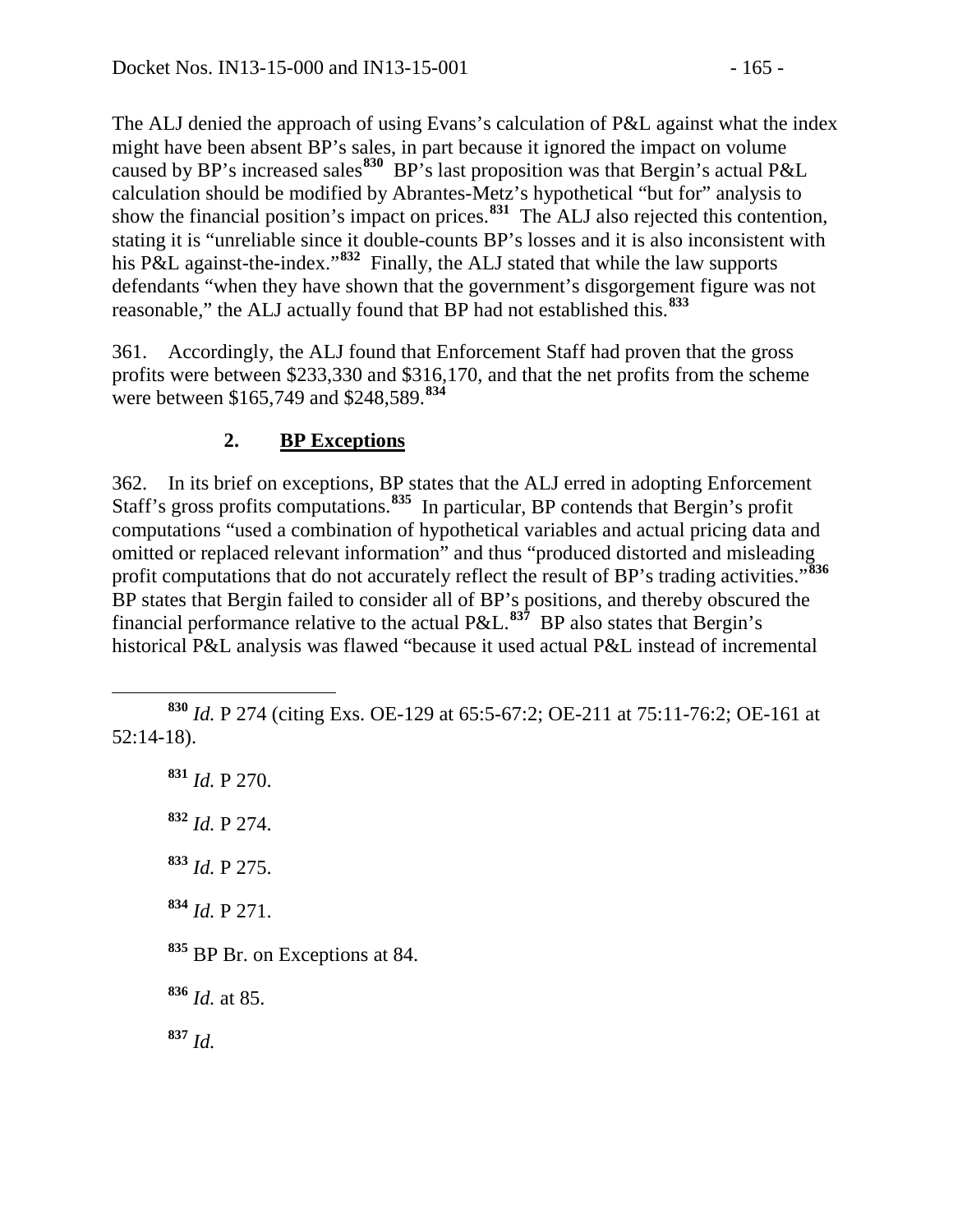P&L" which "excludes the broader price movements that affect P&L in ways that would have occurred with or without the alleged manipulative impacts," and that Bergin should have used incremental P&L.<sup>[838](#page-165-0)</sup> BP also contends that Bergin's but-for analysis erroneously mixed real pricing data outcomes with counterfactual estimates, and this use of hypothetical gains and actual losses "is an illogical mismatch."**[839](#page-165-1)** BP similarly states that Bergin's but-for analysis is inconsistent with Staff expert Ronn's market impact analysis because they do not account for additional alleged losses from exposure to Katy.**[840](#page-165-2)** Furthermore, BP states that Abrantes-Metz's price impact analysis was flawed because it did not consider a historical period and a high level of uncertainty embedded in the artificial price estimate.**[841](#page-165-3)**

363. Instead, BP contends that a proper methodology would show that it lost money on its trading.**[842](#page-165-4)** First, BP states that if Bergin's analysis had applied incremental P&L of Houston Ship Channel compared to Katy, it would have shown that BP lost a net of \$50,000 after transport costs.**[843](#page-165-5)** Second, BP states that Bergin's P&L analysis should be modified to provide what it calls a "more relevant" but-for analysis of P&L, and states that Bergin himself did not challenge this approach.**[844](#page-165-6)** Third, BP states that modifying Bergin's actual P&L analysis to use Abrantes-Metz's but-for calculation of artificial price—what BP calls a "counterfactual" analysis—yields net profits of \$47,000-\$74,000, which BP avers starkly contrasts with Bergin's estimate of \$225,000-\$304,000.<sup>[845](#page-165-7)</sup> In so doing, BP argues that the ID fails to address BP's evidence.

<span id="page-165-7"></span><span id="page-165-6"></span><span id="page-165-5"></span><span id="page-165-4"></span><span id="page-165-3"></span><span id="page-165-2"></span><span id="page-165-1"></span><span id="page-165-0"></span> **<sup>838</sup>** *Id.* at 86. **<sup>839</sup>** *Id.* **<sup>840</sup>** *Id.* **<sup>841</sup>** *Id.* at 85. **<sup>842</sup>** *Id.* at 87. **<sup>843</sup>** *Id.* **<sup>844</sup>** *Id.* **<sup>845</sup>** *Id.* at 88.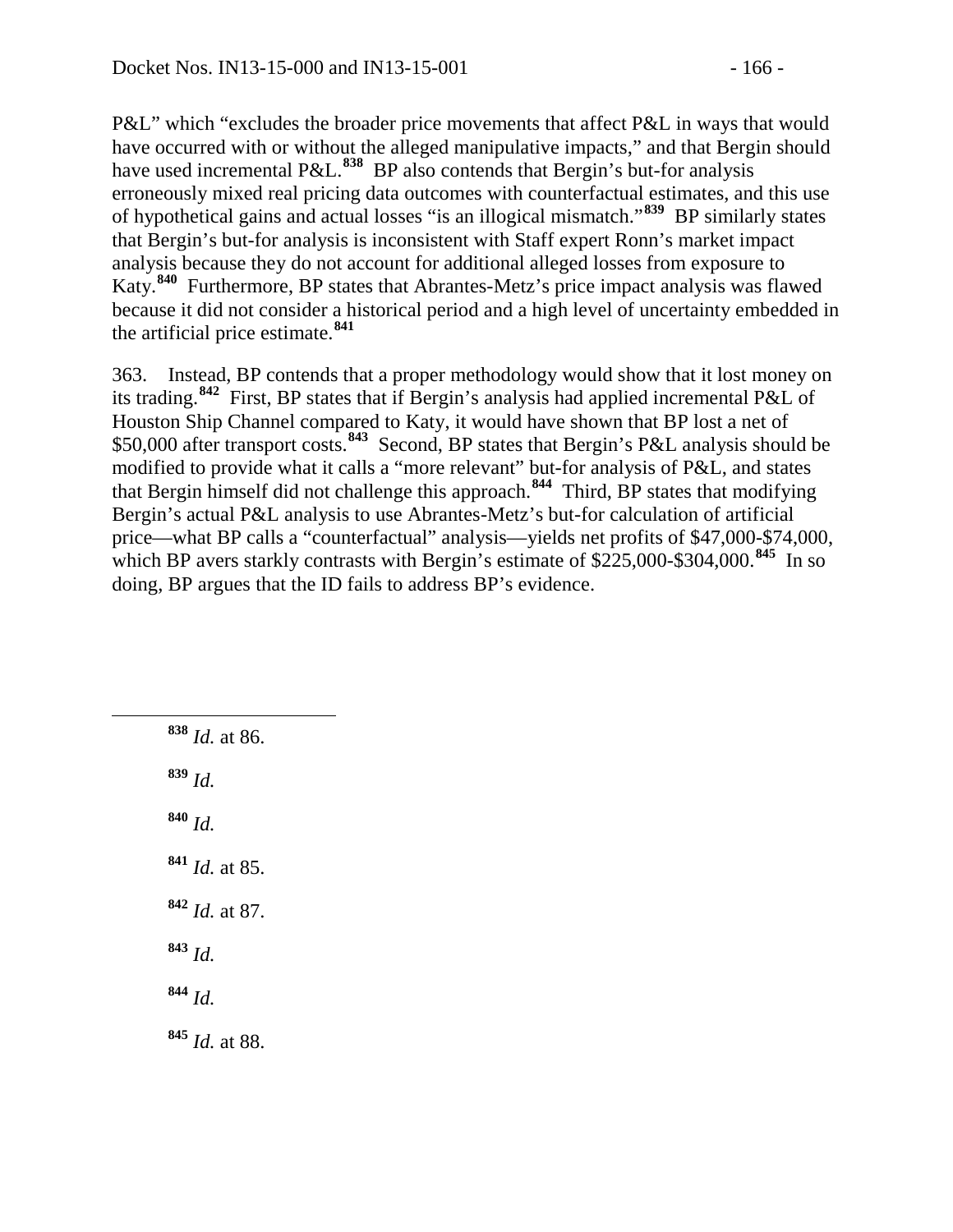## **3. Enforcement Staff Response**

364. Enforcement Staff urges the Commission to reject BP's objections and to adopt the ALJ's findings.**[846](#page-166-0)** Enforcement Staff emphasizes that the Commission previously determined that disgorgement "'need only be a reasonable approximation of profits causally connected to the violation,'" and states that the ALJ correctly found that Enforcement Staff had done so.**[847](#page-166-1)** Enforcement Staff contends that BP is incorrect in claiming that there is anything inappropriate about Abrantes-Metz's estimates of price differences, likening what was done here to what was done in *Barclays*—namely, that "[e]xposure multiplied by an estimate of price difference is what Enforcement Staff did here.<sup>7[848](#page-166-2)</sup> Enforcement Staff further states that it was not inconsistent to use BP's total Houston Ship Channel *Gas Daily* exposure to calculate disgorgement, and BP's Henry Hub exposure to determine intent.**[849](#page-166-3)**

365. Enforcement Staff also contends that the ALJ did not erroneously reject BP's alternative P&L measures. First, BP's hypothetical \$50,000 P&L "assumed that the Texas [T]eam sold *all* its physical volumes at Katy instead of [Houston Ship Channel], despite [BP expert Evans's] admission that Enforcement Staff never suggested BP should always have sold at Katy instead of at [Houston Ship Channel]."**[850](#page-166-4)** Second, Enforcement Staff states that BP's "P&L against-the-index" approach used a hypothetical index that removed all of BP's transactions from the market, and this was incorrect because it ignored the "informational" and "volumetric" effects of BP's trading on market participants.**[851](#page-166-5)** Enforcement Staff also states that BP is factually incorrect when it contends that Bergin did not challenge this approach, and ignores the portion of his testimony where "he explicitly challenged it."**[852](#page-166-6)** Third, Enforcement Staff states that BP's "counterfactual" P&L "double-counted BP's losses and was inconsistent with

<span id="page-166-1"></span>**<sup>847</sup>** *Id.* at 71.

- <span id="page-166-2"></span>**<sup>848</sup>** *Id.* at 71-72 n.307.
- <span id="page-166-3"></span>**<sup>849</sup>** *Id.* at 72.
- <span id="page-166-4"></span>**<sup>850</sup>** *Id.*

<span id="page-166-0"></span>**<sup>846</sup>** Enforcement Staff Br. Opposing Exceptions at 71-73.

<span id="page-166-5"></span>**<sup>851</sup>** *Id.* at 72-73.

<span id="page-166-6"></span>**<sup>852</sup>** *Id.* at 73 (citing in part Ex. OE-161 at 52:4-53:8 and ID at P 274).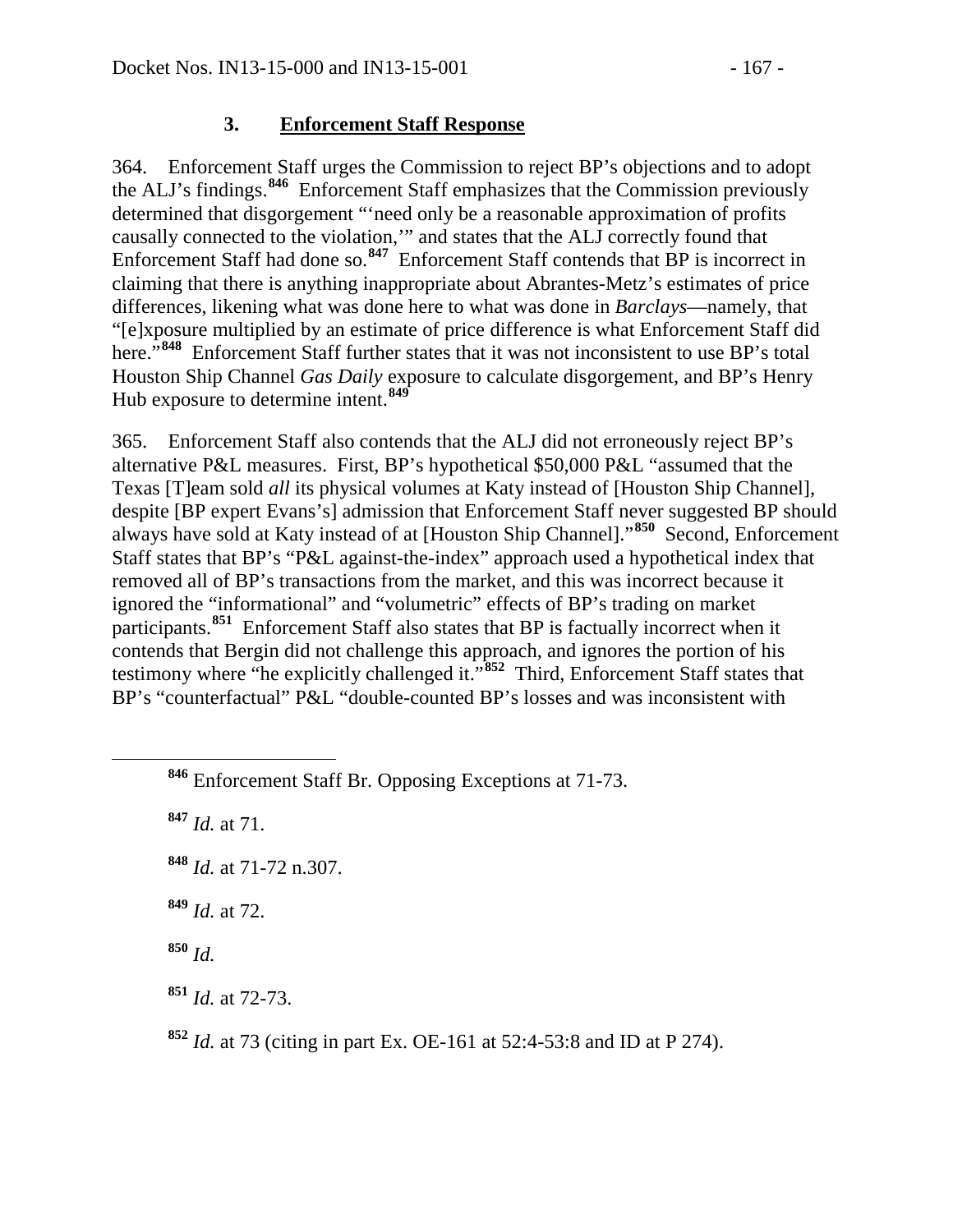[BP's] 'P&L against-the-index.'"**[853](#page-167-0)** Enforcement Staff instead states that the ALJ was correct in stating that BP's expert "incorrectly lumped together Abrantes-Metz's estimates of the price effects of BP's shift to earlier sales and BP's transport of excess volume to [Houston Ship Channel], even though these two estimates were not additive."**[854](#page-167-1)** Finally, Enforcement Staff states that BP cites to no evidence that overcomes the flaws in its alternative P&L measures.**[855](#page-167-2)**

# **4. Commission Determination**

366. After reviewing the evidence and arguments, we agree with the ALJ that Enforcement Staff provided a "reasonable estimate" of unjust profits. It is well established that, for Enforcement Staff, "'disgorgement need only be a reasonable approximation of profits causally connected to the violation.'"**[856](#page-167-3)** Once Enforcement Staff has met its burden of introducing a reasonable approximation, BP is "then obliged clearly to demonstrate that the disgorgement figure was not a reasonable approximation."**[857](#page-167-4)** We find that Enforcement Staff proposed a reasonable method and used a reasonable and accurate approach to doing its calculations. The burden then shifted to BP to show that Enforcement Staff's estimate was not in fact reliable, and that BP's alternative approach was reasonable.

367. We agree that one reasonable approach to estimate gross gains is to calculate the product of the estimate of the scheme's impact on prices (that is, the amount by which the index was moved by the manipulation) and the subject's benefiting position (that is, the volume exposed to the manipulated index). It follows that subtracting losses suffered in the physical trades (which were used to manipulate the index) from the gross gains is a

<span id="page-167-0"></span>**<sup>853</sup>** *Id.*

**<sup>854</sup>** *Id.*

**<sup>855</sup>** *Id.*

<span id="page-167-3"></span><span id="page-167-2"></span><span id="page-167-1"></span>**<sup>856</sup>** *Barclays*, 144 FERC ¶ 61,041 at P 148 (quoting *SEC v. Whittemore*, 659 F.3d 1, 8 (D.C. Cir. 2011) (quoting in part *SEC v. First City Fin. Corp*., 890 F.2d 1215, 1231 (D.C. Cir.1989))); *see also Zacharias v. SEC*, 569 F.3d 458, 470 (D.C. Cir. 2009) (quoting same); *SEC v. Patel*, 61 F.3d 137, 139 (2d Cir. 1995) (the disgorgement amount "need only be a reasonable approximation of the profits causally connected to the violation."); *Allstate Ins. Co. v. Receivable Fin. Co., LLC*, 501 F.3d 398, 413 (5th Cir. 2007) (quoting same).

<span id="page-167-4"></span>**<sup>857</sup>** *SEC v. First City Fin. Corp., Ltd.*, 890 F.2d 1215, 1232 (D.C. Cir. 1989).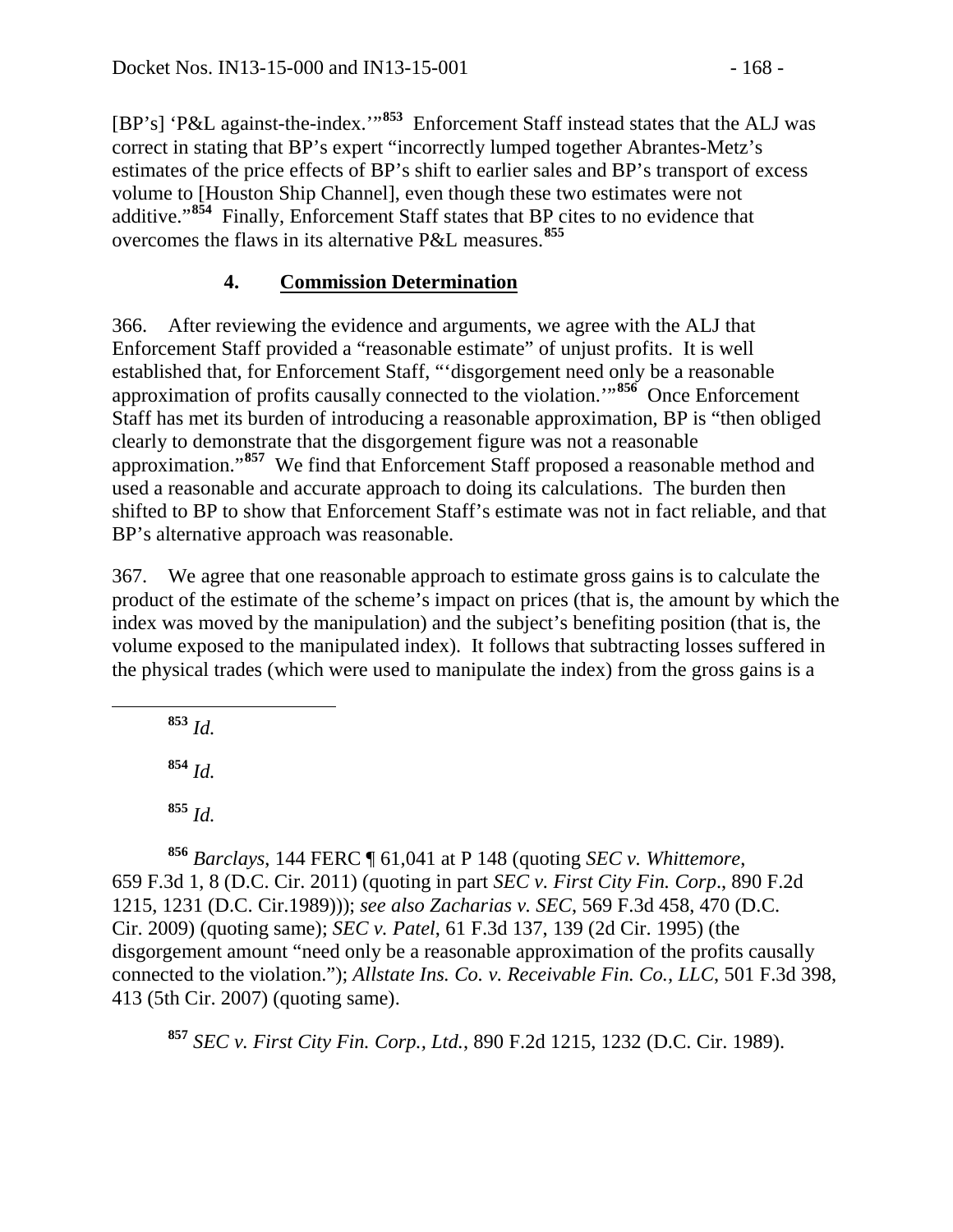reasonable way to approach disgorgement. We do not agree with BP that this is unreasonable.<sup>[858](#page-168-0)</sup> From our assessment of the evidence, we agree with the ALJ that this is the approach that Enforcement Staff used here, and that Enforcement Staff's approach was reasonable.

368. The next question is whether Enforcement Staff made reasonable calculations in determining gross and net gains. We find that it did. Enforcement Staff reasonably calculated that the gross gains here were in the range of \$233,330 to \$316,170, and that the net gains were between \$165,749 and \$248,589. Given this reasonable range, we will select the mid-point. Accordingly, we find that BP should be disgorged of \$207,169.

# **B. Penalty Guidelines Factors**

369. In the Hearing Order, the Commission directed the ALJ to make certain fact findings that relate to certain elements of the Penalty Guidelines.**[859](#page-168-1)** In particular, the ALJ was to make findings as to (1) the number of violations, if any, and the number of days on which such violations occurred; (2) the amount of loss, the quantity of natural gas affected (financial and physical), and the duration; (3) whether BP "committed any part of the [alleged] instant violation less than 5 years after a prior Commission adjudication . . . or less than 5 years after an adjudication of similar misconduct by any other enforcement agency"; (4) whether the violation "violated a judicial or Commission order or injunction"; and (5) findings respecting BP's compliance program, including each of the factors specified in § 1B2.1 of the Penalty Guidelines.**[860](#page-168-2)**

370. The ALJ made findings respecting these five factors. We will address each in turn. BP makes a general objection that the ALJ's conclusions regarding the statutory factors for assessing penalties are flawed, and contends that Enforcement Staff was

**<sup>859</sup>** Hearing Order at PP 48-49.

<span id="page-168-2"></span><span id="page-168-1"></span>**<sup>860</sup>** *Id.* at P 49(i)-(vi). The Sixth Factor, gross profits, is addressed in the disgorgement section above.

<span id="page-168-0"></span>**<sup>858</sup>** Because we find that Enforcement Staff's approach was reasonable, we do not need to address BP's alternatives. Nevertheless, we find that the alternative approaches as articulated by BP are not more reasonable than Enforcement Staff's approach. In particular, it was not necessary to require that BP's losses include transportation costs between Katy and Houston Ship Channel, and we see no advantage in using a model that simply removes a market participant's manipulative trades from the market, thereby ignoring the dynamic impact on other traders. We also agree with Staff that BP's third proposal appears to double-count BP's losses.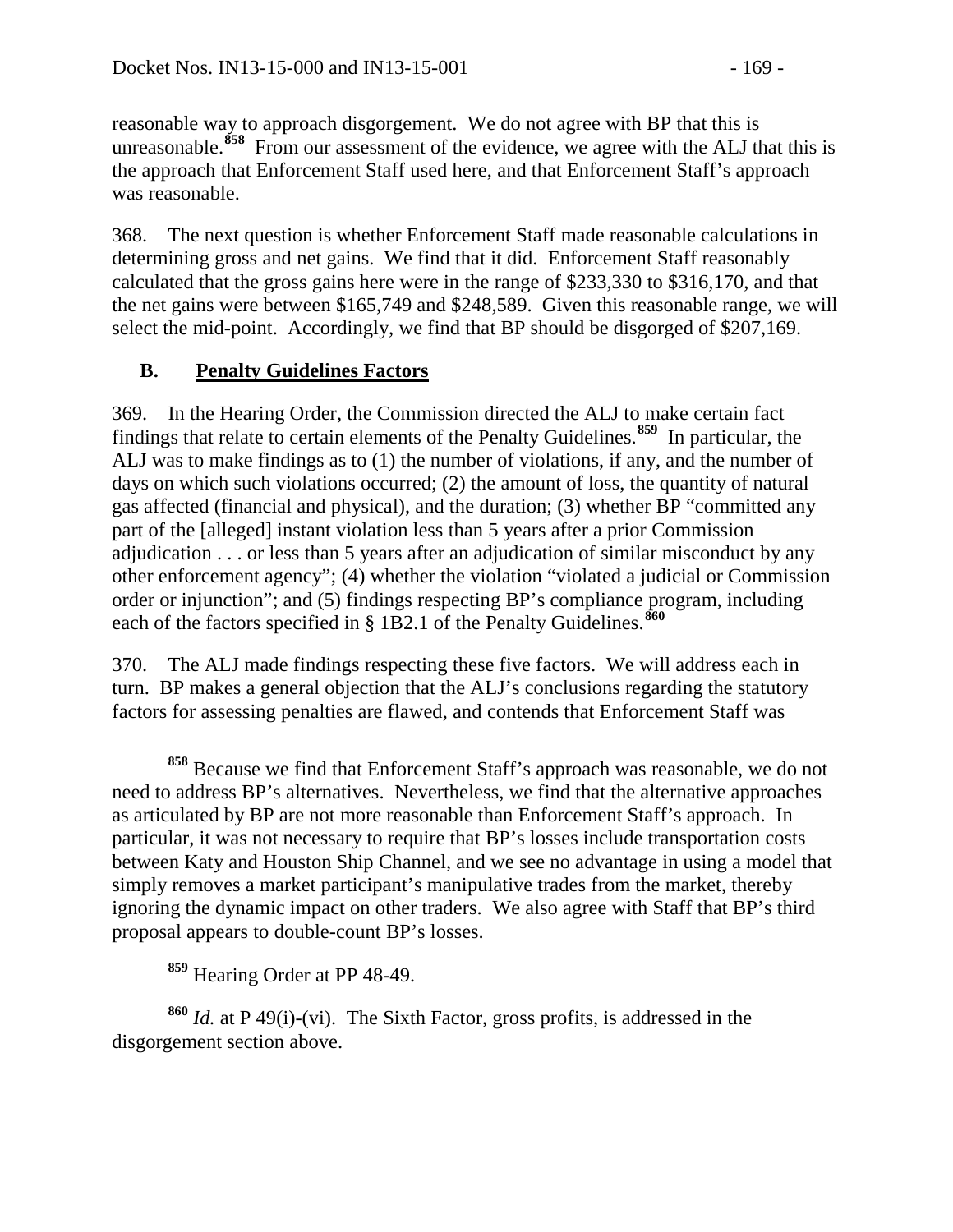unable to substantiate its computations or allegations.**[861](#page-169-0)** We reject that general proposition, and address each of the factors in turn.

### **1. Number of Violations**

### **a. Initial Decision**

371. Two sets of proposals were put before the ALJ. Enforcement Staff contended that BP committed hundreds of violations during the 49 trading days of the Investigative Period, with a minimum of 48 violations.<sup>[862](#page-169-1)</sup> Specifically, Enforcement Staff pointed to four types of affirmative conduct that occurred, and that during the Investigative Period BP made 680 fixed-price sales, 101 bid-initiated sales at Houston Ship Channel when a more economical offer existed at Katy, and 129 offer-initiated sales when the team could have made more money at Katy.<sup>[863](#page-169-2)</sup> By contrast, BP maintained that no violations occurred or, in the alternative, that the number of days was fewer than the 73 total days of the Investigative Period.**[864](#page-169-3)** Specifically, BP contended that Abrantes-Metz failed to identify any day when the manipulation occurred, and Bergin identified only a few of the trade days containing the alleged manipulative characteristics.**[865](#page-169-4)**

372. The ALJ found that the evidence shows that BP "had hundreds of affirmative acts in furtherance of the manipulative scheme during the Investigative Period" including "680 fixed-price sales at Houston Ship Channel, 101 bid-initiated sales at Houston Ship Channel when they could have hit a more economic bid at Katy, and 129 offer-initiated sales when they could have sold more economically by adjusting their price at Katy."**[866](#page-169-5)** The ALJ then stated that "[i]f each individual trade is treated as a separate violation the facts support a high number of violations."**[867](#page-169-6)** The ALJ noted that Enforcement Staff's recommendation of 48 minimum violations was predicated on the notion that "all

- <span id="page-169-0"></span>**<sup>861</sup>** BP Br. on Exceptions at 80-81.
- <span id="page-169-1"></span>**<sup>862</sup>** ID at P 175.
- <span id="page-169-2"></span>**<sup>863</sup>** *Id.* P 177.
- <span id="page-169-3"></span>**<sup>864</sup>** *Id.* P 180.
- <span id="page-169-4"></span>**<sup>865</sup>** *Id.* PP 181-182.
- <span id="page-169-5"></span>**<sup>866</sup>** *Id.* P 187.
- <span id="page-169-6"></span>**<sup>867</sup>** *Id.*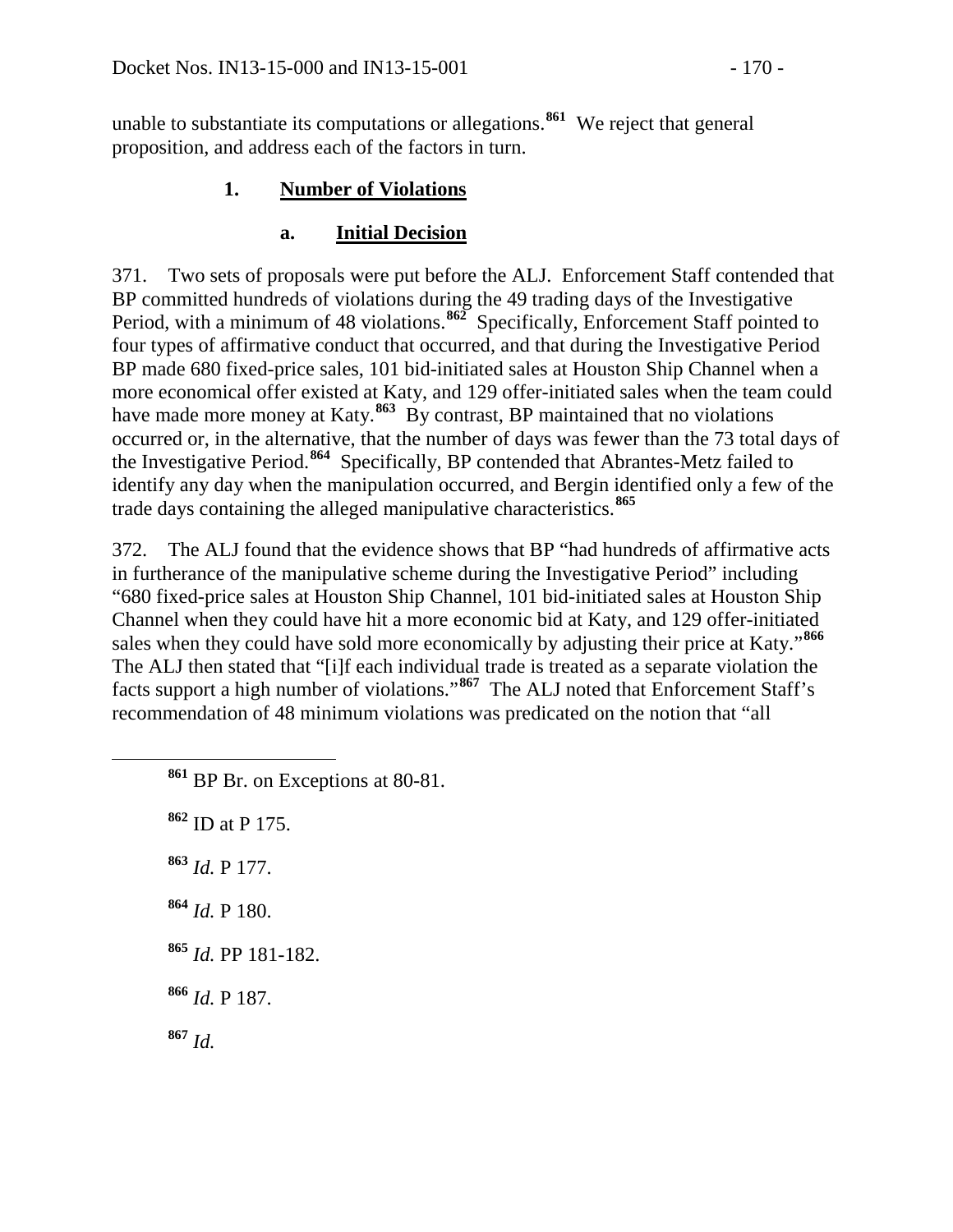transactions on a given day are treated as a single violation."**[868](#page-170-0)** However, the ALJ concluded that "Commission rules allow counting each act as a violation" and that "the record supports the finding that BP committed, at a minimum, 48 violations."**[869](#page-170-1)**

### **b. BP Exceptions**

373. BP states that the ALJ erred in finding 48 violations over 48 days "because BP was a net seller as [Houston Ship Channel] during each of the 48 days."**[870](#page-170-2)** In particular, BP contends that it could not have engaged in the manipulative scheme on days when its physical trading was profitable.**[871](#page-170-3)** BP also states that it was error to find that there were 680 manipulative fixed-price sales at Houston Ship Channel because "[m]aking fixedprice sales, selling towards the beginning of a trading session, and selling via offerinitiated transactions are not prohibited by the Commission's rules or the NGA."**[872](#page-170-4)** BP further states that it could not be held liable for violations for the days on which Staff did not allege jurisdiction, and that trades executed on several of the days had none of the characteristics of the scheme alleged by Enforcement Staff.**[873](#page-170-5)**

### **c. Enforcement Staff Response**

374. Enforcement Staff states that BP errs in proposing that each violation must carry every indicia of manipulation, noting that the Commission implicitly rejected that approach in *Barclays*. **[874](#page-170-6)** Enforcement Staff agrees that the ALJ was correct in stating that the Commission treats each purchase, sale, or transactions as a separate violation, "and thus requires no proof that each purchase, sale, or transaction within that scheme is 'in connection with' a jurisdictional transaction."**[875](#page-170-7)** Enforcement Staff therefore contends that because Enforcement Staff proved that the anti-manipulation rule applies to

<span id="page-170-7"></span><span id="page-170-6"></span><span id="page-170-5"></span><span id="page-170-4"></span><span id="page-170-3"></span><span id="page-170-2"></span><span id="page-170-1"></span><span id="page-170-0"></span> **<sup>868</sup>** *Id.* **<sup>869</sup>** *Id.* **<sup>870</sup>** BP Br. on Exceptions at 81. **<sup>871</sup>** *Id.* **<sup>872</sup>** *Id.* at 82. **<sup>873</sup>** *Id.* **<sup>874</sup>** Enforcement Staff Br. Opposing Exceptions at 67-68. **<sup>875</sup>** *Id.* at 68 (citing ID at P 187 n.122).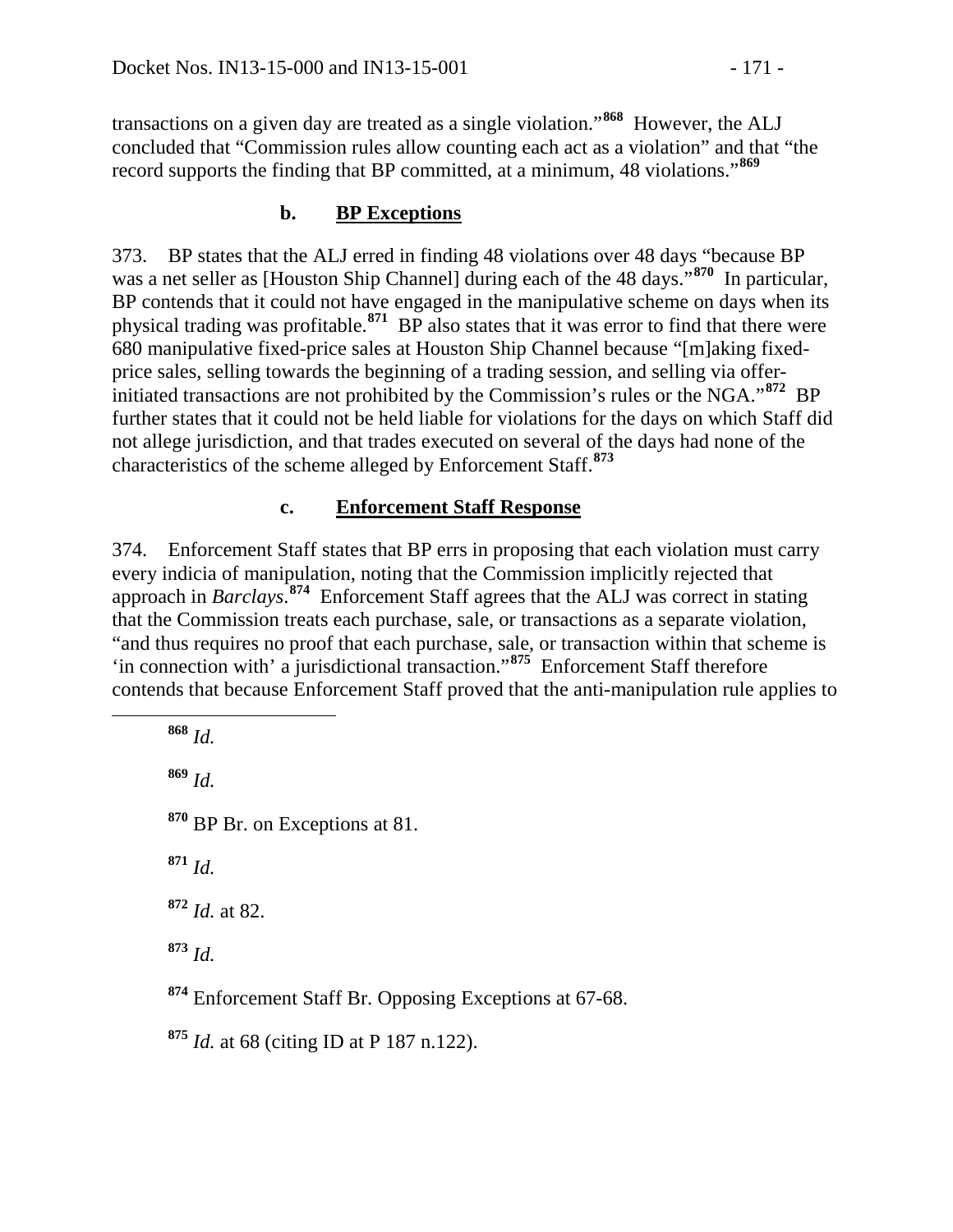the scheme, and because the scheme was "in connection with" jurisdictional transactions, therefore every act done pursuant to the scheme was subject to the Commission's antimanipulation authority.**[876](#page-171-0)**

## **d. Commission Determination**

375. This is an important issue because we may not issue a penalty that is greater than the maximum authorized by Congress.**[877](#page-171-1)** Our statute calls for a maximum penalty of \$1,193,970 per day per violation.**[878](#page-171-2)** Accordingly, it is fundamental to determine the number of violations and number of days in order to ensure that any penalties we may assess are not in excess of that cap.

376. We agree with the ALJ that every transaction made pursuant to a manipulative scheme counts as a separate violation. Accordingly, based on the evidence before us, while the ALJ was correct that this matter involved at least 48 violations, we find that it actually involved well over 600 violations, and—depending on how the various transaction are counted—perhaps more than 900. Therefore, we find that the maximum penalty for the scheme here is at least \$716 million.

# **2. Estimate of Loss**

# **a. Initial Decision**

377. With respect to the estimate of loss, the ALJ noted that Enforcement Staff's position was that the manipulation "artificially depressed the [Houston Ship Channel] *Gas Daily* index" which "resulted in financial impact of \$1,375,482 to \$1,927,728 on next-day natural gas markets at [Houston Ship Channel] and Katy during the Investigative Period."**[879](#page-171-3)** The ALJ also stated that Enforcement Staff's expert Bergin concluded that the volume of BP's physical natural gas sales was approximately

**<sup>876</sup>** *Id.*

<span id="page-171-1"></span><span id="page-171-0"></span>**<sup>877</sup>** *See Barclays,* 144 FERC ¶ 61,041 at P 120. *See also Apprendi v. New Jersey*, 530 U.S. 466 (2000) (the Sentencing Guidelines may not enhance criminal penalties beyond the statutory maximum).

<span id="page-171-3"></span><span id="page-171-2"></span>**<sup>878</sup>** NGA Section 22, 15 U.S.C. § 717t-1; *Civil Monetary Penalty Inflation Adjustments*, 155 FERC ¶ 61,230 (2016).

**<sup>879</sup>** ID at P 188.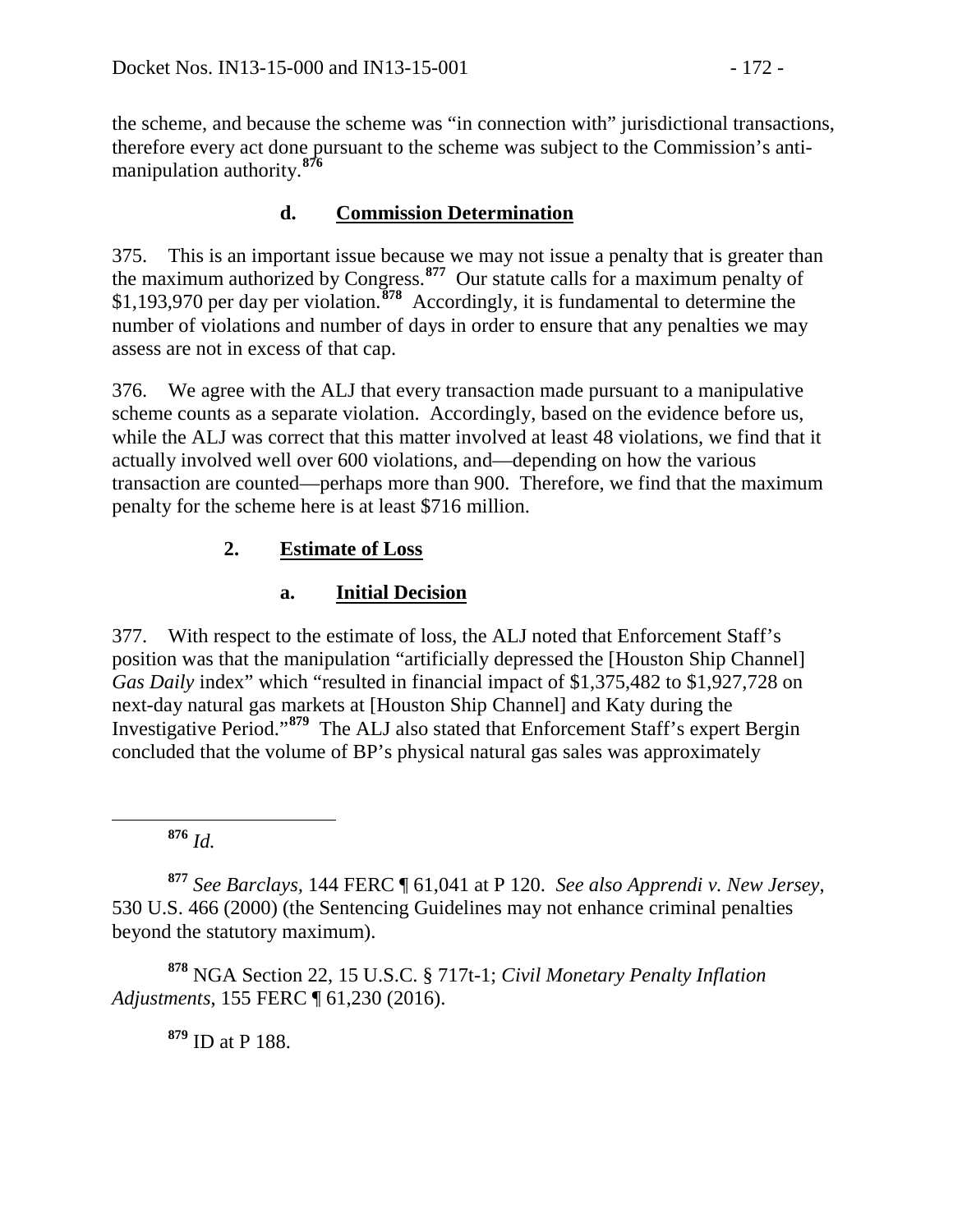10.6 Bcf, and the volume of its financial positions was approximately 25.3 Bcf.**[880](#page-172-0)** The ALJ then stated that BP objected on the ground that there were no financial impacts, and because, they contended, Abrantes-Metz's price impact analysis was flawed since her estimates were small (ranging from a half-penny to 2.2 cents) and did not control "for price changes at the related Texas/Gulf area or other fundamental control variables."**[881](#page-172-1)** According to the ALJ, BP also objected that Enforcement Staff's expert Ronn erred by including Katy trades in the price impact model, maintaining that Abrantes-Metz "never found evidence of manipulative activity at Katy,"**[882](#page-172-2)** and that Bergin's conclusions are unsupported.**[883](#page-172-3)**

378. The ALJ first stated that proof of "artificial price is not required to find violations of the Anti-Manipulation Rule,"**[884](#page-172-4)** and that calculating the amount by which the index was manipulated by BP is relevant to determining market harm and gross profits. The ALJ then assessed the testimony of Abrantes-Metz concerning the metrics used to quantify the scheme's impact on prices, which included (1) selling Katy gas at Houston Ship Channel when better prices were available at Katy, (2) selling more volume earlier in the day to increase market share during the period of greatest price discovery, (3) selling at artificially low prices at Houston Ship Channel by offering prices lower than contemporaneous orders by other market participants, and (4) by increasing the proportion of their sales by hitting bids.<sup>[885](#page-172-5)</sup> The ALJ then noted that this led to Abrantes-Metz's conclusion that, conservatively speaking, the scheme suppressed the index by a range of 1.5 cents to 2.2 cents between September 19 and 30, by 1.2 cents to 1.5 cents in October, and by a half-cent to 7 tenths of a cent in November.**[886](#page-172-6)** The ALJ also found that because Abrantes-Metz adequately refuted BP's expert's criticism and because that same expert did not challenge her methodology, her testimony "is given significant weight."<sup>[887](#page-172-7)</sup> The ALJ then noted that Enforcement Staff expert Ronn calculated the

<span id="page-172-1"></span><span id="page-172-0"></span>**<sup>880</sup>** *Id.*

<span id="page-172-2"></span>**<sup>881</sup>** *Id.* P 189.

<span id="page-172-7"></span>**<sup>882</sup>** *Id.* P 190.

**<sup>883</sup>** *Id.* P 191.

**<sup>884</sup>** *Id.* P 192 (citing *Barclays*, 144 FERC ¶ 61,041 at P 59 & n.191).

<span id="page-172-6"></span><span id="page-172-5"></span><span id="page-172-4"></span><span id="page-172-3"></span>**<sup>885</sup>** *Id.* P 193 (citing Ex. OE-129 at 138:1-18, 140:1-17, 141:3-142:7, 143:1-144:2, and 144:5-145:16).

**<sup>886</sup>** *Id.* P 194 (citing Ex. OE-129 at 146:9-147:1).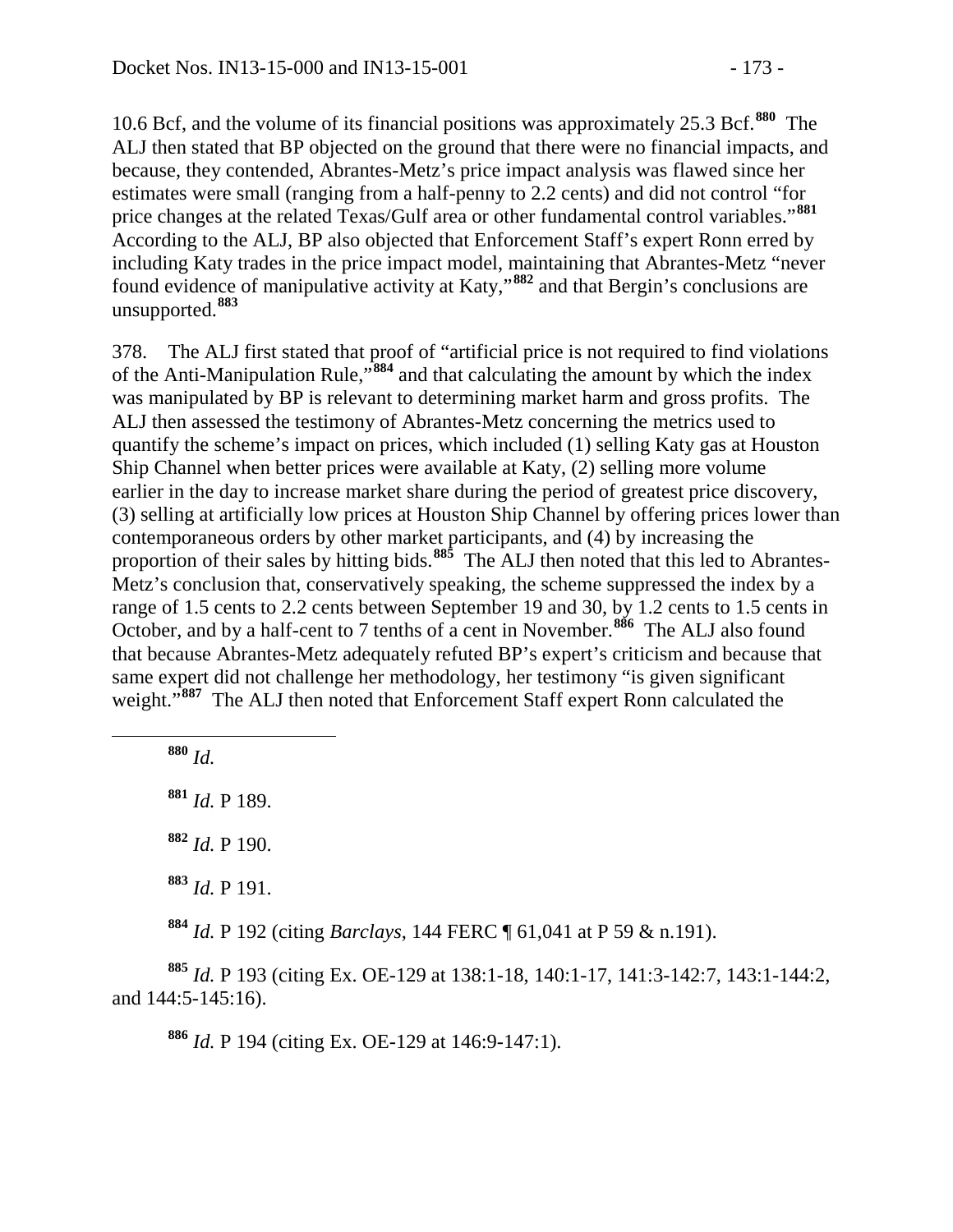financial impact by multiplying the sum of open interest positions by Abrantes-Metz's estimates of price impact, yielding a product of approximately \$1.3 to \$1.9 million.**[888](#page-173-0)** Meanwhile, the ALJ stated that Bergin calculated the amount of physical gas involved in BP's sales as being approximately 10.6 Bcf, and that the volume of affected financial positions was approximately 25.3 Bcf.**[889](#page-173-1)**

379. The ALJ stated that the Commission's penalty assessment order in *Barclays* supports Enforcement Staff's approach in this matter, and agreed that Enforcement Staff's calculation was conservative "since it is limited to ICE transactions directly affected by the Texas [T]eam's behavior and excludes those in which BP was a seller . . . because it does not account for off-ICE transactions," and because "it excludes counterparty transactions netted out through offsetting trades.**[890](#page-173-2)** Accordingly, the ALJ concurred with Enforcement Staff's estimates of loss.

# **b. BP Exceptions**

380. BP contends that the ALJ erred in finding that Enforcement Staff's estimates of loss were reliable, stating that Abrantes-Metz's estimated range of price impact is too wide and does not control for price changes at related locations or other fundamental variables.<sup>[891](#page-173-3)</sup> BP further states that Enforcement Staff expert Ronn compounded the error by incorporating Abrantes-Metz's analysis into his calculations, ignoring the fact that Enforcement Staff expert Bergin had identified only 24 trade days on which jurisdictional sales had been made, and including days on which BP's physical trading had been profitable.**[892](#page-173-4)** BP finally contends that the ALJ erred by not addressing BP's argument that the price impact analysis should include trades at Katy, and that Bergin's computation of natural gas volumes was overstated because it included all of BP's

<span id="page-173-4"></span><span id="page-173-3"></span><span id="page-173-2"></span><span id="page-173-1"></span><span id="page-173-0"></span> **<sup>887</sup>** *Id. Id.* P 195. *Id.* P 196. *Id.* P 197. BP Br. on Exceptions at 83. *Id.* at 83-84.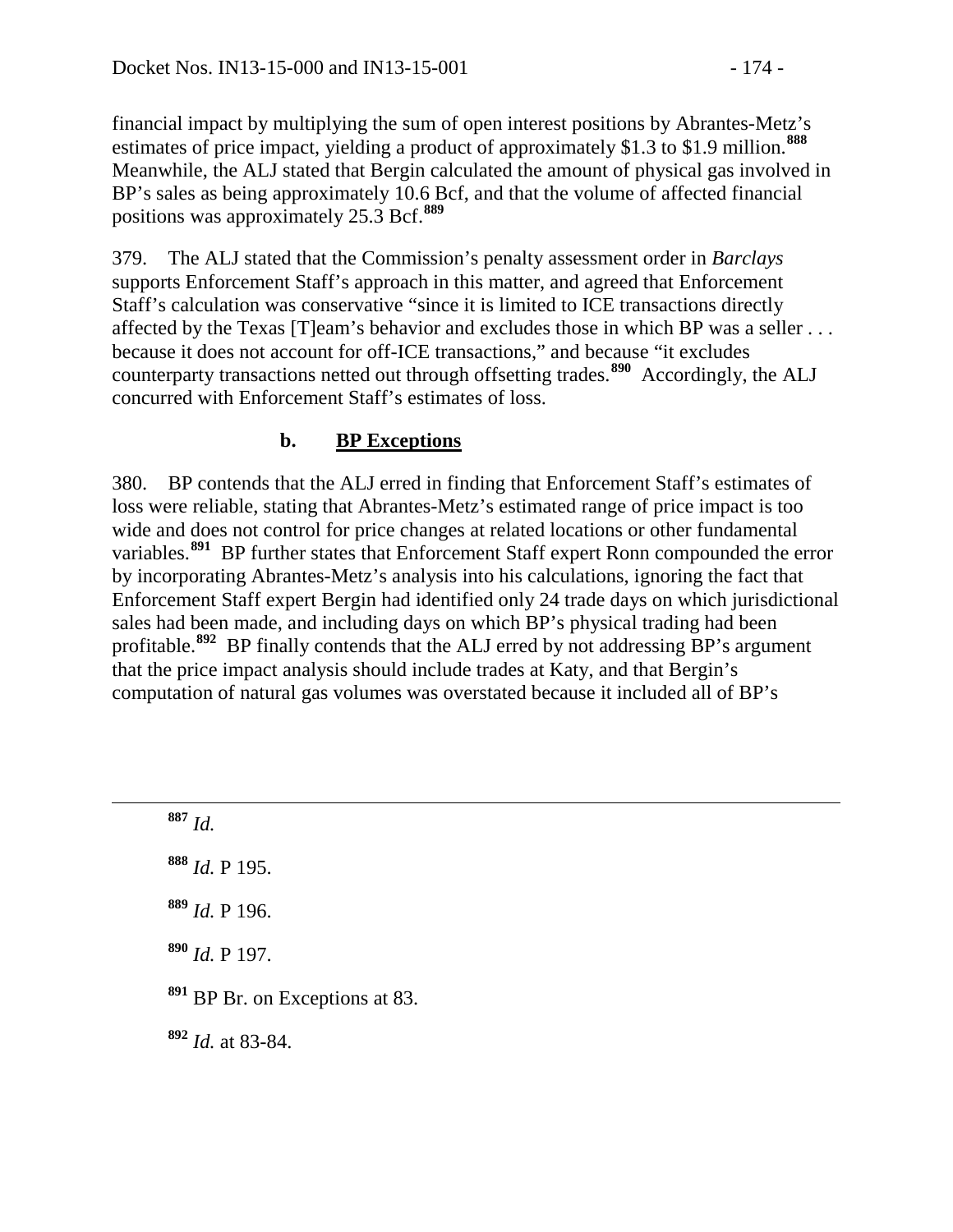positions and not simply those on days in which conduct described by Abrantes-Metz occurred and on which Bergin had asserted involved jurisdictional transactions.**[893](#page-174-0)**

#### **c. Enforcement Staff Response**

381. Enforcement Staff states that its estimate of loss was conservative and that the ALJ correctly accorded substantial weight to the price artificiality estimate by Abrantes-Metz and the loss estimate by Ronn.**[894](#page-174-1)** Enforcement Staff states that Abrantes-Metz provided substantial testimony on how she quantified BP's suppression of prices at Houston Ship Channel, and that BP fails to substantiate its claim that she failed to control for certain variables.**[895](#page-174-2)** Enforcement Staff further states that the Commission in *Barclays* endorsed the methodology that Ronn used to estimate total losses, and also states that Ronn's estimate was conservative because it did not included non-ICE transactions directly affected by the scheme or BP's sales.<sup>[896](#page-174-3)</sup> Enforcement Staff states that BP is incorrect in stating that Ronn should not have included Katy in his loss calculations because it was undisputed why Ronn did so (because Katy prices were highly correlated to Houston Ship Channel prices, and price discovery by Katy market participants was mostly done at Houston Ship Channel), and because the scheme thus had an impact on prices at Katy.**[897](#page-174-4)** Enforcement Staff also states that its unjust profit calculation from BP's Houston Ship Channel conduct is not inconsistent with the impact of that conduct at Katy.**[898](#page-174-5)**

### **d. Commission Determination**

382. We agree with the ALJ's findings regarding the amount of loss. We find that Enforcement Staff's methodology produced a reasonable approximation. We also find, contrary to BP's contention, that Enforcement Staff proved that every trade was at a minimum "in connection with" jurisdictional transactions because every trade made pursuant to the manipulative scheme went into an index that, in turn, affected the price of

<span id="page-174-2"></span>**<sup>895</sup>** *Id.*

<span id="page-174-3"></span>**<sup>896</sup>** *Id.* at 69-70.

<span id="page-174-4"></span>**<sup>897</sup>** *Id.* at 70.

<span id="page-174-5"></span>**<sup>898</sup>** *Id.* at 70-71.

<span id="page-174-0"></span>**<sup>893</sup>** *Id.* at 94.

<span id="page-174-1"></span>**<sup>894</sup>** Enforcement Staff Br. Opposing Exceptions at 69.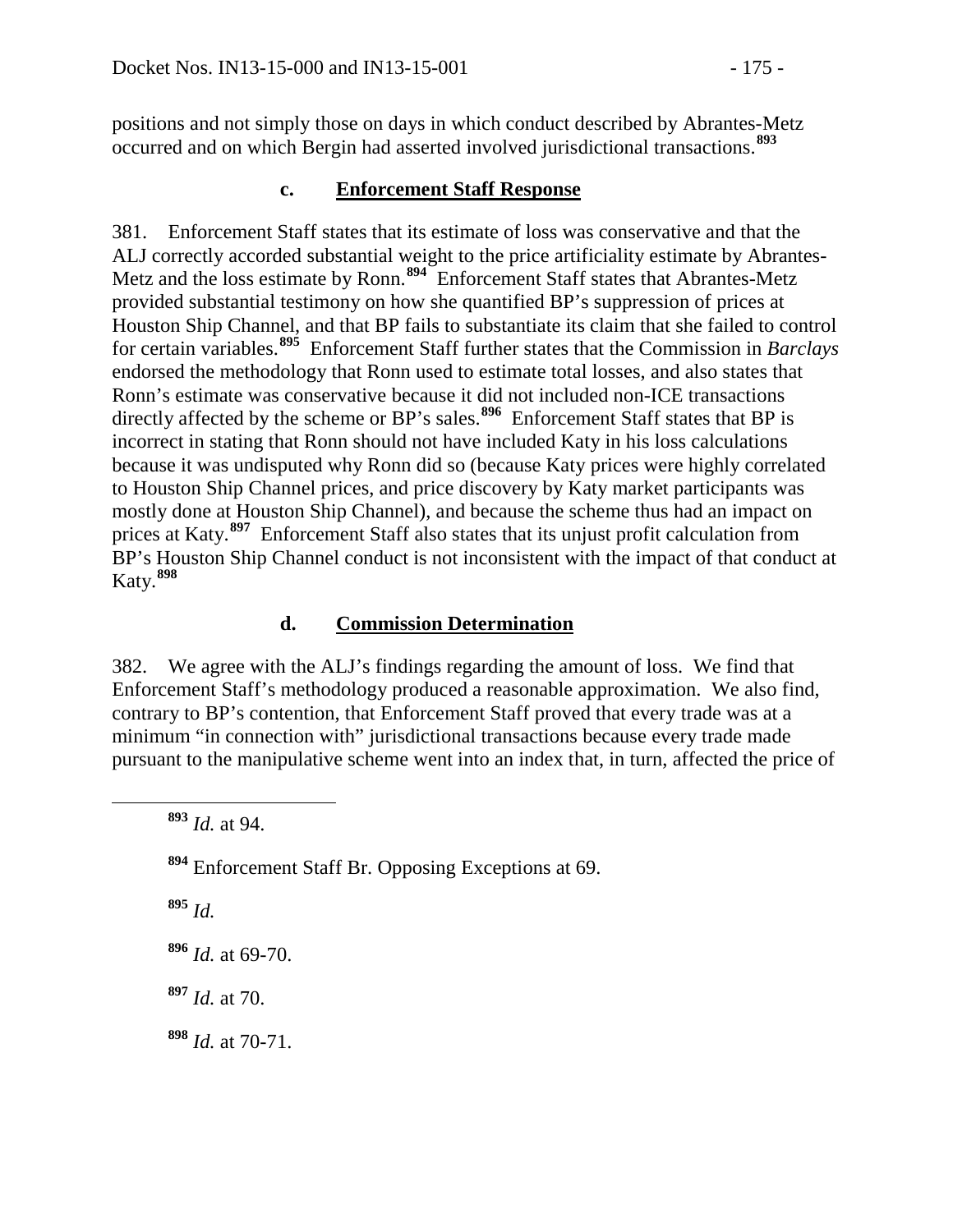jurisdictional transactions such as cash-out sales. We also reject BP's contention that Enforcement Staff must prove that every trade bore the same characteristics of manipulation; there is no singular list of characteristics that will be found in every manipulation or every transaction or act made in furtherance of a manipulative scheme.

### **3. Adjudication of Similar Misconduct within 5 Years**

#### **a. Rehearing Request**

383. BP timely requested rehearing from the Commission's order directing the ALJ to make factual findings on the Penalty Guidelines factor relating to the question whether BP committed any part of the violation less than 5 years after an adjudication by the Commission.**[899](#page-175-0)** In particular, BP contends that consent decrees are not adjudications, that the decrees were entered into three years prior to the Penalty Guidelines, and that the Commission does not have authority to find that BP violated a district court's permanent injunction. We deny rehearing. BP misconstrues the nature of the factual findings directed here. The Penalty Guidelines do not have independent force of law—they are simply a means that the Commission has selected to assist in assessing civil penalties according to the factors set out in the statute. As such, whether BP is found to have violated an injunction or other court decree does not subject BP to independent liability for the act, nor does it increase BP's NGA penalties beyond that which Congress has authorized. Instead, such findings provide a means by which the Commission will determine the proper penalties that BP will be assessed within the Commission's statutory authority. Moreover, the alleged prior adjudication occurred after Congress passed the Energy Policy Act of 2005. As such, it is not necessary for a court or other government agency to have found that BP violated an injunction or other court decree in order for the Commission to consider BP's conduct in relation to that injunction or other court decree.**[900](#page-175-1)**

**<sup>899</sup>** Rehearing Request at 38-43.

<span id="page-175-1"></span><span id="page-175-0"></span>**<sup>900</sup>** In loosely analogous circumstances, federal courts may use criminal conduct for which the defendant has not been convicted to enhance penalties under the Sentencing Guidelines. *See, e.g., United States v. Smith*, 370 F. App'x 29, 37-38 (11th Cir. 2010); *United States v. Ashqar*, 582 F.3d 819, 823-25 (7th Cir. 2009); *United States v. Sampson*, 245 F. App'x 263, 269-70 (4th Cir. 2007); *United States v. Frias*, 39 F.3d 391, 392 (2d Cir. 1994).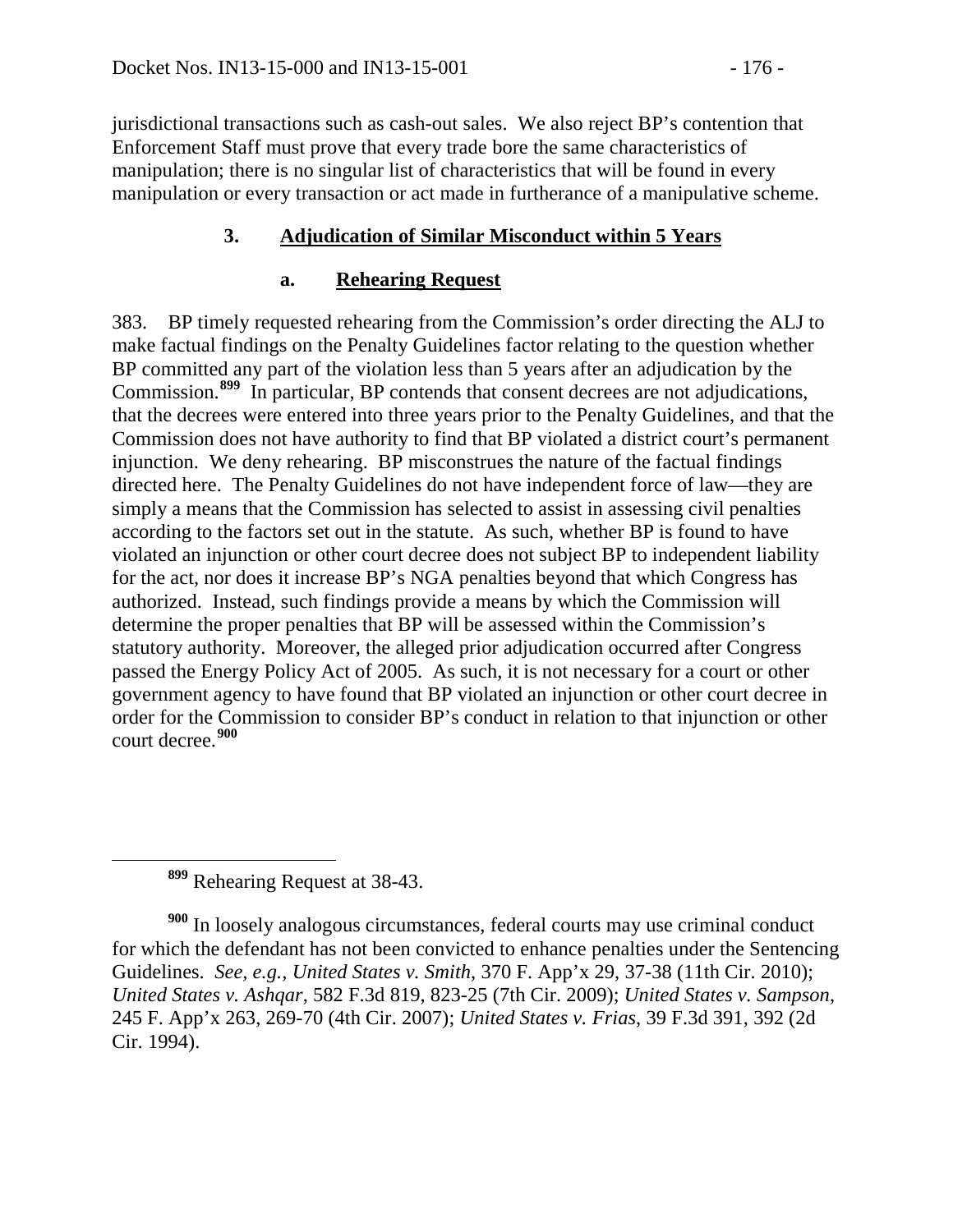### **b. Initial Decision**

384. The ALJ noted that Enforcement Staff claimed that the scheme "violated three relevant settlements and are therefore subject to enhanced penalties under the Penalty Guidelines."**[901](#page-176-0)** This includes one self-reported capacity release violation and two separate actions alleging propane manipulation with the Commodities Futures Trading Commission and Department of Justice.**[902](#page-176-1)** Enforcement Staff also alleged that BP's conduct violated a permanent injunction in its CFTC settlement because the scheme constituted manipulation of a commodity in interstate commerce.**[903](#page-176-2)** The ALJ then noted that BP contended that Enforcement Staff did not meet its burden of proving a violation within five years of a prior Commission or similar adjudication.<sup>[904](#page-176-3)</sup> In particular, BP stated that the prior settlement between BP and the Commission did not involve any company that was a party to this matter, and the consent agreement was in any event unrelated to the alleged manipulation here.<sup>[905](#page-176-4)</sup> BP further argued that the prior settlements with CFTC and the Department of Justice (DOJ) are not "adjudications" within the meaning of the Penalty Guidelines, in part because the settlements preceded the Commission's release of the Guidelines.**[906](#page-176-5)** BP also stated that because the Commission's policy statements are not precedential, the statements in the Guidelines are not binding and cannot be treated as having the force of federal law.**[907](#page-176-6)**

385. The ALJ noted that the Penalty Guidelines provide that an organization's culpability score may be enhanced if it committed the current violation less than five years against a prior Commission adjudication of any violation or an adjudication of similar misconduct by any other enforcement agency.**[908](#page-176-7)** The ALJ found that BP had entered into three settlements which constitute prior history of adjudication under the

<span id="page-176-0"></span>**<sup>901</sup>** ID at P 198.

- <span id="page-176-1"></span>**<sup>902</sup>** *Id.* (citing *In re BP Energy Co.*, 121 FERC ¶ 61,088 (2007)).
- <span id="page-176-2"></span>**<sup>903</sup>** *Id.* P 199.
- <span id="page-176-3"></span>**<sup>904</sup>** *Id.* P 204.
- <span id="page-176-4"></span>**<sup>905</sup>** *Id.* P 205.
- <span id="page-176-5"></span>**<sup>906</sup>** *Id.* P 207.
- <span id="page-176-6"></span>**<sup>907</sup>** *Id.* P 208.
- <span id="page-176-7"></span>**<sup>908</sup>** *Id.* P 212.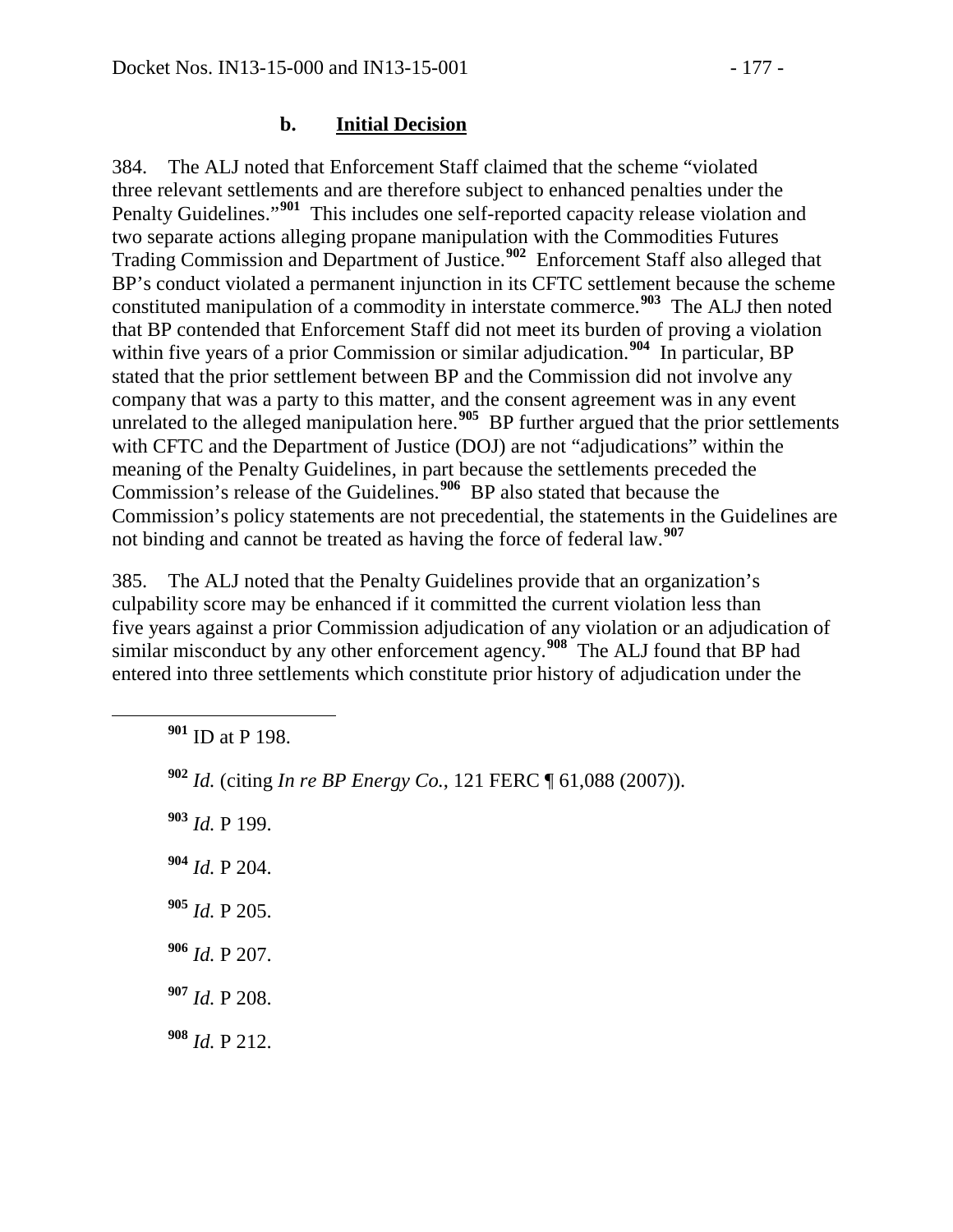Guidelines—the 2007 settlement with the Commission (involving a \$7 million penalty), and 2007 consent agreements with DOJ and CFTC for alleged manipulation of the propane market (totaling \$225 million in penalties and \$53.5 million restitution).**[909](#page-177-0)** The ALJ found that the scheme at issue in the propane settlements constituted an adjudication of similar misconduct to the scheme at issue here.**[910](#page-177-1)** The ALJ further found that the fact that the Guidelines are in a non-binding policy statement does not obviate their use, and noted that agencies routinely speak through policy statements.**[911](#page-177-2)** The ALJ further found that the fact that the conduct occurred before the Guidelines does not mean that the Commission cannot take Guidelines factors into consideration in determining appropriate sanctions for market manipulation.<sup>[912](#page-177-3)</sup> Finally the ALJ found that while the entities specifically at issue in those prior settlements were not the same as the BP subsidiaries at issue here, it is well established that "the Commission can disregard corporate forms when necessary to fulfill its statutory obligations."<sup>[913](#page-177-4)</sup>

### **c. BP Exceptions**

386. BP states that the ALJ erred in concluding that the three prior settlements should be treated as adjudications, stating that the Penalty Guidelines are merely a statement of policy that does not justify treating them as such.<sup>[914](#page-177-5)</sup> BP further states that settlements are

<span id="page-177-0"></span> **<sup>909</sup>** *Id.* P 213 (citing *In re BP Energy Co.*, 121 FERC ¶ 61,088 (2007); *Commodity Futures Trading Comm'n v. BP Prods. N. Am. Inc.*, No. 06-cv-03503, Consent Order for Permanent Injunction and Other Relief, ¶¶ 14-15, 38-43 (N.D. Ill. Oct. 25, 2007); *United States v. BP America, Inc.*, Deferred Prosecution Agreement, No. 07 CR 683, ¶¶ 7-9 (N.D. Ill. Oct. 25, 2007)).

<span id="page-177-1"></span>**<sup>910</sup>** *Id.* P 212.

**<sup>911</sup>** *Id.* PP 214-215.

**<sup>912</sup>** *Id.* P 217.

<span id="page-177-4"></span><span id="page-177-3"></span><span id="page-177-2"></span>**<sup>913</sup>** *Id.* P 218 (citing *San Diego Gas & Elec. Co. v. Sellers of Mkt. Energy & Ancillary Services*, 127 FERC ¶ 61,269, at P 221 (2009); *Capital Tel. Co. Inc. v. FCC*, 498 F.2d 734, 738 (D.C. Cir. 1972) ("[C]ourts have consistently recognized that a corporate entity may be disregarded in the interest of public convenience, fairness and equity . . . [W]hen the notion of legal entity is used to defeat public convenience, justify wrong, protect fraud, or defend crime, the law will regard the corporation as an association of persons.")).

<span id="page-177-5"></span>**<sup>914</sup>** BP Br. on Exceptions at 88.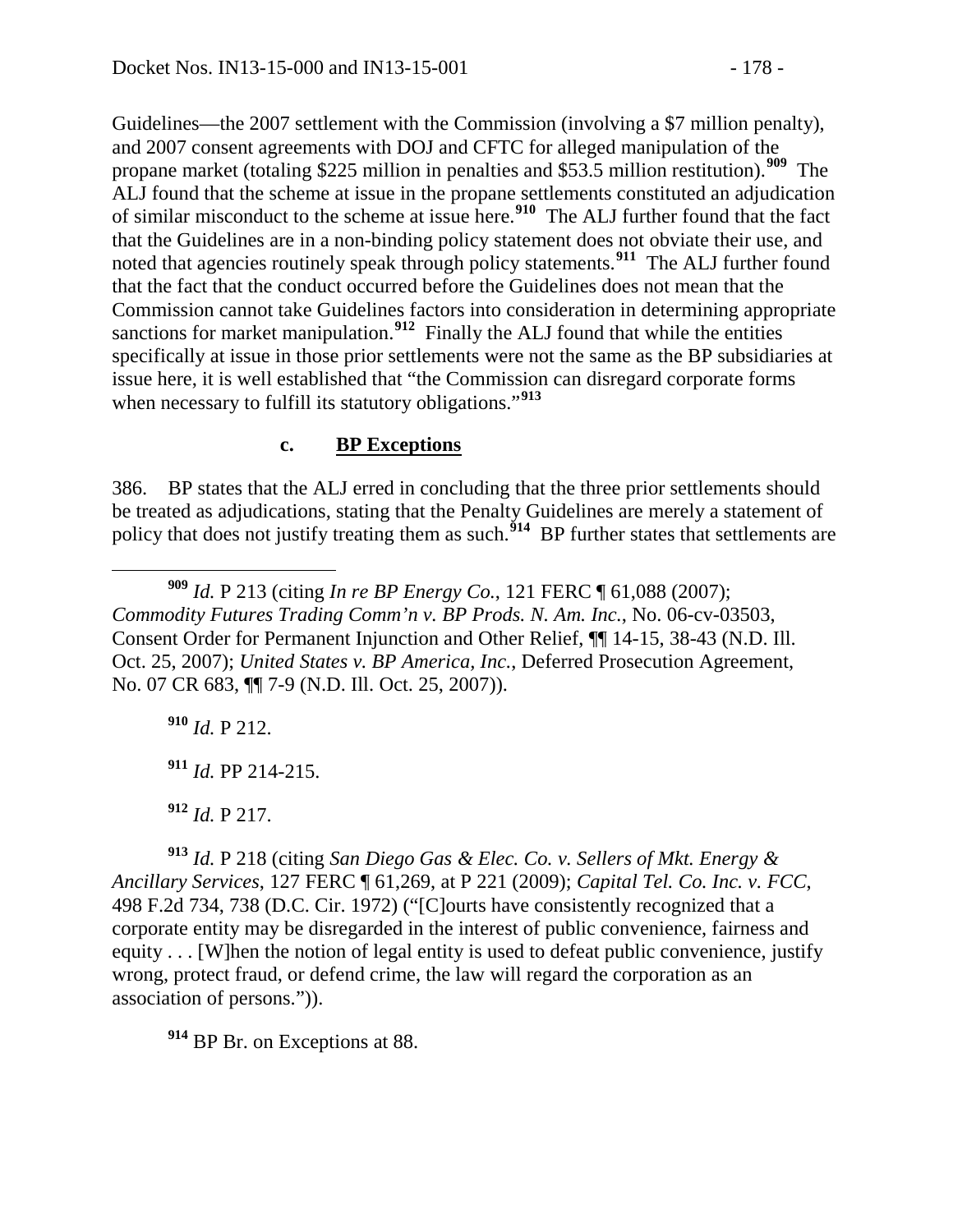not akin to trial judgments and that the Commission has never established a rule that prior settlements should be treated as adjudications.<sup>[915](#page-178-0)</sup> BP then states that the three settlements at issue here should not be treated as adjudications because they involved a subsidiary that is not named in this matter, that subsidiary had no expectation that the consent order would be treated as an adjudication, and because the agreement with DOJ was eventually dismissed once BP had satisfied its conditions.**[916](#page-178-1)** Finally, BP contends that the prior settlements should not be treated as adjudications for Penalty Guidelines purposes because they were entered into nearly three years before the Commission articulated the Guidelines.**[917](#page-178-2)**

### **d. Enforcement Staff Response**

387. Enforcement Staff states that BP's contention that the Penalty Guidelines are nonbinding is a meritless defense.**[918](#page-178-3)** Enforcement Staff states instead that the Commission routinely uses the Guidelines to evaluate the two statutory factors required by the NGA.**[919](#page-178-4)** Enforcement Staff also states the BP is incorrect that Commission settlements cannot constitute "adjudications" under the Guidelines because all such settlements can only be approved by the Commission after it has satisfied itself that a violation occurred.**[920](#page-178-5)** Enforcement Staff also states that BP cannot avoid an enhanced penalty stemming from the 2007 Commission settlement because one of the respondents here was named in that order, and that the BP subsidiaries named here should not be able to use corporate formalities to escape responsibility for the CFTC and DOJ settlements.**[921](#page-178-6)**

### **e. Commission Determination**

<span id="page-178-0"></span>388. We reject BP's contention that this factor cannot be applied here because the settlements or conduct occurred before the Penalty Guidelines were promulgated. The

<span id="page-178-6"></span><span id="page-178-5"></span><span id="page-178-4"></span><span id="page-178-3"></span><span id="page-178-2"></span><span id="page-178-1"></span> **<sup>915</sup>** *Id.* at 89. *Id.* at 89-90. *Id.* at 90. Enforcement Staff Br. Opposing Exceptions at 73. *Id.* at 74. *Id.* at 74-75. *Id.* at 75.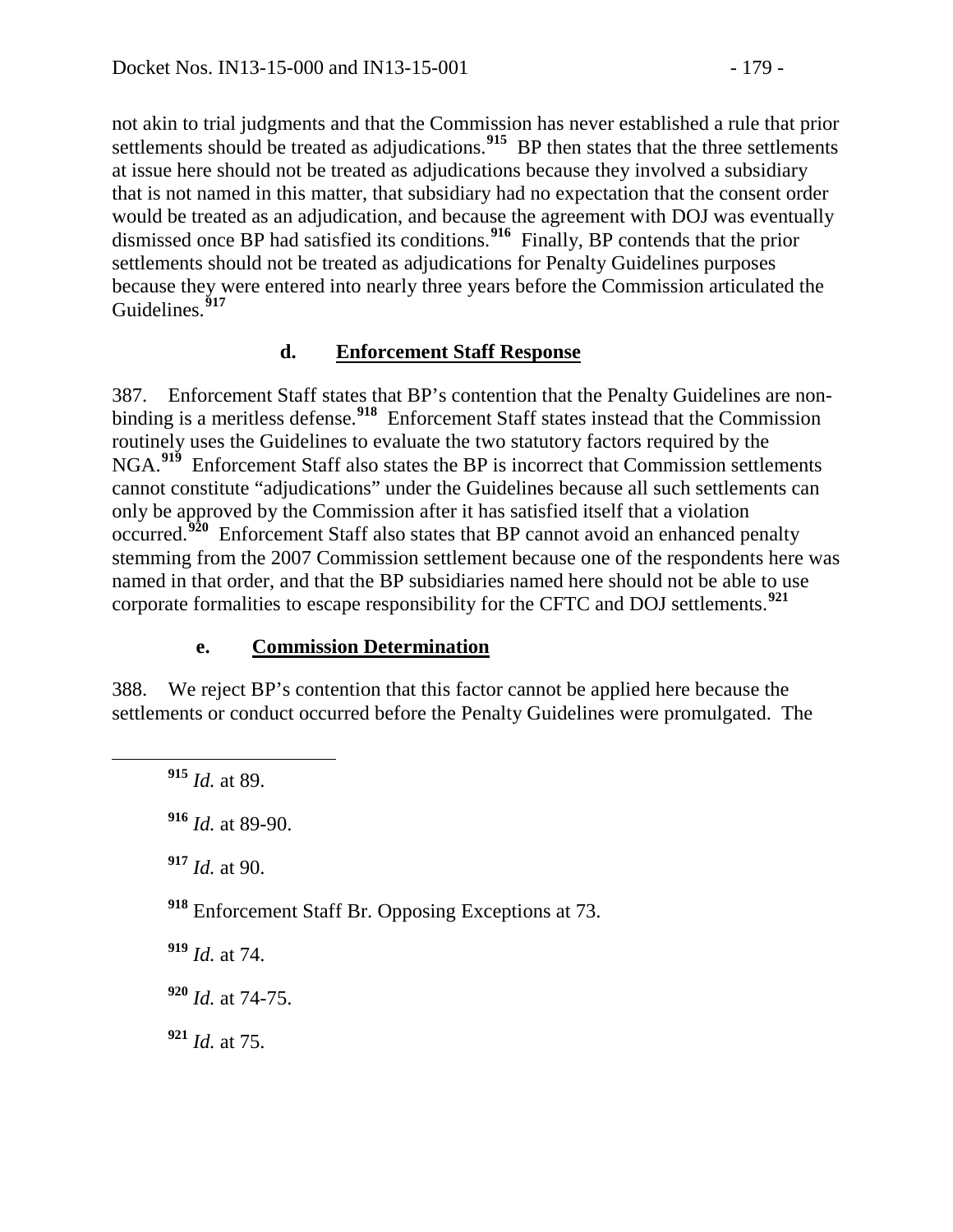Guidelines do not have the force of law, and as such BP is only subject to the Commission's determination of penalties. At the outset, we note that the Penalty Guidelines are merely advisory,<sup>[922](#page-179-0)</sup> and were promulgated to assist the Commission in assessing penalties according to the relevant statutory factors enunciated in Section 22(c) of the NGA: (1) "the nature and seriousness of the violation" and (2) "the efforts to remedy the violation."**[923](#page-179-1)** Thus, BP is subject to the penalties and factors that Congress enunciated in the Energy Policy Act of 2005. Since the Guidelines are merely a means by which the Commission achieves the assessment that Congress directed, applying them here does not implicate questions about retroactive rulemaking.

389. As was stated in the *Revised Policy Statement on Penalty Guidelines*, the Commission rejected the "suggestion that we not treat prior settlements as 'adjudications' that would trigger the prior history enhancement under the Penalty Guidelines."**[924](#page-179-2)** Accordingly, we agree with the ALJ that BP's prior settlement with the Commission counts as a prior adjudication.

390. The next question is whether the CFTC and DOJ settlements also count as prior history. BP contends that they do not because those settlements involved different corporate subsidiaries. The ALJ held, and BP did not contend otherwise, that the Commission has authority to disregard the corporate form when necessary to achieve the purposes of the statute. BP did not persuade the Commission to find otherwise, and the interests of justice and appropriate deterrence militate in favor of treating the prior settlements as applicable under this factor.

# **4. Violation of Judicial or Commission Order within 5 Years**

## **a. Rehearing Request**

391. BP timely requested rehearing from the Commission's order directing the ALJ to make factual findings on the Penalty Guidelines factor relating to the question whether

**<sup>923</sup>** 15 U.S.C. § 717t-1(c).

<span id="page-179-2"></span><span id="page-179-1"></span>**<sup>924</sup>** *Revised Policy Statement on Penalty Guidelines*, 132 FERC ¶ 61,216, at P 162 (2010).

<span id="page-179-0"></span>**<sup>922</sup>** *Revised Policy Statement on Penalty Guidelines*, 132 FERC ¶ 61,216, at P 32 (2010) ("our decision to adopt a guidelines-based approach does not restrict the discretion that we have always exercised and will continue to exercise in order to make an individualized assessment based on the facts presented in a given case.").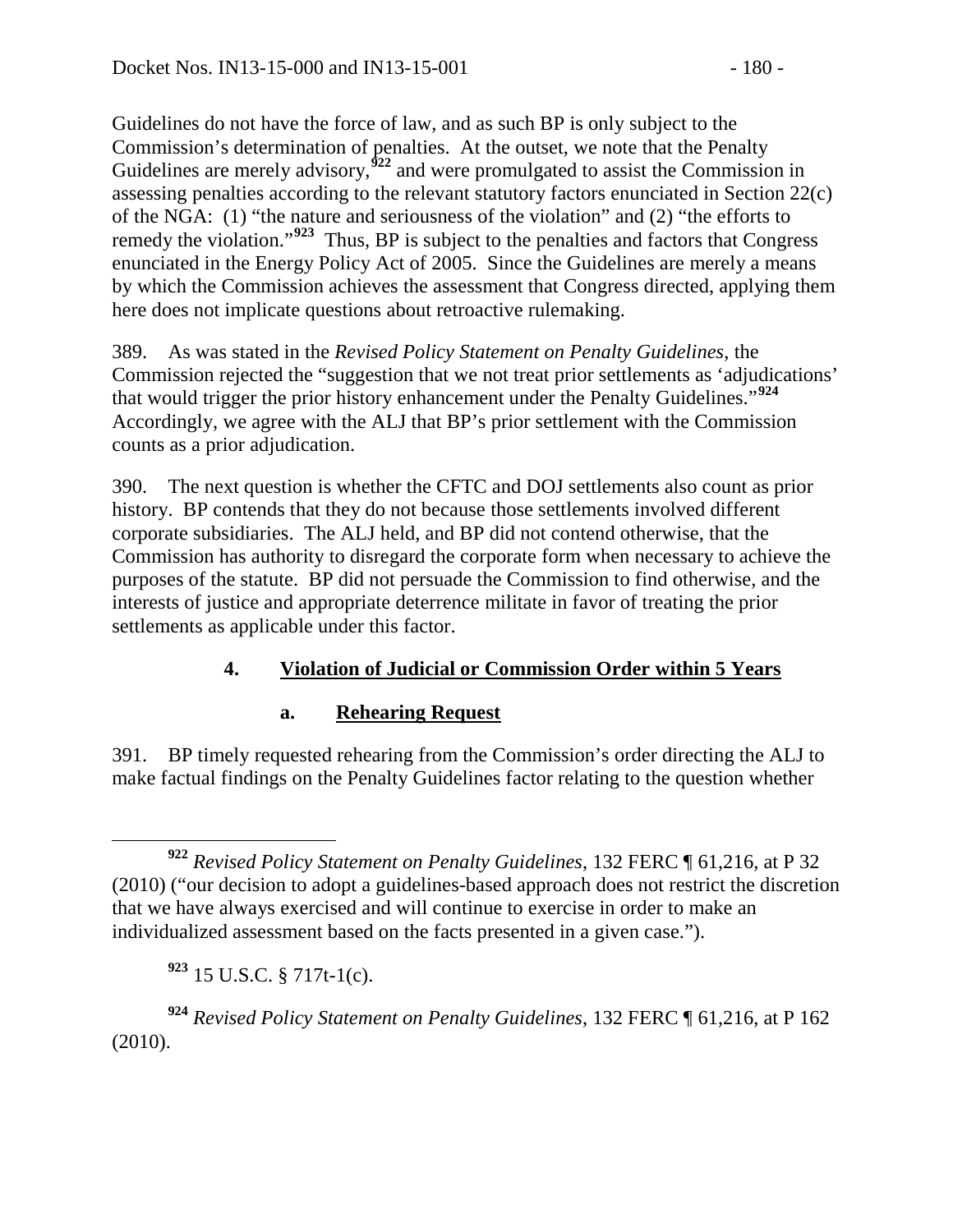BP committed any part of the violation less than 5 years after an adjudication by the Commission.**[925](#page-180-0)** For the reasons stated above, we deny rehearing.

#### **b. Initial Decision**

392. The ALJ noted that Enforcement Staff stated that it is not required to prove a violation of the Commodity Exchange Act in order to use the 2007 consent order to enhance penalties here, because the Guidelines themselves contain no such requirement.**[926](#page-180-1)** By contrast, BP contended that by failing to prove that the scheme directly violated a judicial order, Commission order, or injunction, this factor cannot be used to enhance penalties.**[927](#page-180-2)** BP also stated that Enforcement Staff did not prove a violation of the consent order here because the subsidiary who was party to that agreement was not named in this matter.**[928](#page-180-3)** Moreover, BP contended that the consent agreement enjoined violations of the Commodity Exchange Act, which was not proved here.**[929](#page-180-4)** Finally, BP stated that Enforcement Staff waived this issue because its brief "groups this issue and the preceding issue together."**[930](#page-180-5)**

393. The ALJ stated that the Penalty Guidelines provide that an organization's culpability score may be enhanced if the conduct violated a judicial or Commission order or injunction by federal and state enforcement agencies.**[931](#page-180-6)** The ALJ found that BP's conduct contravenes the terms of the permanent injunction that was part of the 2007 settlement with CFTC, and therefore is covered by § 1C2.3(d) of the Guidelines, and therefore warrants a 2-point enhancement to BP's culpability score.**[932](#page-180-7)** The ALJ further

- <span id="page-180-0"></span>**<sup>925</sup>** Rehearing Request at 38-43.
- <span id="page-180-1"></span>**<sup>926</sup>** ID at P 219.
- <span id="page-180-2"></span>**<sup>927</sup>** *Id.* P 220.
- <span id="page-180-3"></span>**<sup>928</sup>** *Id.* P 221.
- <span id="page-180-4"></span>**<sup>929</sup>** *Id.* P 222.
- <span id="page-180-5"></span>**<sup>930</sup>** *Id.* P 223.
- <span id="page-180-6"></span>**<sup>931</sup>** *Id.* P 224.
- <span id="page-180-7"></span>**<sup>932</sup>** *Id.* P 225.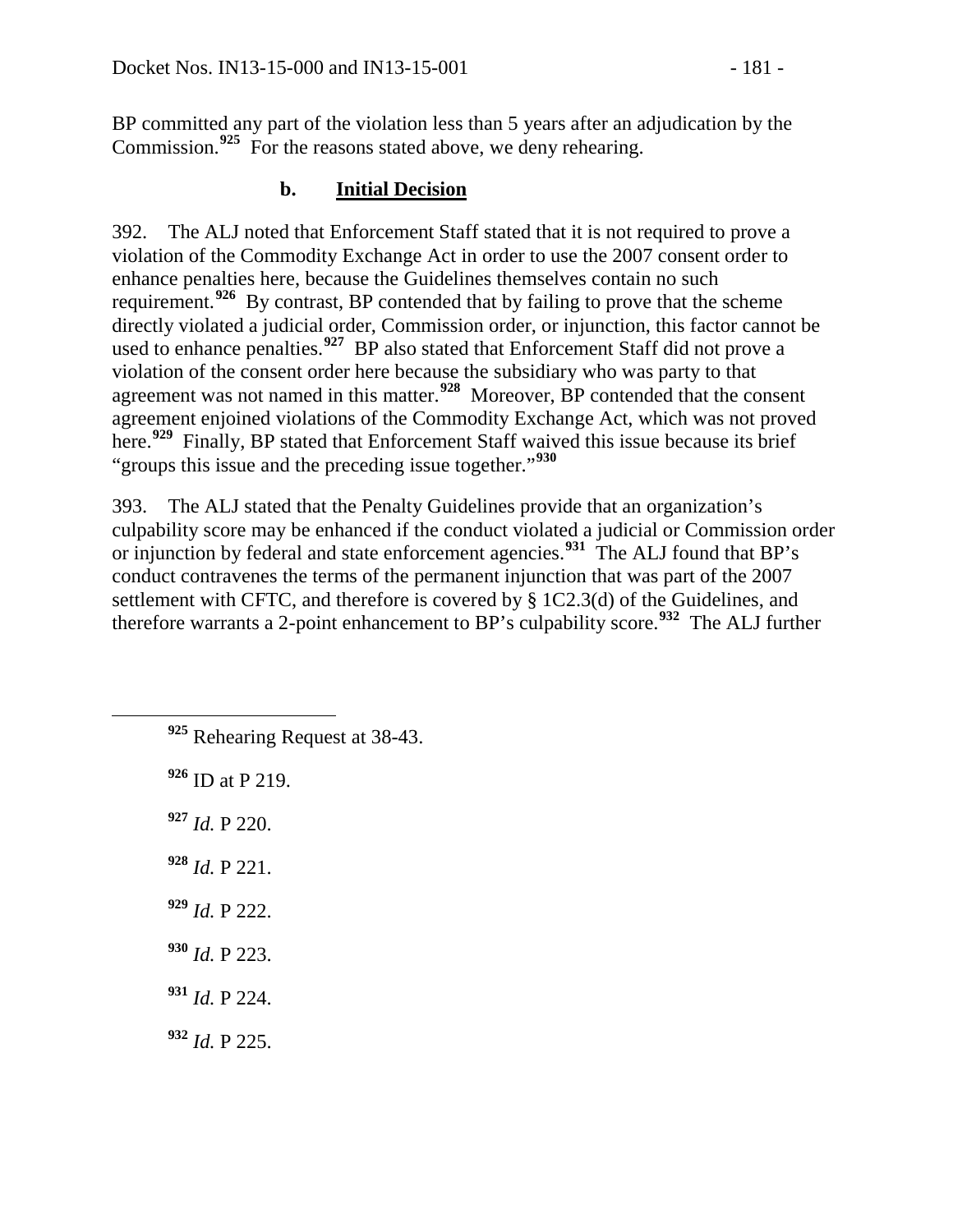found that § 1C2.3 does not require a finding by the court that issued the order that the conduct in this matter violated that order.**[933](#page-181-0)**

#### **c. BP Exceptions**

394. BP states that the ALJ erred in ignoring the separate corporate identities of the BP subsidiaries at issue in this proceeding as compared to the entities at issue in the prior orders.**[934](#page-181-1)** BP notes that the Commission "may disregard the corporate form" but to do that it "must determine that doing so would be necessary to fulfill its statutory duties."**[935](#page-181-2)** BP also contends that the ALJ did not engage in reasoned decision making in determining that BP violated an order in the CFTC matter because the injunction applied to a different BP subsidiary and because it claims the injunction applied only to violations of the Commodity Exchange Act.**[936](#page-181-3)** BP therefore states that the ALJ could not have found a violation of that injunction because there is no evidence of such a violation in the record.**[937](#page-181-4)** BP also states that it complied with the DOJ agreement.**[938](#page-181-5)**

#### **d. Enforcement Staff Response**

395. Enforcement Staff states that BP offers no support for its position that the ALJ cannot find that BP violated the injunction in the 2007 CFTC Consent Order because that provision related to the Commodity Exchange Act.**[939](#page-181-6)** Enforcement Staff states that the injunction included as an example manipulation of the price of a commodity in interstate commerce, which is what is alleged to have happened here.**[940](#page-181-7)** Enforcement Staff further

**<sup>933</sup>** *Id.*

**<sup>934</sup>** BP Br. on Exceptions at 90-91.

<span id="page-181-3"></span><span id="page-181-2"></span><span id="page-181-1"></span><span id="page-181-0"></span>**<sup>935</sup>** *Id.* at 91 (citing *Adm'rs of the Tulane Educ. Fund v. Ipsen Pharma, SAS*, 112 F. Supp. 2d 24, 28 (D.D.C. 2011); *Schattner v. Girard, Inc.*, 668 F.2d 1366 (D.C. Cir. 1982)).

**<sup>936</sup>** *Id.* at 91-92. **<sup>937</sup>** *Id.* at 92. **<sup>938</sup>** *Id.* 

**<sup>939</sup>** Enforcement Staff Br. Opposing Exceptions at 76.

<span id="page-181-7"></span><span id="page-181-6"></span><span id="page-181-5"></span><span id="page-181-4"></span>**<sup>940</sup>** *Id.* (citing *CFTC v. BP Prods. N. Am., Inc.*, Consent Order for Permanent Injunction and Other Relief, Civil Action No. 06-cv-03503, ¶ 83(a)(i) (N.D. Ill. Oct. 25,

(continued...)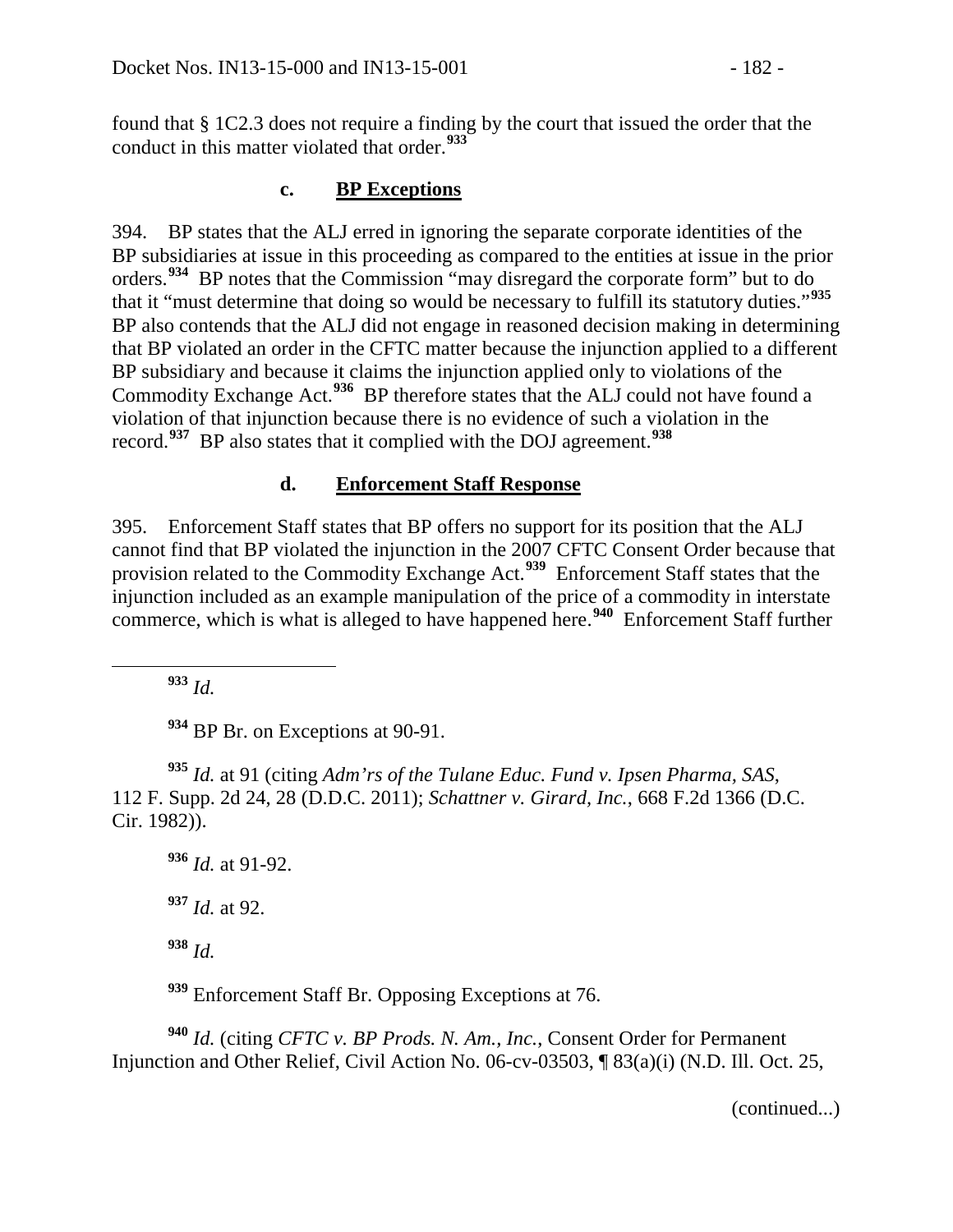states that it is appropriate for the Commission to cite to the CFTC injunction for the sole purpose of addressing appropriate penalties under the NGA.

## **e. Commission Determination**

396. We agree with the ALJ that BP's culpability score should be enhanced because its manipulative scheme violated another order within five years. To perform our penalty analysis, we do not—and need not—find that the conduct violated the Commodity Exchange Act or any other statute; rather, the question is merely whether the conduct is prohibited by the plain language of a prior order. Here, the CFTC order prohibited the company from manipulating any commodity, and that is what happened here. Moreover, the fact that DOJ rescinded the Deferred Prosecution Agreement after BP established compliance with it does not mean that we cannot look to that order in determining whether the conduct here violated it. And as addressed above, we are not persuaded that BP's formal corporate structure precludes us from applying this factor here.

# **5. Compliance Program**

## **a. Initial Decision**

397. Enforcement Staff submitted that BP's compliance program was ineffective for three reasons: it failed to prevent or detect the scheme at issue here during the Investigative Period; its internal inquiry constituted a "whitewash" of the scheme; and in moving to discredit Luskie's concerns, BP demonstrated more concern with self-protection than uncovering the truth.<sup>[941](#page-182-0)</sup> BP countered that its compliance program was effective, contending that Enforcement Staff did not introduce any evidence addressing the program's effectiveness and focused instead on attempting to discredit it while disregarding evidence to the contrary.**[942](#page-182-1)** Instead, BP contended, the evidence showed that the compliance program was effective, and that compliance staff did not try to cover up questionable trading behavior.**[943](#page-182-2)**

<span id="page-182-1"></span><span id="page-182-0"></span>2007).

 $\overline{a}$ 

**<sup>941</sup>** ID at P 226; *see also id.* PP 227-231.

**<sup>942</sup>** *Id.* P 233.

<span id="page-182-2"></span>**<sup>943</sup>** *Id.* PP 235-236.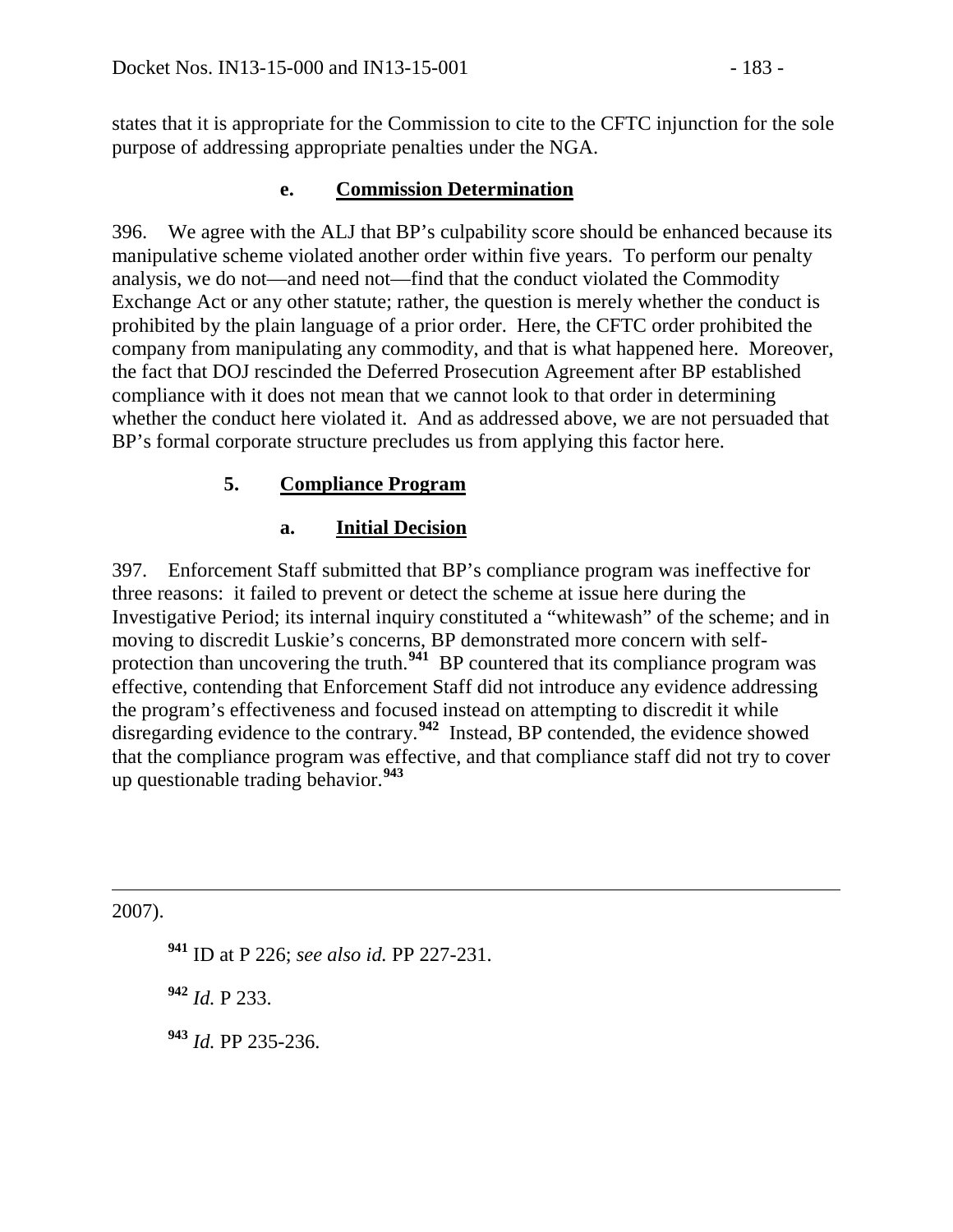398. The ALJ noted that the Commission directed that findings be made respecting BP's compliance program under the factors listed in § 1B2.1 of the Penalty Guidelines.**[944](#page-183-0)** The ALJ recited the factors of § 1B2.1, and stated "[t]o be effective a compliance program must minimally meet these seven factors."**[945](#page-183-1)** The ALJ then found that BP's compliance program did not satisfy those factors.<sup>[946](#page-183-2)</sup> As an initial matter, the ALJ also found that Enforcement Staff's support for BP's compliance program during the investigatory phase of this proceeding does not mean that Staff cannot introduce its subsequent discovery, during the administrative litigation phase, of evidence that the program was not in fact satisfactory.**[947](#page-183-3)** The ALJ then proceeded to analyze the seven factors, as follows:

*Factor 1: Internal Standards and Procedures to Prevent and Detect Violations*. The ALJ found that BP did not have strong internal standards that would prevent and detect violations, including the facts that its reports excluded certain markers of manipulation and Compliance did not always follow up when reports flagged questionable trading behavior.**[948](#page-183-4)**

*Factor 2: High-Level Management Knowledge and Oversight of Internal Compliance Programs*. The ALJ found that BP's management's actions show minimal oversight, including having inappropriate conversations about Luskie's statements, predetermining the outcome of the internal process before the investigation was complete, and not taking the allegations seriously.**[949](#page-183-5)**

*Factor 3: Reasonable (Due Diligence) Efforts to Screen Out "Bad Actors."* The ALJ found that BP had failed to screen out "bad actors" because its reports and reporting requirements could not and did not effectively screen out "bad actors," nor was there evidence of any follow-up when certain trading was flagged.**[950](#page-183-6)**

<span id="page-183-2"></span>**<sup>946</sup>** *Id.* P 239.

<span id="page-183-3"></span>**<sup>947</sup>** *Id.* P 240.

- <span id="page-183-4"></span>**<sup>948</sup>** *Id.* PP 241-243.
- <span id="page-183-5"></span>**<sup>949</sup>** *Id.* PP 244-248.

<span id="page-183-6"></span>**<sup>950</sup>** *Id.* P 249.

<span id="page-183-0"></span>**<sup>944</sup>** *Id.* P 237 (citing Hearing Order at P 49(v)).

<span id="page-183-1"></span>**<sup>945</sup>** *Id.* PP 238-239.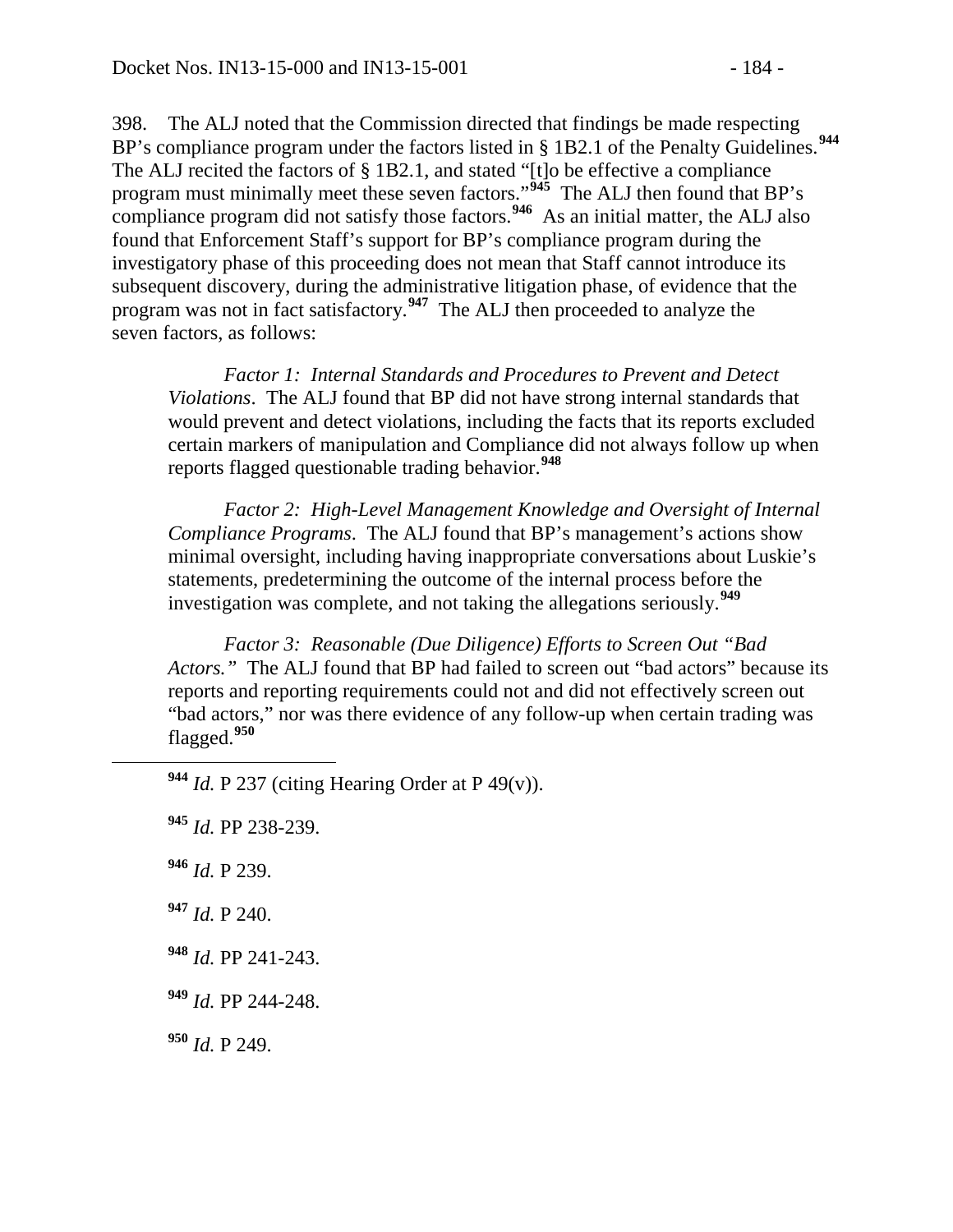*Factor 4: Reasonable Communications and Training Efforts.* The ALJ found that while BP's compliance team frequently attended manager meetings, they did not use it as an opportunity to review compliance procedures or otherwise take an active role in the meetings.**[951](#page-184-0)** The ALJ also found that although traders attended anti-manipulation training, there was no evidence that the training addressed physical-for-financial manipulation.**[952](#page-184-1)**

<span id="page-184-0"></span>**<sup>951</sup>** *Id.* P 250.

<span id="page-184-1"></span>**<sup>952</sup>** *Id.* P 251.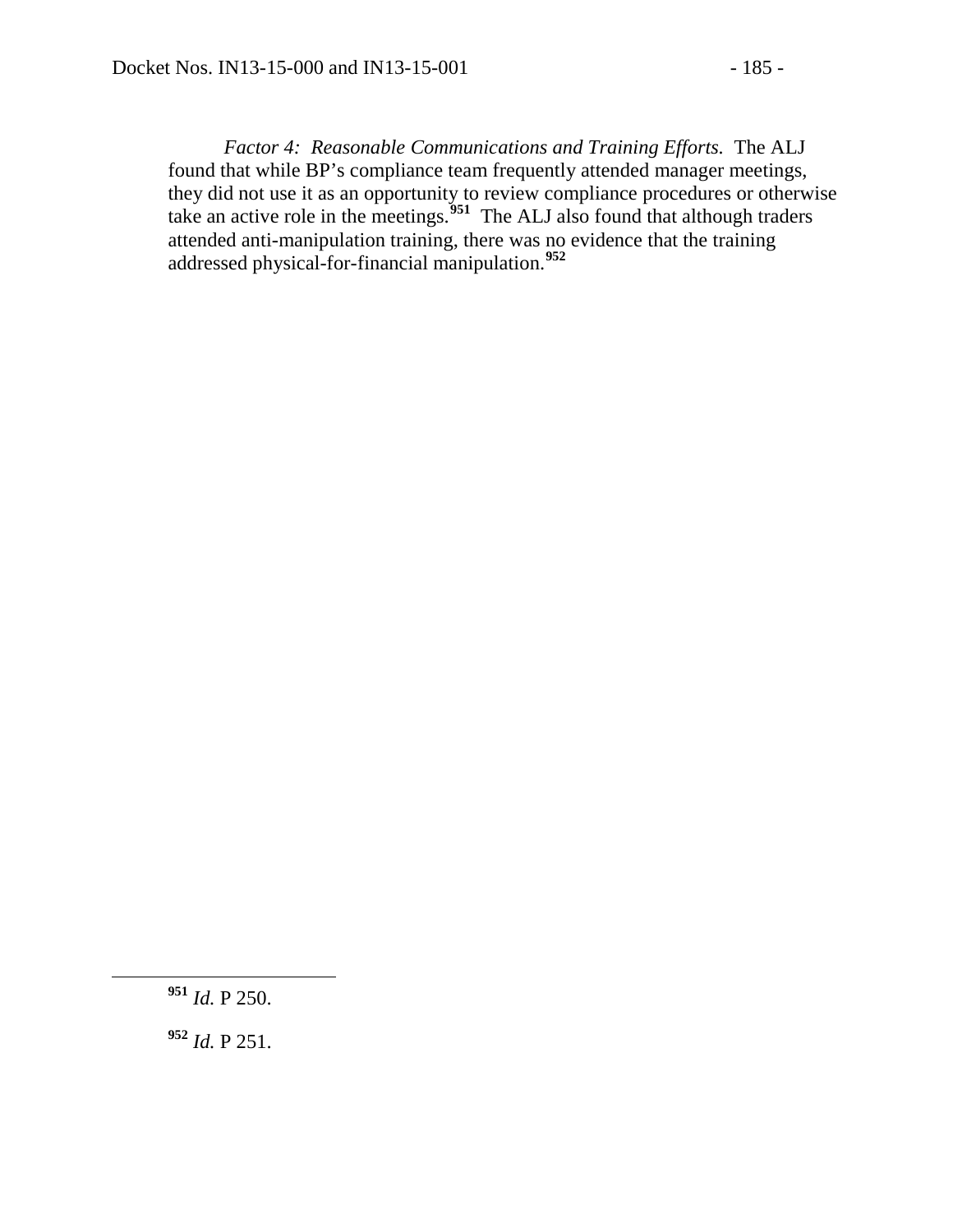*Factor 5: Reasonable Steps to Evaluate Program Effectiveness, Including Confidential Avenues for Employees to Report Noncompliance*. The ALJ found there was no evidence that BP took any steps to evaluate the effectiveness of its compliance program, and that in fact the actions by compliance members indicated a lack of support for employees to report violations.**[953](#page-185-0)**

*Factor 6: Compliance Incentives and Noncompliance Sanctions*. The ALJ found that BP's compliance program lacked incentives for employees to comply with the anti-manipulation rules, and that in fact there were affirmative incentives for certain traders *not* to comply because, as the ALJ found, "financial traders generally receive a higher percentage of the value they generate, versus physical traders."**[954](#page-185-1)** Accordingly, traders who traded both physical and financial "would benefit . . . to do well in financial trading."**[955](#page-185-2)** As such, traders in that position would make more money by not complying with the rules. The ALJ also rejected BP's contention that its "Passport to Work" program was an incentive to comply with the rules, and noted BP cited no evidence in the record that completing the program was required for all employees.**[956](#page-185-3)**

*Factor 7: Reasonable Responsive Steps After a Violation has been Detected*. The ALJ found that BP had failed to take reasonable steps after detecting a violation.**[957](#page-185-4)** The ALJ in particular found that after detecting the violation, BP's compliance personnel took minimal actions conducive to complying with the company's protocols (such as notifying the Independent Monitor, who in turn notified CFTC), and BP did not take reasonable steps afterwards, for while the initial report included a review of BP's physical and

<span id="page-185-1"></span>**<sup>954</sup>** *Id.* P 255.

<span id="page-185-2"></span>**<sup>955</sup>** *Id.* 

<span id="page-185-4"></span>**<sup>957</sup>** *Id.* P 257.

<span id="page-185-0"></span>**<sup>953</sup>** *Id.* PP 252-254.

<span id="page-185-3"></span>**<sup>956</sup>** *Id.* PP 255-256.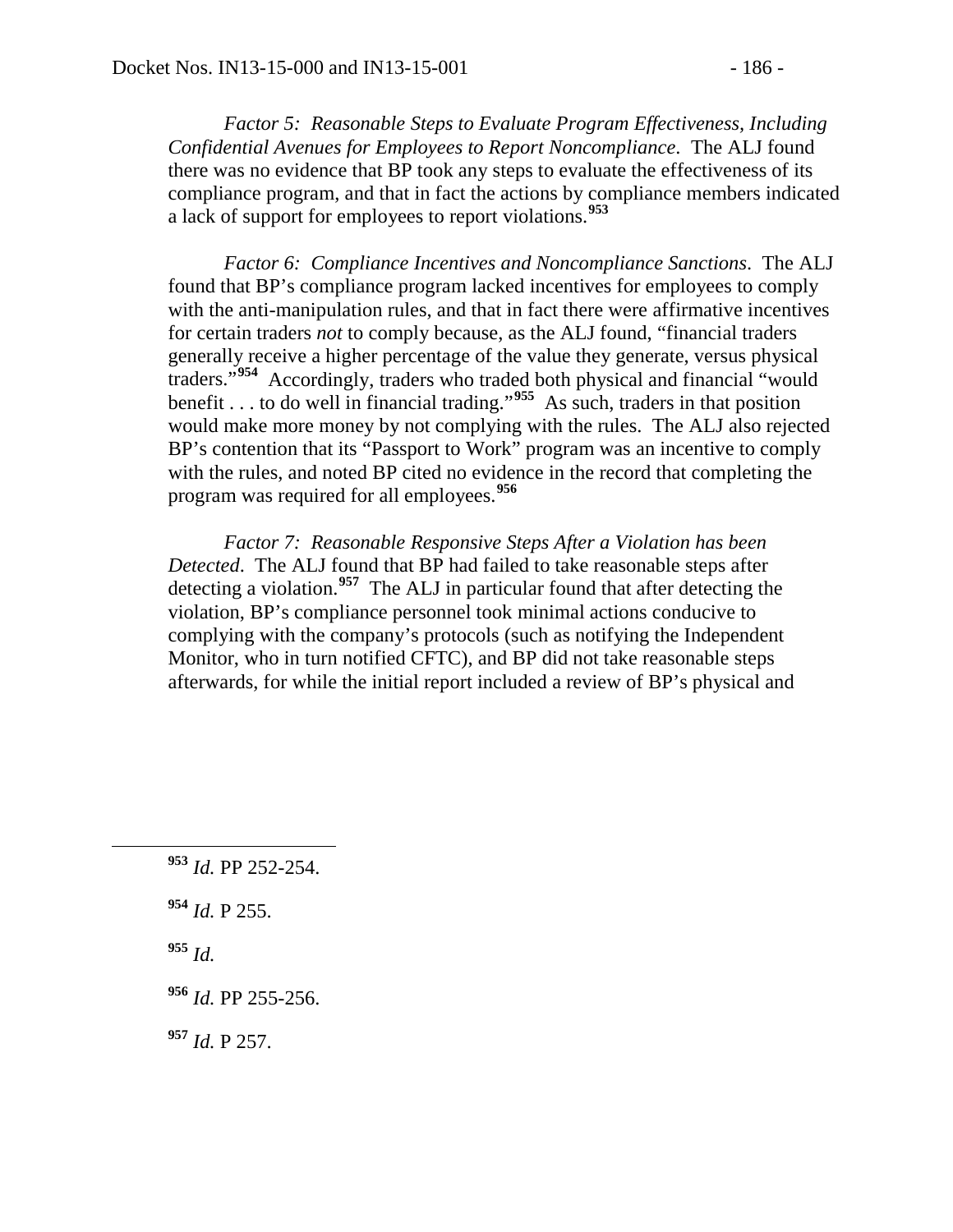financial positions, this data was deleted from later drafts.**[958](#page-186-0)** At the same time, language was inserted into the draft stating that no violations had been found, and then BP ended the internal inquiry before it was completed.**[959](#page-186-1)**

Accordingly, the ALJ found that BP is not entitled to compliance credit.**[960](#page-186-2)**

#### **b. BP Exceptions**

399. BP contends that the ALJ erred in finding that BP's compliance program failed to satisfy the factors set forth in the Penalty Guidelines.<sup>[961](#page-186-3)</sup> In particular, BP states that Enforcement Staff had previously said that the terms of the compliance program "reflected applicable industry practices" and that BP provided it with sufficient resources.**[962](#page-186-4)** BP contends that these statements constitute admissions by a party opponent and cannot be ignored.**[963](#page-186-5)** With respect to each of the factors, BP avers the following:

*Factor 1: Internal Standards and Procedures to Prevent and Detect Violations*. BP states that the ALJ's finding that BP failed to have strong internal standards to prevent and detect violation was baseless and inconsistent.**[964](#page-186-6)** BP further states that the ALJ erred by ignoring the "countless other sources of data to which BP Compliance had access that contained" information such as its financial and physical positions, and that there is no evidence that the reports could have been improved by including additional data.**[965](#page-186-7)** BP contends that it was incorrect to fault the compliance program for failing to have followed up on a single report

<span id="page-186-0"></span>**<sup>958</sup>** *Id.* PP 258-261.

<span id="page-186-1"></span>**<sup>959</sup>** *Id.* PP 262-263.

<span id="page-186-2"></span>**<sup>960</sup>** *Id.* P 264.

<span id="page-186-3"></span>**<sup>961</sup>** BP Br. on Exceptions at 92.

<span id="page-186-4"></span>**<sup>962</sup>** *Id.* at 93.

<span id="page-186-5"></span>**<sup>963</sup>** *Id.* 

<span id="page-186-6"></span>**<sup>964</sup>** *Id.* at 94.

<span id="page-186-7"></span>**<sup>965</sup>** *Id.* at 95.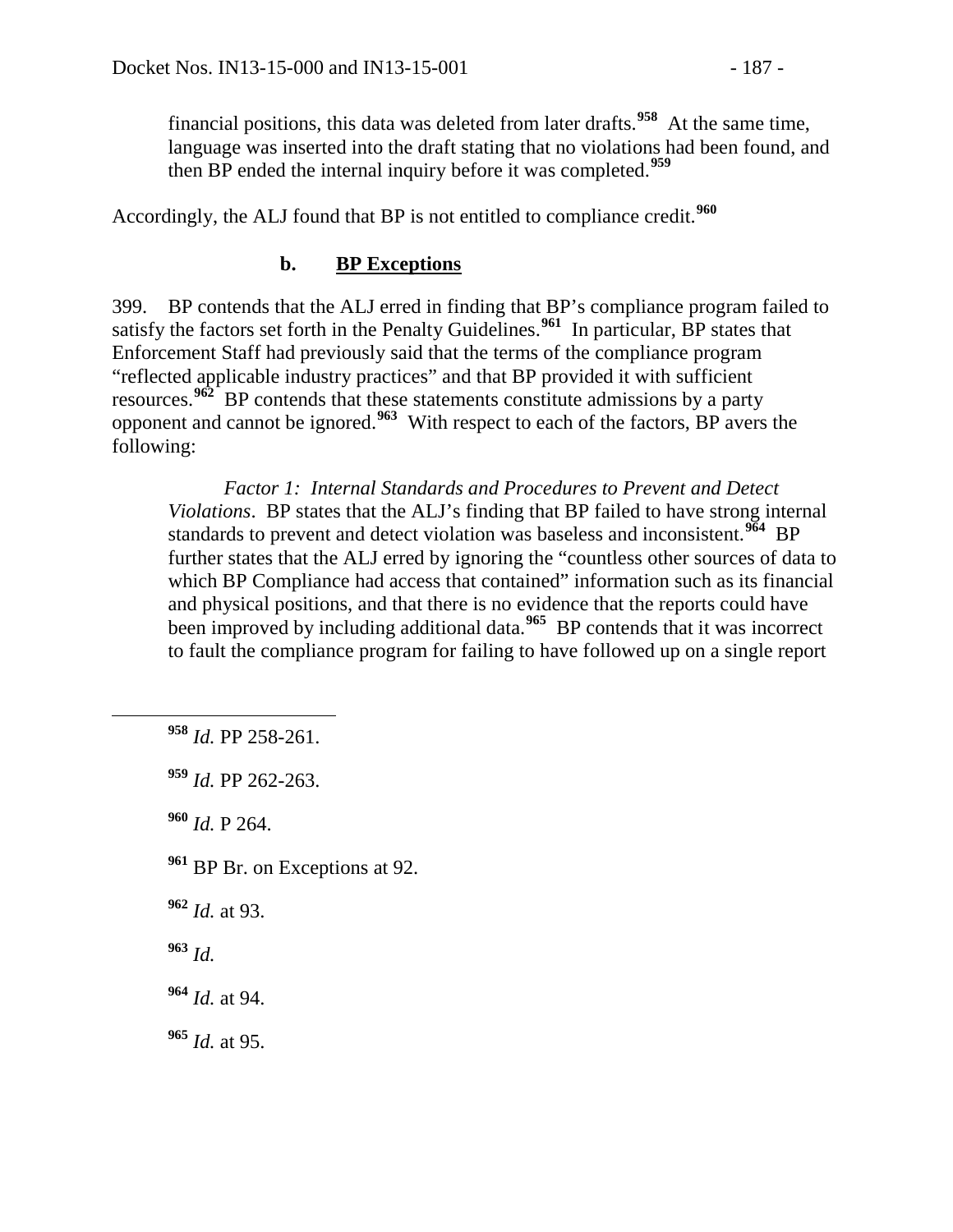because there was no company-wide requirement that they follow up every time a daily report flagged a trade.**[966](#page-187-0)**

*Factor 2: High-Level Management Knowledge and Oversight of Internal Compliance Programs*. BP states that the ALJ concedes that it had a hierarchy of high-level officials involved in compliance, plus an independent monitor, and further states that the ALJ was incorrect in faulting management oversight because one manager "made an admittedly bad joke."**[967](#page-187-1)**

*Factor 3: Reasonable (Due Diligence) Efforts to Screen Out "Bad Actors."* BP states that the ALJ erred in finding that BP failed to make reasonable efforts to screen out "bad actors," because the evidence shows that BP utilized measures to enhance its compliance program.**[968](#page-187-2)**

*Factor 4: Reasonable Communications and Training Efforts.* BP further states that the ALJ erred in finding that BP's communication efforts and training were flawed, contending instead that the evidence shows that compliance officers frequently attended manager meetings, and that the training was not deficient simply because the training slides in one exhibit did not specifically address physical-for-financial manipulation.**[969](#page-187-3)** BP states that the slides in that exhibit included warnings about transacting outside the market price, and that Luskie's testimony referred to "semiregular" conversations with compliance officers.**[970](#page-187-4)**

*Factor 5*: *Reasonable Steps to Evaluate Program Effectiveness, Including Confidential Avenues for Employees to Report Noncompliance*. BP states that the ALJ erred in finding that BP's program was not conducive to employees reporting compliance violations, and notes one instance in which a trader reported a line manager for a violation.<sup>[971](#page-187-5)</sup> BP further states that its confidential "Helpline" and its requirement that employees report violations should satisfy this factor, and the

<span id="page-187-0"></span>**<sup>966</sup>** *Id.*

<span id="page-187-1"></span>**<sup>967</sup>** *Id.* at 96.

<span id="page-187-2"></span>**<sup>968</sup>** *Id.*

<span id="page-187-3"></span>**<sup>969</sup>** *Id.* at 96-97 (citing Ex. OE-047).

<span id="page-187-4"></span>**<sup>970</sup>** *Id.* at 97.

<span id="page-187-5"></span>**<sup>971</sup>** *Id.* at 98.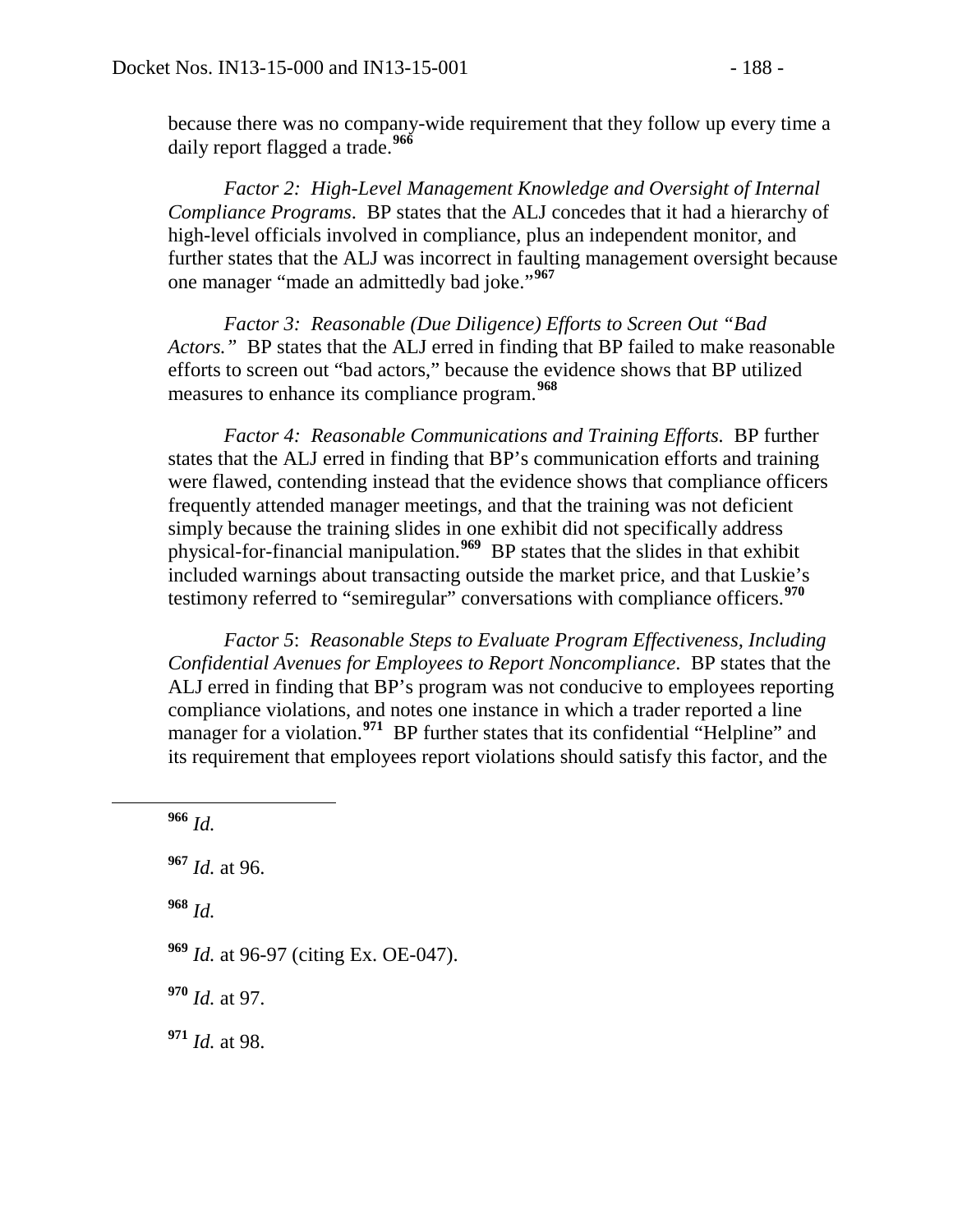facts specific to Luskie's incident "is wholly irrelevant to whether BP meets the objective standard for this factor."**[972](#page-188-0)**

*Factor 6: Compliance Incentives and Noncompliance Sanctions*. BP states that the ALJ was incorrect in finding BP deficient in this regard because, it contends, a financial trader's potential to receive a higher percentage of the value they generate than a physical trader is not indicative of the lack of compliance.**[973](#page-188-1)** BP states that the record does not support a finding that BP's bonus structure paid traders a percentage of their individual P&L, and that the ALJ erred in finding that the fact that Comfort traded both financial and physical did not mean he had an incentive to make more money on his financial than physical book.**[974](#page-188-2)**

*Factor 7: Reasonable Responsive Steps After a Violation has been Detected*. BP also contends that the ALJ erred in finding that BP did not take reasonable steps after detecting a violation.**[975](#page-188-3)** BP states that the fact that certain language was removed from the report is not problematic, and the ALJ's finding that BP ended its internal inquiry on November 5 ignores the record evidence.**[976](#page-188-4)** Finally, BP states that there are no requirements that the company "continue an internal investigation in the face of investigations by two federal agencies."**[977](#page-188-5)**

#### **c. Enforcement Staff Response**

400. Enforcement Staff contends that the ALJ correctly determined that BP's compliance program did not satisfy the factors recited in the Penalty Guidelines. As a general matter, Enforcement Staff states that the ALJ was not bound by Enforcement Staff's preliminary statements made during the investigation, and that it was Enforcement Staff's subsequent discovery of previously unknown facts that led Enforcement Staff to recommend finding that BP's compliance program was unsatisfactory.**[978](#page-188-6)** This included

<span id="page-188-3"></span><span id="page-188-2"></span><span id="page-188-1"></span><span id="page-188-0"></span> **<sup>972</sup>** *Id.* **<sup>973</sup>** *Id.* **<sup>974</sup>** *Id.* at 99. **<sup>975</sup>** *Id.* **<sup>976</sup>** *Id.* **<sup>977</sup>** *Id.* at 100.

<span id="page-188-6"></span><span id="page-188-5"></span><span id="page-188-4"></span>**<sup>978</sup>** Enforcement Staff Br. Opposing Exceptions at 78.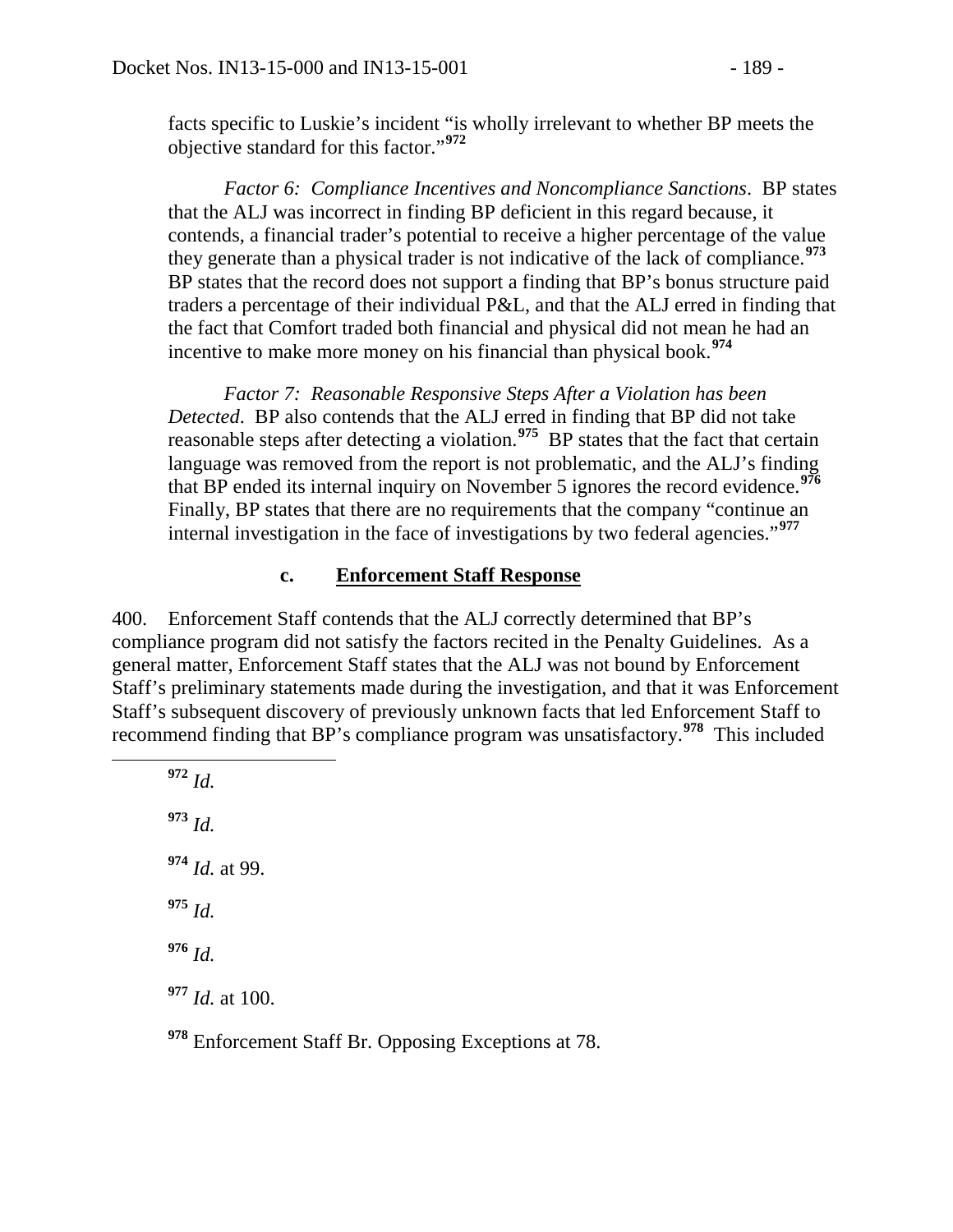the discovery of serious deficiencies in BP's compliance program in early 2009 after it deposed one BP witness, and BP's production of legible copies of compliance reports that flagged certain trading.**[979](#page-189-0)** Further, Enforcement Staff states that the evidence does not support making Enforcement Staff's preliminary statements binding, and that BP should not get self-reporting credit simply for furnishing a copy of the call to the independent monitor.<sup>[980](#page-189-1)</sup> Enforcement Staff also states that the ALJ was correct in rejecting as evidence of the program's effectiveness the fact that the DOJ moved to dismiss the Deferred Prosecution Agreement since that action was unrelated to the conduct at issue here.**[981](#page-189-2)**

401. Staff then addresses each of the 7 factors as follows:

*Factor 1: Internal Standards and Procedures to Prevent and Detect Violations*. Enforcement Staff states that the ALJ did in fact assess and describe the intended or theoretical purpose of the compliance reports that BP claims validate its program, and that BP's own witnesses identified numerous deficiencies and limitations of those reports.**[982](#page-189-3)**

*Factor 2: High-Level Management Knowledge and Oversight of Internal Compliance Programs*. Enforcement Staff states that the ALJ correctly found that BP's management did not exercise appropriate oversight of compliance, and that BP's rebuttal fails because the "point of the factor" is "to determine whether management was *actually* committed to ensuring Compliance's effectiveness."**[983](#page-189-4)** Enforcement Staff then states that the evidence showed that BP's management's instinct was to discredit Luskie and to defend its long term employees from allegations of market manipulation without first examining the trading behavior.**[984](#page-189-5)**

*Factor 3: Reasonable (Due Diligence) Efforts to Screen Out "Bad Actors.*" Enforcement Staff states that BP cites no evidence to support its

<span id="page-189-5"></span><span id="page-189-4"></span><span id="page-189-3"></span><span id="page-189-2"></span><span id="page-189-1"></span><span id="page-189-0"></span> **<sup>979</sup>** *Id.* at 79. **<sup>980</sup>** *Id.* **<sup>981</sup>** *Id.* at 80. **<sup>982</sup>** *Id.* at 81-82. **<sup>983</sup>** *Id.* at 82. **<sup>984</sup>** *Id.*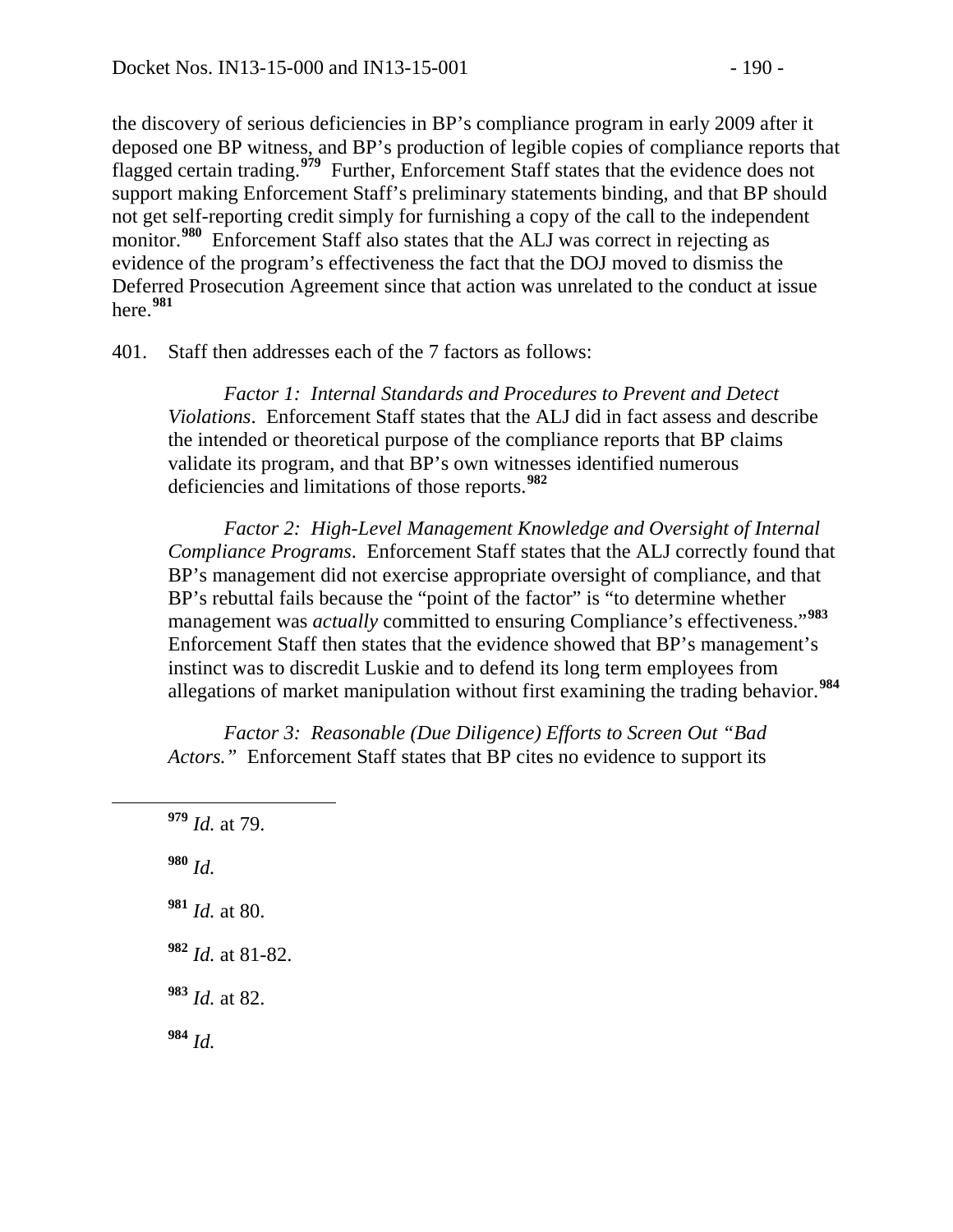assertion that it took reasonable efforts to screen out "bad actors."**[985](#page-190-0)** Enforcement Staff also states that the ALJ correctly noted that BP's compliance group failed to follow-up on flagged trading.**[986](#page-190-1)**

*Factor 4: Reasonable Communications and Training Efforts.* Enforcement Staff states that the ALJ correctly found no evidence that BP's compliance group actively participated in weekly meetings with traders, and that compliance personnel did not regularly communicate with traders and that BP's antimanipulation training efforts were deficient.**[987](#page-190-2)**

*Factor 5*: *Reasonable Steps to Evaluate Program Effectiveness, Including Confidential Avenues for Employees to Report Noncompliance*. Enforcement Staff states that the record contains no evidence that BP took steps to evaluate the effectiveness of its compliance program or that it regularly reviewed its program in any fashion.**[988](#page-190-3)**

*Factor 6: Compliance Incentives and Noncompliance Sanctions*. Enforcement Staff states that BP's traders lacked incentives to comply with antimanipulation rules.**[989](#page-190-4)** In particular, Enforcement Staff cites BP's bonus program as rewarding financial traders with more profit than physical traders, which Enforcement Staff contends created incentives for hybrid traders to shift their profits from physical to financial.**[990](#page-190-5)**

*Factor 7: Reasonable Responsive Steps After a Violation has been Detected*. Enforcement Staff states that the ALJ correctly found that BP's compliance program did not take reasonable steps after receiving the November 5 call.**[991](#page-190-6)** In particular, Enforcement Staff states that BP's objections ignore the fact that the company had in fact represented that it was conducting an internal

<span id="page-190-6"></span><span id="page-190-5"></span><span id="page-190-4"></span><span id="page-190-3"></span><span id="page-190-2"></span><span id="page-190-1"></span><span id="page-190-0"></span> **<sup>985</sup>** *Id.* at 83. **<sup>986</sup>** *Id.* **<sup>987</sup>** *Id.* at 84. **<sup>988</sup>** *Id.* at 85. **<sup>989</sup>** *Id.* at 86. **<sup>990</sup>** *Id.* **<sup>991</sup>** *Id.* at 87.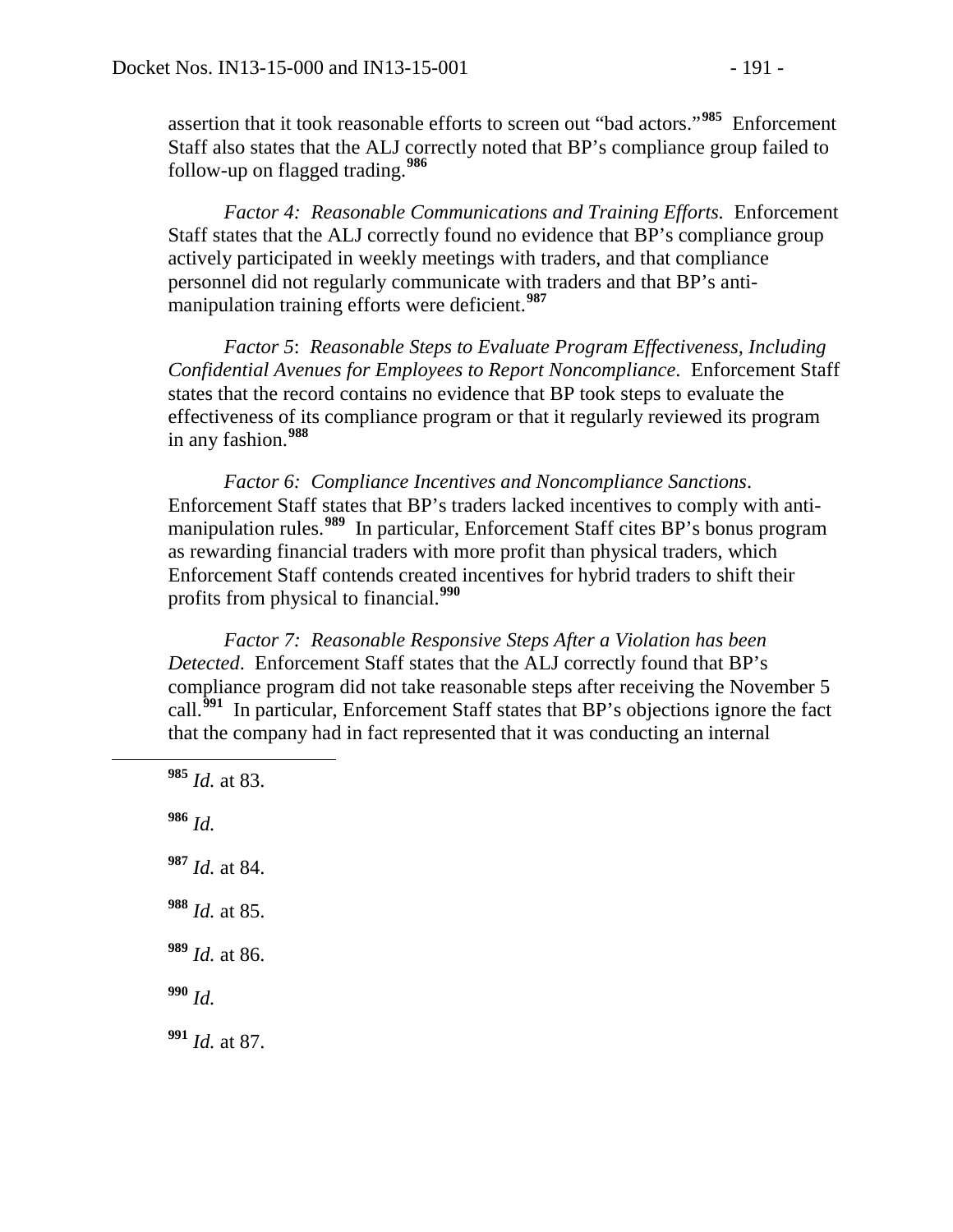investigation and would keep the monitor in the loop, when in fact it abandoned the inquiry shortly after the government investigations began.**[992](#page-191-0)** Moreover, Enforcement Staff states that the BP compliance inquiry did not review actual trading patterns with the traders even though, as one witness had said, the truth could be found in the data.**[993](#page-191-1)**

# **d. Commission Determination**

402. For the reasons stated in the ALJ's findings, we agree that BP's compliance program does not satisfy the factors listed in § 1B2.1 of the Penalty Guidelines. After reviewing the facts, we are not persuaded by BP's objections, and find instead that BP's compliance program was deficient in structure and operation.

## **C. Assessment of Penalties**

403. The next step is to assess penalties. Assessing penalties under Section 22 of the NGA involves two critical steps. The first is to ascertain the statutory maximum, so that we can be sure that the penalties we assess are not in excess of what Congress has authorized. The second step is to apply the two statutory factors—seriousness and efforts to remedy—to determine the appropriate amount of penalties to assess.

404. As addressed above, we find that this matter involves well over 600 violations, and perhaps more than 900. Each manipulative violation lasted for at least one day. Accordingly, the largest penalty authorized by Congress is in excess of \$716 million (at \$\$1,193,970 per day per violation), which is far higher than the penalties we will assess in this proceeding.**[994](#page-191-2)**

405. Regarding the second step, we have promulgated the non-binding Penalty Guidelines to assist us in applying the two statutory factors listed in section 22 of the NGA.**[995](#page-191-3)** Under § 1C2.1 of the Penalty Guidelines, we first ascertain the base penalty amount, which is derived from the violation level. For manipulation matters, we begin with a base violation level of 6.<sup>[996](#page-191-4)</sup> As addressed above, BP's manipulative scheme

<span id="page-191-0"></span>**<sup>992</sup>** *Id.* (citing Tr. 2028:14-24 (Simmons)).

<span id="page-191-1"></span>**<sup>993</sup>** *Id.* at 88 (citing Ex. OE-196 at 5:16-6:1-6).

<span id="page-191-2"></span>**<sup>994</sup>** NGA Section 22(a), 15 U.S.C. § 717t-1(a).

<span id="page-191-3"></span>**<sup>995</sup>** NGA Section 22(c), 15 U.S.C.§ 717t-1(c).

<span id="page-191-4"></span>**<sup>996</sup>** Penalty Guidelines §2B1.1(a).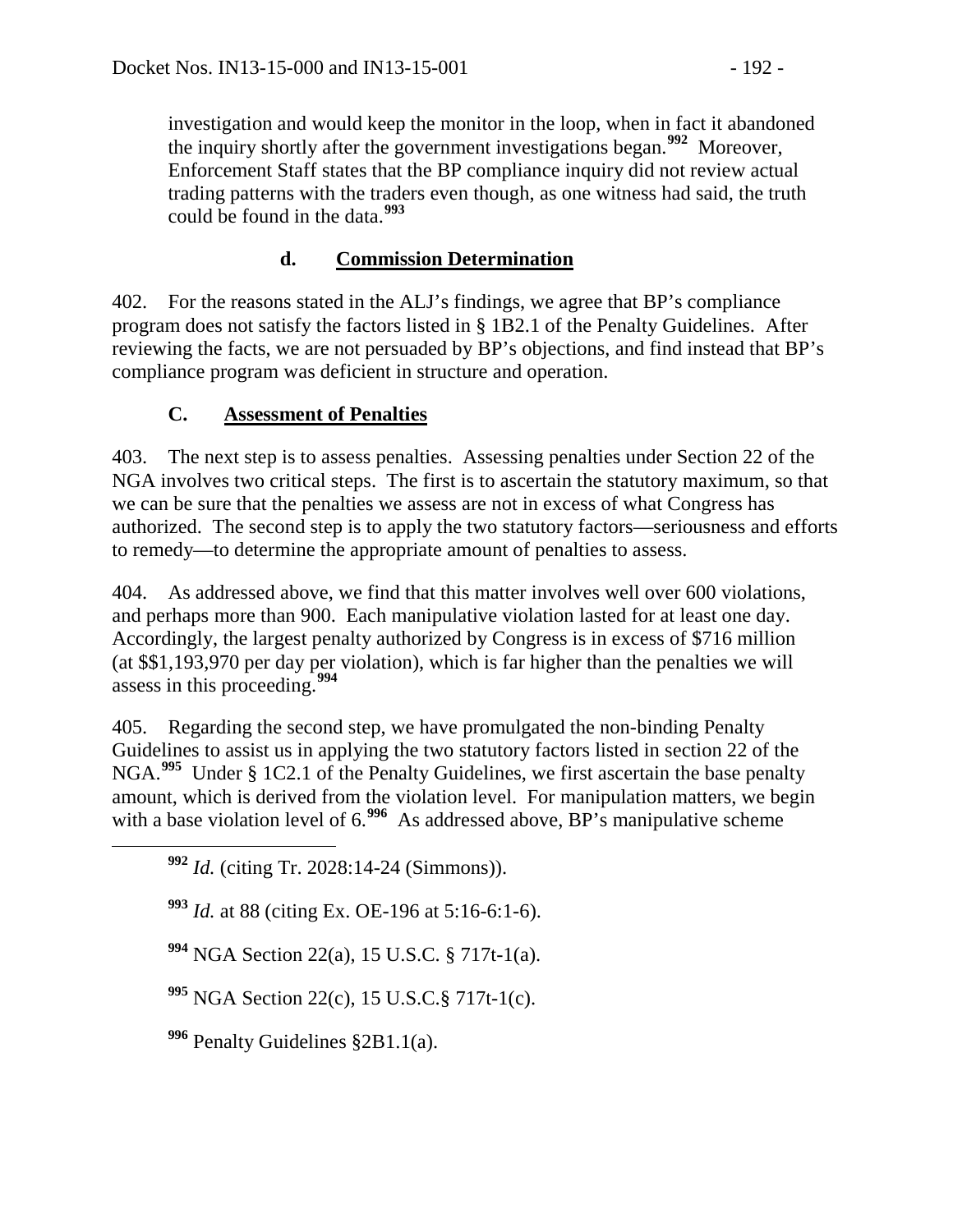caused financial losses of between \$1,375,482 and \$1,927,728, which adds 16 to the base violation level.**[997](#page-192-0)** The scheme affected more than 35 Bcf of physical and financial natural gas, which adds another 6 to the base violation level.**[998](#page-192-1)** This results in a violation level of 28, which corresponds to a base penalty amount of \$6.3 million.**[999](#page-192-2)**

406. Next, we determine the culpability score, which correlates to minimum and maximum multipliers that establish the penalty range.<sup>[1000](#page-192-3)</sup> The base culpability score is 5.<sup>[1001](#page-192-4)</sup> Here we add two points for the prior adjudication within 5 years of the violation, and another 2 points for BP's violation of a Commission or judicial order within 5 years of the scheme.<sup>[1002](#page-192-5)</sup> Then we subtract one point because BP cooperated during the investigation.**[1003](#page-192-6)** BP receives no deduction for its compliance program, or for self-reporting.**[1004](#page-192-7)** This yields a culpability score of 8, which corresponds to a minimum and maximum multiplier of 1.6/3.2.**[1005](#page-192-8)**

407. The product of the culpability score multipliers and the base penalty amount is \$10.08 to \$20.16 million. This is the range determined by our calculation of the Penalty Guidelines.**[1006](#page-192-9)**

<span id="page-192-1"></span><span id="page-192-0"></span>408. Finally, because the Penalty Guidelines provide merely a "first step in determining an appropriate penalty,**[1007](#page-192-10)** and because "the Commission cannot predict how it will

- **<sup>997</sup>** *Id.* §2B1.1(b)(1)(I).
- **<sup>998</sup>** *Id.* §2B1.1(b)(2)(C).
- <span id="page-192-2"></span>**<sup>999</sup>** *Id.* §1C2.2(b).
- <span id="page-192-3"></span>**<sup>1000</sup>** *Id.* §1C2.3.
- <span id="page-192-4"></span>**<sup>1001</sup>** *Id.* §1C2.3(a).
- <span id="page-192-5"></span> $1002$  *Id.* §1C2.3(c) & (d).
- <span id="page-192-6"></span>**<sup>1003</sup>** Staff Report at 73; Penalty Guidelines §1C2.3(g)(2).
- <span id="page-192-7"></span>**<sup>1004</sup>** Penalty Guidelines §1C2.3(f) & (g)(1).
- <span id="page-192-8"></span>**<sup>1005</sup>** *Id.* §1C2.4.
- <span id="page-192-9"></span>**<sup>1006</sup>** *Id.* §1C2.5(a)-(b).
- <span id="page-192-10"></span>**<sup>1007</sup>** *Revised Policy Statement on Penalty Guidelines*, 132 FERC ¶ 61,216 at P 19.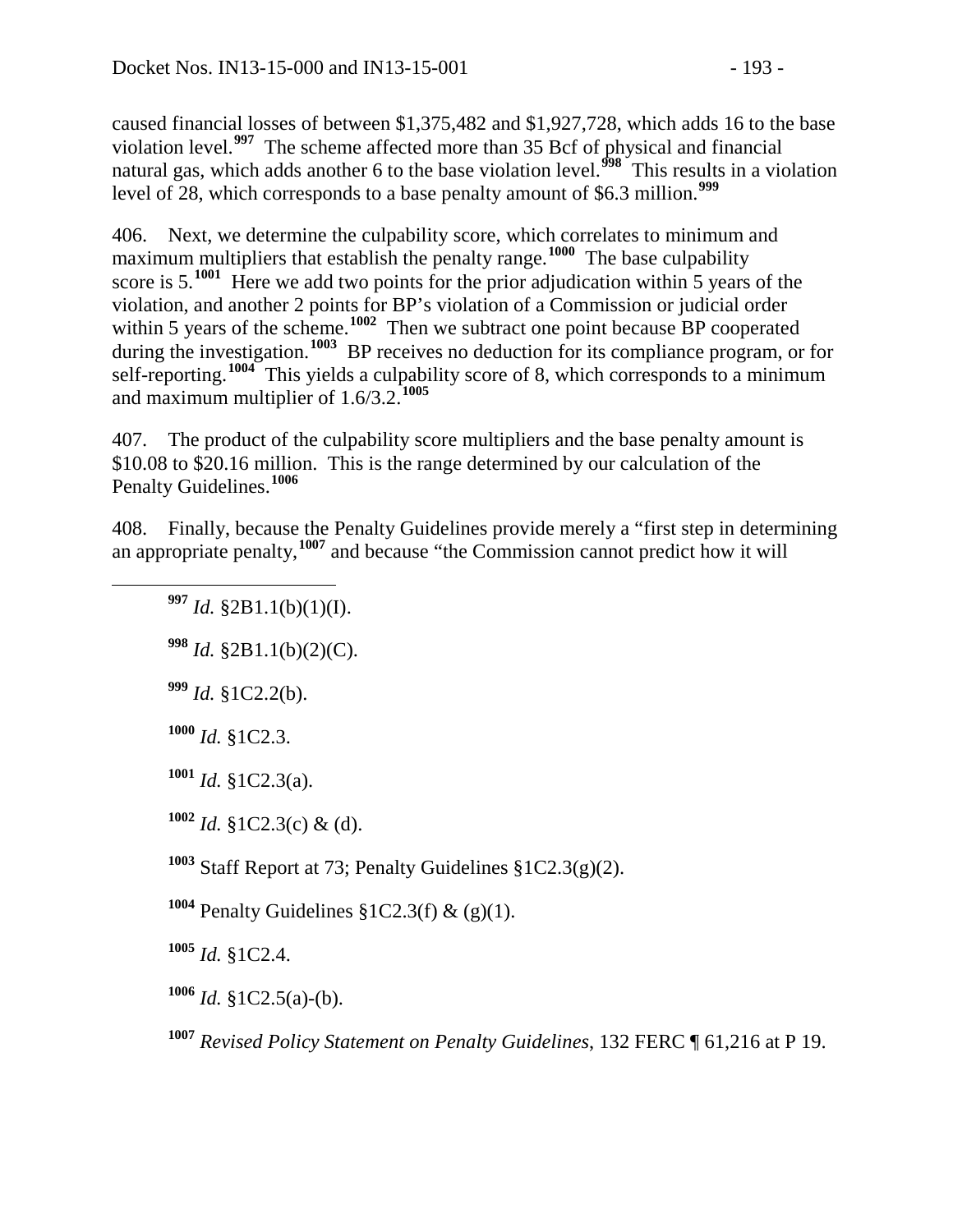measure loss in every case" since "[t]here may be circumstances when precise calculations cannot be made" and "the availability of evidence will likely vary from case to case,"**[1008](#page-193-0)** we must undertake an independent assessment of the violation in order to determine whether the amount calculated under the Penalty Guidelines is reasonable and appropriate under the NGA.**[1009](#page-193-1)** As reiterated in the *Barclays* penalty assessment order, "the 'decision to adopt a guidelines-based approach does not restrict the discretion that we have always exercised and will continue to exercise in order to make an individualized assessment based on the facts presented in a given case.'"**[1010](#page-193-2)**

409. We find the violation here to have been very serious. BP manipulated the market to profit from a natural disaster, and it did not stop after a trade or two but rather kept the scheme going for nearly three months. BP's scheme did not simply defraud its counterparties; by manipulating the Houston Ship Channel index, BP affected the price of natural gas throughout the Houston region and thereby altered the value of physical and financial transactions of everyone trading in the region—even those who did not trade with BP. This sort of "ripple effect" is one reason why the manipulation of natural gas indexes is so damaging: other market participants and consumers are the inevitable victim of the sort of scheme that BP's traders concocted. The Commission deregulated wholesale natural gas prices to achieve Congress' directive that rates be just and reasonable, but this sort of market manipulation undermines the value and stability of our deregulated markets, and if left undeterred ultimately may raise questions about whether the benefits of deregulation outweigh the costs. Furthermore, with respect to efforts to remedy the violations, we note that BP cooperated with Enforcement Staff's investigation, but BP did not self-report the violation, did not use its internal inquiry to assist Enforcement Staff, and did not take other steps to remedy the harm.

410. Accordingly we find that the appropriate civil penalty here is at the top of the Guidelines range: \$20.16 million.

The Commission orders:

**<sup>1008</sup>** *Id.* P 206.

<span id="page-193-1"></span><span id="page-193-0"></span>**<sup>1009</sup>** *See Barclays*, 144 FERC ¶ 61,041 at P 125 (undertaking independent assessment of penalties under the FPA).

<span id="page-193-2"></span>**<sup>1010</sup>** *Barclays*, 144 FERC ¶ 61,041 at P 125 (quoting *Revised Policy Statement on Penalty Guidelines*, 132 FERC ¶ 61,216 at P 32).